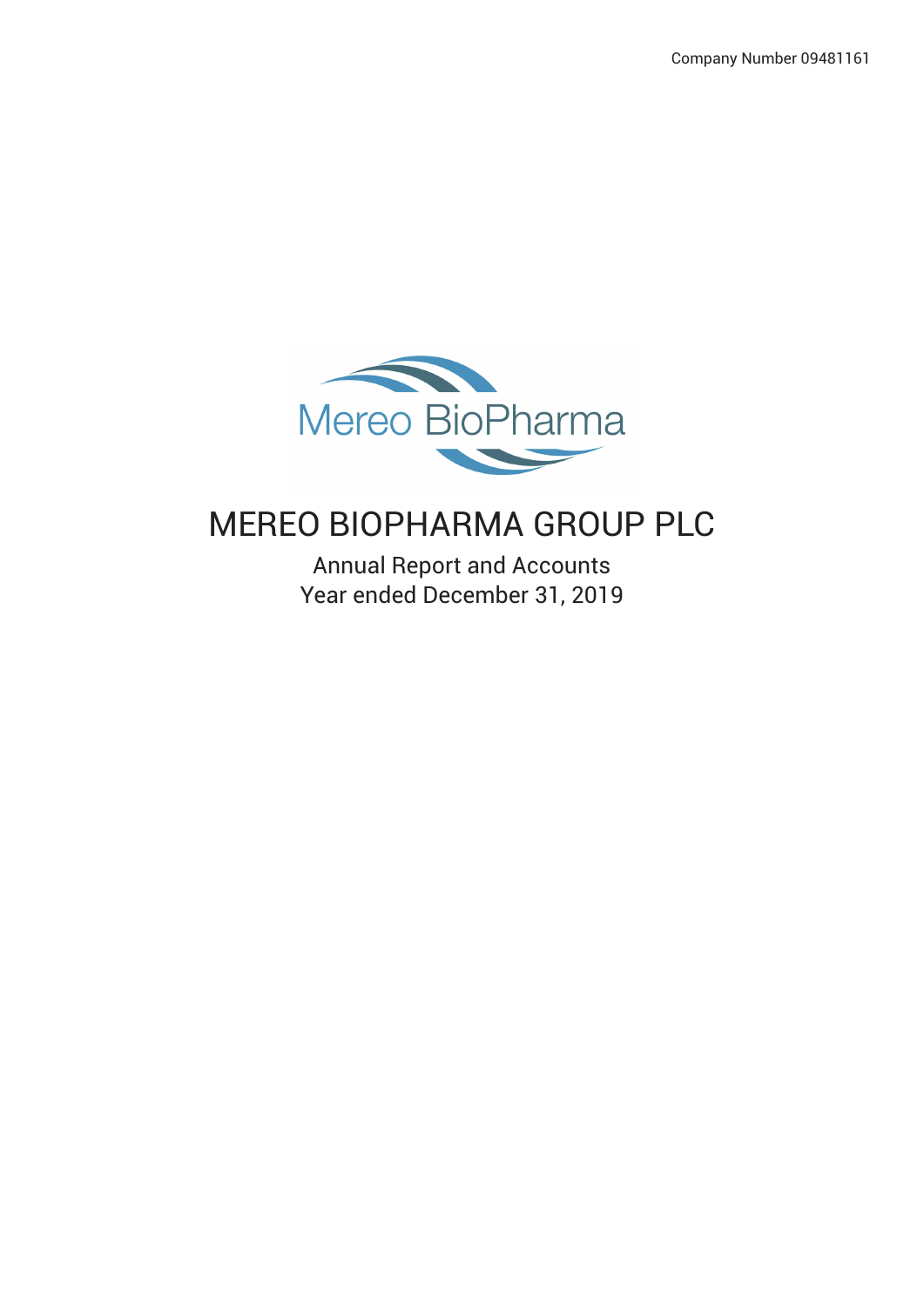|                                                                   | Page           |
|-------------------------------------------------------------------|----------------|
| <b>Introduction</b><br>Directors, secretary and advisers          | $\overline{2}$ |
| <b>Strategic report</b><br>Introduction                           | 3              |
| <b>Business strategy</b>                                          | 4              |
| Chairman and CEO's statement                                      | $\overline{7}$ |
| <b>Financial review</b>                                           | 14             |
| Principal risks and uncertainties                                 | 20             |
| <b>Corporate governance</b><br><b>Corporate Governance Report</b> | 35             |
| Audit and Risk Committee Report                                   | 46             |
| <b>Directors' Remuneration Report</b>                             | 49             |
| Directors' Report                                                 | 72             |
| <b>Statement of Directors' responsibilities</b>                   | 77             |
| <b>Financial statements</b><br>Independent auditors' report       | 78             |
| <b>Consolidated Statement of Comprehensive loss</b>               | 87             |
| <b>Consolidated Balance Sheet</b>                                 | 88             |
| <b>Consolidated Statement of Cash Flows</b>                       | 89             |
| <b>Consolidated Statement of Changes in Equity</b>                | 90             |
| Notes to the consolidated financial statements                    | 92             |
| <b>Company Balance Sheet</b>                                      | 144            |
| Notes to the Company financial statements                         | 146            |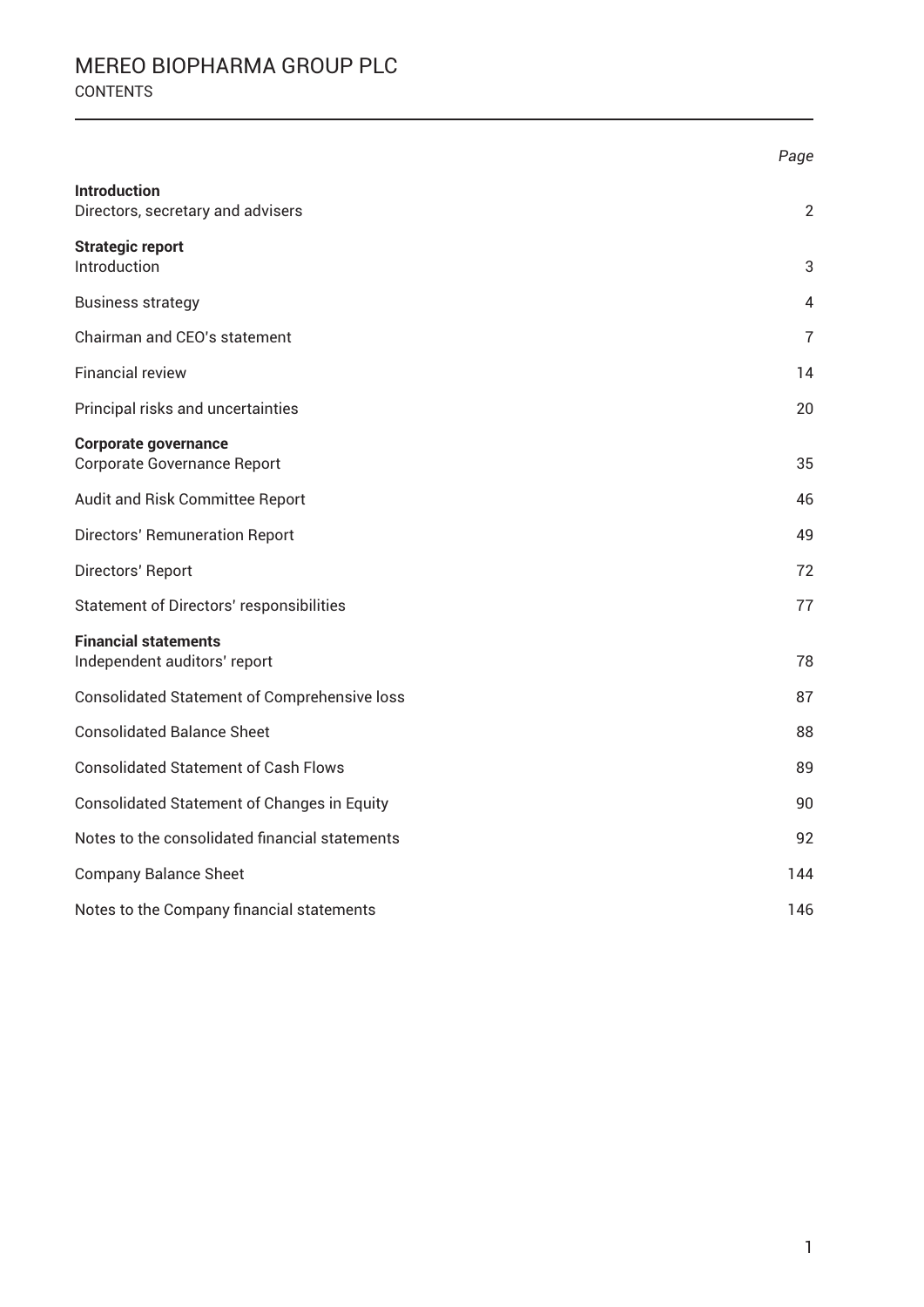## MEREO BIOPHARMA GROUP PLC

DIRECTORS, SECRETARY AND ADVISERS

| <b>Directors</b>                    | Dr. Denise Scots-Knight (Chief Executive Officer)<br>Richard Jones (Chief Financial Officer)<br>Dr. Peter Fellner<br>Dr. Anders Ekblom<br><b>Peter Bains</b><br>Paul Blackburn<br>Kunal Kashyap<br>Dr. Deepa Pakianathan (appointed April 23, 2019)<br>Michael Wyzga (appointed April 23, 2019)<br>Dr. Frank Armstrong (resigned February 8, 2019) |
|-------------------------------------|----------------------------------------------------------------------------------------------------------------------------------------------------------------------------------------------------------------------------------------------------------------------------------------------------------------------------------------------------|
| <b>Company Secretary</b>            | <b>Charles Sermon</b>                                                                                                                                                                                                                                                                                                                              |
| <b>Registered Office</b>            | 4th Floor, One Cavendish Place<br>London<br>W1G 0QF                                                                                                                                                                                                                                                                                                |
| <b>Company Number</b>               | 09481161                                                                                                                                                                                                                                                                                                                                           |
| <b>Auditors</b>                     | Ernst & Young LLP<br>Apex Plaza<br>Reading<br>RG1 1YE                                                                                                                                                                                                                                                                                              |
| <b>Nominated Adviser and Broker</b> | <b>Cantor Fitzgerald Europe</b><br>5 Churchill Place<br>London<br><b>E14 5HU</b>                                                                                                                                                                                                                                                                   |
| <b>Solicitors</b>                   | Mayer Brown International LLP<br>201 Bishopsgate<br>London EC2M 3AF                                                                                                                                                                                                                                                                                |
| <b>Registrars</b>                   | <b>Link Asset Services</b><br>PXS <sub>1</sub><br>34 Beckenham Road<br>Beckenham<br>Kent BR3 4ZF                                                                                                                                                                                                                                                   |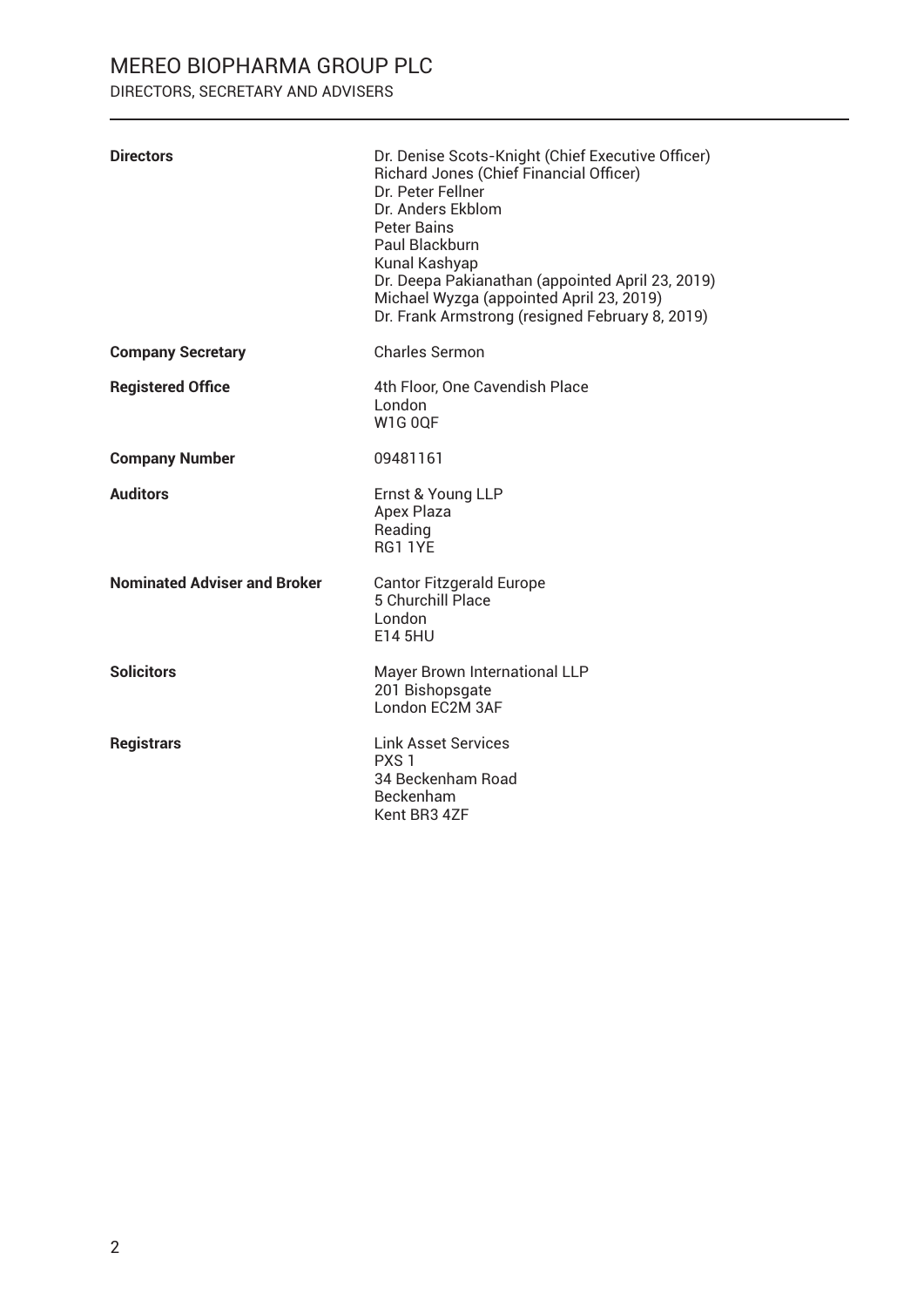The Directors present their strategic report together with the corporate governance report, audited consolidated financial statements, audited company financial statements and auditors' report for the year ended December 31, 2019.

This strategic report is broken down into the following sections:

- Business strategy;
- Chairman and CEO's statement;
- Financial review; and
- Principal risks and uncertainties.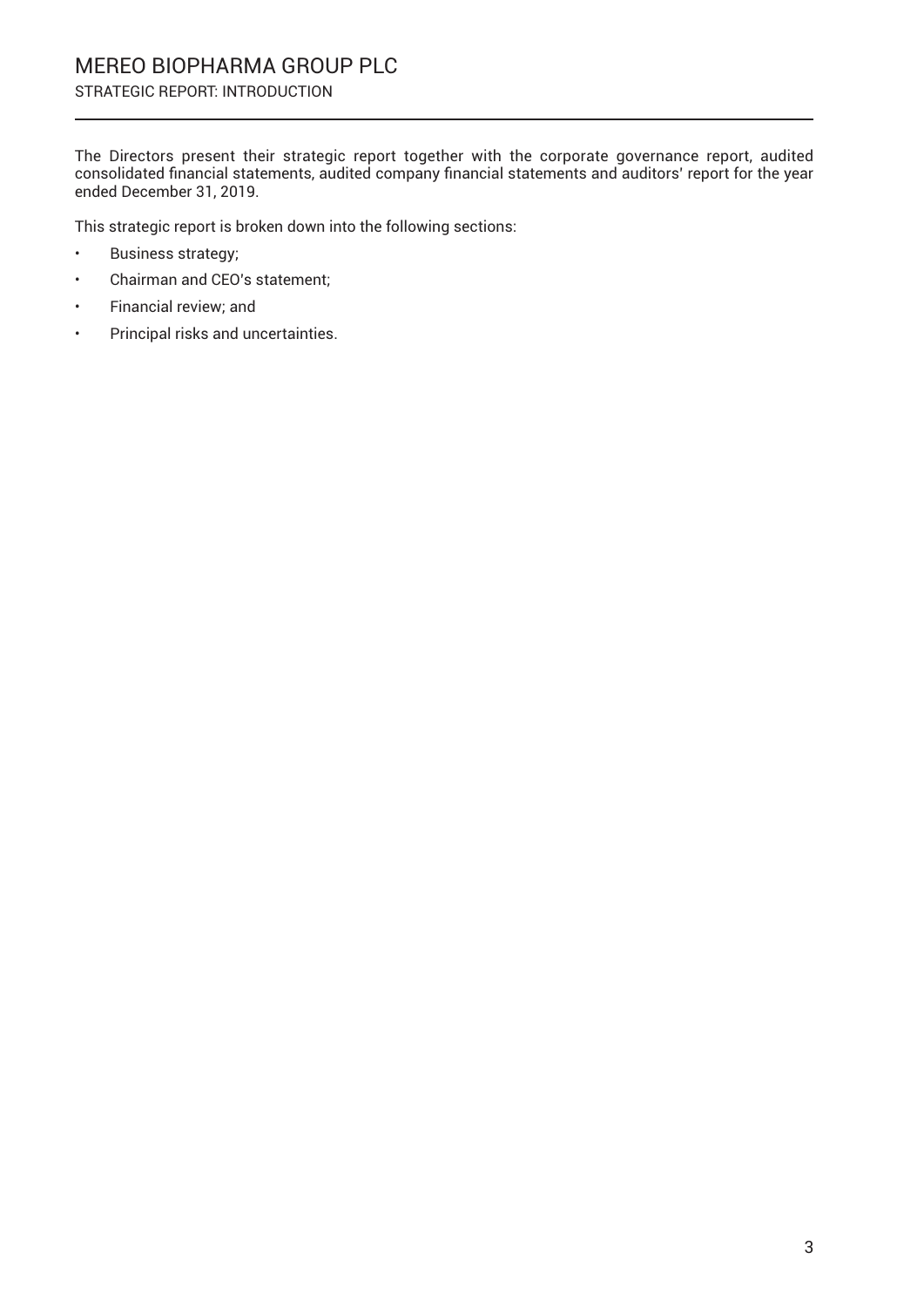We are a biopharmaceutical company focused on the development and commercialization of innovative therapeutics that aim to improve outcomes for oncology and rare diseases. Our existing portfolio consists of six clinical stage product candidates. Our lead oncology product candidate, etigilimab (an "Anti-TIGIT"), has completed a Phase 1a dose escalation clinical trial in patients with advanced solid tumors and has been evaluated in a Phase 1b study in combination with nivolumab in select tumor types. Our second oncology product, navicixizumab for the treatment of late line ovarian cancer has completed a Phase 1 study and has been partnered with Oncologie, Inc. Our rare disease product candidates are setrusumab for the treatment of osteogenesis imperfecta ("OI") and alvelestat for the treatment of severe alpha-1 antitrypsin deficiency ("AATD") which is being investigated in an ongoing Phase 2 proof-of-concept study. We plan to complete a strategic partnership for the development of setrusumab in adults and children following the the Phase 2b study in adults and alignment with the FDA and EMA on the pivotal study design for children with OI.

We plan to develop our product candidates for oncology and rare diseases through the next key clinical milestone and then partner or in selected cases to develop through regulatory approval and potentially commercialization.

We plan to partner or sell our other two product candidates (which do not target oncology or rare diseases), acumapimod for the treatment of acute exacerbations of chronic obstructive pulmonary disease ("AECOPD") and leflutrozole for the treatment of infertility and hypogonadatropic hypogonadism ("HH") in obese men, recognizing the need for greater resources to take these product candidates to market.

Our strategy is selectively to acquire and develop product candidates for oncology and rare diseases that have already received significant investment from large pharmaceutical and biotechnology companies and that have substantial pre-clinical, clinical and manufacturing data packages. Since our formation in March 2015, we have successfully executed on this strategy by acquiring six clinical-stage product candidates, of which four were in oncology and rare diseases. Four of these six clinical-stage product candidates were acquired from large pharmaceutical companies and two of which we acquired in the merger with OncoMed Pharmaceuticals, Inc. ("OncoMed"). We aim to efficiently develop our product candidates through the clinic and have commenced or completed large, randomized Phase 2 clinical trials for four of our product candidates.

Oncology and rare diseases represent an attractive development, and in some cases, commercialization opportunity for us since they typically have high unmet medical need and can utilize regulatory pathways that facilitate acceleration to approval and to the potential market. Development of products for oncology and rare diseases both involve close collaboration with key opinion leaders and investigators. Development of rare disease products generally involves close coordination with the patient organizations and patients are treated at a limited number of specialized sites which helps identification of the patient population and enables a small targeted sales infrastructure to commercialize the products in key markets.

Our team has extensive experience in the pharmaceutical and biotechnology sector in the identification, acquisition, development, manufacturing and commercialization of product candidates in multiple therapeutic areas. Our senior management has long-standing relationships with senior executives of large pharmaceutical and biotechnology companies which we believe enhances our ability to form strategic partnerships on our product candidates and to identify and acquire additional product candidates.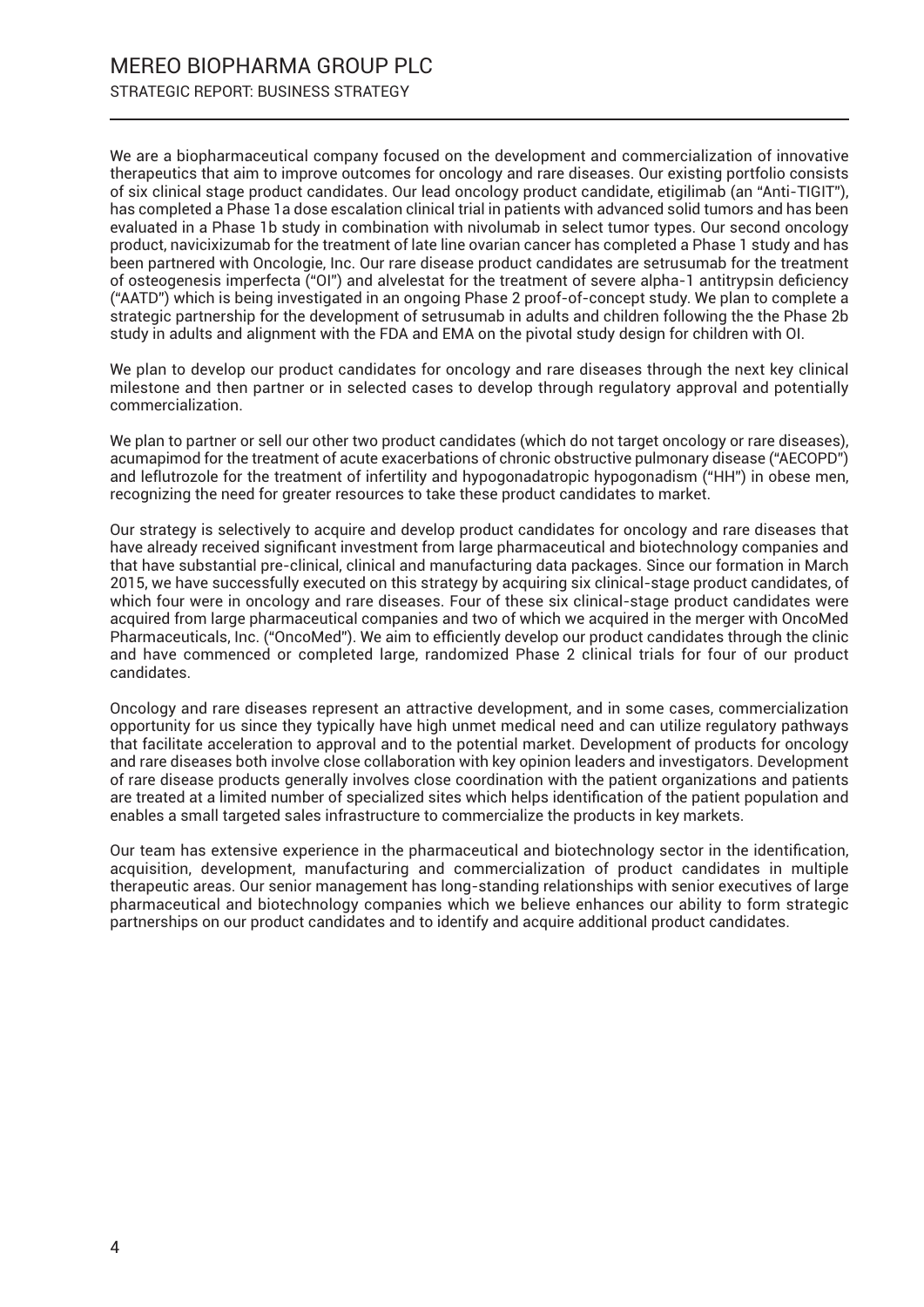### **Our Pipeline**

The following tables summarize our pipeline for our oncology and rare disease product candidates and our other product candidates. We have global commercial rights to etigilimab, setrusumab, alvelestat, acumapimod and leflutrozole.

**ONCOLOGY AND RARE DISEASE PORTFOLIO** 

#### **Product Candidate / Indication** Phase 1a Phase 1b Phase 2 Phase 3 **Etigilimab**<br>Solid tumors Navicixizumab<sup>\*</sup> **Ovarian Cancer Setrusumab** Osteogenesis imperfecta **Alvelestat** Alpha-1 anti-trypsin deficiency

\*Partnered with Oncologie, Inc

## **OTHER CANDIDATES FOR PARTNERING**

| <b>Product Candidate / Indication</b>            | Phase 1 | Phase 2 | Phase 3 |  |
|--------------------------------------------------|---------|---------|---------|--|
| <b>Acumapimod Acute</b><br>exacerbations of COPD |         |         |         |  |
| Leflutrozole HH Infertility                      |         |         |         |  |

We intend to become a leading biopharmaceutical company developing innovative therapeutics that aim to improve outcomes for patients with oncology and rare diseases. The key elements of our strategy to achieve this goal include:

• **Rapidly develop our oncology and rare disease product candidates.** Etigilimab, our lead oncology program, has completed a Phase 1a dose escalating monotherapy study and has been evaluated in a Phase 1b combination study in a range of tumor types. We plan to initiate a Phase 1b study of etigilimab in combination with a PDL-1/PD-1 in Q4 2020. Our second oncology product Navicixizumab for the treatment of late line ovarian cancer has completed a Phase 1 study and has been partnered with Oncologie, Inc. We have completed and announced top-line data on a Phase 2b clinical trial of setrusumab for the treatment of OI in adults in the United States, Europe and Canada. We reported topline data on the three blinded dose ranging arms in November 2019 with the results supporting progression of setrusumab into a pediatric pivotal study in OI. Following the completion of the dosing part of the study, patients will continue to be followed for a further twelve months to examine the offeffects of setrusumab. We have agreed on a PIP for setrusumab with the EMA and following our end of Phase 2 Type B meeting with the FDA in February 2020 have alignment on a pivotal study design for children with OI fracture as the primary end point. We plan to form a strategic partnership for setrusumab prior to initiation of the pivotal study in children with OI and believe the results from this trial, if favorable, will be sufficient to support the submission of a BLA in the United States and MAA in the EU for setrusumab for the treatment of children with severe OI and a CMA for the treatment of adults with OI.

We have commenced a Phase 2 proof-of-concept clinical trial of alvelestat for the treatment of severe AATD and as previously announced expect to report top-line data from this trial in the second half of 2021. If the results are favorable and pending regulatory feedback, we will assess the options for further development of alvelestat towards approval and commercialization.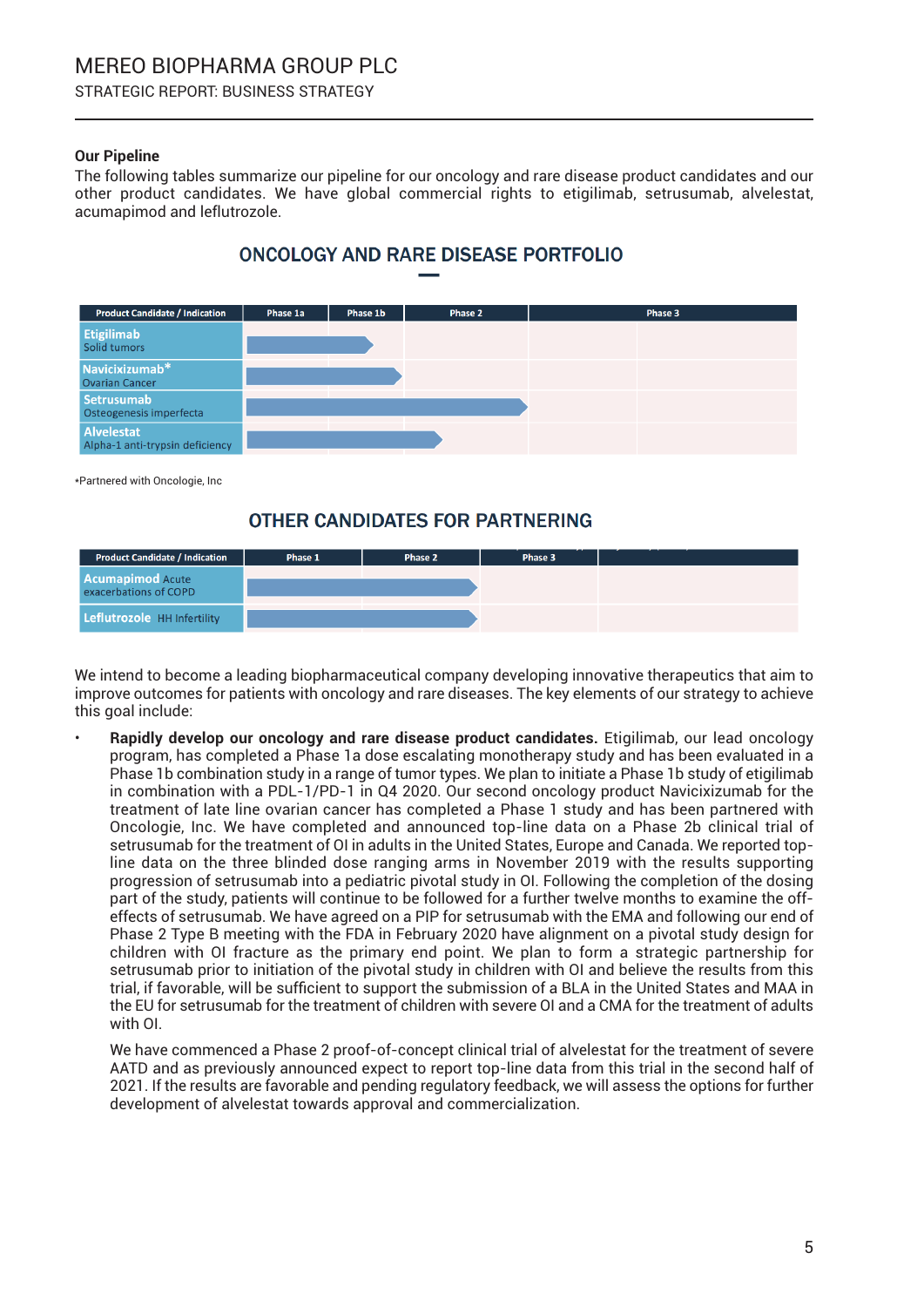- **Explore strategic relationships with third parties for further clinical development and/or commercialization or strategic sales or out-licensing for our other product candidates (nononcology/non-rare disease).** Based on the results from our Phase 2 clinical trial of acumapimod, we plan to enter into one or more strategic relationships with third parties for acumapimod to undertake the next phase of clinical development and, if approved, commercialization. In March 2018, we reported top-line Phase 2b data for leflutrozole for the treatment of HH and in December 2018, we reported positive results from the safety extension study for leflutrozole. We intend to explore strategic relationships with third parties for the further development and commercialization of leflutrozole.
- **Continue to be a partner of choice for large pharmaceutical and biotechnology companies.** We believe that we are a preferred partner for large pharmaceutical and biotechnology companies as they seek to unlock the potential in their development pipelines and deliver therapeutics to patients in areas of high unmet medical need. We have strong relationships with these companies, as evidenced by our agreements with Novartis and AstraZeneca, as well as by the merger with OncoMed, and a track record of structuring transactions that enable us to leverage our core capabilities while creating value for all stakeholders. We intend to continue to enter into strategic relationships that align our interests with those of large pharmaceutical and biotechnology companies and that we believe to be mutually beneficial.
- **Leverage our expertise in business development.** Our senior management team has extensive relationships with large pharmaceutical and biotechnology companies. These relationships are important to us as we seek to form strategic partnerships on our product candidates and as appropriate, to grow our pipeline of product candidates in oncology and rare diseases.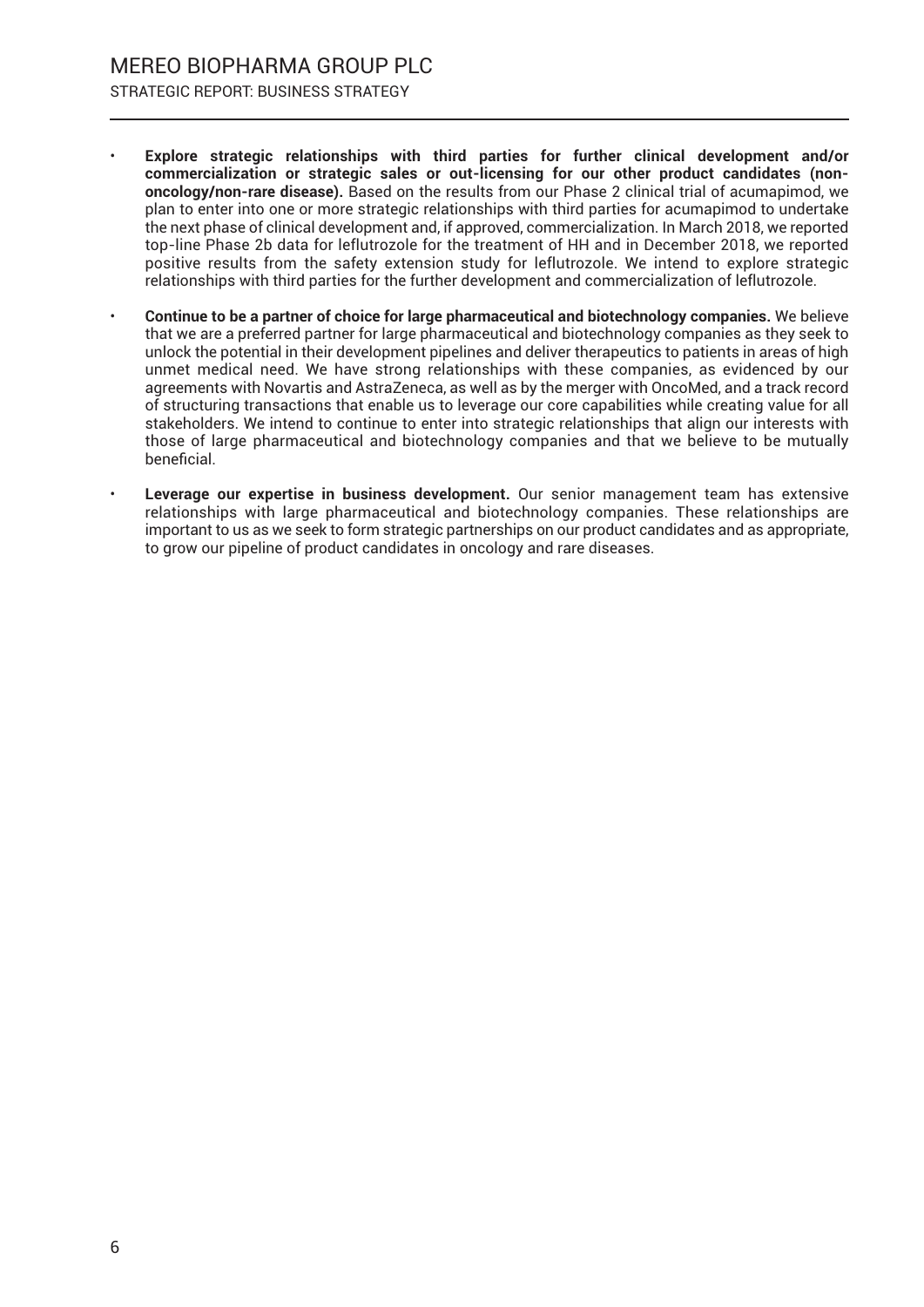### MEREO BIOPHARMA GROUP PLC STRATEGIC REPORT: CHAIRMAN AND CEO'S STATEMENT

### **Introduction**

The Group's strategy continues to be to build a portfolio of oncology and rare disease products acquired from pharmaceutical and large biotechnology companies and to selectively partner or potentially develop these through regulatory approval and subsequent commercialization.

During the year, we completed our acquisition of OncoMed, became a US listed company and acquired two clinical stage oncology programs, etigilimab (an "Anti-TIGIT") and navicixizumab (or "Navi"). Successful integration of OncoMed has allowed us to broaden our asset base and significantly strengthen our cash position, enabling us to progress beyond our key clinical milestones. We have also gained the skills and expertise of an operational base in the U.S. including highly relevant regulatory expertise. Our current portfolio consists of six clinical-stage product candidates. Etigilimab represents an attractive investment opportunity for the Company given the recent developments with other Anti-TIGIT programs. In January 2020, we announced that we had signed a global licensing deal with Oncologie, Inc. on our second oncology program, navicixizumab, for ovarian cancer. Our rare disease and orphan drug product candidates, setrusumab for the treatment of OI and alvelestat for the treatment of severe AATD, represent attractive development opportunities for us. We plan to partner setrusumab prior to initiation of the pivotal study and subsequent commercialization. Prior to our acquisition of OncoMed, each of our rare disease product candidates had generated positive clinical data for their respective target indications or for a related indication.

During the year, we made significant progress across our product development programs both in terms of clinical development and regulatory strategy. On November 11, 2019, we reported 12-month top-line data from our Phase 2b dose-ranging clinical trial for setrusumab in adults with Type I, III or IV OI. The study enrolled 112 patients in the U.S. and Europe and randomized patients originally to one of four different blinded monthly dosing regimens of setrusumab: high, medium, low and placebo. The study was subsequently revised to convert the placebo arm into an open-label arm where patients received the high dose regimen of setrusumab. The data demonstrated setrusumab to have a dose-dependent bone-building activity measured by well-established bone density scans ("DXA scans"). In the high dose arm, we also saw fewer fractures than in the medium or the low dose arms. Setrusumab was demonstrated to be safe and well-tolerated in the patients participating in the Phase 2b adult study, as well as by the 83 subjects across the four Phase 1/2 setrusumab studies completed to date.

After the end of the year, on January 14, 2020, we reported additional positive data from our Phase 2b doseranging clinical trial. Setrusumab demonstrated a dose dependent increase in bone strength stiffness and failure load at the radius as measured by Finite Element Analysis ("FEA"). This was a second prespecified primary end point and reached statistical significance in the high dose cohort but not in the medium and low dose cohorts. These FEA data are consistent with an effect of setrusumab at the high dose improving radius bone strength as evidenced by a better ability to resist experimental deformation and improved failure load.

We announced a successful end of Phase Type B meeting on navicixizumab in July 2019 during which we agreed the outline of a Phase 2 registrational study for ovarian cancer and an accelerated approval pathway. Navicixizumab was also granted fast-track designation in the second half of 2019.

In February 2020, we completed a £3.8m million convertible equity financing with Novartis Pharma AG ("Novartis"). Also in February we completed two Securities Purchase Agreements with Boxer Capital of Tavistock Group, and Aspire Capital Fund LLC ("Aspire") which raised a total of \$6 million before expenses. The Agreement with Aspire included the ability to issue up to an additional \$25 million of American Depositary Shares over a three-year period.

On February 28, 2020, we announced the successful completion of a Type B End-of-Phase 2 meeting with the U.S. FDA to discuss the development of setrusumab for the treatment of children with OI. Following the review of the data from the Phase 2b study with setrusumab in adults with OI, and the design for our proposed Phase 3 study in children with OI, the U.S. FDA agreed on the design of a Phase 3 pediatric study in OI to be completed prior to the submission of a potential BLA in the U.S. This is in line with our proposed pivotal pediatric study design, which has already been agreed to in principle with the EMA in August 2018.

On June 4, 2020, we announced the completion of a private placement of \$70 million (£56 million) (the "Fundraising") before commission and expenses with a number of new and existing principally U.S based institutional and accredited investors. OrbiMed led the Fundraising with participants including Vivo Capital,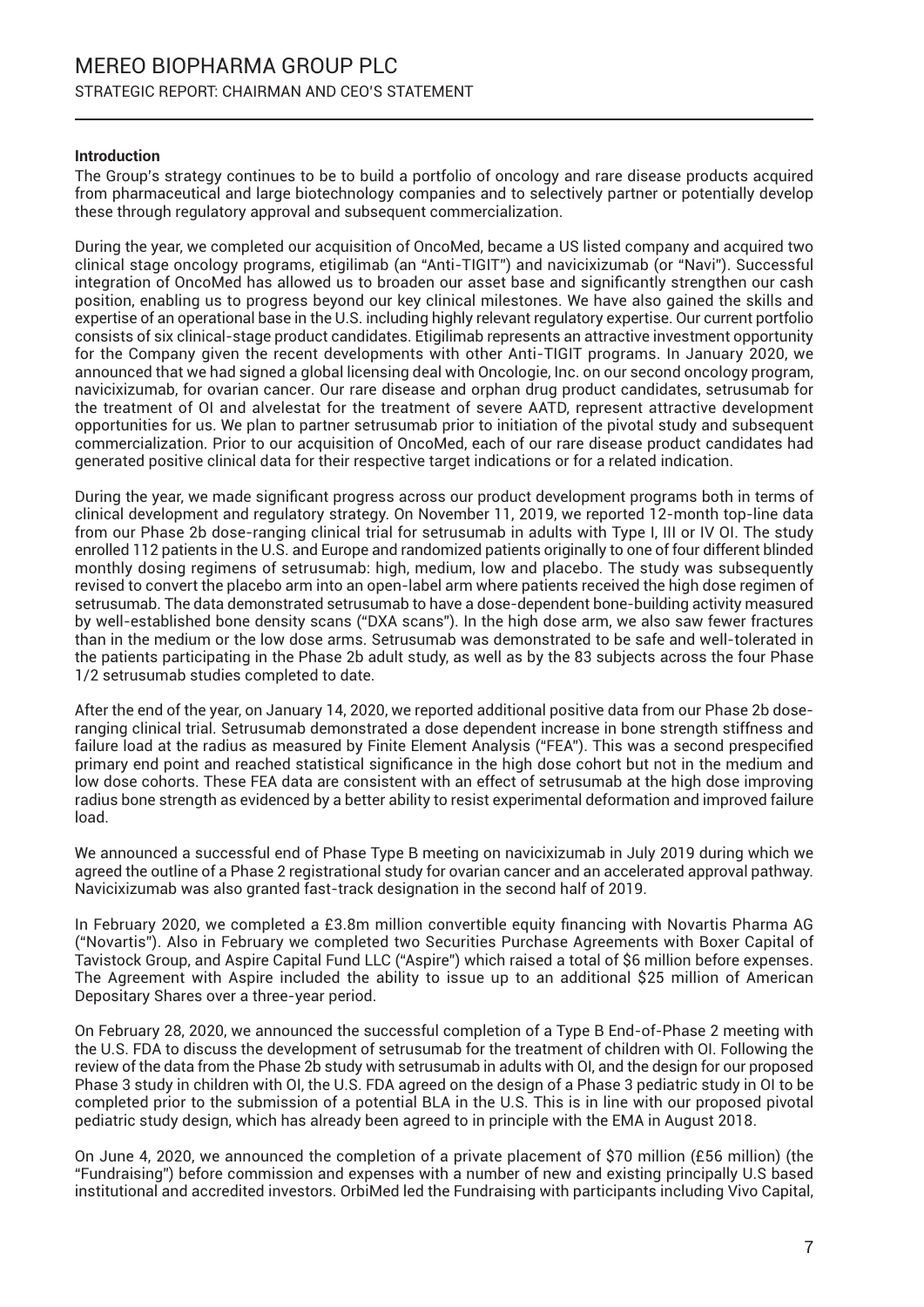Surveyor Capital (a Citadel company), Pontifax Venture Capital, Samsara BioCapital, Commodore Capital, and funds managed by Janus Henderson Investors alongside existing investors Boxer Capital of Tavistock Group and Aspire.

### **Update on impact of COVID-19**

Coronavirus disease 2019 ("COVID-19") is an infectious respiratory disease that was first identified in 2019 in Wuhan, China and has since spread globally. The impact COVID-19 is evolving rapidly and its future effects are uncertain.

We are actively monitoring how the effects and risks of COVID-19 impact our day-to-day operations, including our ongoing clinical trial activities:

- Our current activities on setrusumab for potential treatment of OI are focussed on completion of the ASTEROID Phase 2b extension study in adults with OI and preparations for the Phase 3 pediatric trial, which subject to partnering, we intend to start in the second half of 2020. We currently expect no change to this timeline. Our Phase 2b ASTEROID study in OI is fully recruited with topline results, as discussed above, previously announced in November 2019. Patients who enrolled in this study are in a one-year follow up post treatment extension phase.
- Our Phase 2 alvelestat trial recruits individuals with alpha-1 antitrypsin deficiency-related lung disease, who are potentially at greater risk from COVID-19 exposure. As a result, and as we announced in March 2020, recruitment into our Phase 2 alpta-1 antitrypsin study will be delayed, with topline data now expected in the second half of 2021.

As a business, we have taken necessary measures across our sites in the U.K. and U.S. to ensure that our employees and other key stakeholders best adhere to the advice set out by the relevant authorities. Such measures have included the introduction of remote working arrangements, reduced face to face contact by encouraging the use of teleconferencing, a ban on domestic and international travel as well as other measures considered necessary by our recently formed COVID-19 committee which is responsible for business continuity planning during this challenging time.

### **Organizational change**

On March 27, 2020, we announced that Michael Wyzga who currently serves as a Non-Executive Director, will become the Interim Chief Financial Officer following the announced departure of Richard Jones, the Company's current Chief Financial Officer ("CFO"). Richard Jones will remain in his position as CFO for a transitionary period of up to five months from March 2020.

Michael Wyzga previously served as President and Chief Executive Officer and a member of the Board of Directors of Radius Health, Inc. Prior to that he served in various senior management positions at Genzyme Corporation, including as CFO from July 1999 until November 2011. Following completion of the Fundraising, we now intend to commence a search for a permanent CFO.

### **Section 172(1) Companies Act 2006**

The Directors are required by law to act in good faith to promote the success of the Group for the benefit of the shareholders. As set out within the content of this annual report, the Directors have considered the following matters throughout the year and in formulating the future strategy of the business:

- The likely long-term consequences of any decision, as set out within our Business Strategy and Chairman and CEO's Statement on pages 4 to 13;
- The interests of the Group's employees as set out within our Corporate Governance Report on pages 35 to 45;
- The need to foster the Group's business relationships with suppliers, customers and others on page 7 to 13;
- The impact of the Group's operations on the community and the environment, as set out within our summary of environmental matters on pages 12-13,
- The desirability of the Group maintaining a reputation for high standards of business conduct on page 7 to 13; and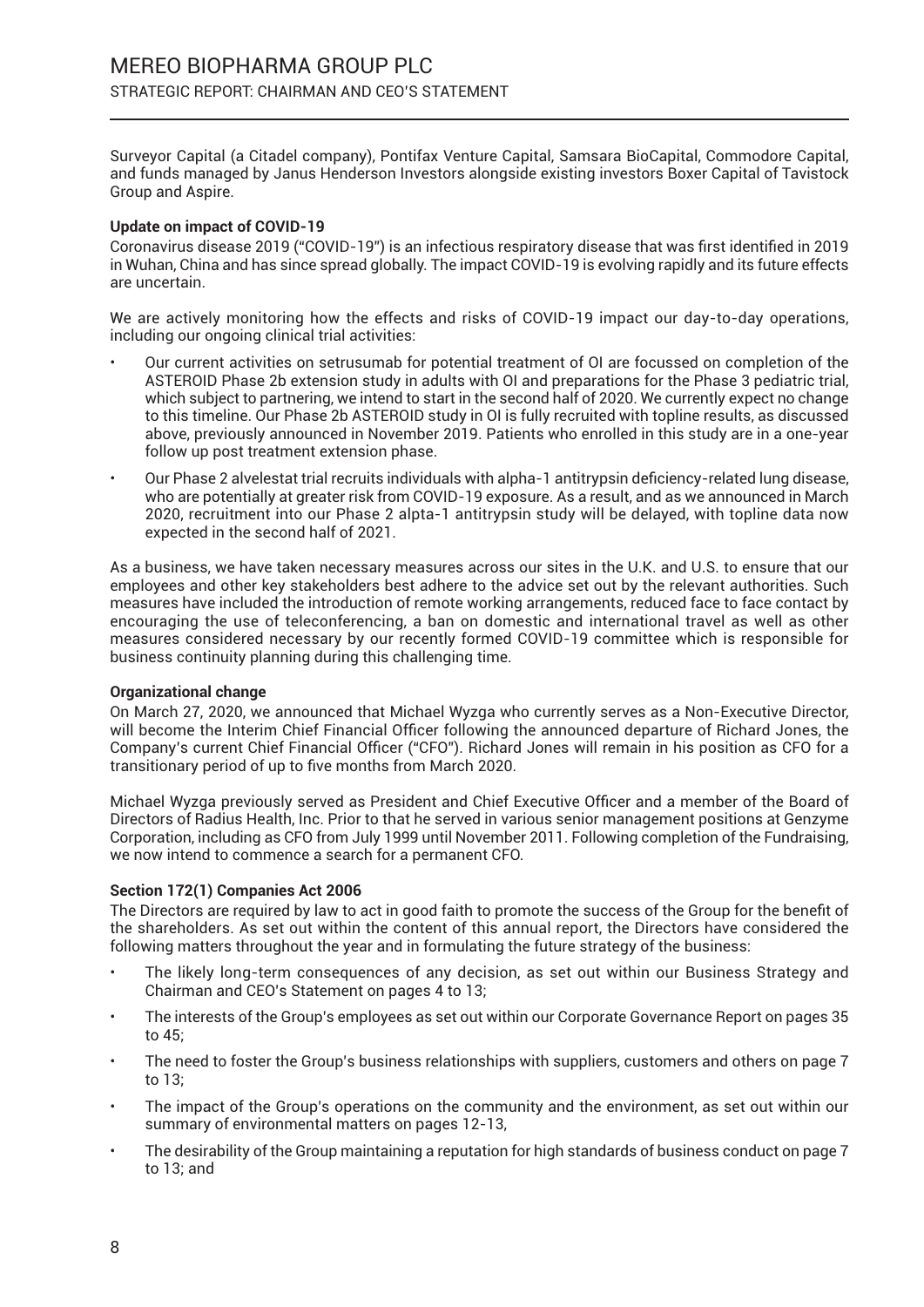• The need to act fairly as between shareholders of the Group, as set out within our Corporate Governance Report on page 35 to 45.

The Group endeavours to maintain good relationships with our suppliers by contracting, where possible, on their standard business terms and paying them in accordance with the relevant terms agreed. We meet with our significant suppliers regularly, using the meetings to ensure that our research programs are planned and delivered and effectively in a timely and cost-efficient manner. This ensures that the Group's and our significant suppliers' interest are aligned.

The Board recognizes the importance of maintain high standards of business conduct. The Group operates a Code of Business Conduct and Ethics, publicly available on our website, which contains general guidelines for conducting the business of the Group consistent with the highest standard of business ethics. In addition, the Group has an Employee Handbook which employees are required to read and acknowledge on an at least annual basis.

### **Business overview**

*Oncology Disease Product Candidates* 

• **Etigilimab (OMP-313M32):** Etigilimab is an antibody against TIGIT (T-cell immunoreceptor with Ig and ITIM domains). TIGIT is a next generation checkpoint receptor shown to block T-cell activation and the body's natural anti-cancer immune response. Etigilimab is an IgG1 monoclonal antibody which binds to the human TIGIT receptor on immune cells with a goal of improving the activation and effectiveness of T-cell and NK cell anti-tumor activity. Mereo completed a Phase 1a dose escalation clinical trial with etigilimab in patients with advanced solid tumors and enrolled patients in a Phase 1b study in combination with nivolumab in selected tumor types.

23 patients were treated in the Phase 1a dose escalation study with doses up to 20mg/kg Q2W. Tumor types included colorectal cancer, endometrial cancer, pancreatic cancer and other tumor types. No dose limiting toxicities were observed. In the Phase 1b combination study, a total of ten patients, nine of whom had progressed on prior anti-PD1/PD-L1 therapies were enrolled at doses of 3, 10, and 20 mg/kg. Tumor types included gastric cancer and six other tumor types. Eight patients were evaluable for tumor growth assessment, and all of these patients had progressed on PD1/PD-L1 therapies with best responses including two patients with a partial response and stable disease. Patients remained on study for up to 224 days. No dose limiting toxicities (DLTs) were observed.

The only treatment-related adverse event in the Phase 1a portion of the study with an incidence rate greater than 20 per cent. was rash (35 per cent.), and the most common treatment-related adverse events in the Phase 1b portion of the study were rash (40 per cent.), fatigue (30 per cent.) and pruritus (20 per cent.) There was only one treatment-related serious adverse event in the Phase 1a portion (autoimmune hepatitis) and there were no treatment-related serious adverse events in the Phase 1b portion of the study. The Phase 1b study has now completed.

The etigilimab program was previously subject to an exclusive license option with Celgene Corporation ("Celgene") as part of a collaboration agreement from 2013 with OncoMed ("the Collaboration Agreement"). In June 2019, we announced that Celgene had notified OncoMed that Celgene had decided, in light of strategic product portfolio considerations, not to exercise its option to license etigilimab. The Collaboration Agreement was terminated with respect to etigilimab effective on October 11, 2019. As a result, we have worldwide rights to the etigilimab program.

• **Navicixizumab (OMP-305B83):** Navi is a bispecific antibody that inhibits delta-like ligand 4 (DLL4) and vascular endothelial growth factor VEGF). We acquired this therapeutic product in the merger with OncoMed. This antibody is intended to have anti-angiogenic and anticancer stem cell activity. In a Phase 1a clinical trial, Navi demonstrated single agent activity. Following this we conducted a Phase 1b clinical trial in ovarian cancer, in combination with paclitaxel, in platinum-resistant ovarian cancer. A successful FDA Type B meeting was held in July 2019 and the potential for accelerated approval was discussed. Navicixizumab has also been granted Fast Track Approval by the FDA. In January 2020 we completed a global license agreement with Oncologie, Inc. ("Oncologie") for the further development and commercialization of Navi.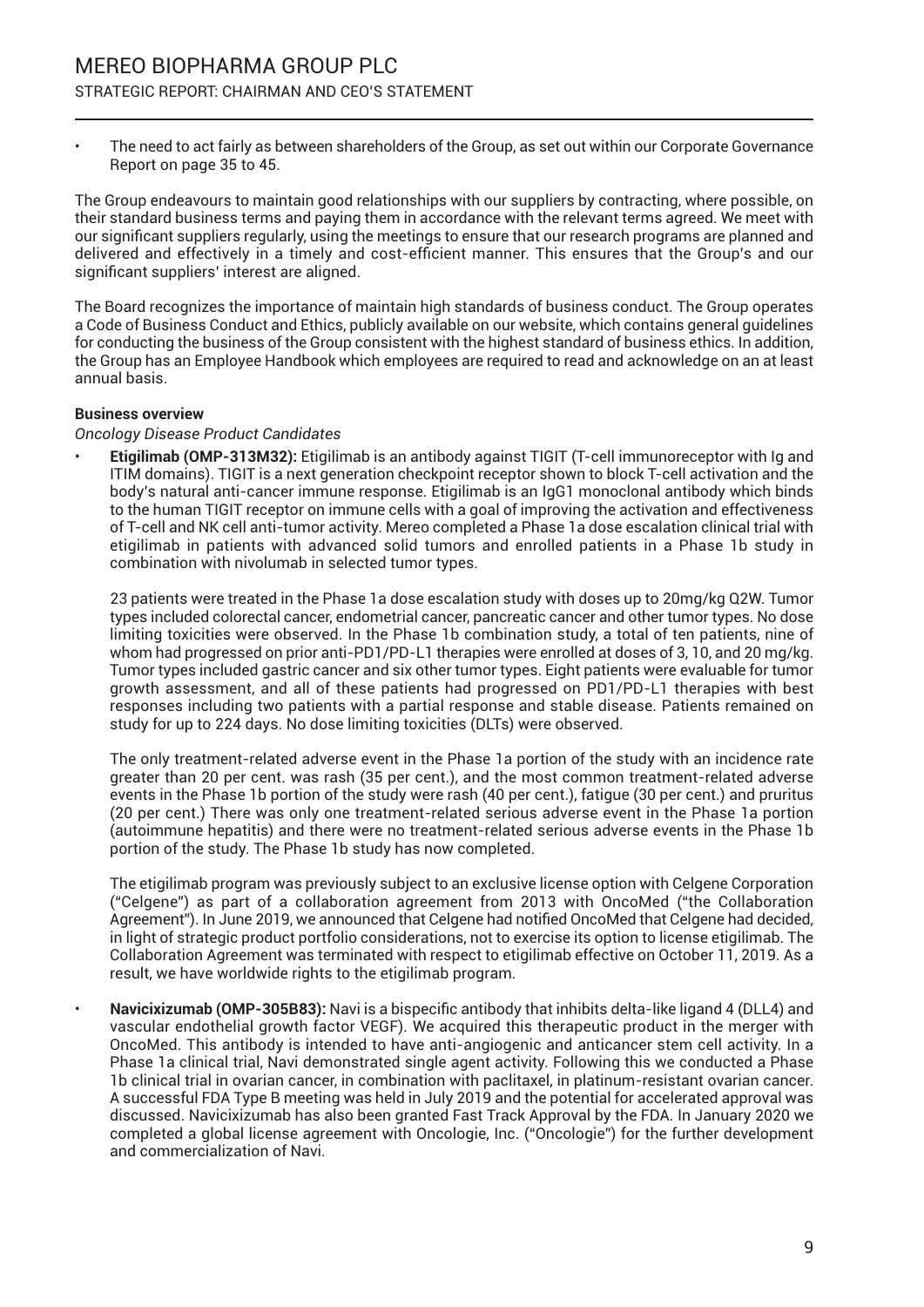### *Rare Disease Product Candidates*

• **Setrusumab (BPS-804):** Setrusumab is a novel antibody we are developing as a treatment for OI, a rare genetic disease that results in bones that can break easily and is commonly known as brittle bone disease. OI is a debilitating orphan disease for which there are no treatments approved by the FDA or EMA. It is estimated that OI affects a minimum of 25,000 people in the United States and approximately 32,000 people in Germany, Spain, France, Italy, and the United Kingdom. Setrusumab is designed to inhibit sclerostin, a protein that inhibits the activity of bone-forming cells. We believe setrusumab's mechanism of action is well suited for the treatment of OI and has the potential to become a novel treatment option for patients that could reduce fractures and improve patient quality of life.

In 2016, we obtained orphan drug designation in OI for setrusumab in the United States and the EU and, in November 2017, it was accepted into the Priority Medicines scheme ("PRIME") of the EMA. Prior to our acquisition of setrusumab, Novartis conducted four clinical trials in 106 patients and healthy volunteers. A Phase 2 clinical trial of setrusumab in OI showed statistically significant improvements in bone formation biomarkers and bone mineral density. In April 2017, we initiated a Phase 2b clinical trial for setrusumab in adults in the United States, Europe and Canada. The trial is randomized with three blinded arms at high, medium and low doses to establish the dose response curve and an open label arm at the top dose. We reported top-line data on the three blinded dose ranging arms in November 2019 with the results supporting progression of setrusumab into a pediatric pivotal study in OI.

Following the completion of the dosing part of the study, patients are continuing to be followed for a further twelve months to examine the off-effects of setrusumab. We have also agreed on a PIP for setrusumab with the EMA and in February 2020, we announced the successful completion of a Type B End-of-Phase 2 meeting with the FDA to discuss the development of setrusumab for the treatment of children with OI in the United States. We intend to partner setrusumab prior to conducting a pivotal trial of setrusumab in children with severe OI to begin in late 2020, with fracture rate as the primary endpoint. We believe that the results from this trial, if favorable, will be sufficient to support the submission of an MAA to the EMA for setrusumab for the treatment of children with severe OI and a CMA for the treatment of OI in adults in the EU.

• **Alvelestat (MPH-966):** Alvelestat is a novel, oral small molecule we are developing for the treatment of severe AATD, a potentially life-threatening, rare, genetic condition caused by a lack of effective alpha-1 antitrypsin ("AAT"), a protein that protects the lungs from enzymatic degradation. This degradation leads to severe debilitating diseases, including early-onset pulmonary emphysema, a disease that irreversibly destroys the tissues that support lung function. There are an estimated 50,000 patients in North America and 60,000 patients in Europe with severe AATD. Alvelestat is designed to inhibit NE, a neutrophil protease, which is a key enzyme involved in the destruction of lung tissue. We believe the inhibition of NE has the potential to protect AATD patients from further lung damage.

Prior to our license of alvelestat, AstraZeneca conducted 12 clinical trials involving 1,776 subjects, including trials in bronchiectasis and CF. Although these trials were conducted in diseases other than AATD, we believe the data demonstrated potential clinical benefit and biomarker evidence of treatment effect for AATD patients. We have initiated a Phase 2 proof-of-concept clinical trial in patients with severe AATD in the United States and the EU and as previously announced, expect to report top-line data from this trial in the second half of 2021.

### *Other Product Candidates for Partnering*

Our portfolio of non-oncology/non-rare disease products consists of the following product candidates:

• **Acumapimod (BCT-197):** Acumapimod is a p38 MAP kinase inhibitor we are developing as an oral firstline acute therapy for patients with AECOPD. COPD is a non-fully-reversible, progressive lung disease in which inflammation plays a central role. There are an estimated 16 million people in the United States diagnosed with COPD. Of all hospital admissions in the United States related to COPD, approximately 63 per cent. are for AECOPD patients. We believe acumapimod offers a potential new treatment for controlling inflammation by targeting pathways that drive the pathological mechanism behind AECOPD.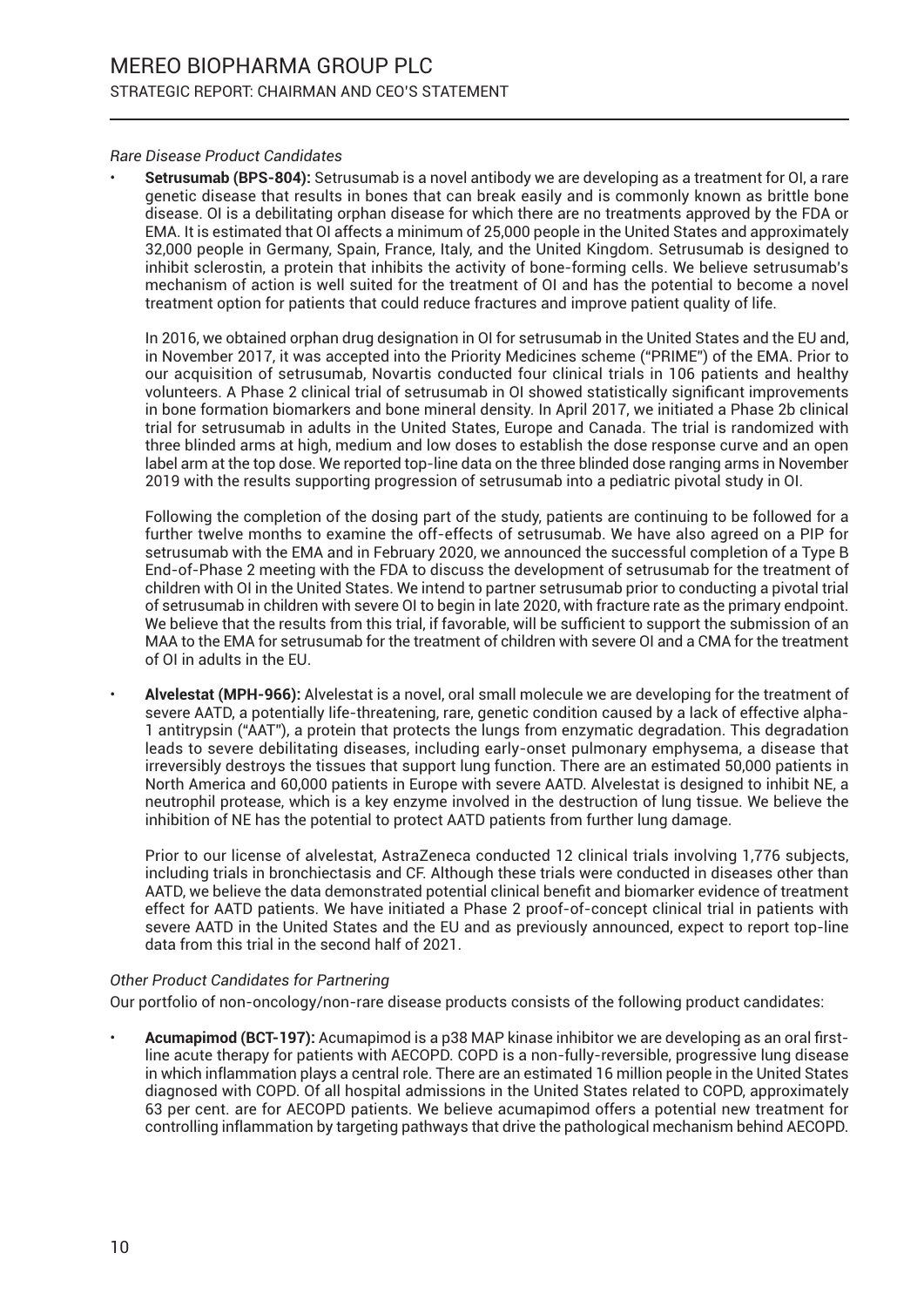## MEREO BIOPHARMA GROUP PLC STRATEGIC REPORT: CHAIRMAN AND CEO'S STATEMENT

Since there are currently no approved therapies in the United States or the EU to treat AECOPD, we believe that there is significant medical need for a drug which is disease-modifying. We believe acumapimod could potentially prevent AECOPD instead of just treating the symptoms and has the potential to improve quality of life, slow the progression of the disease, and significantly reduce direct healthcare costs.

Prior to our acquisition of acumapimod, Novartis conducted five clinical trials in 459 patients and healthy volunteers, including a Phase 2a trial in AECOPD patients that showed a clinically meaningful improvement in lung function at the highest dose.

We conducted a Phase 2 dose-ranging clinical trial for acumapimod in 282 patients with AECOPD to explore two different dosing regimens on top of standard of care, which included steroids, antibiotics, and bronchodilators. Both dosing regimens showed a statistically significant change in FEV1 from baseline to Day 7, meeting the trial's primary endpoint on an intent-to-treat patient population basis. In addition, dose-dependent, statistically significant reductions in hsCRP and fibrinogen were shown with treatment with acumapimod, with hsCRP remaining suppressed through the 26-week observation period. Treatment with acumapimod also showed a statistically significant reduction in the number of COPD exacerbations that required hospitalization. Consistent with these results, there was a significant reduction in the use of corticosteroid and antibiotics in the follow-up portion of the study. In addition, acumapimod was reported to be safe and well tolerated. Based on these results, we intend to explore strategic options with third parties for the further development of acumapimod.

In addition, in April 2019, we announced a successful end of Phase 2 meeting with the FDA regarding acumapimod. In the meeting, we and the FDA agreed on a development plan for acumapimod. In September 2019, we had a positive SAWP meeting with the EMA.

• **Leflutrozole (BGS-649):** Leflutrozole is a once-weekly oral therapy we are developing for the treatment of HH in obese men. HH is a clinical syndrome that results from inadequate levels of testosterone. Based on WHO estimates and scientific data, we estimate there are approximately seven million cases of HH in obese men in the United States. In these men, a decline in testosterone is exacerbated by high levels of the aromatase enzyme, which is present in fat tissue and leads to a reduction in testosterone. Leflutrozole is designed to inhibit the aromatase enzyme and is being developed to restore normal levels of testosterone without causing excessively high testosterone levels or reducing the levels of LH or FSH. Both LH and FSH play key roles in sperm formation and LH plays a key role in endogenous testosterone formation. In contrast to current therapies for HH, which involve the exogenous administration of testosterone and lead to further down regulation of LH and FSH, we believe that leflutrozole, by preserving sperm formation through LH and FSH production, may present a benefit to patients.

Prior to our acquisition of leflutrozole, Novartis conducted seven clinical trials exposing 131 patients and healthy volunteers to leflutrozole, including a Phase 2 proof-of-concept trial for HH in obese men in which leflutrozole normalized testosterone levels in all patients and demonstrated an increase in LH and FSH levels.

In March 2018, we reported top-line data from our completed Phase 2b dose-ranging clinical trial of leflutrozole for the treatment of HH in obese men. The trial enrolled 271 patients who were administered placebo or one of three doses of leflutrozole. The trial met our primary endpoint of normalizing testosterone levels in at least 75 per cent. of subjects after 24 weeks of treatment and all of the secondary endpoints, including normalizing testosterone in at least 90 per cent. of patients after 24 weeks of treatment at the two highest doses and improvement in LH and FSH levels at all three doses. Leflutrozole was reported to be well-tolerated in the trial. A subset of 143 patients entered into a sixmonth safety extension study. Following the positive result of the safety extension study for leflutrozole, we convened an advisory board meeting and concluded that the future development of leflutrozole should focus on male infertility. We intend to explore strategic options with third parties for the further development of leflutrozole.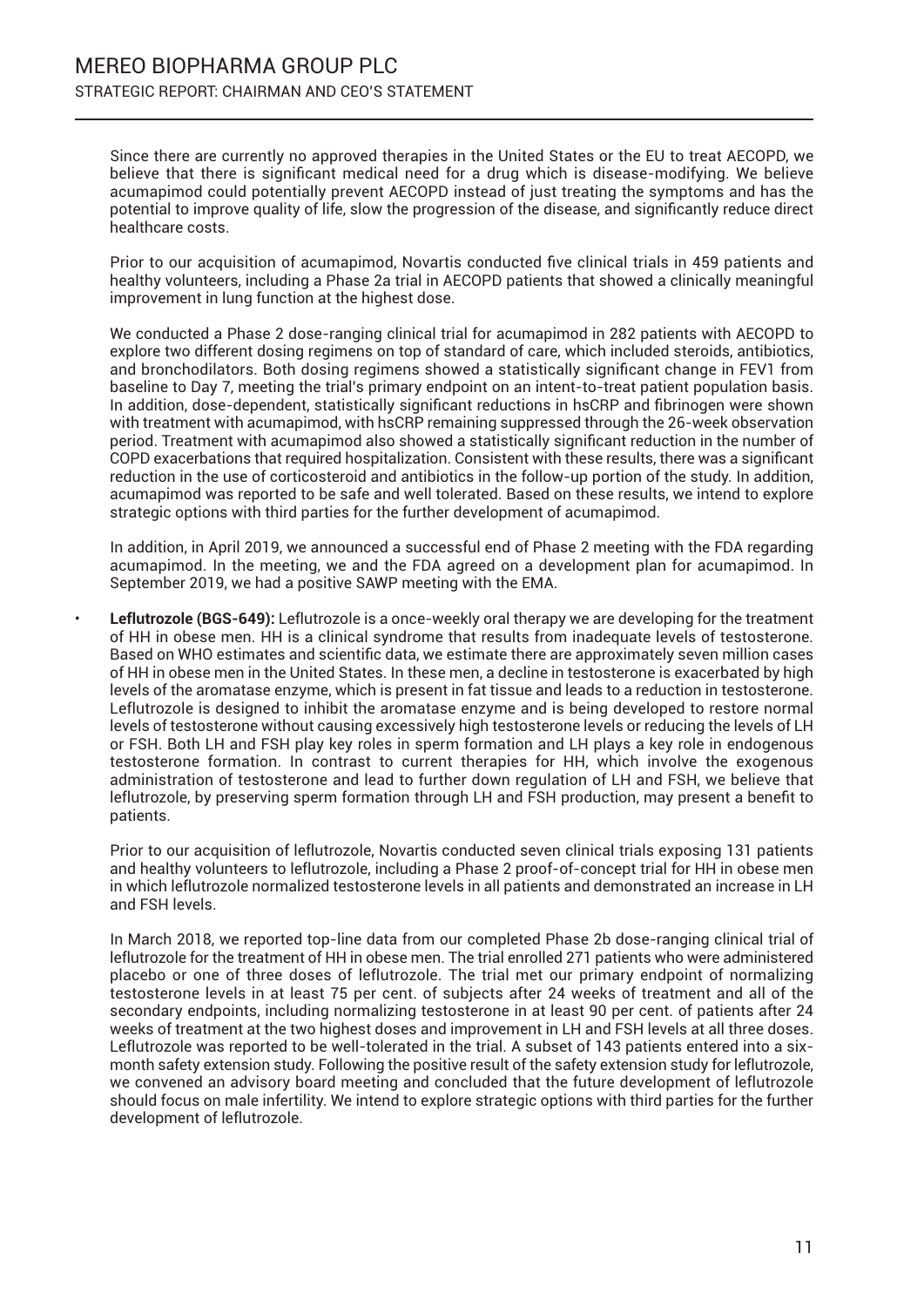### **New product opportunities**

To support our aim of becoming a leading oncology and rare disease company, we continue to seek and review new product opportunities to expand and grow our portfolio in oncology and rare diseases. There continues to be a good number of opportunities arising from large pharma and biotechnology companies as they continue to reappraise development pipelines on an ongoing basis to allow them to focus on a smaller number of strategically targeted therapeutic areas.

### **Future outlook**

With the closing of the Fundraising with a very high-quality group of institutional and accredited investors in June 2020 and the evolution of our strategy to focus on oncology and rare diseases, 2020 is set to be an important year for the Company. We expect to initiate our phase 1b for etigilimab in a number of solid tumors, to continue to enrol the Phase 2 study for alvelestat in AATD patients and to report on the Phase 2b adult extension study for setrusumab in adults with OI.

TIGIT blockade in combination with anti-PD1/PD-L1 antibodies has recently been highlighted as a potential next generation immuno-oncology target for the treatment of patients with advanced solid malignancies. We are excited to move our program forward on the back of our Phase 1a mono therapy and Phase 1b combination data.

Setrusumab for OI is now Phase 3 ready as a result of the successful end of Phase 2b meeting with the FDA and the approval of a Paediatric Investigational Plan ("PIP") by the EMA. We plan to initiate the Phase 3 study in children with OI once we have secured a strategic partnership for this program which may include regional partnerships or a global licensing deal.

Following the partnership with Oncologie for Navi, we continue to focus on partnering opportunities for our other product candidates (non-oncology/non-rare disease) acumapimod and leflutrozole.

Finally, we are now funded into early 2022 providing the Company sufficient balance sheet strength and runway to deliver on our clinical and business development milestones.

### **Information about the Group's employees**

Within our corporate governance report on page 42, further information about the Group's employees and gender diversity can be found.

The Board has a good relationship with the Group's employees. The Board maintains constructive dialogue with employees through the Chief Executive Officer ("CEO") and through regular "town hall" all-employee meetings and video conference calls where the Executive Team provides updates on strategic progress and a forum for answering questions. Appropriate remuneration and incentive schemes are maintained to align employees' objectives with those of the Group.

As set out in our Code of Business Conduct and Ethics, the Group is committed to providing a safe and healthy working environment for its employees and to avoiding adverse impact and injury to the environment and the communities in which we do business. To achieve this, Group employees must comply with all applicable external environmental, health and safety laws and other regulations as well as our own internal standards.

We present our Directors' Remuneration Report on pages 49 to 71.

### **Environmental matters**

We currently outsource our research, development, testing and manufacturing activities. These activities are subject to various environmental, health and safety laws and regulations, which govern, among other things, the controlled use, handling, release and disposal of, including the maintenance of a registry for, hazardous materials and biological materials. If we or our partners fail to comply with such laws and regulations, we could be subject to fines or other sanctions.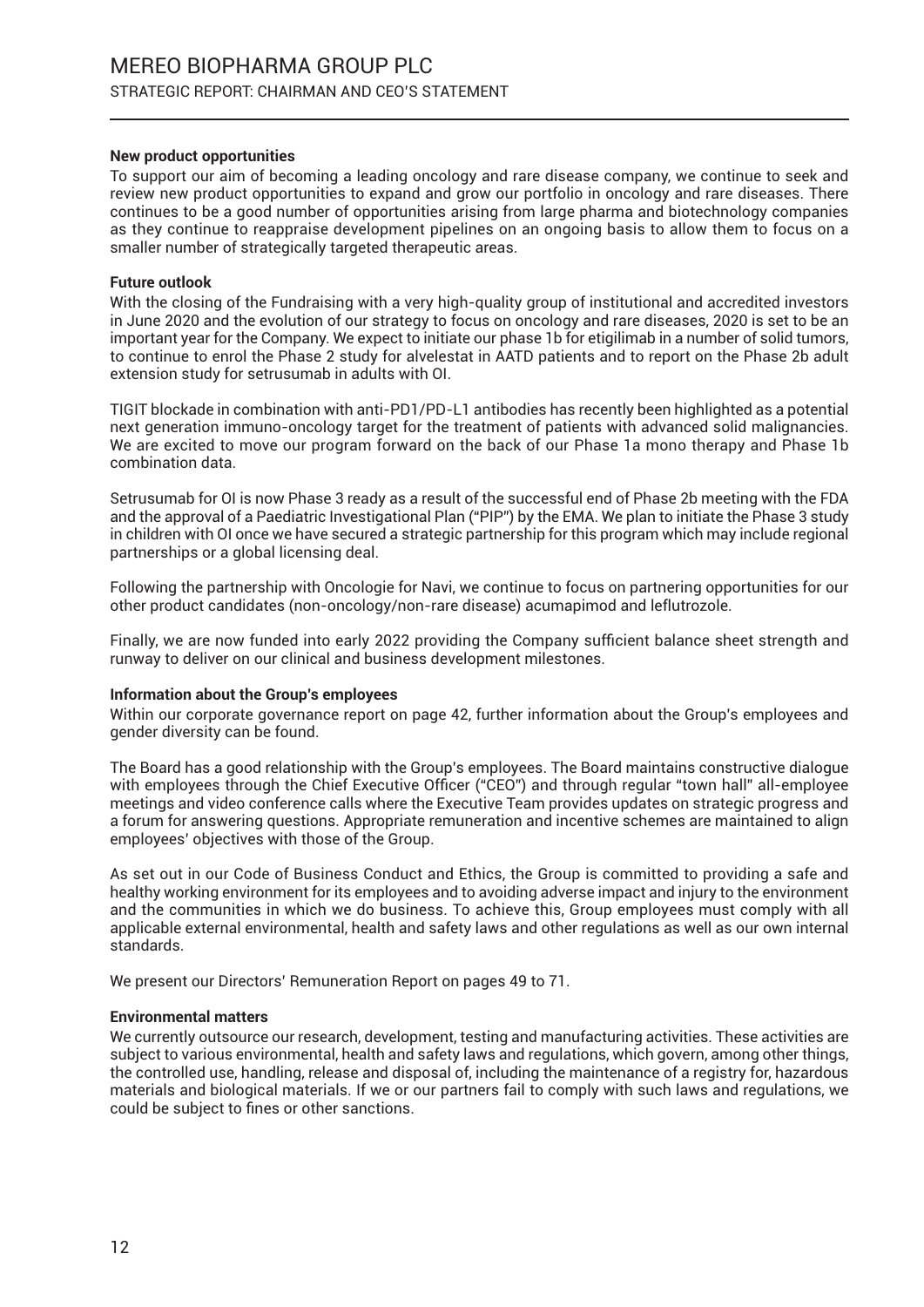## MEREO BIOPHARMA GROUP PLC STRATEGIC REPORT: CHAIRMAN AND CEO'S STATEMENT

As with other companies engaged in similar activities, we face a risk of environmental liability that is inherent in our current and historical activities, including liability relating to releases of or exposure to hazardous or biological materials. Environmental, health and safety laws and regulations are becoming more stringent. We may be required to incur substantial expenses in connection with future environmental compliance or remediation activities, in which case, production and development efforts being carried out by our outsourced partners relating to our products may be interrupted or delayed.

As noted in our Directors' report, a report on greenhouse gas emissions will be included in our annual report and accounts for the year ended December 31, 2020.

| Dr. Peter Fellner | <b>Dr. Denise Scots-Knight</b> |
|-------------------|--------------------------------|
| Chairman          | <b>Chief Executive Officer</b> |

June 15, 2020 June 15, 2020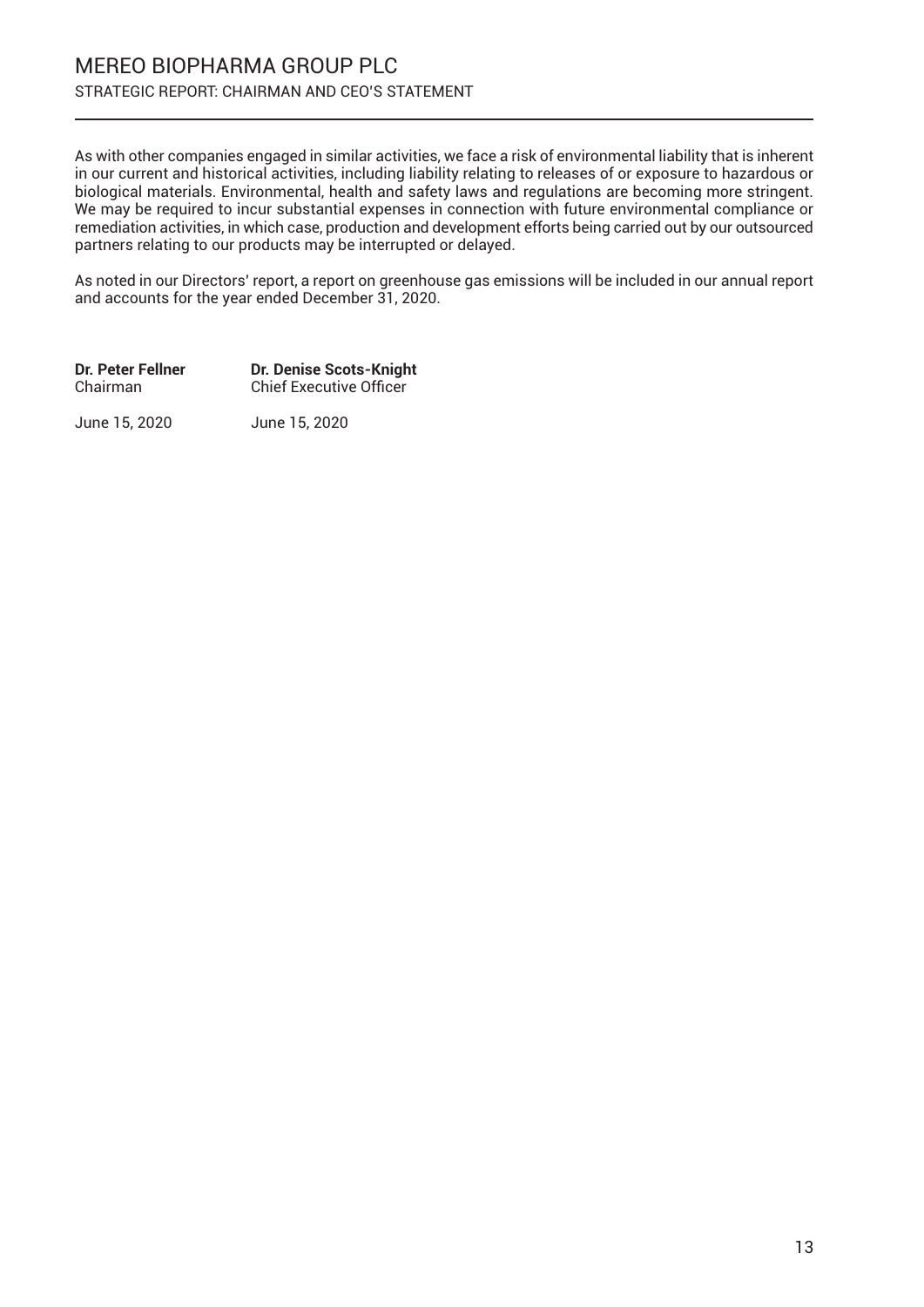The financial statements contained within this annual report are presented on a consolidated Group basis prepared in accordance with International Financial Reporting Standards ("IFRS") as issued by the International Accounting Standards Board ("IASB") and adopted in the E.U. for the year ended December 31, 2019. Comparative data is shown on the same basis for the year ended December 31, 2018.

### **Financial KPIs**

The directors consider that our underlying cash burn, cash balances and future cash runway and our committed and planned expenditure on research and development ("R&D") to be the Group's key financial KPIs at its current stage of development. Progress and performance against these key financial KPIs are discussed further in this financial review.

The Directors consider that the most important non-financial KPIs are:

- Progress with our R&D pipeline including our clinical studies and related manufacturing activities;
- The management and development of our patent portfolio; and
- Business development including partnering or out-licensing activities.

These activities are discussed in the Chairman and CEO's Statement and our product overview.

The following table sets forth Mereo's results of operations for the years ended December 31, 2018 and 2019.

|                                                                                                                                                     | Year Ended December 31,<br>2018<br>(in thousands of pounds) | 2019                                        |
|-----------------------------------------------------------------------------------------------------------------------------------------------------|-------------------------------------------------------------|---------------------------------------------|
| Research and development expenses<br>Administrative expenses                                                                                        | (22, 703)<br>(11, 775)                                      | (23,608)<br>(15,909)                        |
| <b>Operating loss</b><br>Net income recognized on acquisition of subsidiary<br>Finance income<br>Finance charge<br>Net foreign exchange (loss)/gain | (34, 478)<br>307<br>(3,091)<br>(44)                         | (39, 517)<br>1,035<br>377<br>(3,496)<br>483 |
| Loss before tax<br>Income tax benefit                                                                                                               | (37, 306)<br>5,277                                          | (41, 118)<br>6,274                          |
| Loss attributable to equity holders of the parent                                                                                                   | (32,029)                                                    | (34, 844)                                   |
| Net fair value gain /(loss) on investments in debt instruments held at fair value<br>Exchange differences on translation of foreign operations      |                                                             | (499)                                       |
| Total comprehensive loss attributable to equity holders of the parent                                                                               | (32,029)                                                    | (35, 343)                                   |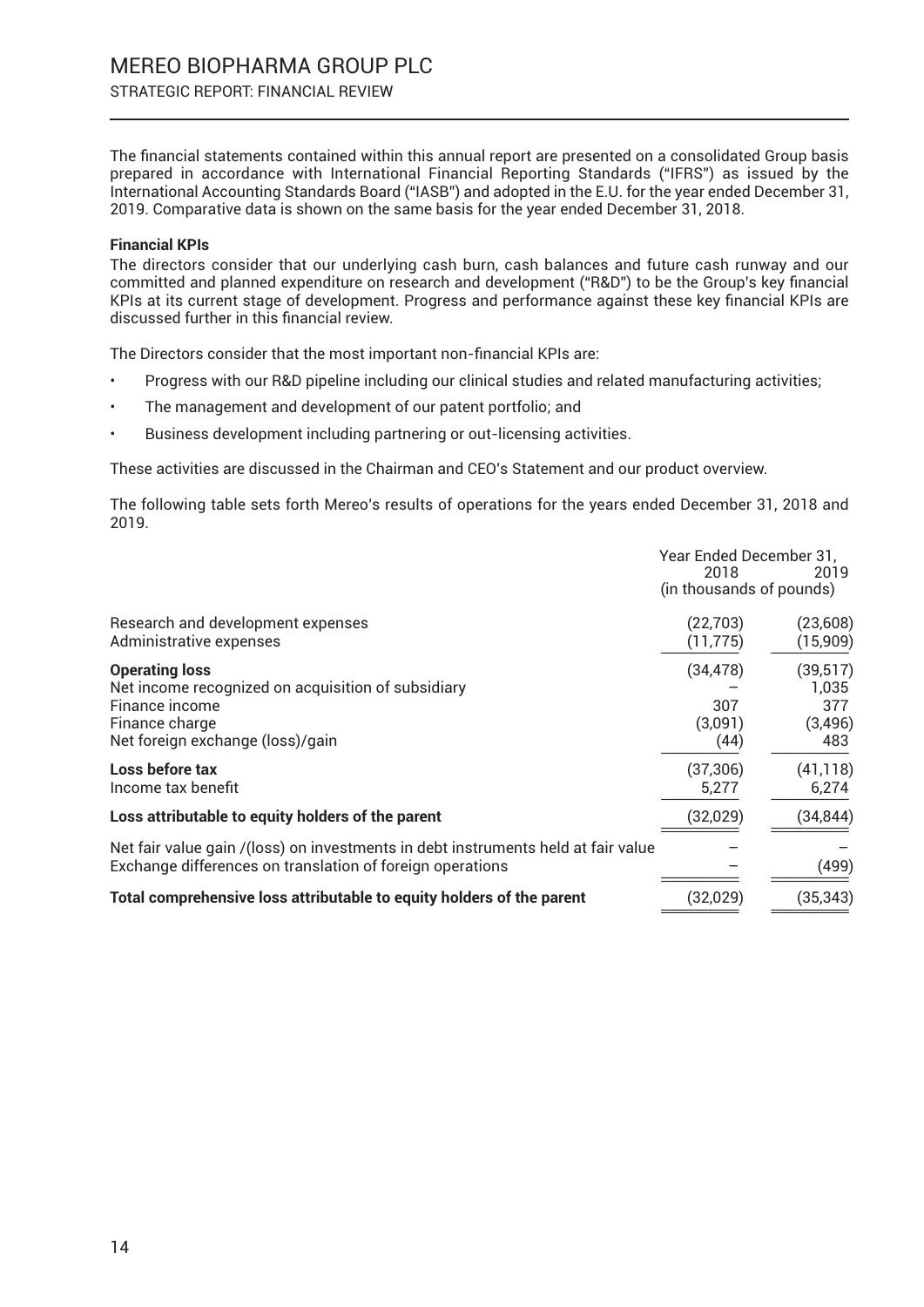## MEREO BIOPHARMA GROUP PLC

STRATEGIC REPORT: FINANCIAL REVIEW

### **R&D expenses**

The following table sets forth our R&D expenses by product development program for the years ended December 31, 2018 and 2019:

|                          | Year Ended December 31,<br>2018<br>(in thousands of pounds) | 2019   |
|--------------------------|-------------------------------------------------------------|--------|
| Setrusumab (BPS-804)     | 11,304                                                      | 13,734 |
| Alvelestat (MPH-966)     | 3,722                                                       | 4,976  |
| Leflutrozole (BGS-649)   | 5,091                                                       | 1,089  |
| Acumapimod (BCT-197)     | 2,285                                                       | 388    |
| Navicixizumab ("Navi")   |                                                             | 1,721  |
| Etigilimab               |                                                             | 767    |
| $GITR-FC$ <sup>(1)</sup> |                                                             | 432    |
| Unallocated costs        | 301                                                         | 501    |
| Total R&D expenses       | 22,703                                                      | 23,608 |

(1) Consists of R&D expenses incurred by OncoMed. Development of this candidate ceased during 2019.

Total R&D expenses increased by £0.9 million, or 4%, from £22.7 million in 2018 to £23.6 million in 2019.

Direct R&D expenses relating to setrusumab increased by £2.4 million, or 21%. The increase was driven primarily by the manufacture of additional drug product during 2019 which is planned to be used in upcoming clinical studies together with ongoing costs related to the adult Phase 2b study which reported top-line data in November 2019. R&D expenses relating to alvelestat increased by £1.3 million, or 34% to £5.0 million, reflecting a full year of costs for the Phase 2 proof of concept study, which commenced in the fourth quarter of 2018.

In total, £2.9 million of total R&D expenses in the current year is specific to programs acquired through the acquisition of OncoMed in April 2019 for which there is no relevant prior year comparative (Navi, Etigilimab and GITR-Fc). Of this, £1.7 million relates to Navi, which was subject to a global out-licensing agreement announced in January 2020. The licensee, Oncologie, assumed all future ongoing development costs following an agreed transition period to close out the existing Phase 1b study. Following completion of the Phase 1 study in 2019, further significant development for etigilimab has yet to be undertaken.

Largely offsetting the increase, R&D expenses relating to leflutrozole and acumapimod decreased by £5.9 million, or 80%. The decrease in spend was driven by the completion of the Phase 2b clinical study on leflutrozole in early 2019 and limited activity mainly relating to regulatory activity for acumapimod following the completion of the study.

Unallocated costs increased by £0.2 million to £0.5 million in 2019. This increase is attributable to certain R&D expenses incurred by OncoMed that are not allocated to a specific product development program.

### **Administrative expenses**

Administrative expenses increased by £4.1 million, or 35%, from £11.8 million in 2018 to £15.9 million in 2019.

The increase was primarily due to an increase in costs following the acquisition of OncoMed. In particular, payroll costs increased by £1.2 million to £3.4 million in 2019. In addition, following the Company's listing on the Nasdaq Global Market, professional fees, including the significantly increased costs of Directors and Officers ("D&O") insurance, have increased by £1.0 million in 2019.

Following the adoption of IFRS 16 (Leases), right-of-use assets were recognized which are subsequently depreciated over their expected term of use. In 2019 this resulted in depreciation costs of £1.5 million in administrative expenses compared to £0.3 million in 2018 prior to the implementation of IFRS 16 (Leases).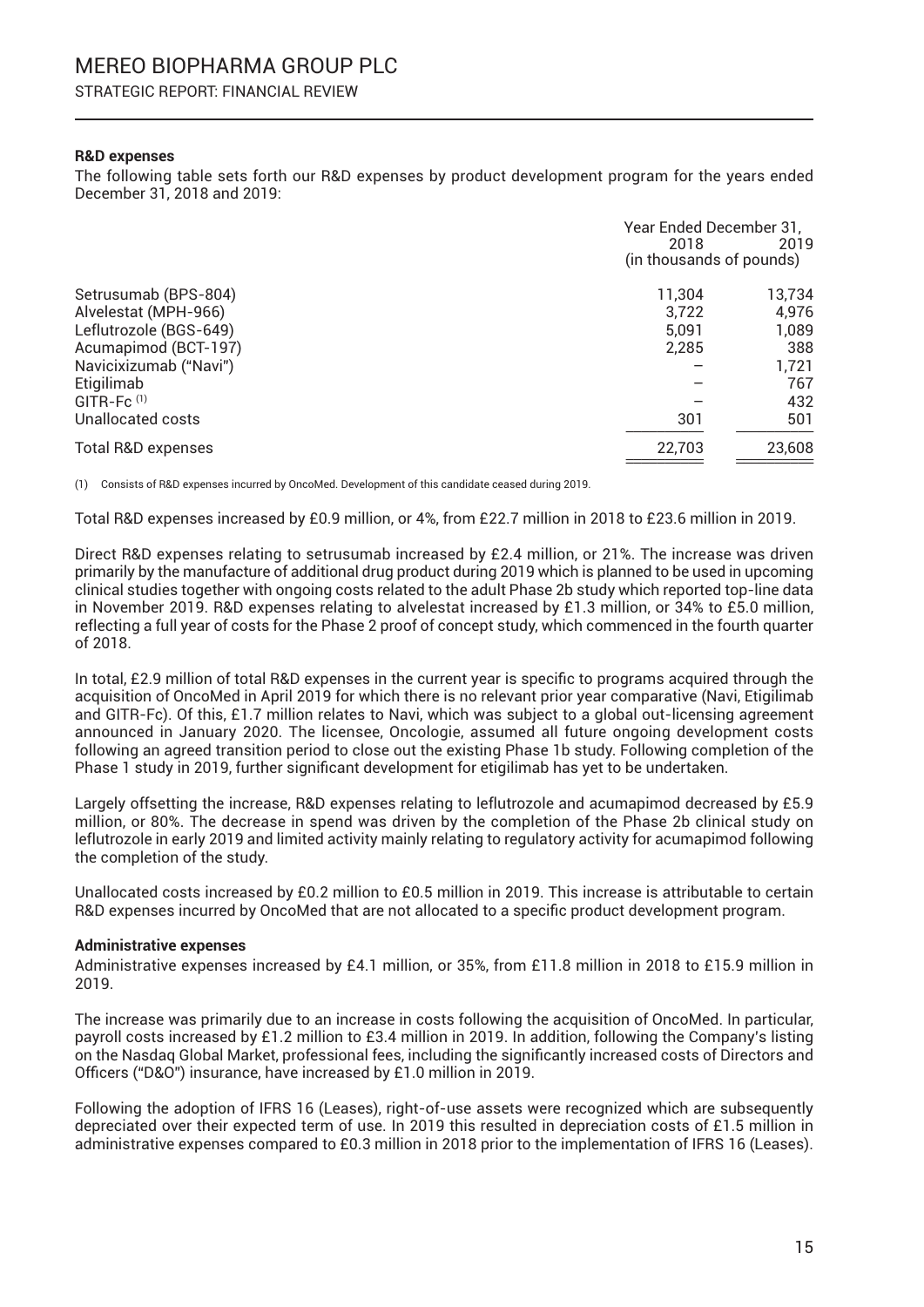Professional fees increased during the year from £1.5 million to £3.1 million reflecting higher costs associated with the Nasdaq listing and managing a larger business in two jurisdictions.

Transaction costs relating to the acquisition of OncoMed are presented separately and are included within net income recognized on acquisition of subsidiary (see below).

### **Net income recognized on acquisition of subsidiary**

As OncoMed was acquired for an amount less than the fair market value of the net assets acquired on the date that control was obtained, a gain on bargain purchase of £3.7 million was realized (recognized net against the acquisition transaction costs within the consolidated statement of comprehensive loss). Total acquisition transaction costs amounted to £2.7 million which were wholly incurred in connection with the acquisition. Therefore, the net income recognized on acquisition of OncoMed was £1.0 million.

### **Finance income and charges**

Total finance income was £0.4 million in 2019, up from £0.3 million in 2018. The increase was attributable to an increase in interest income earned on additional short-term investments acquired through the acquisition of OncoMed. All short-term investments were sold by December 31, 2019.

Total finance charges increased from £3.1 million in 2018 to £3.5 million in 2019. Following the adoption of IFRS 16 (Leases), interest costs on recognized lease liabilities of £1.3 million were incurred as an expense during the year. In the prior year, no such interest costs were recognized. In addition, non-cash interest costs on the bank loan increased by £0.8 million following modifications made to the terms of the bank loan following the refinancing in May 2019.

The increase in finance costs attributable to interest costs on lease liabilities and the bank loan was partly offset by fair value movements on outstanding warrants accounted for as a financial liability. The overall movement was a decrease in the value of the liability by £0.9 million up from £0.7 million in 2018, which is recorded as income. The increase in finance costs was further reduced by a re-classification of the loan modification loss occurring in 2018 as a finance charge resulting the increase in finance charges in 2018 of £0.7 million. In 2019 there was a corresponding loan modification gain of £0.5 million.Net foreign exchange gain / (loss).

The net foreign exchange gain for the year was £0.5 million, up by £0.5 million from a £nil million loss in 2018. The net foreign exchange gain consists of a £0.1 million foreign exchange loss on the translation of cash deposits which are primarily held in U.S. dollars throughout the year. The foreign exchange loss has been offset by a foreign exchange gain of approximately £0.6 million relating to the retranslation of U.S. dollar denominated intercompany funds held by an entity in the Group with a British pound functional currency.

### **Taxation**

The tax credit for the year was £6.3 million, up by £1.0 million from 2018. The tax credit represents eligible cash rebates paid or receivable from the tax authorities in the jurisdictions within which we operate. In the U.K., certain subsidiaries within the Group qualify for cash rebates for eligible types of research and development activities and associated expenditure (the "R&D tax credit") which amounted to a total benefit of £5.1 million for 2019.

Further, in August 2019, OncoMed received a tax refund in respect of Alternative Minimum Tax ("AMT") of £1.1 million from the U.S. Internal Revenue Service ("IRS"), of which approximately £0.2 million has been recognized as income tax benefit during the year. It is currently estimated that an additional £1.0 million of tax refund in respect of AMT will be received in 2020 with respect to the current financial year.

As at December 31, 2019, total receivables related to tax credits previously recognized amount to £11.4 million, of which £10.4 million relates to R&D tax credit in the U.K. Included within the £10.4 million cash rebate is £5.3 million from the claim for the financial year ended December 31, 2018 as the amount was not repaid until early 2020. The claim for the financial year ended December 31, 2019 will be submitted around mid-2020 and the Group expects to receive an estimated claim amount of £5.1 million in the second half of 2020.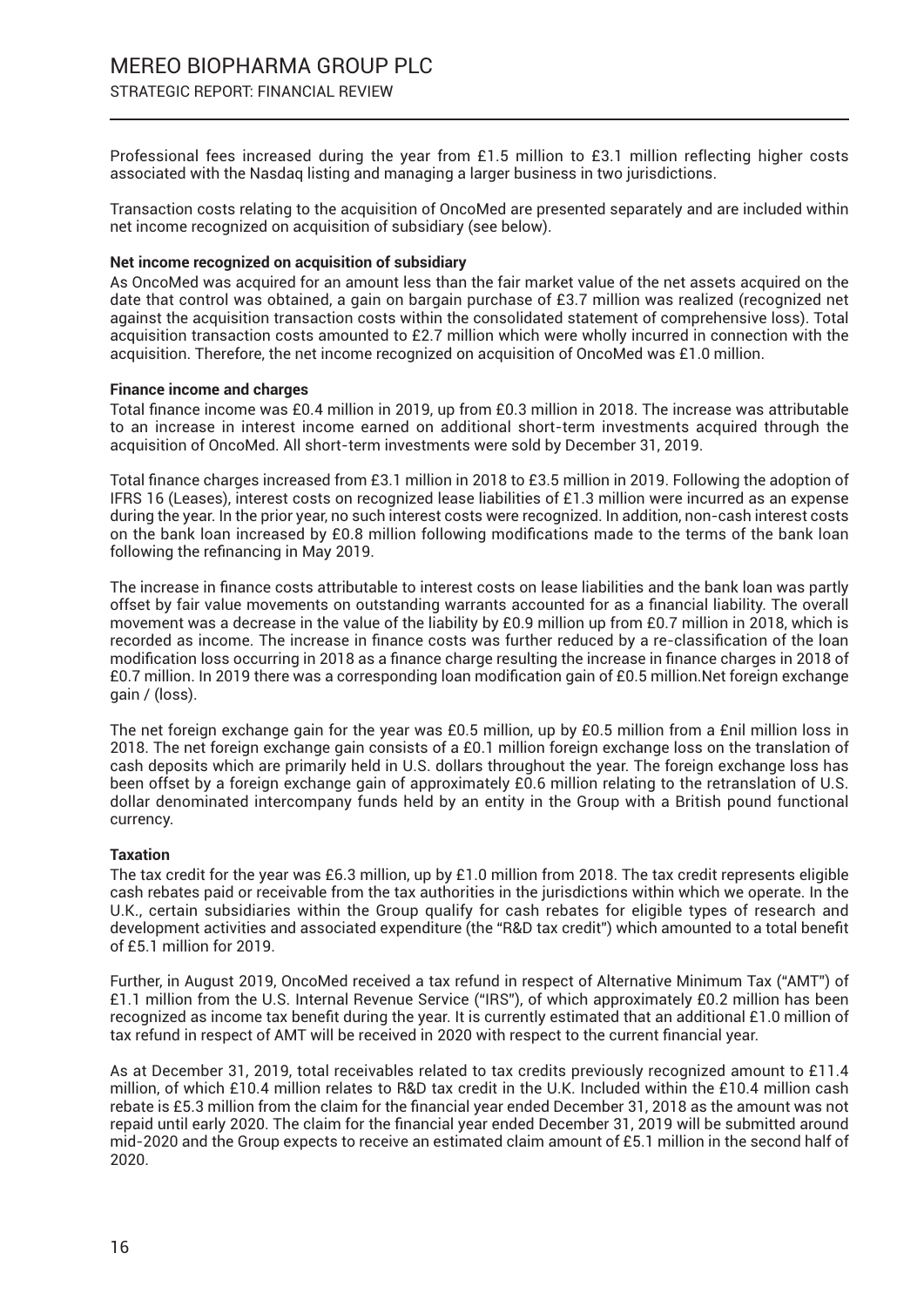### **Loss per share**

After taking account of the £3.3 million increase in loss attributable to equity holders and an increase in weighted average number of shares from 71.1 million to 89.4 million, basic and diluted loss per share for the year was 39 pence, down from 45 pence in 2018.

### **Adoption of IFRS 16 (Leases)**

Effective January 1, 2019, the Group adopted IFRS 16 (Leases). The new standard introduces new or amended requirements with respect to lease accounting. In previous years, the Group's lease portfolio consisted of operating leases which have now been recognized on the balance sheet as a right-of-use asset, offset by a corresponding lease liability.

The total impact on assets on adoption was £2.5 million, offset by a lease liability recognized for the same amount. The lease portfolio on adoption consisted of a property lease and a number of specialist equipment leases for use in clinical trial activities.

Following the acquisition of OncoMed, a right-of-use asset of £10.8 million was recognized, offset by a lease liability of £10.7 million. The OncoMed lease portfolio consisted of a property lease in the U.S.

During the year ended December 31, 2019, total depreciation charges of £1.5 million and interest charges of £1.3 million have been recognized under IFRS 16 (Leases).

### **Acquisition of OncoMed Pharmaceuticals, Inc.**

On April 23, 2019, we completed the acquisition of OncoMed, a California-based and Nasdaq-listed company, at which time OncoMed became an unlisted U.S. subsidiary of Mereo. At completion, we acquired cash and short-term deposits and short-term investments of £39.1 million. The estimated fair value of the intangible assets acquired was £12.7 million.

In connection with the acquisition, 24,783,320 ordinary shares were issued and listed on the AIM Market of the London Stock Exchange ("AIM"). On April 24, 2019, 4,956,664 American Depositary Shares ("ADSs") were listed on the Nasdaq Global Market, with each ADS representing five ordinary shares. Following completion of the acquisition, former OncoMed shareholders owned 25.8% of the enlarged share capital of the Group.

As a consequence of the license agreement with Oncologie (the "License Agreement"), and in accordance with the terms and conditions of the Contingent Value Rights Agreement (the "CVR Agreement") for former stockholders of OncoMed, dated April 23, 2019, by and among Mereo and Computershare Inc., as rights agent, holders of contingent value rights ("CVRs") pursuant to the CVR Agreement will be entitled to receive certain eligible cash milestone payments made to Mereo under the License Agreement .

Mereo accounts for the CVR Agreement as contingent consideration at fair value. As at December 31, 2019, the fair value of the contingent consideration is estimated at £0.4 million. As at acquisition date, the fair value of the contingent consideration was estimated at £nil. The estimated contingent consideration payable is based on a risk-adjusted, probability-based scenario. Under this approach, the likelihood of future payments being made to the former shareholders of OncoMed under the CVR Agreement is considered. The estimate could materially change over time in line with the development plan and subsequent commercialization of the Navi product.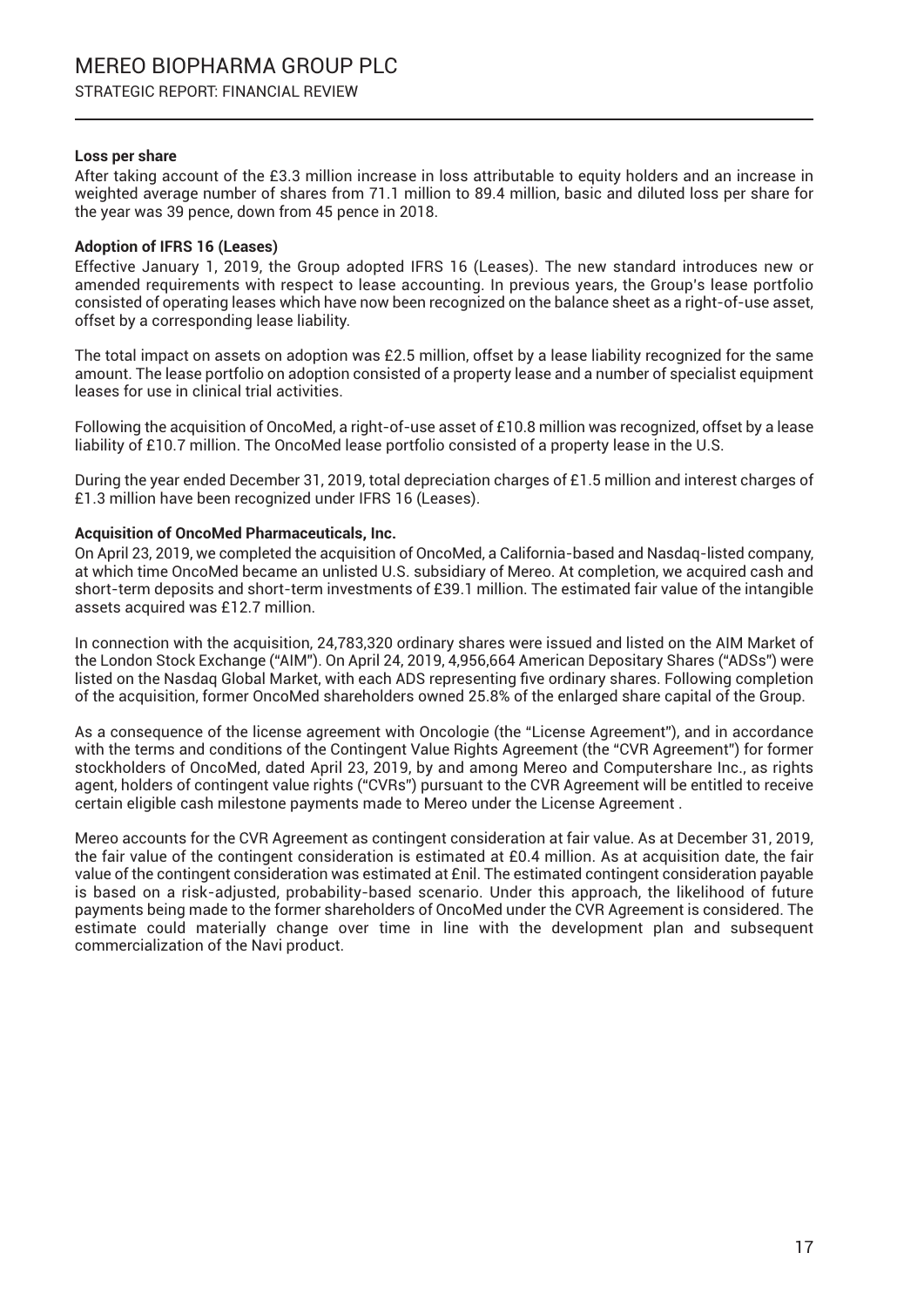## MEREO BIOPHARMA GROUP PLC

### STRATEGIC REPORT: FINANCIAL REVIEW

### **Liquidity and capital resources**

As of December 31, 2019, we had cash and short-term deposits and short-term investments (together "cash resources") of £16.3 million compared to £27.5 million as at December 31, 2018.

The table below summarizes our cash flows for the for the years ended December 31, 2018 and 2019:

|                                                                                                                      | Year Ended December 31,<br>2018<br>(in thousands of pounds) | 2019                           |
|----------------------------------------------------------------------------------------------------------------------|-------------------------------------------------------------|--------------------------------|
| Net cash used in operating activities<br>Net cash from investing activities<br>Net cash used in financing activities | (23, 139)<br>252<br>(2,075)                                 | (45, 931)<br>43,295<br>(5,710) |
| Net decrease in cash and cash equivalents                                                                            | (24, 962)                                                   | (8, 346)                       |

Net cash used in operating activities for the year ended December 31, 2019 was £45.9 million, an increase of £22.8 from £23.1 million in 2018.

The loss for the year increased from £37.3 million to £41.1 million due to an increase in R&D activity and administrative expenses. This was impacted by a decrease in trade payables of £8.3 million and an increase in trade payables of £1.7 million in 2019 compared to 2018. There was also an increase in tax received of £2.8 million in 2019 compared to 2018.

In addition various non-cash items impacted 2019 compared to 2018 including the gain on bargain purchase on the acquisition of OncoMed of £3.7 million, a reduction in share based payment charges (including associated taxes) of £4.1 million, a modification gain of £0.5 million on the bank loan following the refinancing of debt was recorded compared to a modification loss of £0.7 million recorded in 2018 and an increase in finance charges of £0.9 million.

In previous years, the impact of tax credits has offset increase in operational expenditure. For the current year, tax credits received in cash decreased by £7.0 million to £1.1 million. Tax credits of £1.1 million received during the current year relate in part to a refund of Alternative Minimum Tax ("AMT") in the U.S. following the acquisition of OncoMed. In addition, Tax credits received in cash during the current year in the UK decreased compared to the prior year as the Group had not yet received repayment of the 2018 R&D tax credit from the U.K. tax authorities in 2019, this being received in early 2020. As at December 31, 2019, total receivables related to tax credits previously recognized amount to £11.4 million, of which £10.4 million relates to R&D tax credit from the U.K. tax authorities being the balance due for FY 2018 and the credit recognized for FY 2019.

Net cash from investing activities was £43.3 million in 2019, up from £0.3 million in 2018. The increase was due to the acquisition of OncoMed in April 2019, which provided a net cash inflow on acquisition of £10.1 million and receipt of £32.9 million of short-term investments in the form of short-dated US treasuries, all of which were sold by December 31, 2019.

Net cash used in financing activities was £5.7 million in 2019, an increase of £3.6 million from 2018. The increase is attributable to the payment of lease liabilities, now reported as a financing activity following the adoption of IFRS 16 (Leases) and an increase in the value of treasury shares purchased in the current year compared with the prior year. Total payments of lease liabilities amounted to £2.2 million during the year of which £1.3 million related to the US facility acquired with OncoMed in April 2019. Treasury shares of £1.0 million were purchased during 2019 compared with £0.3 million in 2018.

On April 23, 2019 the Group agreed an amendment to the terms of its bank loan with the lenders. The new terms extended the interest-only period to December 31, 2019 followed by a 15-month capital and interest repayment period.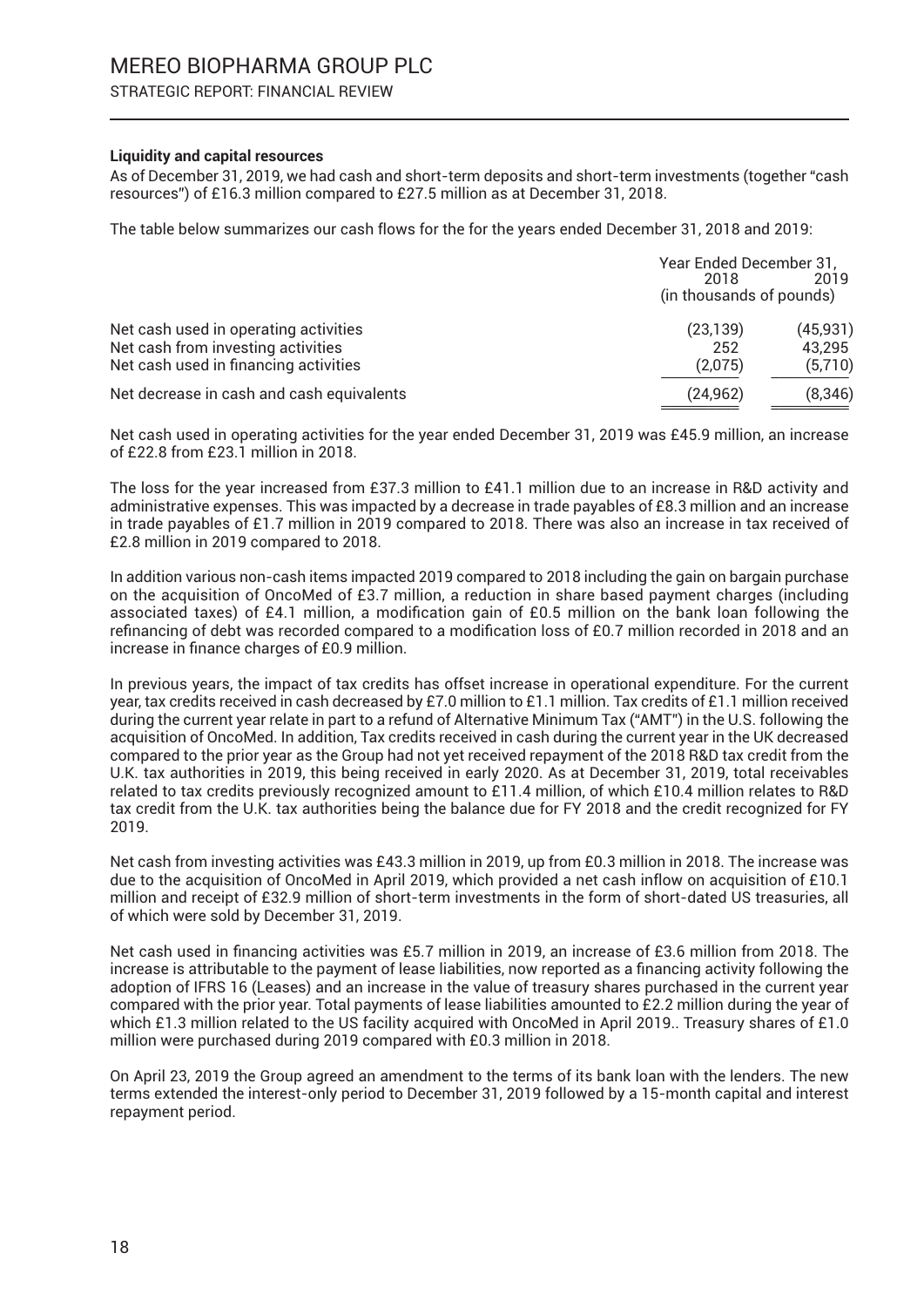Subsequent to the end of the financial year, the Company has entered into certain arrangements which provide additional liquidity and capital resource. Those arrangements include:

- On January 13, 2020, the Company announced the License Agreement with Oncologie for the development and commercialization of Navi. Under the terms of the License Agreement, the Company received an upfront payment of £3.2 million (\$4 million) with an additional payment of £1.6 million (\$2 million) conditional on a Chemistry, Manufacturing and Controls ("CMC") milestone. Additionally, the Company will be eligible to receive up to \$300 million in future milestones and royalties.
- On February 10, 2020, the Company entered into a £3.8m million convertible equity financing with Novartis. Under the terms of the convertible equity financing, Novartis purchased £3.8 million in a convertible loan note. The loan note is convertible at any time at a fixed price of £0.265 per ordinary share. In connection with the loan note, the Company issued a warrant instrument to Novartis to purchase up to 1,449,614 of the Company's ordinary shares.
- On February 10, 2020, the Company entered into a Securities Purchase Agreement to issue up to £22.4 million (\$28 million) \$28 million of the Company's ordinary shares exchangeable for American Depositary Shares, including a £2.4 million (\$3 million initial purchase, with Aspire Capital Fund, LLC. In exchange for the £2.4 million (\$3 million) initial purchase the Company issued 11,423,925 ordinary shares (equivalent to 2,286,585 ADSs).
- On February 19, 2020, the Company entered into a Securities Purchase Agreement with Boxer Capital, LLC to make an investment of £2.4 million (\$ 3 million) to purchase 12,252,715 of the Company's ordinary shares (equivalent to 2,450,543 ADSs).
- On June 4, 2020 the Company announced the completion of a £56 million (\$70 million) fundraising, or approximately £51.4 million (\$64.2 million) net from the issue of equity, loan notes and warrants to new and existing shareholders.

### **Financial Outlook**

Under the current business plan and cash flow forecasts, with ongoing research and development efforts focused on etigilimab, our oncology product candidate and on our rare disease product candidates, setrusumab and alvelestat, and taking into account our recently completed fundraising which raised approximately £51.4 million (\$64.2 million) of net funds, we expect that our current on-hand cash resources will extend to early 2022.

**Richard Jones**  Chief Financial Officer

June 15, 2020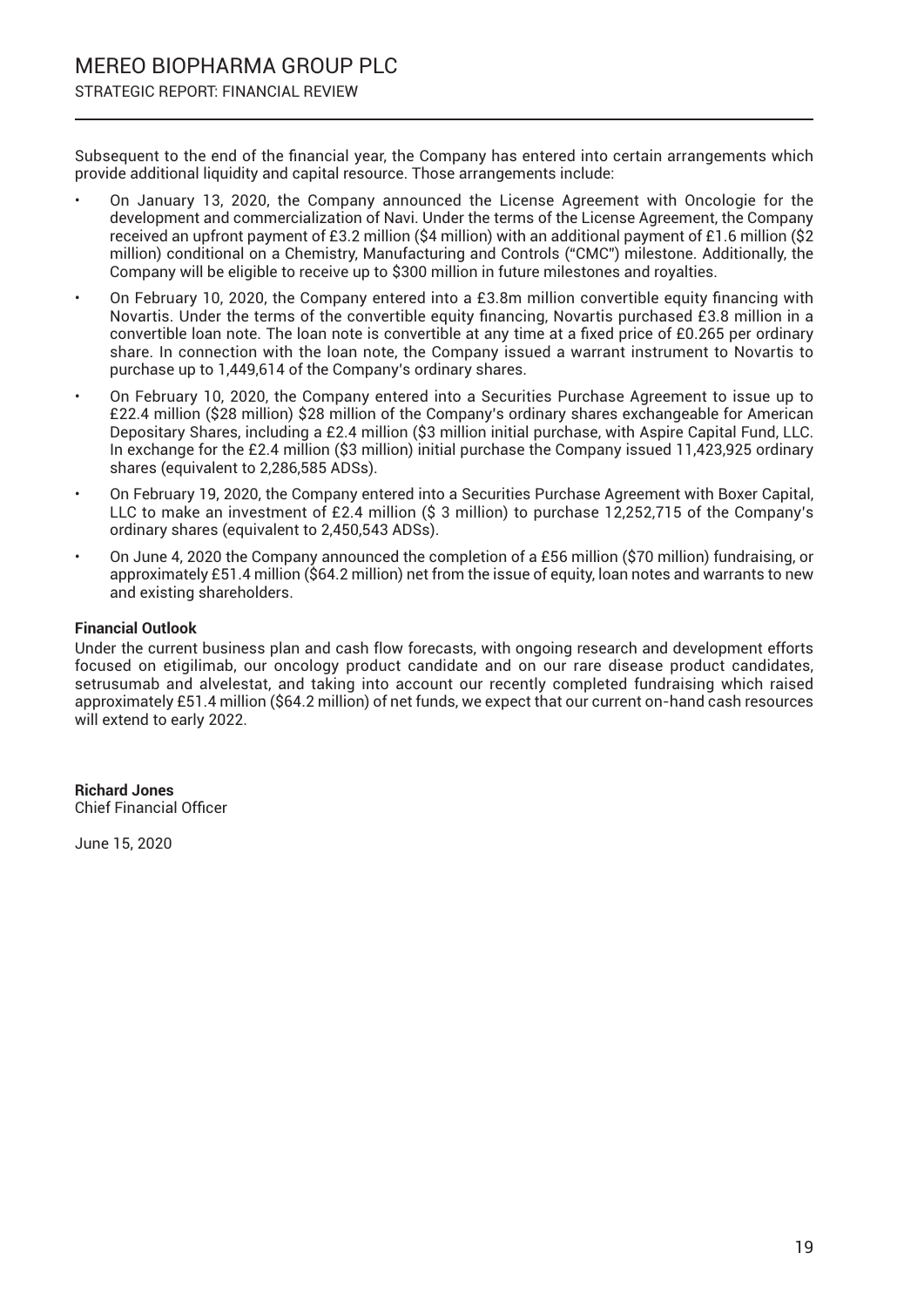### **Risk factors**

We are a biopharmaceutical company focused on the development and commercialization of innovative therapeutics that aim to improve outcomes for patients with oncology and rare diseases. As such, and in common with other such companies, we face significant risks and uncertainties relevant to our operations. The Board has adopted a strategy designed to identify, quantify, manage and mitigate the risks we face, whilst recognizing that no risk management strategy can provide absolute assurance against loss and that drug development and commercialization is inherently uncertain.

The Audit and Risk Committee ("ARC") reviews risks and receives presentations from risk owners at its regular meetings to oversee the management and mitigation of the principal risks faced by the Group and reports its findings to the Board. Members of the Executive Committee routinely attend meetings. The Board reviews risks at its regular Board meetings, including, but not limited to, an update on progress with our clinical trials and manufacturing, our patents, our financial results and projections, and our corporate development activities. Progress against objectives is measured by financial and non-financial key performance indicators ("KPIs").

We set out below our key risk factors that have been identified through our risk management review process. Some of these risk factors are specific to us and others are more generally applicable to the biopharmaceutical industry in which we operate.

The Board believes that it has taken all reasonable steps to satisfy itself that the risk management process is effective and fit for purpose. Our control of risk is supported by an in-house quality team that has developed and implemented a fully Good Practice (GxP) compliant quality management system to mitigate risk. The Head of Quality reports to the General Counsel with appropriate escalation measures in place to review and control new and emerging risks within the business.

The direction of change in the assessment of the risk during the year is illustrated by the arrow in the "Change" column. Please note that this refers to the overall change in the risk to the Group, following mitigating actions.

| <b>Risk</b>                                                                                 | <b>Description</b>                                                                                                                                                                                                                                                                                                                                                                                                                                                                                                                                                              | <b>Mitigation and</b><br>developments to date                                                                                                                                                                                                                                                                                                                                                                                                                                                                                                                                                                                                                                                                                 | Change          |
|---------------------------------------------------------------------------------------------|---------------------------------------------------------------------------------------------------------------------------------------------------------------------------------------------------------------------------------------------------------------------------------------------------------------------------------------------------------------------------------------------------------------------------------------------------------------------------------------------------------------------------------------------------------------------------------|-------------------------------------------------------------------------------------------------------------------------------------------------------------------------------------------------------------------------------------------------------------------------------------------------------------------------------------------------------------------------------------------------------------------------------------------------------------------------------------------------------------------------------------------------------------------------------------------------------------------------------------------------------------------------------------------------------------------------------|-----------------|
| <b>Health epidemics</b><br>and other<br>widespread<br>outbreaks of<br>contagious<br>disease | outbreaks<br>Significant<br>0f<br>contagious diseases, and other<br>public<br>adverse<br>health<br>developments, could have a<br>material impact on our business<br>operations and operating results.<br>In December 2019, a strain of<br>novel coronavirus, COVID-19,<br>which causes respiratory illness<br>emerged in the city of Wuhan in<br>the Hubei province of China. The<br>Chinese government has taken<br>certain emergency measures to<br>combat the spread of the virus,<br>including implementation of<br>travel bans and closure of<br>factories and businesses. | We are actively monitoring how<br>the effects and risks of COVID-19<br>day-to-day<br>impact<br>our<br>operations, including our ongoing<br>clinical trial activities:<br>Our current activities on<br>$\bullet$<br>setrusumab for potential<br>treatment of OI are focussed<br>on preparations for the Phase<br>pediatric trial, which,<br>3<br>subject to partnering, we<br>intend to start in the second<br>half of 2020 and this may be<br>subject to delay. Our Phase<br>2b ASTEROID study in OI is<br>fully recruited with topline<br>results, as discussed above,<br>previously announced in<br>November 2019. Patients<br>who enrolled in this study are<br>in a one-year follow up post<br>treatment extension phase. | <b>New risk</b> |
|                                                                                             |                                                                                                                                                                                                                                                                                                                                                                                                                                                                                                                                                                                 |                                                                                                                                                                                                                                                                                                                                                                                                                                                                                                                                                                                                                                                                                                                               |                 |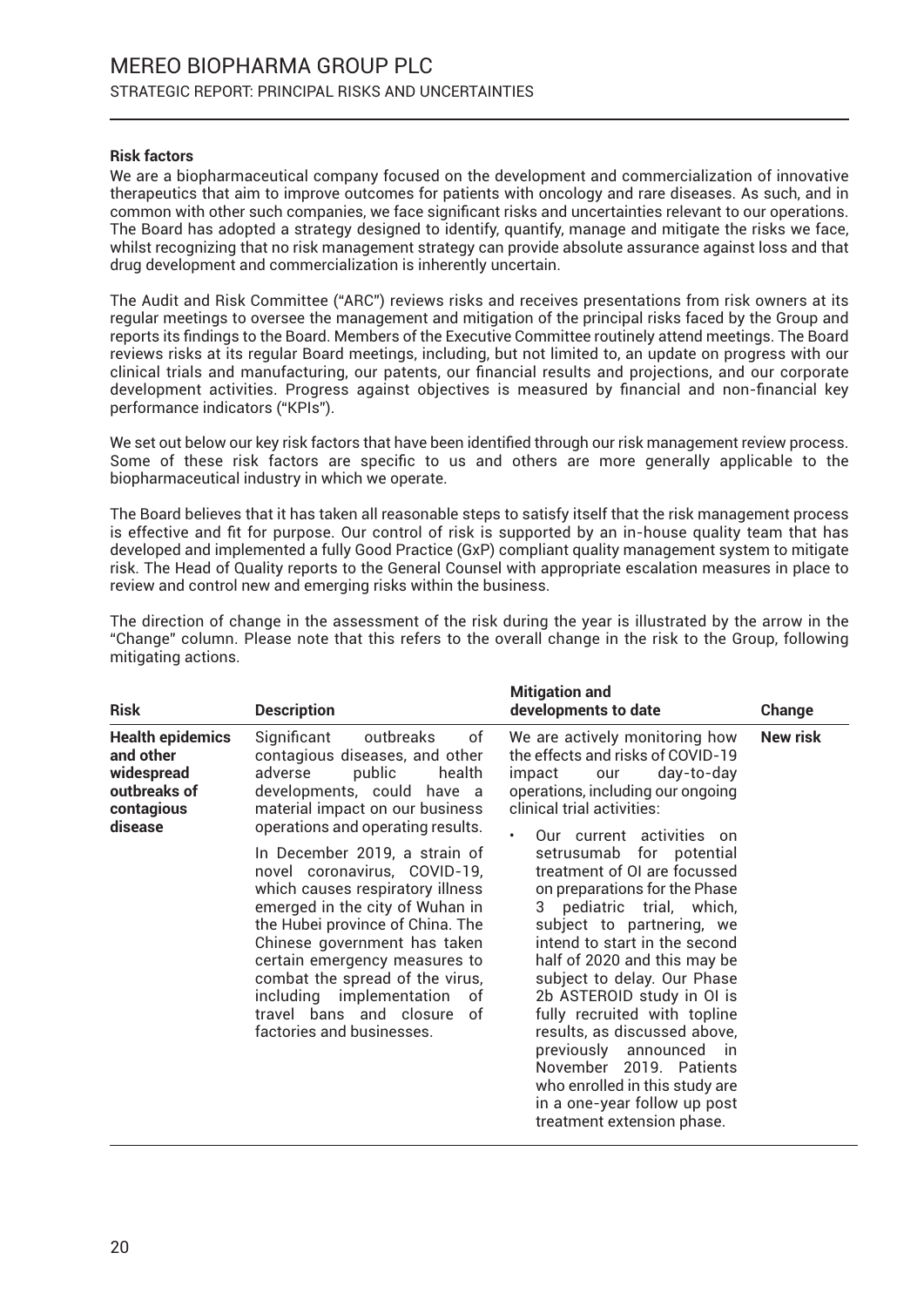| <b>Risk</b>                                                                                 | <b>Description</b>                                                                                                                                                                                                                                                                                                                                                                                                                                                                                                                                                                                                                                                                                                                                  | <b>Mitigation and</b><br>developments to date                                                                                                                                                                                                                                                                                                                                                                                                                                                                                                                                                                                                                                                                                                                                                                                                                                                                                                                                                                                                                                                                                                                                                                                                                                                                                                                                                                                                                                                                                                       | Change          |
|---------------------------------------------------------------------------------------------|-----------------------------------------------------------------------------------------------------------------------------------------------------------------------------------------------------------------------------------------------------------------------------------------------------------------------------------------------------------------------------------------------------------------------------------------------------------------------------------------------------------------------------------------------------------------------------------------------------------------------------------------------------------------------------------------------------------------------------------------------------|-----------------------------------------------------------------------------------------------------------------------------------------------------------------------------------------------------------------------------------------------------------------------------------------------------------------------------------------------------------------------------------------------------------------------------------------------------------------------------------------------------------------------------------------------------------------------------------------------------------------------------------------------------------------------------------------------------------------------------------------------------------------------------------------------------------------------------------------------------------------------------------------------------------------------------------------------------------------------------------------------------------------------------------------------------------------------------------------------------------------------------------------------------------------------------------------------------------------------------------------------------------------------------------------------------------------------------------------------------------------------------------------------------------------------------------------------------------------------------------------------------------------------------------------------------|-----------------|
| <b>Health epidemics</b><br>and other<br>widespread<br>outbreaks of<br>contagious<br>disease | Since that time, similar measures<br>have extended broadly across the<br>globe as the virus has spread.<br>Multiple<br>other<br>countries<br>throughout the world, including<br>the U.K. and U.S., have been<br>affected by the spread of the<br>virus and have implemented a<br>variety of measures aimed at<br>reducing or halting the spread of<br>the infection. The World Health<br>Organisation<br>("WHO")<br>has<br>declared it at pandemic status.<br>We continue to monitor the global<br>spread of COVID-19 and have put<br>in place and will continue to put<br>in place measures as appropriate<br>and necessary for our business.<br>Any prolonged deviations from<br>normal daily operations could<br>negatively impact our business. | Our Phase 2 alvelestat trial<br>$\bullet$<br>individuals<br>with<br>recruits<br>alpha-1 antitrypsin deficiency-<br>related lung disease, who are<br>potentially at greater risk<br>from COVID-19 exposure. As<br>a result, recruitment into our<br>Phase 2 alpta-1 antitrypsin<br>study will be delayed, with<br>topline data now expected in<br>the second half of 2021.<br>As a business, we have taken<br>necessary measures across<br>our sites in the U.K. and U.S.<br>to ensure that our employees<br>and other key stakeholders<br>best adhere to the advice set<br>the<br>out<br>by<br>relevant<br>authorities. Such measures<br>included<br>the<br>have<br>introduction<br>0f<br>remote<br>working<br>arrangements,<br>reduced face to face contact<br>by encouraging the use of<br>teleconferencing, a ban on<br>domestic and international<br>travel as well as other<br>considered<br>measures<br>necessary by our newly<br>formed COVID-19 committee<br>which is responsible for<br>business continuity planning<br>during this challenging time.<br>Any prolonged disruption of<br>our clinical trials, suppliers or<br>contract<br>manufacturers,<br>closures of facilities, such as<br>clinical trial sites, suppliers,<br>manufacturers<br>and<br>distributors, including single-<br>suppliers<br>source<br>could<br>impact our ability to advance<br>our development programs<br>as planned, and could have<br>impacts such as delaying<br>regulatory approvals or the<br>commercialization of any<br>current or future products. | <b>New risk</b> |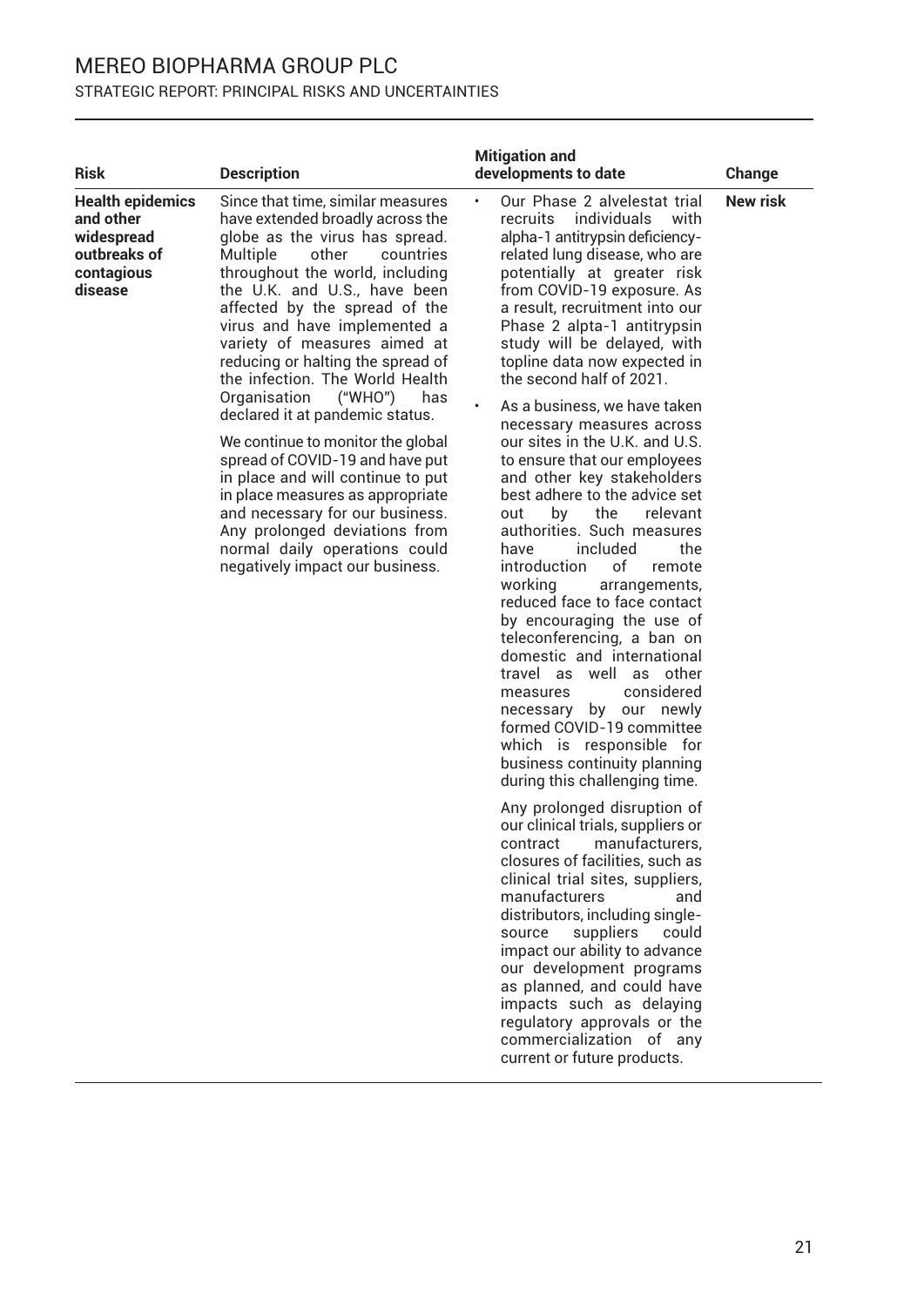| <b>Risk</b>                                                                                                                                                                                                                                                                                                                             | <b>Description</b>                                                                                                                                                                                                                                                       | <b>Mitigation and</b><br>developments to date                                                                                                                                                                                                                                                                                                                                                                                                                                                       | Change          |
|-----------------------------------------------------------------------------------------------------------------------------------------------------------------------------------------------------------------------------------------------------------------------------------------------------------------------------------------|--------------------------------------------------------------------------------------------------------------------------------------------------------------------------------------------------------------------------------------------------------------------------|-----------------------------------------------------------------------------------------------------------------------------------------------------------------------------------------------------------------------------------------------------------------------------------------------------------------------------------------------------------------------------------------------------------------------------------------------------------------------------------------------------|-----------------|
| <b>Integration of</b><br>In April 2019, we completed the<br>of<br><b>OncoMed</b><br>acquisition<br>OncoMed.<br>Acquisitions inherently have<br>risks, including misjudging key<br>elements in an acquisition or<br>failing to integrate the acquired<br>company in an efficient and<br>timely manner which would<br>disrupt operations. |                                                                                                                                                                                                                                                                          | We have now completed a<br>financial year with OncoMed as<br>part of the Group and have<br>successfully<br>integrated<br>the<br>business,<br>people<br>and<br>development programs.                                                                                                                                                                                                                                                                                                                 | <b>Decrease</b> |
|                                                                                                                                                                                                                                                                                                                                         | In January 2020, we announced a<br>global out-licensing deal for<br>navicixizumab,<br>product<br>a<br>developed<br>by<br>previously<br>OncoMed. Our license partner,<br>Oncologie, Inc. ("Oncologie") has<br>assumed future development and<br>commercialization rights. |                                                                                                                                                                                                                                                                                                                                                                                                                                                                                                     |                 |
|                                                                                                                                                                                                                                                                                                                                         |                                                                                                                                                                                                                                                                          | Following the acquisition of<br>OncoMed, we conducted a<br>thorough assessment of the<br>integration requirements and<br>established an integration plan,<br>including working methods. We<br>the<br>restructured<br>Mereo<br>management team to fully<br>integrate OncoMed into the<br>Group. From the completion of<br>the acquisition of OncoMed, we<br>have taken steps to align and<br>integrate OncoMed's quality<br>and policies<br>and<br>process<br>procedures with those of the<br>Group. |                 |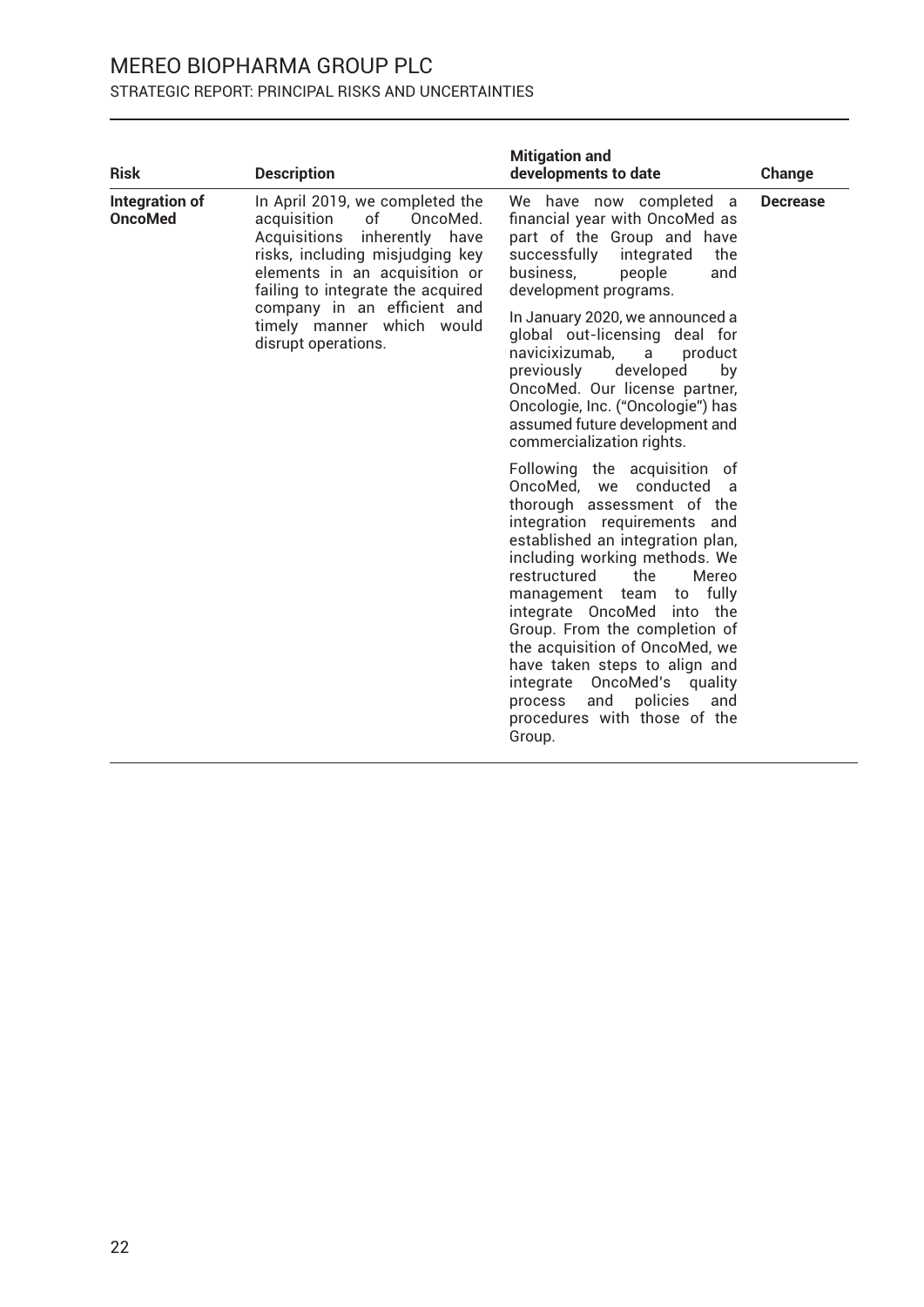| <b>Risk</b>                                                             | <b>Description</b>                                                                                                                                                                                                                                                                                                                                                                                                                                                                                                                                                                                                                                                                                                                                                                                                                                                                                                                                                                                                                                                                                                                                                                                                                                                                                                                                                                                                                                                                                                                                                                                                                                                                                                                                 | <b>Mitigation and</b><br>developments to date                                                                                                                                                                                                                                                                                                                                                                                                                                                                                                                                                                                                                                                                                                                                                                                                                                                                                                                                                                                                                                                                                                                                         | Change    |
|-------------------------------------------------------------------------|----------------------------------------------------------------------------------------------------------------------------------------------------------------------------------------------------------------------------------------------------------------------------------------------------------------------------------------------------------------------------------------------------------------------------------------------------------------------------------------------------------------------------------------------------------------------------------------------------------------------------------------------------------------------------------------------------------------------------------------------------------------------------------------------------------------------------------------------------------------------------------------------------------------------------------------------------------------------------------------------------------------------------------------------------------------------------------------------------------------------------------------------------------------------------------------------------------------------------------------------------------------------------------------------------------------------------------------------------------------------------------------------------------------------------------------------------------------------------------------------------------------------------------------------------------------------------------------------------------------------------------------------------------------------------------------------------------------------------------------------------|---------------------------------------------------------------------------------------------------------------------------------------------------------------------------------------------------------------------------------------------------------------------------------------------------------------------------------------------------------------------------------------------------------------------------------------------------------------------------------------------------------------------------------------------------------------------------------------------------------------------------------------------------------------------------------------------------------------------------------------------------------------------------------------------------------------------------------------------------------------------------------------------------------------------------------------------------------------------------------------------------------------------------------------------------------------------------------------------------------------------------------------------------------------------------------------|-----------|
| <b>Further</b><br>successful<br>development of<br>product<br>candidates | Our existing portfolio consists of<br>six<br>clinical-stage<br>product<br>candidates.<br>oncology<br>Our<br>product candidates etigilimab<br>and navicixizumab and our rare<br>"orphan"<br>product<br>disease,<br>candidates,<br>setrusumab<br>and<br>alvelestat,<br>have<br>generated<br>positive clinical data for their<br>target indications or for a related<br>indication. We plan to partner or<br>sell our existing non-oncology/<br>disease<br>product<br>non-rare<br>candidates, leflutrozole and,<br>acumapimod.<br>Our portfolio remains under<br>development. Whilst we have<br>made<br>substantial<br>progress<br>throughout 2019, our ability to<br>successfully further develop our<br>product candidates could be<br>influenced by several factors.<br>Those factors include the ability<br>demonstrate satisfactory<br>to<br>safety and efficacy in clinical<br>trials; delays in completing<br>clinical trials, which may cause<br>us to incur additional costs;<br>delays or difficulties in the<br>enrolment of patients into clinical<br>trials,<br>including<br>other<br>if<br>competing clinical trials are<br>initiated in the same therapeutic<br>area; unforeseen adverse events<br>in connection with clinical trials;<br>reliance on the completeness and<br>accuracy of data packages<br>provided<br>by<br>the<br>product<br>originator; reliance on third-party<br>contract research organizations<br>("CROs") for the conduct of<br>clinical trials; and reliance on<br>manufacturing<br>contract<br>organizations ("CMOs") for the<br>manufacturing<br>οf<br>product<br>candidates in sufficient quantity<br>and to the requisite quality and in<br>compliance<br>with<br>good<br>manufacturing practice ("GMP"). | Our highly experienced in-house<br>team manages the control over<br>external<br>vendors<br>and<br>our<br>partners that assist us as<br>sponsor in managing our clinical<br>trials under GxP.<br>In addition to quality audits of our<br>CROs and clinical trial sites, we<br>also undertake specialized data<br>analytics that are designed to<br>validate the quality of data<br>generated from our clinical trials.<br>During the year ended December<br>2019,<br>the<br>following<br>31,<br>achievements are notable across<br>our product portfolio:<br><b>Etigilimab</b><br>In 2019 we completed a Phase 1b<br>combination study of etigilimab<br>in selected tumor types with two<br>patients of eight evaluable<br>showing a partial and stable<br>response.<br><b>Navicixizumab ("Navi")</b><br>In January 2020 we announced a<br>global license agreement with<br>Oncologie, Inc. ("Oncologie"), for<br>development<br>the<br>and<br>commercialization of Navi. Under<br>the terms of the global license<br>agreement, Oncologie will receive<br>an exclusive worldwide license to<br>develop and commercialize Navi<br>in return for potential milestones<br>and royalties. | No change |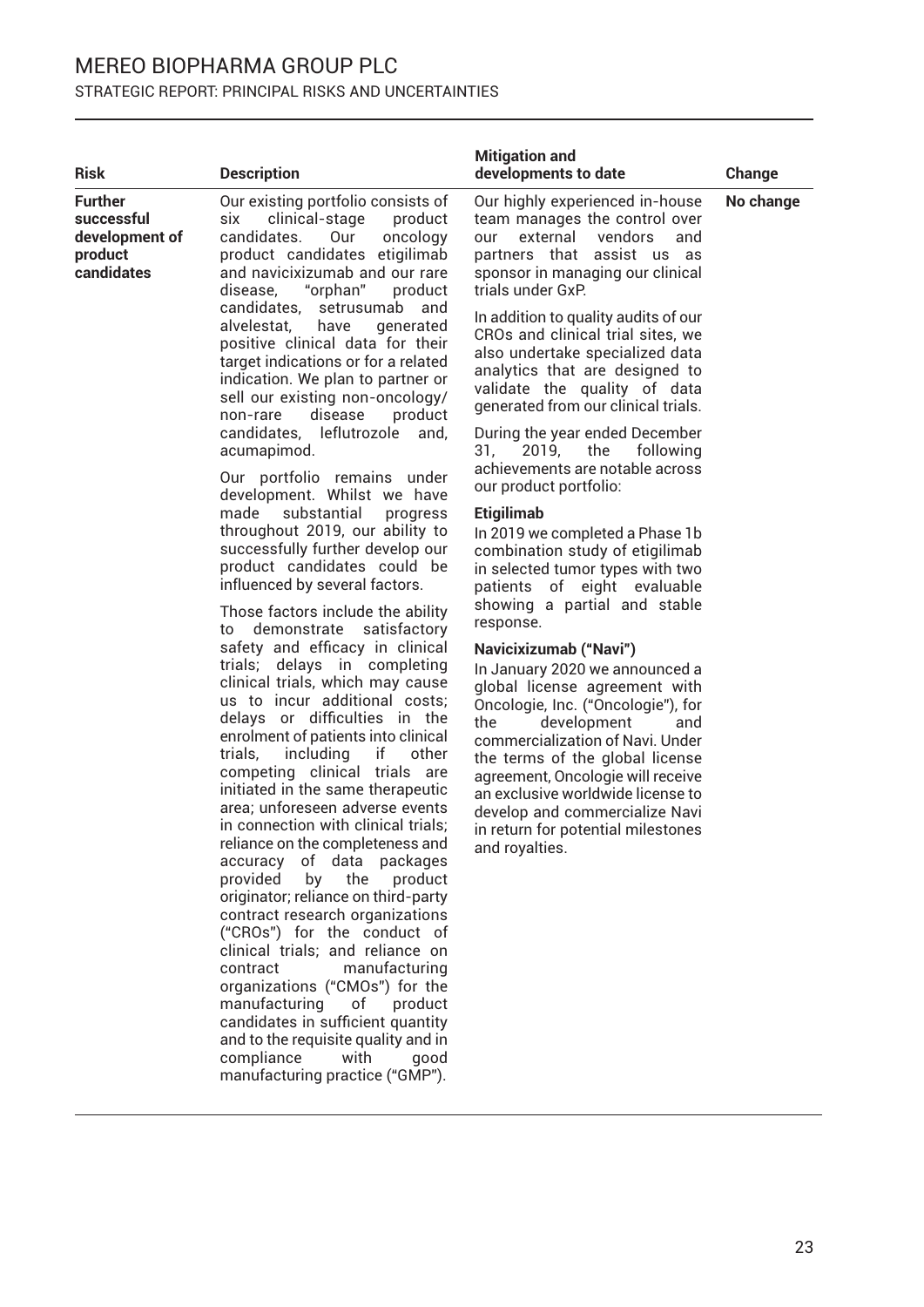| <b>Risk</b>                                                             | <b>Description</b> | <b>Mitigation and</b><br>developments to date                                                                                                                                                                                                                                                                                                                                                                                                                                                                                                                                                                                                                                                                               | Change    |
|-------------------------------------------------------------------------|--------------------|-----------------------------------------------------------------------------------------------------------------------------------------------------------------------------------------------------------------------------------------------------------------------------------------------------------------------------------------------------------------------------------------------------------------------------------------------------------------------------------------------------------------------------------------------------------------------------------------------------------------------------------------------------------------------------------------------------------------------------|-----------|
| <b>Further</b><br>successful<br>development of<br>product<br>candidates |                    | <b>Setrusumab</b><br>In September 2019, Dr. Arun<br>Mistry was appointed as the<br>Therapeutic Area Head<br>for<br>Setrusumab.                                                                                                                                                                                                                                                                                                                                                                                                                                                                                                                                                                                              | No change |
|                                                                         |                    | November<br>In.<br>2019,<br>we<br>announced positive results from<br>the Phase 2b dose-ranging<br>clinical study. The study was the<br>largest, prospectively designed,<br>interventional clinical study to be<br>performed in the selected patient<br>group. The topline results from<br>the study demonstrated a clear,<br>dose-dependent, statistically<br>significant bone building effect of<br>setrusumab<br>at<br>multiple<br>anatomical sites in adult OI<br>patients, irrespective<br>of<br>$\overline{O}$<br>Additional<br>subtype.<br>data<br>analyses continue; and further<br>positive<br>results<br>regarding<br>setrusumab effect<br>on<br>bone<br>stiffness and strength were<br>published in January 2020. |           |
|                                                                         |                    | In February 2020 we announced<br>positive feedback from Type B<br>End-of-Phase 2 Meeting with the<br>U.S.<br>Food<br>and<br>Drug<br>Administration ("U.S. FDA") in<br>which the U.S. FDA agreed the<br>design of our planned Phase 3<br>pediatric study. The European<br>Medicines Agency ("EMA") had<br>already<br>given<br>in<br>principle<br>agreement in August 2018. As<br>such, the pivotal trial is planned to<br>commence in late-2020 subject<br>to completion of a strategic<br>partnership.                                                                                                                                                                                                                      |           |
|                                                                         |                    | <b>Alvelestat</b><br>In late 2018 we commenced a<br>Phase 2, 12-week randomized,<br>placebo-controlled<br>Phase<br>H<br>proof-of-concept clinical trial<br>evaluating<br>two<br>doses<br>ot<br>alvelestat versus placebo that is<br>expected to enrol approximately<br>165 patients. It is now expected<br>that top line data will be reported<br>in the second half of 2021 and, if<br>the<br>results<br>positive,<br>are<br>regulatory advice on the design<br>of a pivotal trial in the U.S. and                                                                                                                                                                                                                         |           |

the E.U. will be sought.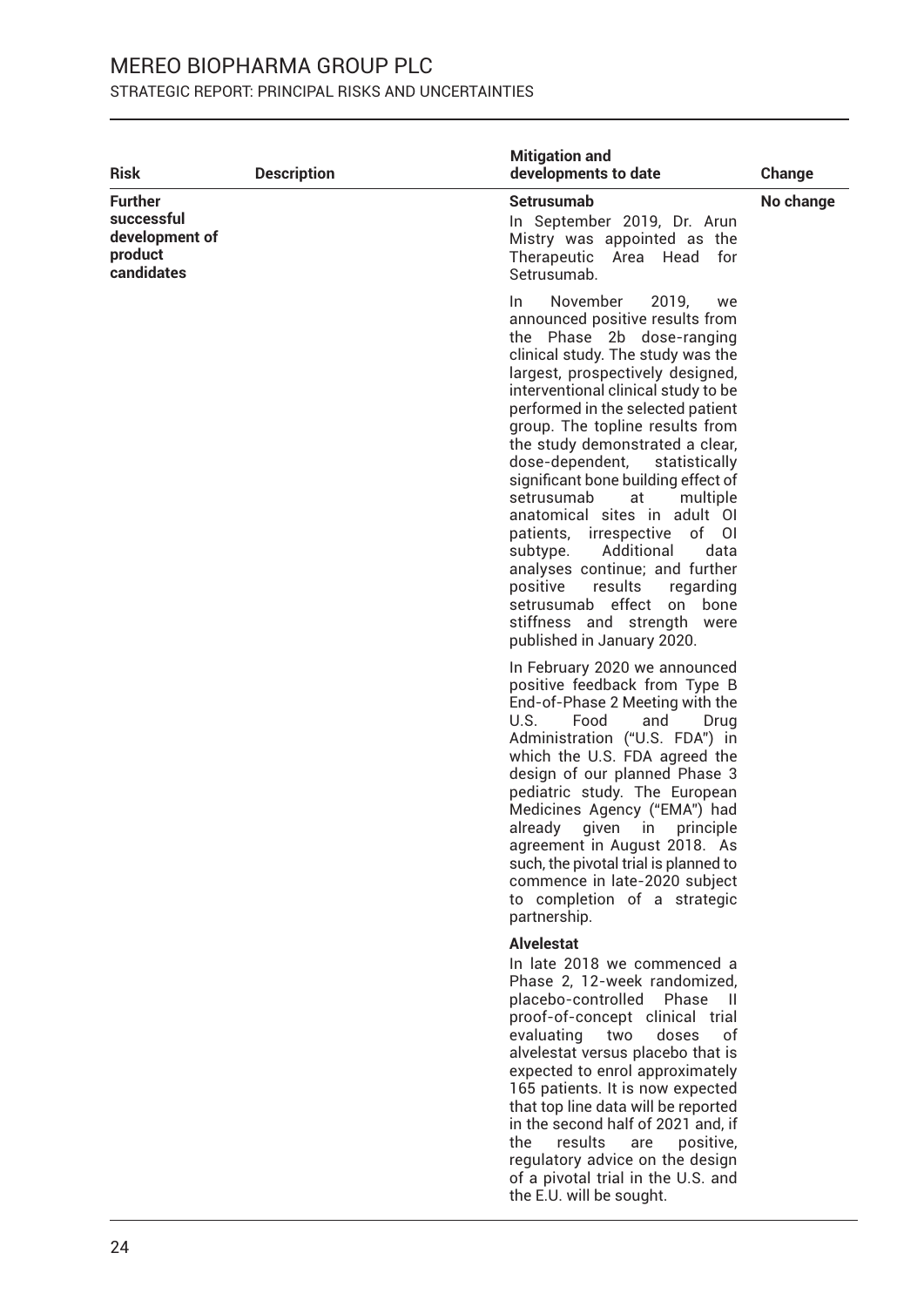## MEREO BIOPHARMA GROUP PLC

## STRATEGIC REPORT: PRINCIPAL RISKS AND UNCERTAINTIES

| <b>Risk</b>                                                             | <b>Description</b>                                                                                                                                                                                                                                                                                                                                                                                                                                                                                                                                                                                                                                                                                                                                                                                                                                                                                                                                                                                                                                                                                                                                                                                                                                                                                  | <b>Mitigation and</b><br>developments to date                                                                                                                                                                                                                                                                                                                                                                                                                                                                                                                                                                                                                                                                                                                                                                                                                                                                                           | Change    |
|-------------------------------------------------------------------------|-----------------------------------------------------------------------------------------------------------------------------------------------------------------------------------------------------------------------------------------------------------------------------------------------------------------------------------------------------------------------------------------------------------------------------------------------------------------------------------------------------------------------------------------------------------------------------------------------------------------------------------------------------------------------------------------------------------------------------------------------------------------------------------------------------------------------------------------------------------------------------------------------------------------------------------------------------------------------------------------------------------------------------------------------------------------------------------------------------------------------------------------------------------------------------------------------------------------------------------------------------------------------------------------------------|-----------------------------------------------------------------------------------------------------------------------------------------------------------------------------------------------------------------------------------------------------------------------------------------------------------------------------------------------------------------------------------------------------------------------------------------------------------------------------------------------------------------------------------------------------------------------------------------------------------------------------------------------------------------------------------------------------------------------------------------------------------------------------------------------------------------------------------------------------------------------------------------------------------------------------------------|-----------|
| <b>Further</b><br>successful<br>development of<br>product<br>candidates |                                                                                                                                                                                                                                                                                                                                                                                                                                                                                                                                                                                                                                                                                                                                                                                                                                                                                                                                                                                                                                                                                                                                                                                                                                                                                                     | Leflutrozole<br>Following the completion of the<br>Phase 2 dose-ranging clinical<br>trial, in April 2019, we announced<br>a successful end of Phase 2<br>meeting with the U.S. FDA. In the<br>meeting, a development plan for<br>the product was agreed with the<br>U.S. FDA.                                                                                                                                                                                                                                                                                                                                                                                                                                                                                                                                                                                                                                                           | No change |
|                                                                         |                                                                                                                                                                                                                                                                                                                                                                                                                                                                                                                                                                                                                                                                                                                                                                                                                                                                                                                                                                                                                                                                                                                                                                                                                                                                                                     | In September 2019, we had a<br>meeting with the EMA's Scientific<br>Advice Working Party ("SAWP")<br>that resulted in positive guidance<br>on the next development steps<br>for the program.                                                                                                                                                                                                                                                                                                                                                                                                                                                                                                                                                                                                                                                                                                                                            |           |
| <b>Manufacturing</b>                                                    | The Group does not have its own<br>manufacturing infrastructure but<br>relies on third-party CMOs to<br>produce its product candidates.<br>Mereo's ability to commence or<br>continue<br>its<br>development<br>activities could be impacted by a<br>failure of the CMOs to meet the<br>required output in terms of<br>quality, scheduling, scale-up,<br>reproducibility, yield, purity, cost,<br>potency or quality; or a failure on<br>the part of the CMO to adhere to<br>regulatory requirements.<br>In.<br>addition, setrusumab is a large<br>molecule monoclonal antibody,<br>which, as a result, has a more<br>complex manufacturing process<br>than our other small molecule<br>candidate products.<br>In addition, setrusumab is of the<br>IgG2 type subclass monoclonal<br>antibody. The IgG2 subclass is<br>known for having a tendency to<br>reversibly self-associate and this<br>opalescent<br>can<br>cause<br>an<br>appearance to the liquid antibody<br>which<br>formulation,<br>can<br>be<br>mediated<br>by<br>protein<br>concentration,<br>pH<br>and<br>temperature. The presence of an<br>opalescence in the solution does<br>not have an impact on product<br>potency and effectiveness and<br>does not generally correlate with<br>the formation of aggregates or<br>particles. | In August 2019, Richard Francis<br>was appointed as Head of<br>Pharmaceutical Development.<br>The Group has an experienced in-<br>house team that is working with<br>number<br>of<br>specialist<br>a<br>manufacturers in respect of its<br>drug manufacturing capabilities.<br>We have a comprehensive in-<br>house quality management<br>process that covers the selection,<br>monitoring and audit inspection<br>of<br>our CMOs<br>and<br>other<br>associated vendors.<br>Specific to setrusumab, studies<br>are being conducted to in order to<br>minimize any risk of significant<br>opalescence or of aggregate<br>formation.<br>Whilst we<br>have<br>recently conducted several large<br>scale manufacturing runs of drug<br>substance and drug product at<br>third-party<br>CMOs<br>without<br>observing any opalescence, there<br>can be no assurances that this<br>opalescence will not occur in<br>future manufacturing runs. | No change |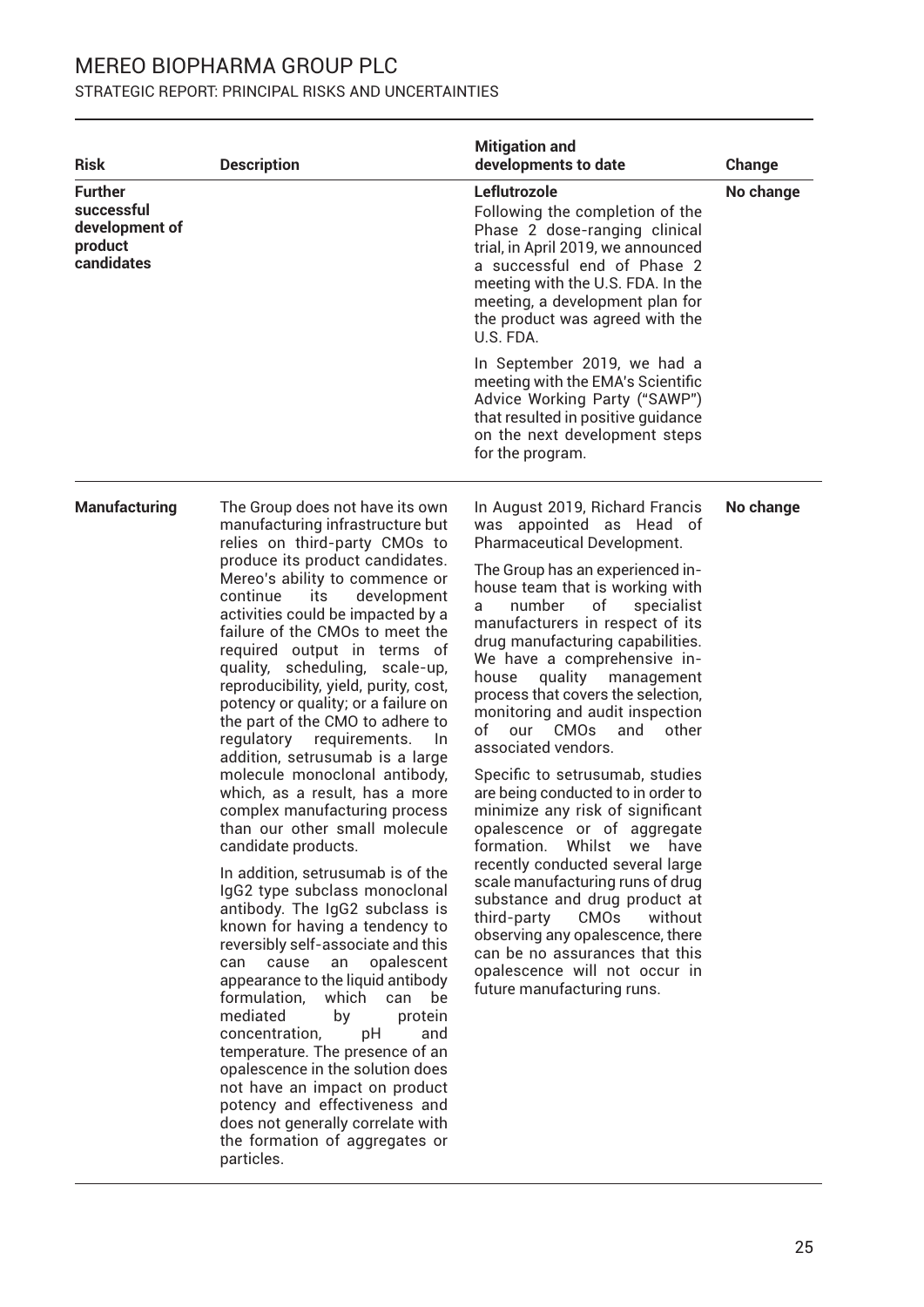| <b>Risk</b>                                 | <b>Description</b>                                                                                                                                                                                                                                                                                                                                                                                                                                                                                                                                                     | <b>Mitigation and</b><br>developments to date                                                                                                                                                                                                                                                                                                                                                                                                                                                                                                                               | Change    |
|---------------------------------------------|------------------------------------------------------------------------------------------------------------------------------------------------------------------------------------------------------------------------------------------------------------------------------------------------------------------------------------------------------------------------------------------------------------------------------------------------------------------------------------------------------------------------------------------------------------------------|-----------------------------------------------------------------------------------------------------------------------------------------------------------------------------------------------------------------------------------------------------------------------------------------------------------------------------------------------------------------------------------------------------------------------------------------------------------------------------------------------------------------------------------------------------------------------------|-----------|
| <b>Successful</b><br>commercial-<br>ization | We<br>highly<br>operate<br>in<br>a<br>competitive and rapidly changing<br>industry, which may result in<br>others acquiring, developing or<br>commercializing<br>competing<br>product candidates before, or<br>more successfully than we do.                                                                                                                                                                                                                                                                                                                           | For our rare disease programs,<br>we engage with regulators, health<br>technology assessment ("HTA")<br>bodies, treating physicians and<br>patient<br>representative<br>organisations at all stages of our<br>development.                                                                                                                                                                                                                                                                                                                                                  | No change |
|                                             | Future success for the Group is<br>dependent on obtaining<br>a<br>commercial return from products,<br>either<br>entering<br>into<br>by<br>arrangements with third parties<br>commercialization<br>for<br>or<br>commercializing certain product<br>candidates ourselves.                                                                                                                                                                                                                                                                                                | Setrusumab has been designated<br>a Priority Medicine in Europe<br>under the EMA's PRIME scheme.<br>As such, we benefit from ongoing<br>advice from regulators, payers<br>and HTA bodies on an ongoing<br>basis.<br>We are also in regular dialogue                                                                                                                                                                                                                                                                                                                         |           |
|                                             | At present, none of our existing<br>portfolio is commercialized as<br>yet, because all our candidate<br>products<br>remain<br>under<br>development and have yet to<br>receive approval / marketing<br>authorization, which<br>is:<br>an<br>pre-requisite<br>essential<br>to<br>pharmaceutical<br>launch<br>and<br>commercialization.                                                                                                                                                                                                                                   | with the European payers through<br>the Mechanism of Coordinated<br>Access to Orphan Medicinal<br>Products ("MoCA"). This work will<br>be extended to the U.S. payers<br>following the receipt of positive<br>feedback from the U.S. FDA<br>about our planned Phase 3<br>pivotal pediatric trial.<br>Treating<br>physicians,<br>notably                                                                                                                                                                                                                                     |           |
|                                             | Our ability to obtain a commercial<br>return on product candidates<br>could be influenced by a number<br>of factors in addition to receiving<br>/marketing<br>approval<br>authorization including the ability<br>to establish effective sales and<br>marketing capabilities; the ability<br>to enter into product divestment,<br>licensing or<br>co-<br>commercialization agreements<br>with third parties; competition<br>that may lead to third parties<br>developing or commercializing<br>products<br>earlier<br><b>or</b><br>more<br>successfully than Mereo; the | those in the lead Centres of<br>Expertise<br>of our<br>are part<br>development work on an ongoing<br>basis; and we also consult<br>regularly with<br>the<br>patient<br>representative organisations from<br>the therapeutic areas we intend to<br>address with setrusumab and<br>alvelestat in particular.<br>Market research work, including<br>pricing, has been initiated for our<br>rare<br>disease<br>candidate<br>two<br>productsWe constantly monitor<br>development programs from other<br>companies<br>in<br>our<br>target<br>indications,<br>to<br>allow<br>us to |           |
|                                             | ability to achieve commercially<br>reasonable rates for pricing and<br>reimbursement<br>for<br>product<br>candidates commercialized by<br>Mereo; and physician and patient<br>acceptance<br>οf<br>product<br>candidates<br>for<br>approved<br>commercial<br>sale,<br>amongst<br>others.                                                                                                                                                                                                                                                                                | effectively understand and evaluate<br>the competitive landscape for<br>etigilimab,<br>setrusumab<br>and<br>alvelestat on an ongoing basis.<br>We have commenced licensing<br>and/or partnering discussions for<br>setrusumab, acumapimod and<br>leflutrozole<br>and<br>these<br>discussions are ongoing.                                                                                                                                                                                                                                                                   |           |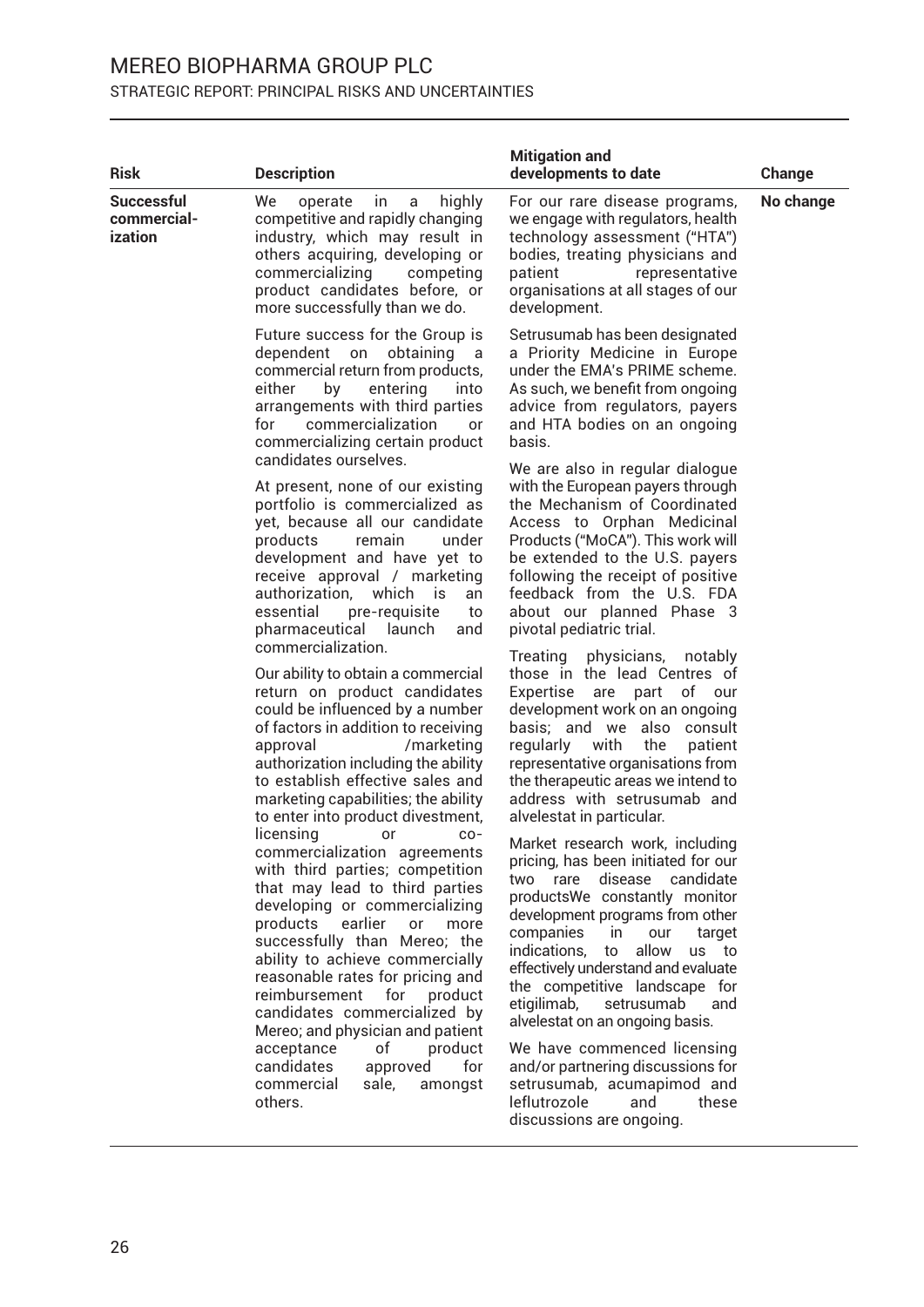| <b>Risk</b>                                         | <b>Description</b>                                                                                                                                                                                                                                                                                                                                                                                                                                                                                                                                                                                                                                                                                                                                                                                                                                                                                                                                                                               | <b>Mitigation and</b><br>developments to date                                                                                                                                                                                                                                                                                                                                                                                                                                                                                                                                                                                                                                                                                                                                                                                                                                                                                                                                                                                                                                                                                                                           | Change          |
|-----------------------------------------------------|--------------------------------------------------------------------------------------------------------------------------------------------------------------------------------------------------------------------------------------------------------------------------------------------------------------------------------------------------------------------------------------------------------------------------------------------------------------------------------------------------------------------------------------------------------------------------------------------------------------------------------------------------------------------------------------------------------------------------------------------------------------------------------------------------------------------------------------------------------------------------------------------------------------------------------------------------------------------------------------------------|-------------------------------------------------------------------------------------------------------------------------------------------------------------------------------------------------------------------------------------------------------------------------------------------------------------------------------------------------------------------------------------------------------------------------------------------------------------------------------------------------------------------------------------------------------------------------------------------------------------------------------------------------------------------------------------------------------------------------------------------------------------------------------------------------------------------------------------------------------------------------------------------------------------------------------------------------------------------------------------------------------------------------------------------------------------------------------------------------------------------------------------------------------------------------|-----------------|
| <b>Successful</b><br>commercial-<br>ization         | if<br>etigilimab,<br>addition,<br>In.<br>setrusumab,<br>alvelestat,<br>acumapimod, or leflutrozole is<br>approved and launched on the<br>market, we will face intense<br>competition from a variety of<br>businesses, including large, fully<br>pharmaceutical<br>integrated<br>companies, other rare disease<br>pharmaceutical or biotechnology<br>companies,<br>non-rare<br>pharmaceutical<br>and<br>biopharmaceutical companies in<br>the U.S., Europe and other<br>jurisdictions.                                                                                                                                                                                                                                                                                                                                                                                                                                                                                                            |                                                                                                                                                                                                                                                                                                                                                                                                                                                                                                                                                                                                                                                                                                                                                                                                                                                                                                                                                                                                                                                                                                                                                                         | No change       |
| <b>Failure to obtain</b><br>regulatory<br>approvals | We operate in a highly regulated<br>industry, giving rise to a number<br>of risks that could<br>affect<br>the<br>development<br>and<br>commercialization of our product<br>candidates, including the ability<br>to obtain required regulatory<br>marketing<br>approvals.<br>The<br>regulatory approval processes of<br>the U.S. FDA, the EMA and<br>comparable foreign authorities<br>are lengthy, time consuming, and<br>with inherently unpredictable<br>outcomes, because they rely on<br>third-party decisions outside of<br>our control. If we are ultimately<br>unable to obtain regulatory<br>for<br>approval<br>product<br>our<br>candidates, our business will be<br>impacted.<br>Even if any of our product<br>candidates obtains regulatory<br>approval, we will be subject to<br>obligations<br>ongoing<br>and<br>continued<br>regulatory review<br>including potential additional<br>studies or data generation, which<br>may result in significant<br>additional time and expense. | Following the acquisition of<br>OncoMed, Jill Henrich joined the<br>management team as the U.S.<br>Site Head and SVP of Regulatory<br>Affairs,<br>bringing<br>significant<br>expertise and experience to the<br>Company.<br>To supplement our experienced<br>in-house team, we work with<br>several specialized regulatory<br>advisors to give guidance on<br>regulatory strategy for each of<br>our candidate products.<br>continue<br>As<br>our<br>programs<br>their<br>through<br>respective<br>development plans, the relative<br>risk that we fail to obtain<br>regulatory approval continues to<br>decrease. Matters that remain<br>outside our control, e.g., the<br>scientific performance of a<br>compound in a clinical study, or<br>the ultimate decision-making of<br>a regulatory body, are mitigated<br>by dialogue with decision-<br>makers and rigorous<br>study<br>preparation and design.<br>In July 2019 we announced a<br>successful Type B meeting for<br>Navicixizumab in which the<br>outline of a Phase 2 registrational<br>trial was agreed through an<br>accelerated<br>pathway.<br>Navicixizumab was also granted<br>Fast Track designation. | <b>Decrease</b> |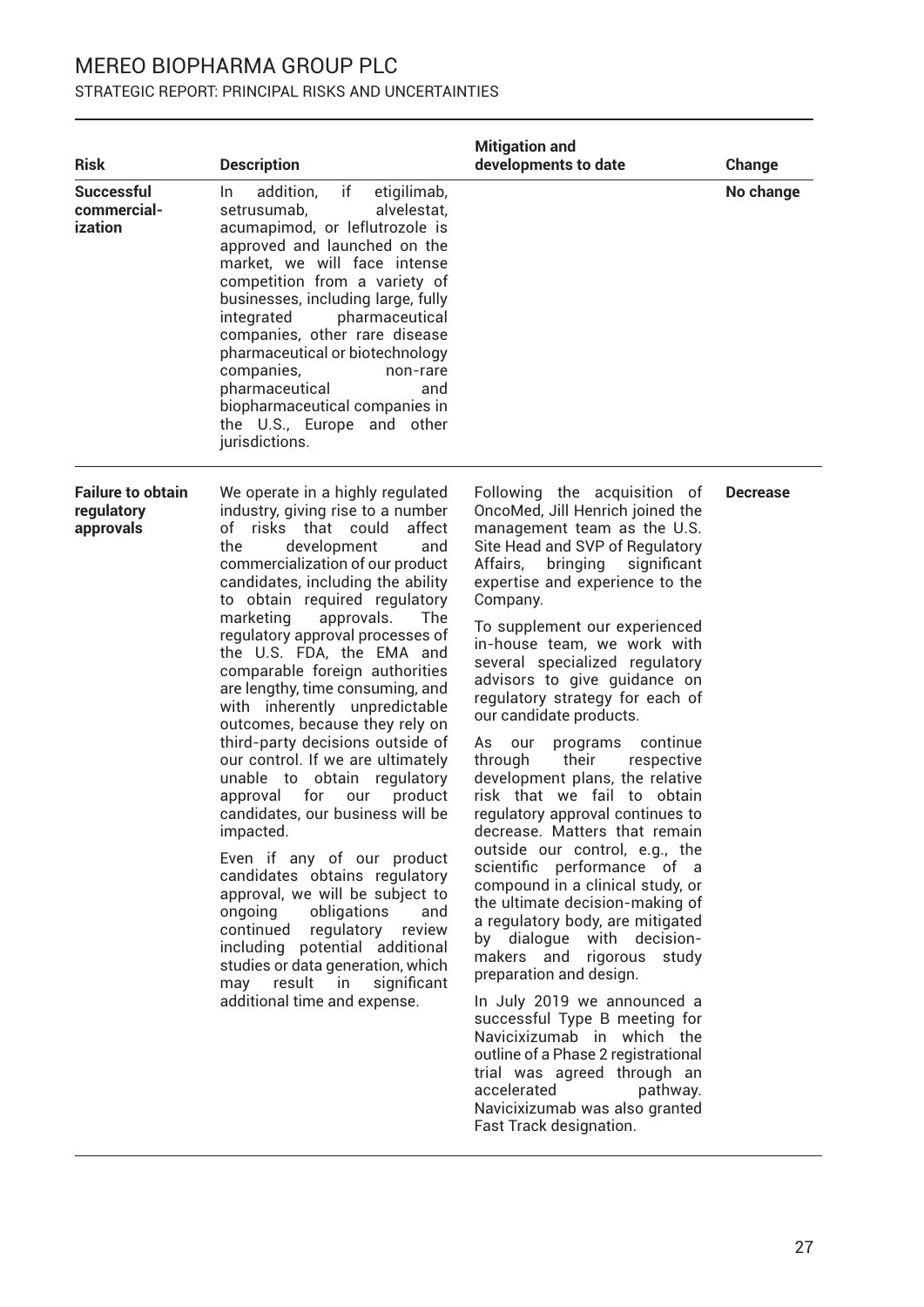| <b>Risk</b>                                                        | <b>Description</b>                                                                                                                                                                                                                                                                                                                                                                                                                                                                                                                                                                                                                                                                                                                                                                                                                                                                                                                                                                                                                                                                                                                                                                                                                                                   | <b>Mitigation and</b><br>developments to date                                                                                                                                                                                                                                                                                                                                                                                                                                                                                                                                                                                                                                                                                                                                                                                                                                                                                                                                                                                                                                                                                                              | Change          |
|--------------------------------------------------------------------|----------------------------------------------------------------------------------------------------------------------------------------------------------------------------------------------------------------------------------------------------------------------------------------------------------------------------------------------------------------------------------------------------------------------------------------------------------------------------------------------------------------------------------------------------------------------------------------------------------------------------------------------------------------------------------------------------------------------------------------------------------------------------------------------------------------------------------------------------------------------------------------------------------------------------------------------------------------------------------------------------------------------------------------------------------------------------------------------------------------------------------------------------------------------------------------------------------------------------------------------------------------------|------------------------------------------------------------------------------------------------------------------------------------------------------------------------------------------------------------------------------------------------------------------------------------------------------------------------------------------------------------------------------------------------------------------------------------------------------------------------------------------------------------------------------------------------------------------------------------------------------------------------------------------------------------------------------------------------------------------------------------------------------------------------------------------------------------------------------------------------------------------------------------------------------------------------------------------------------------------------------------------------------------------------------------------------------------------------------------------------------------------------------------------------------------|-----------------|
| <b>Failure to obtain</b><br>regulatory<br>approvals                | Regulatory approval of any<br>product candidate in a major<br>market, such as the U.S. or E.U.,<br>does not quarantee that we are<br>obtain<br>reimbursed<br>able<br>to<br>inclusion<br>in<br>government<br>healthcare systems or by private<br>insurance providers. Regulatory<br>approval to commercialize that<br>product in one jurisdiction does<br>not guarantee that we are able to<br>receive such authorisation in<br>other markets.                                                                                                                                                                                                                                                                                                                                                                                                                                                                                                                                                                                                                                                                                                                                                                                                                        | In January 2020 we announced<br>positive feedback from a Type B<br>End-of-Phase 2 meeting with the<br>U.S. FDA in which the U.S. FDA<br>also agreed the design of our<br>planned Phase 3 pediatric study<br>for setrusumab in OI. This is in<br>line with our proposed pivotal<br>paediatric study design that has<br>already been agreed to in<br>principle with the EMA.                                                                                                                                                                                                                                                                                                                                                                                                                                                                                                                                                                                                                                                                                                                                                                                 | <b>Decrease</b> |
| <b>Continued</b><br>compliance with<br>new laws and<br>regulations | We face an ever-increasing<br>amount of corporate regulation<br>as a dual-listed publicly traded<br>company based both in the U.S.<br>and U.K.<br>We are subject to the U.K. Bribery<br>Act, the U.S. Foreign Corrupt<br>Practices Act and other anti-<br>competition laws, as well as<br>export control laws, customs<br>laws, sanctions laws and other<br>laws governing our operations. If<br>we fail to comply with these laws,<br>we could be subject to civil or<br>criminal penalties, other remedial<br>measures, and legal expenses,<br>which could adversely affect our<br>business, results of operations<br>and financial condition.<br>As a Foreign Private Issuer ("FPI"),<br>we are required to comply with<br>the reporting regime under the<br>U.S. Exchange Act, and will incur<br>significant legal, accounting and<br>other expenses should we deviate<br>from this. Our management is<br>to<br>required<br>devote<br>now<br>substantial additional time to new<br>compliance initiatives, financial<br>controls and monitoring activities<br>corporate<br>and<br>qovernance<br>matters. With respect to the 2019<br>financial year, we provided<br>attestation under Section 404(a)<br>of the Sarbanes-Oxley Act of<br>2002 for the first time. | Following our U.S. listing of our<br>American Depository Shares<br>("ADSs") in 2019, we introduced<br>new policies and procedures to<br>that<br>business<br>our<br>ensure<br>practices are aligned with those<br>expected<br>of a<br>dual-listed<br>Company in the U.S. and the U.K.<br>This has included updates to the<br>Terms of Reference for the Board<br>Committees which are available<br>for inspection on our website.<br>The Group's General Counsel and<br>Company Secretary, who serves<br>as an Executive Officer, is<br>responsible<br>for<br>ensuring<br>compliance with<br>and<br>laws<br>regulations. For certain matters,<br>Company<br>will<br>the<br>engage<br>external counsel or regulatory<br>advisors.<br>Substantial progress was made<br>during the year, ahead of<br>providing attestation<br>under<br>Section 404(a) of the Sarbanes-<br>Oxley Act of 2002. Measures<br>taken included creating a Risk<br>and Control Matrix ("RACM") for<br>financial processes and controls,<br>evaluating our internal control<br>framework and involving our<br>Audit and Risk Committee<br>("ARC") throughout the transition<br>process. | <b>Increase</b> |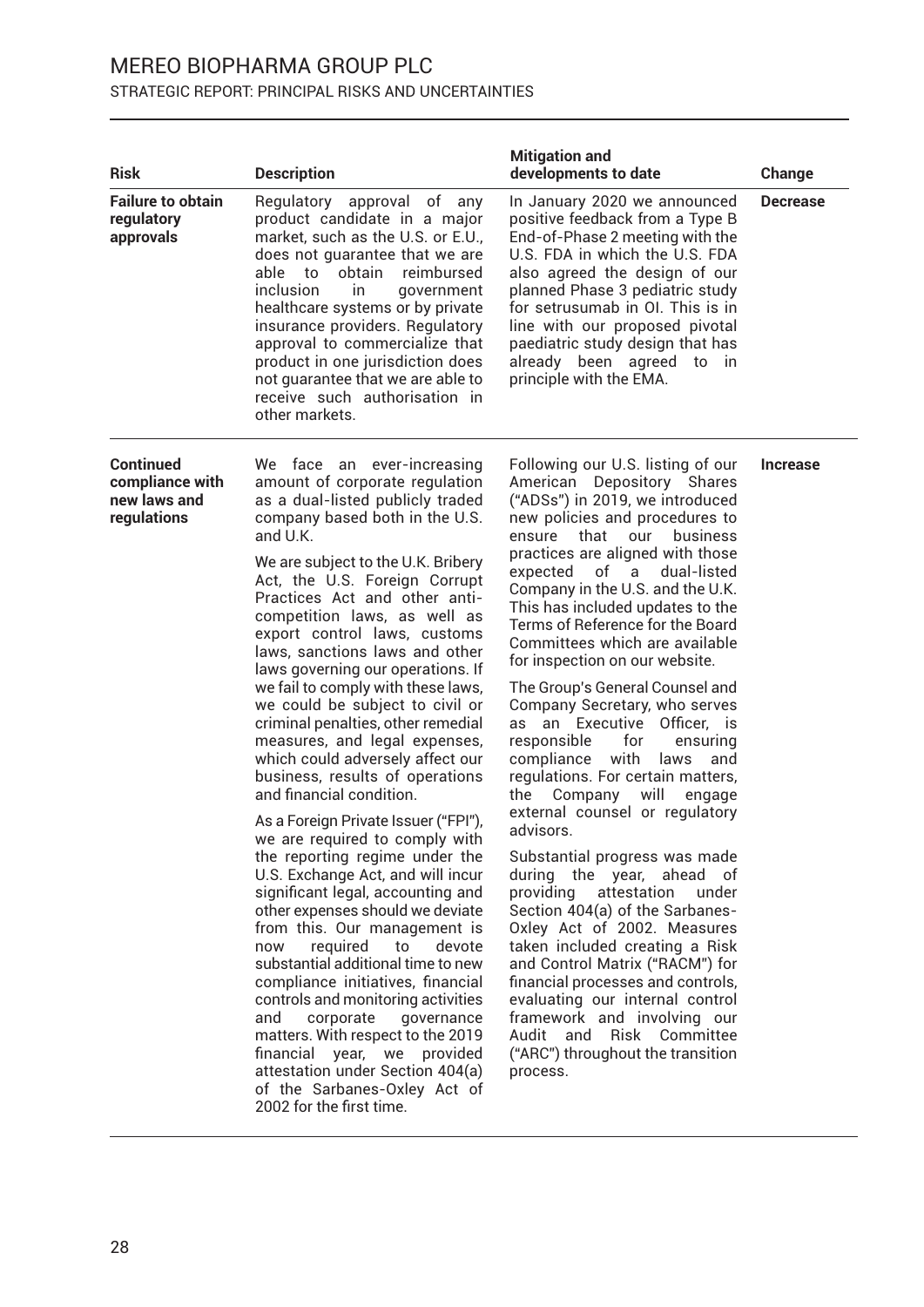| <b>Risk</b> | <b>Description</b>                                                                                                                                                                                                                                                                                                                                                                                                                                                                                                                                                                                                                                                                                                                                                                                                                                                                                                                                           | <b>Mitigation and</b><br>developments to date                                                                                                                                                                                                                                                                                                                                                                                                                                         | Change    |
|-------------|--------------------------------------------------------------------------------------------------------------------------------------------------------------------------------------------------------------------------------------------------------------------------------------------------------------------------------------------------------------------------------------------------------------------------------------------------------------------------------------------------------------------------------------------------------------------------------------------------------------------------------------------------------------------------------------------------------------------------------------------------------------------------------------------------------------------------------------------------------------------------------------------------------------------------------------------------------------|---------------------------------------------------------------------------------------------------------------------------------------------------------------------------------------------------------------------------------------------------------------------------------------------------------------------------------------------------------------------------------------------------------------------------------------------------------------------------------------|-----------|
| Brexit      | The U.K. formally exited the<br>European Union ("E.U.") on<br>January 31, 2020. Under the<br>terms of the departure, the U.K.<br>will enter a transition period<br>during which it will continue to<br>follow all E.U. rules and the<br>trading relationship will remain<br>the same. The transition period is<br>scheduled to end on December<br>31, 2020.<br>Long-term effects of Brexit will<br>depend on agreements and<br>arrangements that the U.K.<br>negotiates with the E.U. following<br>the end of the transition period,<br>including whether and to what<br>extent the U.K. will retain access<br>to the E.U. markets after the<br>transition period. This uncertainty<br>has the potential to impact our<br>business as we are engaged with<br>drug development in Europe,<br>where we are currently subject to<br>regulation by the EMA and the<br>E.U. Commission as well as<br>national competent authorities in<br>the E.U. Member States. | We continue to actively monitor<br>the developments relating to the<br>U.K.'s exit from the E.U. and will<br>remain alert to any developments<br>that may impact our business or<br>the wider industry.<br>In 2018, we established a wholly<br>owned Irish subsidiary that now<br>holds<br>E.U.<br>our<br>orphan<br>designation and acts as our E.U.<br>representative for all ongoing E.U.<br>clinical<br>studies,<br>regulatory<br>dialogue and eventual regulatory<br>submissions. | No change |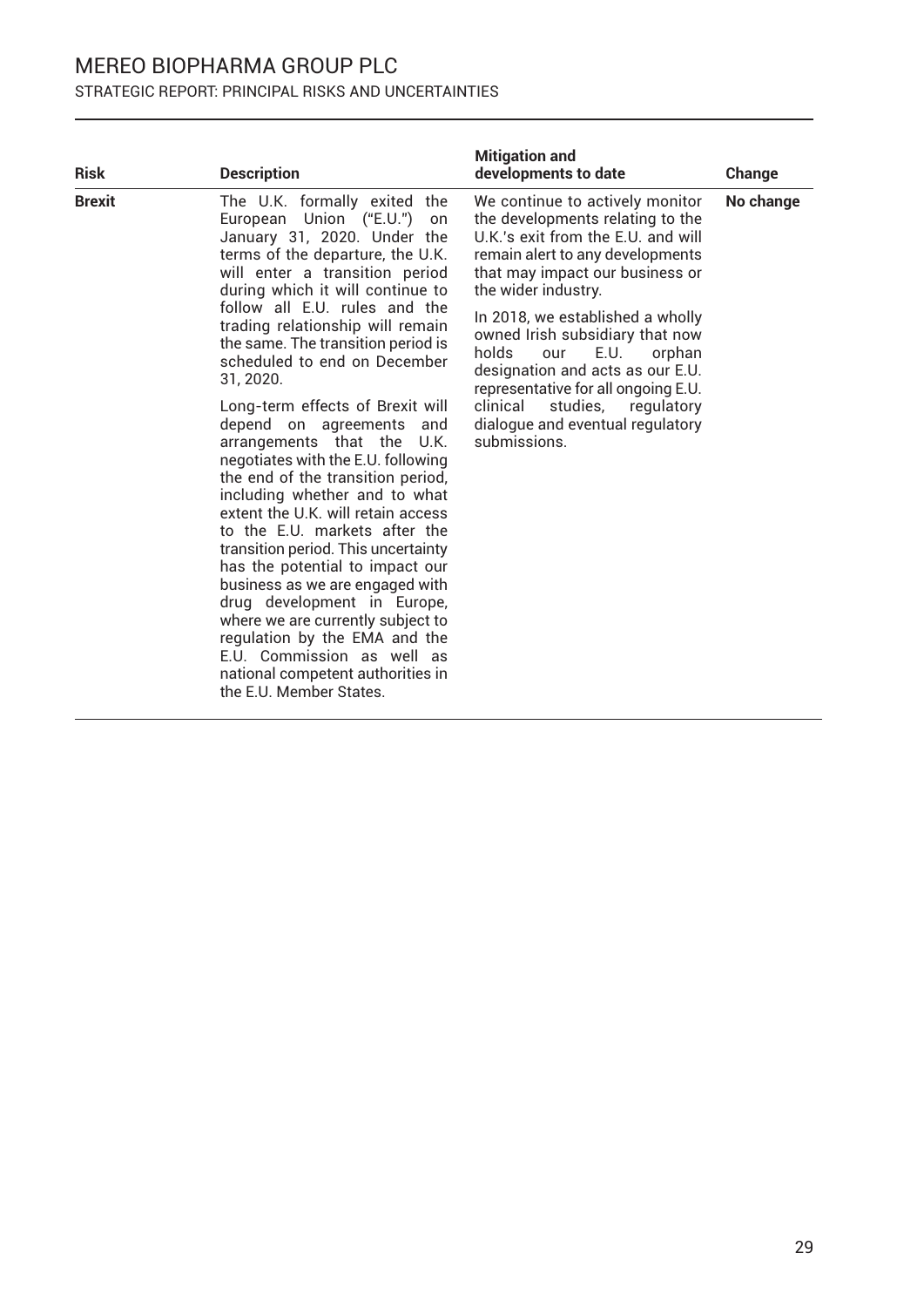| <b>Risk</b>                                                                                | <b>Description</b>                                                                                                                                                                                                                                                                                                                                                                                           | developments to date                                                                                                                                                                                                                                                                                                                                                                                                                                          | Change    |
|--------------------------------------------------------------------------------------------|--------------------------------------------------------------------------------------------------------------------------------------------------------------------------------------------------------------------------------------------------------------------------------------------------------------------------------------------------------------------------------------------------------------|---------------------------------------------------------------------------------------------------------------------------------------------------------------------------------------------------------------------------------------------------------------------------------------------------------------------------------------------------------------------------------------------------------------------------------------------------------------|-----------|
| <b>Cybersecurity</b><br>risks including<br>loss of data                                    | continues<br>Cybersecurity<br>to<br>increase<br>in<br>importance<br>to<br>mitigate the<br>threat to data<br>the<br>protection<br>of<br>privacy,<br>confidential<br>data<br>and<br>the<br>effective functioning of<br>the<br>Company's infrastructure. The<br>threat from online attacks or data<br>breaches continues to increase.<br>becoming more complex for all<br>companies and we are no<br>exception. | During the year we continued to<br>implement further controls over<br>our cybersecurity.<br>Following the acquisition of<br>OncoMed, we performed a full<br>review of the OncoMed IT<br>also<br>environment.<br>We<br>implemented group cybersecurity<br>policies in the U.S., which<br>included upgrading software and<br>hardware. Further, in early 2020<br>we moved our IT hardware in the<br>U.S. into a more secure off-site<br>specialist data centre. | No change |
|                                                                                            |                                                                                                                                                                                                                                                                                                                                                                                                              | We also regularly test our IT<br>control environment and our<br>personnel<br>and<br>undertake<br>additional<br>employee training<br>measures where required, based<br>on the outcome of this testing.                                                                                                                                                                                                                                                         |           |
|                                                                                            |                                                                                                                                                                                                                                                                                                                                                                                                              | Where<br>relevant,<br>obtain<br>we<br>external third-party support to<br>the extent that risks evolve or<br>require specialist consideration.                                                                                                                                                                                                                                                                                                                 |           |
|                                                                                            |                                                                                                                                                                                                                                                                                                                                                                                                              | Since 2019, our IT control<br>environment is also subject to<br>evaluation under Section 404(a)<br>of the Sarbanes-Oxley Act of<br>2002, with relation to financial<br>accounting<br>reporting<br>and<br>processes                                                                                                                                                                                                                                            |           |
| <b>Continued</b><br>maintenance of<br>strong<br>intellectual<br>property (IP)<br>portfolio | Our ability to successfully license,<br>divest or commercialize our<br>product candidates depends in<br>large part on our ability to obtain<br>and maintain effective patent<br>protection for our products in the<br>U.S., Europe and other territories.                                                                                                                                                    | We have had a dedicated Head of<br>IP since 2015 and, in addition, we<br>utilize expert external counsel in<br>the prosecution and maintenance<br>of our IP portfolio.<br>The etigilimab patent portfolio                                                                                                                                                                                                                                                     | No change |
|                                                                                            | If we are unable to obtain or<br>maintain patent protection for<br>our product candidates, or if the<br>scope of the patent protection is<br>sufficiently<br>broad,<br>not<br>competitors could develop and<br>commercialize similar products,<br>which would materially affect our<br>potential commercial return from<br>our products.                                                                     | contains one core patent family<br>that covers the product per se as<br>well as medical uses thereof.<br>Patents in this family will expire<br>in 2036. The portfolio also<br>includes a second patent family<br>that relates to specific methods<br>of treatment using etigilimab.<br>Patents that issue from this<br>family will expire in 2037                                                                                                             |           |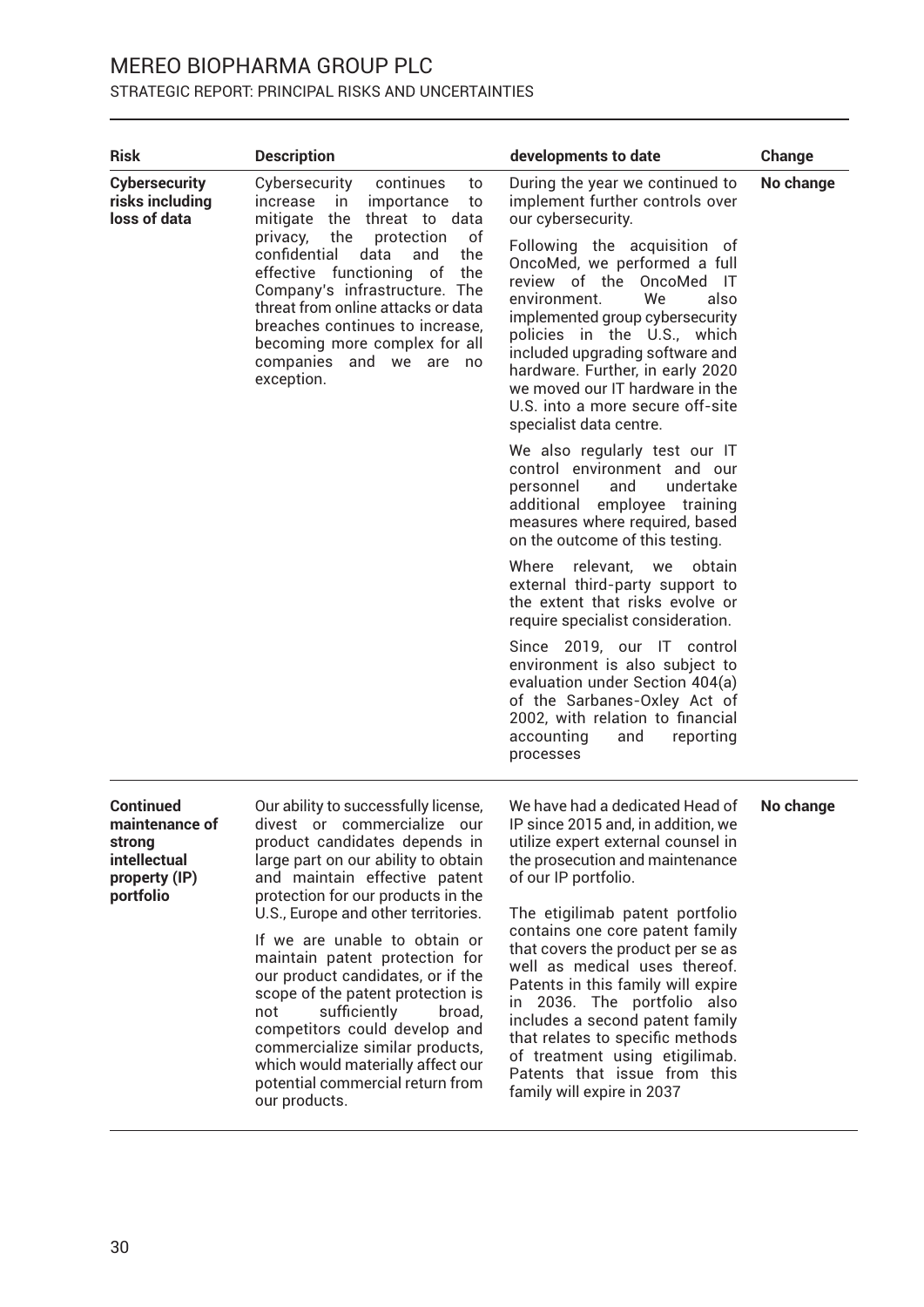| <b>Risk</b>                                                                                       | <b>Description</b>                                                                                                                                                                                                                                                          | developments to date                                                                                                                                                                                                                                                                                                                                                                                                                                                                                                                             | Change    |
|---------------------------------------------------------------------------------------------------|-----------------------------------------------------------------------------------------------------------------------------------------------------------------------------------------------------------------------------------------------------------------------------|--------------------------------------------------------------------------------------------------------------------------------------------------------------------------------------------------------------------------------------------------------------------------------------------------------------------------------------------------------------------------------------------------------------------------------------------------------------------------------------------------------------------------------------------------|-----------|
| <b>Continued</b><br>maintenance of<br>strong<br><b>intellectual</b><br>property (IP)<br>portfolio | We are subject to additional risks,<br>including infringement of patent<br>rights and inability to protect the<br>confidentiality of our know-how,<br>which could have an adverse<br>effect<br>the<br>on<br>competitive<br>οf<br>product<br>advantage<br>our<br>candidates. | Our key patents for setrusumab<br>include claims directed to the<br>antibody itself as well as the<br>antibody's use as a medicinal<br>product. Patents in this family<br>will expire in 2028. Further patent<br>applications have been filed<br>relating to the use of anti-<br>sclerostin antibodies in the<br>treatment of OI, which, if granted,<br>will<br>expire in 2037. The<br>setrusumab antibody also has<br>orphan status in both the U.S.<br>and the E.U.                                                                            | No change |
|                                                                                                   |                                                                                                                                                                                                                                                                             | Two families of patents for<br>alvelestat have been licensed<br>under our agreement<br>with<br>AstraZeneca. The first family<br>includes claims to the alvelestat<br>compound and its uses, and<br>these patents will expire in 2024.<br>The second family includes<br>claims to the specific tosylate<br>salt form of the alvelestat<br>compound and these patents will<br>expire in 2030. Further patent<br>applications have recently been<br>filed relating to dosage regimens<br>for alvelestat, which, if granted,<br>will expire in 2041. |           |
|                                                                                                   |                                                                                                                                                                                                                                                                             | The leflutrozole (BGS-649) patent<br>portfolio includes claims directed<br>to leflutrozole formulations and to<br>the use of leflutrozole in treating<br>hypogonadism according to a<br>specific dosing regimen, with<br>expiry dates in 2032.                                                                                                                                                                                                                                                                                                   |           |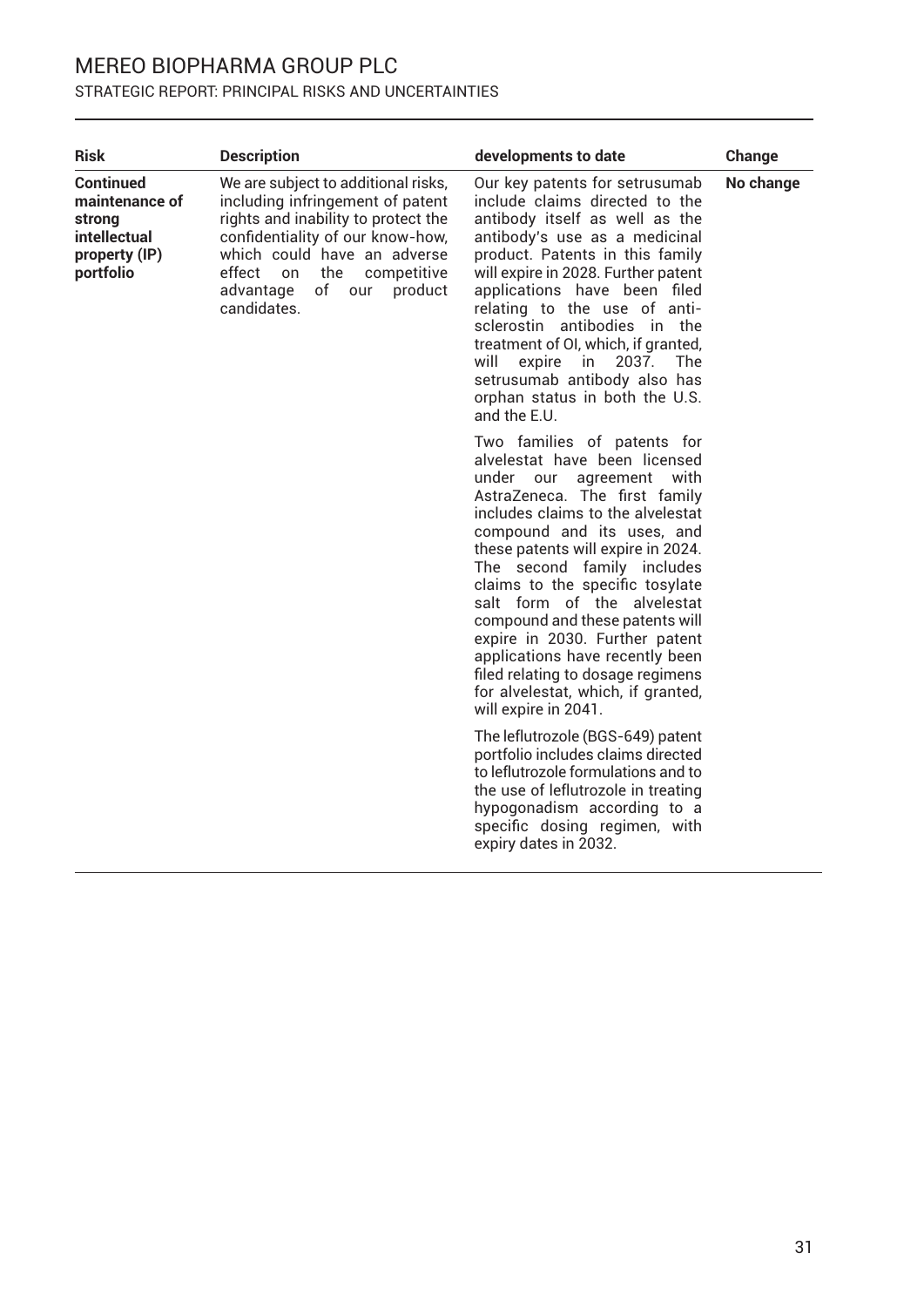| <b>Risk</b>                                                                                | <b>Description</b> | developments to date                                                                                                                                                                                                                                                                                                                                                                                                                                                                                                                                                                                                                                                                                                                                                            | Change    |
|--------------------------------------------------------------------------------------------|--------------------|---------------------------------------------------------------------------------------------------------------------------------------------------------------------------------------------------------------------------------------------------------------------------------------------------------------------------------------------------------------------------------------------------------------------------------------------------------------------------------------------------------------------------------------------------------------------------------------------------------------------------------------------------------------------------------------------------------------------------------------------------------------------------------|-----------|
| <b>Continued</b><br>maintenance of<br>strong<br>intellectual<br>property (IP)<br>portfolio |                    | The first patent family of our<br>acumapimod patent portfolio<br>relates to the acumapimod<br>compound<br>and other five-<br>membered<br>heterocycle-based<br>p38 kinase inhibitors and these<br>patents will expire in 2024. The<br>second patent family relates to<br>the use of pyrazole derivatives in<br>the treatment of AECOPD, and<br>these patents will expire in 2033.<br>Further patent applications have<br>been filed relating to dosage<br>regimens of acumapimod, the<br>use of acumapimod in the<br>treatment of specific patient<br>subpopulations, methods of<br>producing specific polymorphs of<br>acumapimod<br>and<br>synthetic<br>methods of<br>production of<br>acumapimod,<br>with expected<br>expiry dates not earlier than<br>between 2036 and 2039. | No change |
|                                                                                            |                    | The patent portfolio relating to<br>Navi contains two core patent<br>families, both of which cover the<br>product per se as well as medical<br>uses thereof. Patents and patent<br>applications, if issued, in these<br>core families are expected to<br>expire between 2030 and 2032.<br>The portfolio also includes<br>several other patent families<br>including issued U.S. and foreign<br>patents and pending applications<br>that relate to specific methods of<br>treatment using Navi. Patents<br>and patent applications, if issued,<br>in these families are expected to<br>expire between 2030 and 2039.<br>Navi was licensed by the Group<br>to Oncologie Inc. in January 2020<br>pursuant to the terms of a global<br>licensing agreement.                         |           |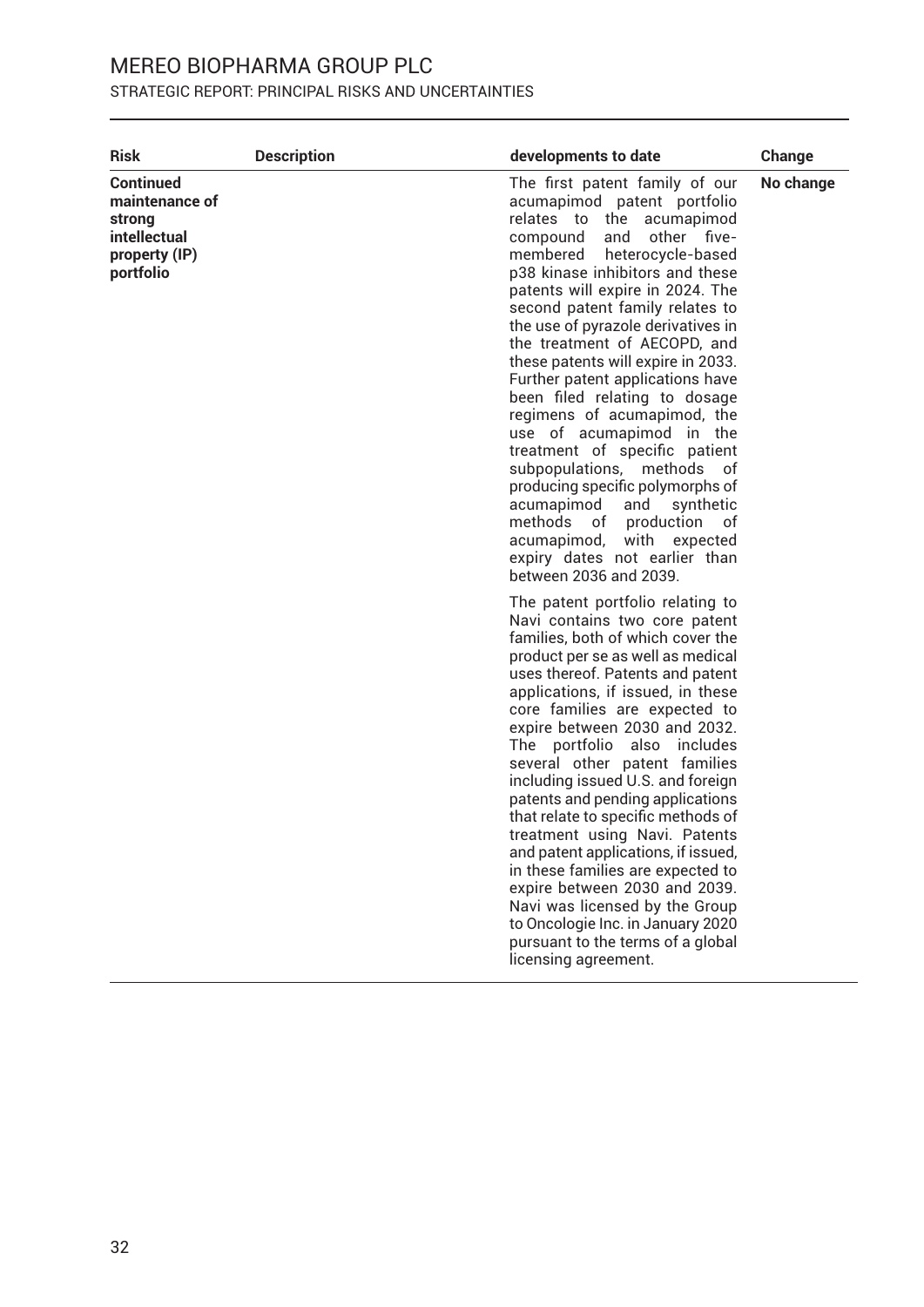| <b>Risk</b>                       | <b>Description</b>                                                                                                                                                                                                                                                                                                                                                                                                                                                                                                                                                                                                                                                                                              | developments to date                                                                                                                                                                                                                                                                                                                                                                                                                                                                                                                                                                                                                                                                                                                                                                                                                                                                                                                                                                                                                                               | Change          |
|-----------------------------------|-----------------------------------------------------------------------------------------------------------------------------------------------------------------------------------------------------------------------------------------------------------------------------------------------------------------------------------------------------------------------------------------------------------------------------------------------------------------------------------------------------------------------------------------------------------------------------------------------------------------------------------------------------------------------------------------------------------------|--------------------------------------------------------------------------------------------------------------------------------------------------------------------------------------------------------------------------------------------------------------------------------------------------------------------------------------------------------------------------------------------------------------------------------------------------------------------------------------------------------------------------------------------------------------------------------------------------------------------------------------------------------------------------------------------------------------------------------------------------------------------------------------------------------------------------------------------------------------------------------------------------------------------------------------------------------------------------------------------------------------------------------------------------------------------|-----------------|
| <b>Availability of</b><br>finance | We have incurred losses since<br>our inception and do not yet have<br>any approved or revenue-<br>generating products. We expect<br>losses<br>incur<br>for the<br>to<br>foreseeable future, and there is<br>no certainty that we will ever<br>generate a profit. We may not be<br>able to raise the additional funds<br>that will be needed to support<br>development<br>or<br>commercialization of our product<br>candidates, and any additional<br>funds that are raised could cause<br>dilution to existing investors.<br>Mereo<br>has<br>significant<br>expenditures in US Dollars and<br>Euros; consequently, our financial<br>results could be<br>adversely<br>impacted by foreign currency<br>movements. | As at May 31, 2020 the Group had<br>total cash resources (being cash<br>and short term deposits and<br>short term investments) of £10.1<br>million. Taken together with the<br>placement<br>private<br>which<br>completed on June 3, 2020 and<br>which raised net proceeds of<br>approximately £51.4 million, the<br>group has current total cash<br>resources of £61.5 million. The<br>Directors have prepared detailed<br>cashflow forecasts for the 30-<br>month period to December 31,<br>2022 based on the delivering the<br>business plan objectives set out<br>in the strategic report which<br>include:<br>Commencement later in 2020<br>of a new Phase 1b study for<br>etigilimab<br>Completion<br>of the<br>adult<br>$\bullet$<br>extension<br>for<br>study<br>setrusumab<br>Completion of the current<br>$\bullet$<br>Phase 2 study for alvelestat<br>These forecasts indicate that the<br>group has a total cash runway<br>into 2022 and will have sufficient<br>funds to meet its liabilities as<br>they fall due for at least the next<br>12 months. | <b>Decrease</b> |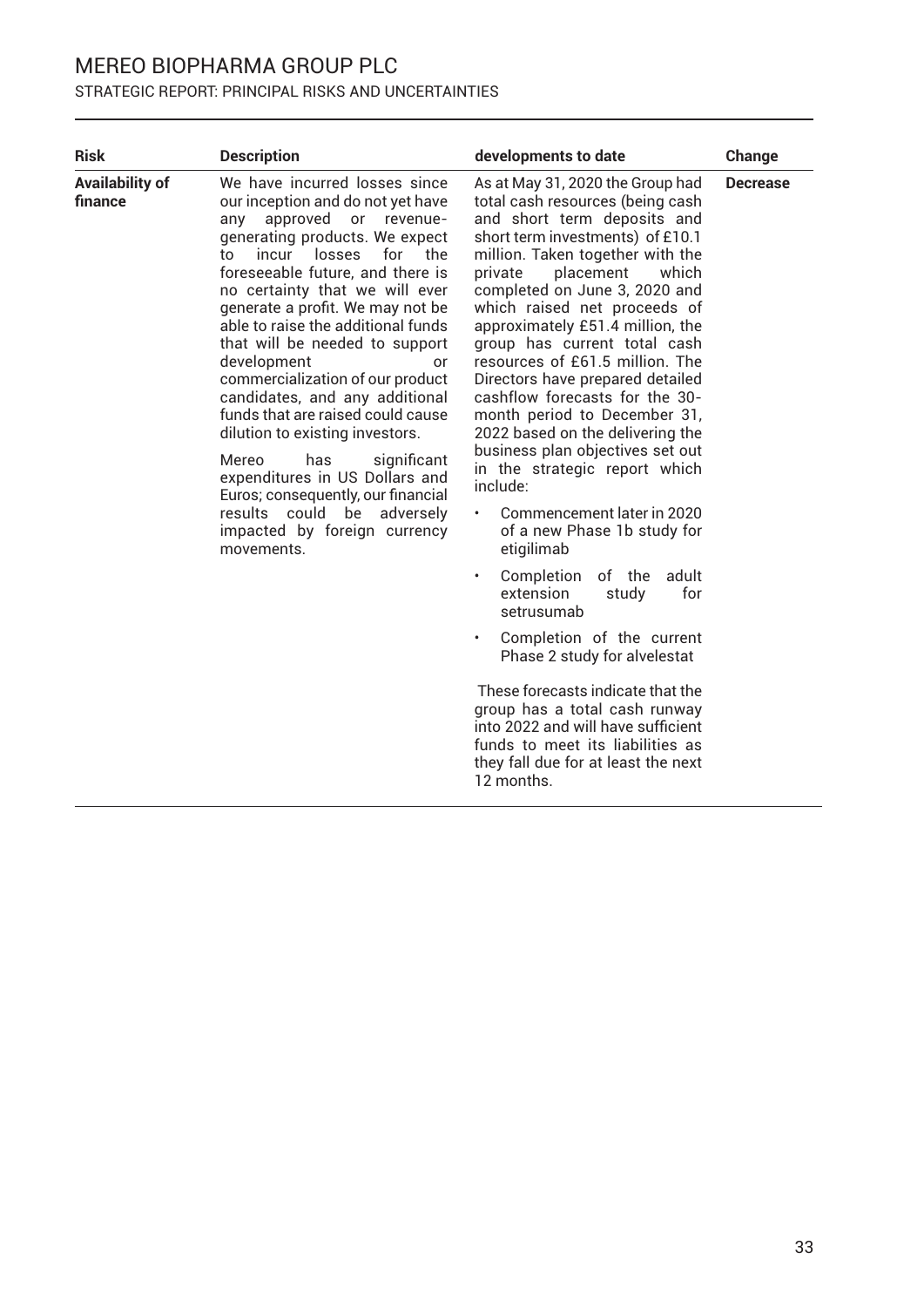| <b>Risk</b>                                         | <b>Description</b>                                                                                                                                                                                                                                                                                                                                                                                                                                                                                                                                                                                                                                                                                                                                                                                                                                                                                                                                                                                                                                        | developments to date                                                                                                                                                                                                                                                                                                                                                                                                                                                                                                                                                                                                                                                                                                                                                                                                                                                                                                                                                                                                                                                                                                                            | Change    |
|-----------------------------------------------------|-----------------------------------------------------------------------------------------------------------------------------------------------------------------------------------------------------------------------------------------------------------------------------------------------------------------------------------------------------------------------------------------------------------------------------------------------------------------------------------------------------------------------------------------------------------------------------------------------------------------------------------------------------------------------------------------------------------------------------------------------------------------------------------------------------------------------------------------------------------------------------------------------------------------------------------------------------------------------------------------------------------------------------------------------------------|-------------------------------------------------------------------------------------------------------------------------------------------------------------------------------------------------------------------------------------------------------------------------------------------------------------------------------------------------------------------------------------------------------------------------------------------------------------------------------------------------------------------------------------------------------------------------------------------------------------------------------------------------------------------------------------------------------------------------------------------------------------------------------------------------------------------------------------------------------------------------------------------------------------------------------------------------------------------------------------------------------------------------------------------------------------------------------------------------------------------------------------------------|-----------|
| <b>Constraints in</b><br>the growth of the<br>Group | Our future success depends upon<br>ability<br>retain<br>to<br>key<br>our<br>including<br>the<br>employees,<br>executive directors and executive<br>officers, and to attract, retain and<br>motivate qualified individuals. We<br>anticipate<br>expanding<br>our<br>operational<br>capabilities,<br>and<br>there is a risk that we may<br>difficulties<br>encounter<br>in.<br>managing this growth, which<br>could disrupt our business. Our<br>growth plans are dependent upon<br>ability<br>to<br>not<br>only<br>our<br>successfully<br>develop<br>and<br>commercialize<br>existing<br>our<br>product candidates but also to<br>identify<br>and<br>successfully<br>further<br>onboard<br>product<br>candidates as well as to integrate<br>such products into our business.<br>Our operations may be adversely<br>impacted if we are unable to<br>successfully accomplish this; or<br>are unable to comply with the<br>terms of licensing or acquisition<br>agreements and applicable laws<br>and regulations, including data<br>privacy, amongst others. | We continue to attract highly<br>experienced<br>people<br>and<br>continued to expand our team in<br>terms of numbers and breadth of<br>speciality<br>industry-relevant<br>experience.<br>During 2019 we grew from a total<br>of 37 to 50 full-time employees,<br>which<br>includes<br>the<br>new<br>employees from the acquisition<br>of OncoMed as well as an<br>increase in our U.K. employee<br>base. The OncoMed team is now<br>fully integrated into the Group<br>and we welcome the valuable<br>additional<br>operational<br>capabilities and expertise that<br>they bring to the Group, which is<br>a critical part of our continued<br>business growth strategy and<br>execution.<br>reviewed<br>incentive<br>We.<br>our<br>arrangements during the year<br>and have implemented new long-<br>term incentives in April 2019,<br>which will allow us to incentivize<br>and retain employees across the<br>Group. We granted options under<br>these new schemes to both<br>employees and Non-Executive<br>Directors in 2019 and early 2020.<br>Further details are set out in our<br>Director's Remuneration Report<br>on pages 49 to 71. | No change |

This strategic report, which has been prepared in accordance with Companies Act 2006, has been approved and signed by order of the Board:

**Dr. Peter Fellner Dr. Denise Scots-Knight<br>
Chairman Chief Executive Officer** 

Chief Executive Officer

June 15, 2020 June 15, 2020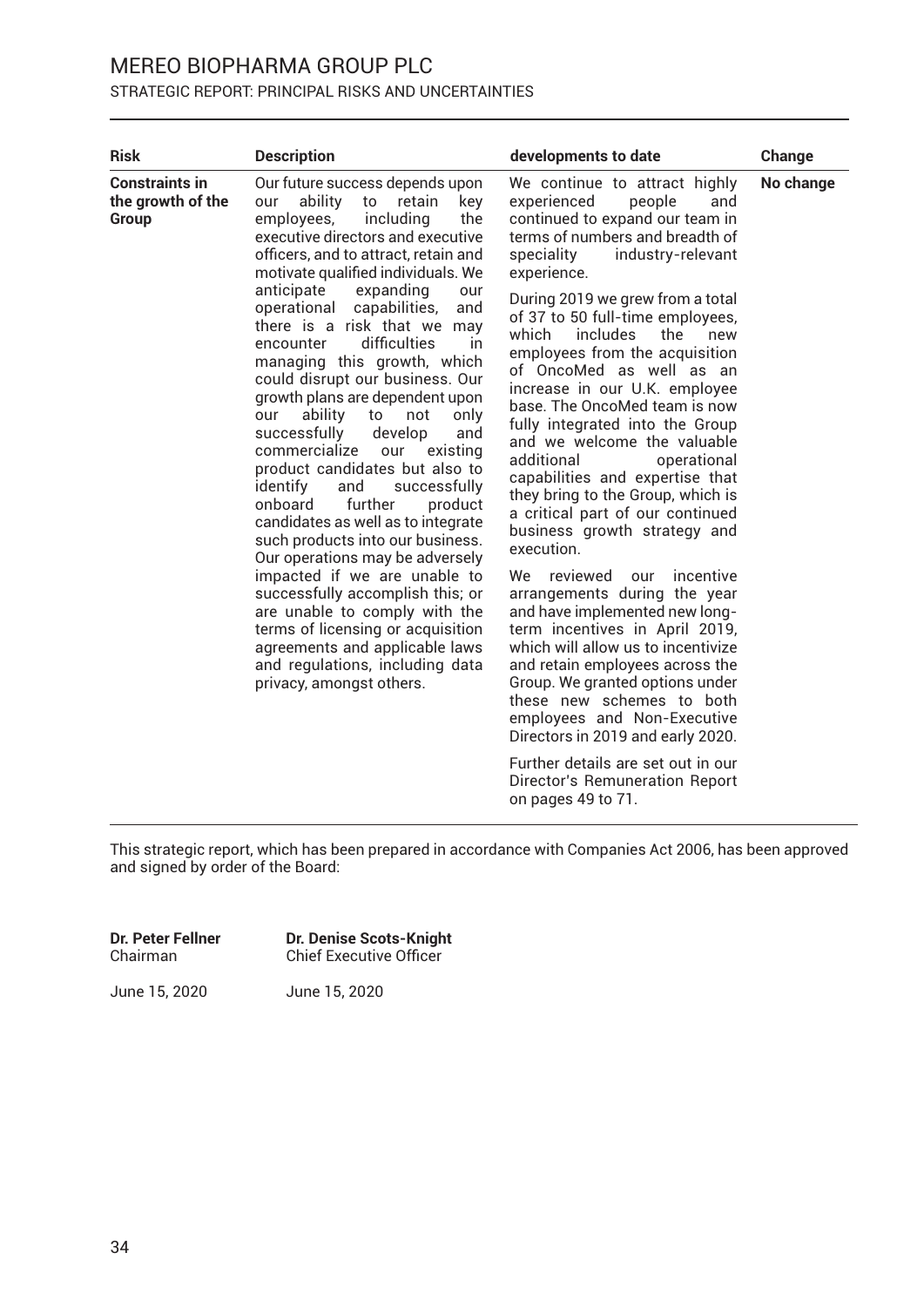### **Chairman's governance overview**

I am pleased to present the Corporate Governance Report for the year ended December 31, 2019.

The role of Chairman is to ensure that the Board of Mereo operates effectively in delivering the long-term success of the Company. In fulfilling this role, the Chairman seeks to ensure that the Board proceedings are conducted in such a way to as to allow all directors to have the opportunity to express their views openly and, in particular, the Non-Executive Directors ("NEDs") are able to provide constructive support and challenge to the Company's executive leadership team.

Good corporate governance is a central element of the successful growth and development of the Company. The Board and its Committees play a key role in the Company's governance by seeking to ensure that an effective system of internal controls and risk management procedures is in place.

This section of the annual report describes our corporate governance structures and processes and how they have been applied throughout the year ended December 31, 2019 and up to the date of this report in 2020.

The Board also takes into consideration how the Group's growth may result in the evolution of the corporate governance framework. Following completion of the acquisition of OncoMed in April 2019, many of the Company's corporate governance policies and procedures as well as the terms of reference for the Board Committees were updated to meet the requirements of the Nasdaq Global Market. Throughout 2019 and up to the date of this report, those terms of reference have been consistently applied in the activities performed by the Board Committees.

The Board recognizes that a healthy corporate culture is important to Mereo's business purpose and strategy. The Executive Officers of Mereo have a key role in establishing the key elements of our culture and the behaviours we expect to see. They provide feedback to the Board on this on a regular basis. Executive Officers of Mereo hold monthly meetings with the Company employees at which they highlight our values and approach to business integrity. In addition, we work with business management consultants at a Company and Executive team level to assess the state of our culture and to agree and embed any modifications.

### **The Quoted Companies Alliance Code**

The Board complies with and reports against the standards of corporate governance prescribed by the Corporate Governance Code for Small and Mid-Sized Companies from the Quoted Companies Alliance (the "QCA Code"). The Board believes that this corporate governance framework is appropriate for the Company, having regard to its size and nature. The Board periodically reviews the QCA Code and updates the framework if necessary.

A general overview of how the Company complies with the Principles of the QCA Code can be found on our website at www.mereobiopharma.com/investors-page/corporate-governance.

### **The Nasdaq Global Market and U.S. securities laws**

Following completion of the acquisition of OncoMed and the listing of American Depositary Shares ("ADSs"), each representing five Mereo ordinary shares, on the Nasdaq Global Market we are required to comply with certain U.S. securities laws and Nasdaq rules that are relevant to us an Emerging Growth Company ("EGC") (as defined under US securities laws) and as a non-U.S. company with foreign private issuer status (as defined under US securities laws). As an EGC, we are subject to reduced public company disclosure requirements and, as a non-U.S. company with foreign private issuer status, we are exempted from certain corporate governance provisions of U.S. securities laws and Nasdaq rules that are generally applicable to U.S. domestic public companies.

### **Other Board reports**

I am pleased to include the following stand-alone reports:

- Audit and Risk Committee Report, see page 46 to 48
- Directors' Remuneration Report, see pages 49 to 71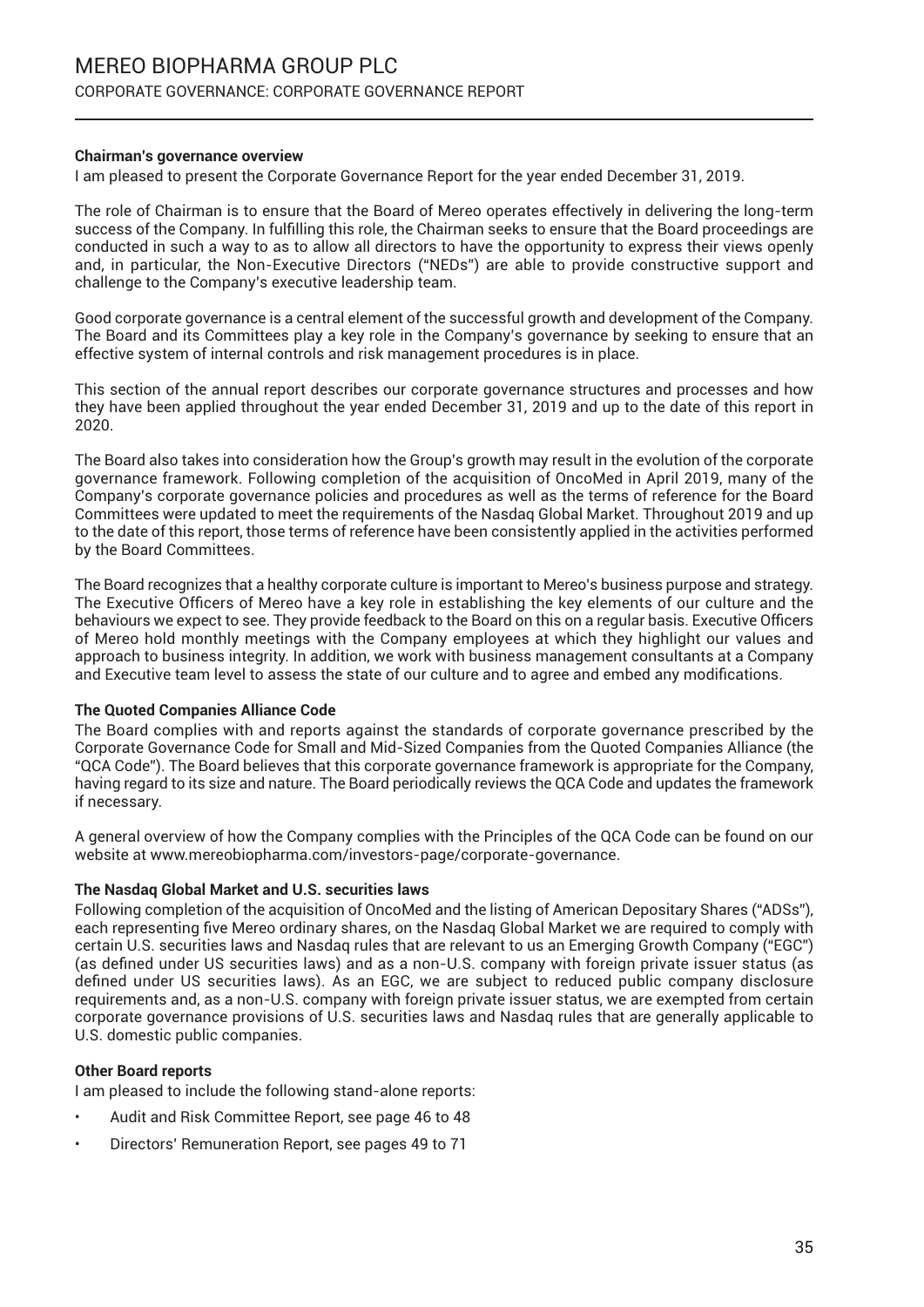### **The Board and Board changes**

As at the date of this report the Board comprises the Chairman, two Executive Directors and six Non-Executive Directors. The Board considers there to be sufficient independence on the Board and that all the Non-Executive Directors are of sufficient competence and calibre to add strength and objectivity to the Board. The Board also reflects a good balance of skills, diversity and experience from financial, operational and sector specific backgrounds as described in the Directors' biographies on pages 43 to 45.

On March 27, 2020, we announced that Michael Wyzga who currently serves as a Non-Executive Director, will become the Interim Chief Financial Officer following the announced departure of Richard Jones, the Company's current Chief Financial Officer ("CFO"). Richard Jones will remain in his position as CFO for a transitionary period of up to five months.

The Board has considered and concluded that the appointment of a Senior Independent Director is not necessary at this time.

In recognition of OrbiMed's participation in, and assistance with, the Fundraising, the Company has agreed to grant OrbiMed the right to nominate two persons to be appointed to the Board of Directors (out of a maximum number of nine directors), within a period of 180 days from 3 June 2020 subject to the appropriateness of the nominees.

Our Non-Executive Directors currently have a limited number of equity incentive awards issued to them from the Mereo BioPharma Group Limited Share Option Plan (the "2015 Plan") or the 2019 Non-Executive Director Equity Incentive Plan (the "NED EIP"). Equity incentive awards awarded to Non-Executive Directors are discussed in further detail in the Directors' Remuneration Report. Considering the limited number of equity incentive awards issued to Non-Executive Directors, the Board does not consider that the awards impact the independence of the Non-Executive Directors.

Dr. Peter Fellner, Peter Bains, Paul Blackburn, Kunal Kashyap, Dr. Anders Ekblom, Michael Wyzga and Dr. Deepa Pakianathan qualify as "independent" under U.S. securities laws and Nasdaq rules.

Name **Date of appointment** 

| <b>Non-Executive Directors</b>                   |                  |
|--------------------------------------------------|------------------|
| Dr. Peter Fellner                                | July 29, 2015    |
| Frank Armstrong <sup>(1)</sup>                   | July 29, 2015    |
| Peter Bains                                      | July 29, 2015    |
| Paul Blackburn                                   | October 6, 2015  |
| Dr. Anders Ekblom                                | July 29, 2015    |
| Kunal Kashyap                                    | July 29, 2015    |
| Michael Wyzga                                    | April 23, 2019   |
| Dr. Deepa Pakianathan                            | April 23, 2019   |
| <b>Executive directors</b>                       |                  |
| Dr. Denise Scots-Knight, Chief Executive Officer | March 10, 2015   |
| Richard Jones, Chief Financial Officer           | January 30, 2017 |
| <b>Company Secretary</b>                         |                  |
| <b>Charles Sermon</b>                            | May 19, 2015     |

(1) Frank Armstrong resigned from the Board on February 8, 2019

The Board typically has five scheduled meetings per year with additional Board meetings and Board Committee meetings as circumstances and business needs dictate. The Board is responsible to the shareholders for the proper management of the Group and meets regularly to set the overall direction and strategy of the Group and to review scientific, operational and financial performance. The Board has also convened on an ad-hoc basis between scheduled Board meetings to review specific business opportunities and other matters that require more immediate Board input. The key responsibilities of the Board are as follows:

- Setting the Company's values and standards;
- Approval of long-term objectives and strategy;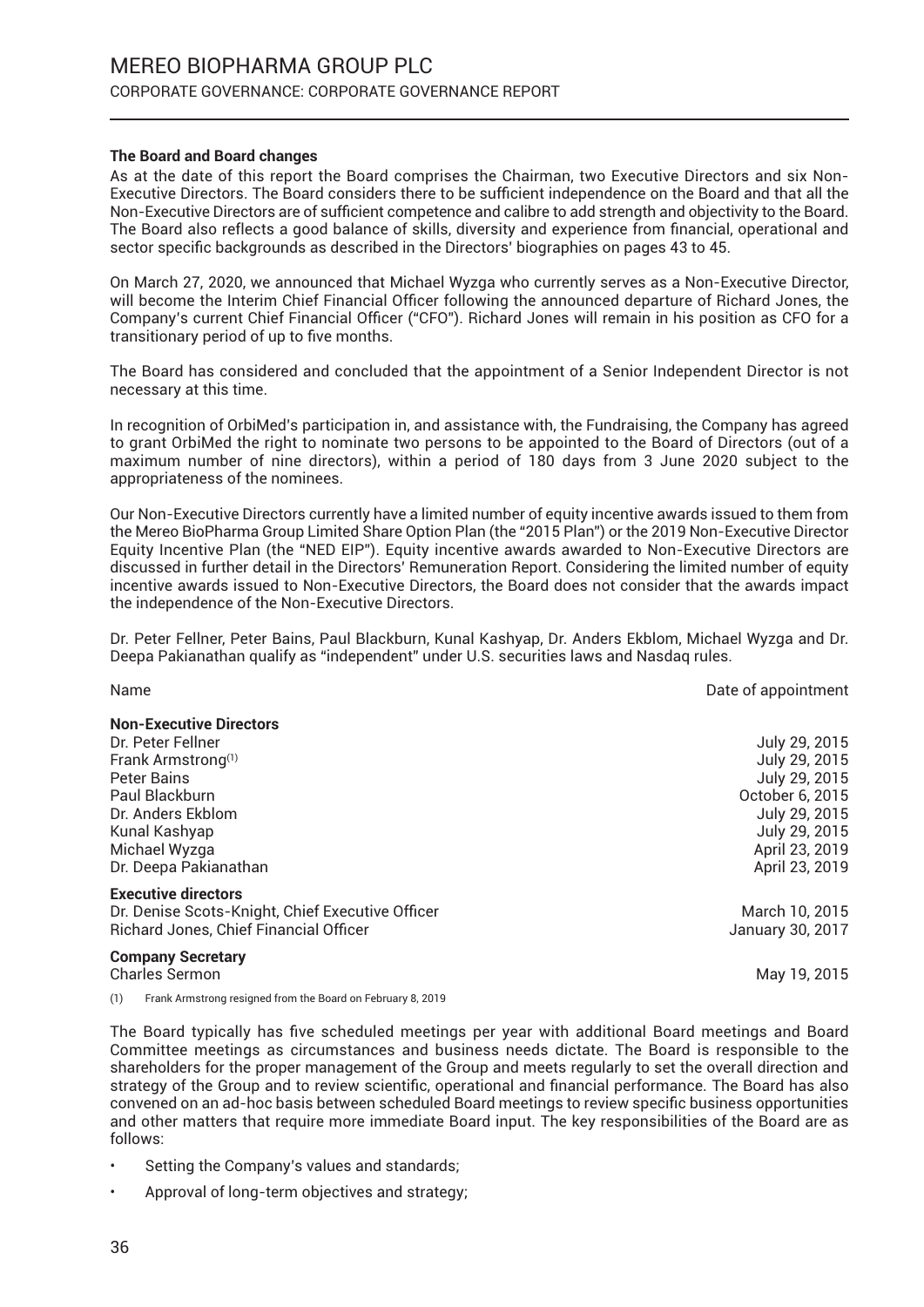## MEREO BIOPHARMA GROUP PLC CORPORATE GOVERNANCE: CORPORATE GOVERNANCE REPORT

- Approval of budgets and plans;
- Oversight of operations, ensuring that adequate systems of internal controls and risk management are in place, maintenance of accounting and other records and compliance with statutory and regulatory obligations;
- Review of performance considering strategy and budgets, ensuring any necessary corrective actions are taken;
- Approval of the annual report and financial statements and major projects such as new product acquisitions;
- Changes to the structure, size and composition of the Board;
- Determining the remuneration policy for the directors and approval of the remuneration of the Non-Executive Directors; and
- Approval of communications with shareholders and the market.

There is a clear separation of the roles of the Chief Executive Officer and the Chairman. The Chairman is responsible for overseeing the running of the Board, ensuring that no individual or group dominates the Board's decision making and ensuring the Non-Executive Directors are properly briefed on matters. The Chief Executive Officer has the responsibility for implementing the strategy of the Board and managing the day-to-day business activities of the Group.

In accordance with the Company's articles of association each of its Directors serves for a term of three years. Retiring directors are eligible for re-election at the Company's Annual General Meeting ("AGM") and, if no other director is elected to fill his or her position, and if the director is willing, shall be re-elected by default. The current term for all our directors expires in 2021, except for Richard Jones, whose current term expires in 2020 and who will not be standing for re-election, and for Michael Wyzga and Dr. Deepa Pakianathan, whose current terms expire in 2022 following their re-appointment at our last AGM held on June 19, 2019.

Directors are required to notify the Board of any conflicts of interest and a register of such interests is maintained by the Company Secretary and reviewed at Board meetings. Any planned changes to their interests, including directorships outside the Mereo Group are notified to the Board.

## **Development, information and support**

Updates are given to the Board on developments in governance and regulations as appropriate, including presentations from the Company's Nominated Advisor ("Nomad") and financial, legal and remuneration advisors. The Board has access to the advice of the Company Secretary, who is a qualified lawyer and acts as secretary to the Board and its committees and is responsible for ensuring that Board procedures are followed, and applicable rules and regulations are complied with.

## **Performance evaluation**

The Board recognizes the need to regularly review the effectiveness of its performance as well as that of its committees and individual directors.

The Nominations Committee is responsible for performance evaluation of the Board including that of its Committees and individual directors, including the Chairman. The Nomination Committee has initiated a performance effectiveness process which has yet to be completed.

The Nomination Committee recognizes the need for membership of the Board to be periodically refreshed and on April 4, 2019 approved the appointment of Michael Wyzga and Dr. Deepa Pakianathan as additional Non-Executive Directors of the Company on completion of the acquisition of OncoMed.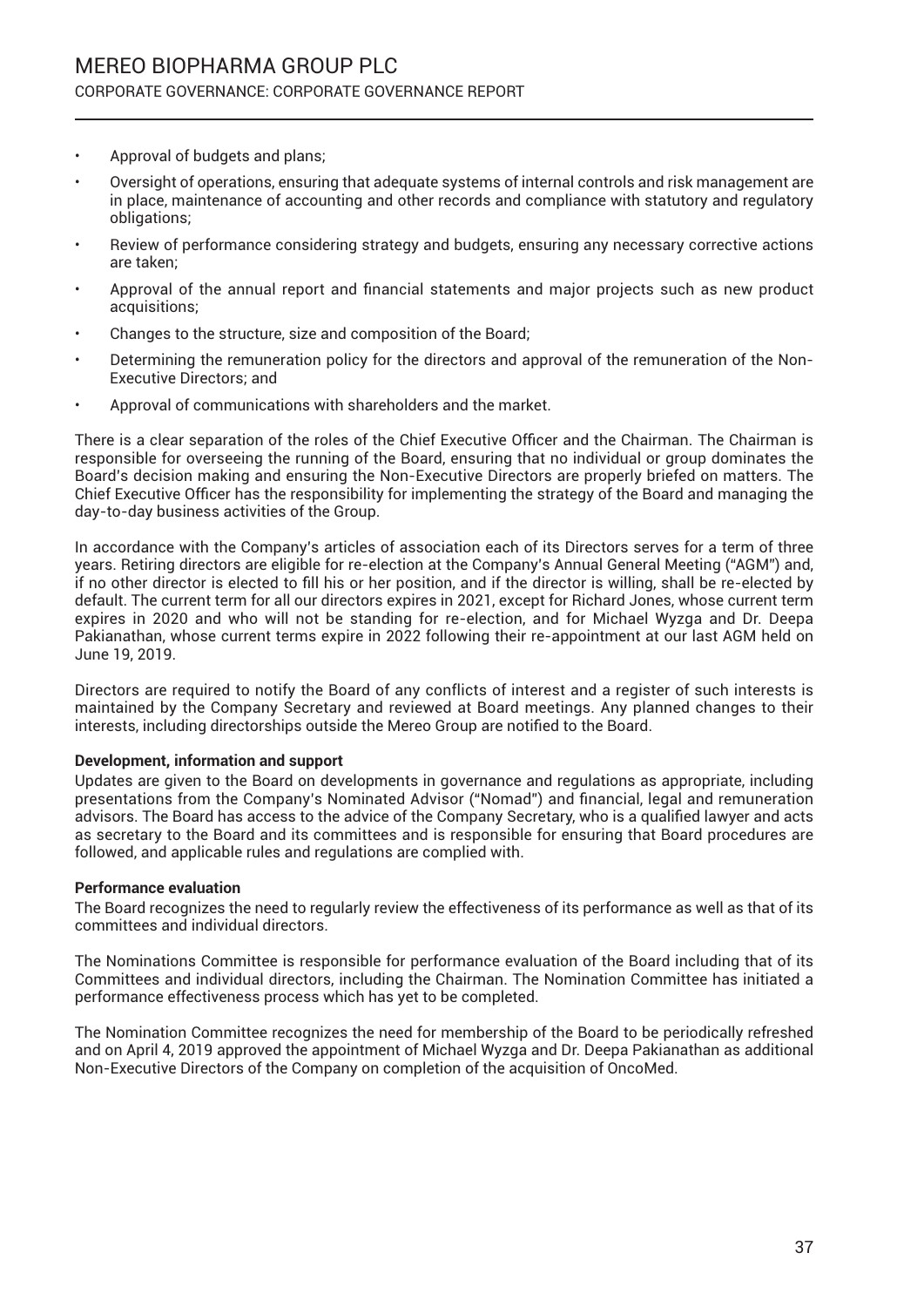## **Attendance at Board and Committee meetings**

There were ten Board meetings during 2019. Directors' attendance at Board and Committee meetings was as follows:

|                                      | Board<br>(out of $10$ ) | Remuneration Audit and Risk<br>Committee<br>(out of 4) | Committee<br>(out of $8$ ) | R&D<br>Committee<br>(out of 4) | Nomination<br>Committee<br>(out of $1$ ) |
|--------------------------------------|-------------------------|--------------------------------------------------------|----------------------------|--------------------------------|------------------------------------------|
| <b>Current directors</b>             |                         |                                                        |                            |                                |                                          |
| Dr. Peter Fellner                    | 10                      | n/a                                                    | n/a                        | n/a                            |                                          |
| Peter Bains                          | 10                      | 4                                                      | n/a                        | $3^{(1)}$                      |                                          |
| Paul Blackburn                       | 10                      | n/a                                                    | 8                          | n/a                            | n/a                                      |
| Dr. Anders Ekblom                    | 10                      | 4                                                      | $4^{(2)}$                  | 4                              |                                          |
| Kunal Kashyap                        | 10                      | n/a                                                    | 8                          | n/a                            | n/a                                      |
| Michael Wyzga(3)                     |                         | n/a                                                    | 4                          | n/a                            | n/a                                      |
| Dr. Deepa Pakianathan <sup>(4)</sup> | 6                       |                                                        | n/a                        | 2                              | n/a                                      |
| Dr. Denise Scots-Knight              | 10                      | n/a                                                    | n/a                        | n/a                            | n/a                                      |
| <b>Richard Jones</b>                 | 10                      | n/a                                                    | n/a                        | n/a                            | n/a                                      |
| Past directors                       |                         |                                                        |                            |                                |                                          |
| Frank Armstrong <sup>(5)</sup>       |                         |                                                        | n/a                        |                                | n/a                                      |

(1) Peter Bains was absent for one R&D Committee meeting because of personal reasons.

(2) Anders Ekblom served as a member of the Audit and Risk Committee for part of the year. Anders Ekblom has attended all scheduled meetings.

(3) Michael Wyzga was appointed to the Board of Directors on April 23, 2019. Since that date, Michael Wyzga has attended all scheduled meetings.

(4) Deepa Pakianathan was appointed to the Board of Directors on April 23, 2019. Since that date, Dr. Deepa Pakianathan has attended all scheduled meetings except one Board meeting because of personal reasons.

(5) Frank Armstrong resigned from the Board on February 8, 2019

Board members' time commitment is considered necessary for the performance of their duties and Board members are expected to attend all Board and relevant Committee meetings, unless other previous commitments have been arranged. All Board and relevant Committee meetings through 2019 were fully attended except for the two instances noted above (relating to a Board meeting and a R&D Committee meeting) due to personal reasons.

#### **Board Committees**

To effectively manage governance of the Group, the Board has delegated certain responsibilities to subcommittees, as detailed below. As noted above with the re-organization of the Board on completion of the acquisition of OncoMed, the composition of the sub committees was reviewed. These and other changes were implemented as noted below.

#### **Audit and Risk Committee**

Paul Blackburn (Chair) Kunal Kashyap Michael Wyzga (from May 1, 2019) Dr. Anders Ekblom (until May 1, 2019)

#### **Remuneration Committee**

Peter Bains (Chair from May 1, 2019) Dr. Anders Ekblom (Chair until May 1, 2019) Dr. Deepa Pakianathan (from May 1, 2019) Frank Armstrong (until February 8, 2019)

#### **Nomination Committee**

Dr. Peter Fellner (Chair) Peter Bains Dr. Anders Ekblom Frank Armstrong (until February 8, 2019)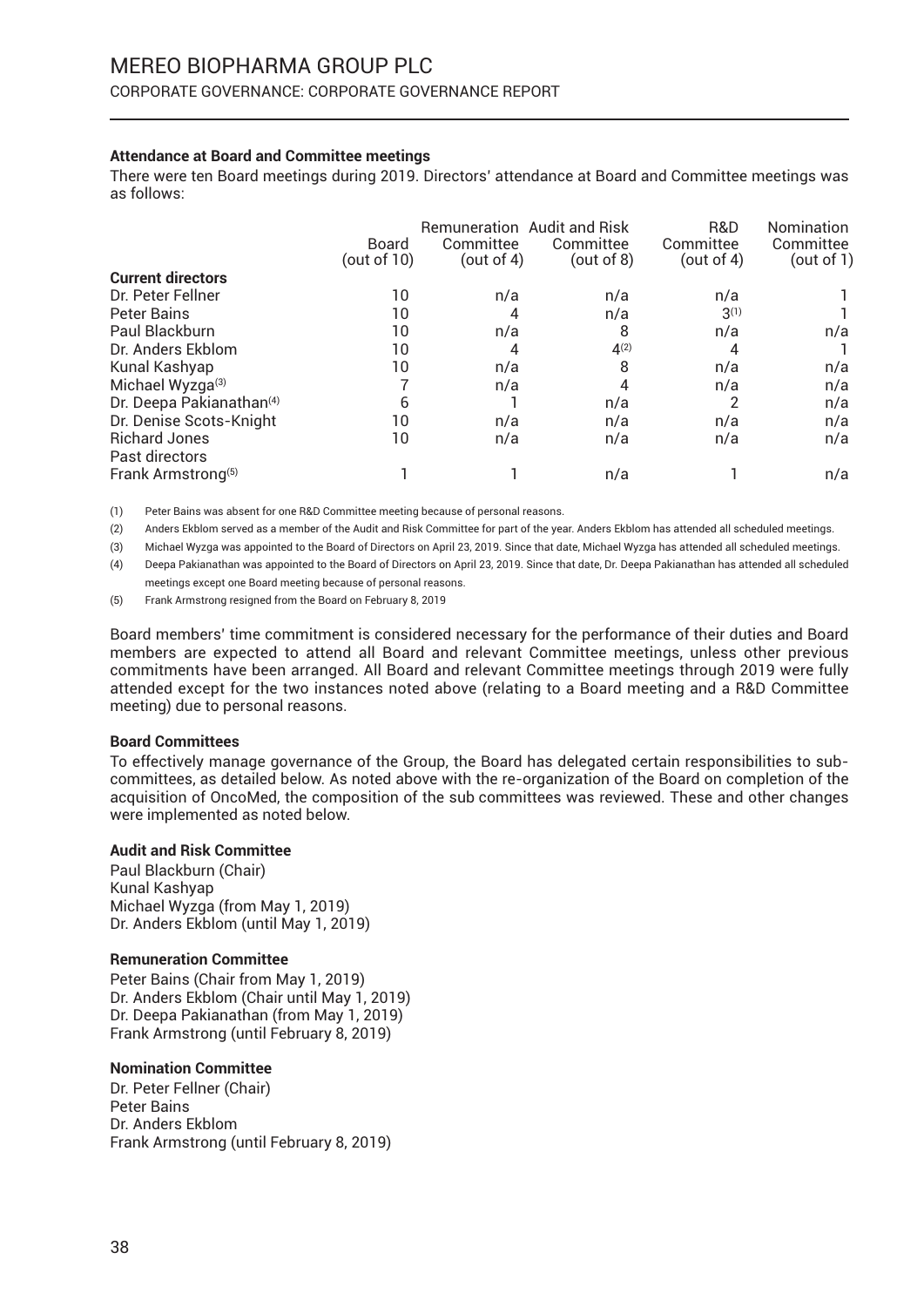## MEREO BIOPHARMA GROUP PLC CORPORATE GOVERNANCE: CORPORATE GOVERNANCE REPORT

## **Research and Development Committee**

Dr. Anders Ekblom (Chair from May 1, 2019) Frank Armstrong (Chair and member until February 8, 2019) Peter Bains Dr. Deepa Pakianathan (from May 1, 2019)

The detailed charters for each of the committees can be found on the Group's website at www.mereobiopharma.com. All the Board committees are authorized to obtain, at the Company's expense, professional advice on any matter within their terms of reference and to have access to enough resources to carry out their duties.

## **Audit and Risk Committee**

The Audit and Risk Committee, which consists of Paul Blackburn, Kunal Kashyap and Michael Wyzga, assists the Board in overseeing our accounting and financial reporting processes and the audits of our financial statements. Mr. Blackburn serves as Chairman of the Audit and Risk Committee.

The Audit and Risk Committee consists exclusively of members of our Board who are financially literate, and Paul Blackburn is considered an "audit committee financial expert" as defined by applicable SEC rules and has the requisite financial sophistication as defined under the applicable Nasdaq rules and regulations. Our Board has determined that all of the members of the Audit and Risk Committee satisfy the "independence" requirements set forth in Rule 10A-3 under the Exchange Act. The Audit and Risk Committee is governed by a charter that complies with Nasdaq rules.

The Audit and Risk Committee's responsibilities include:

- Recommending the appointment of the independent auditor to the general meeting of shareholders;
- The appointment, compensation, retention and oversight of any accounting firm engaged for the purpose of preparing or issuing an audit report or performing other audit services;
- Pre-approving the audit services and non-audit services to be provided by our independent auditor before the auditor is engaged to render such services;
- Evaluating the independent auditor's qualifications, performance and independence, and presenting their conclusions to the full Board on at least an annual basis;
- Reviewing and discussing our financial statements and our financial reporting process with the executive officers, the Board and the independent auditor; and
- Approving or ratifying any related person transaction (as defined in our Related Person Transaction Policy) in accordance with our Related Person Transaction Policy.

The Audit and Risk Committee meets as often as one or more members of the Audit and Risk Committee deem necessary, but in any event meets at least four times per year. The Audit and Risk Committee meets at least once per year with our independent auditor, without our senior management being present.

The Audit and Risk Committee Report is presented on pages 46 to 48.

## **Remuneration Committee**

The Remuneration Committee, which consists of Peter Bains, Dr. Deepa Pakianathan and Dr. Anders Ekblom, assists the Board in determining senior management compensation. Mr. Bains serves as Chairman of the committee. Under SEC and Nasdaq rules, there are heightened independence standards for members of the Remuneration Committee, including a prohibition against the receipt of any compensation from the Company other than standard board member fees. However, foreign private issuers are not required to meet this heightened standard. Nonetheless, our Board has determined that Peter Bains, Dr. Deepa Pakianathan and Dr. Anders Ekblom meet this heightened standard. The Remuneration Committee is governed by a charter that complies with Nasdaq rules.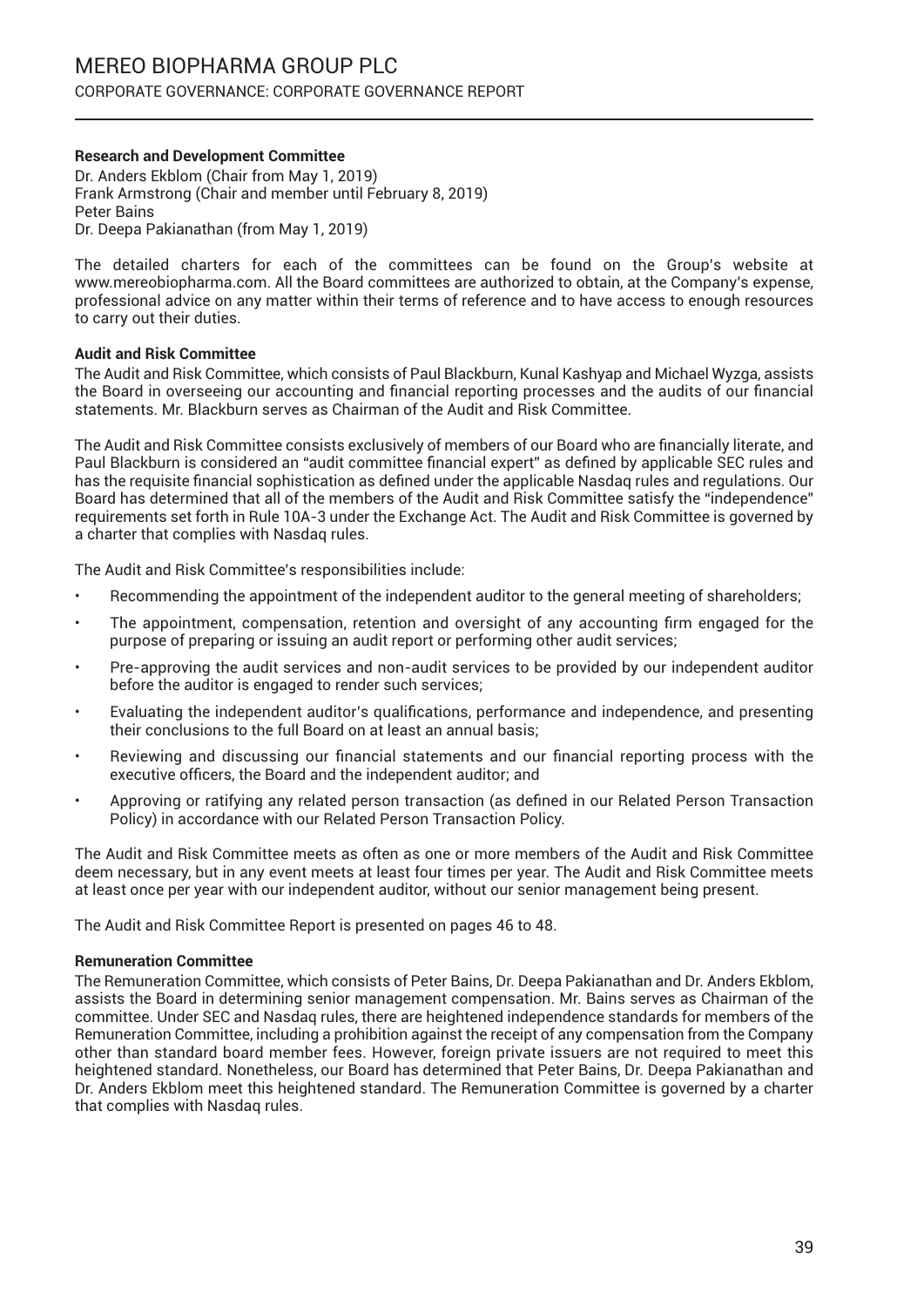The Remuneration Committee's responsibilities include:

- Identifying, reviewing, and proposing policies relevant to senior management compensation;
- Evaluating each member of senior management's performance in light of such policies and reporting to the Board;
- Analyzing the possible outcomes of the variable compensation components and how they may affect the compensation of senior management;
- Recommending any equity long-term incentive component of each member of senior management's compensation in line with any compensation policy and reviewing our senior management compensation and benefits policies generally; and
- Reviewing and assessing risks arising from our compensation policies and practices.

Following the Company's listing on the Nasdaq Global Market, it is required to publish a Directors' Remuneration Report, because the Company meets the definition of a "quoted company" as defined in Section 385 of the Companies Act 2006. The Directors' Remuneration Report for the financial year ended December 31, 2019, is presented on pages 49 to 71.

## **Nomination Committee**

The Nomination Committee, which consists of Dr. Peter Fellner, Peter Bains and Dr. Anders Ekblom, assists our Board in identifying individuals qualified to become members of our board and senior management consistent with criteria established by our Board and in developing our corporate governance principles. Dr. Peter Fellner serves as Chairman of the Nomination Committee. The Nomination Committee is governed by a charter that complies with Nasdaq rules.

The Nomination Committee's responsibilities include:

- Drawing up selection criteria and appointment procedures for board members;
- Reviewing and evaluating the size and composition of our Board and making a proposal for a composition profile of the Board at least annually;
- Recommending nominees for election to our Board and its corresponding committees;
- Assessing the functioning of individual members of the Board and senior management and reporting the results of such assessment to the Board; and
- Developing and recommending to the Board rules governing the Board, reviewing and reassessing the adequacy of such rules governing the Board, and recommending any proposed changes to the Board.

## **Research and Development Committee**

The Research and Development Committee, which consists of Dr. Anders Ekblom, Peter Bains and Dr. Deepa Pakianathan, assists our senior management with oversight and guidance related to strategic research and development matters and provides guidance and makes recommendations to our Board regarding strategic research and development matters. Dr. Anders Ekblom serves as Chairman of the Research and Development Committee.

The Research and Development Committee's responsibilities include oversight of:

- Our strategic development plans for product candidates, taking into account any regulatory feedback; and
- The acquisition of new product candidates.

In addition, the Research and Development Committee is tasked with keeping the Board informed of strategic issues and commercial changes affecting our development programs and potential product acquisitions.

## **Corporate social responsibility**

The Board recognizes the importance of social, environmental and ethical matters and it endeavours to consider the differing interests of the Group's stakeholders, including its investors, employees, suppliers and business partners, when operating its business.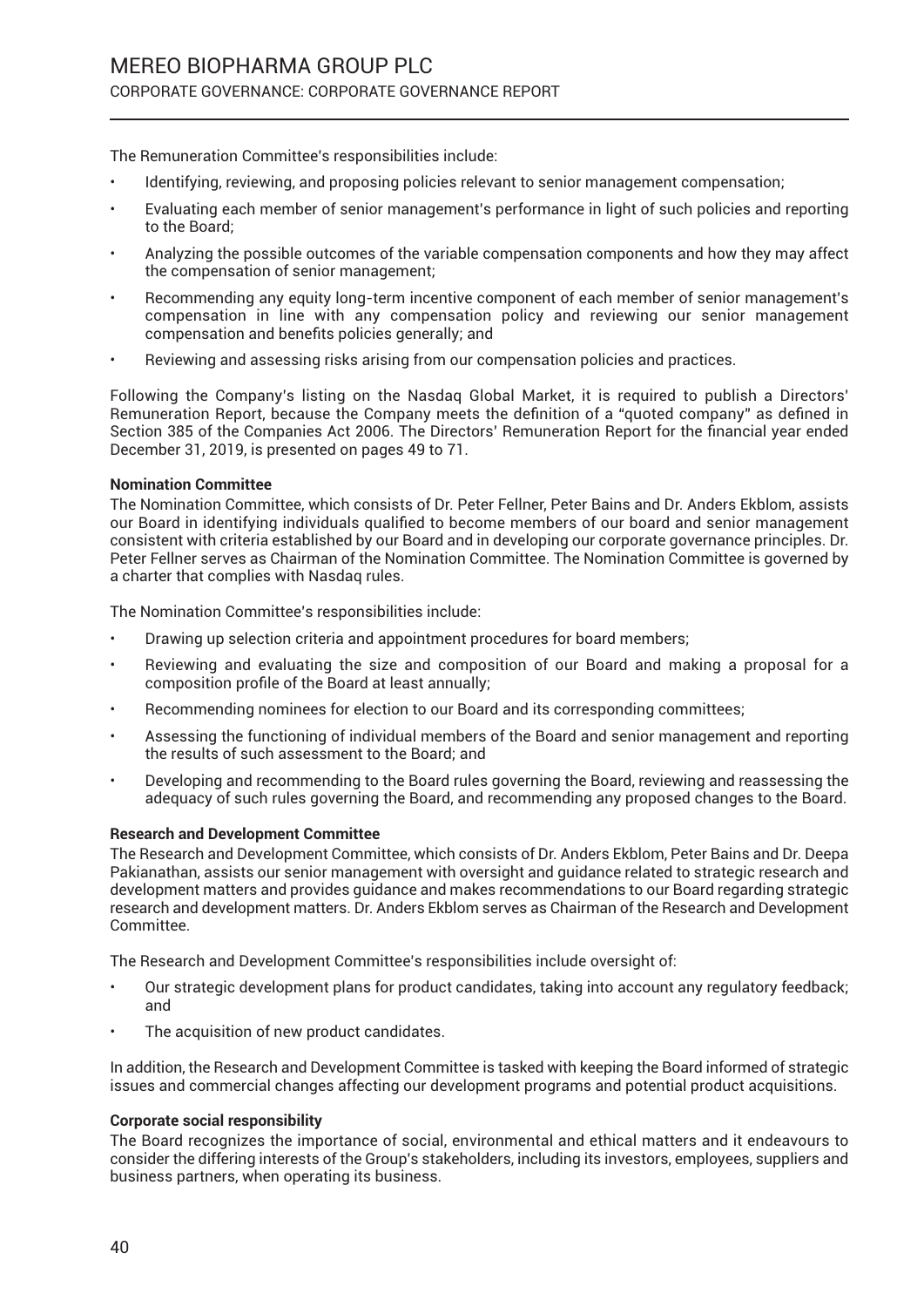## **General Data Protection Regulation ("GDPR")**

Prior to the adoption of GDPR in 2018 we updated our data protection guidelines, training and processes. Throughout the year we have continued to maintain and update these guidelines, training and processes, including targeted awareness sessions delivered to our employees.

## **Risk management and internal control**

The Board is responsible for the systems of internal control and for reviewing their effectiveness. Details of the Board's review of the Company's risk management and internal control procedures are set out in the Audit and Risk Committee Report on page 46 to 48. Details of our principal risks are set out on pages 20 to 34.

## **Financial reporting**

The Board is responsible for reviewing and approving the Annual Report and Accounts and the interim financial information and for ensuring that these reports present a fair and balanced assessment of the Group's position. Drafts of these reports are provided to the Board in a timely manner and Directors' feedback is discussed and incorporated, where appropriate, prior to publication.

In addition, the Board ensures that controls over the financial reporting process and preparation of the consolidated accounts include extensive reviews by qualified and experienced individuals to ensure that all elements of the financial statements and appropriate disclosures are considered and accurately stated.

With respect to the financial year ended December 31, 2019, the Board acknowledges the steps taken by management and the Audit and Risk Committee to ensure appropriate actions are taken with respect to the requirement to provide attestation over Section 404(a) of the Sarbanes-Oxley Act of 2002.

## **Market Abuse Regulation**

The Board has in place procedures to assist the Company in complying with its obligations relating to the disclosure and control of inside information under the Market Abuse Regulation and the AIM Rules. These procedures include identifying inside information, ensuring the appropriate disclosure of inside information, the maintenance of insider lists and that effective controls are in place to keep any inside information confidential.

## **Whistleblowing**

The Group operates a whistleblowing policy which allows all employees to raise concerns to senior management in strict confidence about any unethical business practices, fraud, misconduct or wrongdoing. The Company has implemented a whistleblowing hotline through which employees can raise questions and concerns anonymously. Any concerns with the whistleblowing policy are reviewed by the Audit and Risk Committee.

## **Relations with stakeholders and shareholders**

The Board recognizes the importance of communication with its shareholders to ensure that its strategy and performance are understood and that it remains accountable to shareholders and we therefore maintain a regular dialog with our institutional investors.

Executive officers of the Company also engage with stakeholders and receive feedback from a range of such stakeholders including the Company's employees which is then shared with the Board. The Board recognizes that the Company's employees are a valuable asset and a key driver of the Company's success. The Board and the Board's committees, including the R&D Committee, also receive regular feedback directly from key advisers and third-party experts.

Our website, www.mereobiopharma.com, has a dedicated investor section, which is fully compliant with AIM Rule 26 and provides useful information for our shareholders including the latest announcements, press releases, published financial information, details of our products and our current development pipeline and other information about the Company. The Board as a whole is responsible for ensuring that a satisfactory dialog with shareholders takes place, while the Chief Executive Officer and I, as Chairman, ensure that the views of the shareholders are communicated to the Board as a whole. The Board ensures that our strategic plans have been carefully reviewed in terms of their ability to deliver long-term shareholder value.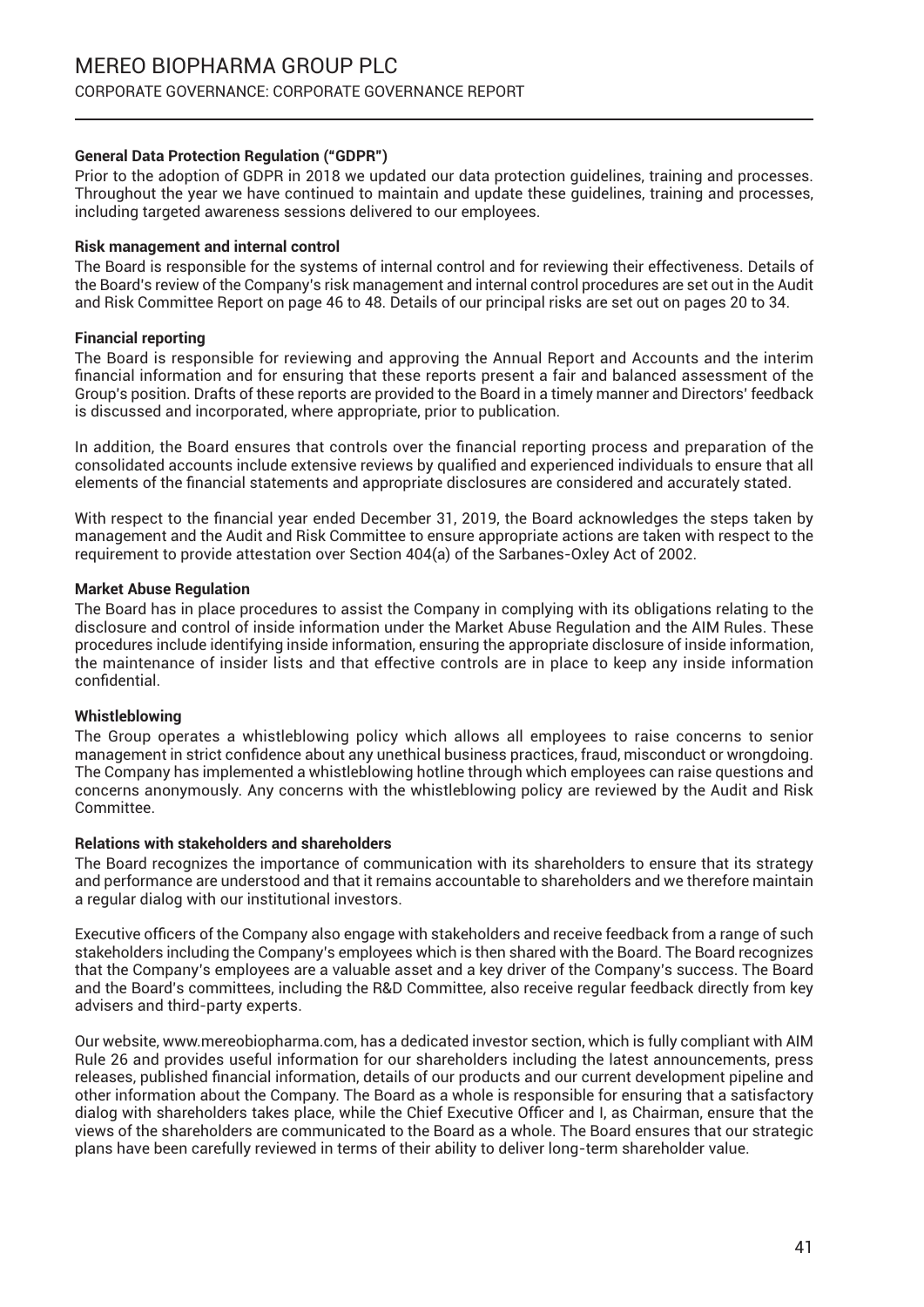## **Annual General Meeting ("AGM")**

This year's AGM of the Company will be held on June 29, 2020. The notice of AGM, which includes all proposed resolutions, has been posted to shareholders and is available on the Group's website www.mereobiopharma.com. All shareholders will have had at least 21 days' notice of the AGM.

Due to COVID-19 and the current social distancing measures set out by the UK Government, the Company's AGM will be a closed meeting. As iterated in the Company's press release on May 22, 2020, this means that ordinary shareholders will not be allowed to attend the AGM in person and any ordinary shareholder seeking to attend the AGM in person will be refused entry.

Under the Companies Act 2006, the directors of a public company are required to lay its annual report and accounts before the company in general meeting (an "accounts meeting") by no later than the end of the period for the filing of those reports and accounts with the Registrar of Companies. The period for filing the annual report and accounts is ordinarily six months from the accounting reference date. There is a separate requirement under the Companies Act 2006 for a public company to hold an AGM within the period of six months from its accounting reference date.

Ordinarily the Company's AGM would also serve as its accounts meeting. However, in response to the COVID-19 pandemic, Companies House has allowed companies to apply for a three-month extension of time to file their accounts. The Company has applied for, and been granted, such an extension in respect of its annual report and accounts for the financial year ended December 31, 2019 (the "Annual Accounts"). The Company announced and published the Annual Accounts on June 16, 2020, however the extension allows until September 30, 2020 to file the Annual Accounts, if required.

In light of this extension, the Company's accounts meeting may now be held as a general meeting no later than September 30, 2020. However, the Company is currently still required to hold its AGM by June 30, 2020, hence the meeting going ahead as stated above. It is noted that the Annual Accounts will not be able to be sent out to shareholders in sufficient time ahead of the AGM and therefore will not be laid before the AGM but at a general meeting of the Company to be convened and held prior to September 30, 2020.

## **Our employees**

Our employee base includes key people in strategic areas including in corporate development, patient access and commercial planning, as we move our rare disease programs forward and seek to partner our speciality products. We have been fortunate to attract and retain highly experienced individuals in clinical development, clinical operations, manufacturing, intellectual property and quality assurance, supporting them with strong leadership at the executive and Board level.

Our internal expertise is leveraged with external organisations, including contract research organisations ("CROs") and contract manufacturing organisations ("CMOs") as well as bespoke consulting agreements. This combination has allowed the Group to initiate international clinical trial studies within a relatively short period of time since acquiring products from large pharma, whilst also maintaining a lean internal infrastructure.

Across the U.K. and the U.S., we now have approximately 45 employees. Mereo seeks to appoint employees with appropriate skills, knowledge and experience for the roles they undertake and thereafter to develop, incentivize and retain staff. The Board recognizes its legal responsibility to ensure the well-being, safety and welfare of the Group's employees and maintain a safe and healthy working environment for them and for our visitors. If an employee has a concern about unsafe conditions or tasks, they are encouraged to report their concerns immediately to their manager or the General Counsel. Employees may also contact a dedicated whistleblowing hotline, independent of the Group, if anonymity is sought.

The Group is fully committed to the elimination of unlawful and unfair discrimination and values the differences that a diverse workforce brings to the organization. The Group endeavours to not discriminate because of age, disability, gender reassignment, marriage and civil partnership, pregnancy and maternity, race (which includes colour, nationality and ethnic or national origins), religion or belief, sex or sexual orientation. This is captured in our Employee Handbook, which all employees are required to read and acknowledge on an at least annual basis. The Group will undertake an annual review of its policies and procedures to establish its position about compliance and best practice and monitor and promote a healthy corporate culture.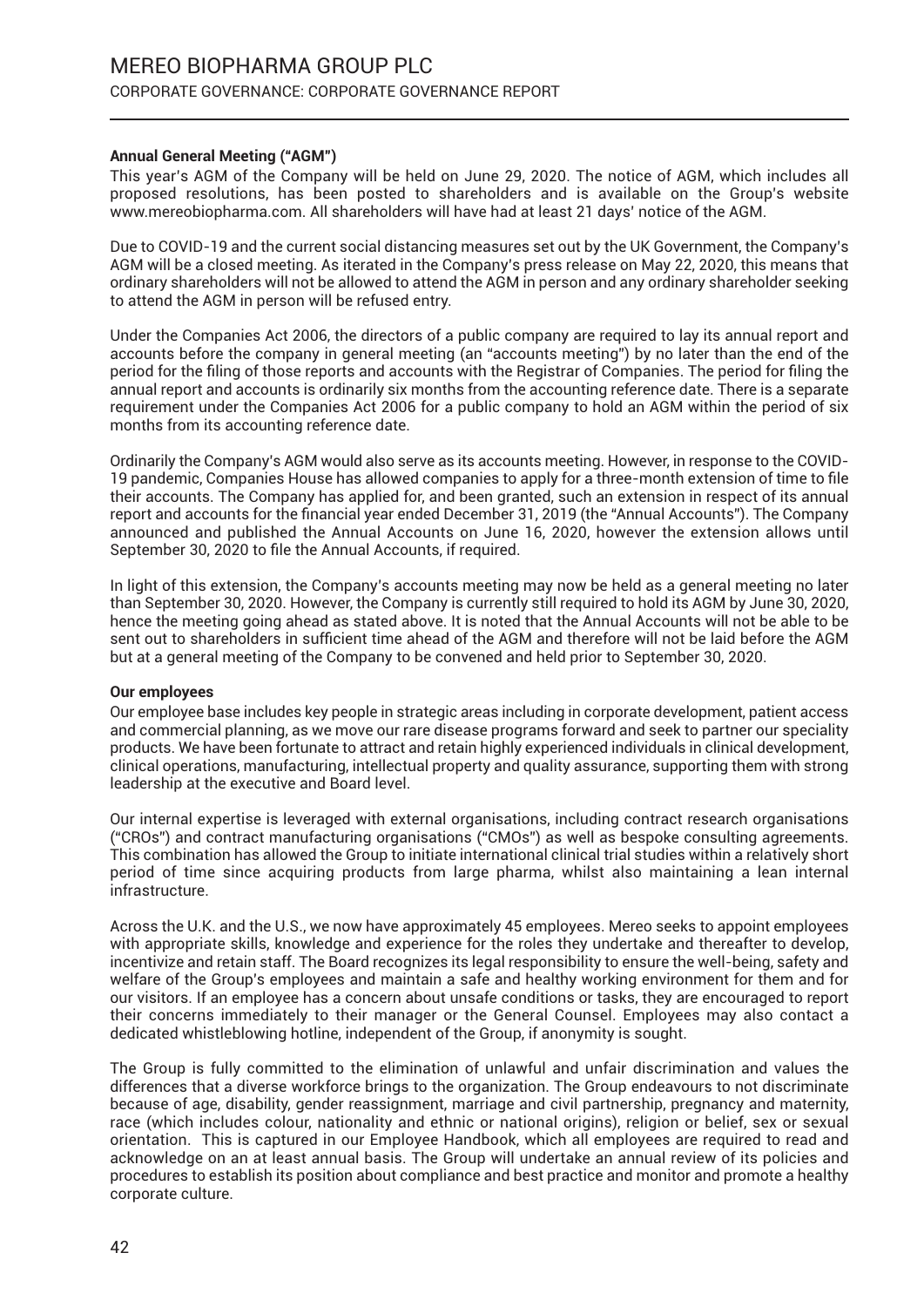A breakdown of employment statistics by gender as at December 31, 2019 is as follows:

| Position                                              | <b>Female</b> | Male | Total |
|-------------------------------------------------------|---------------|------|-------|
| Directors of the Company (CEO, CFO and Non-Executive) |               |      | q     |
| <b>Executive officers</b>                             |               |      | 5     |
| Employees                                             | 18            |      | 36    |
| Total                                                 | つつ            | 28   | 50    |

Executive officers consist of senior managers who have responsibility for planning, director or controlling the activities of the Group. As at December 31, 2019, this includes the Chief Medical Officer, General Counsel and Company Secretary, Head of Corporate Development, Head of Patient Access and Commercial Planning and U.S. Site Head and SVP Regulatory Affairs.

Our Directors have significant operational experience in leadership positions in large and small pharmaceutical and biotechnology companies. They provide valuable strategic input into our corporate development programs and our corporate and financing strategies. We welcomed two new Non-Executive Directors from OncoMed, brining additional skills and diversity to the Mereo Board.

Biographies for our team of highly experienced directors and executive officers can be found below:

## **Executive Directors**

## *Dr. Denise Scots-Knight (CEO and co-founder)*

Dr. Scots-Knight has served as our Chief Executive Officer since July 2015 and as a member of our Board since our formation. From 2010 until joining us, Dr. Scots-Knight was the Managing Partner of Phase4 Partners Ltd. ("Phase4"), a global life science venture capital firm. Dr. Scots-Knight is currently a board member of Elanco Animal Health Incorporated (NYSE: ELAN. Dr. Scots-Knight previously served as a member of the board of directors of Idenix Pharmaceuticals, Nabriva, Albireo and OncoMed. Dr. Scots-Knight holds a B.Sc. (Hons.) and a Ph.D. from Birmingham University.

## *Richard Jones (CFO)*

Mr. Jones has served as our Chief Financial Officer and as a member of our Board from January 2017. As a consequence of Mr. Jones serving notice in March 2020 that he will be leaving the Board of the Company and will remain in his position as Chief Financial Officer for a transitionary period of up to 5 months, Mr. Jones is not standing for re-election to the Board at the Annual General Meeting to be held on June 29, 2020. From 2011 until joining us, Mr. Jones was the Chief Financial Officer and Company Secretary of Shield Therapeutics plc, where he also served as a Non-Executive Director from 2010 to 2011. Mr. Jones serves as a non-executive director on the board of Alliance Pharma plc. Mr. Jones is a qualified chartered accountant (ACA) with the Institute of Chartered Accountants in England and Wales (ICAEW) and holds a B.Eng. (Hons.) from the University of Newcastle upon Tyne. Non-Executive Directors

## *Dr. Peter Fellner (Chairman)*

Dr. Fellner has been Chairman of our Board since July 2015. He served as Chairman of the board of directors of Consort Medical plc from May 2009 until April 2019 and was Chairman of the board of directors of Ablynx NV from November 2013 until January 2018 and Vernalis plc until October 2018. Dr. Fellner was previously Chairman of the board of directors of Acambis plc from 2006 until its acquisition by Sanofi Pasteur and Optos plc from 2000 until its acquisition by Nikon Corporation, and Vice Chairman of Astex Pharmaceuticals Inc. until its acquisition by Otsuka Pharmaceutical Company. He also served as a Director of UCB S.A. and was CEO and then Chairman of Celltech Group plc. Dr. Fellner holds a B.Sc. (Hons.) from the University of Sheffield and a Ph.D. from the University of Cambridge.

Dr. Fellner serves as Chair of the Nomination Committee.

## *Paul Blackburn*

Mr. Blackburn has served on our Board since October 2015. Mr. Blackburn was Senior Vice President Strategic Finance Projects and Financial Controller at GlaxoSmithKline. Mr. Blackburn currently serves on the Board of Directors of Syngene. Mr. Blackburn is a member of the Chartered Institute of Management Accountants. Mr. Blackburn holds a B.Sc. from Warwick University.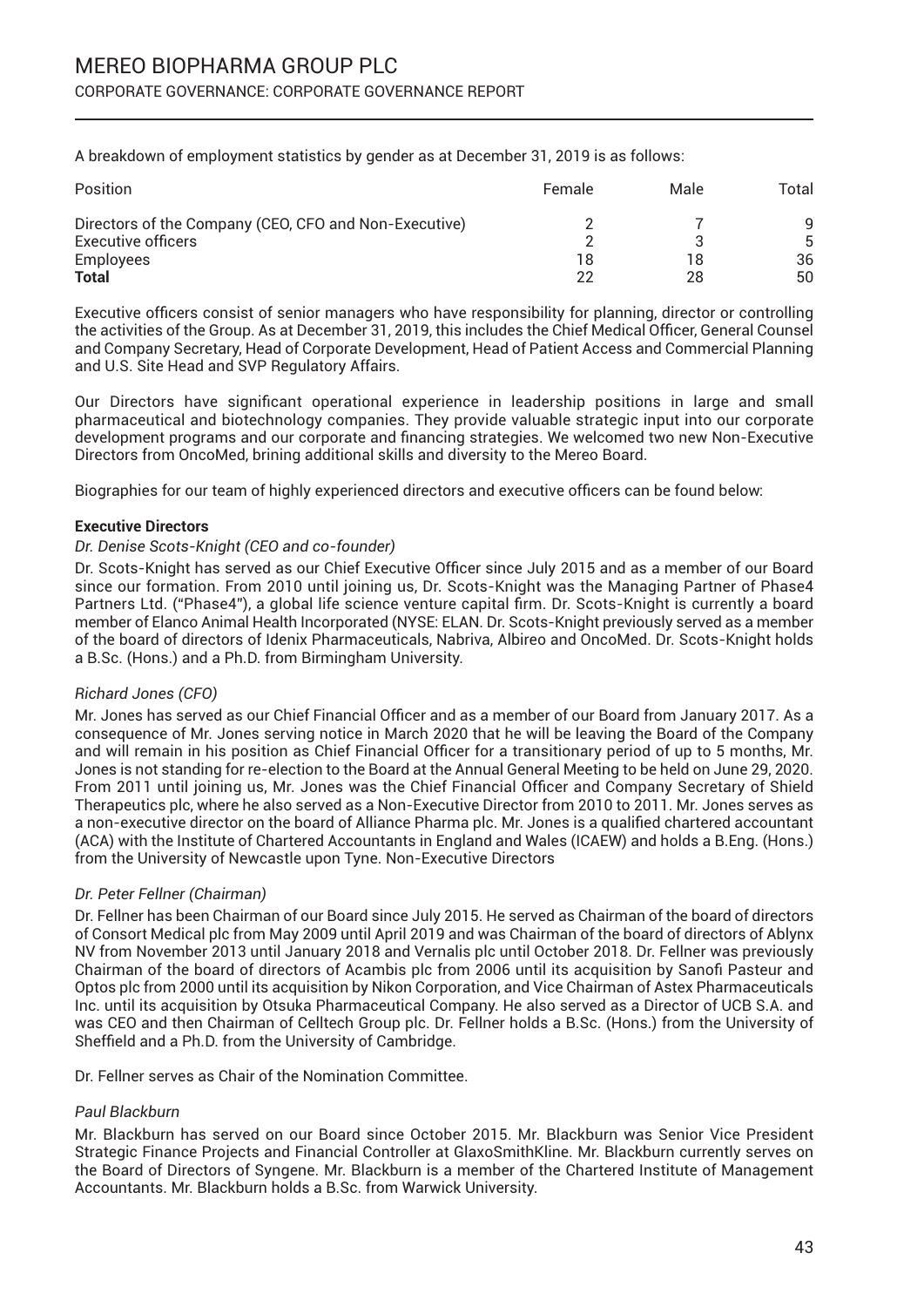Mr. Blackburn serves as Chair of the Audit and Risk Committee.

## *Dr. Anders Ekblom*

Dr. Ekblom has served on our Board since July 2015. Dr. Ekblom has held a number of executive positions at AstraZeneca, including Executive Vice President Global Drug Development, Executive Vice President Global Medicines Development, Global Head Clinical Development, and Chief Executive Officer of AstraZeneca AB Sweden. He currently serves as Chairman of the Board of Elypta AB, as Vice Chairman of the Board of LEO Pharma A/S, and on the boards of directors of Alligator Bioscience AB and AnaMar AB. Dr. Ekblom is a boardcertified medical doctor and an Associate Professor at the Karolinska Institutet. Dr. Ekblom holds a M.D., Ph.D. and a D.D.S from Karolinska Institutet. Dr. Ekblom serves as Chair of the R&D Committee and is a member of the Remuneration Committee and Nomination Committee.

## *Kunal Kashyap*

Mr. Kashyap has served on our Board since July 2015. Mr. Kashyap is Chairman and Managing Director of Allegro Capital Advisors. He had also served as an Independent Director of GlaxoSmithKline Consumer Healthcare Ltd until June 2019. Mr. Kashyap was a partner with Arthur Andersen responsible for establishing and managing their operations in South India. Mr. Kashyap is also the Founder and was the Executive Director of Celstream Technologies Private Limited. Mr. Kashyap is a Chartered Accountant from the Institute of Chartered Accountants of India. Mr. Kashyap is a member of the Audit and Risk Committee.

## *Peter Bains*

Mr. Bains has served on our Board since July 2015. Mr. Bains was a Representative Executive Officer and Chief Executive Officer of Sosei Group Corporation, a Japanese listed biotechnology company until 31 December 2018. Previously, he was Chief Executive Officer and Executive Director of Syngene International Ltd, a BSE listed contract research organization, where he served as a Non-Executive Director until 2016. Mr. Bains also served as Non-Executive Chairman of Fermenta Biotech Ltd, an Indian speciality manufacturing company until April 2018. Mr. Bains currently serves as a Non-Executive Director for MiNA Therapeutics Ltd and Apterna Ltd, both privately held UK biotechnology companies, and Indivior PLC, a FTSE listed speciality pharmaceuticals company. Mr. Bains holds a B.Sc. (Hons.) from Sheffield University. Mr Bains serves as Chair of the Remuneration Committee and is a member of the Nomination Committee and R&D Committee.

## *Michael Wyzga*

Mr. Wyzga has served on our Board since April 2019 following completion of the Merger and had served as a director of OncoMed since October 2013 until the closing of the Merger. On May 14, 2020, we entered into the Consulting and Interim Chief Financial Officer Agreement with MSW Consulting Inc. and Michael Wyzga by which Mr. Wyzga will serve as Interim Chief Financial Officer following the departure of Mr. Jones. Mr. Wyzga is currently the President of MSW Consulting Inc., a strategic consulting group focused in the life sciences area. From December 2011 until November 2013, Mr. Wyzga served as President and Chief Executive Officer and a member of the board of directors of Radius Health, Inc. Prior to that, Mr. Wyzga served in various senior management positions at Genzyme Corporation, including as Chief Financial Officer from July 1999 until November 2011. Mr. Wyzga is a member of the boards of directors of Exact Sciences Corporation and LogicBio, and is Chairman of the board of directors of GenSight Biologics S.A. and of X4 Biologics. Mr. Wyzga previously served as a member of the boards of directors of Idenix Pharmaceuticals, Inc. and Altus Pharmaceuticals, Inc., and as a member of the supervisory board of Prosensa Holding B.V. He received an M.B.A. from Providence College and a B.S. from Suffolk University.

Mr. Wyzga is a member of the Audit and Risk Committee.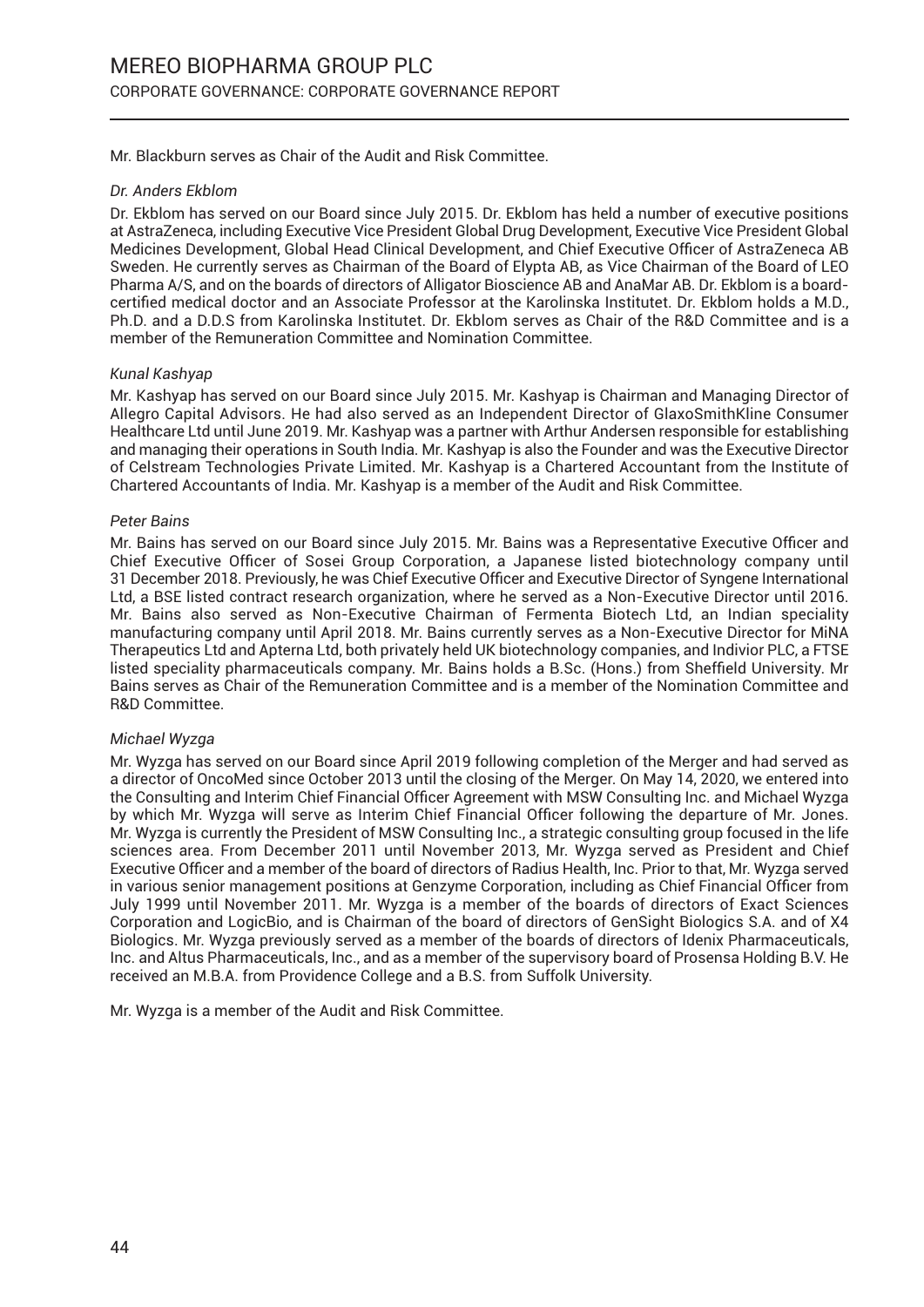## *Dr. Deepa Pakianathan*

Dr. Pakianathan has served on our Board since April 2019 following completion of the Merger and served as a director of OncoMed since December 2008 until the closing of the Merger. Since 2001, Dr. Pakianathan has been a Managing Member at Delphi Ventures, a venture capital firm focused on biotechnology and medical device investments. Dr. Pakianathan serves on the boards of directors of Karyopharm Therapeutics, Inc., and Calithera Biosciences, Inc. Dr. Pakianathan previously served on the boards of directors of Alexza Pharmaceuticals, Inc., Alder Biopharmaceuticals, Inc., PTC Therapeutics, Inc. and Relypsa, Inc. Dr. Pakianathan received a B.Sc. from the University of Bombay, India, a M.Sc. from The Cancer Research Institute at the University of Bombay, India, and an M.S. and Ph.D. from Wake Forest University Dr. Pakianathan is a member of the Remuneration Committee and the R&D Committee.

## **Executive Officers**

## *Dr. Alastair Mackinnon (Chief Medical Officer, co-founder)*

Dr. MacKinnon has served as our Chief Medical Officer since July 2015. From 2010 until joining us, Dr. MacKinnon was a Partner of Phase4. Dr. MacKinnon holds a B.Sc. and a MBBS from King's College London and is a Member of the Royal College of Surgeons in Edinburgh. .

## *John Richard (Head of Corporate Development, co founder)*

Mr. Richard has served as our Head of Corporate Development since July 2015.

Prior to joining us, he was a consultant for Nomura, a global investment bank, and Phase4, and previously served as the head of business development for Sequus Pharmaceuticals Inc., VIVUS Inc. and Genome Therapeutics Corporation. Mr. Richard serves on the boards of QUE Oncology, and previously served on the boards of Catalyst Biosciences, Vaxart, Inc., Aviragen Therapeutics, Inc., and Targacept, Inc. Mr. Richard holds a B.S. from Stanford University and an MBA from Harvard Business School.

## *Charles Sermon (General Counsel, Company Secretary, co-founder)*

Mr. Sermon has served as our General Counsel and Company Secretary since July 2015. From 2010 until joining us, Mr. Sermon was a Partner of Phase4, where he currently serves as a member of the board of directors. Mr. Sermon trained and qualified as a lawyer with Freshfields after completing the Law Society's Final Examination. Mr. Sermon holds an LL.B. (Hons.) from Hull University.

## *Wills Hughes-Wilson (Head of Patient Access and Commercial Planning)*

Ms. Hughes-Wilson has served as our Head of Patient Access and Commercial Planning since March 2018. Prior to joining us, Ms. Hughes-Wilson was Senior Vice President, Chief Patient Access Officer at Swedish Orphan Biovitrum (publ.) AB, a biotechnology company, from 2012 to 2018, and prior to that served as Vice President Health & Market Access Policy EMEA at Genzyme (now Sanofi Genzyme), a biotechnology company. Ms. Hughes-Wilson holds a bachelor's degree in Law and Politics (Hons.) from the University of Durham, U.K.

## *Jill Henrich (U.S. Site Head and SVP of Regulatory Affairs)*

Ms. Henrich serves as our U.S. Site Head and Senior Vice President of Regulatory Affairs. Prior to the Merger she was Senior Vice President of Regulatory Affairs and QA at OncoMed Pharmaceuticals Inc. Prior to joining OncoMed, Ms. Henrich was at PDL BioPharma, Inc. (Facet Biotech, acquired by Abbott) as Executive Director of Regulatory Affairs with additional responsibility for Regulatory Operations, Corporate Document Control, Medical Writing and Quality Assurance Compliance. She was Senior Director of Regulatory Affairs at Corixa Corporation (formerly Coulter Pharmaceutical, Inc.), and held various positions in Research (Cell Genetics/Molecular Biology) and Regulatory Affairs at Genentech. Ms. Henrich received her Bachelor of Science degree in Biological Sciences/Microbiology from the University of Connecticut.

**Dr. Peter Fellner**  Chairman

June 15, 2020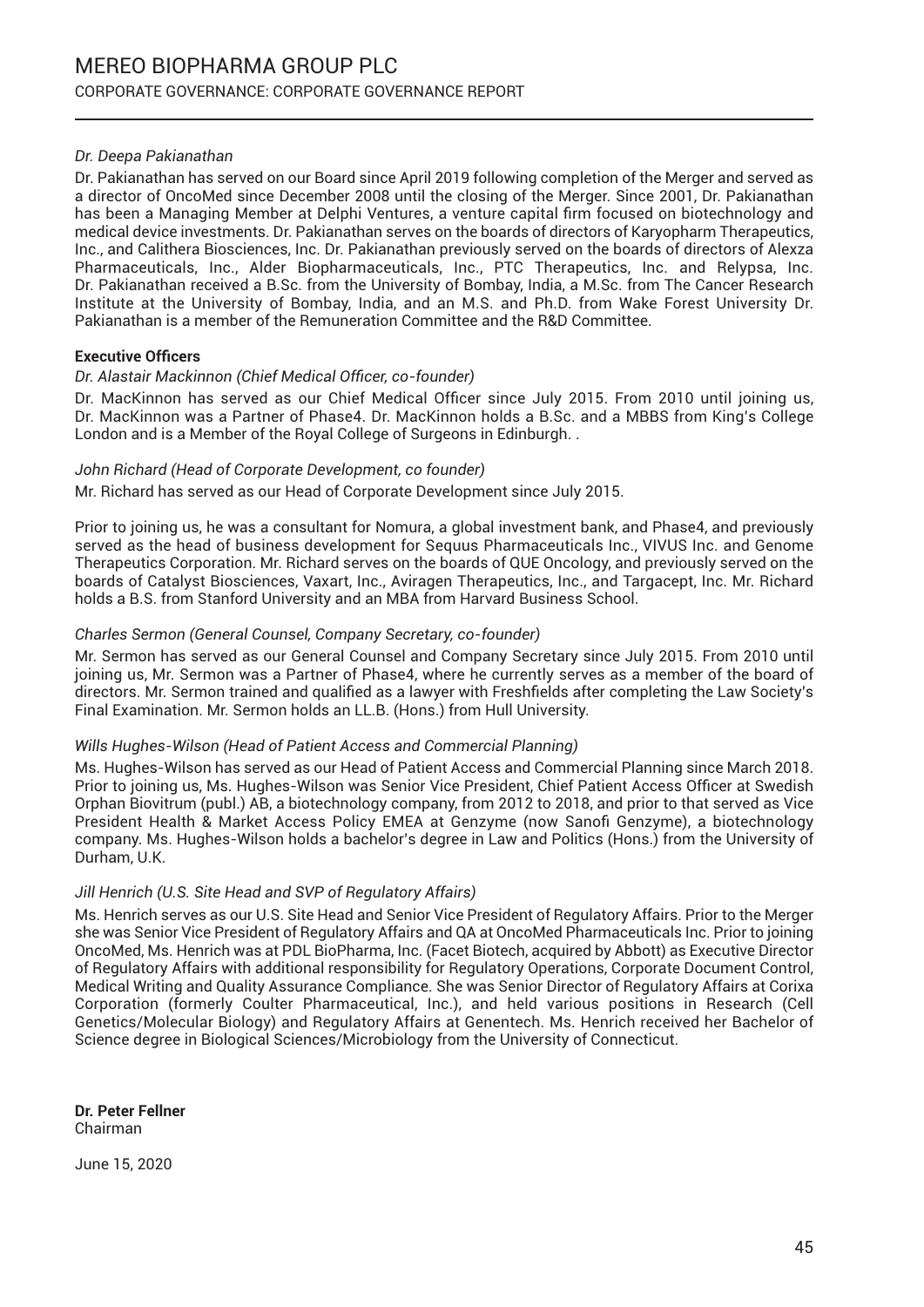The Board has delegated certain responsibilities to the Audit and Risk Committee ("ARC"), as more fully explained within the Corporate Governance Report on pages 35 to 45.

Those responsibilities include oversight for the financial accounting and reporting process, internal control, risk management, and management and evaluation of the independent external auditor.

The ARC met eight times in 2019. A summary of the Committee's key activities during 2019 is as follows:

#### **Review of the independent external auditor and tax adviser**

The ARC monitors the relationship with the independent external auditor, Ernst & Young LLP, which was appointed in 2015 and reappointed at the 2019 AGM, to ensure that auditor independence and objectivity are maintained. We also reviewed and approved the 2019 audit plan and fee schedule. We have also assessed the performance of the independent external auditor during the year.

As part of its review we monitor the provision of non-audit services by the independent external auditor. The breakdown of fees between audit and non-audit services for 2019 is provided in Note 7 of the consolidated financial statements.

During the year, Ernst & Young LLP provided certain non-audit services. These non-audit services were in relation to:

- Regulatory requirements relating to the audit of the financial information contained within Registration Statements filed with the U.S. Securities and Exchange Commission ("SEC");
- Contractual requirements relating to one-off agreed upon procedure assignments which require completion by the Company's independent external auditor. During the year this included an opinion relating to the issue of warrants to our lenders.

The audit to non-audit fee ratio is impacted by the volume of additional work required as part of the audit of financial information contained within the Registration Statement (on Form F-4) filed with the SEC in early 2019 relating to the initial registration of the Company's American Depository Shares ("ADSs") onto the Nasdaq Global Market and subsequently as part of a review of information incorporated by reference within a Securities Registration Statement (on Form S-8). In addition to the Registration Statements, the independent external auditor has also reviewed similar financial information contained within other documents proposed to be filed with the SEC throughout the year.

We expect that the audit to non-audit fee ratio will improve in future years and do not consider the ratio at present to impact auditor independence or objectivity given the regulatory and contractual requirement that the independent external auditor performs the relevant service, as well as the nature of work performed.

Having reviewed the independent external auditor's independence and performance, we recommended to the Board that the appointment of Ernst & Young LLP as auditors from the conclusion of the Company's Annual General Meeting on June 19, 2019 be confirmed to continue until the conclusion of the next general meeting at which the Company's annual report and accounts are presented.

During the year we also reviewed our advisors for corporate tax and agreed the appointment of Deloitte LLP as our corporate tax advisors for our tax compliance and any ad-hoc taxation advice. We also agreed the appointment of Moss Adams for routine US based tax compliance.

## **Auditor rotation**

After the year end, the audit and risk committee considered the Ethical Standards in respect of audit partner rotation as the Ernst and Young engagement partner, D Hales, will complete his five year term for the UK audit when Mereo files its 2019 Annual report. The committee considered the extenuating circumstances arising from the impact of Covid19 on the ongoing business activity, the impact of recent corporate deals and fundraising on our business, and the resignation of our CFO. We concluded that there is a need for continuity when completing the 2020 audit including the additional audit and related work in respect of the recently completed financing and concluded that the integrity, objectivity or independence of the audit would not be compromised. Consequently, the committee approved an extension of up to one year. Ernst and Young will work on succession plans to identify a partner to take over after 2020.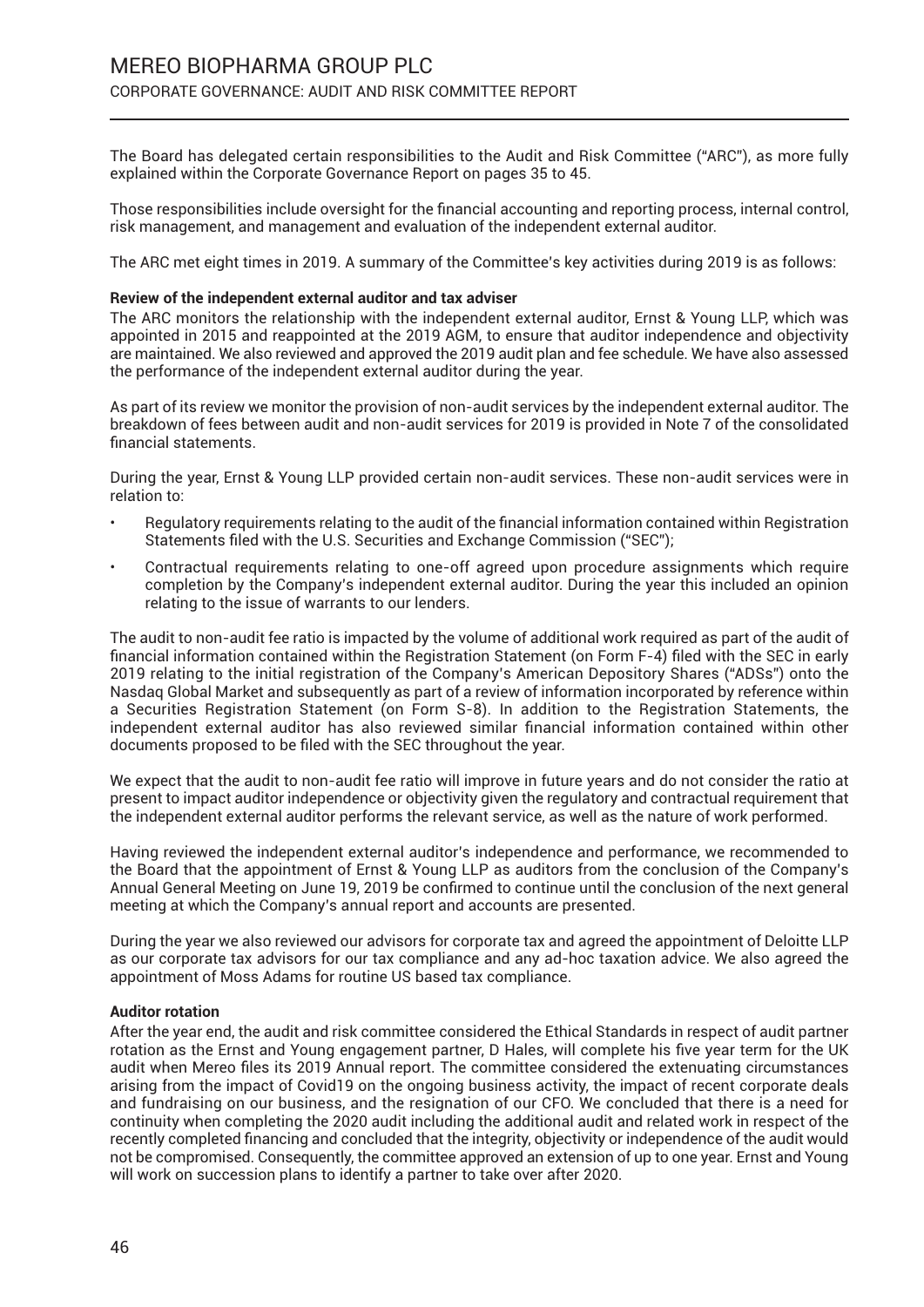## **Financial statements**

During the year we met with the Chief Financial Officer ("CFO"), wider finance team and the independent external auditor to agree the scope of the 2019 audit plan. We also reviewed and approved the FY 2018 financial statements, the FY 2019 interim statements, the FY 2016 and FY 2017 financial statements audited under U.S. PCAOB standards and the proforma consolidated combined financial statements for FY 2017 and FY 2018 and H1 2019 and the proforma consolidated combined balance sheets as at June 30, 2018 and December 31, 2018.

As a dual-listed organization, the Company has reporting requirements in both the U.K. and U.S. Throughout the year, the ARC has monitored the progress made by the Company to ensure those reporting requirements are met on a timely basis through holding regular discussions with the CFO and wider finance team as well as reviewing internal action plans.

As part of our review of the financial statements for the current accounting period, the ARC considered and approved existing and new accounting policies as well as updated judgments and estimates. Specifically, we considered:

- The sufficiency and adequacy of disclosures made by management with respect to the Group's liquidity and funding position as at the date of this report.
- The acquisition of OncoMed in April 2019 which required the Company to account for a transaction for the first time under IFRS 3 (Business Combinations). As part of the review of the proposed accounting treatment, the ARC challenged the assumptions made by management within the purchase price allocation ("PPA") assessment and other considerations made throughout the one-year measurement period within which certain changes to the PPA are permissible.
- The adoption of IFRS 16 (Leases), effective January 1, 2019. The adoption of this new standard had a material impact on the statement of financial position as it established a right-of-use asset offset by a lease liability whereas previously no such asset or liability was recognized under IAS 17 (Leases). The materiality of IFRS 16 (Leases) was further impacted by the acquisition of OncoMed through which the Group acquired an operating lease over OncoMed's operational facility in Redwood City, California.
- Management's impairment assessment, which is required annually under IAS 36 (Impairment of Assets) given all intangible assets held by the Group, are not yet amortized as they remain under development. As part of our review of the impairment assessment, the ARC understood the rationale for key changes in the valuation methodology and inputs used in determining the recoverable value of the respective intangible assets.

## **Internal controls**

The Board and ARC are responsible for ensuring systems of internal control are appropriate and hold ultimate responsibility for reviewing their effectiveness. The internal controls are designed to manage rather than eliminate risk and provide reasonable but not absolute assurance against material misstatement or loss. The Board and ARC review the effectiveness of these systems annually by considering the risks potentially affecting the Group.

Following the listing on the Nasdaq Global Market in April 2019, the Group is required by December 31, 2019, to adhere to Section 404(a) of the Sarbanes-Oxley Act of 2002 which holds management responsible for establishing and maintaining adequate internal controls and financial reporting procedures. As an Emerging Growth Company ("EGC"), as defined in the Jumpstart Our Business Start-Ups Act of 2012, our independent external auditor is not required to attest our assessment of internal control. This exemption will be lost either when the Group fails to qualify as an EGC, or at the conclusion of the financial year ended December 31, 2014, whichever occurs earlier.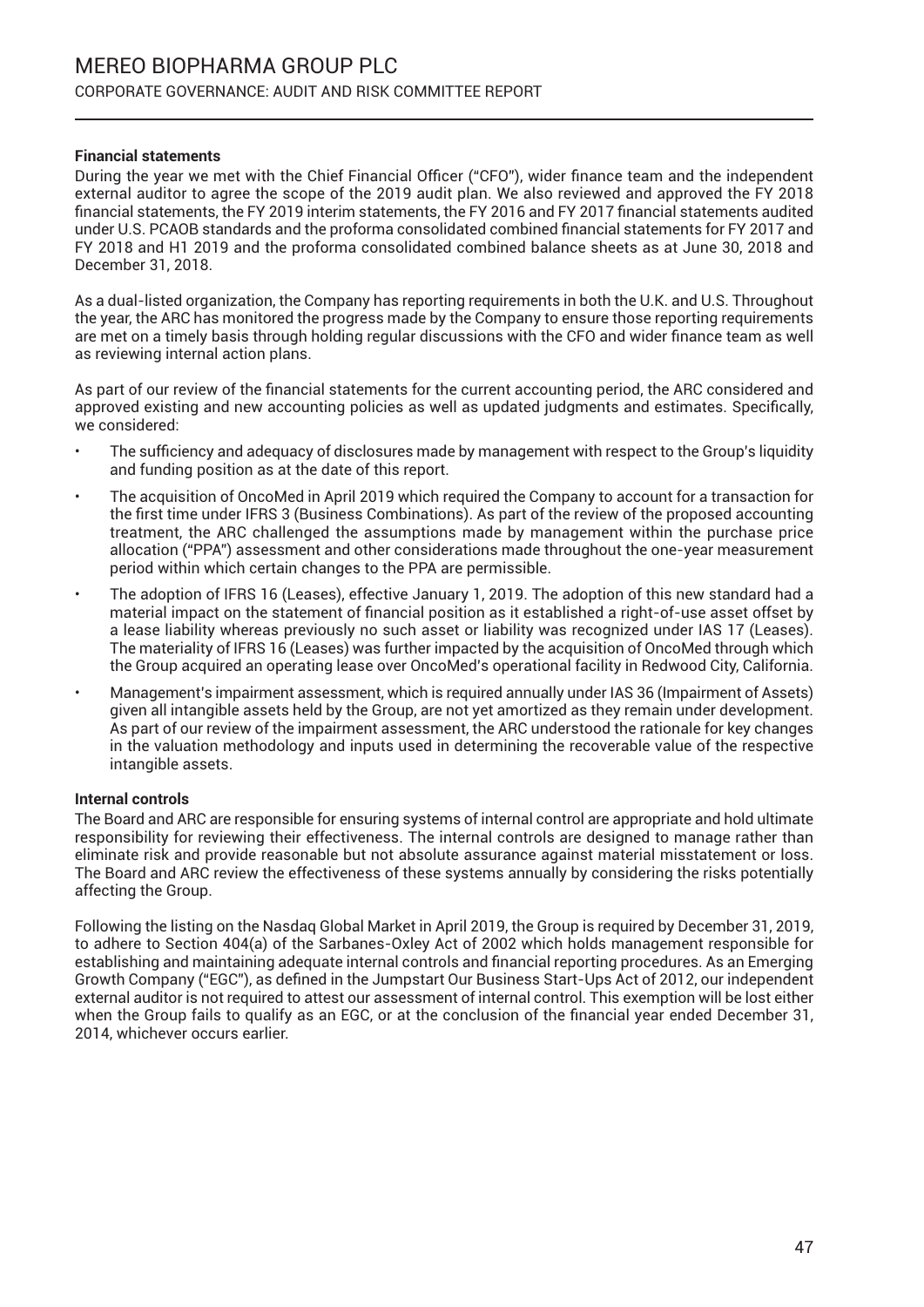During the year the ARC noted that the Company:

- Appointed an experienced individual within the finance team to hold internal responsibility for the transition to compliance with Section 404(a) requirements;
- Established a Risk and Control Matrix ("RACM") which was reviewed by the ARC. The RACM establishes baseline controls across the Group's financial processes with consideration for differences in practice following the acquisition of OncoMed;
- Documented a full assessment of identified control deficiencies relating to control design and operating effectiveness which included, where relevant, the measures taken by management to mitigate the deficiency. The assessment was reviewed and approved by the ARC; and
- Engaged a third party to independently validate key evaluations by management with respect to design and operating effectiveness testing performed during the year.

At each meeting of the ARC throughout 2019, the CFO and wider finance team provided the ARC with a status update of the roll-out and implementation of the RACM and other control procedures to ensure attestation under Section 404(a) of the Sarbanes-Oxley Act of 2002 can be provided. The ARC considers that in 2019 the Company had an effective internal control environment during the year. This consideration is based on a detailed testing plan which considered the design and operating effectiveness of internal control and a completed assessment of the severity and subsequent mitigation of control deficiencies identified during the year.

At present, the ARC does not consider it necessary for the Group to have an internal audit function due to the small size of the finance function. This need will be evaluated annually.

## **Treasury management**

During the year we reviewed the treasury management policy and procedures to ensure that the oversight of cash balances and the translation of currencies were appropriate for the business needs. We have ensured that appropriate levels of foreign currency cash balances are held to meet business requirements and appropriate policies are in place in respect of the investment of cash balances surplus to immediate working capital requirements.

## **Risk management**

During the year we agreed the principal risks in the business and reviewed a number of principal risk mitigation plans presented by individual risk owners. Principal risks identified are set out in the Strategic Report on pages 20 to 34.

## **Paul Blackburn**

Chairman of the Audit and Risk Committee

June 15, 2020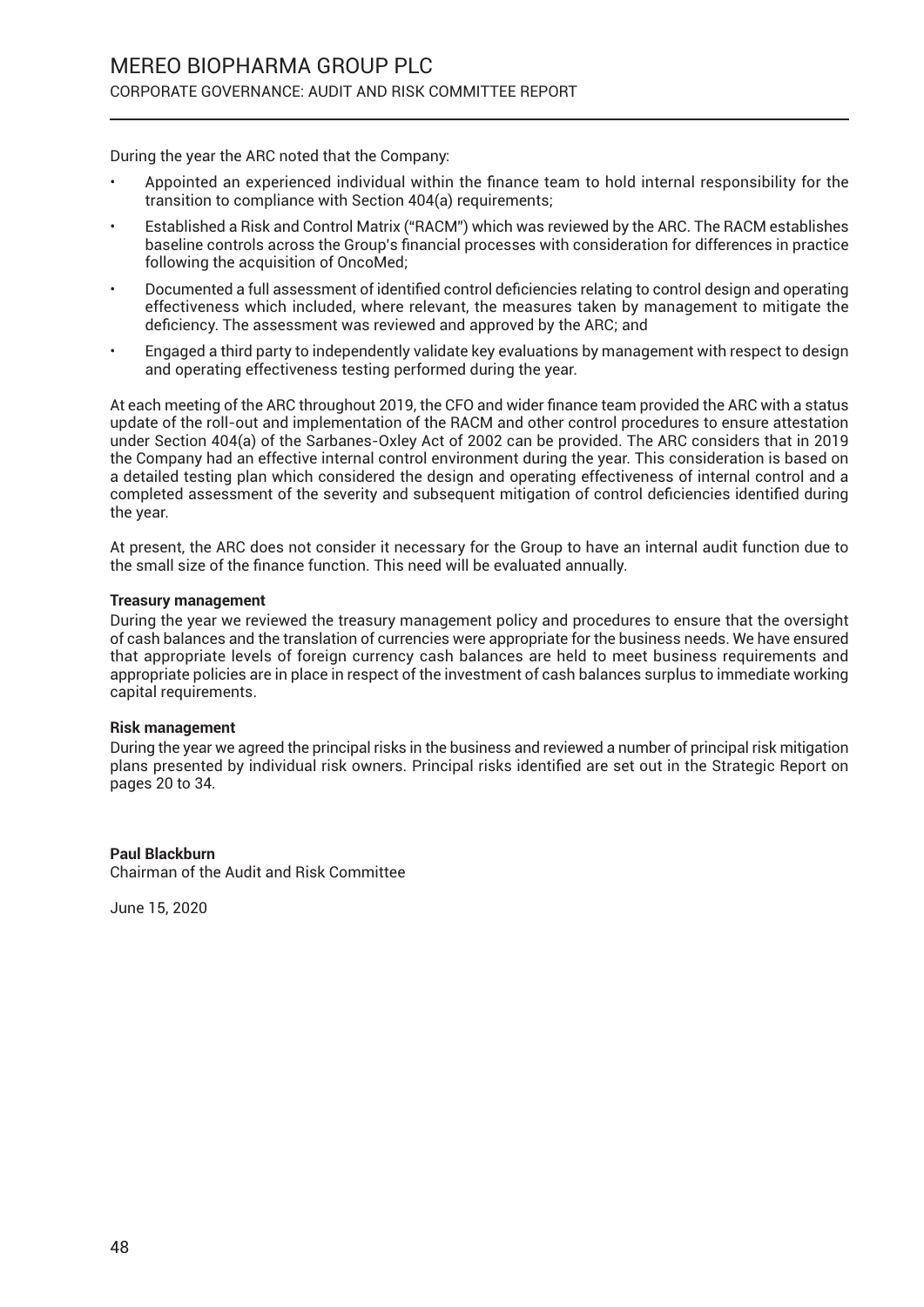Dear Shareholder,

## **Introduction**

As Chair of the Remuneration Committee (the "Committee"), I am pleased to present, on behalf of the Board of Directors of Mereo BioPharma Group plc (the "Company") the first Directors' Remuneration Report for the year ended December 31, 2019 (the "Report"). The requirement to prepare this report follows the Company's listing in the U.S. on the Nasdaq Global Market in April 2019.

This Report will be subject to an advisory vote and our Remuneration Policy (the "Policy") will be subject to a binding vote under resolutions to be proposed at a general meeting of the Company to be convened later this year ("the General Meeting"). The outcome of these votes will be considered carefully by the Committee in the formulation and approval of the Company's future remuneration strategy.

## **Remuneration policy**

This is the first year that the Company has been required to put the Policy to shareholders for approval. The Policy is set out in full within this Report and will be proposed at a General Meeting of the Company, a notice of which will be sent out in due course setting out the time, date and location of such General Meeting, together with resolutions to be proposed at such meeting.

The Committee considers that the Policy provides a fair basis for the remuneration of Executive Directors, rewarding performance against short-term objectives which provide the foundations for the achievement of longer-term corporate goals. In addition, the Policy allows for the use of equity incentives to encourage longer-term commitment and sustainable performance. The Committee has also considered Non-Executive Directors within the Policy and considers that the current remuneration strategy provides an appropriate level of remuneration for their services.

## **Key decision and activities in the year ended December 31, 2019**

Since January 1, 2019, the Committee has undertaken the following key decisions and activities:

- In the first half of the year, we engaged an external consultant to support the Committee to conduct a benchmarking exercise over the remuneration structure and strategy following completion of the Company's acquisition of OncoMed Pharmaceuticals, Inc. ("OncoMed") and the Company's subsequent U.S. listing on the Nasdaq Global Market. This benchmarking exercise covered both Executive and Non-Executive Directors and considered a comparator group of companies that were at a similar development stage to Mereo and that had a range of market capitalisations. The comparator group also included companies with dual listings (London and the U.S.) and market capitalisation similar to that of Mereo. The overall conclusion from the benchmarking exercise was that the remuneration structure is in line with the increased size and complexity of the Group and that the remuneration strategy is aligned to the Group's industry and location;
- Adopted a new equity incentive award plan for both employees (including Executive Directors) and Non-Executive Directors. The new equity incentive award plan allows the Committee to grant equity-based incentive awards to eligible individuals in order to retain, recruit and reward the workforce required to create sustainable growth and progress the development of our products;
- Awarded both employees (including Executive Directors) and Non-Executive Directors with market value share options under the newly adopted equity incentive award plan;
- Considered, reviewed and approved the short-term objectives for the annual bonus for the financial year ended December 31, 2019 for the Executive Directors;
- Assessed performance against the short-term objectives established for the financial year ended December 31, 2019 for the Executive Directors. The Committee approved the level of bonuses to be paid to the Executive Directors and other Executive Officers, determined according to performance against the short-term annual objectives. Such amounts are included as a liability within financial statements for the year ending December 31, 2019; and
- Considered and agreed the short-term objectives for the annual bonus for the financial year ending December 31, 2020 for the Executive Directors.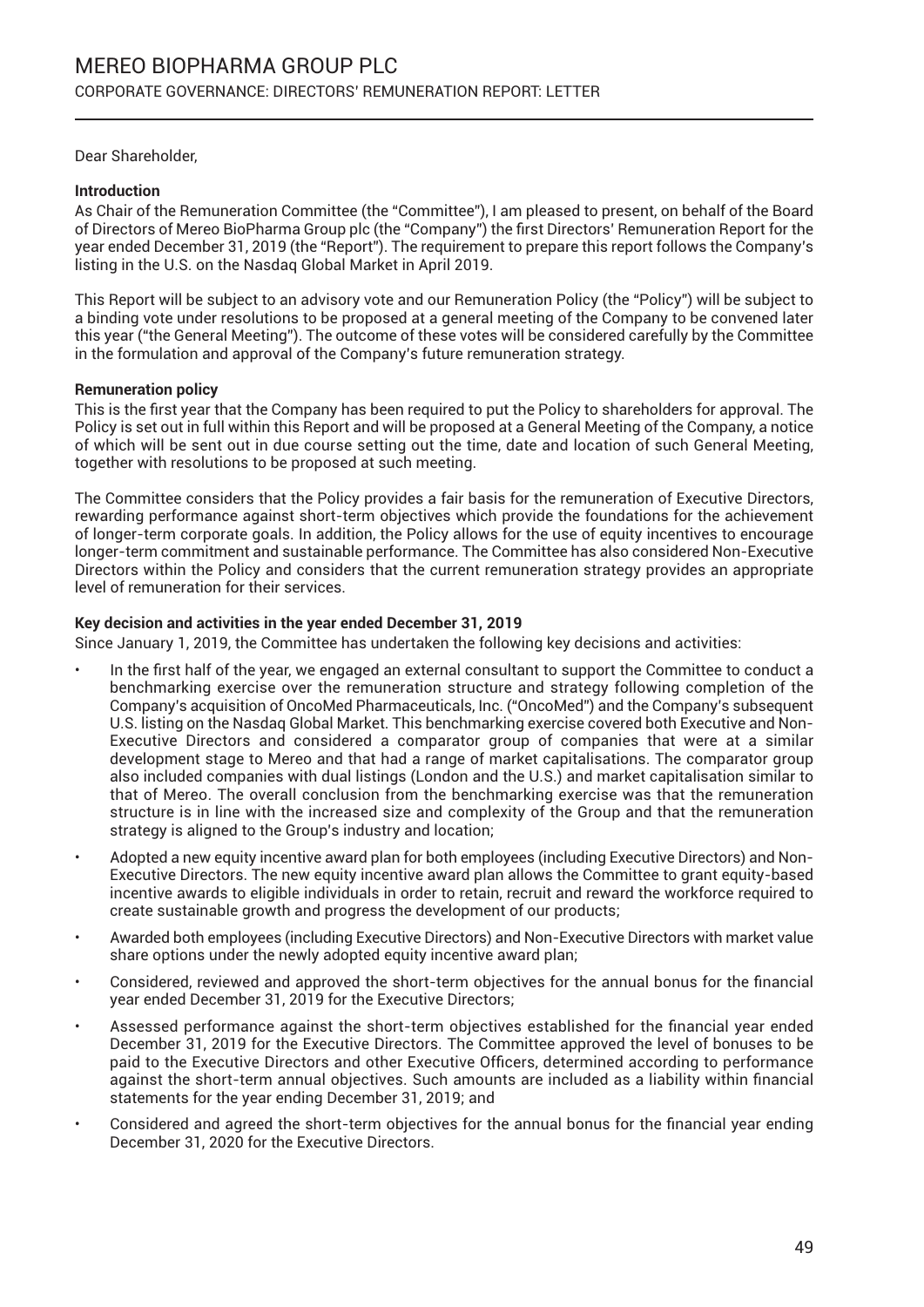### **Achievements**

The Policy for the remuneration of the Executive Directors ensures that variable incentives are structured to align with the achievement of both short-term and long-term corporate objectives to deliver sustainable growth and value.

During the 2019 performance period, the performance of our Executive Directors and employees was evaluated against the criteria set at the start of the financial year, which outlined the relevant objectives to be met. The Committee considers that the Company has made substantial progress and delivered on many operational objectives during the performance period, reflective of the dedication, hard work and support provided by the Company's employees.

Key achievements during the 2019 performance period include:

- Progressed activities to deliver positive data readouts on the Setrusumab Phase 2b clinical trial in adults. Whilst the primary endpoint from the Phase 2b trial was not met, the secondary endpoint was achieved and the topline 12-month results from the study demonstrated a clear, dose-dependent, statistically significant bone-building effect of Setrusumab and supported further progression into Phase 3. Alongside this positive data readout, the management team and wider employee base have further progressed the late-stage development and commercialisation plans for this product candidate.
- On Acumapimod, a successful End of Phase 2 meeting with the U.S. FDA was held in April 2019 which provided the outline for pivotal trial design for the drug in patients with acute exacerbations of chronic obstructive pulmonary disease ("AECOPD").
- On Navicixizumab ("Navi"), a successful Type B meeting was held with the U.S. FDA in July 2019 which outlined an accelerated approval pathway for Navi in patients with advanced ovarian cancer. In addition, the Company received U.S. FDA Fast Track designation for the treatment of patients with heavily pretreated ovarian cancer. Subsequent to the year end, a global license agreement was signed with Oncologie, Inc. ("Oncologie") for the development and commercialization of Navi.
- Following the Company's acquisition of OncoMed in April 2019, we have successfully integrated a new business into Mereo which included the retention of a number of employees who continue to deliver on our ongoing development programmes. In addition, the Company is now listed on the Nasdaq Global Market and has delivered its first financial year as dual-listed company.

Subsequent to the 2019 performance period, the Company announced positive feedback following a successful Type B End-of-Phase 2 meeting with the U.S. FDA with an outline of the pivotal Phase 3 pediatric study design for setrusumab in OI patients. This combined with the previously approved E.U. Pediatric Investigational Plan ("PIP") allows a single global Phase 3 study. Whilst this event falls outside the 2019 performance period, it nonetheless provides testament to the success and achievements of the Executive Directors and employees.

With consideration for the achievement of objectives during the performance period, the Committee has decided to award both Executive Directors a bonus which will pay out at 75% of annual base salary. The maximum potential pay out of 100% of annual base salary was not met, because certain objectives, related to a clinical milestone for the ongoing Phase 2 study of alvelestat in alpha-1 antitrypsin deficiency ("AATD") and a specific corporate development target relating to acumapimod, were either not met or not fully achieved during the performance period.

As the bonuses are now approved, such amounts are included as a liability within financial statements for the year ending December 31, 2019. The level of pay out achieved is the result of strong performance against the short-term objectives, which were considered, reviewed and approved by the Committee at the start of the 2019 performance period. Further details are discussed within this Report.

During the 2019 performance period no long-term incentives with performance conditions were awarded to Executive Directors.

## **Termination arrangements for Richard Jones (Chief Financial Officer)**

In March 2020 we announced that Richard Jones had informed the Board of his intention to leave the Company to pursue other opportunities. It is anticipated that Richard will leave the Board and the Company no later than early September 2020.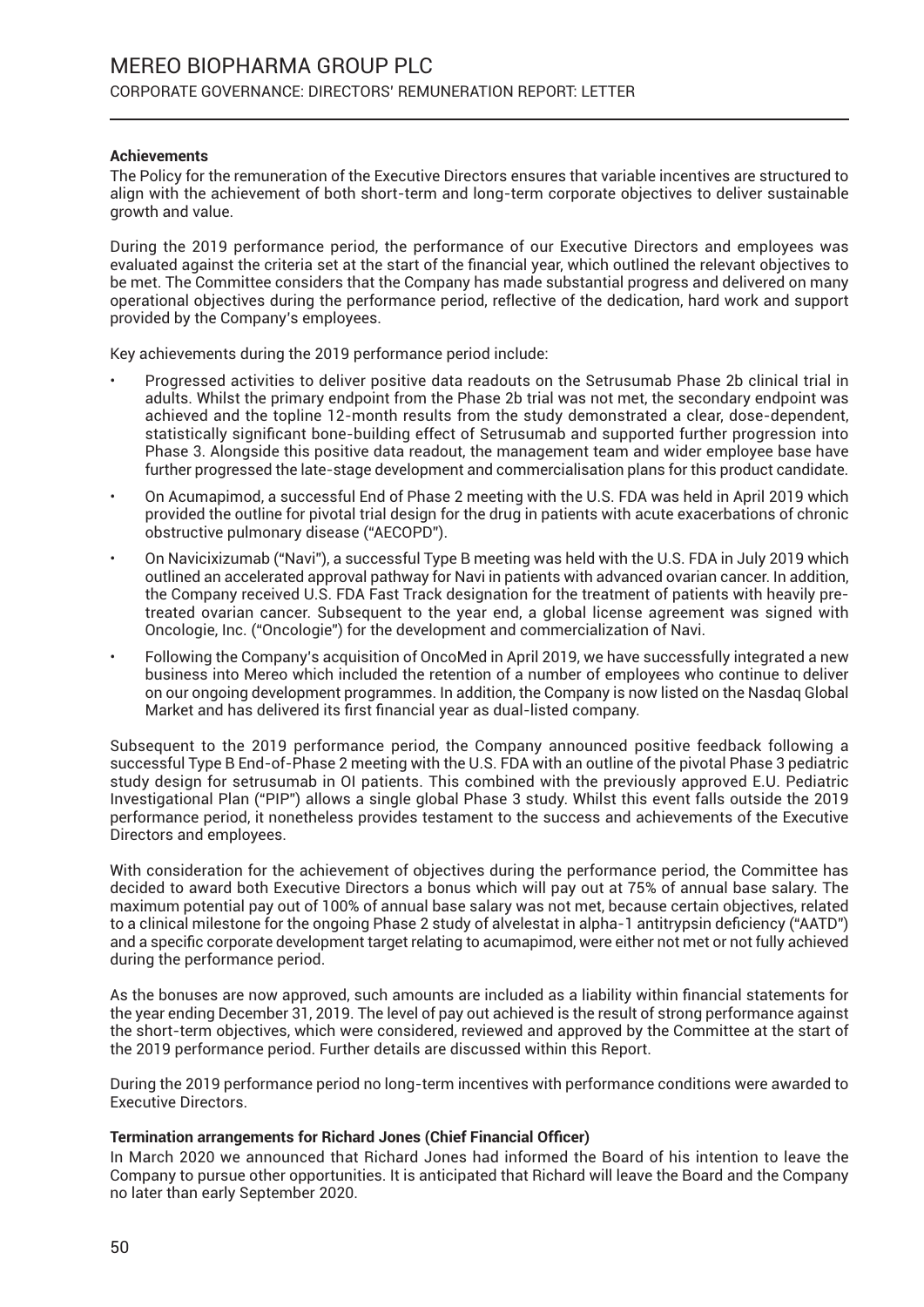In light of Richard's contribution to the Company over the last three years, the Committee has exercised its discretion to award him a reduced bonus payment in respect of his services which is due to be paid out in the current year. Payment of this bonus is subject to certain conditions to be achieved prior to Richard's departure. The Committee has also exercised its discretion to allow exercise of Richard's share options held under The Mereo BioPharma Group plc Share Option Plan and the 2019 EIP for a period of two years following his departure in light of Richard's contribution to the Company over the last three years including over his notice period. All other unvested long-term incentives at the point of departure will lapse.

### **Corporate Governance**

Mereo is a dual-listed Company whose shares are traded on the AIM Market of the London Stock Exchange ("AIM") and Nasdaq Global Market. Therefore, we are subject to corporate governance standards and regulations applicable in both the U.S. and U.K. It is the Committee's belief that the Policy ensures relevant corporate governance standards and regulations with regard to ensuring that remuneration practices are met.

The Committee comprises three members who are all independent Non-Executive Directors under the Corporate Governance Code as published by the Quoted Companies Alliance (the "QCA Code"), under U.S. securities laws and Nasdaq listing rules.

#### **Summary**

The Committee believes that this Report and the Policy contained within the Report provides a remuneration philosophy that encourages both Executive and Non-Executive Directors to serve in the best interests of the Company to support the delivery of value to shareholders in the future in a sustainable way.

Further, the Committee trusts that the both the Report and the Policy is helpful and looks forward to the Company's General Meeting where we hope to have your support.

Yours sincerely,

**Peter Bains**  Chair of the Remuneration Committee

June 15, 2020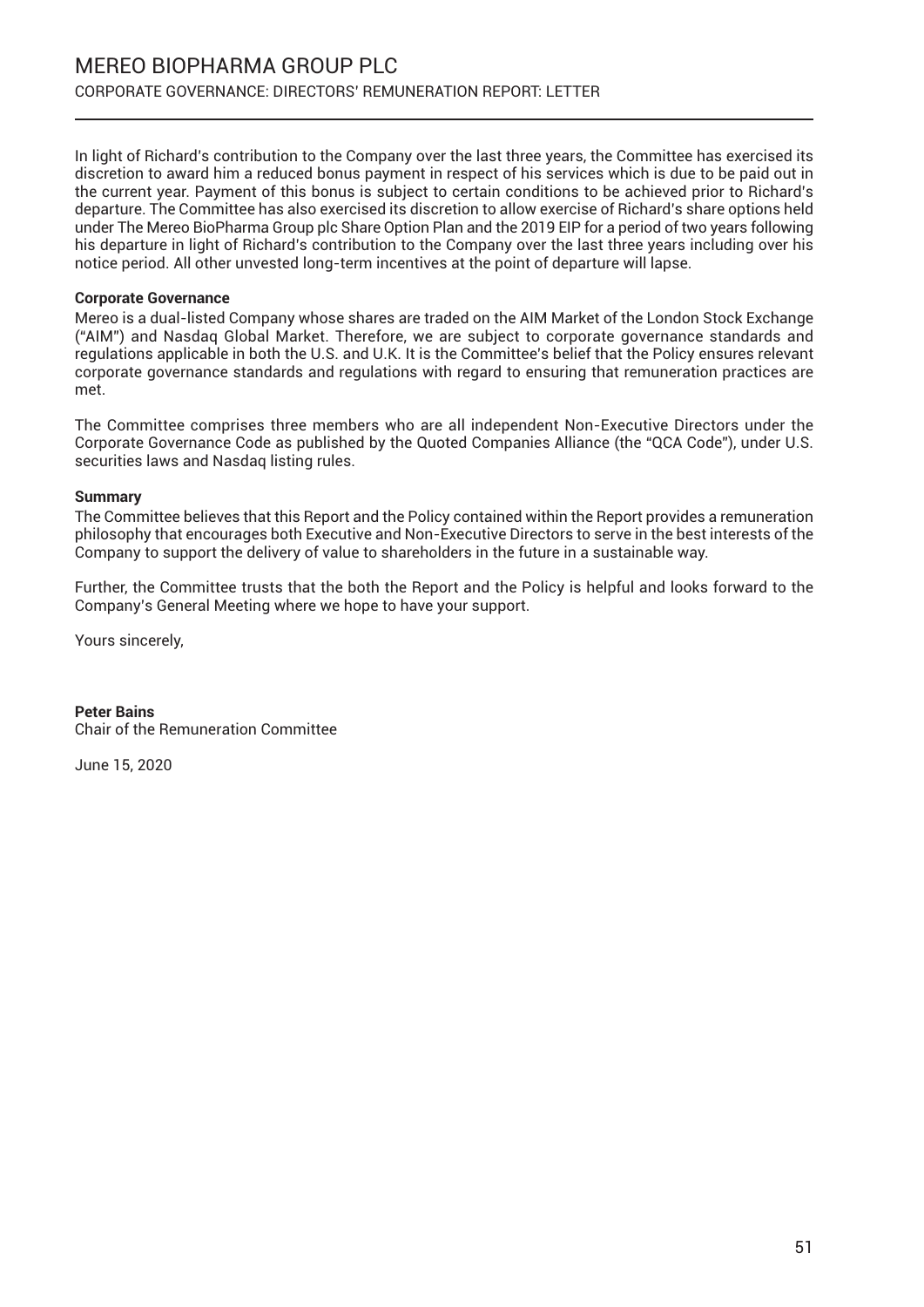The following section of this Report describes the formal remuneration policy applying to the Company's Executive and Non-Executive Directors. This Policy will be put to a binding shareholder vote at the Company's General Meeting, and if approved, will become effective from the date of such General Meeting

It is intended that the Policy will remain in place for a period of three years, unless the Remuneration Committee (the "Committee") determines that it is necessary to seek approval for an amended Policy during that period.

The Policy, which is maintained by the Committee, is designed to:

- Attract, retain and motivate outstanding individuals who have the potential to support the growth of the Company and to attract and retain Non-Executive Directors who can substantially contribute to our success;
- Align Executive Directors' incentives with shareholder value creation;
- Tie short- and long-term cash and equity incentives to the achievement of measurable corporate objectives; and
- Consider practices for comparable companies that are dual-listed in the U.K. and U.S.

#### **1.1 Remuneration policy table – Executive Directors**

The total remuneration for Executive Directors is made up of the following elements:

- Base salary;
- Benefits;
- Pension:
- Annual bonus (short-term benefit);
- Equity incentives (long-term benefit).

The following section of this report describes the formal remuneration policy applying to the Company's Executive Directors:

| <b>Base salary</b>           |                                                                                                                                                                                                                                                                                                                                                                                                                      |
|------------------------------|----------------------------------------------------------------------------------------------------------------------------------------------------------------------------------------------------------------------------------------------------------------------------------------------------------------------------------------------------------------------------------------------------------------------|
| Purpose and link to strategy | Provides a core level of reward for the completion of duties by the Executive<br>Directors.                                                                                                                                                                                                                                                                                                                          |
|                              | Set at a level to attract and retain employees of a sufficient calibre to drive<br>the Company's success, taking into account the global nature of the<br>business and the key talent markets (including the U.K. and U.S.) in which<br>we must compete.                                                                                                                                                             |
| Maximum opportunity          | There is no maximum salary limit. When considering salary levels, the<br>Committee will consider the specific nature and responsibilities of the role<br>held by the Executive Director, the capabilities and experience of the<br>individual, as well as pay levels in the wider market.                                                                                                                            |
| Operation                    | Salaries are typically reviewed annually, with any increases normally taking<br>effect from 1 January. When awarding salary increases, the Committee will<br>consider the level of increase proposed for the wider workforce, as well as<br>employee pay conditions more broadly and inflation. Where there has been<br>a change in the role, or if the individual is new to the role, increases could be<br>higher. |
|                              | The Committee retains discretion to retrospectively increase salaries for<br><b>Executive Directors.</b>                                                                                                                                                                                                                                                                                                             |
| Performance framework        | A broad assessment of individual and corporate performance is considered<br>as part of the annual review process.                                                                                                                                                                                                                                                                                                    |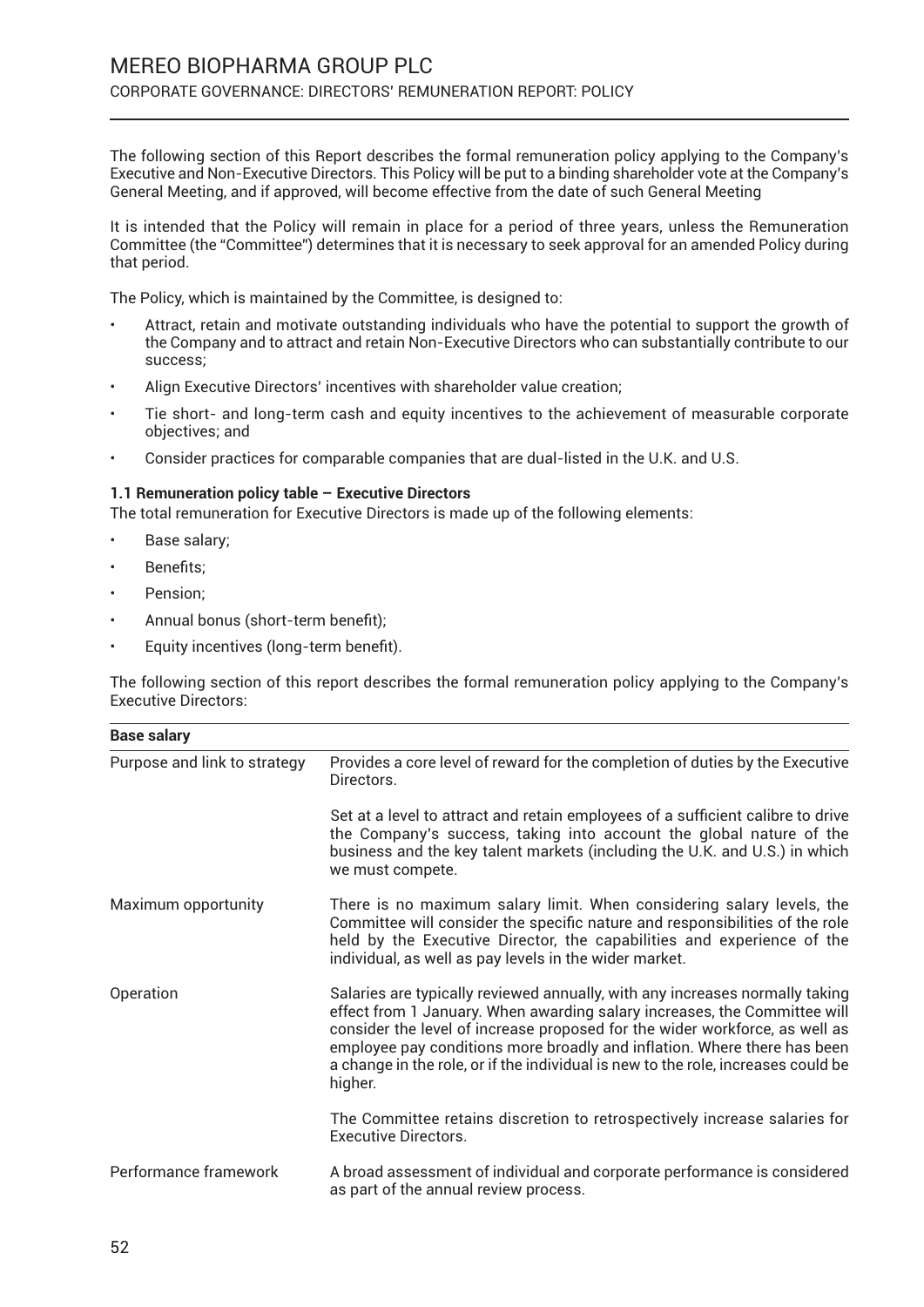# MEREO BIOPHARMA GROUP PLC

CORPORATE GOVERNANCE: DIRECTORS' REMUNERATION REPORT: POLICY

| <b>Benefits</b>                   |                                                                                                                                                                                                                                                                                                                                                                                                                                                |  |  |  |  |
|-----------------------------------|------------------------------------------------------------------------------------------------------------------------------------------------------------------------------------------------------------------------------------------------------------------------------------------------------------------------------------------------------------------------------------------------------------------------------------------------|--|--|--|--|
| Purpose and link to strategy      | Provides market-competitive and cost-effective employment benefits                                                                                                                                                                                                                                                                                                                                                                             |  |  |  |  |
| Maximum opportunity               | There is no formal maximum limit as the value of insured benefits will vary<br>from year-to-year based on the cost quoted by third party providers.                                                                                                                                                                                                                                                                                            |  |  |  |  |
| Operation                         | For Executive Directors, this includes private medical insurance and life<br>insurance. Other employment benefits may be provided from time to time<br>on similar terms as those of other employees.                                                                                                                                                                                                                                           |  |  |  |  |
|                                   | In the event that an Executive Director is required to relocate, reasonable<br>expenses or an allowance may be payable.                                                                                                                                                                                                                                                                                                                        |  |  |  |  |
|                                   | Any reasonable business-related expenses can be reimbursed, including tax<br>thereon.                                                                                                                                                                                                                                                                                                                                                          |  |  |  |  |
| Performance framework             | Not applicable.                                                                                                                                                                                                                                                                                                                                                                                                                                |  |  |  |  |
| <b>Pension</b>                    |                                                                                                                                                                                                                                                                                                                                                                                                                                                |  |  |  |  |
| Purpose and link to strategy      | Provides employees with long-term savings for their future.                                                                                                                                                                                                                                                                                                                                                                                    |  |  |  |  |
| Maximum opportunity               | The Company operates a defined contribution pension plan and has a policy<br>of encouraging all employees to plan responsibly for their retirement,<br>including the Executive Directors. The policy also complies with the<br>provisions of auto-enrolment.                                                                                                                                                                                   |  |  |  |  |
|                                   | The Company makes payments of 15% of basic salary for the Chief Executive<br>Officer and 10% of basic salary for the Chief Financial Officer into any<br>pension scheme or similar arrangement as the individual may reasonably<br>request (or a payment in lieu). Such payments are not counted for the<br>purposes of determining bonuses.                                                                                                   |  |  |  |  |
| Operation                         | Payments are made directly to a nominated pension scheme or, where<br>payments are made in cash, delivered monthly through payroll.                                                                                                                                                                                                                                                                                                            |  |  |  |  |
|                                   | Only base salary is pensionable.                                                                                                                                                                                                                                                                                                                                                                                                               |  |  |  |  |
| Performance framework             | Not applicable.                                                                                                                                                                                                                                                                                                                                                                                                                                |  |  |  |  |
| Annual bonus (short-term benefit) |                                                                                                                                                                                                                                                                                                                                                                                                                                                |  |  |  |  |
| Purpose and link to strategy      | To focus attention on the achievement of short-term corporate objectives<br>and incentivize successful delivery of the Company's strategic goals.                                                                                                                                                                                                                                                                                              |  |  |  |  |
|                                   | Further, the annual bonus creates a tangible link between annual<br>performance and individual pay opportunity.                                                                                                                                                                                                                                                                                                                                |  |  |  |  |
| Maximum opportunity               | Executive Directors are eligible for a maximum annual bonus of 100% of base<br>salary per annum. The Committee will determine an appropriate award size<br>each year within this parameter based on achievement against annual<br>performance.                                                                                                                                                                                                 |  |  |  |  |
| Operation                         | Annual performance is measured through short-term corporate objectives<br>which are set at the start of each year and reflect the key milestones and<br>other objectives for that year that make progress towards the Company's<br>strategic goals. The target annual cash bonus is based on a percentage of<br>salary and is payable in cash after the award has been approved by the<br>Committee, usually at the end of the financial year. |  |  |  |  |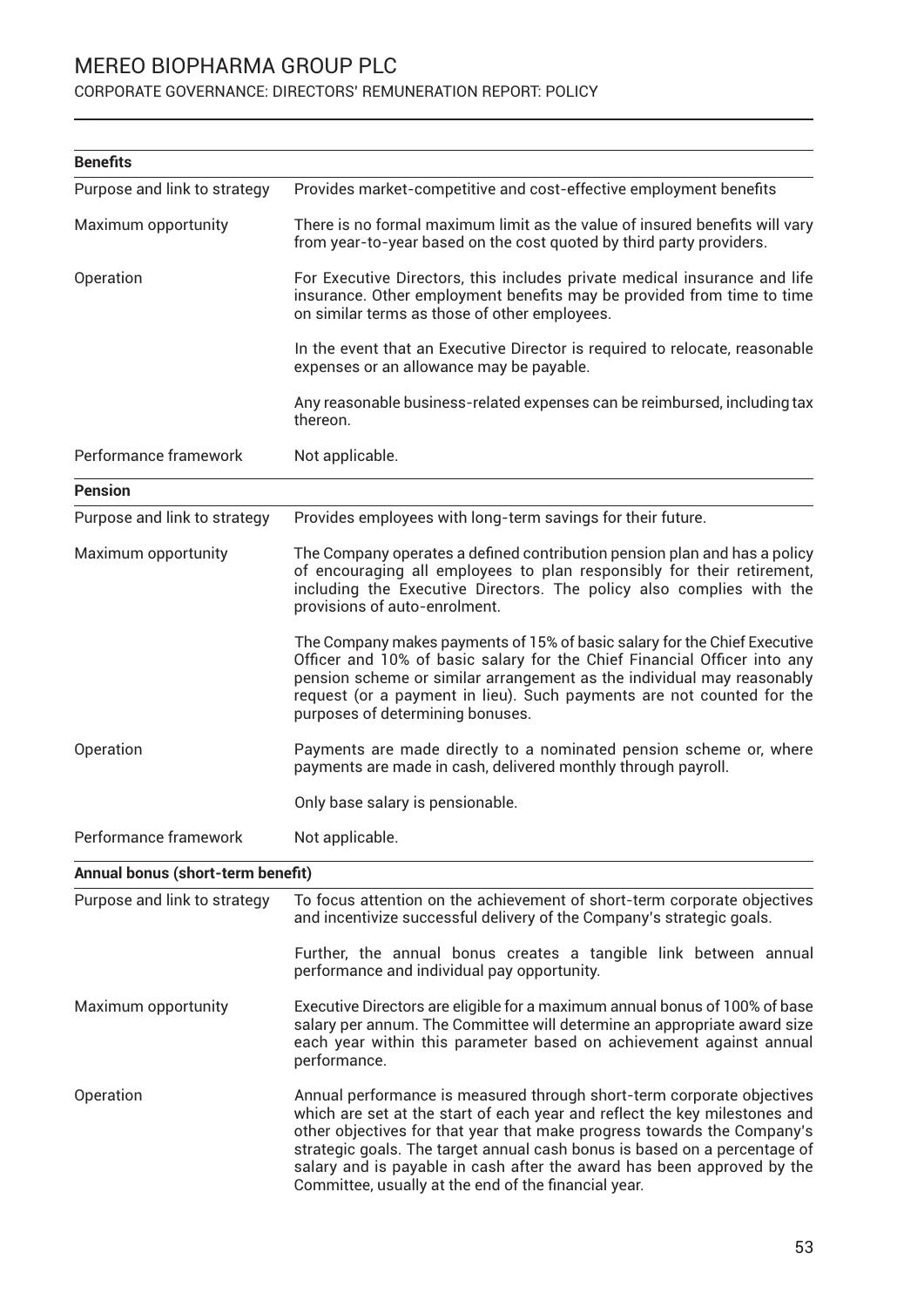|                                              | Under the Deferred Bonus Plan ("2019 DBSP"), 100% of the annual bonus is<br>paid in cash, of which 30% net of amounts granted to executive officers (after<br>deduction of income tax and the relevant employee's national insurance<br>contributions) is normally required to be utilized by the executive to acquire<br>Mereo shares in the open market within 12 months of the grant of the award.                                                                                                                                                       |
|----------------------------------------------|-------------------------------------------------------------------------------------------------------------------------------------------------------------------------------------------------------------------------------------------------------------------------------------------------------------------------------------------------------------------------------------------------------------------------------------------------------------------------------------------------------------------------------------------------------------|
| Performance framework                        | Short-term corporate objectives are set annually and approved by the<br>Committee. In any given year they typically include targets relating to clinical<br>development, corporate development, finance, manufacturing and<br>intellectual property / legal.                                                                                                                                                                                                                                                                                                |
|                                              | Once set, short-term corporate objectives can be revised during the<br>performance period but require pre-approval by the Committee. In<br>accordance with the regulations, any changes would be disclosed in the<br>relevant year's report and accounts.                                                                                                                                                                                                                                                                                                   |
|                                              | At the end of the performance period (typically the end of a financial year)<br>short-term corporate objectives are reviewed and their achievement is<br>evaluated by the Committee. Short-term corporate objectives can be fully<br>achieved, partially achieved or lapse under poor performance. Once the<br>evaluation is complete, an overall proposal of bonus payment (against a<br>maximum annual bonus of 100% of base salary per annum) is approved by<br>the Committee. The minimum potential level of bonus opportunity is 0% of<br>the maximum. |
| <b>Equity incentives (long-term benefit)</b> |                                                                                                                                                                                                                                                                                                                                                                                                                                                                                                                                                             |
| Purpose and link to strategy                 | Historically, equity incentive awards have been granted to Executive<br>Directors under The Mereo 2015 Plan (the "2015 Plan"), the Mereo<br>BioPharma Group plc Share Option Plan (the "Share Option Plan") and,<br>following the IPO on the AIM Market of the London Stock Exchange ("AIM"),<br>a long-term incentive plan (the "LTIP").                                                                                                                                                                                                                   |
|                                              | Following the implementation of the 2019 Equity Incentive Plan (the "2019<br>EIP"), equity incentive awards from the start of 2019 are granted to Executive<br>Directors under the 2019 EIP.                                                                                                                                                                                                                                                                                                                                                                |
|                                              | The Committee envisages further grants under the 2019 EIP to motivate and<br>reward employees, including Executive Directors, to perform at the highest<br>level and to further the best interest of the Company and its shareholders.                                                                                                                                                                                                                                                                                                                      |
|                                              | In addition, the 2019 EIP is designed to align the interests of Executive<br>Directors with those of shareholders and also encourage retention, as the<br>benefits accrue over a period of years.                                                                                                                                                                                                                                                                                                                                                           |
|                                              | The Committee does not anticipate further issuances of other types of equity<br>incentive awards but reserves the right to make such awards.                                                                                                                                                                                                                                                                                                                                                                                                                |
| Maximum opportunity                          | There is no maximum opportunity under the 2019 EIP. However, the<br>Committee will generally work within the benchmarking guidelines provided<br>by our external compensation consultants.                                                                                                                                                                                                                                                                                                                                                                  |
| Operation                                    | The 2019 EIP provides for the grant of market value options, share<br>appreciation rights, restricted stock unit awards, performance awards<br>(subject to performance conditions) and other share-based awards. Further,<br>subject to the terms of the award agreement, awards can be granted in<br>respect of ordinary shares, American Depository Shares ("ADSs"), cash or a<br>combination thereof.                                                                                                                                                    |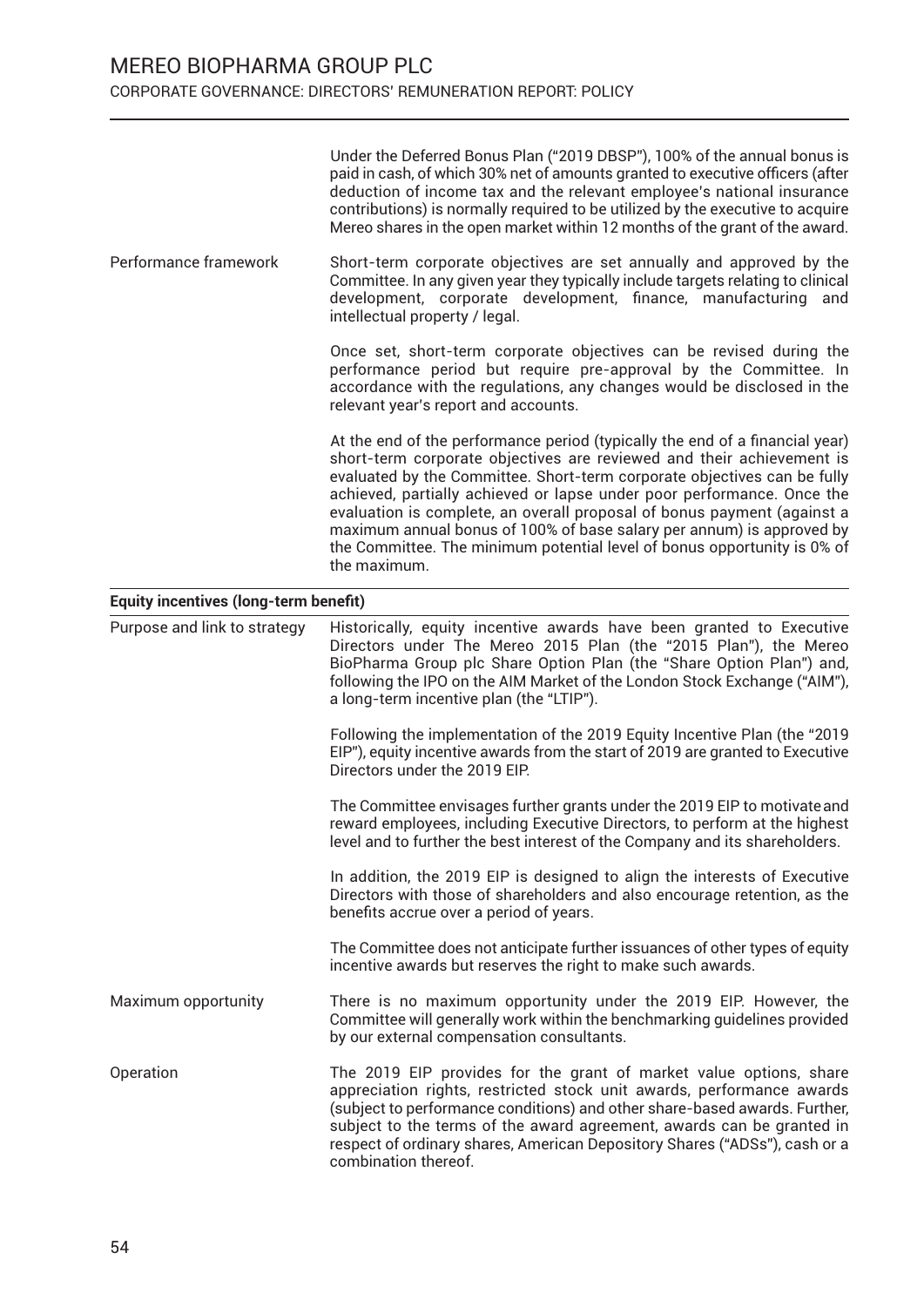|                       | Awards vest in accordance with the vesting schedule set for the relevant<br>award in its award agreement. The Committee maintains discretion over the<br>type and terms of equity awards granted.                                                                       |
|-----------------------|-------------------------------------------------------------------------------------------------------------------------------------------------------------------------------------------------------------------------------------------------------------------------|
|                       | The 2019 EIP is administered by the Committee. The Board may also choose<br>to administer the 2019 EIP itself.                                                                                                                                                          |
| Performance framework | In the determination of the award agreement, the Committee will select the<br>most appropriate form of award to be granted.                                                                                                                                             |
|                       | Rights, payments and benefits which accrue to Executive Directors under<br>the 2019 EIP are subject to repayment or to recoupment ("clawback") by the<br>Company in accordance with policies and procedures that the Committee<br>or Board may adopt from time to time. |

## **1.2 Remuneration policy table – Non-Executive Directors**

The total remuneration for Non-Executive Directors is made up of the following elements:

- Fees; and
- Equity incentives (long-term benefit).

The following section of this report describes the formal remuneration policy applying to the Company's Non-Executive Directors:

| <b>Fees</b>                  |                                                                                                                                                                                                                                                                                                                                                                                                   |
|------------------------------|---------------------------------------------------------------------------------------------------------------------------------------------------------------------------------------------------------------------------------------------------------------------------------------------------------------------------------------------------------------------------------------------------|
| Purpose and link to strategy | Supports the recruitment and retention of Non-Executive Directors with the<br>required skills and experience to support the growth of the Company.                                                                                                                                                                                                                                                |
| Maximum opportunity          | Aggregate fees are subject to the amount per the letter of appointment with<br>the Non-Executive Director, subject to periodic review by the Board of<br>Directors.                                                                                                                                                                                                                               |
|                              | Non-Executive Directors are excluded from any discussions relating to their<br>own fees.                                                                                                                                                                                                                                                                                                          |
| Operation                    | Non-Executive Directors receive a base fee for performance of their duties.<br>The Company may also pay additional fees in recognition of any additional<br>responsibilities.                                                                                                                                                                                                                     |
|                              | Fees paid to Non-Executive Directors are reviewed on a regular basis with<br>reference to pay levels in relevant markets, taking into account the specific<br>roles and responsibilities, as well as expected time commitment. The<br>Company reserves the right to pay additional fees in any given year to reflect<br>a material, but temporary, increase in time commitment during the period. |
|                              | Any reasonable business-related expenses may be reimbursed, including<br>any taxes payable thereon if determined to be a taxable benefit. Business-<br>related expenses are only reimbursable where they relate to the Non-<br>Executive Directors' discharge of responsibilities in relation to the Company.                                                                                     |
| Performance framework        | Not applicable.                                                                                                                                                                                                                                                                                                                                                                                   |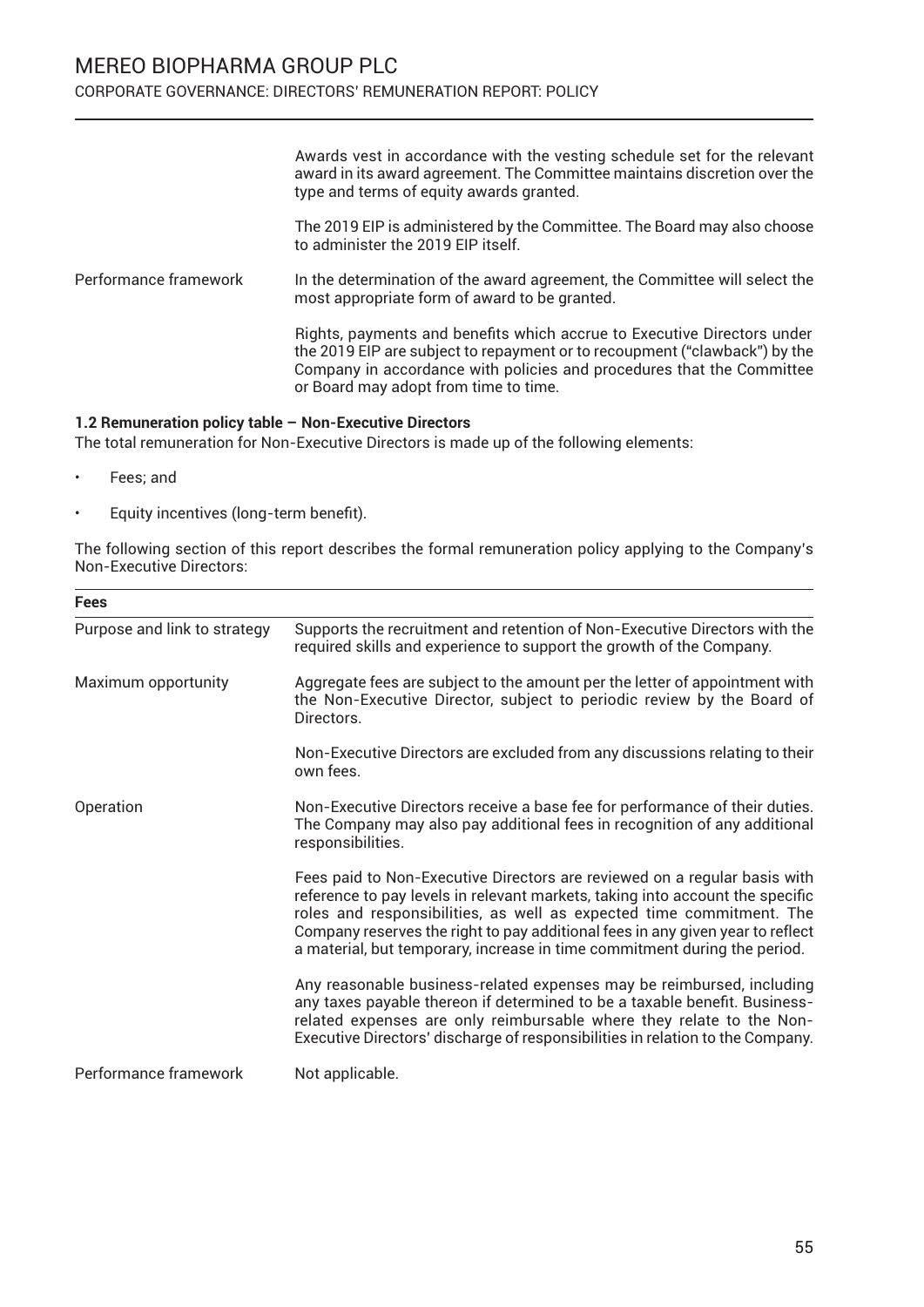# MEREO BIOPHARMA GROUP PLC

CORPORATE GOVERNANCE: DIRECTORS' REMUNERATION REPORT: POLICY

| <b>Equity incentives (long-term benefit)</b> |                                                                                                                                                                                                                                                                                                                                                                                                                                                                                                            |  |  |  |  |
|----------------------------------------------|------------------------------------------------------------------------------------------------------------------------------------------------------------------------------------------------------------------------------------------------------------------------------------------------------------------------------------------------------------------------------------------------------------------------------------------------------------------------------------------------------------|--|--|--|--|
| Purpose and link to strategy                 | Historically, equity incentive awards have been granted to Non-Executive<br>Directors under The Mereo 2015 Plan (the "2015 Plan").                                                                                                                                                                                                                                                                                                                                                                         |  |  |  |  |
|                                              | Following the implementation of the 2019 Non-Executive Director Equity<br>Incentive Plan (the "2019 NED EIP"), equity incentive awards from the start<br>of 2019 are granted to Non-Executive Directors under the 2019 NED EIP.                                                                                                                                                                                                                                                                            |  |  |  |  |
|                                              | The Committee envisages further grants under the 2019 NED EIP to facilitate<br>share ownership by Non-Executive Directors in the Company.                                                                                                                                                                                                                                                                                                                                                                  |  |  |  |  |
| Maximum opportunity                          | There is no maximum opportunity under the 2019 NED EIP. However, the<br>Committee will generally work within the benchmarking guidelines provided<br>by our external compensation consultants.                                                                                                                                                                                                                                                                                                             |  |  |  |  |
| Operation                                    | The 2019 NED EIP provides for the grant of market value options, share<br>appreciation rights, restricted stock unit awards, performance awards<br>(subject to performance conditions) and other share-based awards. Further,<br>subject to the terms of the award agreement, awards can be granted in<br>respect of ordinary shares, ADSs, cash or a combination thereof. However,<br>performance awards (subject to performance conditions) are not intended<br>to be issued to Non-Executive Directors. |  |  |  |  |
|                                              | Awards vest in accordance with the vesting schedule set for the relevant<br>award in its award agreement. The Committee maintains discretion over the<br>type and terms of equity awards granted.                                                                                                                                                                                                                                                                                                          |  |  |  |  |
|                                              | The 2019 NED EIP is administered by the Committee. The Board may also<br>choose to administer the 2019 NED EIP itself.                                                                                                                                                                                                                                                                                                                                                                                     |  |  |  |  |
| Performance framework                        | In the determination of the award agreement, the Committee will select the<br>most appropriate form of award to be granted.                                                                                                                                                                                                                                                                                                                                                                                |  |  |  |  |
|                                              | Rights, payments and benefits which accrue to Non-Executive Directors<br>under the 2019 NED EIP are subject to repayment or to recoupment<br>("clawback") by the Company in accordance with policies and procedures<br>that the Committee or Board may adopt from time to time.                                                                                                                                                                                                                            |  |  |  |  |

## **Notes to the Remuneration Policy tables**

#### *Legacy arrangements*

For the duration of this Remuneration Policy, the Company will honour any commitments made in respect of current or former Directors before the date on which either: (i) the Remuneration Policy becomes effective; or (ii) an individual becomes a Director, even where not consistent with the Remuneration Policy set out in this report or prevailing at the time such commitment is fulfilled. Through approval of this Remuneration Policy, approval is given to the Company to honour any such commitments.

Details of any legacy arrangements made outside this Policy will be disclosed in future Directors' Remuneration Reports as and when they arise.

#### *Performance conditions*

The Committee's discretion over the determination, review and appraisal of short-term objectives linked to the annual bonus reflects the Committee's belief that any incentive-based remuneration should be appropriately challenging and tied to the delivery of key financial and strategic targets intended to ensure that Executive Directors are incentivized to deliver across a range of objectives for which they are accountable. The Committee has retained some flexibility on the specific measures that will be used to ensure that any measures are fully aligned with the strategic imperatives prevailing at the time they are set.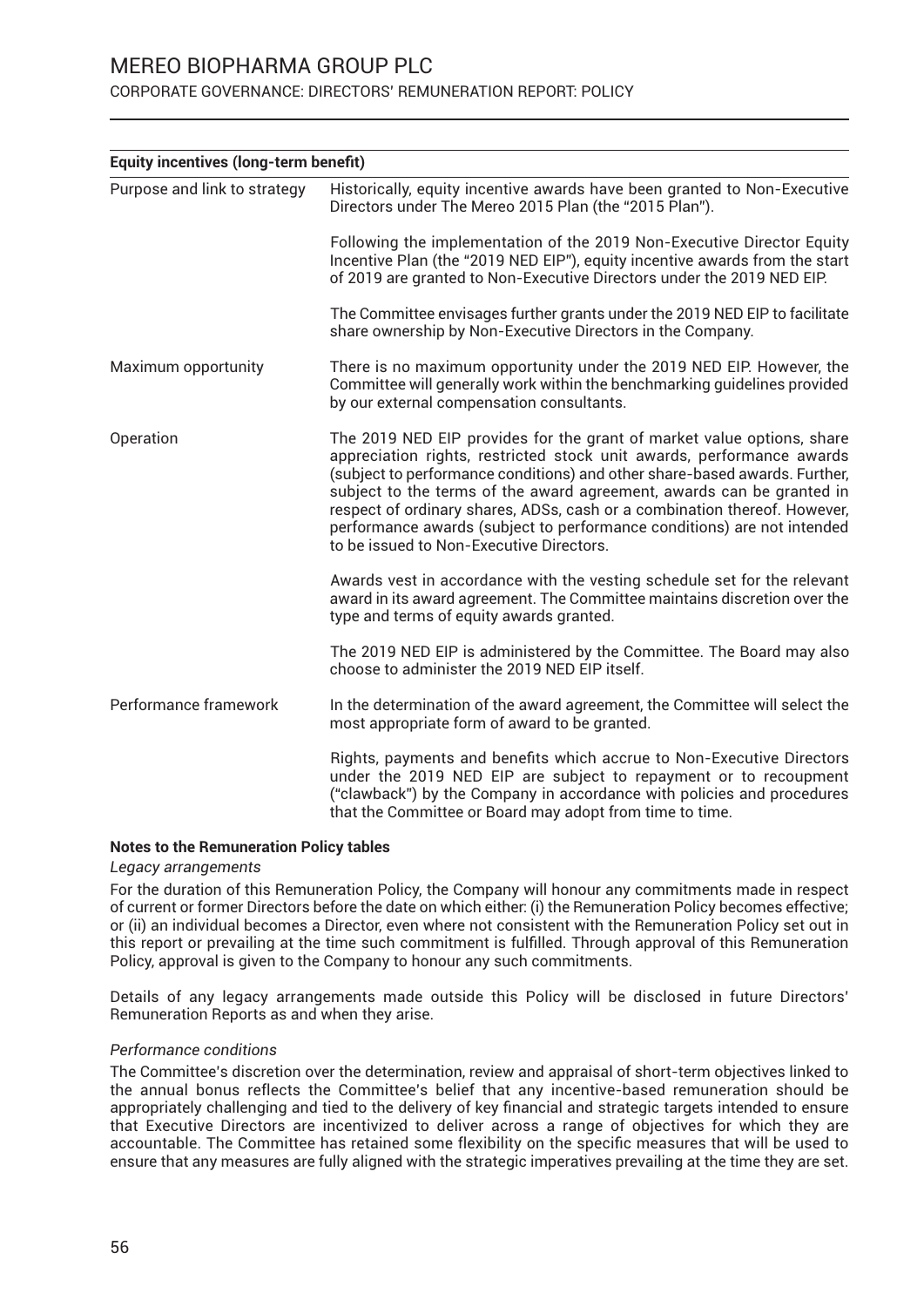The targets for the bonus scheme for the forthcoming year will be set out in general terms, subject to limitations with regards to commercial sensitivity. Short-term corporate objectives in any given year typically include targets relating to clinical development, corporate development, commercial planning, finance, manufacturing and intellectual property / legal.

The Committee will determine appropriate performance conditions for EIP awards granted to Executive Directors at the time each EIP award grant is made. With respect to the 2019 performance period, no EIP awards granted to Executive Directors had performance conditions attached.

As at December 31, 2019, the only equity incentive awards outstanding subject to performance conditions are the Long-Term Incentive Plan ("LTIP") awards granted to the Chief Executive Officer and Chief Financial Officer in 2016 and 2017 respectively.

## **1.3 Committee discretion in operation of variable pay schemes**

The Committee operates under the powers it has been delegated by the Board. In addition, it complies with rules that are either subject to shareholder approval or by approval from the Board. These rules provide the Committee with certain discretions which serve to ensure that the implementation of the Policy is fair and in the interests of shareholders.

To ensure the efficient administration of the variable pay schemes outlined above, the Committee will apply certain operational discretions.

These operational discretions include the following:

- i. The eligibility of participants to participate in variable pay schemes operated by the Company;
- ii. The timing of grant of awards and relevant payments made relating to variable pay schemes;
- iii. The size of awards and payments (subject to maximum limits set out in the respective plan rules);
- iv. The determination of whether any performance conditions have been met relating to variable pay schemes with a performance condition;
- v. Discretion to override formulaic outcomes of incentive schemes where the payment would otherwise be inappropriate;
- vi. Determination of whether an employee is to be considered a 'good' or 'bad' leaver for the purposes of exit payments made under this Policy and the relevant terms of any variable pay schemes;
- vii. Whether recovery and / or withholding shall be applied to any award and, if so, the extent to which they shall apply;
- viii. Adjustments required in certain capital events such as rights issues, corporate restructuring, other events and special dividends; and
- ix. The setting and annual review of short-term corporate objectives.

The Committee also retains the ability to adjust the targets (up or down) and / or set different measures and alter weightings for the annual bonus plan and to adjust targets for the bonus if events occur (e.g., material divestment of a Group business or events relating to the Company's issued share capital) which cause it to determine that the conditions are no longer appropriate in the circumstances and the amendment is required so that the conditions achieve their original purpose and are not, in the opinion of the Committee, materially more or less challenging to satisfy in the circumstances.

## **1.4 Shareholder and other stakeholder views**

The Board is committed to dialogue with shareholders. The Committee will consider shareholder feedback received following the General Meeting, as well as any additional feedback and guidance received from time to time. This feedback will be considered by the Committee as it develops the Company's remuneration framework and practices going forward.

The Committee's independent advisor actively monitors developments within comparator companies and provides feedback to the Committee. Where relevant, such developments are considered in the structure of remuneration for both Executive Directors and Non-Executive Directors.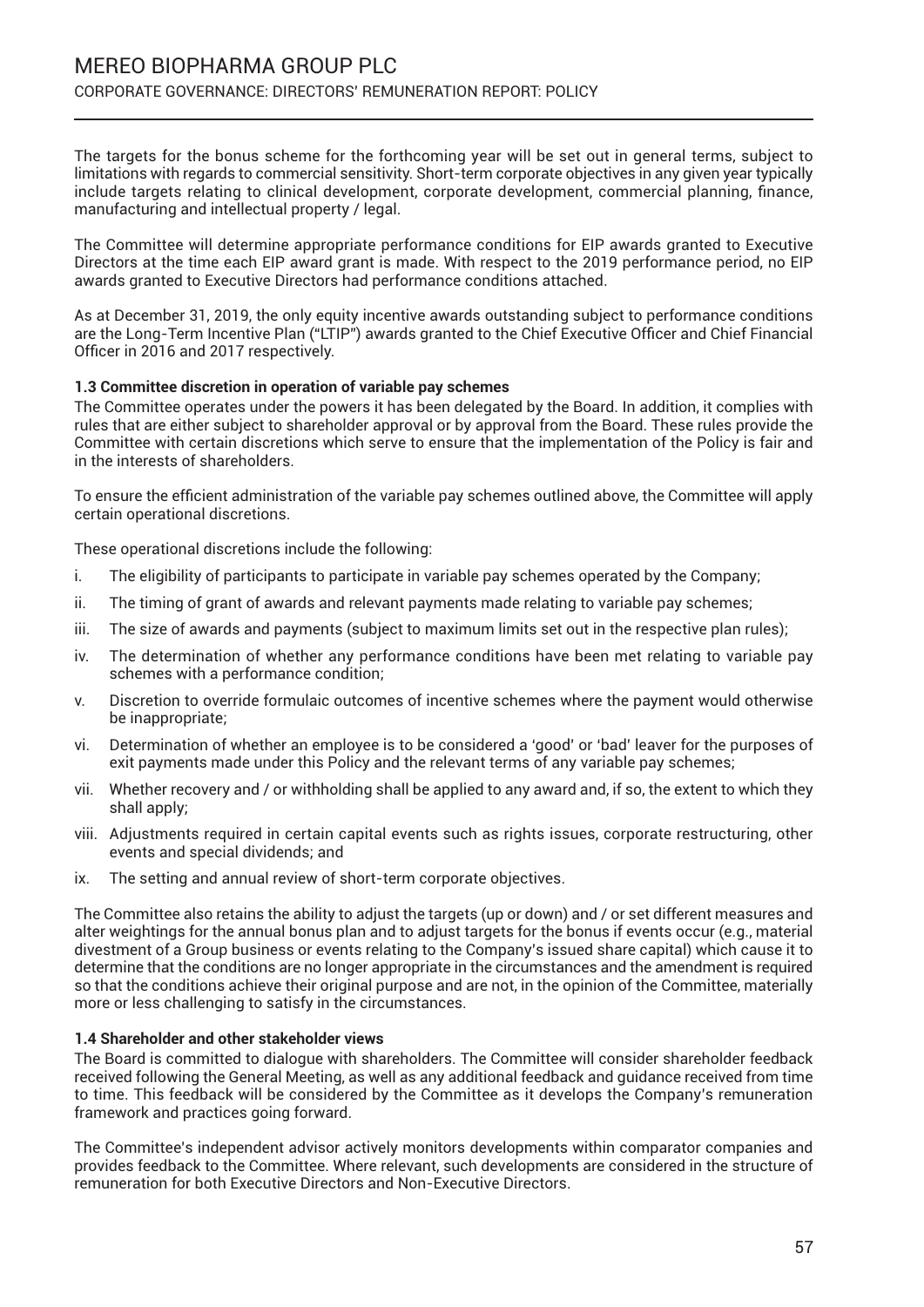## MEREO BIOPHARMA GROUP PLC CORPORATE GOVERNANCE: DIRECTORS' REMUNERATION REPORT: POLICY

The Company operates a coherent approach to remuneration across the organisation. Annual bonuses for Executive Directors are subject to the same performance criteria as all employees in the bonus scheme, with additional personal objectives set for other participants where relevant. Employees are also eligible to participate in the equity incentive awards, to encourage broad employee share ownership and alignment with the Company's success. Although the Committee does not consult with employees directly, it is appraised of any decisions relating to pay for the broader workforce and will consider pay conditions throughout the Group when making decisions on Executive Directors' remuneration.

#### **1.5 Executive Directors' service agreements and payments for loss of office**

Executive Directors are employed under rolling service agreements with a notice period of twelve months (in the case of the Chief Executive Officer) and six months (in the case of the Chief Financial Officer) from either party. A copy of these contracts may be viewed at the Company's head office or may be requested from the Company Secretary at the General Meeting. Executive Directors retire from their position upon the third AGM following the AGM at which they were elected or last re-elected. They are eligible for re-election at the AGM at which the retire.

The Company shall be entitled at its sole and absolute discretion lawfully to terminate the employment of an Executive Director at any time and with immediate effect by written notification to the Executive Director and pay, within one month following the date of such termination, a payment in lieu of notice. The total payment in lieu of notice will be equal to the basic salary due to the Executive Director during the notice period.

In the event of a breach of service agreement or other summary termination of employment, no such payments will be made.

#### **1.6 Non-Executive Directors' service agreement and payments for loss of office**

Each of the Non-Executive Directors is engaged under a Non-Executive Director letter of appointment. A copy of these letters of appointment may be viewed at the Company's head office or may be requested from the Company Secretary at the General Meeting. Non-Executive Directors retire from their position upon the third AGM following the AGM at which they were elected or last re-elected. They are eligible for re-election at the AGM at which the retire.

Each Non-Executive Director appointment is terminable by either party on not less than three months written notice. Non-Executive Directors are only entitled to fees accrued to the date of termination.

The dates of appointment of each of the Non-Executive Directors serving at December 31, 2019, are summarized in the table below:

Non-Executive Director **Date of appointment Non-Executive Director**  $\blacksquare$ 

| Dr Peter Fellner     | July 29, 2015   |
|----------------------|-----------------|
| Dr Anders Ekblom     | July 29, 2015   |
| Peter Bains          | July 29, 2015   |
| Kunal Kashyap        | July 29, 2015   |
| Paul Blackburn       | October 6, 2015 |
| Michael Wyzga        | April 23, 2019  |
| Dr Deepa Pakianathan | April 23, 2019  |
|                      |                 |

#### **1.7 Treatment of leavers**

The default treatment of outstanding incentive awards on termination of employment is described in the relevant plan rules and related policy documents, but the Committee retains the discretion to adopt any treatment that it determines fair and appropriate given the circumstances applicable to individual leavers.

Executive Director **Executive Director**  $\blacksquare$ 

Denise Scots-Knight July 29, 2015 November 7, 2016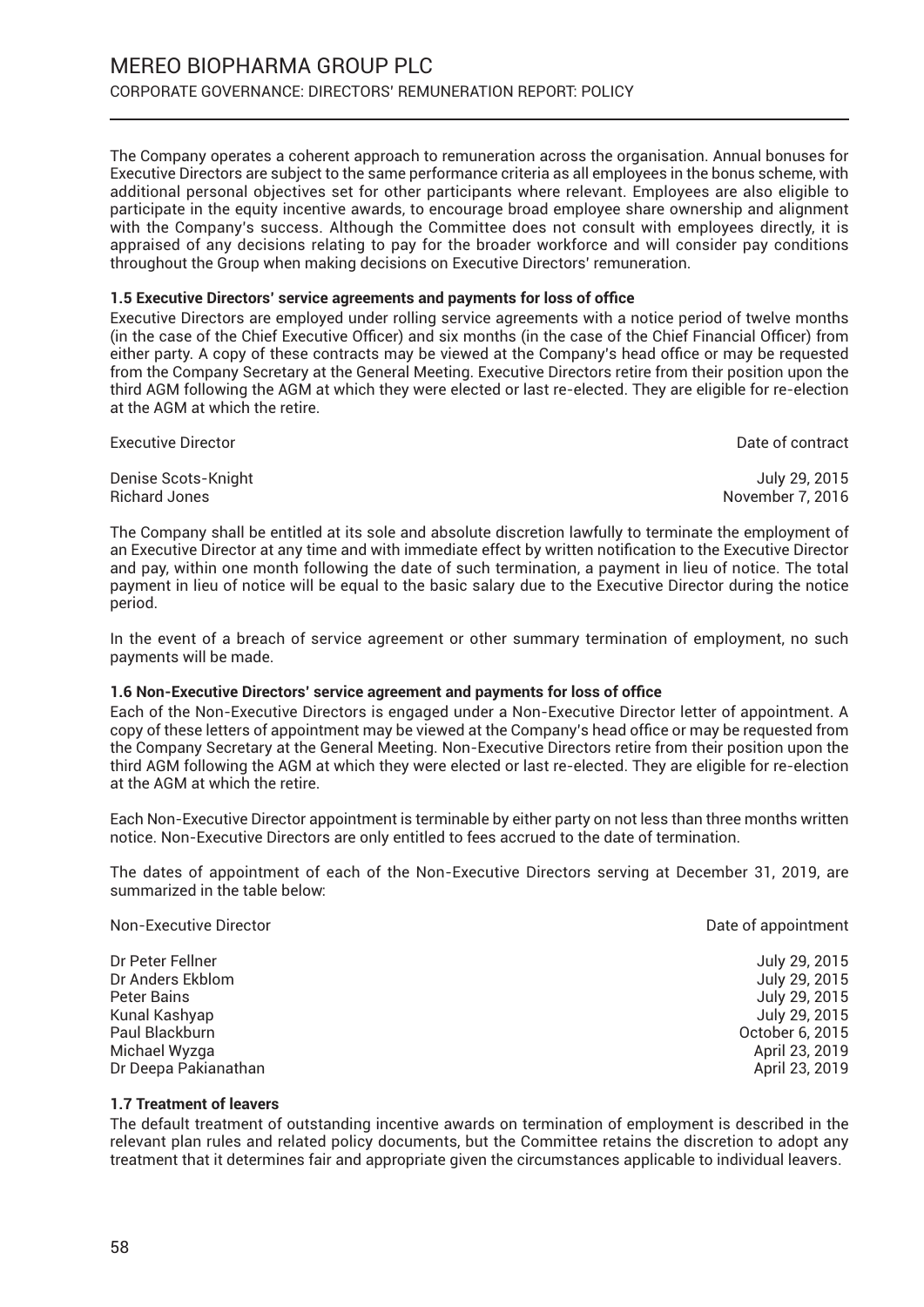Generally, in the event of termination, the Executive Directors' service contracts may provide for payment of basic salary and benefits over the notice period. The Company may elect to make a payment in lieu of notice equivalent in value to basic salary for any unexpired portion of the notice period. The notice period for exiting the Executive Directors service contract is twelve months (for the CEO) and six months (for the CFO).

The Committee's approach to payments in the event that an Executive Director's employment is terminated is to take account of the individual circumstances, including the reason for termination, individual performance, contractual obligations and the terms of any remaining or outstanding equity awards in which the Executive Director participates.

## *Annual bonus (short-term incentives)*

If an Executive Director is working a period of notice at the date any bonus is payable to the Executive Director, no bonus or pro-rata bonus is contractually payable. However, the Committee may consider a payment at its discretion in the case of good leavers. Any bonus paid to a good leaver would normally be paid in cash and would not normally be subject to the requirement that part of the proceeds are used to acquire shares.

## *Equity awards (long-term incentives)*

Whether any equity awards, which are long-term incentives, would vest and be exercisable upon loss of office would be subject to the relevant plan rules. These allow for vesting and exercise of awards in the event of death, retirement, ill-health, injury, redundancy and any other reason at the discretion of the Committee.

The Committee retains discretion to determine the extent to which the award will vest, taking into consideration the circumstances. Unvested awards will normally lapse, although the Committee retains the power to determine, in accordance with the 'good leaver' provisions of the relevant plan rules, what proportion of unvested awards will be retained and what proportion will lapse and whether to impose or vary any conditions on vesting or exercise. In determining this, the Committee will give consideration to the reason for leaving, the extent of achievement of performance objectives at the date of leaving and may decide to time pro-rate awards.

## *Additional payments*

The Committee reserves the right to make payments it considers reasonable under a compromise or settlement agreement, including payment or reimbursement of reasonable legal and professional fees, accrued holiday and any payment in respect of statutory rights under employment law in the U.K. and other jurisdictions.

## **1.8 Remuneration on recruitment**

The remuneration package for any new Executive Director will be determined by the Remuneration Committee in accordance with the terms of the Policy at the time of appointment (including salary, benefits, annual bonus, long-term incentive awards and pension). It is recognized that in order to attract and recruit talented individuals the Policy needs to allow for sufficient flexibility with respect to remuneration on recruitment. The following policies apply to the remuneration of recruitment of new Executive Directors:

## *Salary*

Base salary levels will be set in accordance with our remuneration policy, taking into account the experience and calibre of the individual and the relevant market rates at the time of appointment. Where it is appropriate to offer a lower salary initially, progressive increases may be offered to achieve the desired salary positioning over the following years subject to individual performance and continued development in the role.

## *Pension*

Pension contributions or a cash supplement up to the maximum level indicated in the policy table may be provided, although the Committee retains discretion to structure any arrangements as necessary to comply with the relevant legislation and market practice if an overseas Executive Director is appointed.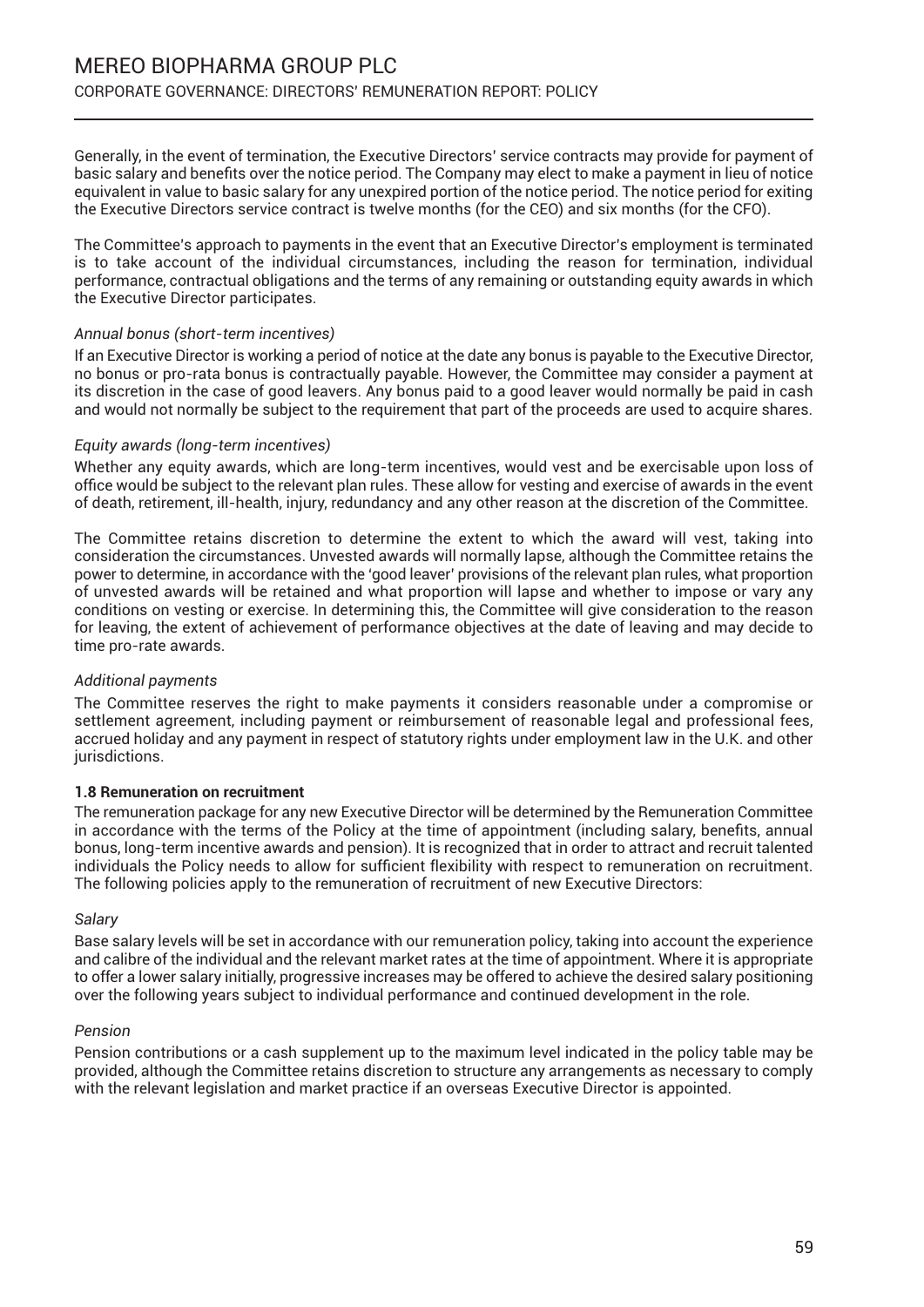## MEREO BIOPHARMA GROUP PLC CORPORATE GOVERNANCE: DIRECTORS' REMUNERATION REPORT: POLICY

## *Benefits*

Benefits will be provided in line with those offered to other employees, with relocation expenses and other arrangements provided for if necessary. Should it be appropriate to recruit an Executive Director from overseas, flexibility is retained to provide benefits that take account of those typically provided in their country of residence (e.g., it may be appropriate to provide benefits that are tailored to the unique circumstances of such an appointment).

### *Annual bonus (short-term incentives)*

In the year of appointment, the annual bonus opportunity will be the subject to the same performance conditions as offered to existing Executive Directors, pro-rated for the period of service. The Committee retains the discretion to set different performance measures, taking into account the responsibilities of the individual, and the point in the financial year that they joined the Company.

For internal appointments, annual bonuses award in respect of the prior role will be allowed to pay out according to their existing terms. In addition, any other contractual remuneration obligations existing prior to appointment may continue.

## *Equity awards (long-term incentives)*

Equity awards will be granted to new Executive Directors in line with the policy outlined for existing Executive Directors. An award may be made shortly following an appointment. The Committee maintains discretion over the type and terms of equity awards granted to new Executive Directors, as well as the timing of grant.

For internal appointments, existing equity awards will continue on their original terms.

#### *Buy-out awards*

The Committee may offer additional cash and/or share-based elements to compensate an individual for remuneration forfeited on leaving a former employer, in connection with an executive joining the company following merger and acquisition activity or for any other reason at the discretion of the Committee, if it considers these to be in the best interests of the company and its shareholders. Depending on individual circumstances at the time, the Committee has the discretion to determine the type of award (i.e., cash, shares, options, vesting and holding periods and whether or not performance conditions would apply). When exercising its discretion, the Committee will carefully consider the balance between the need to secure an individual in the best interests of the company against the concern of shareholders about the quantum of remuneration. Any use of discretion would be disclosed to shareholders if considered appropriate.

#### *Non-Executive Directors*

On the appointment of a new Non-Executive Director, the fees will be set taking into account the experience and calibre of the individual and the expected time commitments of the role.

Equity awards will be granted to new Non-Executive Directors in line with the policy outlined for existing Non-Executive Directors.

#### **1.9 Policy on external appointments**

Executive Directors may, subject to approval from the Board of Directors, accept appropriate external Non-Executive Director appointments, so long as this commitment is not thought to interfere with the business of the Company or the individual's ability to carry out their duties. Any fees payable for such appointments may be retained by the individual.

As at December 31, 2019, both Executive Directors serve as a Non-Executive Director for public companies. Dr. Denise Scots-Knight (CEO) is currently a Non-Executive Director of Elanco Animal Health Incorporated ("Elanco") (NYSE: ELAN) and Richard Jones (CFO) is currently a Non-Executive Director of Alliance Pharma Plc ("Alliance") (LSE: APH).

## **1.10 Illustration of application of the policy**

The charts set out for illustrative purposes only, what the annual remuneration the Company expects the Chief Executive Officer ("CEO") will obtain if performance levels are below threshold (minimum), meet expectations (target) or exceed the maximum targets (maximum) in the 2020 performance period.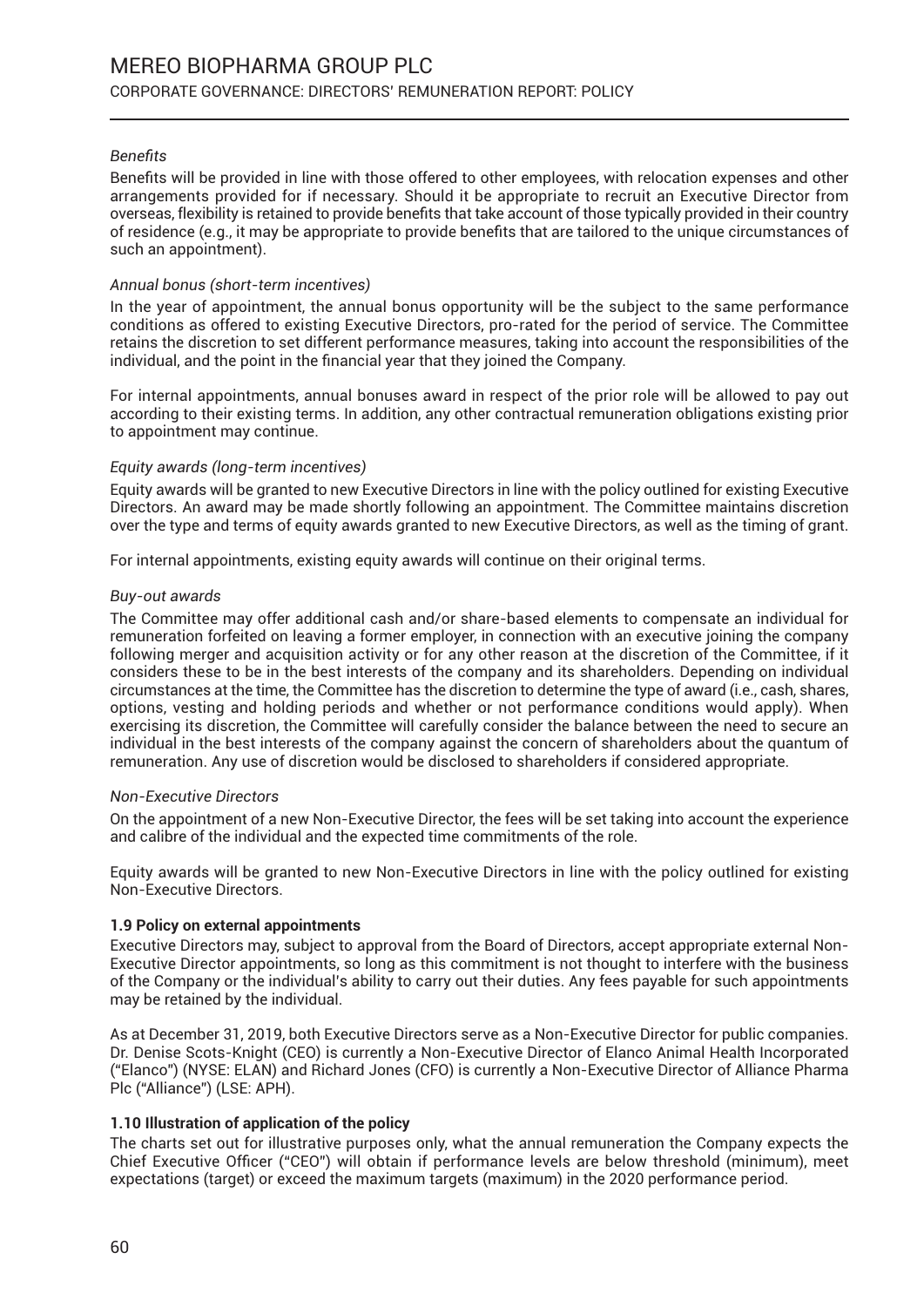The assumptions used in the calculations are set out below:

- Minimum: fixed pay;
- Target: fixed pay, annual bonus at threshold level (50% of annual salary) and 50% of the fair value of equity incentive awards granted in 2019<sup>1</sup>;
- Maximum: fixed pay, annual bonus at maximum pay-out (100% of annual salary) and 100% of the fair value of equity incentive awards granted in 2019;
- Maximum plus 50% share price growth scenario: For the equity incentive award this results in a lower amount than the fair value used in the maximum scenario as the fair value at maximum includes all possible future outcomes.

Fixed pay comprises:

- Salaries: salary effective as at January 1, 2020;
- Benefits: value of all benefits received in the 2019 financial year;
- Pension: 15% and 10% of salary respectively for the CEO.



With respect to the maximum scenario which assumes a 50% share price increase in share price, we have included an outcome for the equity incentive award which reflects the share price at the time of grant increasing by 50% over the service period. The share price at the time of grant is equal to the exercise price.

<sup>1</sup> The Committee has not determined a set number of equity incentive awards to be granted to the CEO in the 2020 performance period, nor is there a guided minimum or maximum level of equity incentive awards issuable. Therefore, for the purposes of this illustrative disclosure, the fair value of equity incentive awards granted in 2019 has been used a guide.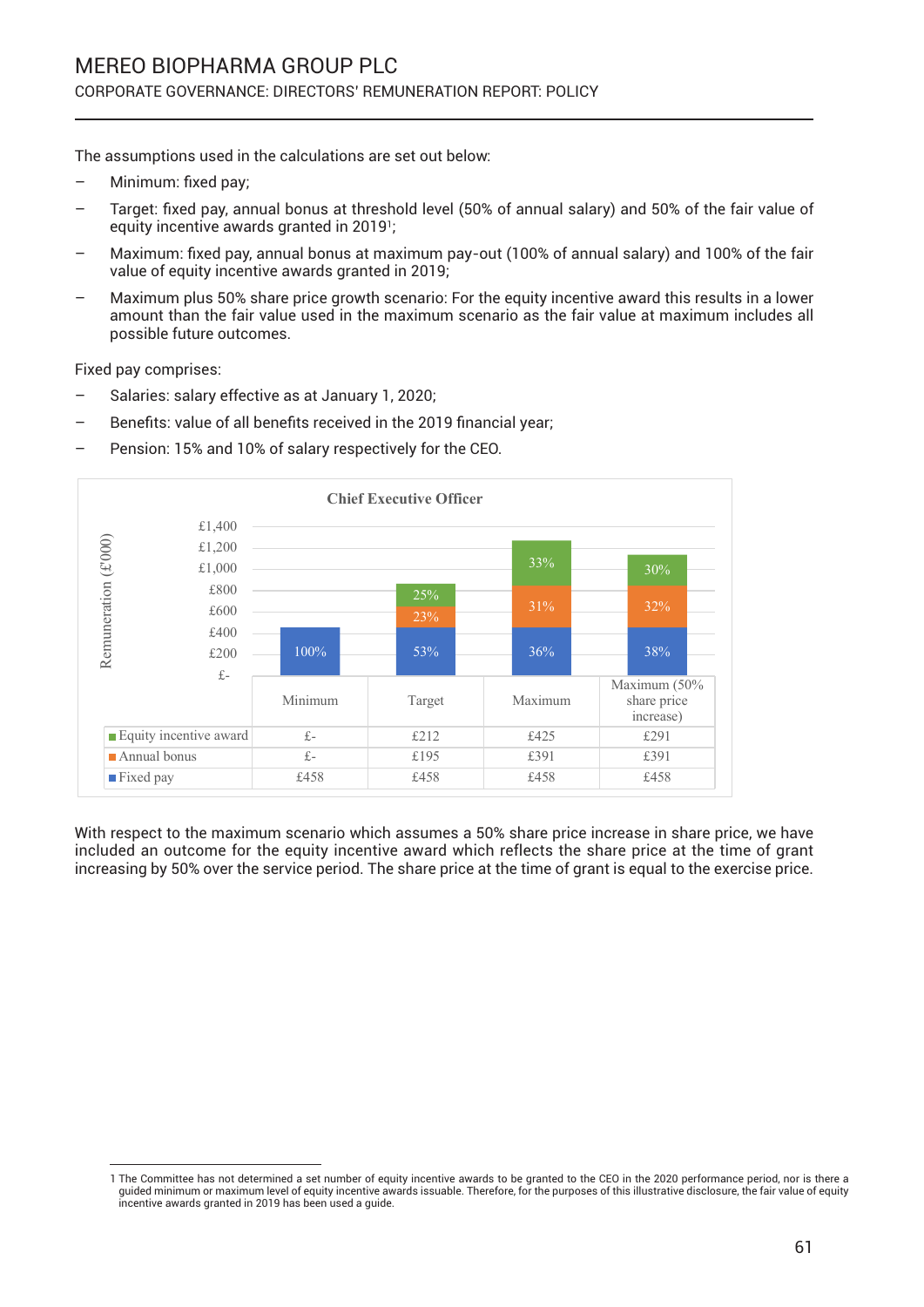## **2.1 Single total figure of remuneration of each Director (audited)**

The Directors proportion of fixed and variable remuneration is shown in the below table for the years ended December 31, 2019 and 2018. Fixed remuneration is the sum of salary, taxable benefits and pension (columns a, b and e of the single total figure table). Variable remuneration is the sum of any annual bonus, share options or other types of remuneration (columns c, d and other of the single total figure table).

| $(in \epsilon)$<br>58,648<br>29,120 | 424,813<br>133.513 | 1,176,187<br>462.001                                                                                                        | 458,133<br>328.488 | 718,054<br>133,513                                        |
|-------------------------------------|--------------------|-----------------------------------------------------------------------------------------------------------------------------|--------------------|-----------------------------------------------------------|
|                                     |                    |                                                                                                                             |                    |                                                           |
|                                     |                    |                                                                                                                             |                    |                                                           |
|                                     |                    |                                                                                                                             |                    |                                                           |
|                                     |                    |                                                                                                                             |                    |                                                           |
|                                     |                    |                                                                                                                             |                    |                                                           |
|                                     |                    |                                                                                                                             |                    |                                                           |
|                                     | 26,703             |                                                                                                                             | 100,000            | 26,703                                                    |
|                                     | 26,703             |                                                                                                                             | 48,000             | 26,703                                                    |
|                                     | 26,703             |                                                                                                                             | 46,667             | 26,703                                                    |
|                                     | 26,703             |                                                                                                                             | 40.000             | 26,703                                                    |
|                                     | 26,703             | 74,703                                                                                                                      | 48,000             | 26,703                                                    |
|                                     | 26,703             |                                                                                                                             | 27,590             | 26,703                                                    |
|                                     | 26,703             |                                                                                                                             | 30,349             | 26,703                                                    |
|                                     |                    | 19,959                                                                                                                      | 19,959             |                                                           |
|                                     |                    | —<br>$\qquad \qquad$<br>$\qquad \qquad -$<br>$\qquad \qquad -$<br>$\qquad \qquad -$<br>$\qquad \qquad -$<br>$\qquad \qquad$ |                    | 126,703<br>74,703<br>73,370<br>66,703<br>54,293<br>57,052 |

(1) Michael Wyzga and Dr. Deepa Pakianathan were appointed on April 23, 2019

Dr. Frank Armstrong resigned on February 8, 2019

| Year Ended<br>December 31, 2018 | (a)<br>Salary/fees | (b)<br>Benefits (i) | (c) Bonus | (d) Share<br>options (v) | (e) Pensions<br>(in f) | Other<br>(iv)            | 2018 Total | Fixed<br>remuneration<br>(a, b, and e) | Variable<br>remuneration<br>(c, d)<br>and other) |
|---------------------------------|--------------------|---------------------|-----------|--------------------------|------------------------|--------------------------|------------|----------------------------------------|--------------------------------------------------|
| <b>Executive</b>                |                    |                     |           |                          |                        |                          |            |                                        |                                                  |
| Dr. Denise Scots-Knight         | 379,600            | 7.620               | 303.680   |                          | 59,640                 |                          | 854.881    | 446.860                                | 408,021                                          |
| <b>Richard Jones</b>            | 260,000            | 7.481               | 208,000   |                          | 26,000                 | —                        | 572,927    | 293.481                                | 279,446                                          |
| <b>Non-Executive</b>            |                    |                     |           |                          |                        |                          |            |                                        |                                                  |
| Dr. Peter Fellner               | 100,000            |                     |           |                          |                        | —                        | 100,000    | 100,000                                |                                                  |
| Dr. Anders Ekblom               | 48,000             |                     |           |                          |                        | —                        | 48.000     | 48.000                                 |                                                  |
| Peter Bains                     | 44.000             |                     |           |                          |                        | -                        | 44.000     | 44.000                                 |                                                  |
| Kunal Kashyap                   | 40,000             |                     |           |                          |                        | -                        | 40.000     | 40,000                                 |                                                  |
| Paul Blackburn                  | 48,000             |                     |           |                          |                        | $\overline{\phantom{0}}$ | 48,000     | 48,000                                 |                                                  |
| Dr. Frank Armstrong             | 56,000             |                     |           |                          |                        | —                        | 56,000     | 56,000                                 |                                                  |
|                                 |                    |                     |           |                          |                        |                          |            |                                        |                                                  |

Benefits represent private medical insurance during the years ended December 31, 2019 and 2018.

(ii) During the year ended December 31, 2019, market value options were granted as an equity incentive award to both Executive Directors. The market value options do not have performance conditions and are therefore presented as other variable remuneration. The value of the market value options granted to both Executive Directors included in the single figure table is the grant date fair value as computed in accordance with IFRS 2 (Share Based Payments) using a Black-Scholes option pricing model. No outstanding equity incentive awards with performance conditions vested during the year ended December 31, 2019.

(iii) During the year ended December 31, 2019, other share-based awards were granted as an equity incentive award to Non-Executive Directors. The other share-based awards do not have performance conditions and are therefore presented as other variable remuneration. The value of the other share-based awards granted to Non-Executive Directors included in the single figure table is the grant date fair value as computed in accordance with IFRS 2 (Share Based Payments) using a Black-Scholes option pricing model.

(iv) During the year ended December 31, 2018, no equity incentive awards were granted to Executive or Non-Executive Directors. No outstanding equity incentive awards with performance conditions vested during the year ended December 31, 2018.

(v) During the years ended December 31, 2019 and 2018, no equity incentive awards with performance conditions or measures were granted or vested.

## *Annual performance bonus*

The Company has a discretionary bonus scheme for all employees and the Executive Directors. Bonus payments for employees are a percentage of base salary based on performance-based measures against personal and Company-wide target objectives. Bonus payments for Executive Directors are a percentage of base salary, based on performance-based measures against Company-wide target objectives.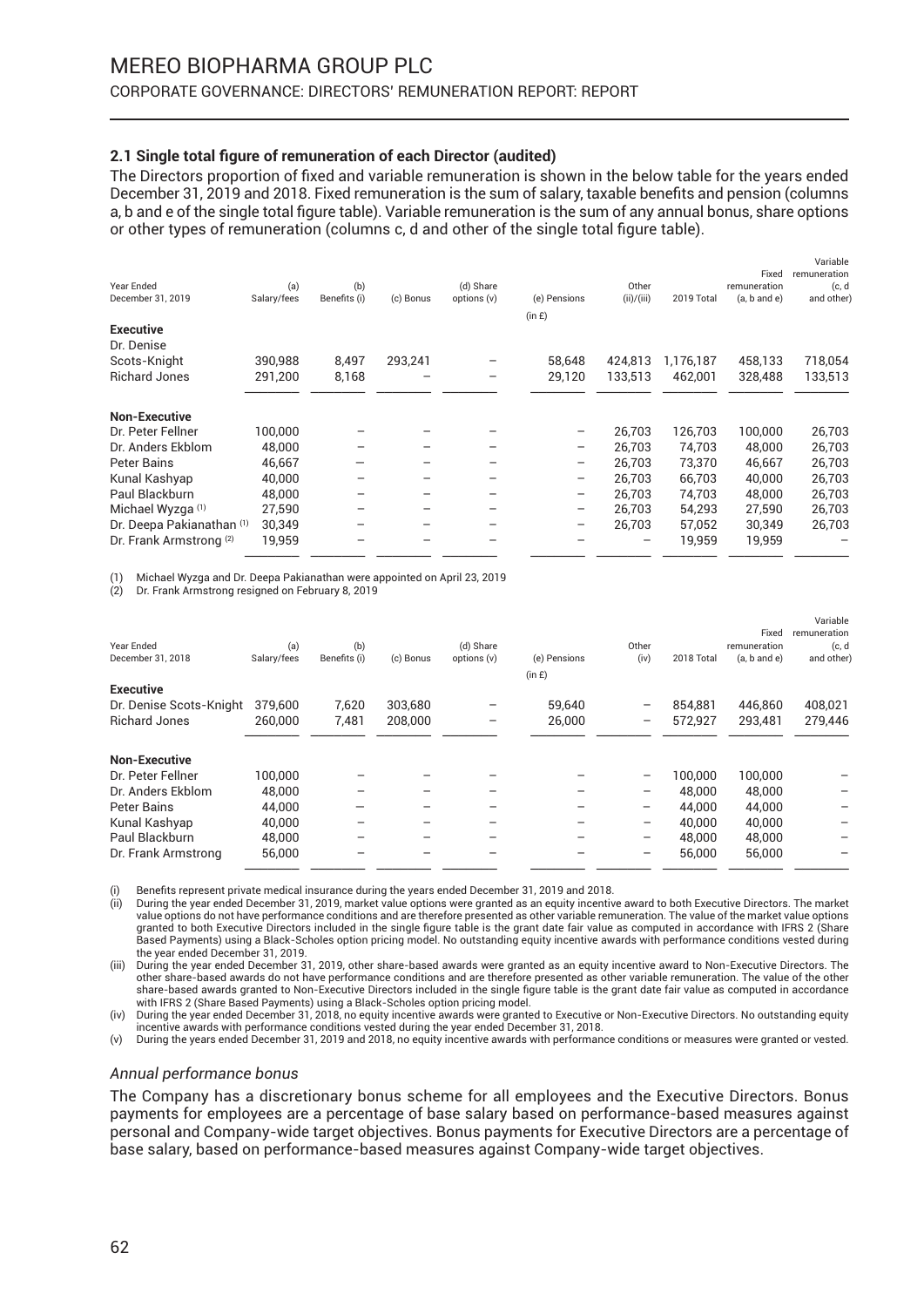## MEREO BIOPHARMA GROUP PLC CORPORATE GOVERNANCE: DIRECTORS' REMUNERATION REPORT: REPORT

For the 2019 performance period the CEO was entitled to an annual performance bonus of 100% of base salary. The agreed Company wide target objectives were met at 75%, meaning the bonus pay-out for the 2019 performance period will be 75% of the base salary for the CEO.

As a result of his departure, Richard Jones is not automatically eligible to receive a bonus in respect of 2019. In light of his contribution and performance over the past three years, the Committee has exercised its discretion to award Richard Jones a bonus of £100,000. This bonus will be payable in instalments in the current year, subject to certain additional conditions which are disclosed later in this report. The bonus will be paid in cash and not subject to a requirement to purchase shares out of the proceeds of the bonus. This amount is not included within the single total figure of remuneration table, disclosed above, as it is not considered to be a form of remuneration directly attributable to the 2019 performance period.

Non-Executive Directors are not entitled to a bonus payment. The annual performance bonus for 2019 was paid in June 2020.

Specific details of the actual Company wide target objectives are considered commercially sensitive and therefore not disclosed in detail. However, the objectives used to measure the performance of the Executive Directors included the following:

- Clinical milestone targets relating to products under development;
- Corporate-related objectives (including the successful integration of OncoMed);
- Corporate development targets; and
- Financial goals.

From January 1, 2018, under the new Deferred Bonus Plan ("2019 DBP"), 100% of the annual bonus is paid in cash, of which 30% of amounts granted to Executive Directors (after deduction of income tax and the relevant employee's national insurance contributions) is required to be utilized to acquire shares in the Company in the open market within 12 months of the grant of the award. With respect to the 2018 performance period, Executive Directors have satisfied the condition to acquire shares under the 2019 DBP. Executive Directors are required to hold the shares purchased subject to the 2019 DBP for a period of two years from the date of purchase. With respect to the 2019 performance period, the Committee has not yet finalized the conditions relating to the annual bonus and the 2019 DBP for Dr. Denise Scots-Knight.

Prior to January 1, 2018, under the old Deferred Bonus Share Plan ("DBSP"), 30% of the annual bonus awarded to Executive Directors was deferred into rights to acquire shares equal in value to the amount deferred, free of charge. The DBSP vests three years after the date of grant with no performance conditions nor any service conditions attached (including no requirement for continued employment once the awards have been made).

## *Long-term incentive awards during the financial year (audited)*

Directors may be granted long-term incentive awards at the discretion of the Committee. During the year ended December 31, 2019:

- Both Executive Directors were awarded options under the Company's 2019 Equity Incentive Plan ("EIP") to subscribe for market value options over a four-year vesting period. The awards vest 25% after one year and in 36 equal monthly instalments thereafter. The options awarded under the EIP were in respect of ADSs and do not have performance conditions.
- All Non-Executive Directors were awarded options under the Company's 2019 Non-Executive Director Equity Incentive Plan ("NED EIP") to subscribe for other-share based awards over a one-year vesting period. The awards vest monthly over an annual period from the grant date. The other-share based awards granted under the NED EIP were in respect of ADSs and do not have performance conditions.

All awards granted under the EIP and NED EIP during the year ended December 31, 2019, are subject to a service condition and may be exercised at any time between the relevant vesting date and the tenth anniversary of the date of grant. Awards which do not vest at the end of the vesting period will lapse permanently.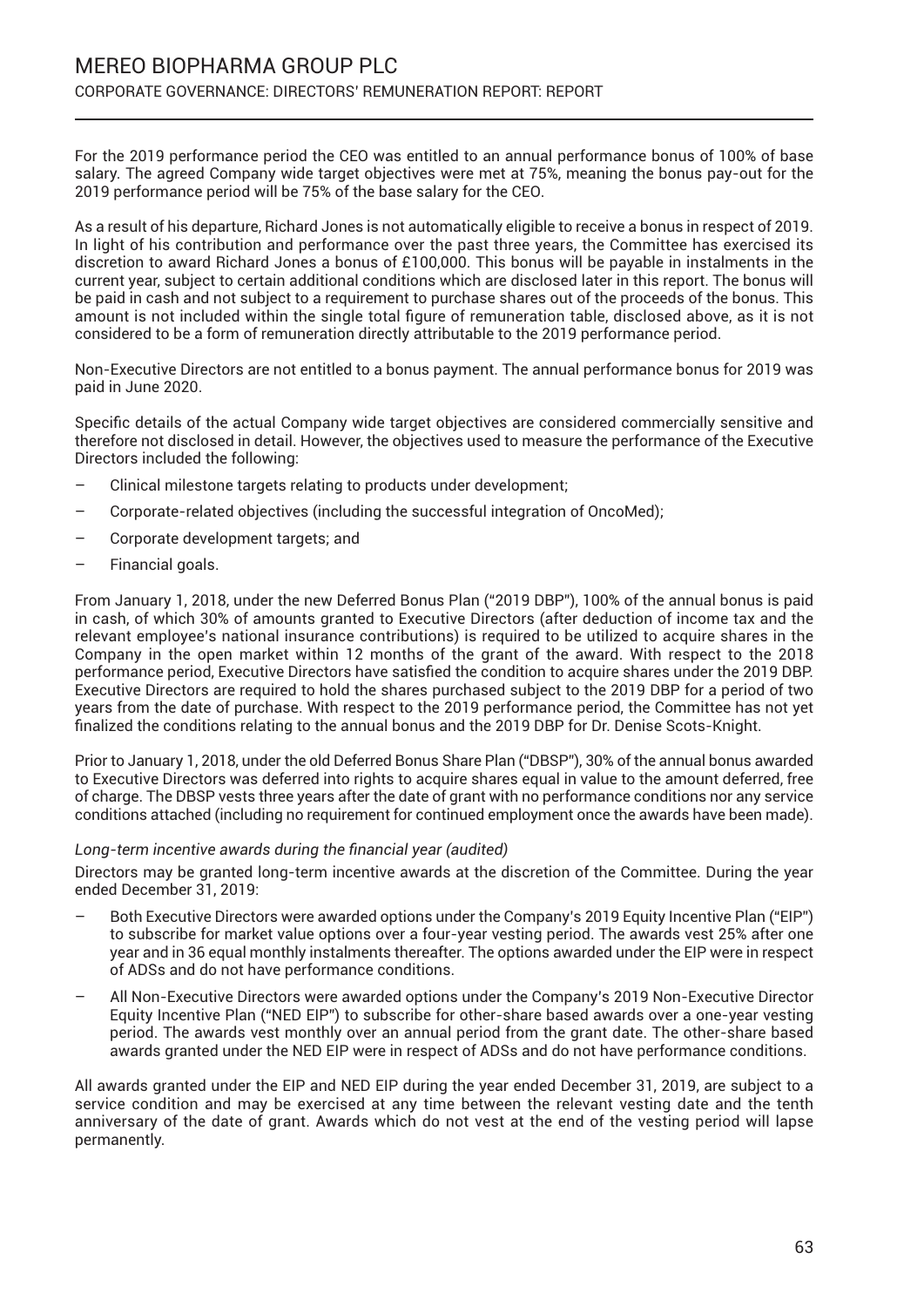As at December 31, 2018, both Executive Directors and Non-Executive Directors had outstanding long-term incentive awards under the following equity award plans:

| Equity award plan                                                              | Granted to                                                   | Vesting condition                                                                           |
|--------------------------------------------------------------------------------|--------------------------------------------------------------|---------------------------------------------------------------------------------------------|
| The Mereo 2015 Plan (the "2015 Plan")                                          | <b>Executive Directors</b><br><b>Non-Executive Directors</b> | Service only                                                                                |
| The Mereo BioPharma Group<br>Ic Share Option Plan<br>(the "Share Option Plan") | <b>Executive Directors</b><br><b>Non-Executive Directors</b> | Service only                                                                                |
| Long-term incentive plan ("LTIP")                                              | <b>Executive Directors</b>                                   | Performance conditions<br>linked to share price<br>appreciation and strategic<br>objectives |
| Deferred Bonus Share Plan ("DBSP")                                             | <b>Executive Directors</b>                                   | No vesting conditions                                                                       |

All equity award plans granted prior to December 31, 2018 were in respect of ordinary shares.

## *Awards granted during the year to December 31, 2019 (audited)*

During the year to December 31, 2019, Executive Directors were granted options under the Company's 2019 EIP, those awards vest based on continued employment only with no performance conditions. The awards vest 25% after one year and in 36 equal monthly instalments thereafter.

| <b>Director</b>         | Grant date                    | <b>ADSs</b><br>Underlying<br>Grant | Exercise<br>Price<br>per ADS (\$) | Face value (\$)    | Expiration<br>Date            |
|-------------------------|-------------------------------|------------------------------------|-----------------------------------|--------------------|-------------------------------|
| Dr. Denise Scots-Knight | May 20, 2019                  | 87.500                             | 5.40                              | 472.500            | May 20, 2029                  |
| <b>Richard Jones</b>    | July 23, 2019<br>May 20, 2019 | 87,500<br>27,500                   | 3.00<br>5.40                      | 262,500<br>148,500 | July 23, 2029<br>May 20, 2029 |
|                         | July 23, 2019                 | 27,500                             | 3.00                              | 82,500             | July 23, 2029                 |

During the year to December 31, 2019, Non-Executive Directors were granted other share-based awards under the Company's 2019 NED EIP, those awards vest based on continued service only with no performance conditions. The awards vest monthly over an annual period from the grant date.

| <b>Director</b>       | Grant date    | <b>ADSs</b><br>Underlying<br>Grant | Exercise<br>Price<br>per ADS (\$) | Face value $(\$)$ | Expiration<br>Date |
|-----------------------|---------------|------------------------------------|-----------------------------------|-------------------|--------------------|
| Peter Fellner         | May 20, 2019  | 5,500                              | 5.40                              | 29,700            | May 20, 2029       |
|                       | July 23, 2019 | 5,500                              | 3.00                              | 16,500            | July 23, 2029      |
| <b>Peter Bains</b>    | May 20, 2019  | 5,500                              | 5.40                              | 29,700            | May 20, 2029       |
|                       | July 23, 2019 | 5,500                              | 3.00                              | 16,500            | July 23, 2029      |
| Paul Blackburn        | May 20, 2019  | 5,500                              | 5.40                              | 29,700            | May 20, 2029       |
|                       | July 23, 2019 | 5,500                              | 3.00                              | 16,500            | July 23, 2029      |
| Dr. Anders Ekblom     | May 20, 2019  | 5,500                              | 5.40                              | 29,700            | May 20, 2029       |
|                       | July 23, 2019 | 5,500                              | 3.00                              | 16,500            | July 23, 2029      |
| Kunal Kashyap         | May 20, 2019  | 5,500                              | 5.40                              | 29,700            | May 20, 2029       |
|                       | July 23, 2019 | 5,500                              | 3.00                              | 16,500            | July 23, 2029      |
| Dr. Deepa Pakianathan | May 20, 2019  | 5,500                              | 5.40                              | 29,700            | May 20, 2029       |
|                       | July 23, 2019 | 5,500                              | 3.00                              | 16,500            | July 23, 2029      |
| Michael Wyzga         | May 20, 2019  | 5,500                              | 5.40                              | 29,700            | May 20, 2029       |
|                       | July 23, 2019 | 5,500                              | 3.00                              | 16,500            | July 23, 2029      |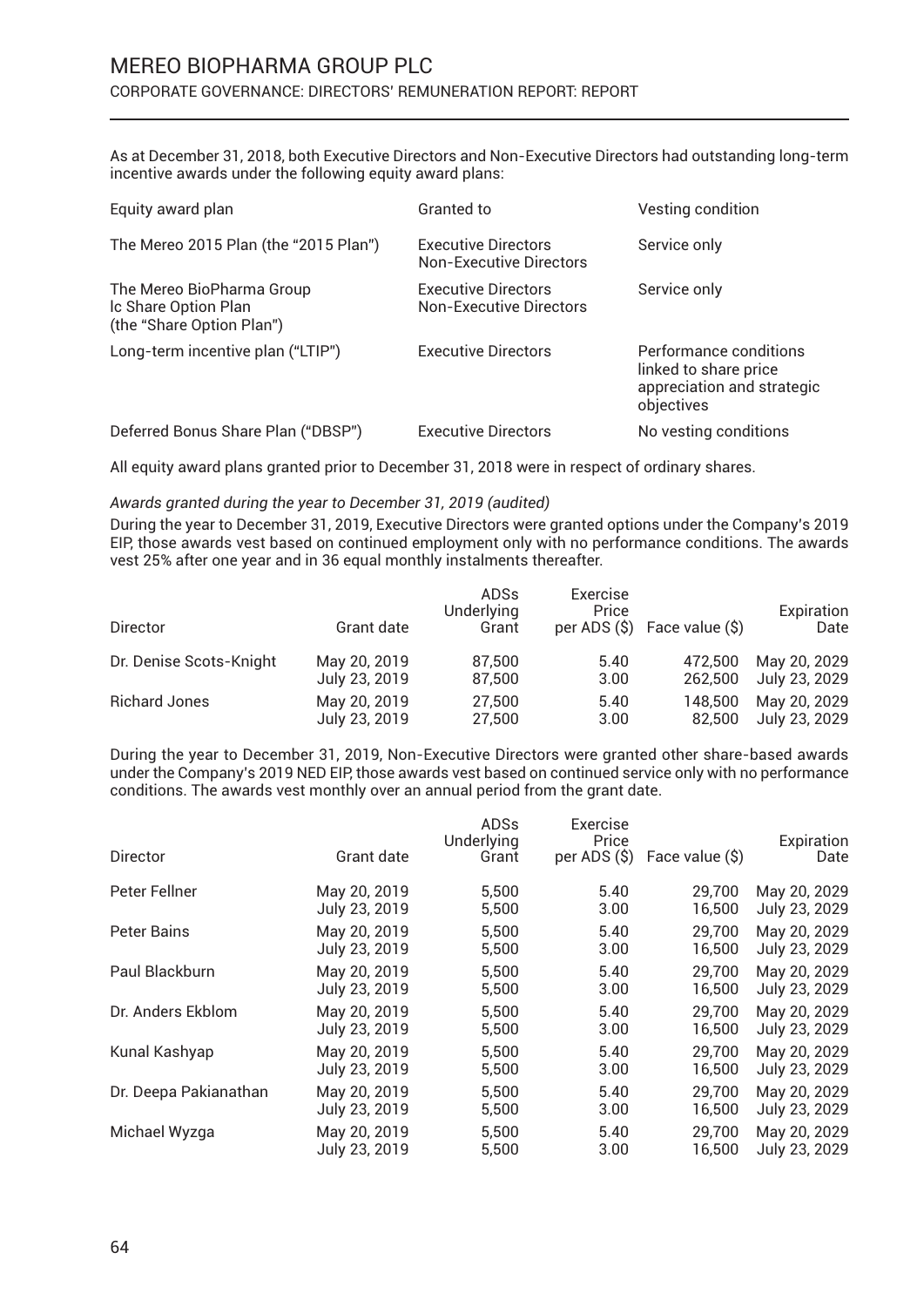## MEREO BIOPHARMA GROUP PLC CORPORATE GOVERNANCE: DIRECTORS' REMUNERATION REPORT: REPORT

The exercise price of all options granted during the year under the 2019 EIP and 2019 NED EIP was the market value of the shares upon closing on the day before the grant.

### *Awards lapsed during the year to December 31, 2019 (audited)*

During the year to December 31, 2019, certain awards previously made to Dr. Denise Scots-Knight under the LTIP were eligible to vest, however they lapsed as they did not meet the relevant vesting criteria (a share price performance condition).

The LTIP awards vest over a five-year period with 75% of the total award based upon the achievement of share price targets and 25% of the total award based upon the achievement of strategic targets.

| <b>Director</b>         | Form of award | Grant date   | Options<br>outstanding | Options<br>lapsed | Options<br>outstanding |
|-------------------------|---------------|--------------|------------------------|-------------------|------------------------|
|                         |               |              | (December 31,<br>2018) |                   | (December 31,<br>2019) |
| Dr. Denise Scots-Knight | I TIP         | June 9, 2016 | 461,538                | (115, 385)        | 346,154                |

There were no LTIP awards granted during the year to December 31, 2019.

No other awards lapsed during the year to December 31, 2019.

On January 1, 2020, a further 115,383 options awarded to Dr. Denise Scots-Knight lapsed as they did not meet the relevant vesting criteria (a share price performance condition). As at the date of this Report, Dr. Denise Scots-Knight has 230,860 options outstanding under the LTIP. On the same date, 46,487 options awarded to Richard Jones lapsed as they did not meet the relevant vesting criteria (a share price performance condition). As at the date of this Report, Richard Jones has 139,463 options outstanding under the LTIP.

## **2.2 Payments to past Directors (audited)**

There were no payments to past Directors made during the financial year ending December 31, 2019.

## **2.3 Payments for Loss of Office (audited)**

There were no payments made to Directors for Loss of Office during the financial year ending December 31, 2019.

In accordance with his contract and the terms agreed for his departure, Richard Jones will receive the following remuneration in 2020:

- Salary, benefits and pension up to the termination date;
- An amount in respect of accrued untaken annual leave;
- Payment of a bonus of £100,000, payable in three instalments on: the earlier of 15 May 2020 and the filing of the Company's Annual Report on Form 20-F; the earlier of the date of cessation and 15 June 2020; the payment of the 2019 bonuses to other executives of the Company. In light of his departure, the Committee has determined that Richard will not be required to purchase shares using the proceeds of the bonus;
- Vested options granted under the Share Option Plan and the 2019 EIP at the time of cessation of employment will be allowed to be exercised for a period of two years following termination in light of Richard's contribution to the Company over the last three years including over his notice period. Richard's other unvested share awards will lapse on cessation; and
- A contribution towards legal fees of £1,500.

In accordance with the Companies Act, full details of these payments will be disclosed to shareholders via the Company's website at the time Richard Jones ceases to be a Director and in next year's remuneration report.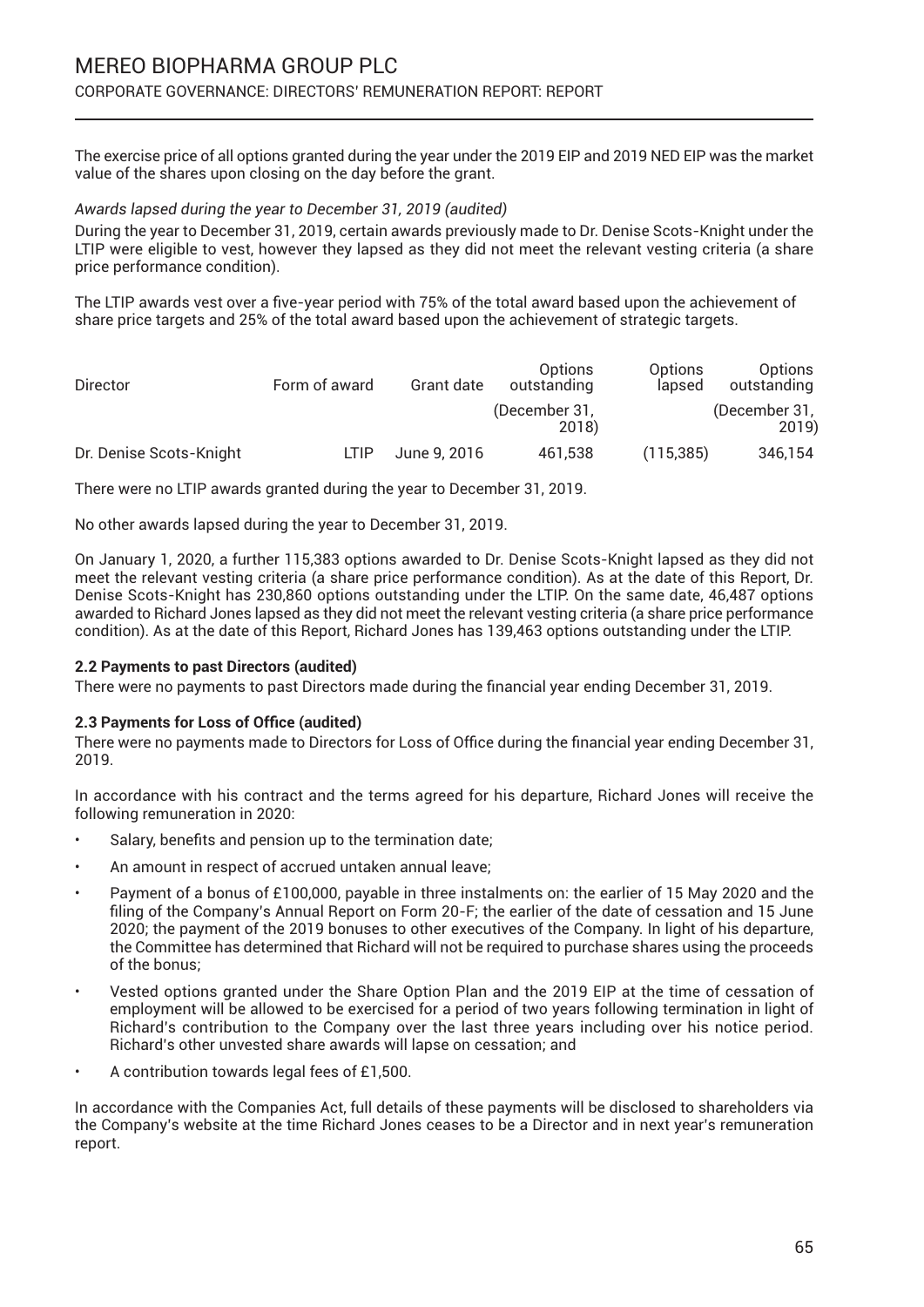## **2.4 Statement of Directors' Shareholding and Share Interests (audited)**

The table below sets out, as at December 31, 2019, the beneficial interest in the Company's shares of the Directors (together with interests held by his or her connected persons). In addition, the table below also sets out the total number of shares held by Directors which are unvested, the total number of options held by Directors which are vested but not yet exercised and the total number of options held by Directors which are unvested.

The total number of shares which are unvested are disclosed by those with and without performance conditions.

|                      | Shares<br>Vested                               |                                                                    | Shares<br>Unvested                                       |                                                                                                  | Vested                                                                  | Awards                                         | Unvested                                   |
|----------------------|------------------------------------------------|--------------------------------------------------------------------|----------------------------------------------------------|--------------------------------------------------------------------------------------------------|-------------------------------------------------------------------------|------------------------------------------------|--------------------------------------------|
| Director             | Beneficially<br>owned<br>shares <sup>(1)</sup> | <b>DBSP</b><br>(Unvested,<br>without<br>performance<br>conditions) | LTIP<br>(Unvested,<br>with<br>performance<br>conditions) | 2015 Plan/<br>Share<br>Option Plan<br>(ordinary<br>shares<br>vested<br>but not yet<br>exercised) | 2019<br><b>NED EIP</b><br>(ADSs,<br>vested<br>but not yet<br>exercised) | 2015 Plan<br>(ordinary<br>shares,<br>unvested) | 2019<br>EIP/NED EIP<br>(ADSs,<br>unvested) |
| <b>Executive</b>     |                                                |                                                                    |                                                          |                                                                                                  |                                                                         |                                                |                                            |
| Dr. Denise           |                                                |                                                                    |                                                          |                                                                                                  |                                                                         |                                                |                                            |
| Scots-Knight         | 935,999(2)                                     | 57,524                                                             | 346,154                                                  | 1,544,745                                                                                        |                                                                         |                                                | 175,000                                    |
| <b>Richard Jones</b> | 66,915                                         | 22,058                                                             | 185,950                                                  |                                                                                                  |                                                                         | 650,000                                        | 55,000                                     |
| <b>Non-Executive</b> |                                                |                                                                    |                                                          |                                                                                                  |                                                                         |                                                |                                            |
| Dr. Peter Fellner    | 65,500                                         |                                                                    |                                                          | 1,692,673                                                                                        | 5,496                                                                   |                                                | 5,504                                      |
| Dr. Anders Ekblom    | 189,702                                        |                                                                    |                                                          | 216,264                                                                                          | 5,496                                                                   |                                                | 5,504                                      |
| <b>Peter Bains</b>   | 206,796                                        |                                                                    |                                                          | 710,583                                                                                          | 5,496                                                                   |                                                | 5,504                                      |
| Kunal Kashyap        | 1,497,735                                      |                                                                    | -                                                        | 216,264                                                                                          | 5,496                                                                   |                                                | 5,504                                      |
| Paul Blackburn       | 22,624                                         |                                                                    | -                                                        | 236,974                                                                                          | 5,496                                                                   |                                                | 5,504                                      |
| Dr. Deepa            |                                                |                                                                    |                                                          |                                                                                                  |                                                                         |                                                |                                            |
| Pakianathan          | 1,283,670(3)                                   |                                                                    |                                                          |                                                                                                  | 5,496                                                                   |                                                | 5,504                                      |
| Michael Wyzga        |                                                |                                                                    |                                                          |                                                                                                  | 5,496                                                                   |                                                | 5,504                                      |

(1) Ordinary shares (each ADS held has been converted into five ordinary shares)

(2) Includes 6,300 ordinary shares held by Dr. Denise Scots-Knight's husband.

(3) Delphi Ventures VIII, L.P. ("Delphi VIII") directly holds 254,327 ADSs. Delphi Bio Investments VIII, L.P. ("DBI VIII") directly holds 2,407 ADSs. Delphi Management Partners VIII, L.L.C. ("DMP VIII") is the general partner of Delphi VIII and DBI VIII (together, the "Delphi VIII Funds"), and may be deemed to have sole voting and dispositive power over the ADSs held by the Delphi VIII Funds. DMP VIII and each of James J. Bochnowski, David L. Douglass, Douglas A. Roeder and Deepika R. Pakianathan, Ph.D., the Managing Members of DMP VIII who may be deemed to share voting and dispositive power over the reported securities, disclaim beneficial ownership of the reported securities held by the Delphi VIII Funds except to the extent of any pecuniary interest therein.

The Company does not have a formal policy on Executive or Non-Executive Director shareholdings.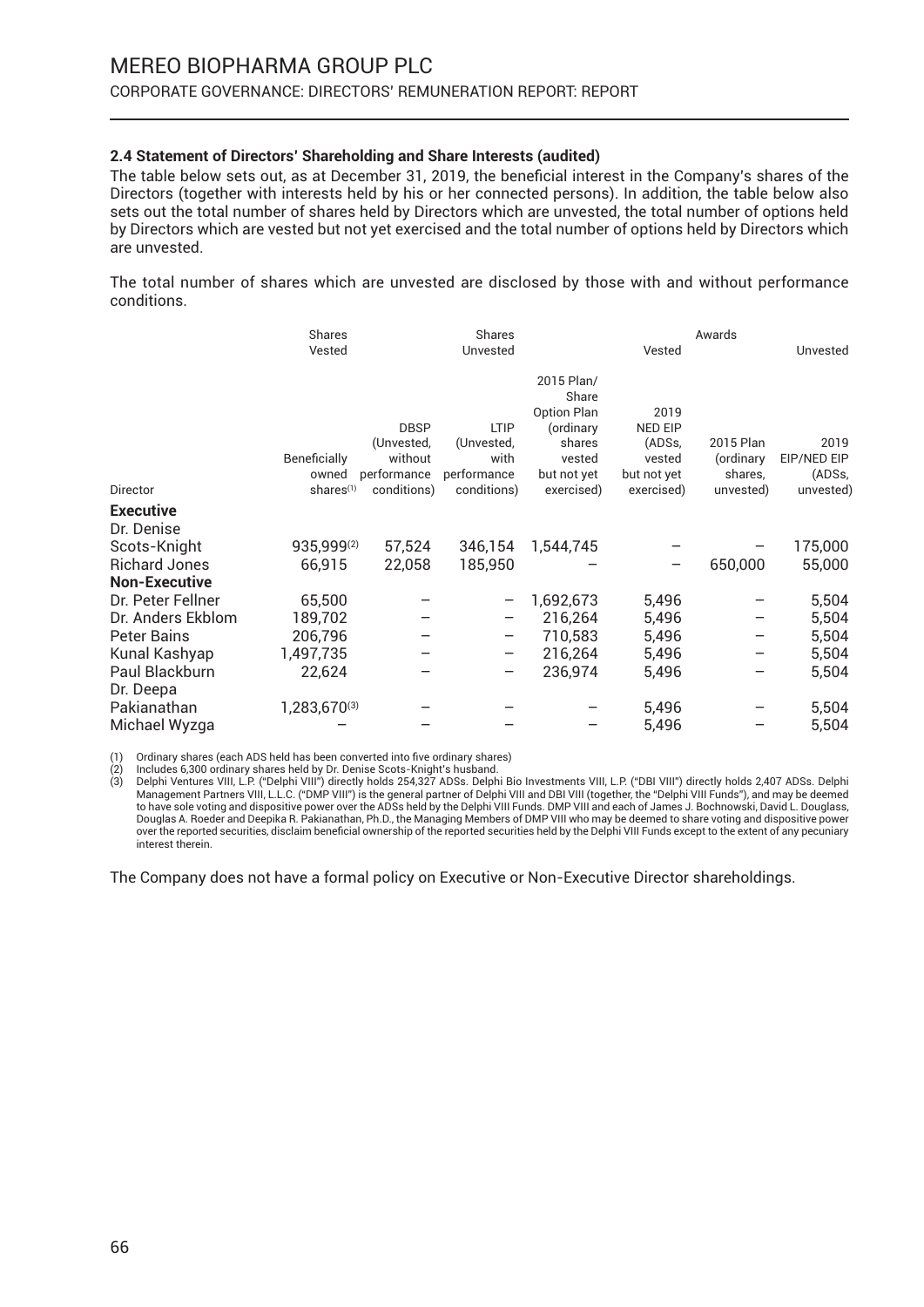## MEREO BIOPHARMA GROUP PLC CORPORATE GOVERNANCE: DIRECTORS' REMUNERATION REPORT: REPORT

As at December 31, 2019, no unvested equity incentive awards are subject to performance conditions. The interests of the Directors in the Company's share options as at December 31, 2019, is as follows:

|                      |                     | Ordinary                 | Exercise<br>Price<br>Per |                          | Exercise                 |                    |                        |
|----------------------|---------------------|--------------------------|--------------------------|--------------------------|--------------------------|--------------------|------------------------|
|                      |                     | Shares                   | Ordinary                 | <b>ADSs</b>              | Price                    |                    |                        |
|                      | Equity              | Underlying               | Share                    | Underlying               | Per ADS                  |                    |                        |
| Director             | Award Plan          | Grant                    | (E)                      | Grant                    | (5)                      | <b>Grant Date</b>  | <b>Expiration Date</b> |
| <b>Executive</b>     |                     |                          |                          |                          |                          |                    |                        |
| Dr. Denise           | 2015 Plan           | 1,544,745                | 1.29                     |                          | <u>—</u>                 | September 25, 2015 | September 25, 2025     |
| Scots-Knight         | <b>LTIP</b>         | 346,154                  | nil                      | $\overline{\phantom{0}}$ | $\overline{\phantom{0}}$ | June 9, 2016       | June 9, 2026           |
|                      | <b>DBSP</b>         | 25,319                   | nil                      | $\qquad \qquad$          | $\qquad \qquad$          | April 4, 2017      | April 4, 2021          |
|                      | <b>DBSP</b>         | 32,205                   | nil                      |                          | $\overline{\phantom{m}}$ | April 26, 2018     | January 31, 2022       |
|                      | 2019 EIP            |                          | $\qquad \qquad -$        | 87,500                   | 5.40                     | May 20, 2019       | May 20, 2029           |
|                      | 2019 EIP            | $\overline{\phantom{0}}$ | $\qquad \qquad -$        | 87,500                   | 3.00                     | July 23,2019       | July 23, 2029          |
| Richard              | Share Option Plan   | 650,000                  | 3.03                     | $\overline{\phantom{0}}$ |                          | April 4, 2017      | April 4, 2027          |
| Jones                | <b>LTIP</b>         | 185,950                  | nil                      | $\overline{\phantom{0}}$ |                          | April 4, 2017      | June 9, 2026           |
|                      | <b>DBSP</b>         | 22,058                   | nil                      | $\overline{\phantom{0}}$ | $\overline{\phantom{0}}$ | April 26, 2018     | January 31, 2022       |
|                      | 2019 EIP            |                          | $\qquad \qquad -$        | 27,500                   | 5.40                     | May 20, 2019       | May 20, 2029           |
|                      | 2019 EIP            |                          | $\overline{\phantom{0}}$ | 27,500                   | 3.00                     | July 23,2019       | July 23, 2029          |
| <b>Non-Executive</b> |                     |                          |                          |                          |                          |                    |                        |
| Peter Fellner        | 2015 Plan           | 1,692,673                | 1.29                     | $\qquad \qquad -$        |                          | September 29, 2015 | September 29, 2025     |
|                      | <b>2019 NED EIP</b> |                          | $\overline{\phantom{0}}$ | 5,500                    | 5.40                     | May 20, 2019       | May 20, 2029           |
|                      | <b>2019 NED EIP</b> |                          | $\overline{\phantom{0}}$ | 5,500                    | 3.00                     | July 23,2019       | July 23, 2029          |
| <b>Peter Bains</b>   | 2015 Plan           | 710,583                  | 1.29                     | $\qquad \qquad -$        | $\qquad \qquad -$        | September 29, 2015 | September 29, 2025     |
|                      | <b>2019 NED EIP</b> | $\overline{\phantom{0}}$ | $\overline{\phantom{0}}$ | 5,500                    | 5.40                     | May 20, 2019       | May 20, 2029           |
|                      | <b>2019 NED EIP</b> | $\overline{\phantom{0}}$ | $\overline{\phantom{0}}$ | 5,500                    | 3.00                     | July 23,2019       | July 23, 2029          |
| Paul Blackburn       | 2015 Plan           | 236,974                  | 1.84                     | $\overline{\phantom{0}}$ | $\qquad \qquad -$        | May 11, 2016       | May 11, 2026           |
|                      | <b>2019 NED EIP</b> |                          | $\overline{\phantom{0}}$ | 5,500                    | 5.40                     | May 20, 2019       | May 20, 2029           |
|                      | <b>2019 NED EIP</b> | $\overline{\phantom{0}}$ | $\overline{\phantom{0}}$ | 5,500                    | 3.00                     | July 23,2019       | July 23, 2029          |
| Dr. Anders           | 2015 Plan           | 216,264                  | 1.29                     | $\overline{\phantom{0}}$ | $\qquad \qquad -$        | September 29, 2015 | September 29, 2025     |
| Ekblom               | <b>2019 NED EIP</b> |                          |                          | 5,500                    | 5.40                     | May 20, 2019       | May 20, 2029           |
|                      | <b>2019 NED EIP</b> | $\overline{\phantom{0}}$ | $\overline{\phantom{0}}$ | 5,500                    | 3.00                     | July 23,2019       | July 23, 2029          |
| Kunal Kashyap        | 2015 Plan           | 216,264                  | 1.29                     | $\overline{\phantom{0}}$ | $\qquad \qquad -$        | September 29, 2015 | September 29, 2025     |
|                      | <b>2019 NED EIP</b> | $\overline{\phantom{0}}$ | $\overline{\phantom{0}}$ | 5,500                    | 5.40                     | May 20, 2019       | May 20, 2029           |
|                      | <b>2019 NED EIP</b> | $\overline{\phantom{0}}$ | $\overline{\phantom{0}}$ | 5,500                    | 3.00                     | July 23,2019       | July 23, 2029          |
| Dr. Deepa            | <b>2019 NED EIP</b> | $\overline{\phantom{0}}$ | $\overline{\phantom{0}}$ | 5,500                    | 5.40                     | May 20, 2019       | May 20, 2029           |
| Pakianathan          | <b>2019 NED EIP</b> |                          |                          | 5,500                    | 3.00                     | July 23,2019       | July 23, 2029          |
| Michael Wyzga        | <b>2019 NED EIP</b> | $\overline{\phantom{0}}$ | $\overline{\phantom{0}}$ | 5,500                    | 5.40                     | May 20, 2019       | May 20, 2029           |
|                      | <b>2019 NED EIP</b> | $\overline{\phantom{0}}$ | $\overline{\phantom{0}}$ | 5,500                    | 3.00                     | July 23,2019       | July 23, 2029          |

## *Executive Directors*

– Under the 2019 EIP, we have granted market value options to our Executive Directors. These market value options vest over four years with 25% vesting 12 months after the grant date and the balance vesting equally over the next 36 months. There are no performance conditions attached to share options granted under the 2019 EIP. Subject to the terms of the grant, awards under the 2019 EIP can be granted in respect of ordinary shares, ADSs, cash or a combination thereof. All grants to Executive Directors during the 2019 performance period were in respect of ADSs.

- Under the 2015 Plan, we have granted market value options to our Executive Directors. These market value options vest over four years with 25% vesting 12 months after the grant date and the balance vesting equally over the next 36 months. There are no performance conditions attached to share options granted under the 2015 Plan.
- Under the Share Option Plan, we have granted share options to our Executive Directors. These share options vest over three years. There are no performance conditions attached to share options granted under the Share Option Plan.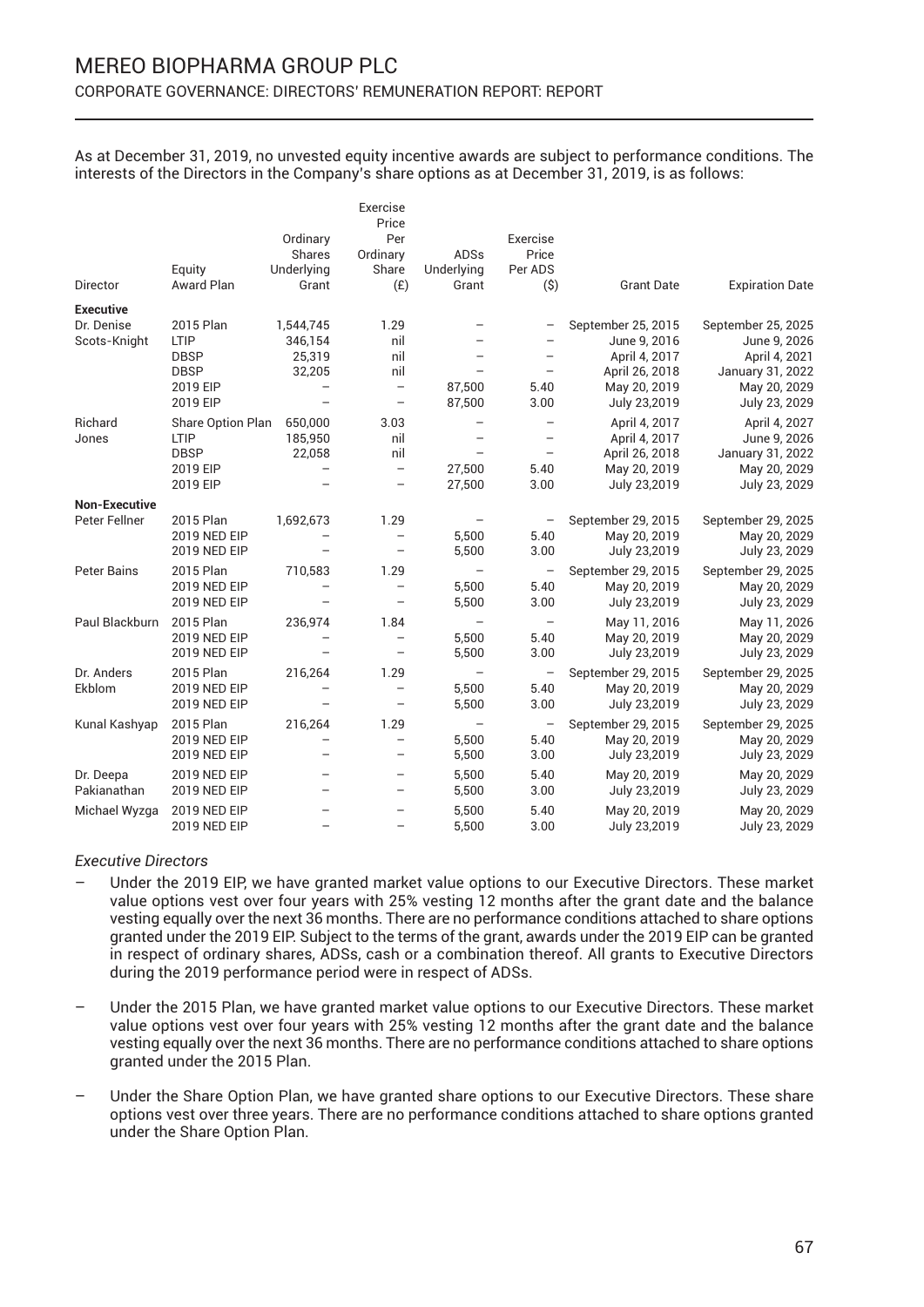- Under the DBSP, we have granted share awards to our Chief Executive Officer. These share awards vest three years from grant date and are exercisable within one year of vesting. There are no performance conditions, nor any service conditions attached to share options granted under the DBSP.
- Under the LTIP, we have granted share awards to our Executive Directors. 75% of these share awards have specific performance conditions and vest depending on achieving share price appreciation relative to the share price on specified future dates against the share price at admission to the AIM Market of the London Stock Exchange ("AIM") (75% of the grant) and the achievement of strategic operational targets (25% of the total grant).

### *Non-Executive Directors*

- Under the 2015 Plan, we have granted share options to our Non-Executive Directors. These share options vested over three years from grant date in three equal annual instalments. There are no performance conditions attached to share options granted under the 2015 Plan.
- Under the 2019 NED EIP, we have granted other share-based awards to our Non-Executive Directors. These other share-based awards vest in equal monthly instalments over the one-year period following their grant date. There are no performance conditions attached to the other share-based awards granted under the 2019 NED EIP. Subject to the terms of the grant, awards under the 2019 NED EIP can be granted in respect of ordinary shares, ADSs, cash or a combination thereof. All grants to Non-Executive Directors during the 2019 performance period were in respect of ADSs, however the award may be cash settled at the Company's sole discretion.

## **2.5 Performance Graph and Table (audited)**

The graph below shows the Company's performance, measured by total shareholder return, for U.K. ordinary shares listed on AIM Market of the London Stock Exchange ("AIM") against the AIM All Share Index. The AIM All Share Index has been selected for this comparison because the Company has been trading on this exchange since 2016 and is therefore considered to be the most suitable comparator index.



The graph shows the value, by December 31, 2019, of £100 invested in the Company on June 6, 2016, compared with the value of £100 invested in the FTSE AIM All-Share on the same date.

## *Chief Executive Officer Total Remuneration History*

As this is the Company's first Directors' Remuneration Report, the exemption not to disclose the history of remuneration for the Chief Executive Officer prior to 2019 has been taken. The Company has chosen to disclose remuneration history from 2019 onwards.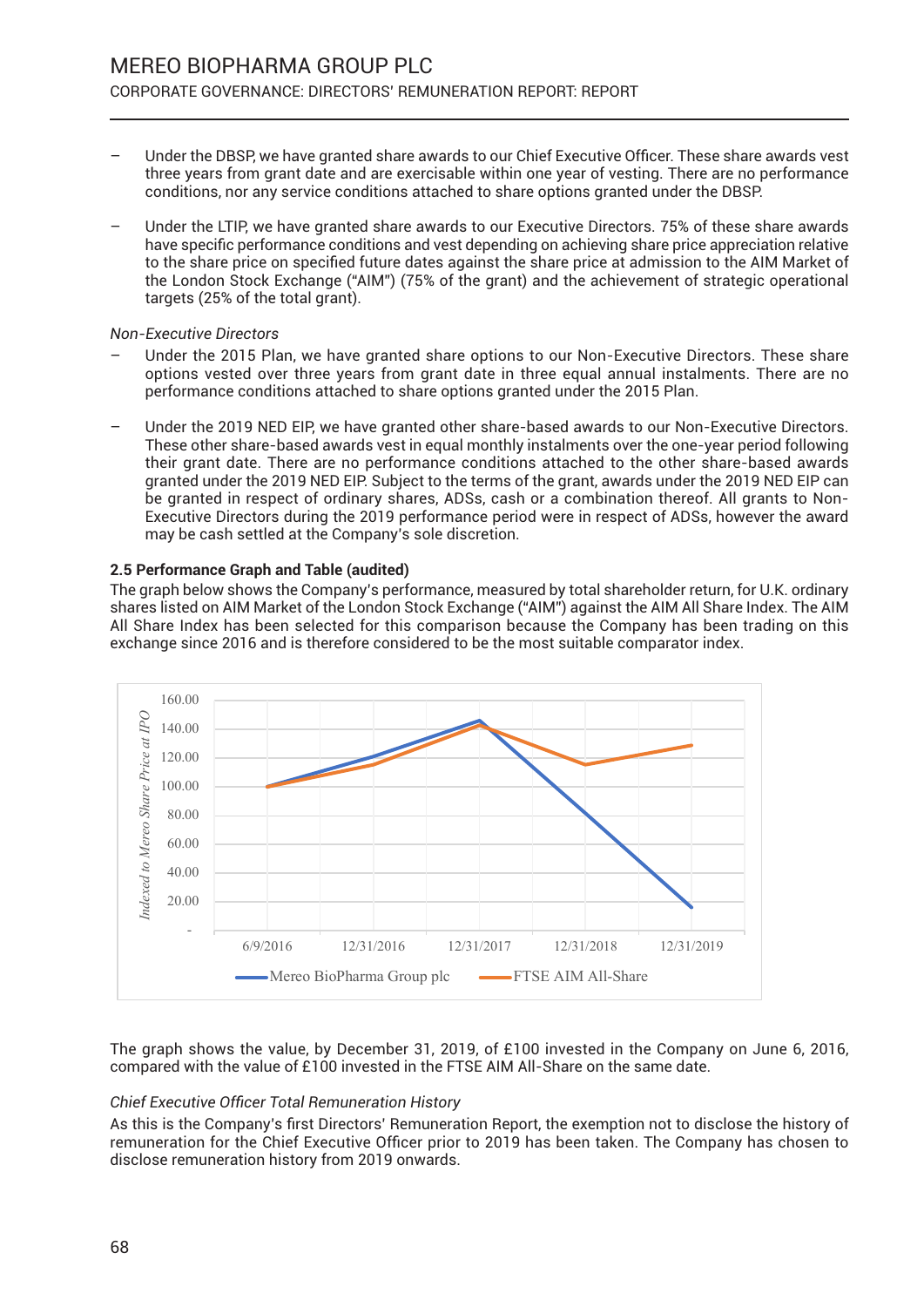## MEREO BIOPHARMA GROUP PLC CORPORATE GOVERNANCE: DIRECTORS' REMUNERATION REPORT: REPORT

2019 Total CEO remuneration **E1,176,187** CEO bonus (as a % of maximum available) 75% CEO LTIP(1) vesting (as a % of maximum available) 0% or the state of the state of  $\sim 0\%$ 

(1) During the 2019 performance period the only long-term incentive award to potentially vest with a performance condition attached was the LTIP.

## **2.6 Percentage Change in Remuneration of Directors and Employees (audited)**

As this is the Company's first Directors' Remuneration Report, there has been no change in the remuneration of Directors and employees. It is therefore not possible to provide meaningful comparative data. However, full disclosure of the year-on-year movement will be provided in future remuneration reports.

## **2.7 Relative Importance of Spend on Pay (audited)**

The Remuneration Committee considers the Company's research and development ("R&D") expenditure relative to salary expenditure for all employees, to be the most appropriate metric for assessing overall spend on pay due to the nature and stage of the Company's business. Dividend distribution and share buy-back comparators have not been included because the Company has no history of such transactions. The table below illustrates the gross pay to all employees, per year, as compared to R&D expenditure and illustrates the year-on-year change.

|                             |         | 2019 (£'000) 2018 (£'000) | % change |
|-----------------------------|---------|---------------------------|----------|
| Gross pay to all employees* | £8.221  | £6.198                    | 33%      |
| R&D expenditure             | £23.608 | £22.703                   | 4%       |

Gross pay to all employees, up by £2.0 million (or 33%) on the prior year, increased following the acquisition of OncoMed on April 23, 2019. As a result of the acquisition, the Group's headcount increased, which had an impact on employee costs. Further information can be found within the Financial Review (Strategic Report).

## **2.8 Membership of the Remuneration Committee and its Advisors (audited)**

The Remuneration Committee currently comprises of three independent Non-Executive Directors: Peter Bains (Chair), Dr. Anders Ekblom and Dr. Deepa Pakianathan. On May 1, 2019, Peter Bains assumed the role of Chair of the Committee from Dr. Anders Ekblom. The Chief Executive Officer, Chief Financial Officer and General Counsel, as well as others, are invited to attend Remuneration Committee meetings as required to provide advice and assistance. The terms of reference of the Committee can be found on our website at www.mereobiopharma.com.

During the year, the Remuneration Committee engaged Radford (part of Aon plc) to provide advice on certain remuneration matters, including:

- Support in the preparation of the Group's first Directors' Remuneration Policy;
- An evaluation of the compensation provided to the non-executive directors during the financial year and recommendations for a go-forward compensation program;
- A cash compensation benchmarking analysis (competitive assessment) for the U.K. and U.S. workforce;
- A further review of cash compensation provided to Executive Directors and other members of the senior management team, with recommendations for a go-forward compensation program; and
- Strategic review of equity compensation practices in the U.K. and U.S. given the Company's acquisition of OncoMed in April 2019 and subsequent listing on the Nasdaq Global Market.

The Remuneration Committee is satisfied that Radford (part of Aon plc) provides independent and objective advice. During 2019, total fees of approximately £0.1 million were paid to Radford (part of Aon plc).

## **2.9 Statement of Voting at a general meeting of the Company**

The Company will hold a general meeting on a date to be announced in due course. At this general meeting, shareholders will be asked to approve the remuneration policy through a binding vote, and the annual report on remuneration through an advisory vote. Results of these two votes will be included in next year's Directors' Remuneration Report.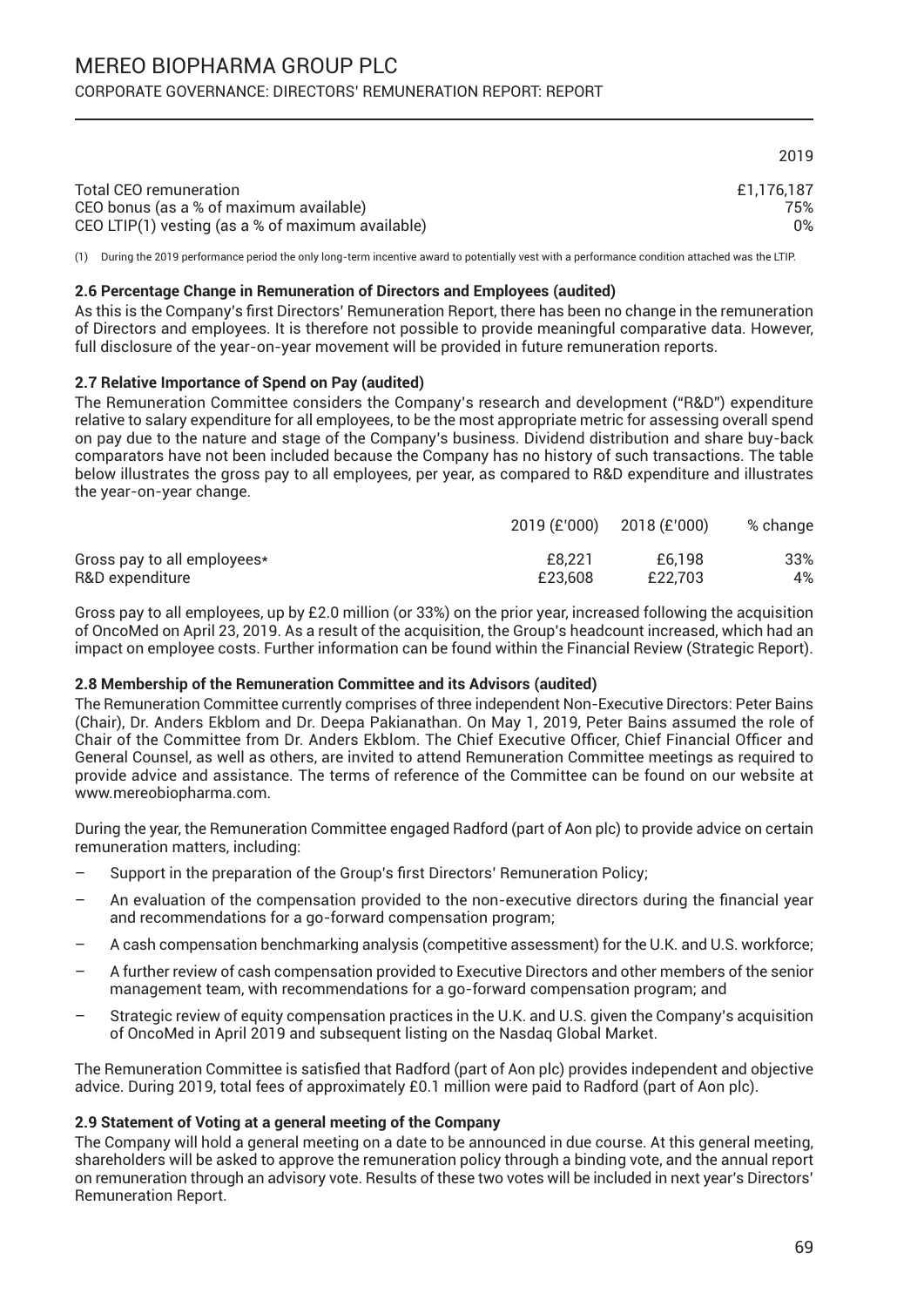## **2.10 Statement of Implementation of Remuneration Policy in Current Financial Year (audited)**

### *Annual salary*

As at the date of this report, there has been no change in the annual base salary for both Executive Directors against the 2019 performance period. The Committee has deferred the decision to review a change in annual base salary for both Executive Directors, however the Committee reserves the right to apply any subsequent review with effect from January 1, 2020, at a point later in the year. The outcome of this will be reported to shareholders in next year's report. Any increase is expected to be in line with that of the general workforce.

### *Benefits and pension*

Both Executive Directors will continue to receive pension contributions (or cash payments in lieu) to the value of 15% (in respect of the CEO) and 10% (in respect of the CFO) of basic salary. No changes will be made to the provision of other benefits.

### *Bonus*

In line with the Policy provided within this Directors' Remuneration Report, the CEO will be eligible for a maximum annual bonus of 100% of basic salary for the 2020 financial year.

The bonus will be subject to the achievement of short-term corporate objectives which have been set by the Committee with respect to the current performance period. The short-term objectives cover key objectives that relate to the achievement of the Group's wider strategic goals.

For the current performance period, short-term corporate objectives include measures relating to clinical development, corporate development, commercial planning, finance, manufacturing and intellectual property /legal.

The amount of bonus payable is at the discretion of the Committee subject to review of performance against the short-term corporate objectives at the end of the performance period (which is aligned with the financial year).

## *Long-term incentive plan*

In line with the Policy, the Committee reserves the right to issue market value options to Executive Directors during 2020. The Committee may also, with discretion, consider the issuance of other option types to Executive Directors in line with the 2019 EIP.

On February 20, 2020, equity incentive awards were granted to Executive Directors under the 2019 EIP. These equity incentive awards were market value options over ADSs, and the vesting period is four years; 25% of the award vesting on the first anniversary of the grant date and the balance vesting in equal monthly instalments over the following three years. No performance conditions were attached to the awards.

|                         | ADS options<br>granted<br>February 20,<br>2020 | Exercise<br>Price<br>per ADS<br>(\$) | Face value<br>(\$) |
|-------------------------|------------------------------------------------|--------------------------------------|--------------------|
| Dr. Denise Scots-Knight | 175,000                                        | \$1.84                               | 322,000            |
| <b>Richard Jones</b>    | 85,000                                         | \$1.84                               | 156.400            |

#### *Non-Executive Directors' fees*

No changes are foreseen to the fees paid to Non-Executive Directors during the 2020 financial year.

In addition to fees paid, the Committee foresees the issuance of market value options to Non-Executive Directors during 2020.

In line with the Policy, the Committee reserves the right to issue other share-based awards to Non-Executive Directors during 2020. The Committee may also, with discretion, consider the issuance of other option types to Non-Executive Directors in line with the 2019 NED EIP.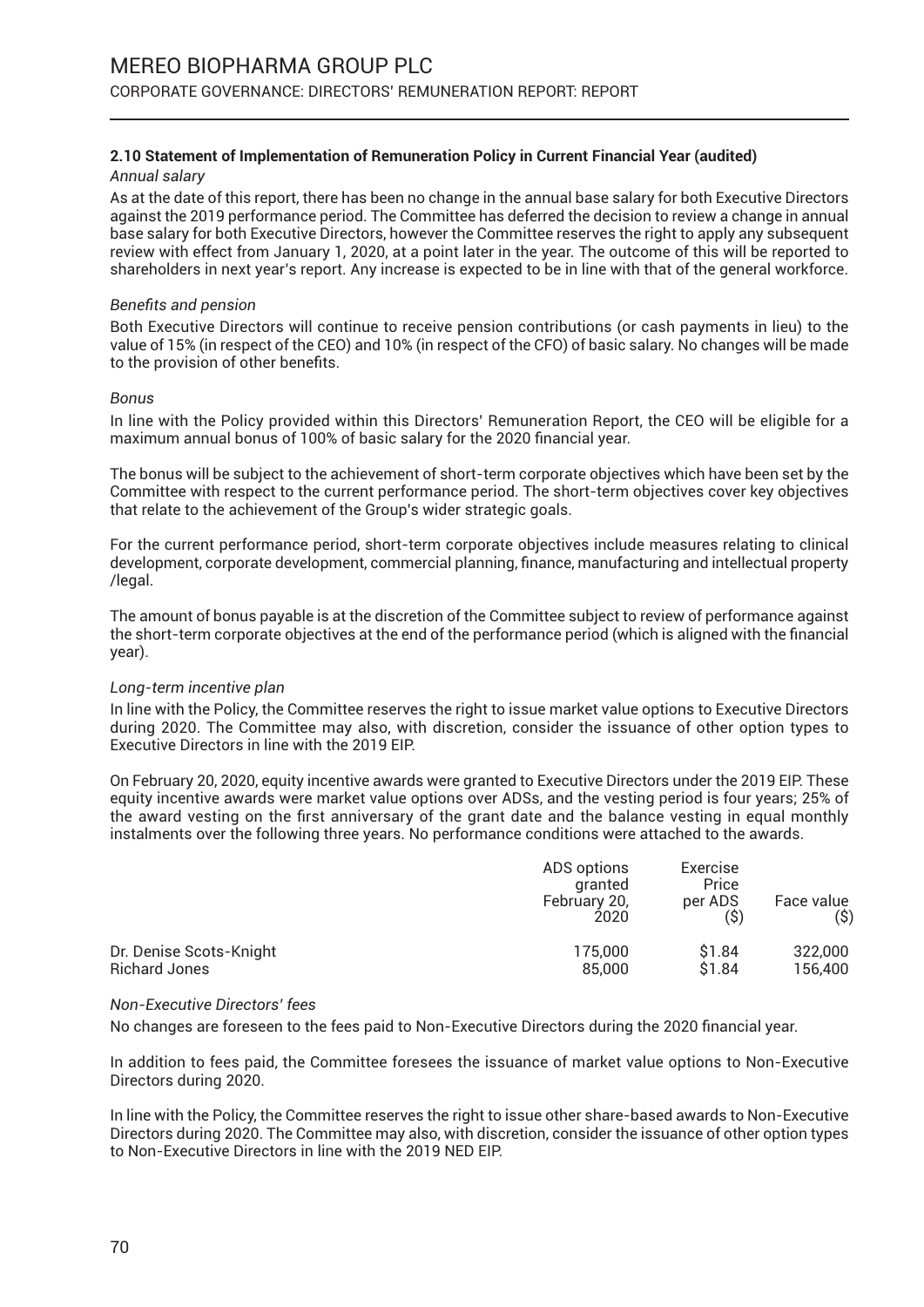On February 20, 2020, equity incentive awards were granted to Non-Executive Directors in line with the 2019 EIP. These equity incentive awards were market value options over ADSs, and the vesting period is one year; vesting in equal monthly instalments over the one-year period following grant date. No performance conditions were attached to the awards.

|                       | ADS options<br>granted<br>February 20, | Exercise<br>Price<br>per ADS | Face value |
|-----------------------|----------------------------------------|------------------------------|------------|
|                       | 2020                                   | $(\$)$                       | (\$)       |
| Dr. Peter Fellner     | 11,000                                 | 1.84                         | 20,240     |
| Dr. Anders Ekblom     | 11.000                                 | 1.84                         | 20,240     |
| <b>Peter Bains</b>    | 11.000                                 | 1.84                         | 20,240     |
| Kunal Kashyap         | 11,000                                 | 1.84                         | 20,240     |
| Paul Blackburn        | 11,000                                 | 1.84                         | 20,240     |
| Dr. Deepa Pakianathan | 11.000                                 | 1.84                         | 20,240     |
| Michael Wyzga         | 11,000                                 | 1.84                         | 20,240     |
|                       |                                        |                              |            |

On behalf of the Board,

## **Peter Bains**

Chair of the Remuneration Committee

June 15, 2020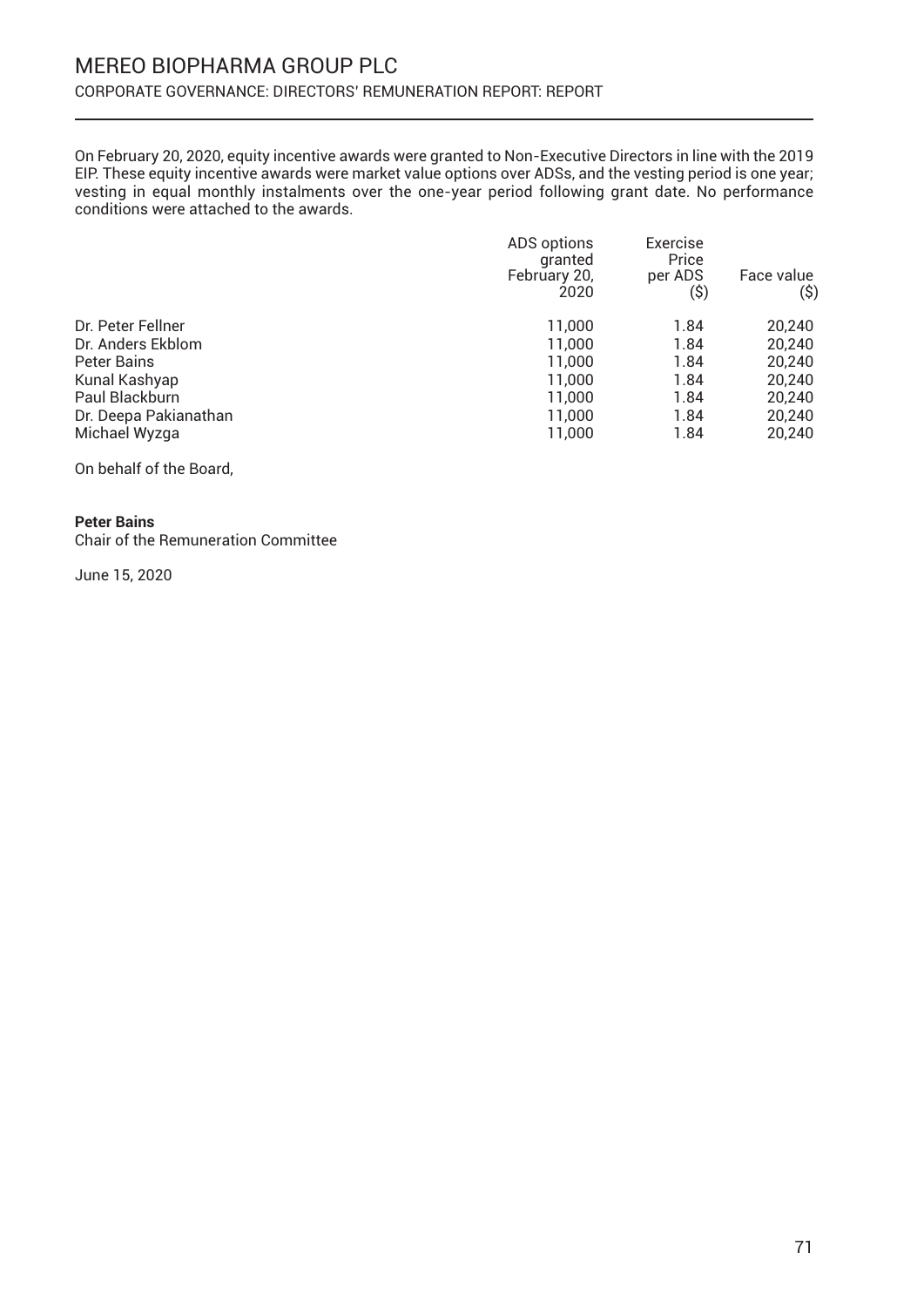The Directors present their report together with the audited financial statements for the year ended December 31, 2019.

# **Principal activities**

The Strategic Report on pages 4 to 34 describes the Group's principal development activities and strategy.

We are a biopharmaceutical company focused on the development and commercialization of innovative therapeutics that aim to improve outcomes for oncology and rare diseases. On April 23, 2019 we completed the acquisition of OncoMed, Pharmaceuticals, Inc, ("OncoMed") and a new listing of American Depository Shares ("ADSs") on the Nasdaq Global Market (NASDAQ: MREO) whilst retaining our AIM listing (AIM: MPH). Since completing the acquisition, we now operate from sites in the U.K. and the U.S.

#### **Results and dividends**

The Group recorded a total comprehensive loss for the year attributable to equity holders of the parent of £35.3 million (2018: £32.0 million). Further details are given in the Strategic Report and in the consolidated financial statements.

The Directors do not recommend payment of a dividend.

#### **Research and development**

For the financial year ended December 31, 2019, we spent £23.6 million (2018: £22.7 million) on research and development activity.

Research and development spend primarily reflects the underlying activity on clinical trials for our products as well as the manufacturing of drug product together with the internal costs, including payroll directly attributable to these activities. In addition, we acquired additional product programs through our acquisition of OncoMed. Further details of our product programs and research and development spend can be found within the Strategic Report.

# **Statement of corporate governance arrangements**

The Board of Directors of the Company recognises the importance of corporate governance and, since 2018, has decided to apply the Corporate Governance Code published by the Quoted Companies Alliance (the "QCA Code"). The QCA Code sets out a standard of minimum best practice for small and mid-size quoted companies.

The QCA's ten principles of corporate governance are set out in the content on our website, which links each principle of corporate governance to our annual report and / or other location on the website.

The Company has not departed from the QCA Code during the year.

# **Information on environmental matters**

The Company is required to measure and report its greenhouse gas emissions.

Our greenhouse gas emissions report period will be aligned to the financial reporting year and, as such, the first year will be reported as the baseline year against which future performance will be measured. Therefore, no greenhouse gas emissions report is included in this Directors' report for the period between April 2019 and December 2019.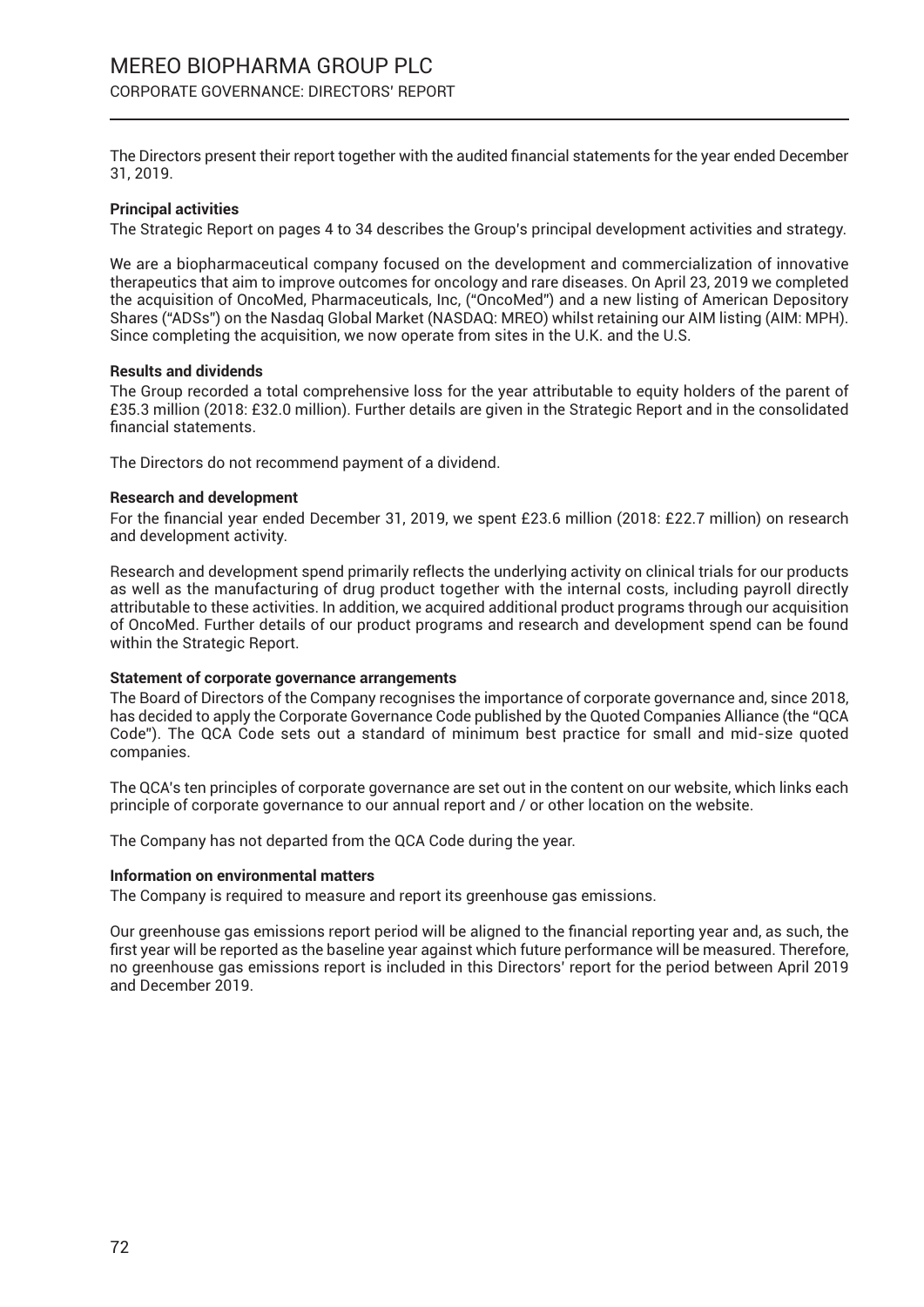#### **Post-balance sheet events**

Further information on post-balance sheet events is provided in Note 30 within the consolidated financial statements contained within this report.

- On January 13, 2020, the Company announced a global licensing agreement with Oncologie, Inc. ("Oncologie") for the development and commercialization of navicixizumab.
- On February 10, 2020, the Company entered into a \$3.8 million convertible equity financing with Novartis Pharma (AG) ("Novartis"). Under the terms of the convertible equity financing, Novartis invested £3.8 million through a convertible loan note. The loan note is convertible at any time at a fixed price of £0.265 per ordinary share. In connection with the loan note, the Company issued a warrant instrument to Novartis to purchase up to 1,449,614 of the Company's ordinary shares.
- On February 10, 2020, the Company entered into a Securities Purchase Agreement to issue up to \$28 million of the Company's ordinary shares exchangeable for American Depositary Shares, including a \$3 million initial purchase, with Aspire Capital Fund, LLC. In exchange for the \$3 million initial purchase the Company issued 11,423,925 ordinary shares (equivalent to 2,286,585 ADSs).
- On February 19, 2020, the Company entered into a Securities Purchase Agreement with Boxer Capital, LLC to make an investment of \$3 million to purchase 12,252,715 of the Company's ordinary shares (equivalent to 2,450,543 ADSs).
- On February 20, 2020, the Company granted 962,836 market value options over ADSs under the Mereo 2019 Equity Incentive Plan to certain Executive Directors and other employees at an exercise price of \$1.84 per ADS. On the same date, the Company granted 77,000 market value options over ADSs under the Mereo 2019 Non-Executive Director Equity Incentive Plan to certain Non-Executive Directors at an exercise price of \$1.84 per ADS.
- Following the transactions noted above, it is anticipated that a further 362,534 additional warrants will be issued to the lenders of the bank loan facility giving them the right to subscribe for ordinary shares at an exercise price of £2.95.
- On March 27, 2020, we announced the resignation of Richard Jones. Michael Wyzga, a Non-Executive Director, will assume the role of Interim Chief Financial Officer following the departure of Richard Jones. Richard Jones will remain in his position as CFO for a transitionary period of up to five months.
- On 4 June 2020, we announced completion of a private placement offering of \$70 million (£56 million) (the "Fundraising") before commission and expenses with a number of new and existing principally U.S based institutional and accredited investors. OrbiMed led the Fundraising with participants including Vivo Capital, Surveyor Capital (a Citadel company), Pontifax Venture Capital, Samsara BioCapital, Commodore Capital, and funds managed by Janus Henderson Investors alongside existing investors Boxer Capital of Tavistock Group and Aspire Capital Fund, LLC.

#### **Going concern**

As at May 31, 2020 the group had total cash resources<sup>(1)</sup> £10.1 million. Taken together with the private placement which completed on June 3, 2020 and which raised net proceeds of approximately £51.4 million, the group has current total cash resources of £61.5 million.

The Directors have prepared detailed cashflow forecasts for the 30-month period to December 31, 2022 based on the delivering the business plan objectives set out in the strategic report which include:

- Completion of the adult Phase 2b extension study for setrusumab
- Completion of the current Phase 2 study for alvelestat
- Commencement later in 2020 of a new Phase 1b study for etiligimab

These forecasts indicate that the group has a total cash runway into 2022 and will have sufficient funds to meet its liabilities as they fall due for at least the next 12 months.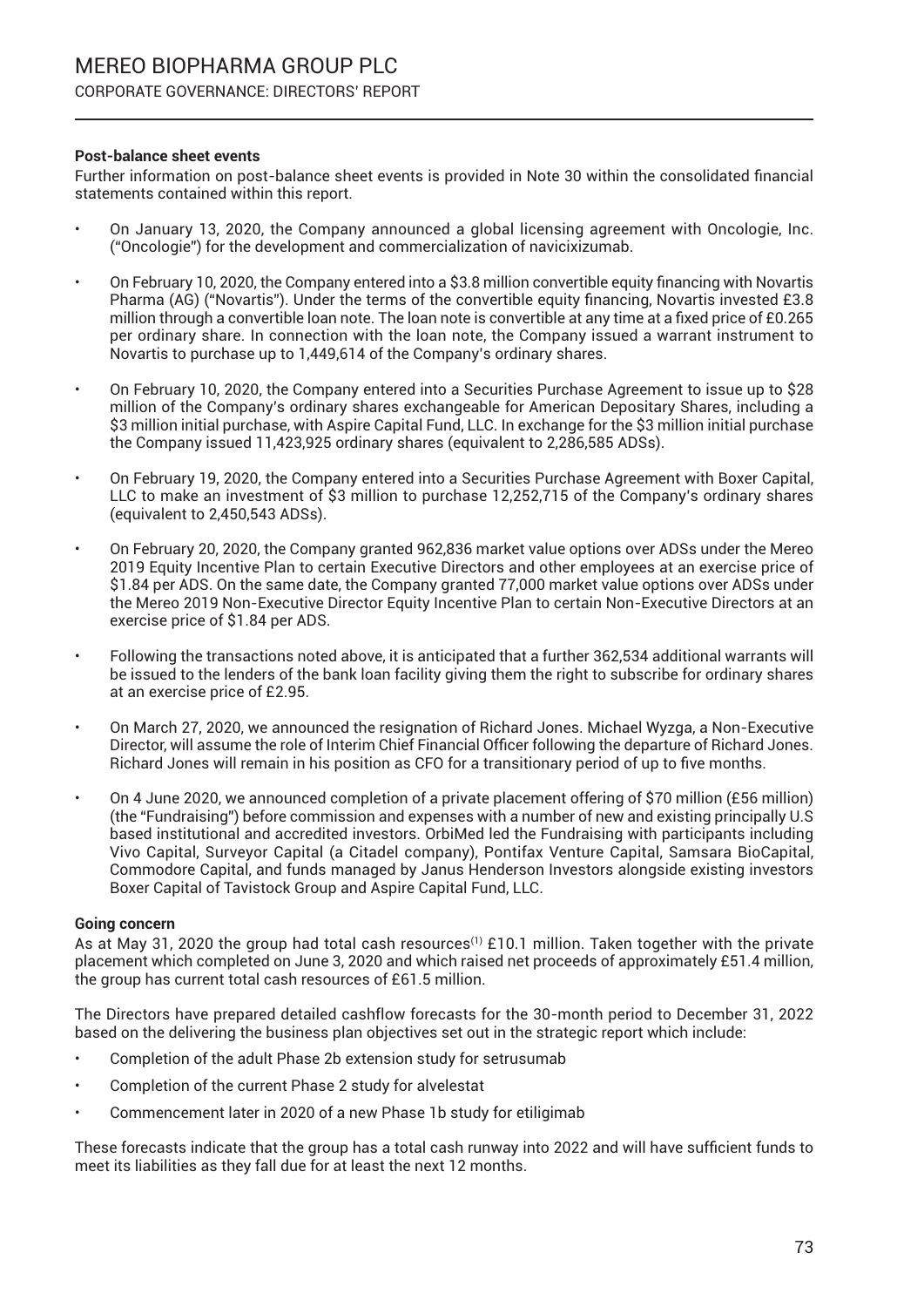In preparing these forecasts the directors have considered the impact of COVID-19 and in particular the unprecedented burden on health systems in impacted countries around the world. As a result, clinical centres have diverted resources away from the performance of clinical trials and because of that and the vulnerability of patients in the Company's setrusumab clinical development program for osteogenesis imperfecta (OI) and its Phase 2 alvelestat program for patients with alpha-1 antitrypsin deficiency (AATD), the Company's clinical activities will face some delays. AATD patients, in particular, are at greater risk from COVID-19 given that the condition is a respiratory and lung condition, for this reason, our Phase 2 alvelestat trial will be delayed with topline data now expected in 2021. Subject to a partnership, we are also currently planning to initiate a Phase 3 study in children with OI in late 2020, however, the initiation of the study may also be delayed.

In addition, the Directors have considered a downside scenario involving an increase in operating overheads, an increase in the costs of setting up and running the planned Phase 1b study for etiligimab when this study is contracted out to third parties and increased investment in manufacturing development costs for setrusumab. In addition, In this scenario the forecasts also indicate that the group will have sufficient funds to meet its liabilities as they fall due for at least the next 12 months.

In both scenarios the Directors have not taken into account potential income from partnering one or more of its assets which would increase the cash resources available to the Group.

In conclusion, although the Group continues to make losses, the directors believe it is appropriate to prepare the financial information on the going concern basis. This is because the Group's development into new products continues to progress according to plan and the funding secured to date, together with the funds that have come into the Group since the year end (as described more fully in Note 30) will allow it to meet its liabilities as they fall due for at least 12 months from the date of authorization for the issue of these consolidated financial statements.

(1) Total cash resources are a non-GAAP measure being cash and short-term deposits and short-term investments.

#### **Directors**

The directors of the Company who held office during the year and up to the date of this report, unless otherwise noted, were:

#### **Executive directors**

Dr. Denise Scots-Knight – Chief Executive Officer Richard Jones – Chief Financial Officer

#### **Non-executive directors**

| Dr. Peter Fellner     |                           |
|-----------------------|---------------------------|
| <b>Peter Bains</b>    |                           |
| Paul Blackburn        |                           |
| Dr. Anders Ekblom     |                           |
| Kunal Kashyap         |                           |
| Michael Wyzga         | appointed April 23, 2019  |
| Dr. Deepa Pakianathan | appointed April 23, 2019  |
| Frank Armstrong       | resigned February 8, 2019 |

On March 27, 2020, we announced the resignation of Richard Jones. Michael Wyzga, a Non-Executive Director, will assume the role of Interim Chief Financial Officer following the departure of Richard Jones. Richard Jones will remain in his position as CFO for a transitionary period of up to five months.

Brief biographical details of the current directors of the Company are provided within the Corporate Governance report on pages 43 to 45.

As at the date of this report, the directors held shares representing 2.0%% of the equity of the Company. Details of the directors' shareholdings and their options over shares in the Company are disclosed in the Directors' Remuneration Report on pages 49 to 71.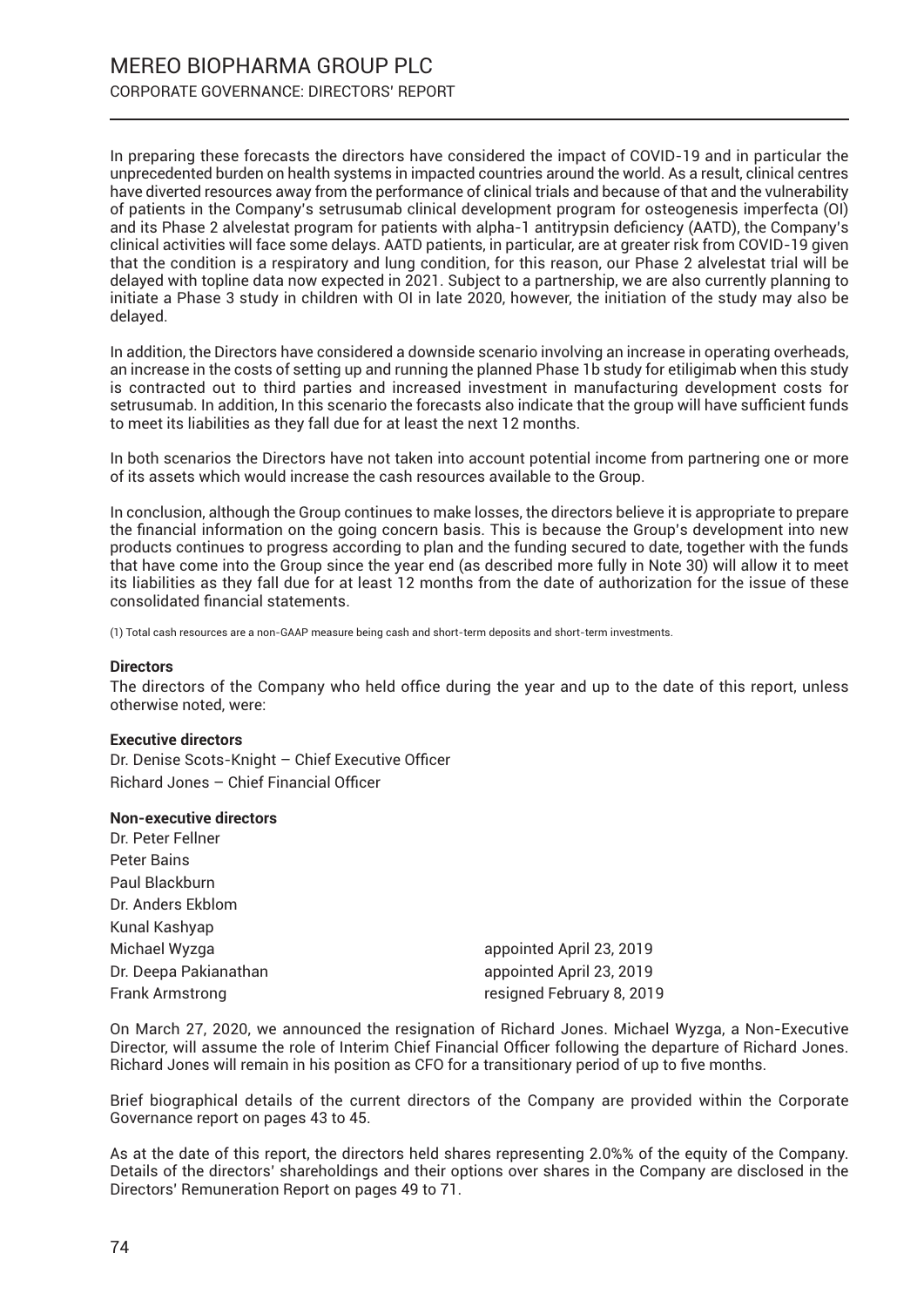#### **Financial risk management objectives and policies (including information on exposure to price risk, credit risk, liquidity risk and cash flow risk)**

Refer to Note 25 of the consolidated financial statements for further details on our financial risk management objectives and policies.

#### **Health, safety and environment**

The directors are committed to ensuring the highest standards of health and safety, both for their employees and for the communities within which the Group operates. The directors are also committed to minimizing the impact of the Group's operations on the environment.

#### **Political contributions**

Neither the Company nor any of its subsidiaries made any political donations or incurred any political expenditure during the years ended December 31, 2019 and December 31, 2018.

#### **Share capital**

As at the date of this report, the Company had total issued and fully paid up share capital of £640,957.46 representing 213,652,487 ordinary shares of £0.003, all of which rank pari passu. All shares are admitted to trading on the AIM Market of the London Stock Exchange ("AIM") and each share carries the right to one vote at general meetings of the Company. No shareholder holds shares carrying special rights with regard to control of the Company.

ADSs are traded on the Nasdaq Global Market. Each ADS represents five ordinary shares.

#### **Purchases of own shares during the year**

During the year ended December 31, 2019, the Group purchased £1.0 million of its own shares through an Employee Benefit Trust ("EBT"), which is controlled by the Group.

As at December 31, 2019, a total of 1,237,274 own shares were held by the EBT.

# **Branches outside the U.K.**

As at December 31, 2019, the Group consists of certain subsidiaries which are incorporated outside the United Kingdom. Further information can be found in Note 6 of consolidated financial statements.

#### **Substantial interests**

As at June 8, 2020, on the basis of the best information available to the Company, derived from the register of members as at May 29, 2020, the details of the Fundraising and notifications of Shareholders' voting rights received by the Company up to June 8, 2020, the following investors are currently believed to have interests of 3 per cent. or more of the issued share capital of the Company:

| Percentage of<br>Ordinary<br><b>Shares</b><br>Beneficially<br>Owned |
|---------------------------------------------------------------------|
|                                                                     |
| 9.9%                                                                |
| 9.4%                                                                |
| 9.4%                                                                |
| 8.9%                                                                |
| 7.9%                                                                |
| 7.4%                                                                |
| 6.3%                                                                |
| 3.7%                                                                |
| 3.6%                                                                |
|                                                                     |

#### **Website publication**

The Directors are responsible for ensuring that the annual report, including the financial statements, are made available on our website.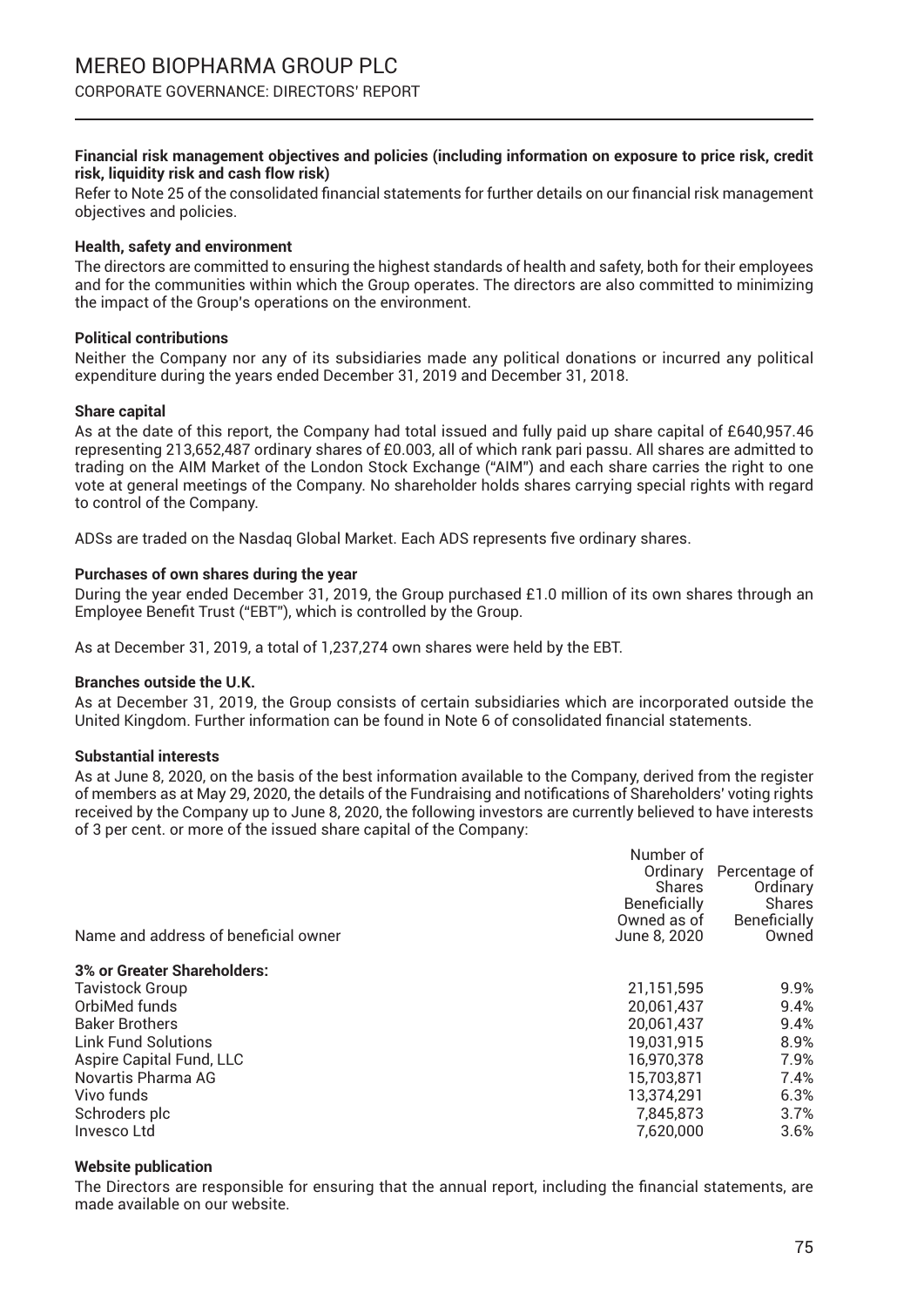# **Annual general meeting ("AGM")**

The 2019 AGM of the Company will be held on June 29, 2020. The notice of the meeting, together with an explanation of the business to be dealt with including proposed resolutions, has been prepared as a separate document and was distributed to shareholders and posted to our website.

# **Disclosure of information to the Auditor**

Each of the persons who is a director at the date of approval of this report confirms that:

- So far as the director is aware, there is no relevant audit information of which the Group's Auditor is unaware; and
- The director has taken all the steps that they ought to have taken as a director in order to make themselves aware of any relevant audit information and to establish that the Group's Auditor is aware of that information.

# **Directors' and officers' liability insurance**

The Company has, as permitted by the Companies Act 2006, purchased and maintained throughout the financial year suitable insurance cover on behalf of the directors, indemnifying them against certain liabilities which may be incurred by them in relation to the Group. We have also entered into a deed of indemnity with each of our directors and executive officers.

# **Effective date**

This report was approved by the Board of Directors by written resolution and signed on its behalf by:

| <b>Peter Fellner</b> | <b>Charles Sermon</b>                        |
|----------------------|----------------------------------------------|
| Chairman             | <b>General Counsel and Company Secretary</b> |
| June 15, 2020        | June 15, 2020                                |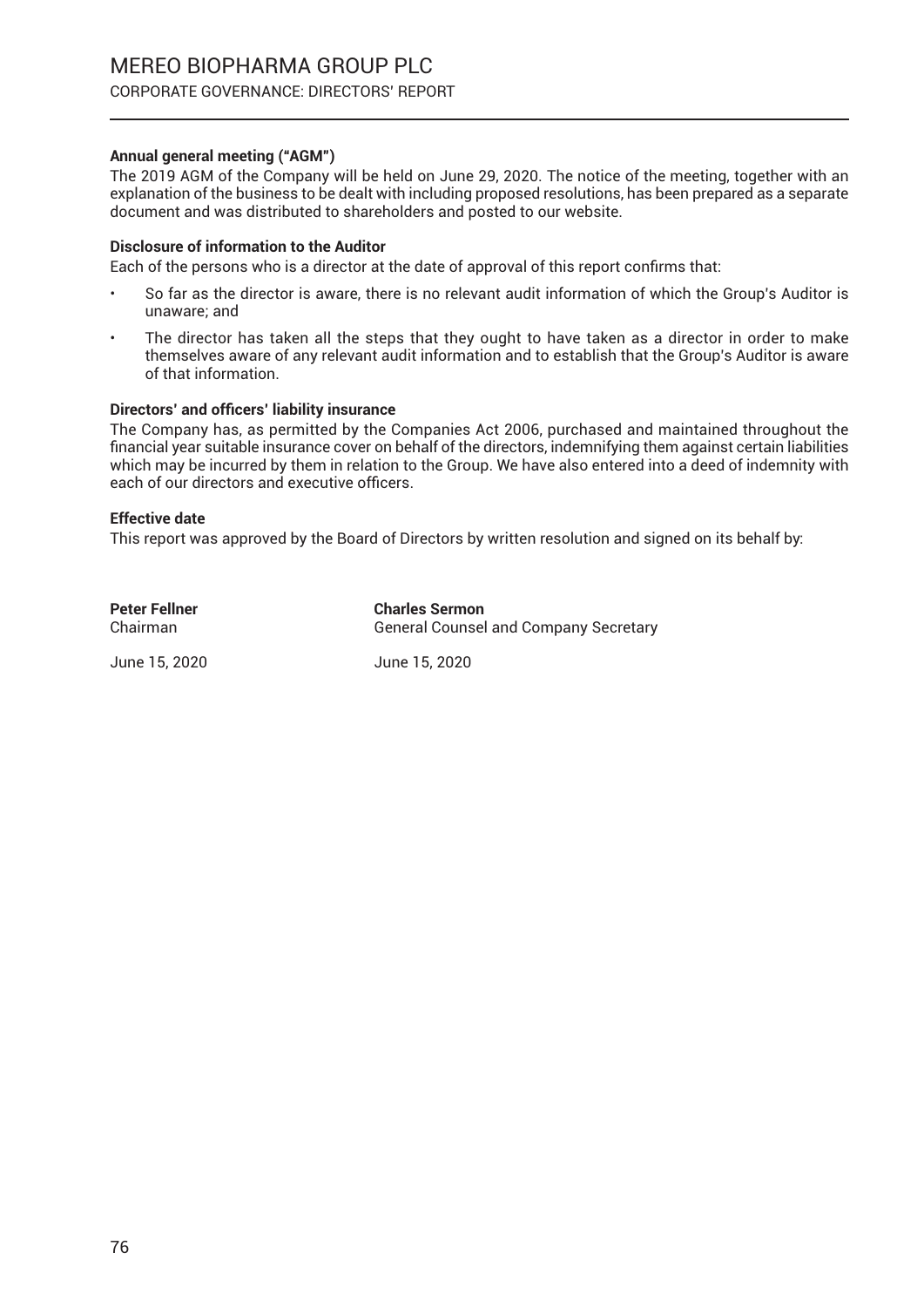The Directors are responsible for preparing the annual report and the financial statements in accordance with applicable laws and regulations.

Company law requires the directors to prepare financial statements for each financial year. Under the AIM Rules of the London Stock Exchange we are required to prepare our Group financial statements in accordance with International Accounting Standards. For the financial year ended December 31, 2019, we have chosen to prepare our Group and Company accounts according to International Financial Reporting Standards ("IFRS") as issued by the International Accounting Standards Board ("IASB") and adopted by the E.U. and in accordance with Companies Act 2006.

Under company law the directors must not approve the financial statements unless they are satisfied that they give a true and fair view of the state of affairs of the Group and parent company and of their profit or loss for that period.

In preparing each of the Group and parent company financial statements, the directors are required to:

- Select suitable accounting policies and then apply them consistently;
- Make judgments and accounting estimates that are reasonable and prudent;
- State whether they have been prepared in accordance with IFRS as issued by the IASB or as adopted by the E.U.; and
- Prepare the financial statements on the going concern basis unless it is inappropriate to presume that the Group and the parent company will continue in business.

The directors are responsible for safeguarding the assets of the Group and parent company and hence for taking reasonable steps for the prevention and detection of fraud and other irregularities.

The directors are responsible for keeping adequate accounting records that are sufficient to show and explain the parent company's and Group's transactions and disclose with reasonable accuracy at any time the financial position of the parent company and the Group and to enable them to ensure that its financial statements and Directors' Remuneration Report comply with the Companies Act 2006.

The Directors are responsible for the maintenance and integrity of the corporate and financial information included on the Company's website. Legislation in the U.K. governing the preparation and dissemination of financial statements may differ from legislation in other jurisdictions.

#### **Directors' confirmations**

In the case of each Director in office at the date the Directors' Report is approved:

- So far as the director is aware there is no relevant audit information of which the Group and parent company's Auditor is unaware; and
- They have taken all the steps that they ought to have taken as a director in order to make themselves aware of any relevant audit information and to establish that the Group and parent company's Auditor is aware of that information.

**On behalf of the Board:**  Charles Sermon

General Counsel and Company Secretary

June 15, 2020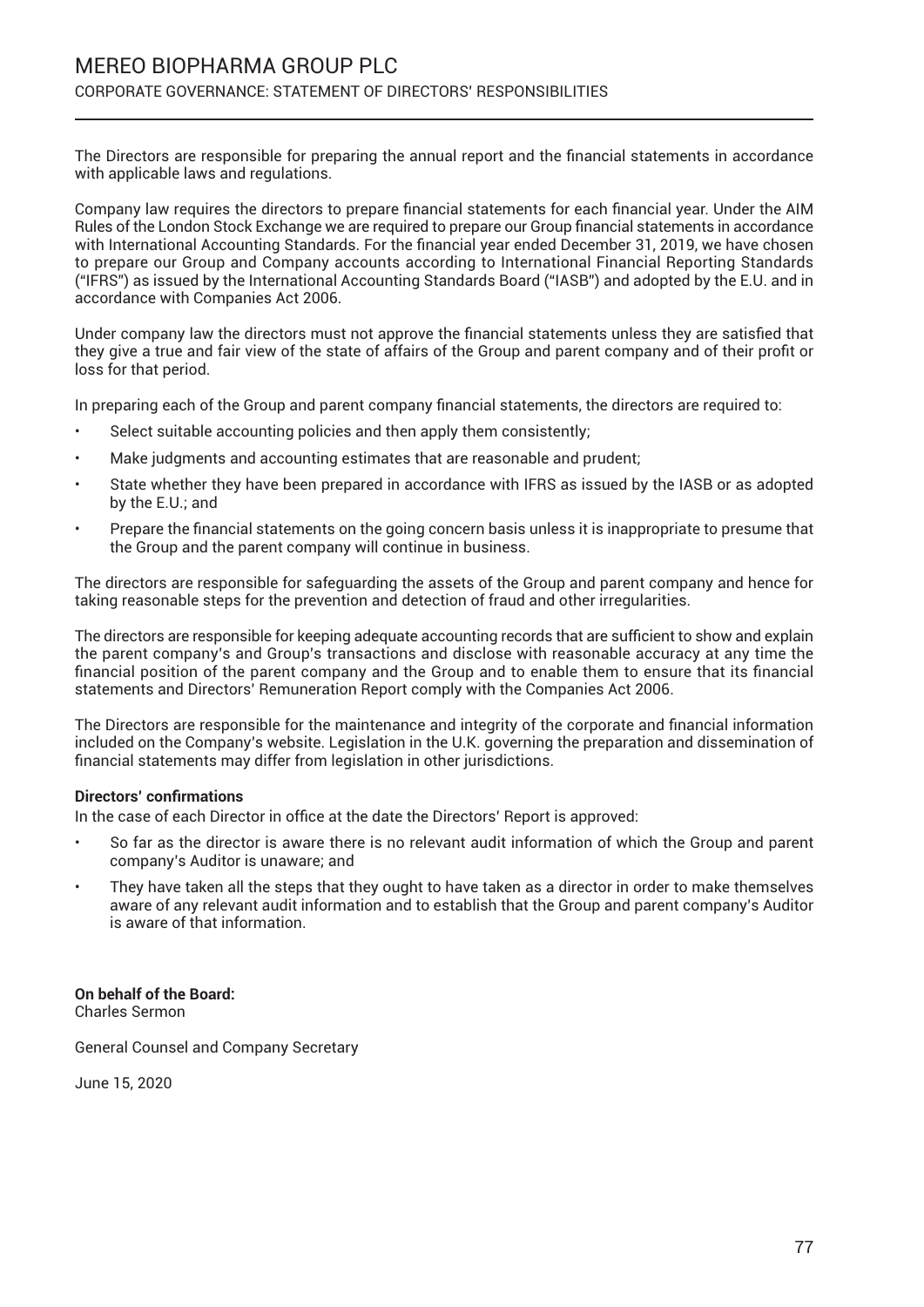# **Opinion**

In our opinion:

- Mereo BioPharma Group plc's group financial statements and parent company financial statements (the "financial statements") give a true and fair view of the state of the group's and of the parent company's affairs as at 31 December 2019 and of the group's loss for the year then ended;
- the group financial statements have been properly prepared in accordance with IFRSs as adopted by the European Union;
- the parent company financial statements have been properly prepared in accordance with United Kingdom Generally Accepted Accounting Practice; and
- the financial statements have been prepared in accordance with the requirements of the Companies Act 2006.

We have audited the financial statements of Mereo BioPharma Group plc which comprise:

| Group                                                                                                           | <b>Parent company</b>                                                                                          |
|-----------------------------------------------------------------------------------------------------------------|----------------------------------------------------------------------------------------------------------------|
| Consolidated balance sheet as at 31 December<br>2019                                                            | Balance sheet as at 31 December 2019                                                                           |
| Consolidated statement of comprehensive loss for<br>the year then ended                                         | Statement of changes in equity for the year then<br>ended                                                      |
| Consolidated statement of changes in equity for the<br>year then ended                                          | Related notes 1 to 12 to the financial statements<br>including a summary of significant accounting<br>policies |
| Consolidated statement of cash flows for the year<br>then ended                                                 |                                                                                                                |
| Related notes 1 to 30 to the financial statements,<br>including a summary of significant accounting<br>policies |                                                                                                                |

The financial reporting framework that has been applied in the preparation of the group financial statements is applicable law and International Financial Reporting Standards (IFRSs) as adopted by the European Union, and, as regards to the parent company financial statements, United Kingdom Accounting Standards, including FRS 101 "Reduced Disclosure Framework" (United Kingdom Generally Accepted Accounting Practice).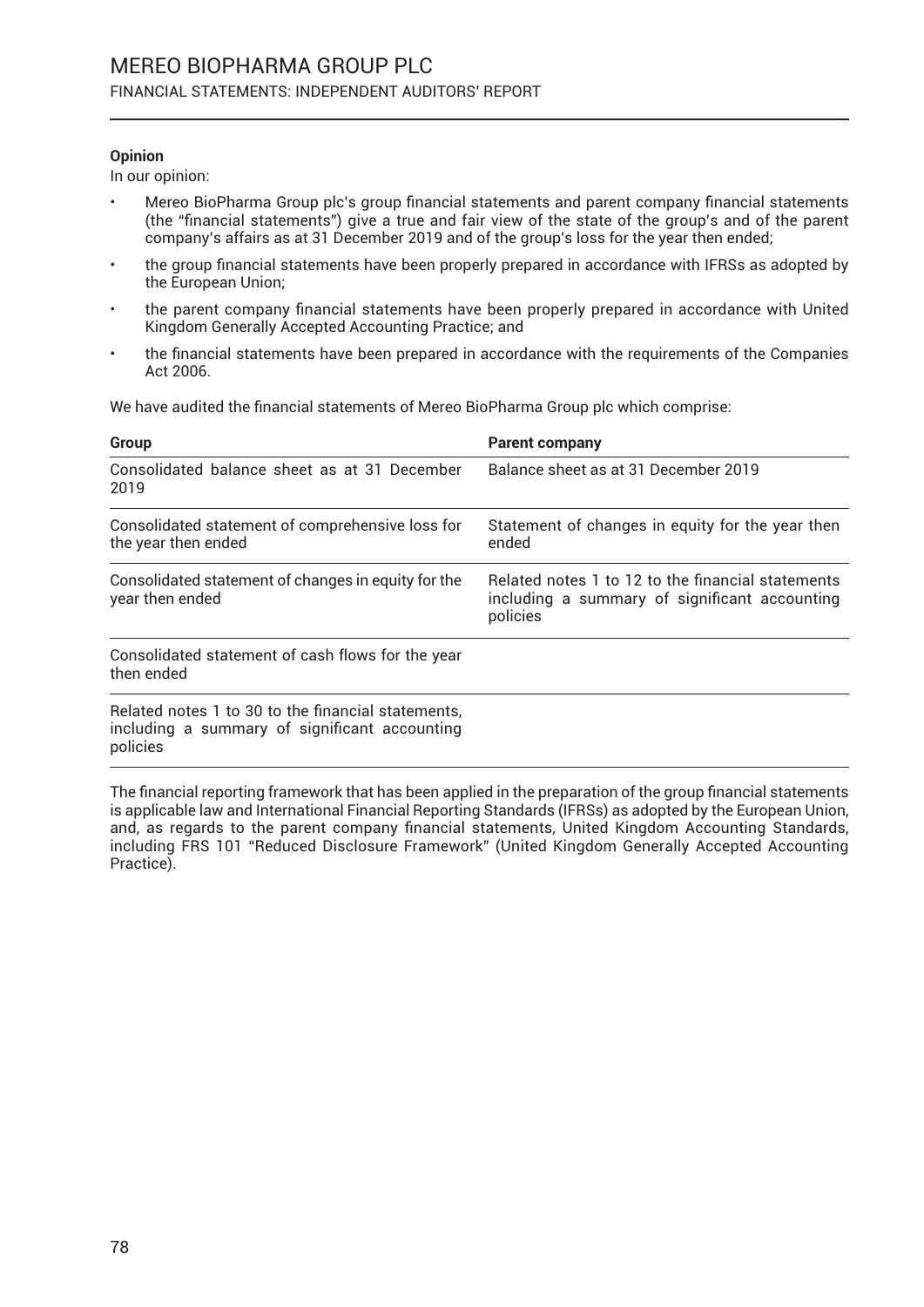# MEREO BIOPHARMA GROUP PLC FINANCIAL STATEMENTS: INDEPENDENT AUDITORS' REPORT

# **Basis for opinion**

We conducted our audit in accordance with International Standards on Auditing (UK) (ISAs (UK)) and applicable law. Our responsibilities under those standards are further described in the Auditor's responsibilities for the audit of the financial statements section of our report below. We are independent of the group and parent company in accordance with the ethical requirements that are relevant to our audit of the financial statements in the UK, including the FRC's Ethical Standard as applied to listed entities, and we have fulfilled our other ethical responsibilities in accordance with these requirements.

We believe that the audit evidence we have obtained is sufficient and appropriate to provide a basis for our opinion.

# **Conclusions relating to going concern**

We have nothing to report in respect of the following matters in relation to which the ISAs (UK) require us to report to you where:

- the directors' use of the going concern basis of accounting in the preparation of the financial statements is not appropriate; or
- the directors have not disclosed in the financial statements any identified material uncertainties that may cast significant doubt about the group's or the parent company's ability to continue to adopt the going concern basis of accounting for a period of at least twelve months from the date when the financial statements are authorised for issue.

# **Overview of our audit approach**

| Key audit matters |           | Assessment of carrying value of intangible assets                                                                                            |  |
|-------------------|-----------|----------------------------------------------------------------------------------------------------------------------------------------------|--|
|                   |           | Acquisition accounting, including purchase price allocation                                                                                  |  |
|                   | $\bullet$ | Going concern assessment and impact of COVID-19                                                                                              |  |
|                   |           | Investment in subsidiaries (parent)                                                                                                          |  |
| Audit scope       |           | We performed an audit of the complete financial information of four<br>components and audit procedures on specific balances of one component |  |
|                   |           | The components where we performed full or specific audit procedures<br>accounted for 100% of group operating costs and 100% of total assets  |  |
| Materiality       |           | Overall group materiality of £0.8 million which represents 2% of operating costs<br>excluding share-based payment expenses                   |  |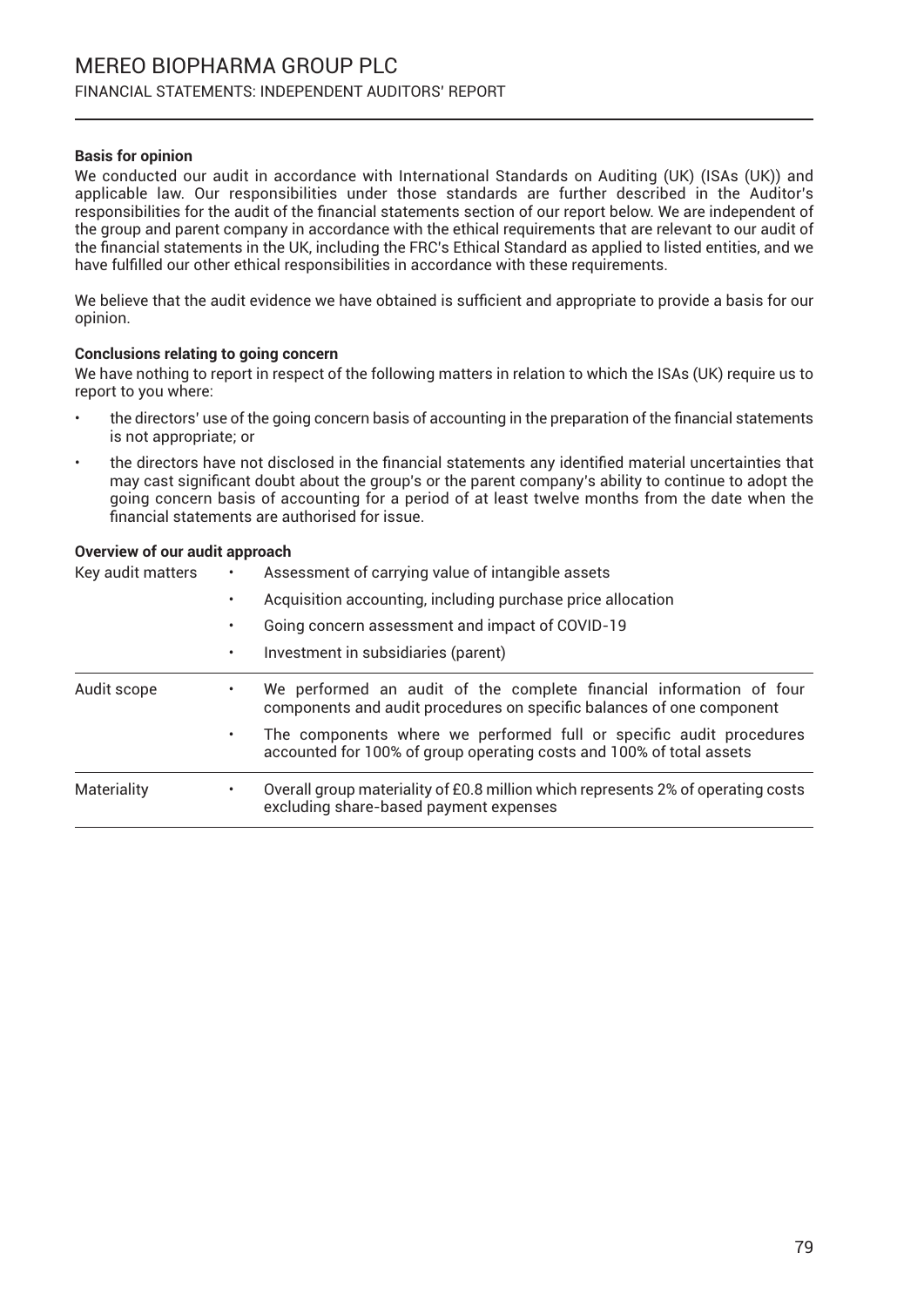#### **Key audit matters**

Key audit matters are those matters that, in our professional judgment, were of most significance in our audit of the financial statements of the current period and include the most significant assessed risks of material misstatement (whether or not due to fraud) that we identified. These matters included those which had the greatest effect on: the overall audit strategy, the allocation of resources in the audit; and directing the efforts of the engagement team. These matters were addressed in the context of our audit of the financial statements as a whole, and in our opinion thereon, and we do not provide a separate opinion on these matters.

| <b>Risk</b>                                                                                                                                                                                                                                                                                                                                                                                                  | Our response to the risk                                                                                                                                                                                                                                                                                                                           | <b>Key observations</b><br>communicated to the Audit<br><b>Committee</b>                      |
|--------------------------------------------------------------------------------------------------------------------------------------------------------------------------------------------------------------------------------------------------------------------------------------------------------------------------------------------------------------------------------------------------------------|----------------------------------------------------------------------------------------------------------------------------------------------------------------------------------------------------------------------------------------------------------------------------------------------------------------------------------------------------|-----------------------------------------------------------------------------------------------|
| of intangible assets                                                                                                                                                                                                                                                                                                                                                                                         | Assessment of carrying value Our principal audit procedures included:<br>We understood the methodology                                                                                                                                                                                                                                             | We have concluded that the<br>made<br>assumptions<br>by<br>management are reasonable          |
| Refer to the Accounting<br>policies (pages 92 to 100); and<br>Note 13 of the Consolidated<br>Financial Statements (pages                                                                                                                                                                                                                                                                                     | applied by management in performing<br>its impairment test and walked through<br>the controls over the process.                                                                                                                                                                                                                                    | and we concurred<br>with<br>that<br>management<br>no<br>impairments were required at          |
| 114 to 116)                                                                                                                                                                                                                                                                                                                                                                                                  | We performed audit procedures to test<br>the arithmetic accuracy and assess the                                                                                                                                                                                                                                                                    | year-end.                                                                                     |
| £44.5 million (2018 - £32.6<br>million)                                                                                                                                                                                                                                                                                                                                                                      | integrity of the model. We evaluated,<br>including the key assumptions being                                                                                                                                                                                                                                                                       | Management describes the<br>sensitivities appropriately in<br>the intangible assets notes to  |
| The Group has significant<br>intangible assets arising from<br>the acquisition of products in<br>development. Recoverability of<br>these assets is based on<br>forecasting and discounting<br>future cash flows, which are<br>inherently highly judgemental.                                                                                                                                                 | used, such as the reasonableness of<br>future revenues, development costs<br>cash flow projections, the<br>and<br>probability of obtaining regulatory<br>approvals, launch dates of products<br>and the discount rate. We considered<br>comparable drug development projects<br>and corroborated to third party<br>assessments.                    | financial<br>the<br>Group<br>statements in accordance<br>with IAS 36 Impairment of<br>assets. |
| For products in development<br>the key assumptions include;<br>development costs, launch<br>dates of products, probability<br>of successful development,<br>sales price and projections,<br>expense and<br>cash<br>flow •<br>projections and discount rate.<br>The risk is that there may be<br>errors in these judgments<br>resulting in the misstatement<br>of the carrying value of<br>intangible assets. | Performed sensitivity analyses over<br>individual intangible asset models, to<br>assess the level of sensitivity to the key<br>assumptions and focused our work in<br>those areas.                                                                                                                                                                 |                                                                                               |
|                                                                                                                                                                                                                                                                                                                                                                                                              | Assessed the reasonableness of the<br>assumptions<br>Group's<br>regarding<br>probability of obtaining regulatory<br>approval through consideration of the<br>current phase of development and<br>comparison to industry practice.                                                                                                                  |                                                                                               |
|                                                                                                                                                                                                                                                                                                                                                                                                              | Interviewed<br>key<br>research<br>and<br>development personnel to corroborate<br>the assumptions used.                                                                                                                                                                                                                                             |                                                                                               |
|                                                                                                                                                                                                                                                                                                                                                                                                              | We engaged EY valuations specialists<br>who tested the Group's discount rate.<br>Their procedures included using<br>independent data sources to assess<br>the key assumptions including the<br>Group specific risk premium and<br>comparison with peer companies. We<br>recalculated the discount rate to ensure<br>management's discount rate was |                                                                                               |

within an acceptable range.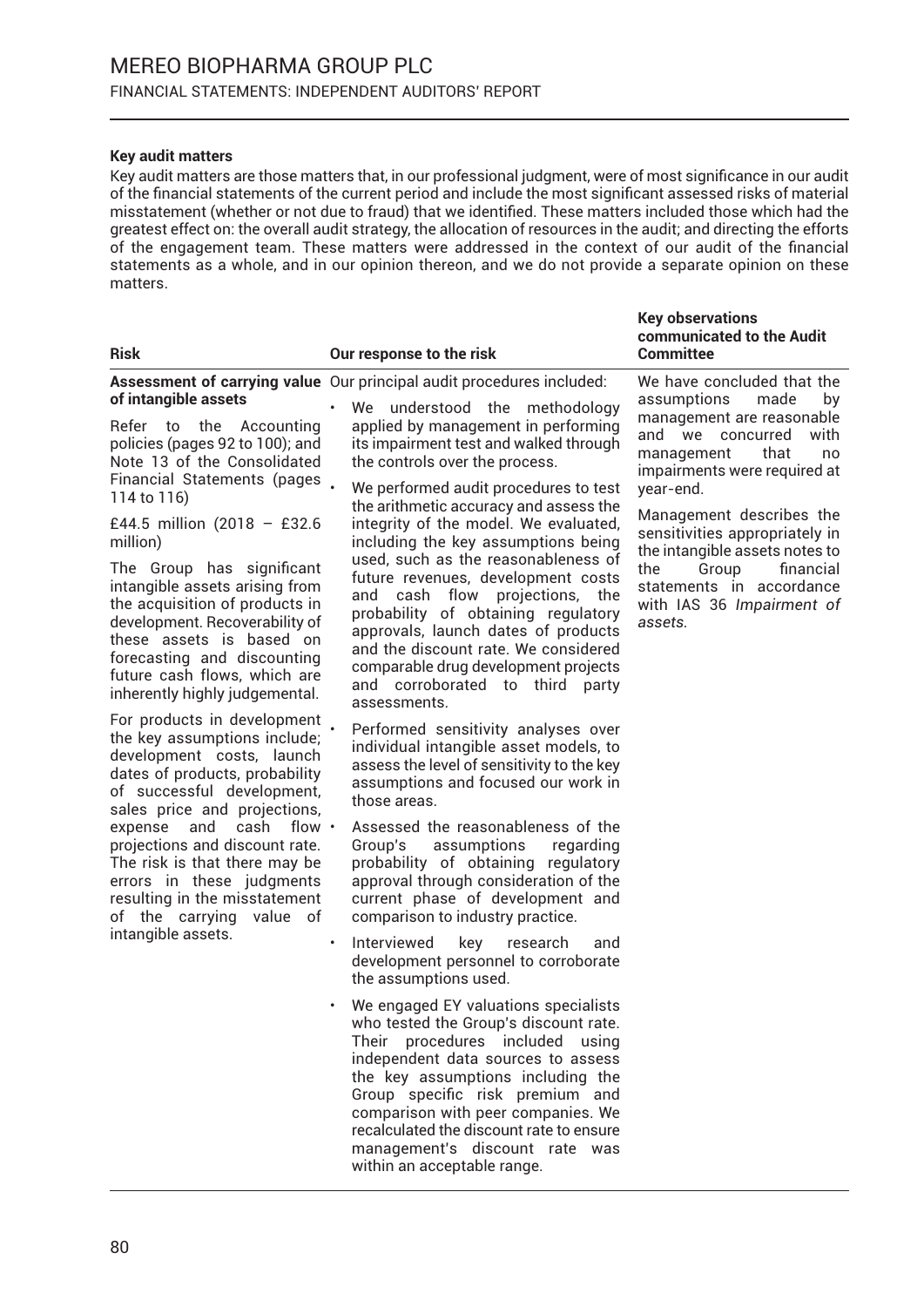# MEREO BIOPHARMA GROUP PLC FINANCIAL STATEMENTS: INDEPENDENT AUDITORS' REPORT

| <b>Risk</b>                                                                                                                                                                                                                                                                                                                                                                                                                                                                                                                       | Our response to the risk                                                                                                                                                                                                                                                                                                                                                                                                                                                                                                                                                                                                                                                          | <b>Key observations</b><br>communicated to the Audit<br><b>Committee</b>                                                                                                                                                                                               |
|-----------------------------------------------------------------------------------------------------------------------------------------------------------------------------------------------------------------------------------------------------------------------------------------------------------------------------------------------------------------------------------------------------------------------------------------------------------------------------------------------------------------------------------|-----------------------------------------------------------------------------------------------------------------------------------------------------------------------------------------------------------------------------------------------------------------------------------------------------------------------------------------------------------------------------------------------------------------------------------------------------------------------------------------------------------------------------------------------------------------------------------------------------------------------------------------------------------------------------------|------------------------------------------------------------------------------------------------------------------------------------------------------------------------------------------------------------------------------------------------------------------------|
|                                                                                                                                                                                                                                                                                                                                                                                                                                                                                                                                   | Challenged<br>management's<br>$\bullet$<br>key<br>assumptions regarding the size of the<br>therapeutic area market and the<br>product's projected share of this<br>market through comparison to external<br>scientific<br>literature<br>and<br>market<br>research.                                                                                                                                                                                                                                                                                                                                                                                                                |                                                                                                                                                                                                                                                                        |
|                                                                                                                                                                                                                                                                                                                                                                                                                                                                                                                                   | Analysed the historical accuracy of<br>٠<br>budget to actual results to determine<br>whether the forecasts are reliable based<br>on past performance and considering<br>commentary in analyst forecasts to<br>identify any contrary views.                                                                                                                                                                                                                                                                                                                                                                                                                                        |                                                                                                                                                                                                                                                                        |
|                                                                                                                                                                                                                                                                                                                                                                                                                                                                                                                                   | Discussed the post year-end change in<br>٠<br><b>business</b><br>strategy<br>with<br>key<br>management and confirmed this has<br>impacted<br>the<br>underlying<br>not<br>assumptions within the impairment<br>models, validating to market data as<br>appropriate.                                                                                                                                                                                                                                                                                                                                                                                                                |                                                                                                                                                                                                                                                                        |
|                                                                                                                                                                                                                                                                                                                                                                                                                                                                                                                                   | Assessed the adequacy of related<br>٠<br>disclosures in the Group's financial<br>statements.                                                                                                                                                                                                                                                                                                                                                                                                                                                                                                                                                                                      |                                                                                                                                                                                                                                                                        |
| <b>Acquisition accounting,</b><br>including purchase price<br>allocation<br>Refer to the Accounting<br>policies (pages 92 to 100); and<br>Note 5 of the Consolidated<br>Financial Statements (pages<br>104 to 106).                                                                                                                                                                                                                                                                                                               | Our principal audit procedures included:<br>Obtained and evaluated the accounting<br>analysis<br>of IFRS<br>3<br><b>Business</b><br>Combinations prepared by management.<br>Verified<br>the<br>consideration<br>paid<br>(including contingent consideration) to<br>supporting evidence.<br>Tested the professional fees incurred                                                                                                                                                                                                                                                                                                                                                  | We have concluded that the<br>judgements<br>made<br>by<br>management in accounting<br>for the acquisition as a<br>business combination are<br>reasonable, and that the fair<br>values<br>ascribed<br>to<br>the<br>acquired assets and liabilities<br>are appropriate.  |
| On 23 April 2019 the Group<br>acquired 100% of OncoMed<br>Pharmaceuticals Inc. for a<br>total consideration of £40.9 .<br>million settled through the<br>issue of shares. We have<br>determined this to be a key<br>audit<br>matter given<br>the<br>management judgement in<br>determining<br>that<br>this<br>transaction met the definition<br>of a business combination, the<br>estimates<br>made<br>the<br>on<br>provisional PPA<br>the<br>and<br>adjustments made to align<br>accounting policies with those<br>of the Group. | and verified appropriate classification<br>between capitalised and expensed fees.<br>Selected a sample of items from the<br>opening balance sheet of OncoMed<br>Pharmaceuticals, Inc. and corroborated<br>the<br>amounts<br>to<br>supporting<br>documentation, including invoices and<br>third party support to ensure they have<br>been appropriately recognised in line<br>with Group accounting policies.<br>Engaged our EY valuation specialists to<br>test the methodology and discount rate<br>used in the valuation of the acquired<br>identified intangible assets, comparing<br>assumptions to comparable<br>key<br>biotechs including the risk beta and<br>market data. | We are satisfied that the<br>additional<br>disclosures<br>relating to the acquisition<br>included in the financial<br>statements are consistent<br>with our knowledge from the<br>audit and are in compliance<br><b>IFRS</b><br>with<br>3<br>business<br>combinations. |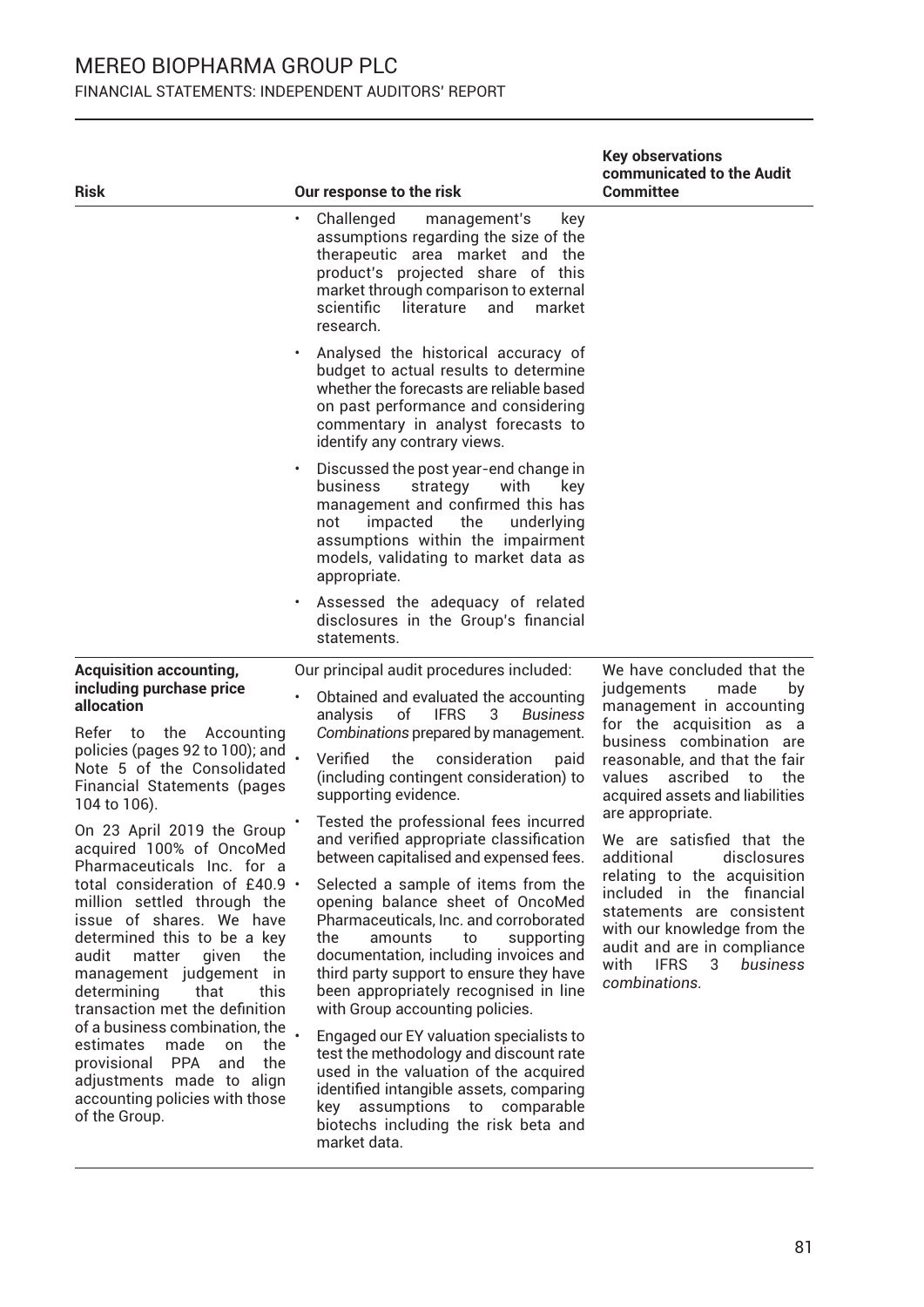# MEREO BIOPHARMA GROUP PLC FINANCIAL STATEMENTS: INDEPENDENT AUDITORS' REPORT

| <b>Risk</b>                                                                                                                                                                                                                                                                                                                                   | Our response to the risk                                                                                                                                                                                                                                                                                                                                                                                                             | <b>Key observations</b><br>communicated to the Audit<br><b>Committee</b>                                                                                                                                                              |
|-----------------------------------------------------------------------------------------------------------------------------------------------------------------------------------------------------------------------------------------------------------------------------------------------------------------------------------------------|--------------------------------------------------------------------------------------------------------------------------------------------------------------------------------------------------------------------------------------------------------------------------------------------------------------------------------------------------------------------------------------------------------------------------------------|---------------------------------------------------------------------------------------------------------------------------------------------------------------------------------------------------------------------------------------|
| Under business combination •<br>accounting, a gain on bargain<br>purchase of £3.7 million was<br>recognised and a separately<br>identifiable intangible asset of<br>£12.7 million was recognised.<br>There is a risk for the financial<br>statements that the fair value<br>of the intangible asset has not<br>been determined appropriately. | We assessed the appropriateness of<br>the valuation model used through<br>discussions with management and<br>comparison to market data. Tested the<br>cash flow forecasts and assumptions<br>included within, notably the future<br>revenues, development costs and cash<br>flow projections, the probability of<br>obtaining regulatory approvals and<br>launch dates of products, in respect of<br>the acquired intangible assets. |                                                                                                                                                                                                                                       |
|                                                                                                                                                                                                                                                                                                                                               | Assessed the availability of information<br>$\bullet$<br>at acquisition date and management's<br>conclusions that no revisions to the<br>initial purchase price allocation were<br>required at year end.                                                                                                                                                                                                                             |                                                                                                                                                                                                                                       |
|                                                                                                                                                                                                                                                                                                                                               | Assessed<br>adequacy<br>and<br>appropriateness of the disclosures in<br>the financial statements.                                                                                                                                                                                                                                                                                                                                    |                                                                                                                                                                                                                                       |
| <b>Going concern assessment</b><br>and impact of COVID-19<br>Refer to the Accounting<br>policies (pages 92 to 100); and<br>30 <sup>2</sup><br>of the<br>Note 2 and<br>Consolidated<br>Financial<br>Statements.                                                                                                                                | Our principal audit procedures included:<br>We<br>$\bullet$<br>analysed<br>management's<br>assessment of going concern to gain<br>an understanding of the inputs and<br>process underpinning the cash flow<br>model prepared for the purpose of the<br>going concern conclusion.                                                                                                                                                     | The disclosures in note 2 and<br>note 30 appropriately reflect<br>the basis for the Directors'<br>going concern assessment<br>including the impact of the<br>change in business strategy<br>and COVID-19. We conclude                 |
| identified<br>the $\cdot$<br>We.<br>have<br>assessment of the going<br>concern basis of accounting<br>as a key audit matter as the<br>Group had £16.4 million cash<br>as at 31 December 2019 and<br>required a future fundraising<br>event to continue as a going<br>concern. On [4] June 2020 the<br>Group completed a £56 million           | We verified that the cash flow model<br>accurately reflects the post balance<br>sheet events by agreeing all proceeds<br>received to bank statements and<br>reviewing executed deal documents.<br>We obtained an understanding of the<br>terms included within the private<br>placement and ensured the cashflow<br>model was prepared on a consistent<br>basis.                                                                     | the<br>going<br>concern<br>assumption<br>remains<br>appropriate,<br>the<br>and<br>disclosures<br>appropriately<br>reflect the key assumptions<br>and uncertainties inherent in<br>the forecasts upon which that<br>conclusion relies. |
| (\$70 million) private placement<br>resulting in a revised cash flow .<br>forecast and a change in<br>business strategy for the<br>Group.<br>The revised forecast reflects<br>management's assessment of<br>the COVID-19 impact on the<br>Group which is disclosed in the<br>going concern Note 2 and the                                     | challenged the inputs<br>We.<br>and<br>assumptions within the going concern<br>model including the level of forecast<br>research and development (R&D) and<br>general and administrative expenditure,<br>particularly those updated for the<br>changes in R&D activity and COVID-19<br>impact. We compared the assumptions<br>and estimates used to those applied<br>elsewhere in the preparation of the                             |                                                                                                                                                                                                                                       |

financial statements and corroborated amounts to supporting evidence

post balance sheet Note 30.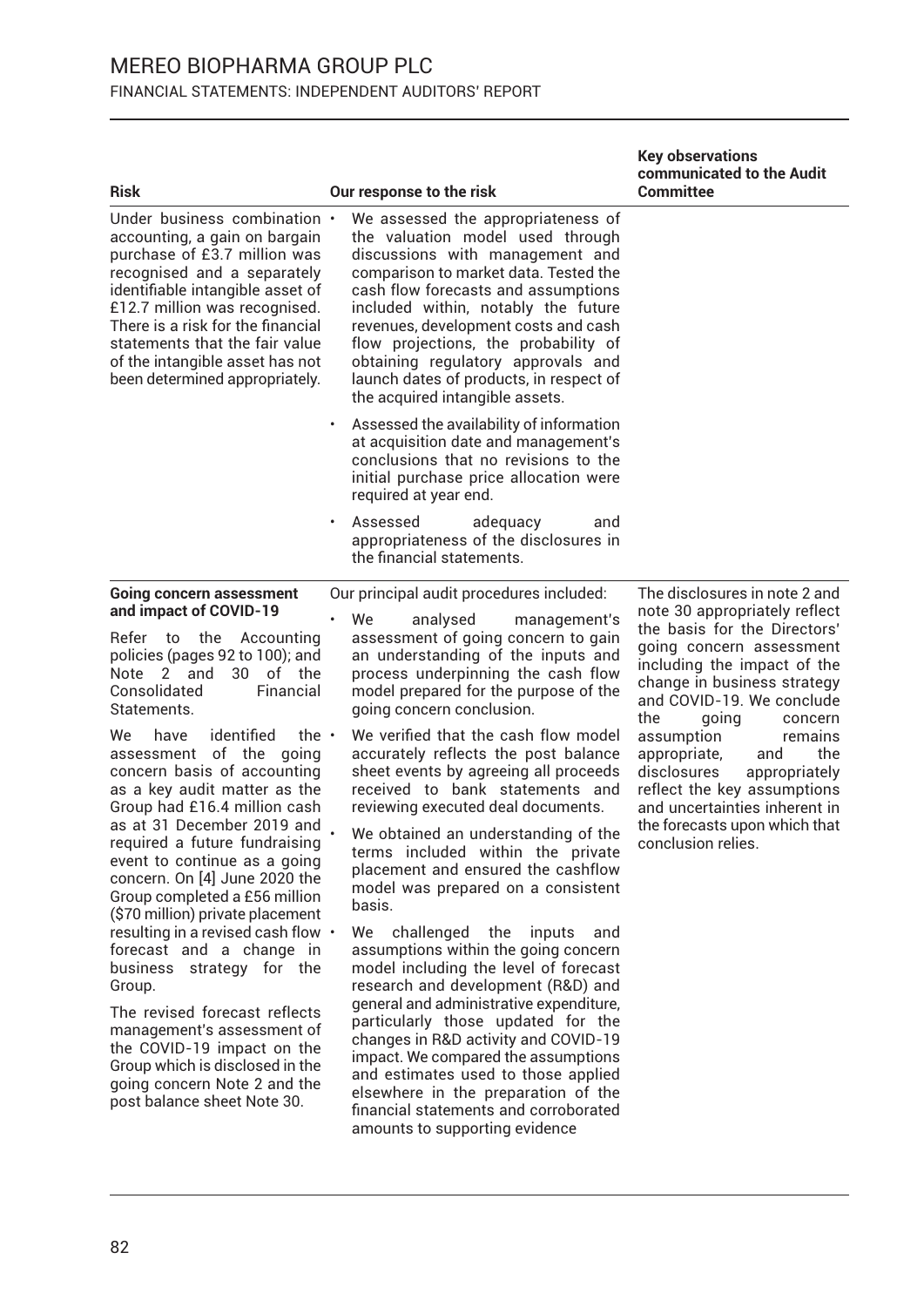# MEREO BIOPHARMA GROUP PLC FINANCIAL STATEMENTS: INDEPENDENT AUDITORS' REPORT

| <b>Risk</b>                                                                                                                                                                                            |           | Our response to the risk                                                                                                                                                                                                               | <b>Key observations</b><br>communicated to the Audit<br><b>Committee</b>                                                                                  |
|--------------------------------------------------------------------------------------------------------------------------------------------------------------------------------------------------------|-----------|----------------------------------------------------------------------------------------------------------------------------------------------------------------------------------------------------------------------------------------|-----------------------------------------------------------------------------------------------------------------------------------------------------------|
| The Group believes it has $\cdot$<br>sufficient liquidity to meet its<br>financial obligations as they<br>fall due for the twelve months<br>subsequent to the approval of<br>the financial statements. |           | Analysed the historical accuracy of<br>budget to actual results to determine<br>whether the forecasts are reliable based<br>on past performance and considering<br>commentary in analyst forecasts to<br>identify any contrary views.  |                                                                                                                                                           |
|                                                                                                                                                                                                        |           | We held meetings with key clinical<br>personnel to validate the planned R&D<br>spend profile included within the<br>forecast.                                                                                                          |                                                                                                                                                           |
|                                                                                                                                                                                                        |           | We challenged the sensitivities and<br>stress testing that management<br>performed on the going concern<br>agreed with<br>forecast<br>and<br>the<br>sensitivities applied.                                                             |                                                                                                                                                           |
|                                                                                                                                                                                                        | $\bullet$ | We evaluated the appropriateness of<br>management's conclusions in light of<br>the revised forecast and executed<br>private placement agreement.                                                                                       |                                                                                                                                                           |
|                                                                                                                                                                                                        | $\bullet$ | Assessed<br>adequacy<br>and<br>appropriateness of the disclosures in<br>the financial statements.                                                                                                                                      |                                                                                                                                                           |
| <b>Investment in subsidiaries</b>                                                                                                                                                                      |           | Our principal audit procedures included:                                                                                                                                                                                               | We concluded<br>the<br>that                                                                                                                               |
| (parent)<br>Refer to the Accounting<br>policies (pages 92 to 100); and<br>Note 4 of the parent Financial<br>Statements (page148).                                                                      |           | We obtained details of the investment<br>carrying amounts in subsidiaries and<br>compared this to the net assets of<br>those entities.                                                                                                 | of<br>the<br>carrying<br>value<br>investments recognised in<br>the parent company balance<br>sheet is supportable, and the<br>impairment of £19.2 million |
| £156 million $(2018 - E123)$<br>million).                                                                                                                                                              |           | We compared the market capitalisation<br>of the group to the carrying value of the<br>investments to identify if any indicators<br>of impairment existed.                                                                              | recognised is appropriate.<br>We are satisfied that the<br>disclosures are appropriate.                                                                   |
| The<br>Parent<br>Company's<br>principal activity is to manage .<br>and support the investment in<br>a number of subsidiaries<br>which hold the intangible<br>being<br>progressed<br>assets             |           | We leveraged the intangible asset<br>impairment work to test whether the<br>carrying value of investments is<br>supportable at year end by comparing<br>it to the investment carrying value.                                           |                                                                                                                                                           |
| through clinical trials. There is<br>judgement<br>involved<br>in.<br>assessing the recoverable<br>amount of the investments                                                                            |           | We<br>assessed<br>management's<br>conclusion that<br>impairment was<br>required in respect of one subsidiary.                                                                                                                          |                                                                                                                                                           |
| which involves<br>significant •<br>judgement over the future<br>activities of each subsidiary.<br>There is a risk that the<br>investments may be impaired<br>below their carrying value.               |           | Analysed the historical accuracy of<br>budgets to actual results to determine<br>whether the forecasts are reliable based<br>on past performance and considering<br>commentary in analyst forecasts to<br>identify any contrary views. |                                                                                                                                                           |
|                                                                                                                                                                                                        |           | Assessed the adequacy of related<br>disclosures in the parent company's<br>financial statements.                                                                                                                                       |                                                                                                                                                           |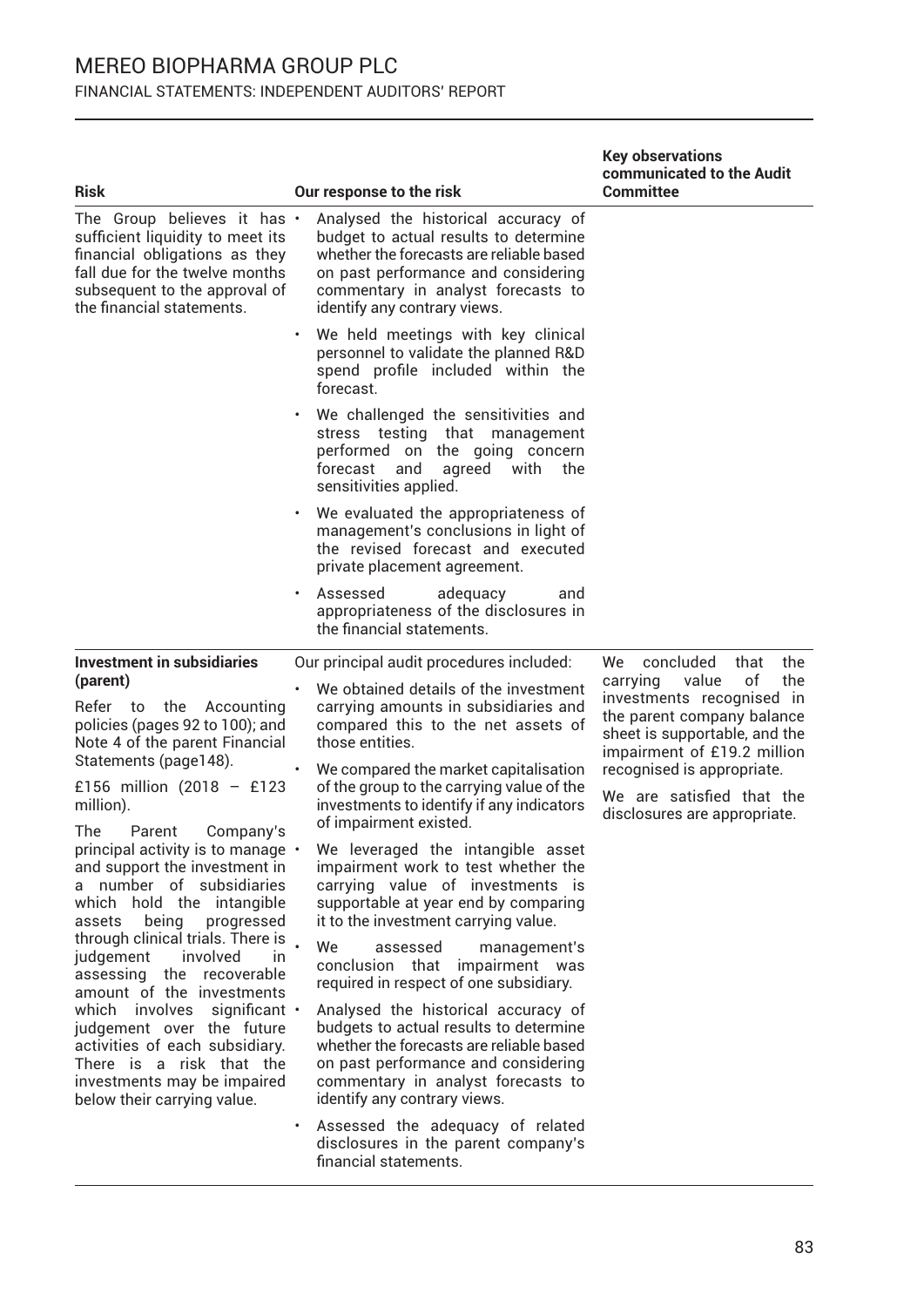# **An overview of the scope of our audit**

#### *Tailoring the scope*

Our assessment of audit risk, our evaluation of materiality and our allocation of performance materiality determine our audit scope for each entity within the Group. Taken together, this enables us to form an opinion on the consolidated financial statements. We take into account size, risk profile, the organisation of the group, changes in the business environment and other factors such as local statutory reporting requirements when assessing the level of work to be performed at each entity.

In assessing the risk of material misstatement to the Group financial statements, and to ensure we had adequate quantitative coverage of significant accounts in the financial statements, we selected 5 components of the 8 components in total covering entities within the United Kingdom and United States, which represent the principal business units within the Group.

Of the five components, we performed an audit of the complete financial information of four components ("full scope components") which were selected based on their size or risk characteristics. For the remaining one component ("specific scope component"), we performed audit procedures on specific accounts within that component that we considered had the potential for the greatest impact on the significant accounts in the financial statements either because of the size of these accounts or their risk profile.

We performed audit procedures accounting for 100% (2018: 100%) of the Group's operating costs and 100% (2018: 100%) of the Group's Total assets. All audit procedures were undertaken by the central UK audit team. For the current year, the full scope components contributed 85% (2018: 100%) of the Group's operating costs and 58% (2018: 100%) of the Group's Total assets. The specific scope component contributed 15% (2018: 0%) of the Group's operating costs and 42% (2018: 0%) of the Group's Total assets.

# *Changes from the prior year*

Pursuant to the Group completing the acquisition of OncoMed Pharmaceuticals Inc. during the year, we included this as a specific scope component.

# *Involvement with component teams*

All audit work performed for the purposes of the audit was undertaken by the Group audit team.

# **Our application of materiality**

We apply the concept of materiality in planning and performing the audit, in evaluating the effect of identified misstatements on the audit and in forming our audit opinion.

#### *Materiality*

*The magnitude of an omission or misstatement that, individually or in the aggregate, could reasonably be expected to influence the economic decisions of the users of the financial statements. Materiality provides a basis for determining the nature and extent of our audit procedures.*

We determined materiality for the Group to be £0.8 million (2018: £0.7 million), which is 2% (2018: 2%) of operating costs excluding share-based payment expense. We believe that operating costs provides us with an appropriate basis upon which to set materiality, since the Group is in the development stage of its life cycle and is investing in research and development, with no operating income to date.

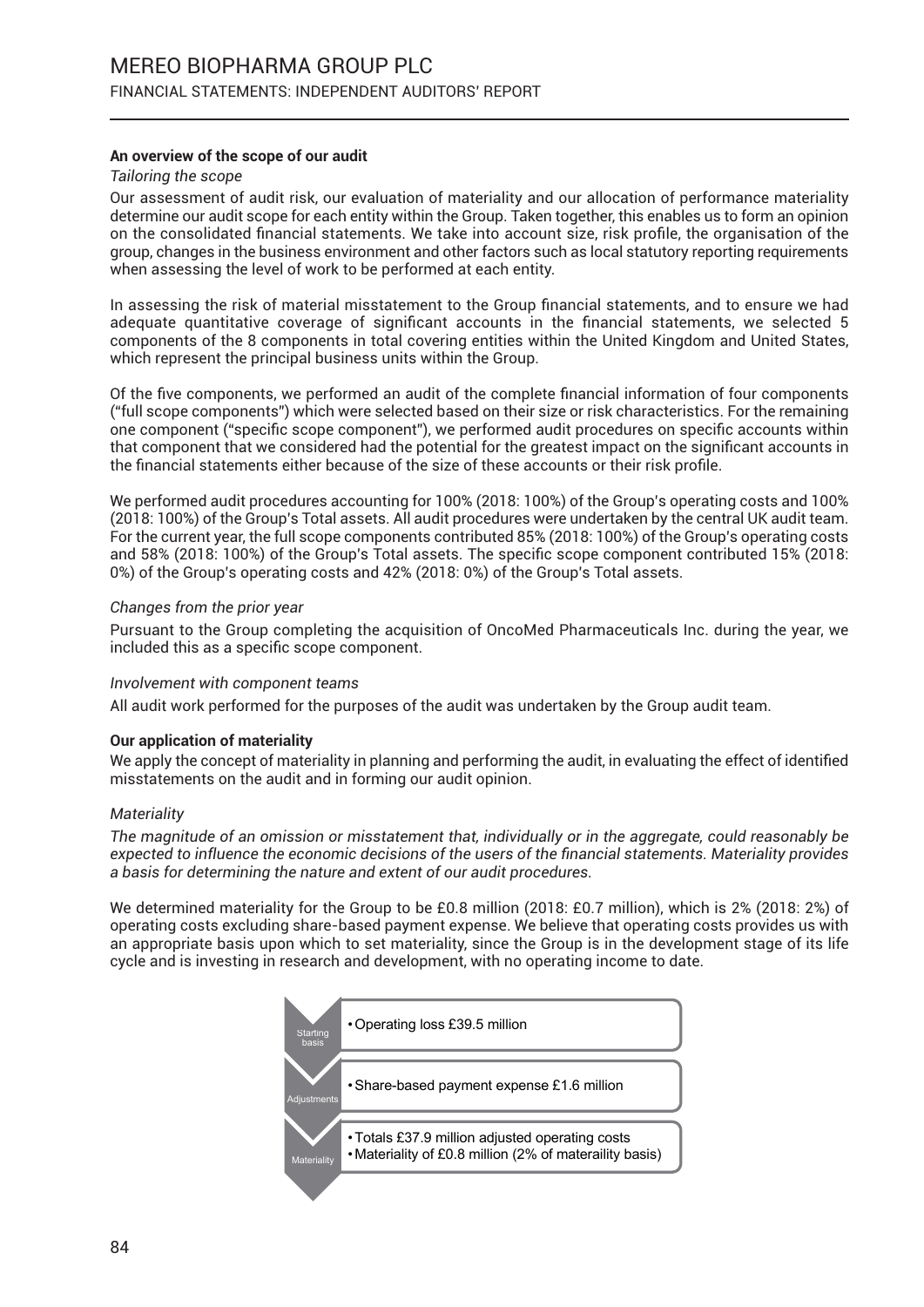We determined materiality for the Parent Company to be £5.0 million (2018: £3.9 million), which is 3% (2018: 3%) of Equity. Materiality for the Parent Company is higher than for Group, due to the underlying basis on which it is calculated. The Parent Company's purpose is to raise funds to finance the Group's operations, and therefore we believe Equity is the most suitable basis on which to calculate materiality.

# *Performance materiality*

*The application of materiality at the individual account or balance level. It is set at an amount to reduce to an appropriately low level the probability that the aggregate of uncorrected and undetected misstatements exceeds materiality.* 

On the basis of our risk assessments, together with our assessment of the Group's overall control environment, our judgement was that performance materiality was 50% (2018: 50%) of our planning materiality, namely £0.38 million (2018: £0.35 million). We have set performance materiality at this percentage due to the rate of change in the business.

Audit work at component locations for the purpose of obtaining audit coverage over significant financial statement accounts is undertaken based on a percentage of total performance materiality. The performance materiality set for each component is based on the relative scale and risk of the component to the Group as a whole and our assessment of the risk of misstatement at that component. In the current year, the range of performance materiality allocated to components was £0.08 million to £0.23 million (2018: £0.1 million to £0.35 million).

# *Reporting threshold*

We agreed with the Audit Committee that we would report to them all uncorrected audit differences in excess of £0.038 million (2018: £0.035 million), which is set at 5% of planning materiality, as well as differences below that threshold that, in our view, warranted reporting on qualitative grounds.

We evaluate any uncorrected misstatements against both the quantitative measures of materiality discussed above and in light of other relevant qualitative considerations in forming our opinion.

# **Other information**

The other information comprises the information included in the annual report set out on pages 1 to 77, other than the financial statements and our auditor's report thereon. The directors are responsible for the other information.

Our opinion on the financial statements does not cover the other information and, except to the extent otherwise explicitly stated in this report, we do not express any form of assurance conclusion thereon.

In connection with our audit of the financial statements, our responsibility is to read the other information and, in doing so, consider whether the other information is materially inconsistent with the financial statements or our knowledge obtained in the audit or otherwise appears to be materially misstated. If we identify such material inconsistencies or apparent material misstatements, we are required to determine whether there is a material misstatement in the financial statements or a material misstatement of the other information. If, based on the work we have performed, we conclude that there is a material misstatement of the other information, we are required to report that fact.

We have nothing to report in this regard.

# **Opinions on other matters prescribed by the Companies Act 2006**

In our opinion, the part of the Directors' remuneration report to be audited has been properly prepared in accordance with the Companies Act 2006.

In our opinion, based on the work undertaken in the course of the audit:

- the information given in the strategic report and the directors' report for the financial year for which the financial statements are prepared is consistent with the financial statements; and
- the strategic report and directors' report have been prepared in accordance with applicable legal requirements.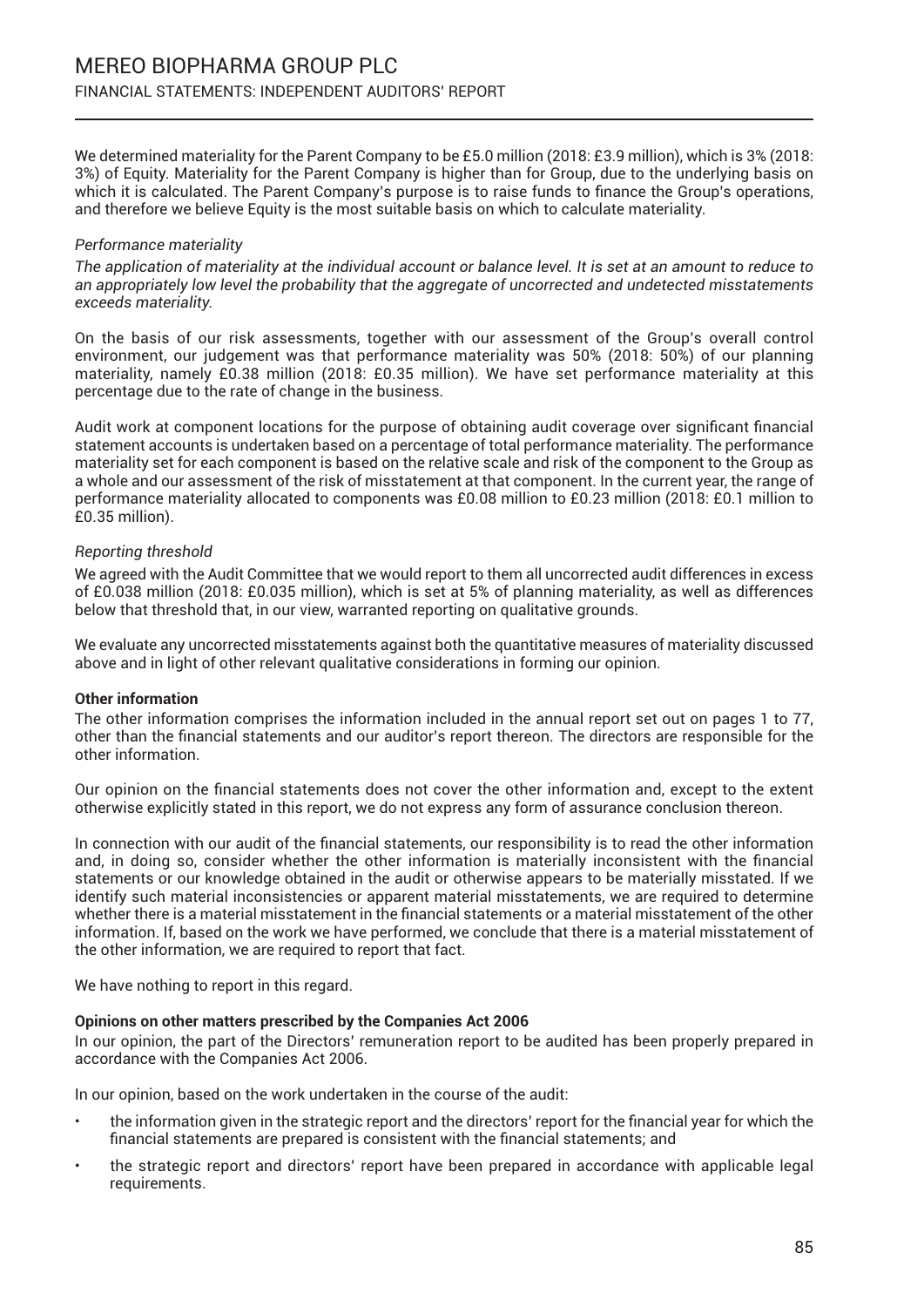# **Matters on which we are required to report by exception**

In the light of the knowledge and understanding of the group and the parent company and its environment obtained in the course of the audit, we have not identified material misstatements in the strategic report or the directors' report.

We have nothing to report in respect of the following matters in relation to which the Companies Act 2006 requires us to report to you if, in our opinion:

- adequate accounting records have not been kept by the parent company, or returns adequate for our audit have not been received from branches not visited by us; or
- the parent company financial statements and the part of the Directors' remuneration report to be audited are not in agreement with the accounting records and returns; or
- certain disclosures of directors' remuneration specified by law are not made; or
- we have not received all the information and explanations we require for our audit.

#### **Responsibilities of directors**

As explained more fully in the directors' responsibilities statement set out on page 77, the directors are responsible for the preparation of the financial statements and for being satisfied that they give a true and fair view, and for such internal control as the directors determine is necessary to enable the preparation of financial statements that are free from material misstatement, whether due to fraud or error.

In preparing the financial statements, the directors are responsible for assessing the group and parent company's ability to continue as a going concern, disclosing, as applicable, matters related to going concern and using the going concern basis of accounting unless the directors either intend to liquidate the group or the parent company or to cease operations, or have no realistic alternative but to do so.

#### **Auditor's responsibilities for the audit of the financial statements**

Our objectives are to obtain reasonable assurance about whether the financial statements as a whole are free from material misstatement, whether due to fraud or error, and to issue an auditor's report that includes our opinion. Reasonable assurance is a high level of assurance, but is not a guarantee that an audit conducted in accordance with ISAs (UK) will always detect a material misstatement when it exists. Misstatements can arise from fraud or error and are considered material if, individually or in the aggregate, they could reasonably be expected to influence the economic decisions of users taken on the basis of these financial statements.

A further description of our responsibilities for the audit of the financial statements is located on the Financial Reporting Council's website at https://www.frc.org.uk/auditorsresponsibilities. This description forms part of our auditor's report.

#### **Use of our report**

This report is made solely to the company's members, as a body, in accordance with Chapter 3 of Part 16 of the Companies Act 2006. Our audit work has been undertaken so that we might state to the company's members those matters we are required to state to them in an auditor's report and for no other purpose. To the fullest extent permitted by law, we do not accept or assume responsibility to anyone other than the company and the company's members as a body, for our audit work, for this report, or for the opinions we have formed.

# **David Hales (Senior statutory auditor)**

for and on behalf of Ernst & Young LLP, Statutory Auditor Reading

June 15, 2020

Notes:

- 1. The maintenance and integrity of the Mereo BioPharma Group plc web site is the responsibility of the directors; the work carried out by the auditors does not involve consideration of these matters and, accordingly, the auditors accept no responsibility for any changes that may have occurred to the financial statements since they were initially presented on the web site.
- 2. Legislation in the United Kingdom governing the preparation and dissemination of financial statements may differ from legislation in other jurisdictions.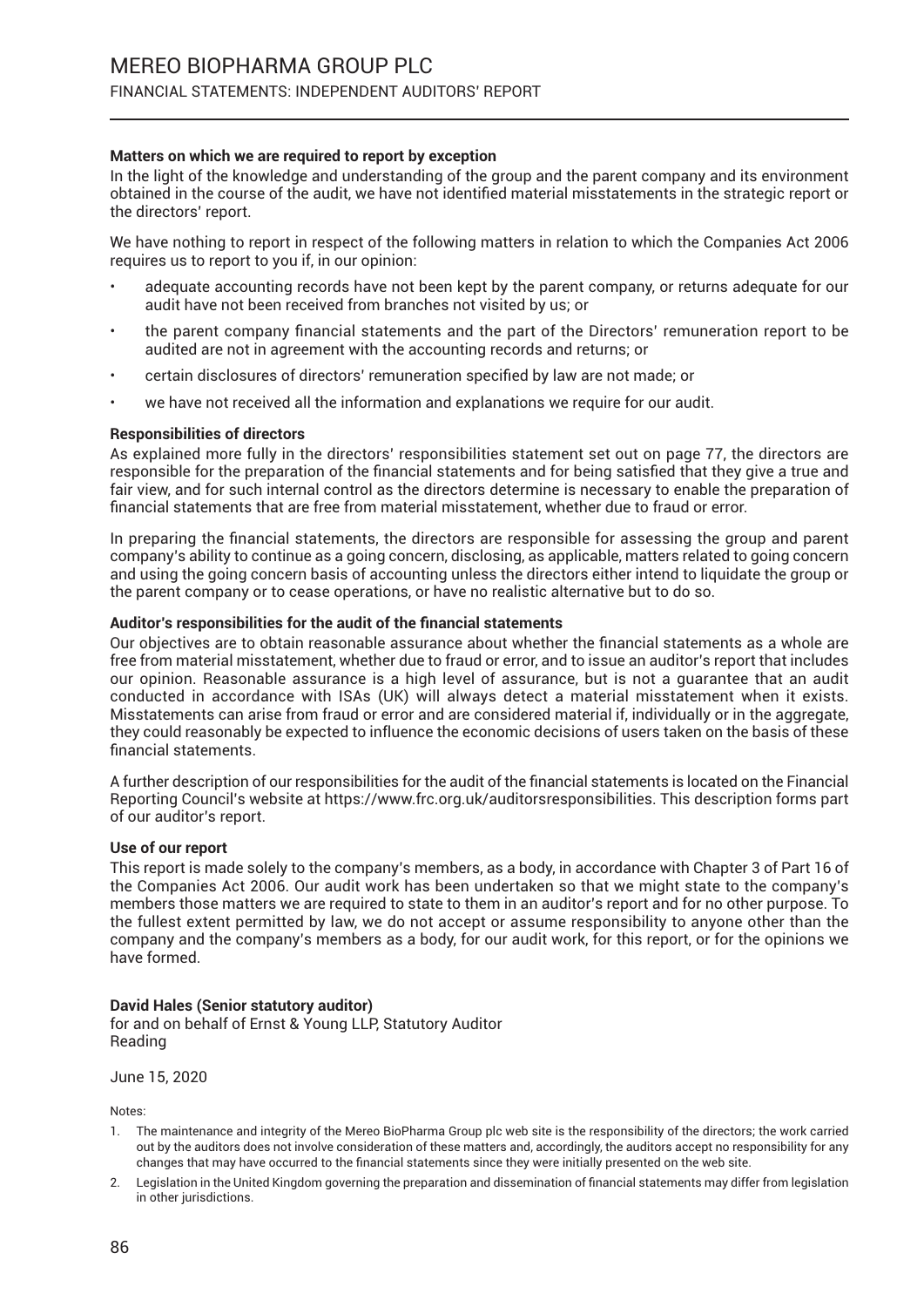# MEREO BIOPHARMA GROUP PLC

FINANCIAL STATEMENTS: CONSOLIDATED STATEMENT OF COMPREHENSIVE LOSS

# for the years ended December 31, 2017, 2018 and 2019

|                                                                                                                                                                                         | <b>Notes</b>    | 2017                                    | Year ended December 31,<br>2018<br>(in £'000) | 2019                                         |
|-----------------------------------------------------------------------------------------------------------------------------------------------------------------------------------------|-----------------|-----------------------------------------|-----------------------------------------------|----------------------------------------------|
| Research and development expenses<br>Administrative expenses                                                                                                                            |                 | (34, 607)<br>(10, 697)                  | (22, 703)<br>(11, 775)                        | (23,608)<br>(15, 909)                        |
| <b>Operating loss</b><br>Net income recognized on acquisition of subsidiary<br>Finance income<br>Finance charge<br>Net foreign exchange (loss)/gain                                     | 5<br>9.1<br>9.2 | (45, 304)<br>827<br>(1,090)<br>(1, 384) | (34, 478)<br>307<br>(3,091)<br>(44)           | (39, 517)<br>1,035<br>377<br>(3, 496)<br>483 |
| Loss before tax<br>Taxation                                                                                                                                                             | 7<br>10         | (46, 951)<br>8,152                      | (37, 306)<br>5,277                            | (41, 118)<br>6,274                           |
| Loss attributable to equity holders of the parent<br>Other comprehensive income $-$ items that may<br>be reclassified to profit or loss<br>Net fair value gain/(loss) on investments in |                 | (38, 799)                               | (32,029)                                      | (34, 844)                                    |
| debt instruments held at fair value<br>Exchange differences on translation of foreign<br>operations                                                                                     | 25              |                                         |                                               | (499)                                        |
| Other comprehensive income, net of tax                                                                                                                                                  |                 |                                         |                                               | (499)                                        |
| Total comprehensive loss attributable to equity<br>holders of the parent                                                                                                                |                 | (38,799)                                | (32,029)                                      | (35, 343)                                    |
| <b>Basic and diluted loss per share</b>                                                                                                                                                 | 11              | (0.56)                                  | (0.45)                                        | (0.39)                                       |

*The accompanying notes form an integral part of these consolidated financial statements.*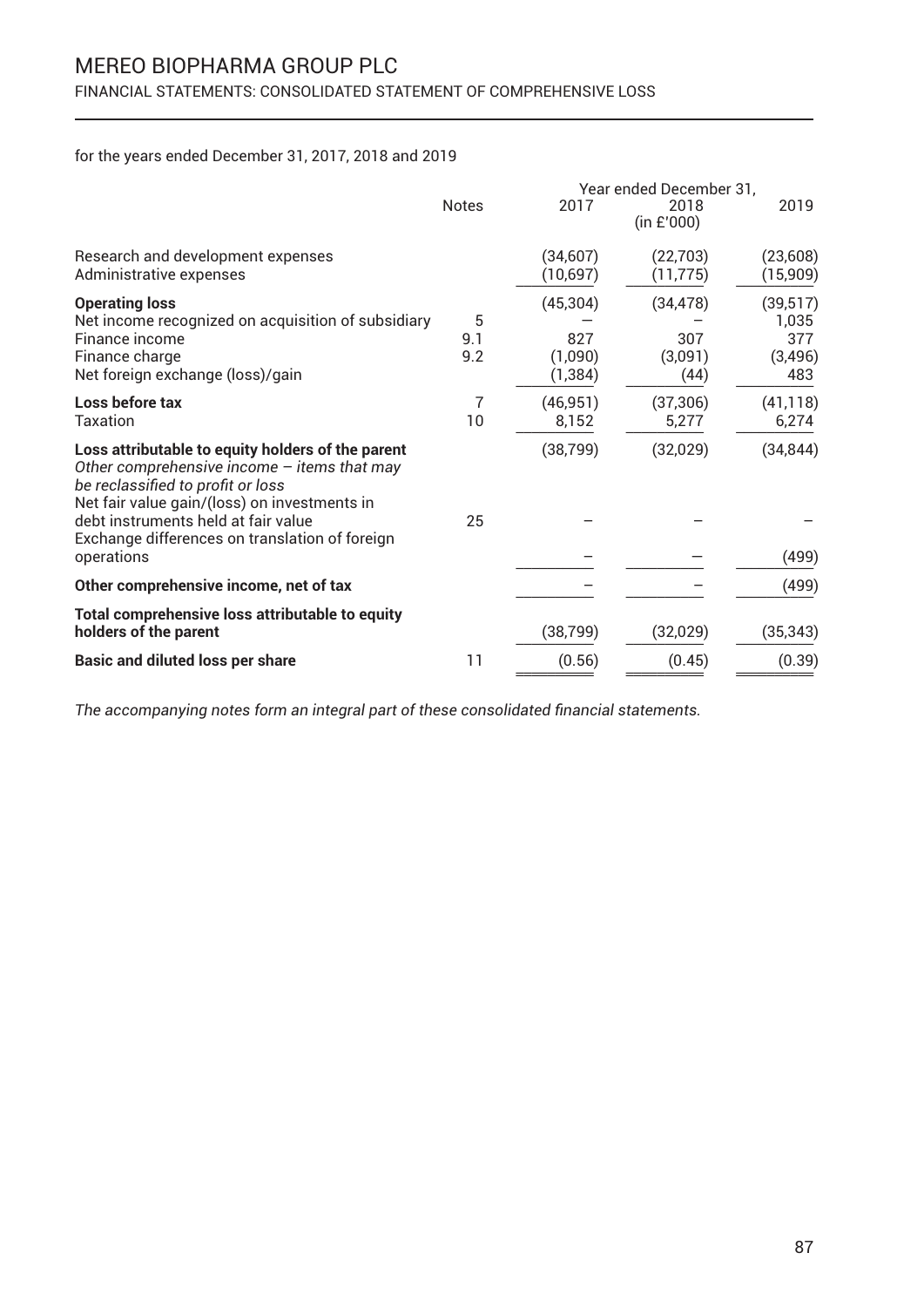# MEREO BIOPHARMA GROUP PLC

FINANCIAL STATEMENTS: CONSOLIDATED BALANCE SHEET

as at December 31, 2018 and 2019

| <b>Assets</b>                                                                                                                                              | <b>Notes</b>                     | Year Ended December 31,<br>2018<br>(in £'000)      | 2019                                                         |
|------------------------------------------------------------------------------------------------------------------------------------------------------------|----------------------------------|----------------------------------------------------|--------------------------------------------------------------|
| <b>Non-current assets</b><br>Property, plant and equipment<br>Intangible assets                                                                            | 12<br>13                         | 149<br>32,632                                      | 11,558<br>44,456                                             |
| <b>Current assets</b>                                                                                                                                      |                                  | 32,781                                             | 56,014                                                       |
| Prepayments<br><b>R&amp;D tax credits</b><br>Other taxes recoverable<br>Other receivables<br>Short-term investments<br>Cash and short-term deposits        | 10<br>10<br>15<br>17<br>16       | 1,067<br>5,277<br>609<br>2,500<br>25,042<br>34,495 | 2,111<br>10,426<br>979<br>572<br>16,347<br>30,435            |
| <b>Total assets</b>                                                                                                                                        |                                  | 67,276                                             | 86,449                                                       |
| <b>Equity and liabilities</b><br><b>Equity</b><br><b>Issued capital</b>                                                                                    | 18                               | 214                                                | 294                                                          |
| Share premium<br>Other capital reserves<br><b>Employee Benefit Trust shares</b><br>Other reserves<br><b>Accumulated loss</b><br><b>Translation reserve</b> | 18<br>18<br>28<br>18<br>18<br>18 | 118,492<br>18,593<br>(307)<br>7,000<br>(111, 221)  | 121,684<br>59,147<br>(1, 305)<br>7,000<br>(146,065)<br>(499) |
| <b>Total equity</b>                                                                                                                                        |                                  | 32,771                                             | 40,256                                                       |
| <b>Non-current liabilities</b><br>Provisions<br>Interest-bearing loans and borrowings<br><b>Warrant liability</b><br>Other liabilities<br>Lease liability  | 20<br>19<br>21<br>22<br>4        | 2,641<br>14,647<br>1,006<br>34                     | 1,449<br>5,373<br>131<br>44<br>9,318                         |
| <b>Current liabilities</b>                                                                                                                                 |                                  | 18,328                                             | 16,315                                                       |
| Trade and other payables<br>Accruals<br>Provisions<br>Interest-bearing loans and borrowings<br>Contingent consideration liability<br>Lease liability       | 23<br>23<br>20<br>19<br>25<br>4  | 4,570<br>4,437<br>332<br>6,838                     | 6,352<br>5,138<br>309<br>15,139<br>354<br>2,586              |
|                                                                                                                                                            |                                  | 16,177                                             | 29,878                                                       |
| <b>Total liabilities</b>                                                                                                                                   |                                  | 34,505                                             | 46,193                                                       |
| <b>Total equity and liabilities</b>                                                                                                                        |                                  | 67,276                                             | 86,449                                                       |

*The accompanying notes form an integral part of these consolidated financial statements.* 

Approved by the Board on June 14, 2020 and signed on its behalf by:

| Dr. Denise Scots-Knight | <b>Richard Jones</b> |
|-------------------------|----------------------|
| <b>Director</b>         | <b>Director</b>      |

Company number: 09481161 (England and Wales)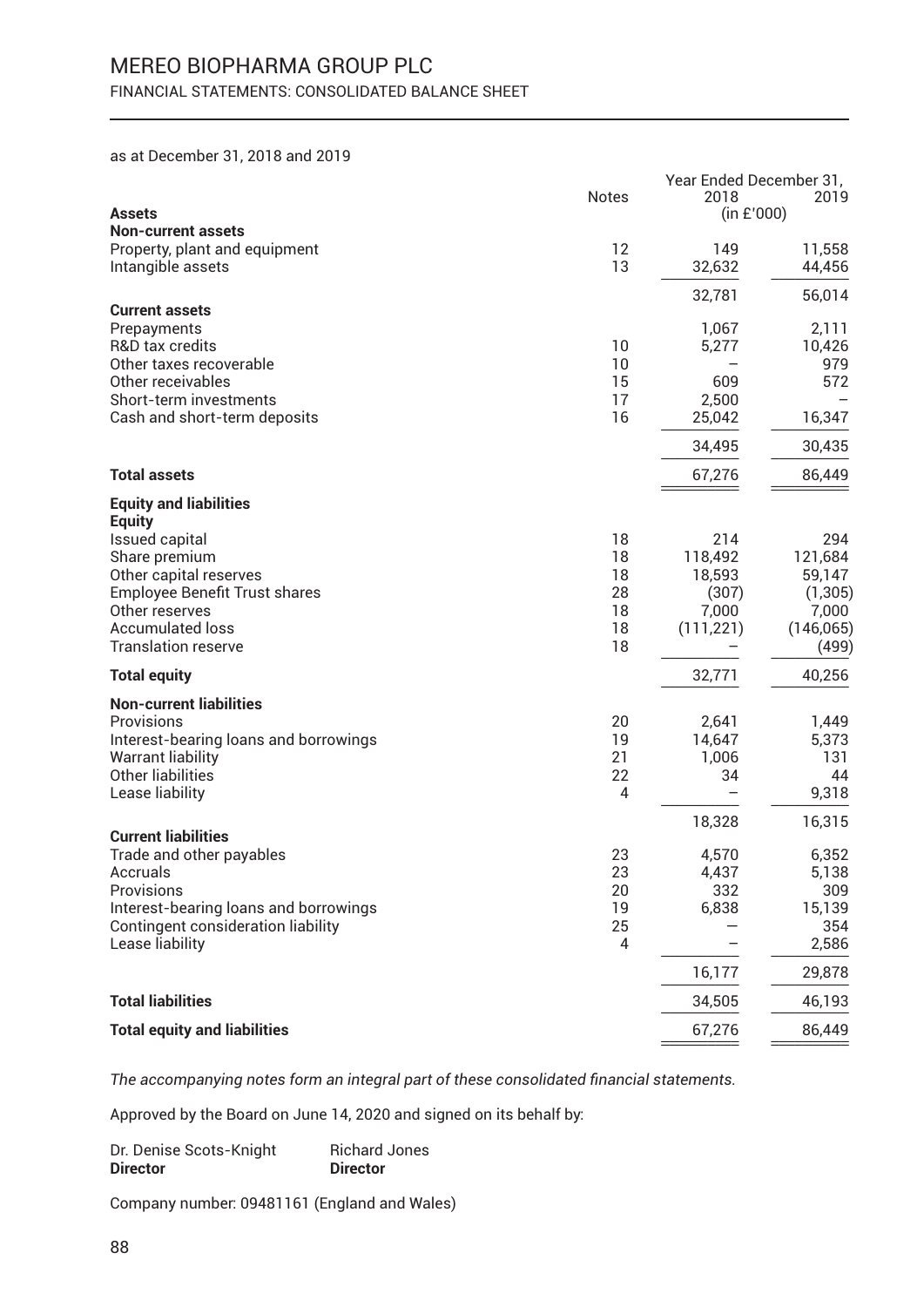# MEREO BIOPHARMA GROUP PLC

FINANCIAL STATEMENTS: CONSOLIDATED STATEMENT OF CASH FLOWS

# for the years ended December 31, 2017, 2018 and 2019

|                                                                        |              |                | Year ended December 31, |                |
|------------------------------------------------------------------------|--------------|----------------|-------------------------|----------------|
|                                                                        | <b>Notes</b> | 2017           | 2018                    | 2019           |
| <b>Operating activities</b>                                            |              |                | (in £'000)              |                |
| Loss before tax                                                        |              | (46, 951)      | (37, 306)               | (41, 118)      |
| Adjustments to reconcile loss before tax to net                        |              |                |                         |                |
| cash flows:                                                            |              |                |                         |                |
| Depreciation of property, plant and equipment                          | 12           | 36             | 39                      | 1,577          |
| Share-based payment expense<br>Net foreign exchange loss/(gain)        | 26           | 3,652<br>1,384 | 2,190<br>44             | 1,636<br>(483) |
| Provision for social security contributions on                         |              |                |                         |                |
| employee share options                                                 | 20           | 1,116          | (1, 446)                | (738)          |
| Provision for deferred cash consideration                              | 9.1 & 20     |                | 443                     | 221            |
| Interest earned                                                        | 9.1          | (827)          | (307)                   | (377)          |
| Finance charges                                                        | 9.2          | 1,090          | 1,916                   | 3,731          |
| Modification gain on bank loan                                         | 9.2 & 19     |                |                         | (456)          |
| Modification loss on bank loan                                         | 9.2 & 19     |                | 730                     |                |
| Gain on bargain purchase                                               | 5            |                |                         | (3,681)        |
| Fair value remeasurement on contingent                                 |              |                |                         |                |
| consideration                                                          | 25           |                |                         | 354            |
| Working capital adjustments:                                           |              |                |                         |                |
| (Increase)/decrease in trade and other                                 |              |                |                         |                |
| receivables                                                            |              | (840)          | 804                     | (936)          |
| Increase/(decrease) in trade and other payables<br><b>Tax received</b> | 10           | 3,860          | 1,602                   | (6, 730)       |
|                                                                        |              | 5,331          | 8,152                   | 1,069          |
| Net cash flows (used in) operating activities                          |              | (32,149)       | (23, 139)               | (45, 931)      |
| <b>Investing activities</b>                                            |              |                |                         |                |
| Cash acquired from acquisition                                         | 5            |                |                         | 10,074         |
| Purchase of property, plant and equipment                              | 12           | (16)           | (36)                    | (21)           |
| Disposal of property, plant and equipment                              | 12           |                | 2                       |                |
| Purchase of license                                                    | 13           | (2, 280)       |                         |                |
| (Investments)/proceeds from sale of short-term                         |              |                |                         |                |
| investments                                                            | 17           | (2,500)        |                         | 32,865         |
| Interest earned                                                        |              | 1,052          | 286                     | 377            |
| Net cash flows (used in)/from investing                                |              |                |                         |                |
| activities                                                             |              | (3,744)        | 252                     | 43,295         |
| <b>Financing activities</b>                                            |              |                |                         |                |
| Proceeds from issue of ordinary shares                                 | 18           | 15,000         | 273                     |                |
| Transaction costs on issue of shares                                   | 18           | (730)          | (8)                     | (761)          |
| Proceeds from issue of bank loan                                       | 19           | 20,000         | 455                     |                |
| Transaction costs on bank loan                                         |              | (200)          | (921)                   |                |
| Interest paid on bank loan                                             |              | (327)          | (1,645)                 | (1, 739)       |
| Proceeds from TAP agreement                                            | 22           |                | 78                      |                |
| Purchase of treasury shares                                            | 28           |                | (307)                   | (998)          |
| Payment of lease liabilities                                           | 4            |                |                         | (2, 212)       |
| Net cash flows from/(used in) financing                                |              |                |                         |                |
| activities                                                             |              | 33,743         | (2,075)                 | (5,710)        |
| Net (decrease) in cash and cash equivalents                            |              | (2,150)        | (24, 962)               | (8, 346)       |
| Cash and cash equivalents at January 1                                 |              | 53,578         | 50,045                  | 25,042         |
| Effect of exchange rate changes on cash and                            |              |                |                         |                |
| cash equivalents                                                       |              | (1, 383)       | (41)                    | (349)          |
| <b>Cash and cash equivalents at December 31</b>                        | 16           | 50,045         | 25,042                  | 16,347         |

*The accompanying notes form an integral part of these consolidated financial statements.*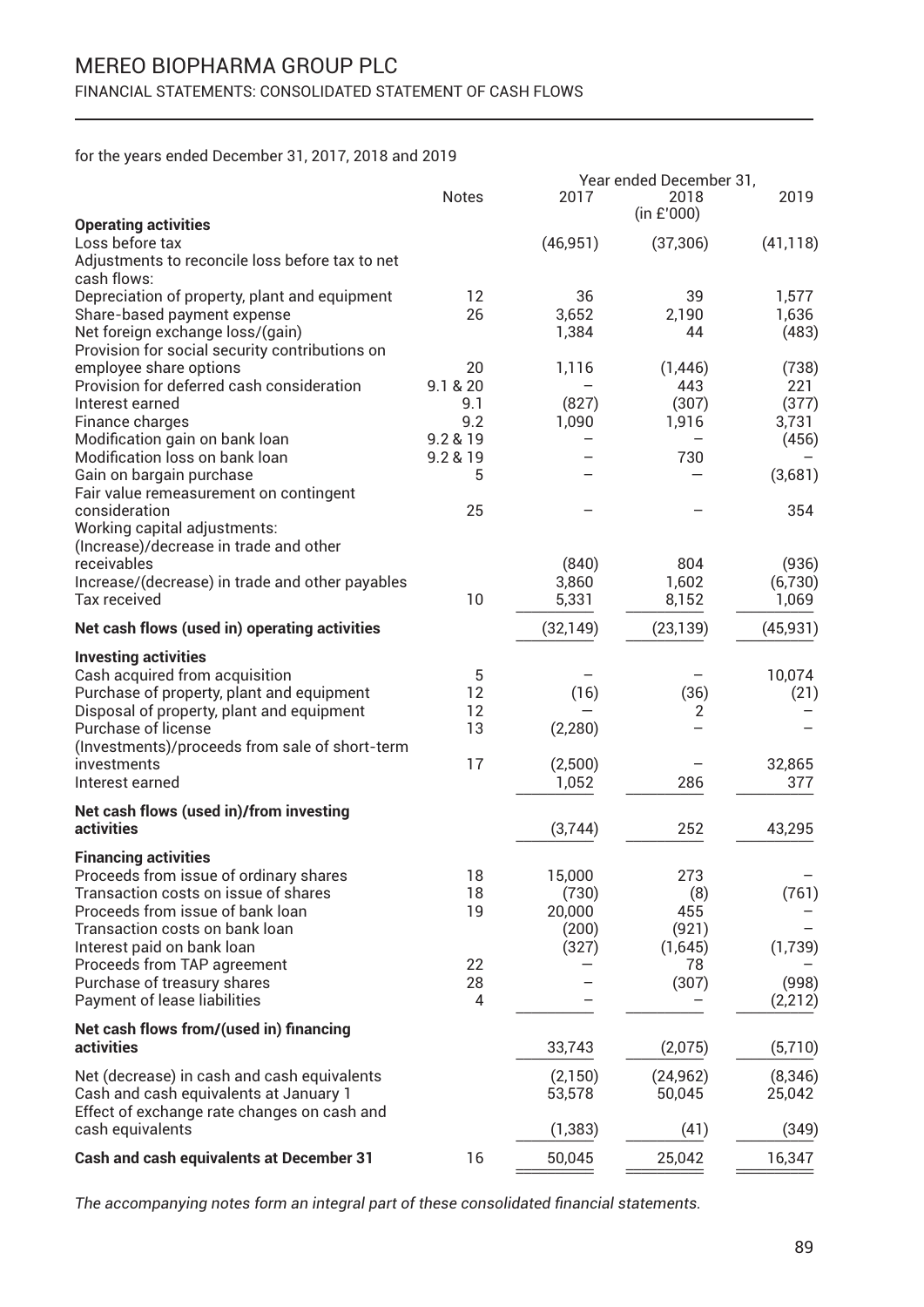# MEREO BIOPHARMA GROUP PLC FINANCIAL STATEMENTS: CONSOLIDATED STATEMENT OF CHANGES IN EQUITY

# for the years ended December 31, 2017, 2018 and 2019

|                                                                                                       | Issued<br>capital | Share<br>premium | Other<br>capital<br>reserves | Employee<br>Benefit<br>Trust<br>(in £'000) | Other<br>reserves | Accum-<br>ulated<br>losses | Translation<br>reserve | Total<br>equity |
|-------------------------------------------------------------------------------------------------------|-------------------|------------------|------------------------------|--------------------------------------------|-------------------|----------------------------|------------------------|-----------------|
| At December 31, 2016                                                                                  | 193               | 99,975           | 12,666                       |                                            | 7,000             | (40, 579)                  |                        | 79,255          |
| Loss for the year to<br>December 31, 2017<br>Share-based payments                                     |                   |                  |                              |                                            |                   | (38, 799)                  | -                      | (38, 799)       |
| - share options (Note 26)<br>Share-based payments                                                     |                   |                  | 3,028                        |                                            |                   |                            |                        | 3,028           |
| - LTIPs (Note 26)<br>Share-based payments<br>- deferred bonus shares                                  |                   |                  | 298                          |                                            |                   |                            |                        | 298             |
| (Note 26)<br>Share-based payments<br>- deferred equity                                                |                   |                  | 326                          |                                            |                   |                            |                        | 326             |
| consideration (Note 26)<br>Issue of share capital on                                                  |                   |                  | 1,331                        |                                            |                   |                            |                        | 1,331           |
| April 4, 2017 (Note 18)<br>Issue of share capital on<br>conversion of loan note                       | 15                | 14,985           |                              |                                            |                   |                            |                        | 15,000          |
| (Note 18)<br>Issue of share capital for<br>Novartis bonus shares                                      | 2                 | 1,397            |                              |                                            |                   |                            |                        | 1,399           |
| (Note 18)<br>Equity element of                                                                        | 2                 | 1,081            | (1,083)                      |                                            |                   |                            |                        |                 |
| convertible Ioan (Note 19)<br>Conversion of convertible                                               |                   |                  | (207)                        |                                            |                   |                            |                        | (207)           |
| loan (Note 19)<br>Issue of share capital on                                                           |                   |                  |                              |                                            |                   | 62                         |                        | 62              |
| October 31, 2017<br>(Note 18)<br>Transaction costs on                                                 | 1                 | 1,519            |                              |                                            |                   |                            |                        | 1,520           |
| issuance of share<br>capital (Note 18)                                                                |                   | (730)            |                              |                                            |                   |                            |                        | (730)           |
| At December 31, 2017                                                                                  | 213               | 118,227          | 16,359                       |                                            | 7,000             | (79, 316)                  |                        | 62,483          |
| Loss for the year to<br>December 31, 2018<br>Adoption of IFRS 9 (Note 4)                              |                   |                  |                              |                                            |                   | (32,029)<br>124            |                        | (32,029)<br>124 |
| Share-based payments<br>- share options (Note 26)                                                     |                   |                  | 1,871                        |                                            |                   |                            |                        | 1,871           |
| Share-based payments<br>- LTIPs (Note 26)                                                             |                   |                  | 319                          |                                            |                   |                            |                        | 319             |
| Issue of share capital on<br>June 1, 2018 (Note 18)<br>Issue of share capital on<br>August 3, 2018 on |                   | 150              |                              |                                            |                   |                            |                        | 150             |
| exercise of options<br>(Note 18)<br>Issue of share capital on<br>October 22, 2018 on                  |                   | 13               |                              |                                            |                   |                            |                        | 13              |
| exercise of options<br>(Note 18)                                                                      | 1                 | 110              |                              |                                            |                   |                            |                        | 111             |
| Issue of warrants for<br>TAP agreement (Note 18)<br>Transaction costs on                              |                   |                  | 44                           |                                            |                   |                            |                        | 44              |
| issuance of share<br>capital (Note 18)                                                                |                   | (8)              |                              |                                            |                   |                            |                        | (8)             |
| Purchase of treasury<br>shares (Note 28)                                                              |                   |                  |                              | (307)                                      |                   |                            |                        | (307)           |
| At December 31, 2018                                                                                  | 214               | 118,492          | 18,593                       | (307)                                      | 7,000             | (111, 221)                 |                        | 32,771          |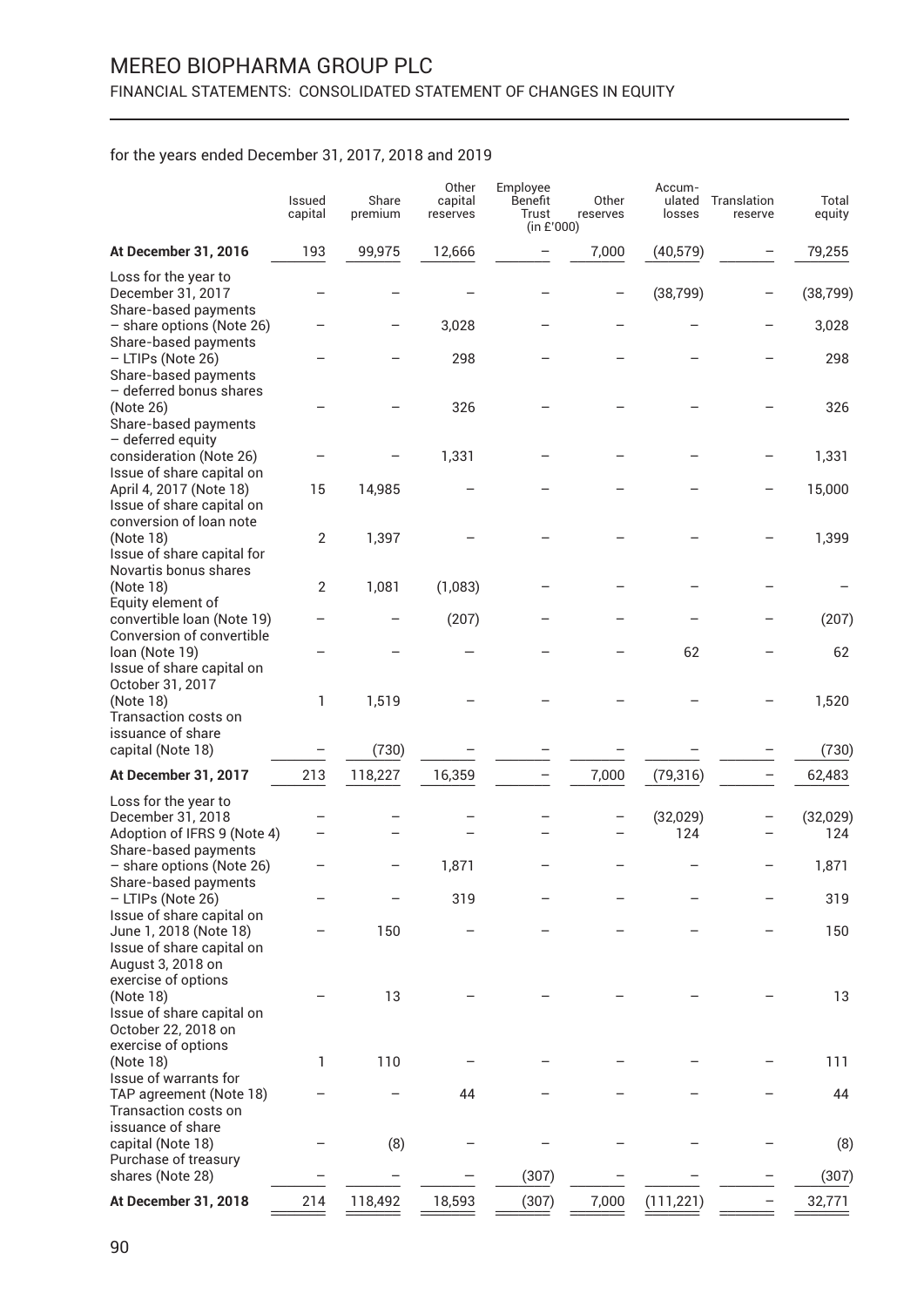# MEREO BIOPHARMA GROUP PLC FINANCIAL STATEMENTS: CONSOLIDATED STATEMENT OF CHANGES IN EQUITY (CONTINUED)

|                                                                          | Issued<br>capital | Share<br>premium | Other<br>capital<br>reserves | Employee<br>Benefit<br>Trust<br>(in £'000) | Other<br>reserves | Accum-<br>ulated<br>losses | Translation<br>reserve | Total<br>equity |
|--------------------------------------------------------------------------|-------------------|------------------|------------------------------|--------------------------------------------|-------------------|----------------------------|------------------------|-----------------|
| Loss for the year to<br>December 31, 2019<br><b>Currency translation</b> |                   |                  |                              |                                            |                   | (34, 844)                  |                        | (34, 844)       |
| of foreign operations                                                    |                   |                  |                              |                                            |                   |                            | (499)                  | (499)           |
| Net fair value gain/(loss)<br>on investments in debt                     |                   |                  |                              |                                            |                   |                            |                        |                 |
| instruments held at fair<br>value (Note 25)                              |                   |                  |                              |                                            |                   |                            |                        |                 |
| Share-based payments                                                     |                   |                  |                              |                                            |                   |                            |                        |                 |
| - share options (Note 26)                                                |                   |                  | 1,543                        |                                            |                   |                            |                        | 1,543           |
| Share-based payments<br>- LTIPs (Note 26)                                |                   |                  | 93                           |                                            |                   |                            |                        | 93              |
| Issue of share capital on                                                |                   |                  |                              |                                            |                   |                            |                        |                 |
| April 23, 2019 (Note 18)<br><b>Transaction costs related</b>             | 74                |                  | 40,818                       |                                            |                   |                            |                        | 40,892          |
| to issuance of share                                                     |                   |                  |                              |                                            |                   |                            |                        |                 |
| capital on April 23, 2019                                                |                   |                  |                              |                                            |                   |                            |                        |                 |
| (Note 18)                                                                |                   | (761)            |                              |                                            |                   |                            |                        | (761)           |
| Issue of share capital on<br>conversion of loan note                     |                   |                  |                              |                                            |                   |                            |                        |                 |
| (Note 18)                                                                | 3                 | 2,366            |                              |                                            |                   |                            |                        | 2,369           |
| Issue of share capital on                                                |                   |                  |                              |                                            |                   |                            |                        |                 |
| Novartis bonus shares                                                    |                   |                  |                              |                                            |                   |                            |                        |                 |
| (Note 18)<br>Equity element of                                           | 3                 | 1,587            | (1, 590)                     |                                            |                   |                            |                        |                 |
| convertible loan note                                                    |                   |                  |                              |                                            |                   |                            |                        |                 |
| (Note 18)                                                                |                   |                  | (310)                        |                                            |                   |                            |                        | (310)           |
| Purchase of treasury                                                     |                   |                  |                              |                                            |                   |                            |                        |                 |
| shares (Note 28)                                                         |                   |                  |                              | (998)                                      |                   |                            |                        | (998)           |
| At December 31, 2019                                                     | 294               | 121,684          | 59,147                       | (1, 305)                                   | 7,000             | (146, 065)                 | (499)                  | 40,256          |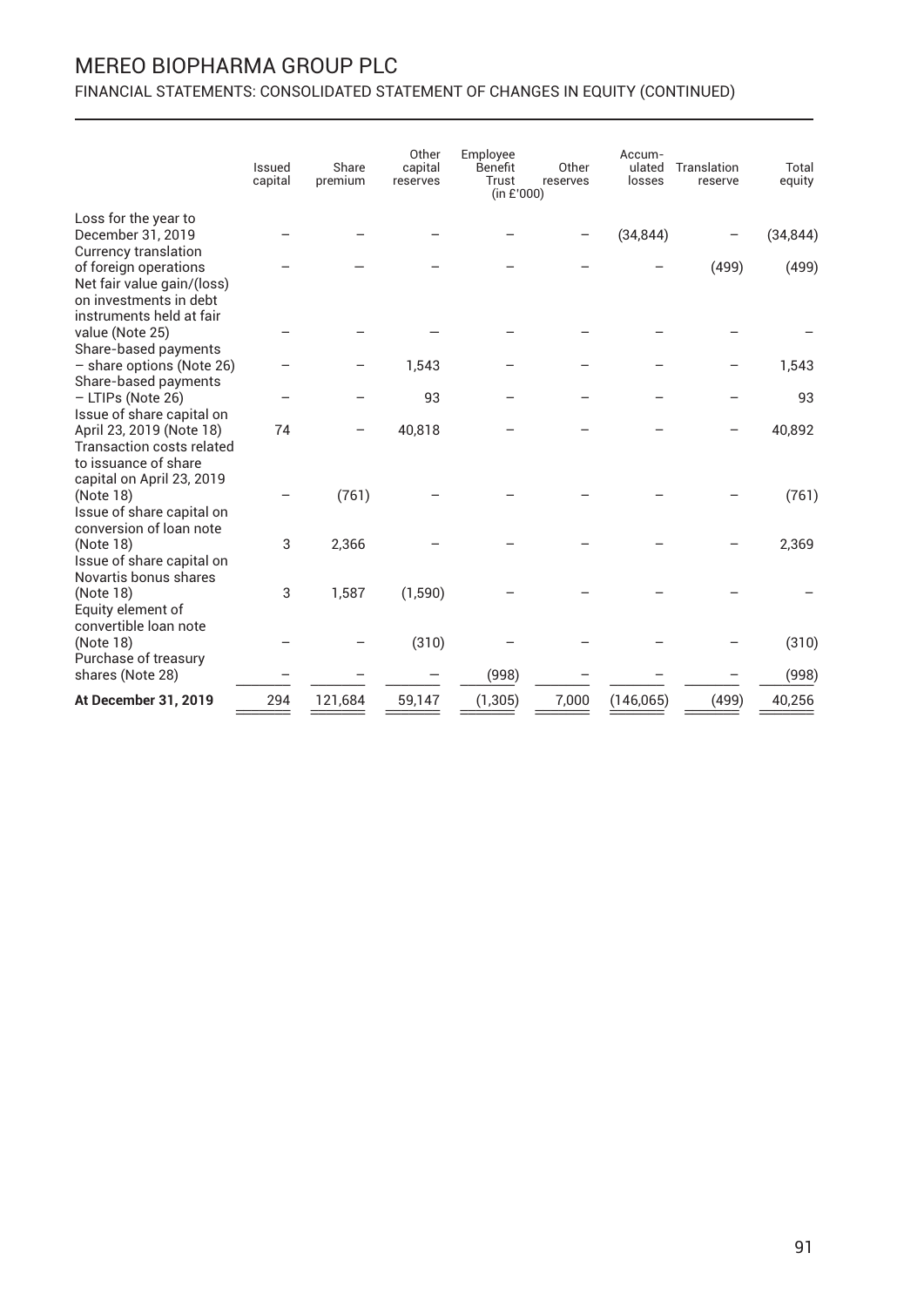# **1. Corporate information**

Mereo BioPharma Group plc (the "Company") is a clinical-stage, U.K.-based biopharmaceutical company focused on oncology and rare diseases.

The Company is a public limited company incorporated and domiciled in the U.K., and registered in England, with our shares publicly traded on the Alternative Investment Market of the London Stock Exchange under the ticker symbol MPH. The Company is also listed on the Nasdaq Global Market via American Depositary Shares ("ADSs") under the ticker symbol MREO. The Company's registered office is located at Fourth Floor, 1 Cavendish Place, London, W1G 0QF, United Kingdom.

The consolidated financial statements of Mereo BioPharma Group plc and its subsidiaries (collectively, the "Group") for the year ended December 31, 2019 were authorized for issue in accordance with a resolution of the Directors on June 14, 2020. The principal activities of the Group is the research and development of novel pharmaceutical products.

On April 23, 2019, the Group completed the acquisition of OncoMed Pharmaceuticals, Inc. ("OncoMed"), a company which is based in California and was previously a public company listed on the Nasdaq Global Market in the U.S.

# **2. Significant accounting policies**

# *2.1 Basis of preparation*

The Group's consolidated financial statements have been prepared in accordance with International Financial Reporting Standards (IFRS) as issued by the International Accounting Standards Board (IASB) and adopted by the E.U. and in accordance with the Companies Act 2006.

The financial statements are presented in pound sterling ("£'000"), which is the functional and presentational currency of the Group. All amounts disclosed in the financial statements and notes have been rounded off to the nearest thousand currency units, unless otherwise stated.

# *2.2 Revision of previously issued financial statements*

During 2019, we identified a classification error in our statement of comprehensive loss for the year ended December 31, 2018 related to loan modification expense. In correcting the error, administrative expenses reduced by £0.7 million and finance charges increased by an equivalent amount. There was no impact on net loss. We evaluated the materiality of the error quantitatively and qualitatively and concluded it was not material to our previously issued Consolidated Financial Statements as a whole for the year ended and as of December 31, 2018. Please refer to Financial statement notes 9 and 19.

# *2.3 Basis of consolidation*

The consolidated financial information comprises the financial statements of Mereo BioPharma Group plc and its subsidiaries as at December 31, 2019. Subsidiaries are all entities over which the Group has control. The Group controls an entity when the Group is exposed to, or has rights to, variable returns from its involvement with the entity and has the ability to affect those returns through its power over the entity.

Subsidiaries are fully consolidated from the date on which control is transferred to the Group. They are deconsolidated from the date that control ceases. Intercompany transactions, balances and unrealized gains on transactions between Group companies are eliminated in preparing the consolidated financial statements. Accounting policies of subsidiaries are consistent with the policies adopted by the Group.

The Company has an employee share trust to facilitate share transactions pursuant to employee share schemes. Although the trust is a separate legal entity from the Group, it is consolidated into the Group's results in accordance with the IFRS 10 rules on special purpose vehicles. The Company is deemed to control the trust principally because the trust cannot operate without the funding the Group provides.

# *2.4 Segmental information*

Management views the Group as a single portfolio of product candidates. Only research and development expenses are monitored at a product candidate level, however the Chief Operating Decision Maker ("CODM") makes decisions over resource allocation at an overall portfolio level. The Group's financing is managed and monitored on a consolidated basis.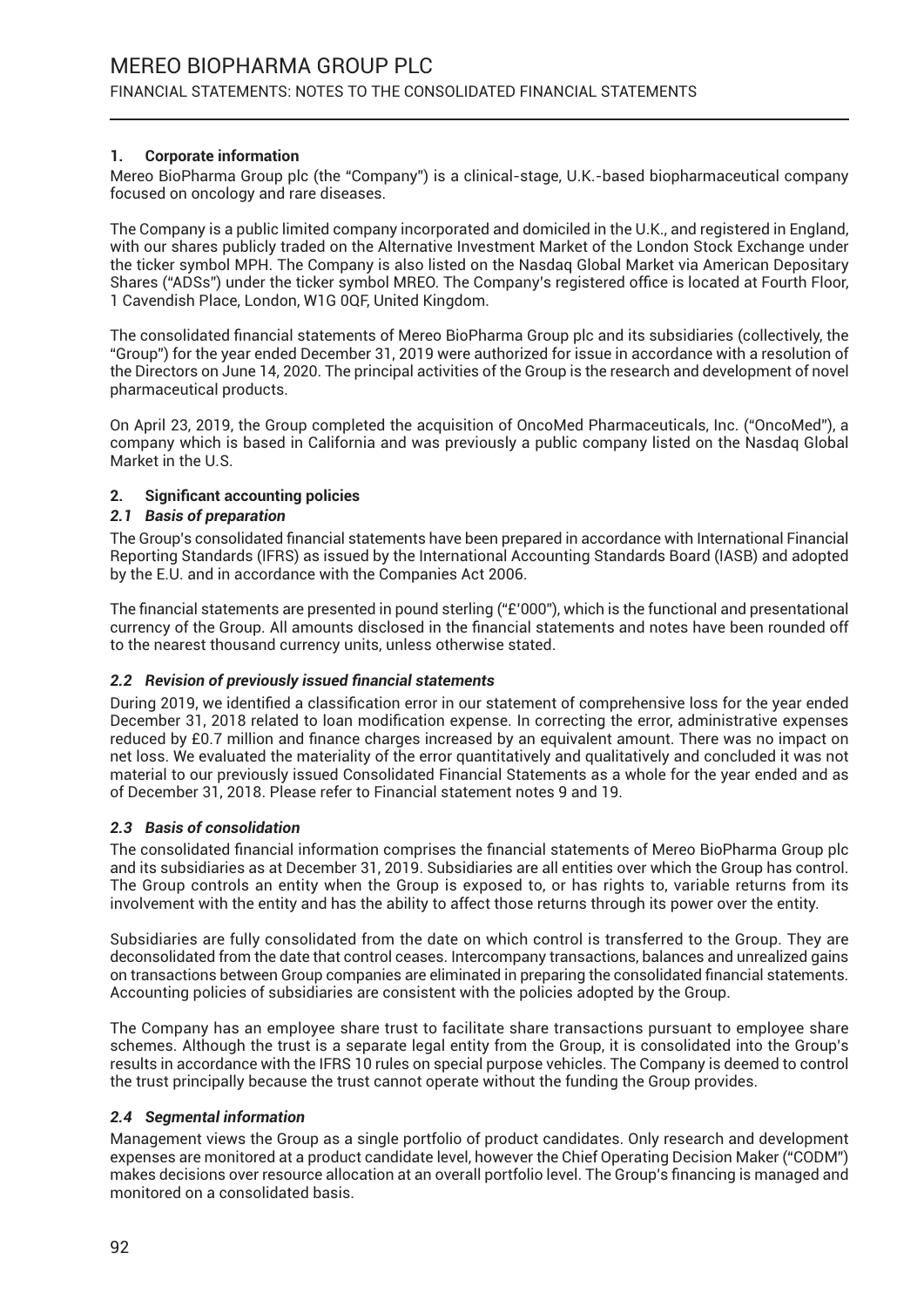Following the acquisition of OncoMed during the year, non-current assets held by the Group are located in the United Kingdom and United States. As at December 31, 2019, approximately £22.4 million of non-current assets are located in the United States.

The Group's CODM is the executive leadership team which is comprised of several individuals including the Chief Executive Officer ("CEO") and Chief Financial Officer ("CFO"). The executive leadership team is responsible for managing the operating results of the business.

The operations of the Group are mostly influenced by the timing of progression on underlying clinical development programmes across product candidates which remain under development.

# *2.5 Going concern*

As at May 31, 2020 the group had total cash resources  $E10.1$  million. Taken together with the private placement which completed on June 3, 2020 and which raised net proceeds of approximately £51.4 million, the group has current total cash resources of £61.5 million.

The Directors have prepared detailed cashflow forecasts for the 30-month period to December 31, 2022 based on the delivering the business plan objectives set out in the strategic report which include:

- Completion of the adult Phase 2b extension study for setrusumab
- Completion of the current Phase 2 study for alvelestat
- Commencement later in 2020 of a new Phase 1b study for etiligimab

These forecasts indicate that the group has a total cash runway into 2022 and will have sufficient funds to meet its liabilities as they fall due for at least the next 12 months.

In preparing these forecasts the directors have considered the impact of COVID-19 and in particular the unprecedented burden on health systems in impacted countries around the world. As a result, clinical centres have diverted resources away from the performance of clinical trials and because of that and the vulnerability of patients in the Company's setrusumab clinical development program for osteogenesis imperfecta (OI) and its Phase 2 alvelestat program for patients with alpha-1 antitrypsin deficiency (AATD), the Company's clinical activities will face some delays. AATD patients, in particular, are at greater risk from COVID-19 given that the condition is a respiratory and lung condition, for this reason, our Phase 2 alvelestat trial will be delayed with topline data now expected in 2021. Subject to a partnership, we are also currently planning to initiate a Phase 3 study in children with OI in late 2020, however, the initiation of the study may also be delayed.

In addition, the Directors have considered a downside scenario involving an increase in operating overheads, an increase in the costs of setting up and running the planned Phase 1b study for etiligimab when this study is contracted out to third parties and increased investment in manufacturing development costs for setrusumab. In addition, In this scenario the forecasts also indicate that the group will have sufficient funds to meet its liabilities as they fall due for at least the next 12 months.

In both scenarios the Directors have not taken into account potential income from partnering one or more of its assets which would increase the cash resources available to the Group.

In conclusion, although the Group continues to make losses, the directors believe it is appropriate to prepare the financial information on the going concern basis. This is because the Group's development into new products continues to progress according to plan and the funding secured to date, together with the funds that have come into the Group since the year end (as described more fully in Note 30) will allow it to meet its liabilities as they fall due for at least 12 months from the date of authorization for the issue of these consolidated financial statements.

Total cash resources are a non-GAAP measure being cash and short-term deposits and short-term investments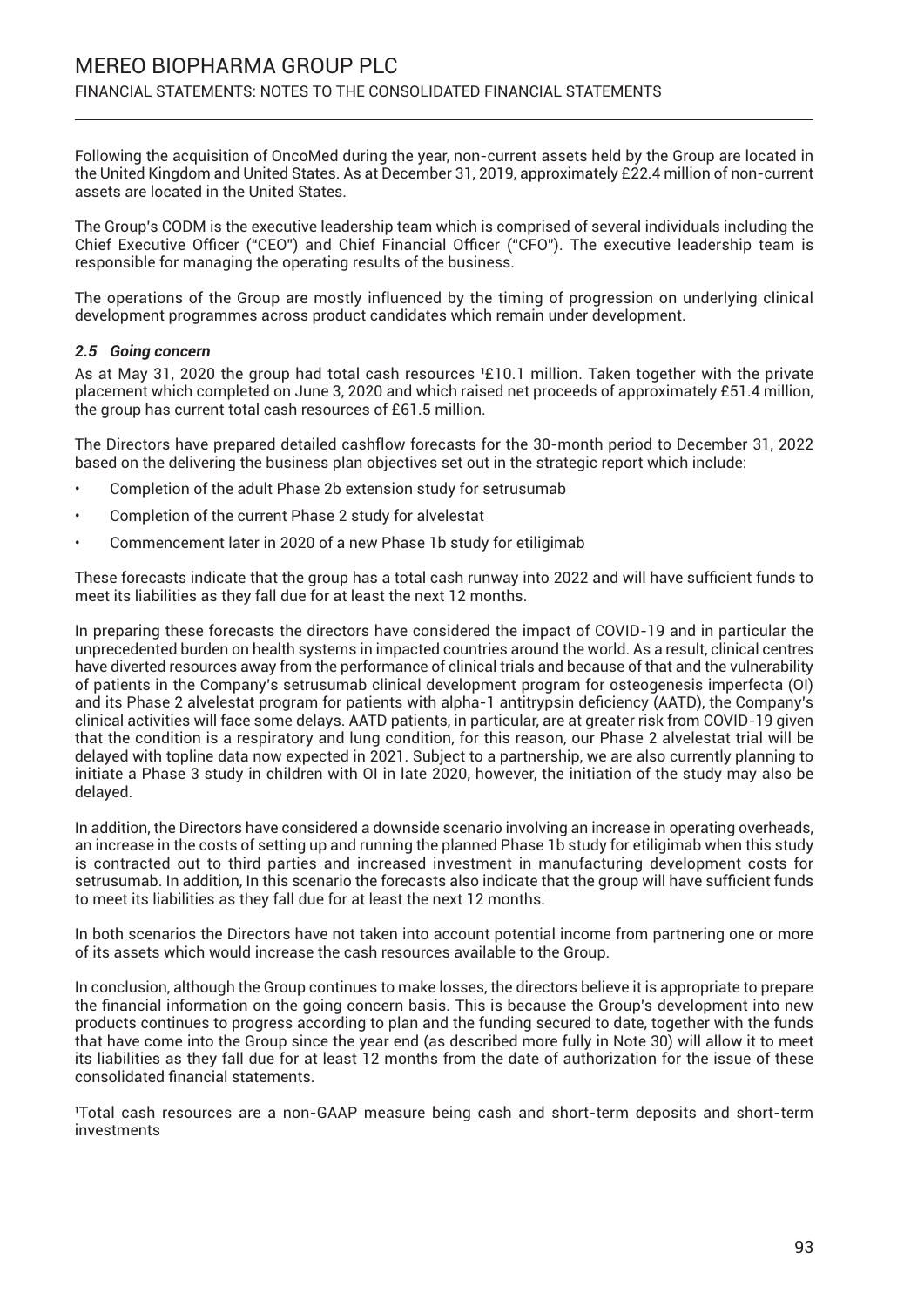# *2.6 Summary of significant accounting policies*

#### *a) Taxes*

Tax expense recognized in the statement of comprehensive income comprises the sum of deferred tax and current tax not recognized in other comprehensive income or directly in equity.

#### *Current income tax*

Current income tax assets and / or liabilities are measured at the amount expected to be recovered from or paid to the taxation authorities that are unpaid at the reporting date. Current tax is payable on taxable profit, which differs from profit or loss in the financial statements. Calculation of current tax is based on tax rates and tax laws that have been enacted or substantively enacted by the end of the reporting period within the jurisdictions that the Group operates in.

Amounts receivable in respect of research and development tax credits are recognized in the financial statements provided there is sufficient evidence that the amounts are recoverable. These credits are recognized within income tax in the consolidated statement of comprehensive loss.

#### *Deferred tax*

Deferred tax is provided using the liability method on temporary differences between the tax bases of assets and liabilities and their carrying amounts for financial reporting purposes at the reporting date.

Deferred income tax assets are recognized for all deductible temporary differences, carry-forward of unused tax credits and unused tax losses, to the extent that it is probable that taxable profit will be available against which the deductible temporary differences and the carry-forward of unused tax credits and unused tax losses can be utilized. The carrying amount of deferred income tax assets is reviewed at the end of each reporting period and reduced to the extent that it is no longer probable that sufficient taxable profit will be available to allow all or part of the deferred income tax asset to be utilized. Unrecognized deferred income tax assets are reassessed at the end of each reporting period and are recognized to the extent that it has become probable that future taxable profit will allow the deferred tax asset to be recovered.

Deferred tax assets and liabilities are measured on an undiscounted basis at the tax rates that are expected to apply to the year when the asset is realized, based on tax rates (and tax laws) enacted or substantively enacted at the end of the reporting period.

# *IFRIC 23, Uncertainty over Income Tax Treatments*

In June 2017, the IASB issued IFRIC Interpretation 23, Uncertainty over Income Tax Treatments (IFRIC 23), which addresses how uncertain tax positions should be accounted for under IFRS. IFRIC 23 requires that, where acceptance of the tax treatment by the relevant tax authority is considered probable, it should be assumed as an accounting recognition matter that treatment of the item will ultimately be accepted. Therefore, no tax provision would be required in such cases. However, if acceptance of the tax treatment is not considered probable, the entity is required to reflect that uncertainty using an expected value (i.e., a probability-weighted approach) or the single most likely amount. IFRIC 23 is mandatorily effective for accounting periods beginning on or after 1 January 2019 and any resulting change to the tax provisions should be recognized in retained earnings. Mereo has recognized a net tax expense of nil in retained earnings on 1 January 2019 in respect of the adoption of IFRIC 23.

#### *b) Foreign currencies*

Items included in the financial statements are measured using the currency of the primary economic environment in which the entity operates ("the functional currency"). The consolidated financial statements are presented in pound sterling (" $E$ "), which is the functional and presentational currency of the Group.

Transactions in foreign currencies are initially recorded by the Group's entities at the rate ruling on the date the transaction first qualifies for recognition. Differences arising on settlement or translation of monetary items are recognized in the consolidated statement of comprehensive loss, as well as gains or losses on the retranslation of foreign currency balances at the year end.

The results and financial position of Group entities that have a functional currency different from the presentational currency of the Group are translated into the presentational currency (pound sterling). The assets and liabilities of such entities are translated into pound sterling at the rate of exchange ruling at the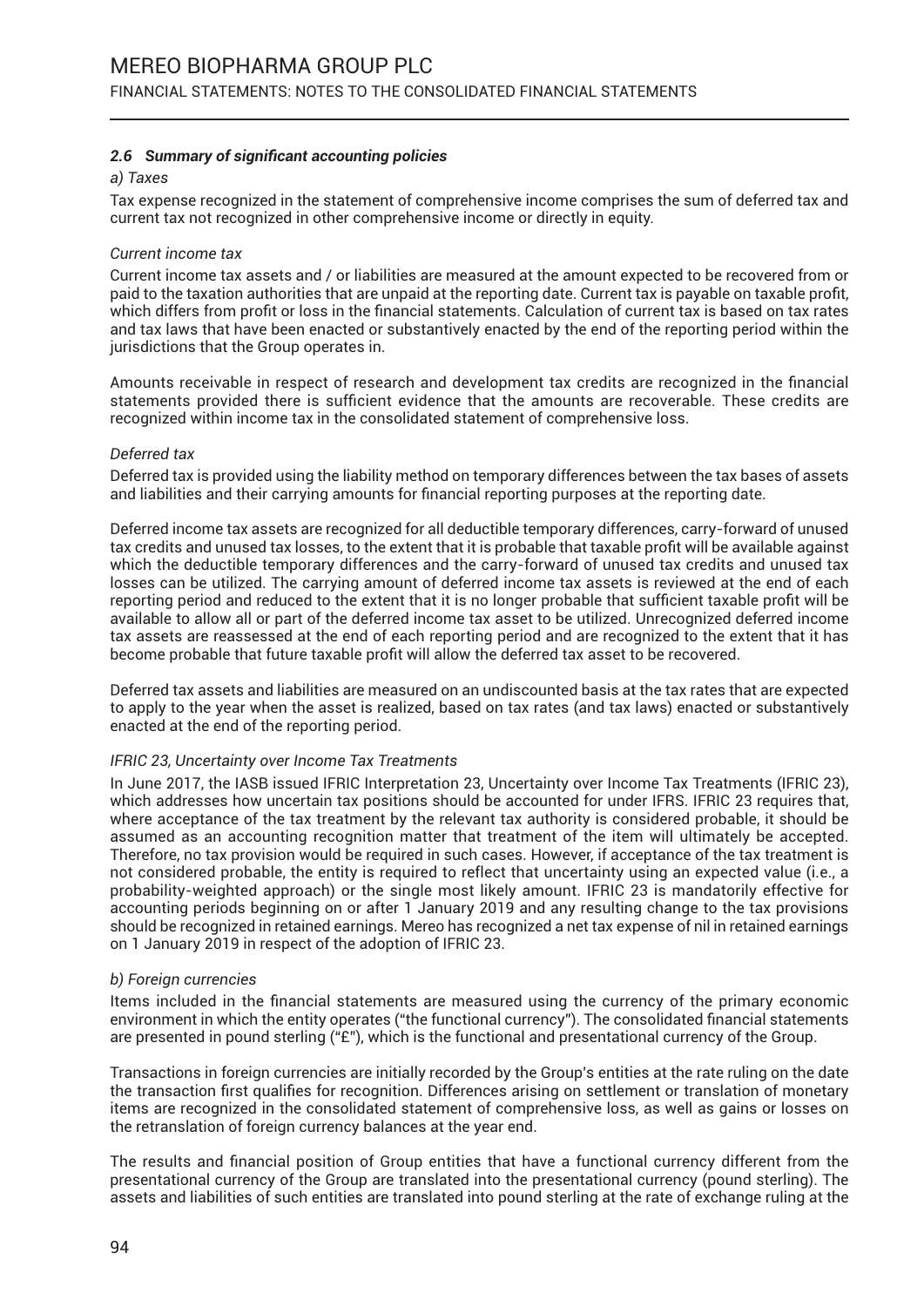balance sheet date. Income and expenses are translated at the average rate for the period. Fair value adjustments arising on acquisition of such entities are treated as assets and liabilities of the relevant entity and translated into pound sterling at the closing rate. The exchange differences arising on translation for consolidation are recognized in other comprehensive income.

# *c) Property, plant and equipment*

Property, plant and equipment is stated at cost, net of accumulated depreciation and accumulated impairment losses, if any. Such cost includes the cost of replacing part of the plant and equipment if the recognition criteria are met. All other repair and maintenance costs are recognized in profit or loss as incurred.

Depreciation is calculated on a straight-line basis over the estimated useful lives of the assets, as follows:

- Leasehold improvements ten years
- Office equipment five years
- IT equipment three years

The right-of-use assets are presented within the same line item as that within which the corresponding underlying assets would be presented if they were owned  $-$  for the Group this is property, plant and equipment. Right-of-use assets are depreciated over the shorter period of lease term and useful life of the underlying asset:

- Right-of-use asset (building) six to nine years
- Right-of-use asset (equipment) one to two years

An item of property, plant and equipment and any significant part initially recognized is derecognized upon disposal or when no future economic benefits are expected from its use or disposal. Any gain or loss arising on derecognition of the asset (calculated as the difference between the net disposal proceeds and the carrying amount of the asset) is included in the statement of comprehensive loss when the asset is derecognized.

The residual values, useful lives and methods of depreciation of property, plant and equipment are reviewed at each financial year end and adjusted prospectively, if appropriate.

# *d) Business combinations*

Business combinations are accounted for using the acquisition method of accounting. At the date of the acquisition, the Group initially recognizes the fair value of the identifiable assets acquired, the liabilities assumed and any non-controlling interest in the acquired business.

The consideration transferred is measured at fair value at the date acquisition. The excess of the consideration transferred over the fair value of net identifiable assets of the business acquired is recorded as goodwill, unless the amount of consideration transferred is less than the fair value of net identifiable assets of the business acquired in which case the difference is recognized directly in the consolidated statement of comprehensive loss as a bargain purchase. A valuation is performed of assets and liabilities assumed on each acquisition accounted for as a business combination based on our best estimate of fair value.

Where the settlement of any part of cash consideration is deferred, the amounts payable in the future are discounted to their present value. Contingent consideration is classified either as equity or a financial liability and is recognized at fair value on the acquisition date. Amounts classified as a financial liability are subsequently remeasured to fair value in accordance with IFRS 9 (Financial Instruments), with changes in fair value recognized in the consolidated statement of comprehensive loss as an administrative expense.

Directly attributable acquisition-related costs are expensed as incurred within the consolidated statement of comprehensive loss.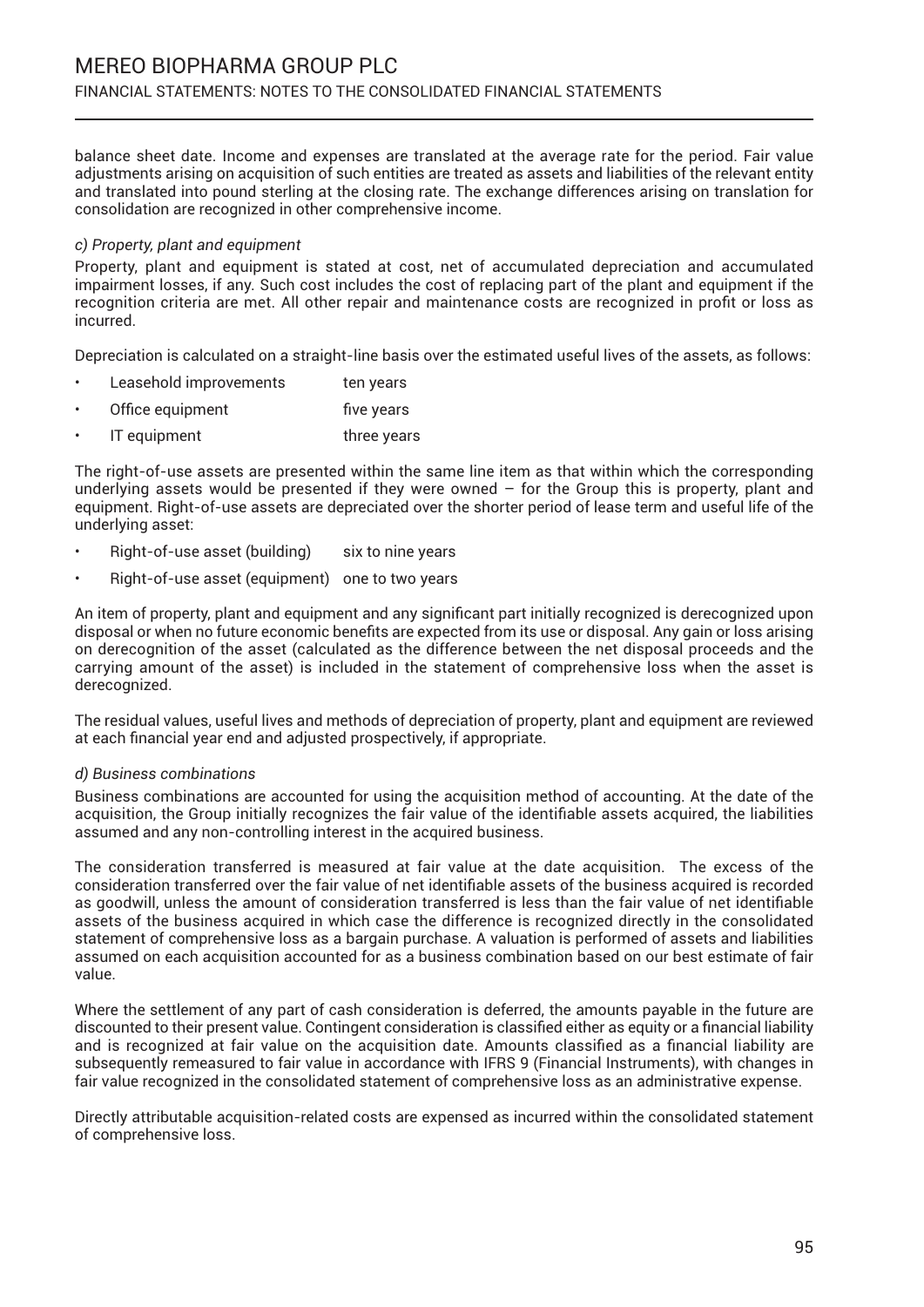# *d) Leases (IFRS 16)*

Effective January 1, 2019, the Group implemented IFRS 16 (Leases). IFRS 16 (Leases) replaces existing guidance, including IAS 17 (Leases), and sets out the principles for recognition and measurement of leases. The new standard results in an increased volume of disclosure information in these consolidated financial statements.

For further information, refer to Note 4.

#### *e) Intangible assets*

Intangible assets are initially recorded at cost which has been determined as the fair value of the consideration paid and payable. Assets that have been acquired through a business combination are initially recorded at fair value. The fair value of consideration is regularly reviewed based on the probability of achieving contractual milestones.

Intangible assets are reviewed for impairment at each reporting date by allocating the assets to the cashgenerating units to which they relate. The estimated useful life is the lower of the legal duration and economic useful life. The estimated useful lives of intangible assets are reviewed on an at least annual basis.

Where the consideration paid or payable is in shares, the cost is measured in accordance with IFRS 2 (Share Based Payments).

Amortization would commence when product candidates underpinned by the intangible asset become available for commercial use. No amortization has been charged to date, as the product candidates underpinned by the intellectual property rights are not yet available for commercial use.

#### *f) Financial instruments*

Financial assets and liabilities are recognized in the consolidated balance sheet only when the Group becomes party to the contractual provisions of the instrument.

# Financial assets

On initial recognition, a financial asset is classified into one of three primary measurement categories:

- Amortized cost;
- Fair value through OCI ("FVOCI"); or
- Fair value through profit or loss ("FVTPL").

The initial classification into a primary measurement category depends on the nature and purpose of the financial asset.

For each reporting period covered herein, the Group's financial assets were restricted to financial assets held at FVOCI. This relates to short-term investments which are not classified as cash and short-term deposits and are held in a business model whose objective is achieved by both collecting contractual cash flows and selling the short-term investment on maturity.

For short-term investments, interest income and impairment gains or losses are recognized directly in the consolidated statement of comprehensive loss. The difference between cumulative fair value gains or losses and the cumulative amounts recognized in the consolidated statement of comprehensive loss is recognized in other comprehensive income until derecognition, when the amounts in other comprehensive income are reclassified to the consolidated statement of comprehensive loss.

#### *g) Fair value measurement*

Fair value is the price that would be received to sell an asset or paid to transfer a liability in an orderly transaction between market participants at the measurement date. The fair value measurement is based on the presumption that the transaction to sell the asset or transfer the liability takes place either:

- In the principal market for the asset or liability; or
- In the absence of a principal market, in the most advantageous market for the asset or liability.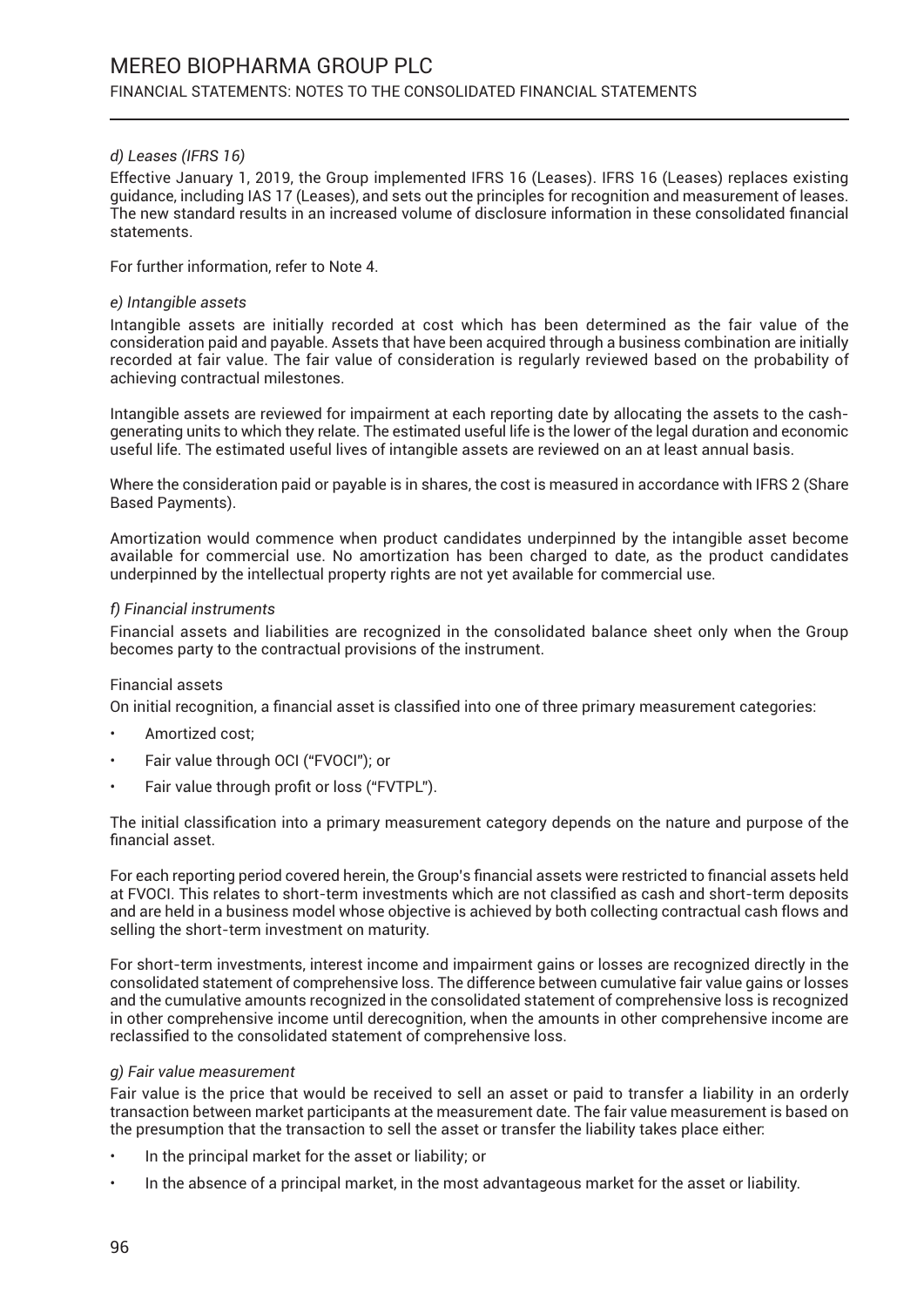The principal or the most advantageous market must be accessible by the Group.

The fair value of an asset or a liability is measured using the assumptions that market participants would use when pricing the asset or liability, assuming that market participants act in their economic best interest.

The Group uses valuation techniques that are appropriate in the circumstances and for which sufficient data are available to measure fair value, maximizing the use of relevant observable inputs and minimizing the use of unobservable inputs.

All assets and liabilities for which fair value is measured or disclosed in the financial statements are categorized within the fair value hierarchy, described as follows, based on the lowest level input that is significant to the fair value measurement as a whole:

- Level 1 quoted (unadjusted) market prices in active markets for identical assets or liabilities.
- Level  $2$  valuation techniques for which the lowest level input that is significant to the fair value measurement is directly or indirectly observable.
- Level  $3$  valuation techniques for which the lowest level input that is significant to the fair value measurement is unobservable.

For assets and liabilities that are recognized in the financial statements on a recurring basis, the Group determines whether transfers have occurred between levels in the hierarchy by reassessing categorization (based on the lowest level input that is significant to the fair value measurement as a whole) at the end of each reporting period.

# *h) Impairment of non-financial assets*

Further disclosures relating to impairment of non-financial assets are also provided in the following notes:

| $\bullet$ | Disclosures for significant assumptions     | Note 3          |
|-----------|---------------------------------------------|-----------------|
| $\bullet$ | Property, plant and equipment               | Note 12         |
| $\bullet$ | Intangible assets not yet available for use | Notes 13 and 14 |

The Group assesses, at each reporting date, whether there is an indication that an asset may be impaired. If any indication exists, or when annual impairment testing for an asset is required, the Group estimates the asset's recoverable amount. An asset's recoverable amount is the higher of an asset's or cash-generating unit's fair value less costs of disposal and its value in use. The recoverable amount is determined for an individual asset, unless the asset does not generate cash inflows that are largely independent of those from other assets or groups of assets. When the carrying amount of an asset or cash-generating unit exceeds its recoverable amount, the asset is considered impaired and is written down to its recoverable amount.

In assessing value in use, the estimated future cash flows are discounted to their present value using a pretax discount rate that reflects current market assessments of the time value of money and the risks specific to the asset. In determining fair value less costs of disposal, recent market transactions are taken into account. If no such transactions can be identified, an appropriate valuation model is used. These calculations are corroborated by valuation multiples, quoted share prices for publicly traded companies or other available fair value indicators.

Impairment losses are recognized in the statement of comprehensive loss in expense categories consistent with the function of the impaired asset.

An assessment is made at each reporting date to determine whether there is an indication that previously recognized impairment losses no longer exist or have decreased. If such indication exists, the Group estimates the asset's or cash-generating unit's recoverable amount. A previously recognized impairment loss is reversed only if there has been a change in the assumptions used to determine the asset's recoverable amount since the last impairment loss was recognized. The reversal is limited so that the carrying amount of the asset does not exceed its recoverable amount, nor exceed the carrying amount that would have been determined, net of depreciation, had no impairment loss been recognized for the asset in prior years. Such reversal is recognized in the statement of comprehensive loss unless the asset is carried at a revalued amount, in which case the reversal is treated as a revaluation increase.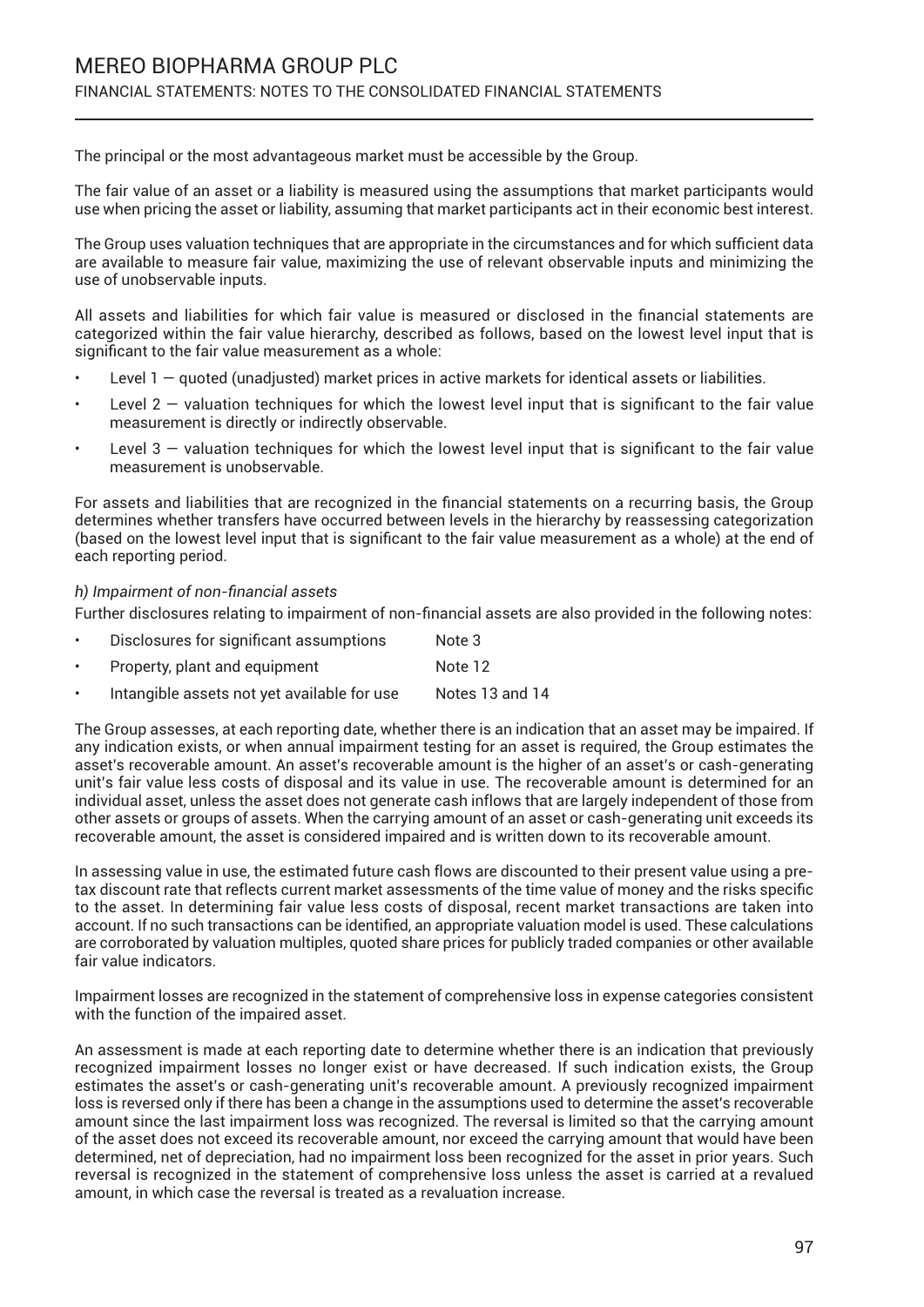# *i) Cash and short-term deposits*

Cash and short-term deposits in the balance sheet comprise cash at banks and on hand and short-term deposits with a maturity of three months or less, which are subject to an insignificant risk of changes in value.

#### *j) Short-term investments*

Cash held on deposit for terms greater than three months are recognized at fair value in the balance sheet with fair value changes recognized in other comprehensive income. Interest revenue, impairment gains and losses, and a portion of foreign exchange gains and losses, are recognized in profit and loss.

When the short-term investment is derecognized or reclassified, changes in fair value previously recognized in other comprehensive income and accumulated in equity are reclassified to profit and loss.

#### *k) Provisions*

Provisions are recognized when the Group has a present obligation (legal or constructive) as a result of a past event, it is probable that an outflow of resources embodying economic benefits will be required to settle the obligation and a reliable estimate can be made of the amount of the obligation. When the Group expects some or all of a provision to be reimbursed, for example, under an insurance contract, the reimbursement is recognized as a separate asset, but only when the reimbursement is virtually certain. The expense relating to a provision is presented in the statement of comprehensive loss net of any reimbursement.

If the effect of the time value of money is material, provisions are discounted using a current pre-tax rate that reflects, when appropriate, the risks specific to the liability. When discounting is used, the increase in the provision due to the passage of time is recognized as a finance cost.

#### *l) Share-based payments*

Employees (including executives) of the Group receive remuneration in the form of share-based payments, whereby employees render services as consideration for equity instruments (equity settled transactions).

Incentives in the form of shares are provided to employees under various plans (Note 26). Executive officer have outstanding shares under a deferred bonus share plan ("DBSP Plan") and a long-term incentive plan ("LTIP Plan").

In accordance with IFRS 2 Share-based Payment ("IFRS 2"), charges for these incentives are expensed through the consolidated statement of comprehensive loss on a straight-line basis over their vesting period, based on the Group's estimate of shares that will eventually vest. The total amount to be expensed is determined by reference to the fair value of the options or awards at the date they were granted. For LTIP shares, the fair value on grant date excludes the impact of any non-market vesting conditions – these are instead taken into account by adjusting the number of equity instruments included in the measurement of the share-based payment transaction and are adjusted each period until such time as the equity instruments vest.

Share options awarded to non-employees are accounted for as options awarded to employees as the value of non-employee services could be readily determined.

In accordance with IFRS 2, the cancellation of share options is accounted for as an acceleration of the vesting period and therefore any amount unrecognized that would otherwise have been charged in future accounting periods is recognized immediately. When options are forfeited, the accounting expense for any unvested awards is reversed.

Purchases, where consideration is satisfied by issuing equity shares, is accounted for as equity settled sharebased payment transactions in accordance with IFRS 2. Fair value is determined by the share price at the date of purchase.

# *m) Costs of issuing capital*

Incremental costs incurred and directly attributable to the offering of equity securities are deducted from the related proceeds of the offering. The net amount is recorded as share premium in the period when such shares are issued. Where such expenses are incurred prior to the offering they are recorded in prepayments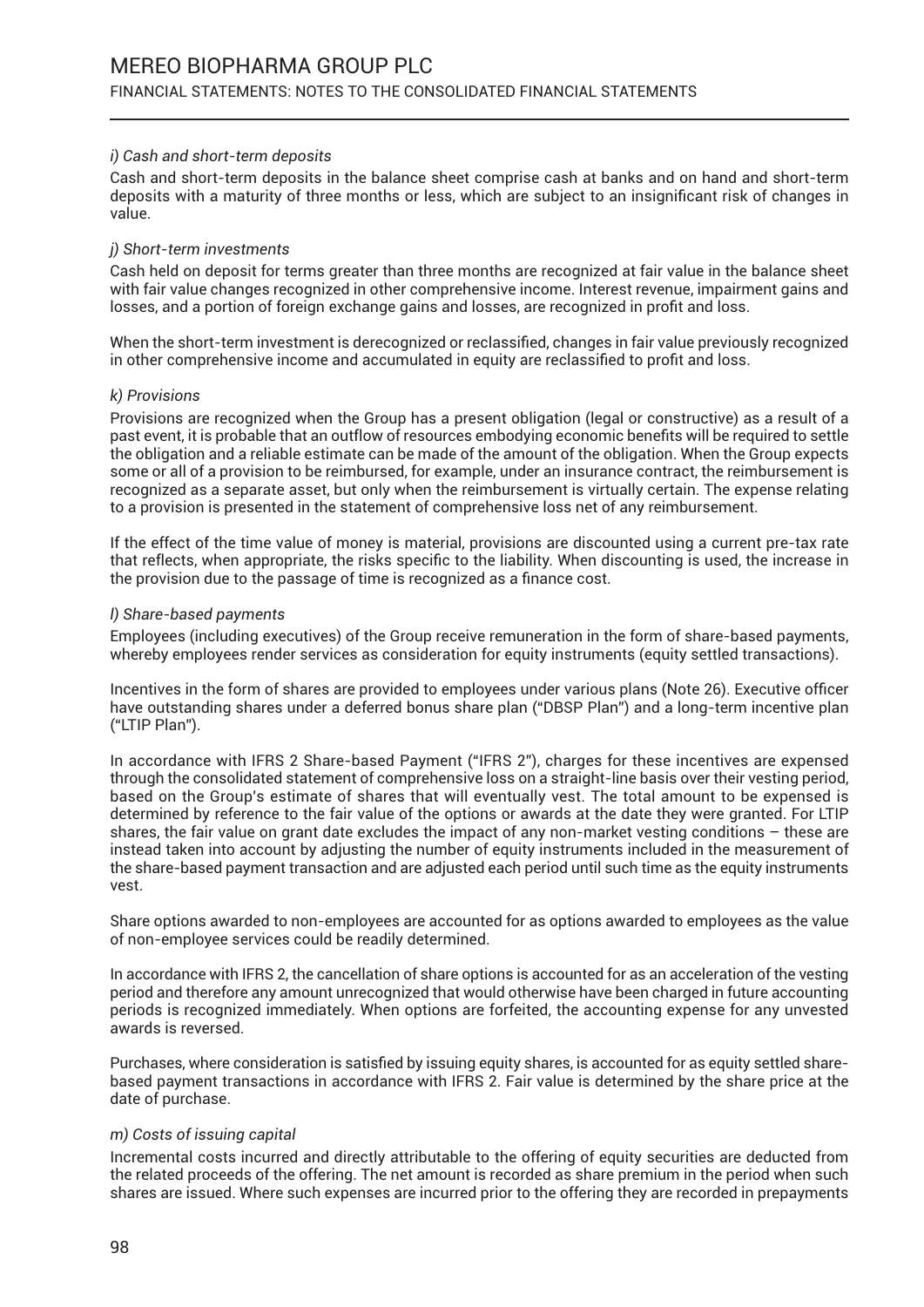until the offering completes. Other costs incurred in such offerings are expensed as incurred and included in general and administrative expenses.

# *n) Convertible loan instrument*

Convertible loan notes are regarded as compound instruments consisting of a liability component and an equity component. At the date of issue, the fair value of the liability component is estimated using a discount rate for an equivalent liability without the conversion feature. The difference between the proceeds of issue of the convertible loan note and the fair value assigned to the liability component is included in equity.

#### *o) Employee Benefit Trust*

The Group operates an Employee Benefit Trust ("EBT"), the Mereo BioPharma Group plc Employee Benefit Trust.

The EBT has been established to fulfil awards made under the DBSP Plan and the LTIP Plan. The EBT is a Jersey-based trust which is funded by a loan from the Company, which it will utilize to buy shares at nominal value from the Company in sufficient quantity to fulfil the envisaged awards. The EBT will acquire shares in the Company and these will be deducted from the shareholders' funds on the consolidated balance sheet at the cost of acquisition less proceeds on disposal.

Shares held by the EBT are included in the consolidated balance sheet as a reduction in equity.

The Group treats the EBT as an extension of the Group and the Company as it is ultimately controlled by the Company and therefore consolidated.

#### *p) R&D costs*

Expenditure on product development is capitalized as an intangible asset and amortized over the expected useful economic life of the product candidate concerned. Capitalization commences from the point at which technical feasibility and commercial viability of the product candidate can be demonstrated and the Group is satisfied that it is probable that future economic benefits will result from the product candidate once completed. Capitalization ceases when the product candidate receives regulatory approval for launch. No such costs have been capitalized to date.

Expenditure on R&D activities that do not meet the above criteria, including ongoing costs associated with acquired intellectual property rights and intellectual property rights generated internally by the Group, is charged to the statement of comprehensive loss as incurred. Intellectual property and in-process R&D from asset acquisitions are recognized as intangible assets at cost.

# *q) Provision for deferred cash consideration*

Provision for deferred cash consideration consists of future payments which are contractually committed but not yet certain. In respect of products which are not yet approved, such deferred cash consideration excludes potential milestones, royalties or other payments that are deemed to be so uncertain as to be unquantifiable. Deferred cash consideration is recognized as a liability with the amounts calculated as the risk adjusted net present value of anticipated deferred payments.

The provision is reviewed at each balance sheet date and adjusted based on the likelihood of contractual milestones being achieved and therefore the deferred payment being settled. Increases in the provision relating to changes in the probability are recognized as an intangible asset. Increases in the provision relating to the unwinding of the time value of money are recognized as a finance expense.

# *r) Bank loan*

Borrowings (including interest-bearing loans) are initially recognized at fair value, net of transaction costs incurred. Borrowings are subsequently measured at amortized cost. Any difference between the proceeds (net of transaction costs) and the redemption amount is recognized in profit or loss over the period of the borrowings using the effective interest method. Under the effective interest method, amortization is included as a finance charge in the consolidated statement of comprehensive loss.

The Group's policy is to account for non-substantial modifications to financial liabilities measured at amortized cost through a gain or loss which is recorded in the consolidated statement of comprehensive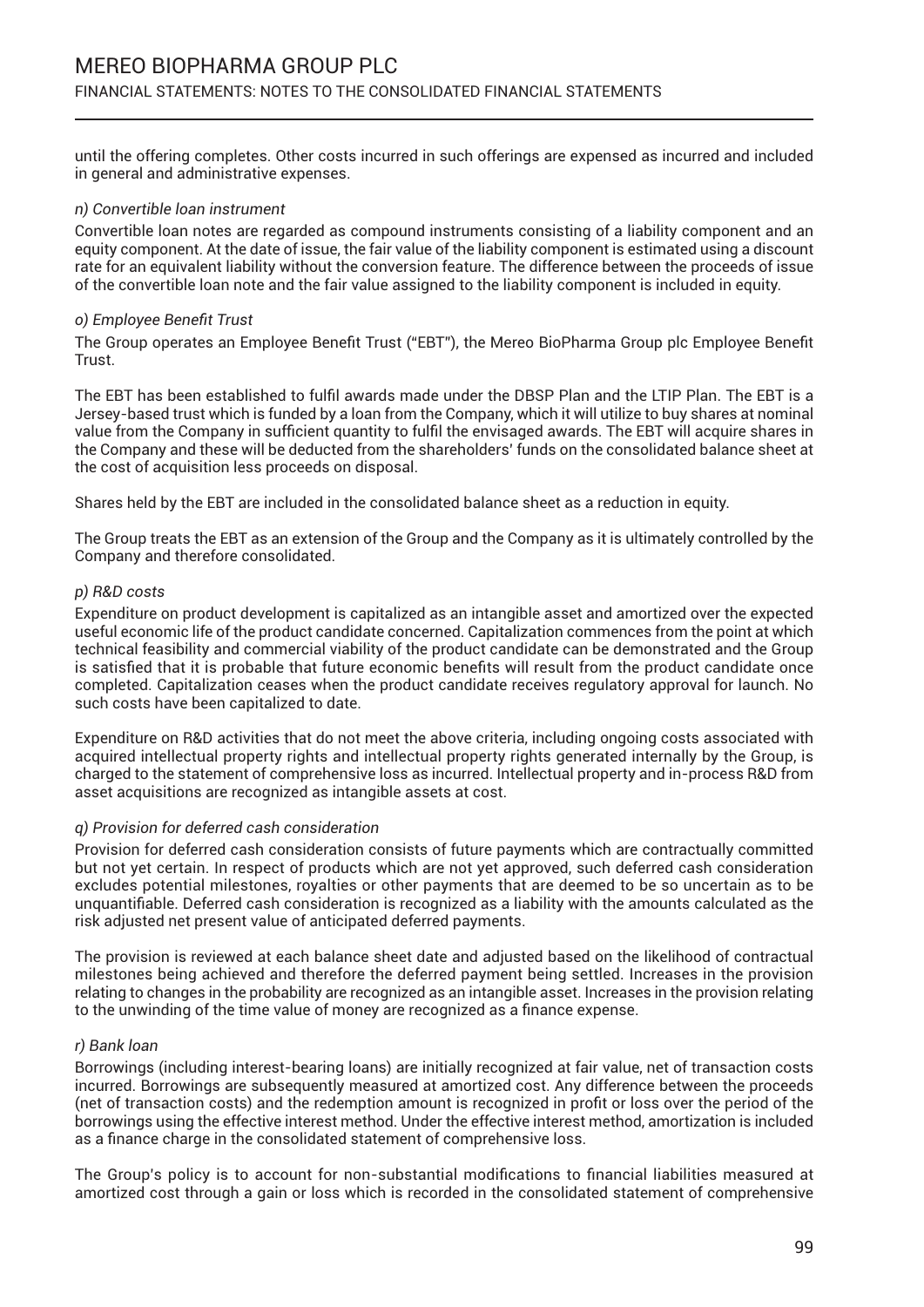loss. The gain or loss is calculated as the difference between the original contractual cash flows and the modified cash flows, discounted at the original effective interest rate.

For substantial modifications, the Group's policy is to derecognize the existing financial liability and in turn recognize a new financial liability.

Borrowings are removed from the balance sheet when the obligation specified in the contract is discharged, cancelled or expired.

#### *s) Associated warrants*

The Group has issued certain warrant instruments to its lenders (Note 19).

As the terms of the warrant instruments allow for a cashless exercise, the Group's policy is to account for the associated warrant instruments at fair value with changes in the fair value recognized in the consolidated statement of comprehensive loss (see Note 21).

#### *t) The Alpha-1 Project (TAP) funding agreement and associated warrants*

The agreement is accounted for as a compound instrument which includes both debt and equity components. The liability is measured first at fair value and the residual value allocated to the equity component. The difference between the funding payment amount received and the measurement of the liability will be allocated to the warrants and recognized in equity. The value of warrants in equity will not be subsequently remeasured as the warrants will be settled by providing a fixed number of shares for a fixed amount of cash.

#### **3. Significant judgments, estimates and assumptions**

The preparation of these financial statements requires the management of the Group to make estimates and judgments that affect the reported amounts of assets, liabilities, revenues and expenses. The Group bases its estimates and judgments on historical experience and on various other assumptions that it considers to be reasonable. Actual results may differ from these estimates under different assumptions or conditions.

# *3.1 Judgments*

#### *a) Share-based compensation*

Incentives in the form of shares are provided to employees under certain equity award plans (which consist of both share awards and option grants). The fair value of the employee services received in exchange for equity award plans is recognized as an expense. The expense is based upon a number of assumptions disclosed in Note 26. The selection of different assumptions in the measurement of fair value of the equity award plans could affect the results of the Group.

#### *b) Business combination*

On April 23, 2019, the Group obtained a 100% controlling interest in OncoMed, a Company based in the U.S. which was previously listed on the Nasdaq Global Market.

Judgement is applied under IFRS 3 (Business Combinations) in determining whether a transaction meets the definition of a business combination, and so accounted for in accordance with its requirements. In applying this judgement, management has considered the underlying economic substance of the transaction in addition to the contractual terms. Our assessment is that OncoMed meets the definition of a 'business' and the transaction has therefore been accounted for as a business combination. Please refer to Note 5 for further details regarding the OncoMed acquisition.

#### *c) Impairment of intangible assets and property, plant and equipment*

An assessment was made in respect of indicators of impairment in the carrying value of the Group's intangible assets (see Note 14), right-of-use assets, leasehold improvements, office equipment and IT equipment as at December 31, 2019.

If such an indication exists, the recoverable amount of the asset, being the higher of the asset's fair value less costs to sell and value in use, is compared to the asset's carrying value. Any excess of the asset's carrying value over its recoverable amount is expensed to the income statement. The assessment of intangible assets involves a number of significant judgments regarding the likelihood of successful product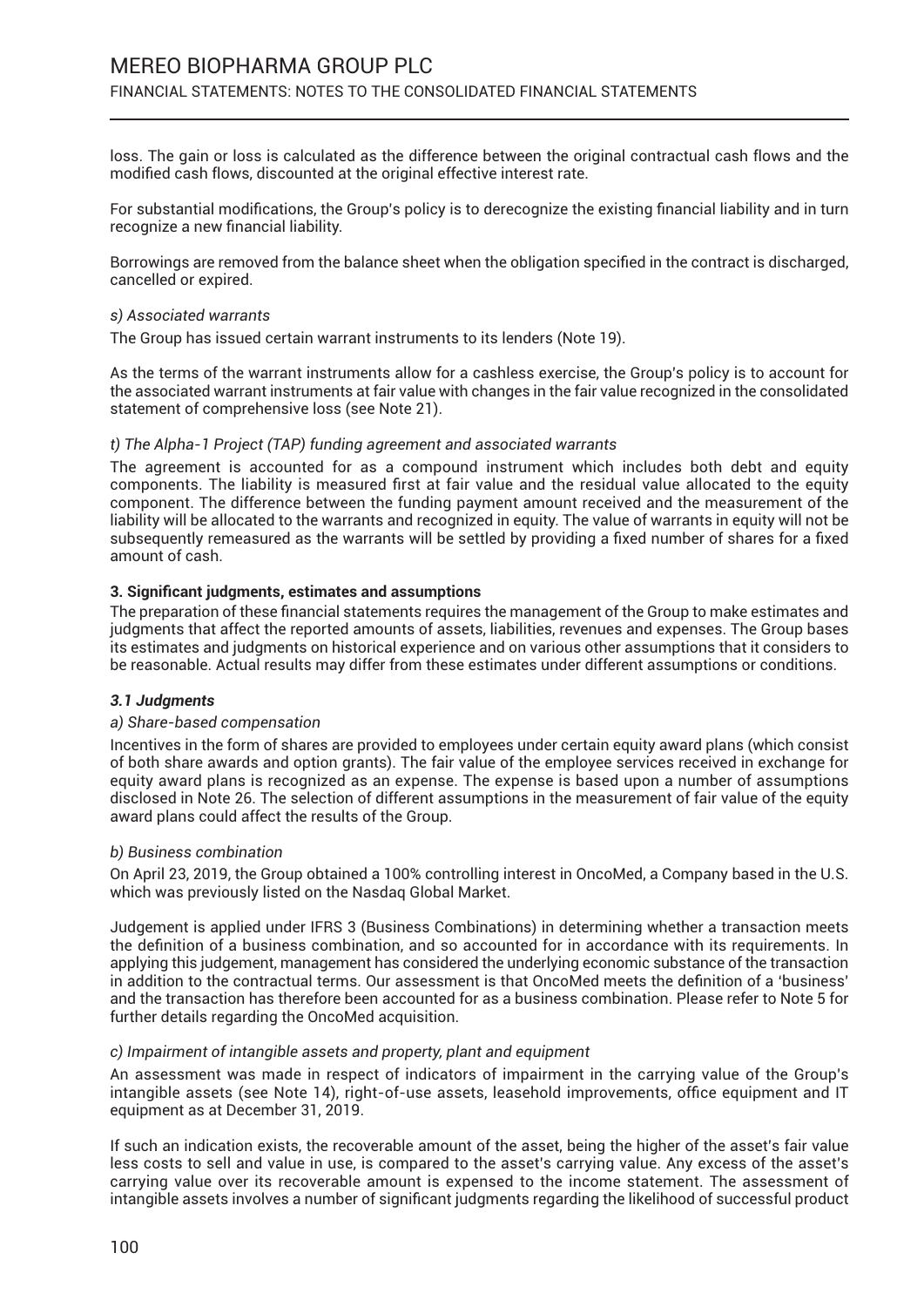# MEREO BIOPHARMA GROUP PLC FINANCIAL STATEMENTS: NOTES TO THE CONSOLIDATED FINANCIAL STATEMENTS

approval, the costs of reaching approval, the estimated useful life of intangible assets following commercialization and the subsequent commercial profitability of the product once approved.

# *d) IFRS 16 (Leases) discount rate*

Following the adoption of IFRS 16 (Leases) on January 1, 2019, the Group is required discount future lease payments using the interest rate implicit in the lease, or, if that rate cannot be readily determined, the incremental borrowing rate. IFRS 16 (Leases) defines the incremental borrowing rate as the rate of interest a lessee would have to pay to borrow over a similar term, and with a similar security, the funds necessary to obtain an asset of similar value to the right-of-use assets in a similar economic environment.

For the year ended December 31, 2019, the determination of an appropriate discount rate has a significant effect on the lease liabilities recognized (see Note 4). For the current lease portfolio, the Group has determined an incremental borrowing rate based on relevant and available information as the interest rate implicit in the lease arrangements cannot be readily determined.

In addition to the determination of an appropriate discount rate, the Group was also required to assess the lease term for qualifying leases. The determination of the lease term is judgmental as for certain qualifying leases held by the Group, the contract includes an extension option beyond the non-cancellable period for which the Group has the right to use the underlying asset. In applying this judgment, the Group considered the period over which it was reasonably certain to make use of the extension option.

# *3.2 Estimates*

# *a) Fair value of intangible assets acquired in business combination*

The Group performed a full valuation of the fair value of assets acquired and liabilities assumed following the acquisition of OncoMed.

Based on the assets acquired and liabilities assumed, specific consideration was applied to the valuation of the intangible asset acquired which required an estimation of the expected useful life and future cash flows of the intangible asset alongside the determination of an appropriate discount rate. The intangible asset acquired was valued using a risk adjusted net present value model.

# *b) Contingent consideration*

The Group makes provision for the estimated fair value of amounts payable to the former shareholders of OncoMed under the Contingent Value Rights Agreement ("CVR"), which is accounted for as a contingent consideration liability.

At December 31, 2019, the Group estimates the fair value of the contingent consideration liability to be £0.4 million (\$0.5 million), which is an increase from £nil on the date of acquisition (see Note 5). The increase in the fair value of the contingent consideration liability reflects the terms subsequently agreed with Oncologie, Inc. ("Oncologie") with respect to the global licensing agreement of navicixizumab ("Navi") (see Note 30). Total potential payments under the CVR on a gross, undiscounted basis, are approximately \$80.0 million (see Note 5).

The estimated contingent consideration payable is based on a risk-adjusted, probability-based scenario. Under this approach the likelihood of future payments being made to the former shareholders of OncoMed under the CVR is considered. The estimate could materially change over time in line with the development plan and subsequent commercialization of the Navi product.

# *c) Deferred license consideration*

Deferred consideration in the form of cash is recognized as a provision at each balance sheet date, to the extent its amount is quantifiable at the inception of the arrangement (see Note 20). The amount provided is based on a number of estimates regarding the timing and progress of the related research.

Deferred consideration in the form of shares is recognized as a share-based payment when it is probable that shares will be transferred.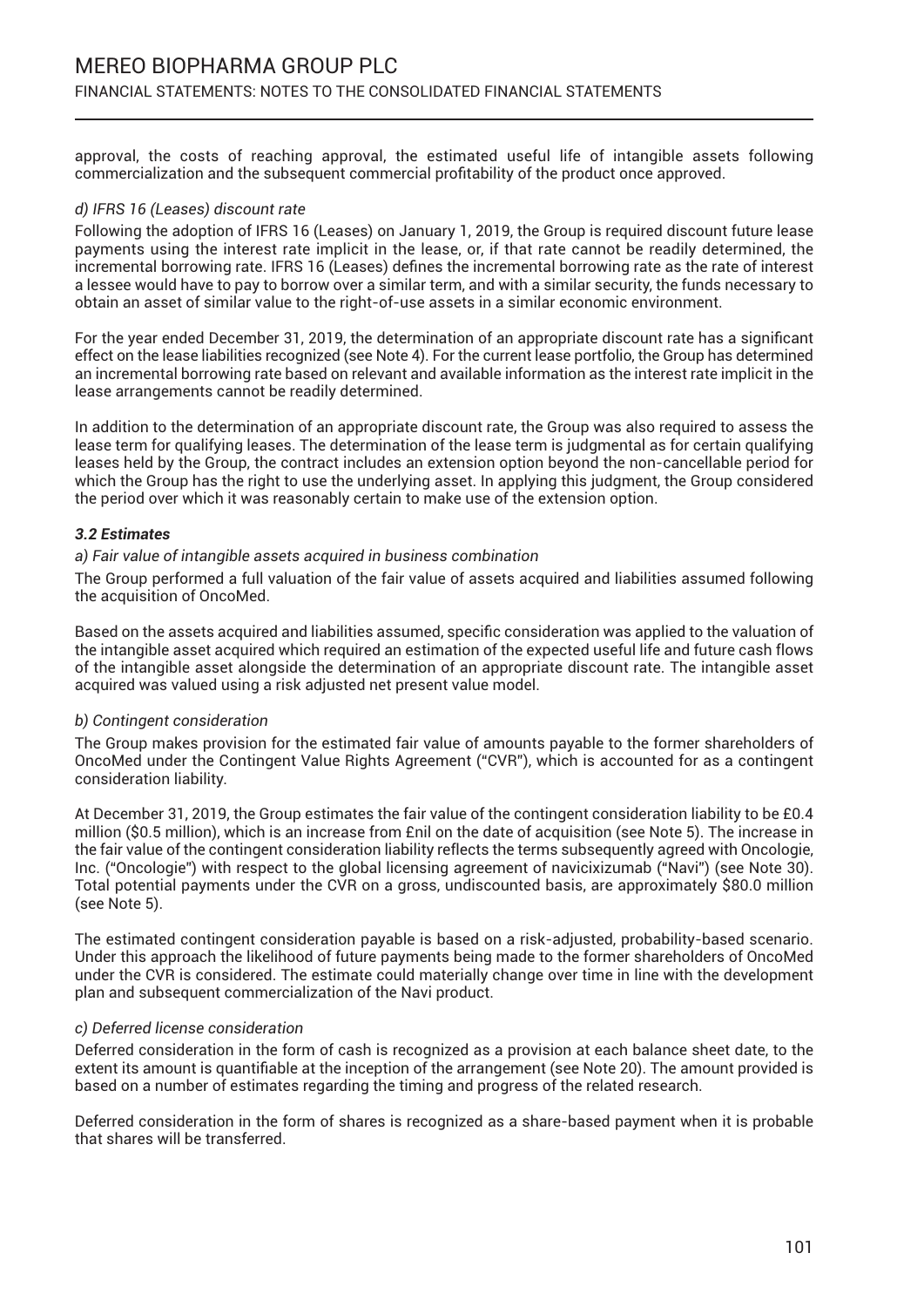# **4. Changes in accounting policies**

# *4.1 Changes in accounting policies 2019*

Effective January 1, 2019, the Group has adopted IFRS 16 (Leases). IFRS 16 (Leases) replaces existing guidance, including IAS 17 (Leases), and sets out the principles for the recognition and measurement of leases. The new standard has resulted in an increased volume of disclosure information within these consolidated financial statements.

The Group has also implemented other minor amendments to existing standards and interpretations, which have no material impact on the Group's overall results and financial position.

#### *a) General impact of application of IFRS 16 (Leases)*

The date of initial application of IFRS 16 for the Group is January 1, 2019.

The Group has applied IFRS 16 using the modified retrospective approach, without restatement of the comparative information.

IFRS 16 introduces new or amended requirements with respect to lease accounting. It introduces significant changes to the lessee accounting by removing the distinction between operating and finance lease, requiring the recognition of a right-of-use asset and a lease liability at commencement for all leases, except for shortterm leases and leases of low value assets. In contrast to lessee accounting, the requirements for lessor accounting have remained largely unchanged.

#### *b) Definition of a lease*

Previously, the Group determined at contract inception whether an arrangement was or contained a lease under IFRIC 4 (Determining Whether an Arrangement contains a Lease). The Group now assesses whether a contract is or contains a lease based on the new definition of a lease under IFRS 16 (Leases). Under IFRS 16 (Leases), a contract is or contains a lease, if the contract conveys a right to control the use of an identified asset in exchange for consideration.

On transition to IFRS 16 (Leases), the Group elected to apply the practical expedient to grandfather the assessment of which transactions are leases. It applied IFRS 16 (Leases) only to contracts that were previously not identified as leases. Contracts that were identified as leases under IAS 17 and IFRIC 4 were not reassessed. In preparation for the first-time application of IFRS 16, the Group has carried out an implementation project.

The new definition in IFRS 16 will not significantly change the scope of contracts that meet the definition of a lease for the Group. At inception or on reassessment of a contract that contains a lease component, the Group allocates the consideration in the contract to each lease and non-lease component based on their relative stand-alone prices.

#### *c) Practical expedients adopted on transition*

Certain practical expedients permitted by IFRS 16 are used by the Group, notably:

- 1) To not reassess, upon transition, whether an existing contract contains a lease (grandfather the previous assessment of whether a transaction was a lease under IAS 17 or IFRIC 4). The definition of a lease under IFRS 16 has been applied only to contracts entered into or changed on or after January 1, 2019;
- 2) The recognition exemptions for short-term leases (less than 12 months of lease term) and the leases of low-value assets; and
- 3) Used hindsight when determining the lease term, if the contract contains options to extend or terminate the lease.

#### *d) Financial impact*

The application of IFRS 16 to leases previously classified as operating leases under IAS 17 resulted in the recognition of right-of-use assets and lease liabilities.

The table below sets out the adjustments recognized at the date of initial application of IFRS 16 which does not include the lease acquired as part of the OncoMed acquisition.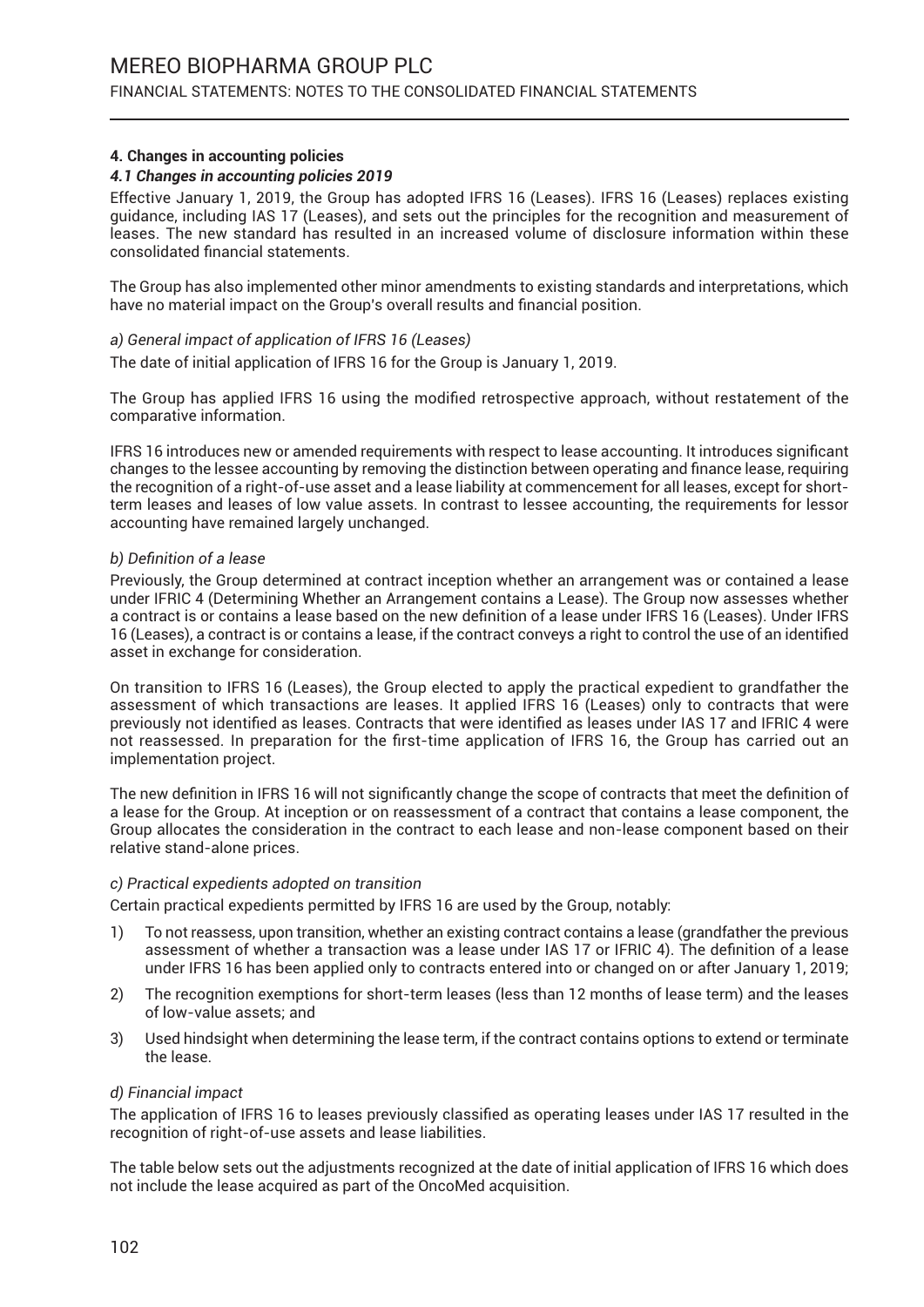# MEREO BIOPHARMA GROUP PLC FINANCIAL STATEMENTS: NOTES TO THE CONSOLIDATED FINANCIAL STATEMENTS

|                                                                                                                                         | As at<br>December 31,<br>2018 | Impact<br>of IFRS 16 | Restated<br>as at<br>January 1,<br>2019 |
|-----------------------------------------------------------------------------------------------------------------------------------------|-------------------------------|----------------------|-----------------------------------------|
| <b>Non-current assets</b><br>Property, plant and equipment<br>Prepayments and other                                                     | 149<br>1,067                  | 2,552<br>(50)        | 2,701<br>1,017                          |
| Total impact on assets                                                                                                                  |                               | 2,502                |                                         |
| <b>Current liabilities</b><br>Trade and other payables<br>Lease liabilities<br>Non-current liabilities<br>Lease liabilities<br>Accruals | 4,570<br>4,437                | 607<br>1,927<br>(32) | 4,570<br>607<br>1,927<br>4,405          |
| Total impact on liabilities                                                                                                             |                               | (2,502)              |                                         |
| <b>Total impact on retained earnings</b>                                                                                                |                               |                      |                                         |

As at January 1, 2019, right-of-use assets related to a leased property (£1.2 million) and a lease of medical equipment used in ongoing clinical trials (£1.3 million).

Following the acquisition of OncoMed on April 23, 2019, the Group acquired an additional right-of-use asset related to a leased property in Redwood City, U.S. (£10.8 million).

The table below presents a reconciliation from operating lease commitments disclosed as at December 31, 2018 to lease liabilities recognized as at January 1, 2019.

| Operating lease commitments disclosed under IAS 17 (at December 31, 2018) | 536   |
|---------------------------------------------------------------------------|-------|
| Effect of discounting                                                     | (944) |
| Reassessment of lease term under IFRS 16                                  | 2.942 |
| Lease liabilities recognised under IFRS 16 (at January 1, 2019)           | 2.534 |

Certain lease agreements include an option which allows the Group to extend the lease. The Group is reasonably certain that it will invoke the extension option on the lease of medical equipment used in ongoing clinical trials, as the Group expects that the studies will extend beyond the initial lease term. Where the Group is reasonably certain that the lease will be extended, the cash flows are included in the calculation of the lease liability.

The adoption of IFRS 16 (Leases) results in a decrease in other operating expenses in the consolidated statement of comprehensive loss where lease payments were previously recorded. IFRS 16 (Leases) results in an increase in depreciation and interest expense going forwards following the recognition of a right-ofuse asset and lease liability.

The weighted average incremental borrowing rate applied to lease liabilities recognized on transition was 15.0%.

As at December 31, 2019, in relation to leases under IFRS 16 (Leases) the Group has recognized the following amounts in the consolidated statement of comprehensive loss:

| Depreciation                                | 1.505 |
|---------------------------------------------|-------|
| Interest expense                            | 1.314 |
| Foreign exchange gain                       | 29    |
| Income from sub-leasing right-of-use assets | 855   |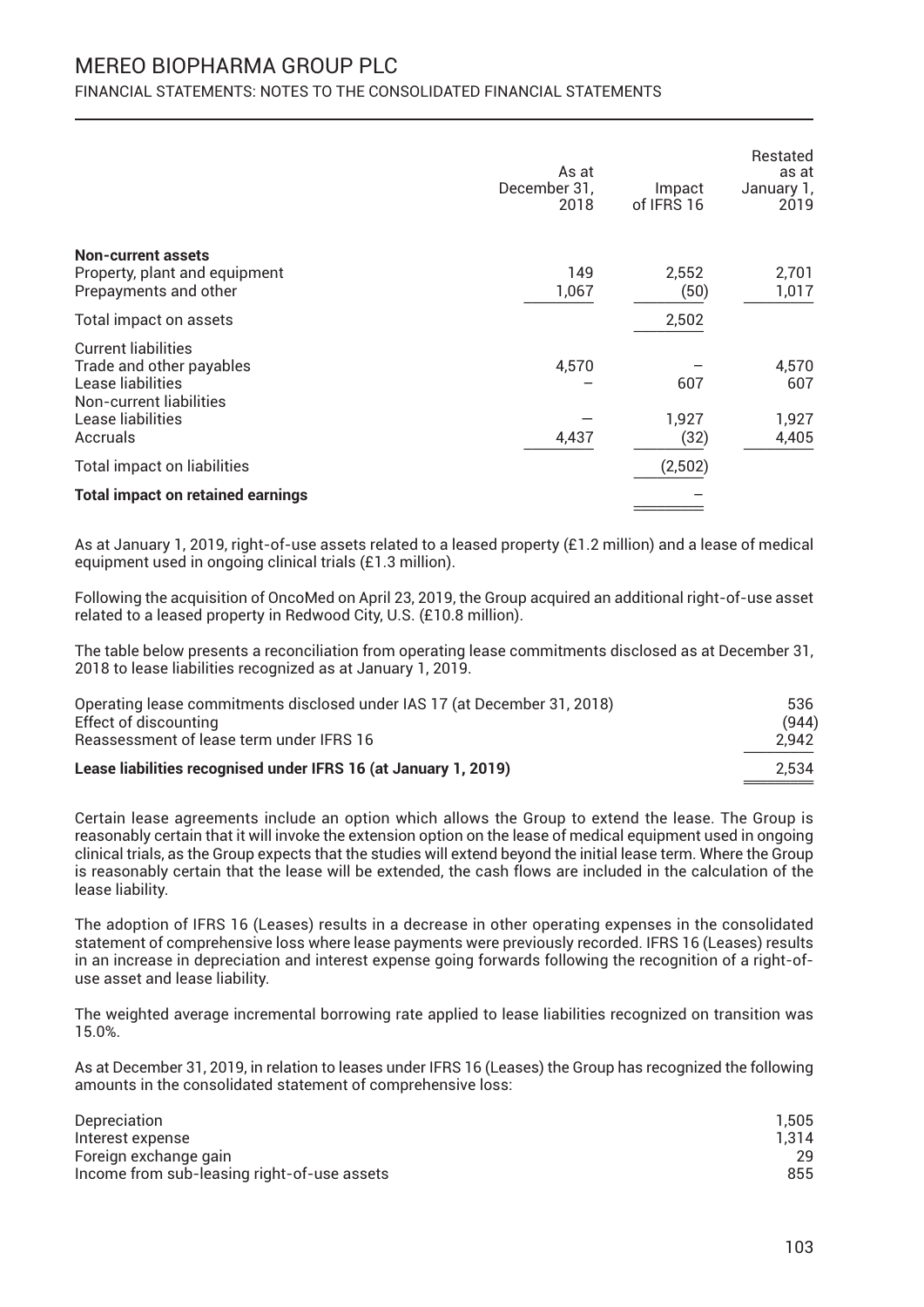For the year ended December 31, 2019, within the consolidated statement of cash flows under IFRS 16 (Leases) the Group has opted to disclose both the cash paid for the interest portion and cash payments for the principal portion of the lease liability as part of financing activities. The adoption of IFRS 16 (Leases) did not have an impact on net cash flows.

The total cash outflow for leases amounted to £2.2 million during the year (2018: £0.3 million).

#### *e) Subsequent updates*

As at December 31, 2019, the lease term remaining on the medical equipment has been reassessed in line with the contractual agreement. The reassessment of lease term has been accounted for as a change in accounting estimate and the lease liability has been remeasured accordingly to reflect the change in estimated future lease payments. The carrying amount of the right-of-use asset has been adjusted for the remeasurement of the lease liability, both reduced by £0.3 million respectively.

#### *4.2 Changes in accounting policies 2018*

Effective January 1, 2018, the Group has adopted IFRS 9 (Financial Instruments) which introduces new requirements for:

- 1. The classification and measurement of financial assets and financial liabilities;
- 2. Impairment for financial assets;
- 3. General hedge accounting; and
- 4. New accounting for certain modifications and exchanges of financial liabilities measured at amortized cost.

The only impact on the Group is in relation to the non-substantial modification of the convertible loan notes, as detailed below. The Group has applied IFRS 9 (Financial Instruments) in full without restating comparatives with an initial date of application of January 1, 2018.

In relation to the non-substantial modification of financial liabilities, IFRS 9 (Financial Instruments) requires the recognition of a modification gain or loss for exchanges or modifications of financial liabilities that do not result in the of a financial liability. As a result, under IFRS 9 (Financial Instruments) the carrying value of the convertible loan note as at the date of modification was adjusted to recognize the modification gain in retained earnings as of the date of initial application of January 1, 2018.

| At January 1, 2018 (as calculated under IAS 39) | 1.977 |
|-------------------------------------------------|-------|
| Amounts restated through retained earnings      | (124) |
| At January 1, 2018 (as calculated under IFRS 9) | 1.853 |

The Group has considered the adoption of IFRS 9 on receivables and determined the expected credit loss to be immaterial, and therefore no adjustment has been made for this.

# **5. Acquisition of subsidiary**

On April 23, 2019, the Group obtained control of OncoMed, a Company based in the U.S., which was previously listed on the Nasdaq Global Market, by acquiring 100 per cent of its issued share capital.

OncoMed is a clinical-stage biopharmaceutical company focused on discovering and developing novel therapeutics that address the fundamental biology driving cancer's growth, resistance, recurrence and metastasis. OncoMed was acquired in order to broaden the Group's asset base, strengthen its cash position and obtain a US listing to diversify international shareholder base of the combined group.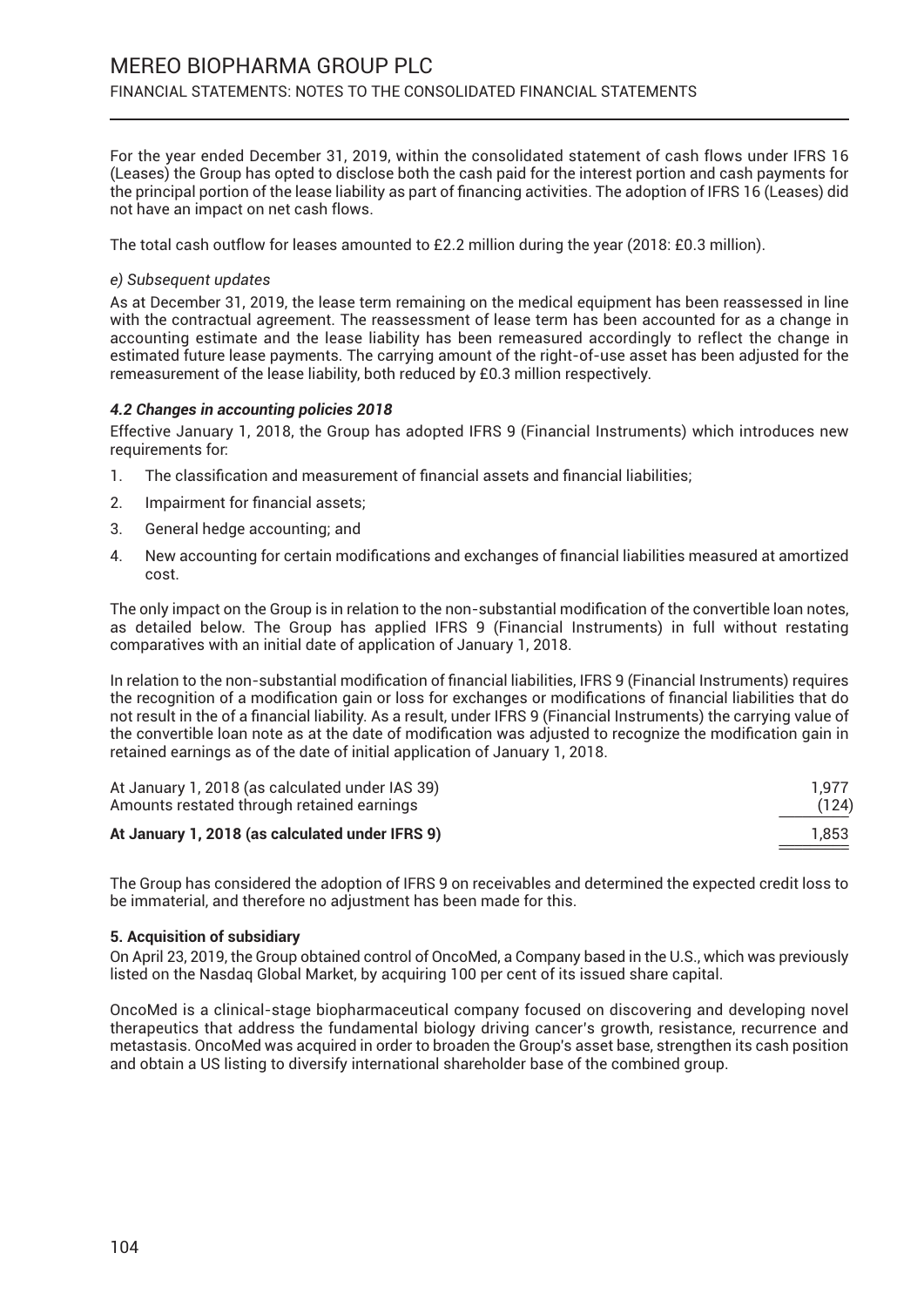The final acquisition accounting is set out below:

|                                                                                                                                                                                                                                | OncoMed                                                                           |
|--------------------------------------------------------------------------------------------------------------------------------------------------------------------------------------------------------------------------------|-----------------------------------------------------------------------------------|
| Cash and short-term deposits<br>Short-term investments<br>Other receivables<br>Prepayments<br>Property, plant and equipment<br>Right-of-use assets<br>Identifiable intangible assets<br>Other liabilities<br>Lease liabilities | 10,074<br>29,019<br>155<br>1,699<br>82<br>10,755<br>12,693<br>(9,215)<br>(10,689) |
| Net identifiable assets                                                                                                                                                                                                        | 44,573                                                                            |
| Bargain purchase                                                                                                                                                                                                               | (3,681)                                                                           |
| <b>Total consideration</b>                                                                                                                                                                                                     | 40,892                                                                            |
| Equity instruments (24.8 million ordinary shares)                                                                                                                                                                              | 40,892                                                                            |
| Contingent consideration arrangement                                                                                                                                                                                           |                                                                                   |
| <b>Total consideration</b>                                                                                                                                                                                                     | 40,892                                                                            |
|                                                                                                                                                                                                                                |                                                                                   |

The Group acquired net cash of £10.1 million with the acquisition of OncoMed, being the value of the cash and short-term deposits on April 23, 2019.

The fair value of the 24.8 million ordinary shares issued as the consideration paid for OncoMed was measured based on the Group's quoted share price on April 23, 2019.

As the Group acquired OncoMed for an amount less than the fair market value of the net assets acquired, a gain on bargain purchase of £3.7 million was realized. The was attributable to the following factors:

- Subject to working capital adjustments, the immediately pre-closing proportion of shares in the Company due to be issued to OncoMed's shareholders was agreed in December 2018, based on the Group's 90-day volume-weighted average share price ending on December 4, 2018. Following a movement downward in the Group's quoted share price on the completion date in comparison with the reference share price, this reduced the overall fair value of the consideration paid. The impact in the reduction in the fair value of consideration paid was partly offset by;
- In the period from announcement of the deal and the date of acquisition (April 23, 2019), a period of approximately five months, OncoMed continued to generate losses, reflecting continue research and development activity, together with recurring expenditure on its overheads. This had the effect of reducing net assets acquired on the acquisition date compared with net assets at the time the acquisition was agreed.

Additional cash consideration, accounted for as contingent consideration, becomes payable under a Contingent Value Rights Agreement ("CVR") relating to OncoMed's etigilimab ("TIGIT") and navicixizumab ("Navi") products. The contingent consideration would become payable upon the achievement of certain milestones in the future specific to TIGIT ("the TIGIT milestone") and Navi ("the Navi milestone").

As at the date of acquisition the fair value of the contingent consideration was estimated to be close to £nil. In making that assessment, the following information and factors were considered:

- 1) The uncertain outcomes of current clinical studies;
- 2) The level of uncertainty regarding the availability of future funding partners;
- 3) The level of uncertainty relating to the success of future development of such products;
- 4) The dependency of the CVR milestones on the occurrence of events that are outside of the control of the Group; and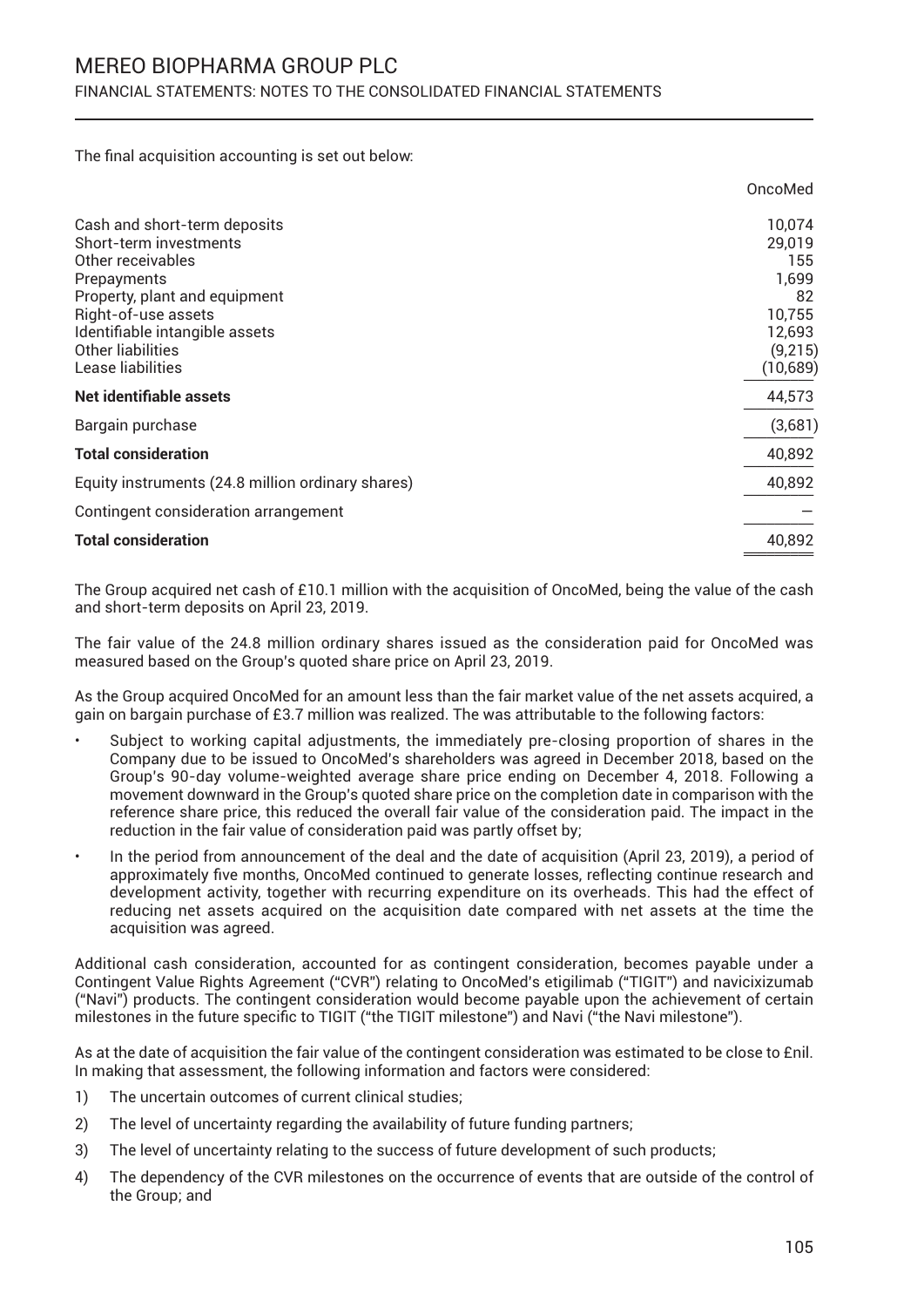# MEREO BIOPHARMA GROUP PLC FINANCIAL STATEMENTS: NOTES TO THE CONSOLIDATED FINANCIAL STATEMENTS

5) The likelihood of Celgene exercising the exclusive option granted by OncoMed to Celgene in relation to OncoMed's TIGIT product, particularly given Bristol-Myers Squibb's proposed acquisition of Celgene.

In June 2019 it was announced that Celgene had decided, in light of strategic product portfolio considerations, not to exercise its option to license TIGIT. Accordingly, the TIGIT milestone can no longer be achieved.

As at December 31, 2019, the Group estimates the fair value of the Navi milestone to be £0.4 million (\$0.5 million) which is accounted for as a contingent consideration liability (see Note 25 and Note 30). The maximum undiscounted amount of the Navi milestone is subject to an aggregate cap of \$80 million.

The fair value of the financial assets includes receivables from the landlord under OncoMed's office lease arrangement in relation to tenant improvements with a fair value and a gross contractual value of £0.2 million. It is estimated at acquisition date that all contractual cash flows are collectable in full. Short-term investments acquired with OncoMed were treasury bills (recognized at fair value through other comprehensive income), in line with the Group's accounting policy (see Note 25).

Acquisition related costs (presented net against the gain on bargain purchase in the consolidated statement of comprehensive loss) amounted to £2.6 million (rounded). Transaction costs incremental and directly attributable to the issuance of new share capital associated with the acquisition of OncoMed amounted to £0.8 million, which is accounted for within equity. The net gain on bargain purchase in the consolidated statement of comprehensive loss is therefore £1.0 million (rounded).

OncoMed contributed £nil revenue and £5.7 million to the Group's loss for the period between the date of acquisition and the balance sheet date. If the acquisition of OncoMed had been completed on the first day of the financial year, group revenues for the period would have been £3.3 million and the Group's loss would have been £42.9 million. This information is provided for illustrative purposes only and is not necessarily indicative of the results that the Group would have occurred had OncoMed been acquired at the beginning of the year, or indicative of future results of the Group.

#### **6. Group information**

#### *Information about subsidiaries*

The consolidated financial statements of the Group include:

|                                 |                               | Country of    | % equity<br>interest<br>December<br>31. | % equity<br>interest<br>December<br>31, |
|---------------------------------|-------------------------------|---------------|-----------------------------------------|-----------------------------------------|
| Name                            | Principal activities          | incorporation | 2019                                    | 2018                                    |
| Mereo BioPharma 1 Limited       | <b>Pharmaceutical R&amp;D</b> | U.K.          | 100                                     | 100                                     |
| Mereo BioPharma 2 Limited       | Pharmaceutical R&D            | U.K.          | 100                                     | 100                                     |
| Mereo BioPharma 3 Limited       | <b>Pharmaceutical R&amp;D</b> | U.K.          | 100                                     | 100                                     |
| Mereo BioPharma 4 Limited       | <b>Pharmaceutical R&amp;D</b> | U.K.          | 100                                     | 100                                     |
| Mereo BioPharma Ireland Limited | <b>Pharmaceutical R&amp;D</b> | Ireland       | 100                                     | 100                                     |
| OncoMed Pharmaceuticals, Inc.   | <b>Pharmaceutical R&amp;D</b> | U.S.          | 100                                     |                                         |
| Navi Subsidiary, Inc.           | <b>Pharmaceutical R&amp;D</b> | U.S.          | 100                                     |                                         |
| Mereo US Holdings Inc.          | Holding company               | U.S.          | 100                                     | 100                                     |
| Mereo MergerCo One Inc.         | Holding company               | U.S.          |                                         | 100                                     |
| Mereo BioPharma Group plc       |                               |               |                                         |                                         |
| <b>Employee Benefit Trust</b>   | Employee share scheme         | Jersey        |                                         |                                         |

The registered office of Mereo BioPharma 1 Limited, Mereo BioPharma 2 Limited, Mereo BioPharma 3 Limited and Mereo BioPharma 4 Limited is located at Fourth Floor, 1 Cavendish Place, London W1G 0QF. The registered office of Mereo BioPharma Ireland Limited is 25/28 North Wall Quay, Dublin 1 D01H104, Ireland.

Mereo US Holdings Inc. and Mereo MergerCo One Inc. were incorporated on December 3, 2018 for the sole purpose of effecting the business combination with OncoMed (see Note 5). Following the business combination with OncoMed, Mereo MergerCo One Inc. ceased to exist. The registered office of Mereo US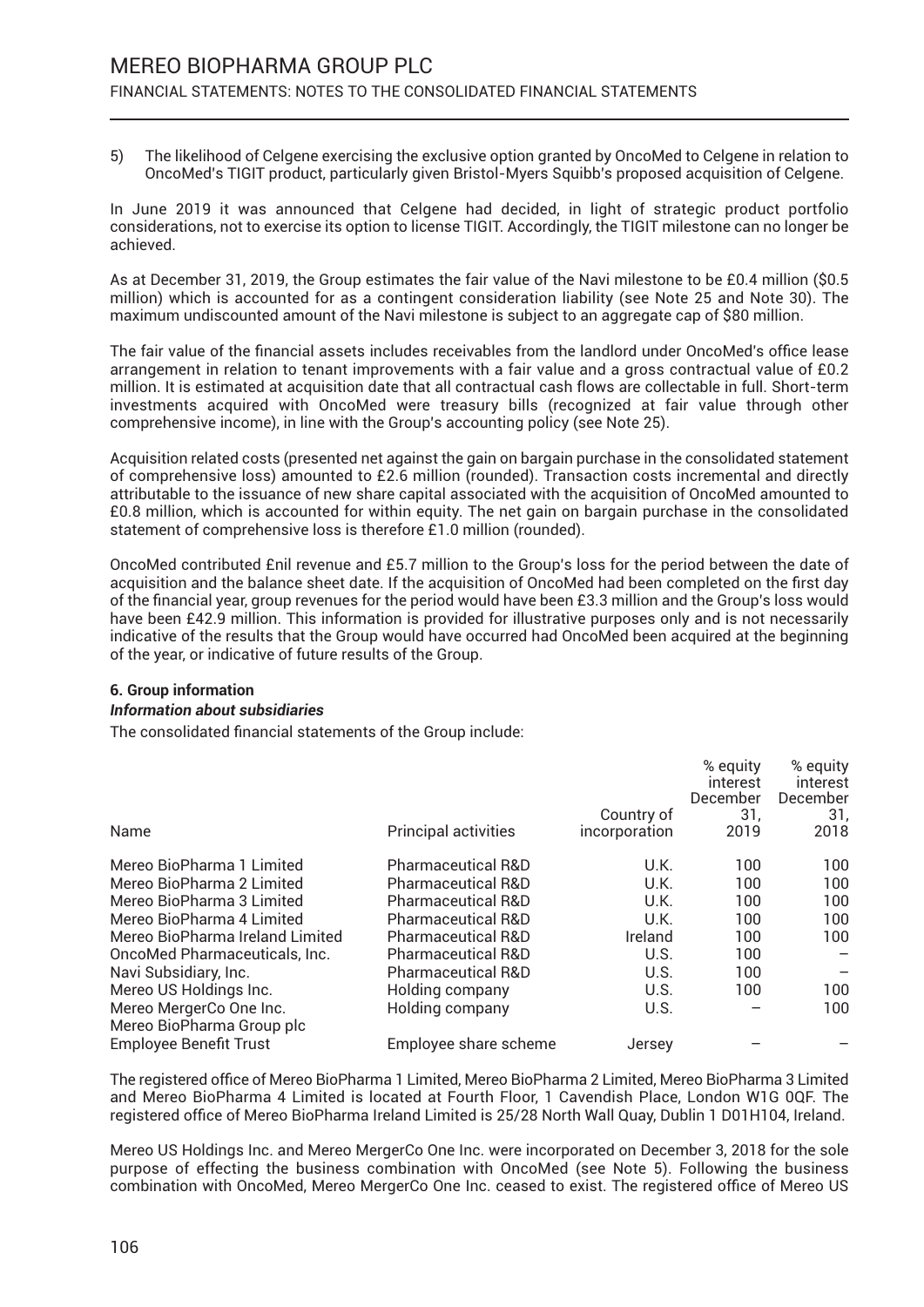Holdings Inc. is 251 Little Falls Drive, City of Wilmington, County of New Castle, Delaware 19808, U.S. Mereo MergerCo One Inc. was a 100% owned subsidiary of Mereo US Holdings Inc.

OncoMed became a wholly owned subsidiary of Mereo US Holdings Inc. on April 23, 2019 and is therefore an indirect, wholly owned subsidiary of Mereo BioPharma Group plc. The registered office of OncoMed Pharmaceuticals, Inc. is 251 Little Falls Drive, City of Wilmington, Country of New Castle, Delaware 19808, U.S. Navi Subsidiary, Inc, incorporated on April 15, 2019, is a wholly owned subsidiary of OncoMed.

Under IFRS, the Employee Benefit Trust is treated as an extension of the Group and the Company as it is controlled and therefore consolidated.

#### **7. Loss before taxation**

Loss before tax is stated after charging:

|                                                                       | Year ended<br>December 31, |       |
|-----------------------------------------------------------------------|----------------------------|-------|
|                                                                       | 2018                       | 2019  |
| Fees payable to the Company's Auditor for the audit of Group accounts | 323                        | 514   |
| Fees payable to the Company's Auditor for other services:             |                            |       |
| Audit of subsidiary accounts                                          | 30                         | 45    |
| Audit-related assurance services                                      | 171                        | 311   |
| Accounting advisory services                                          | 10                         |       |
| Legal and professional fees including patent costs                    | 936                        | 2,413 |
| Operating lease expense (IAS 17)                                      | 293                        |       |
| Depreciation of right-of-use assets (IFRS 16)                         |                            | 1.505 |
| Depreciation (excluding right-of-use assets)                          | 40                         | 52    |

Following the adoption of IFRS 16 (Leases) on January 1, 2019, the Group has recognized £1.5 million of expense relating to depreciation of right-of-use assets and £1.3 million of interest expense relating to finance lease liabilities in the consolidated statement of comprehensive loss. No prior year comparative is disclosed, however under IAS 17 (Leases) the Group previously recognized £0.3 million relating to operating lease expense in the consolidated statement of comprehensive loss.

# **8. Employees**

The average monthly number of persons employed by the Group (including Directors) during the year was:

|                          |      | Year ended<br>December 31, |
|--------------------------|------|----------------------------|
|                          | 2018 | 2019                       |
| By activity              |      |                            |
| Administrative           | 24   | 28                         |
| Research and development | 12   | 18                         |
| <b>Total</b>             | 36   | 46                         |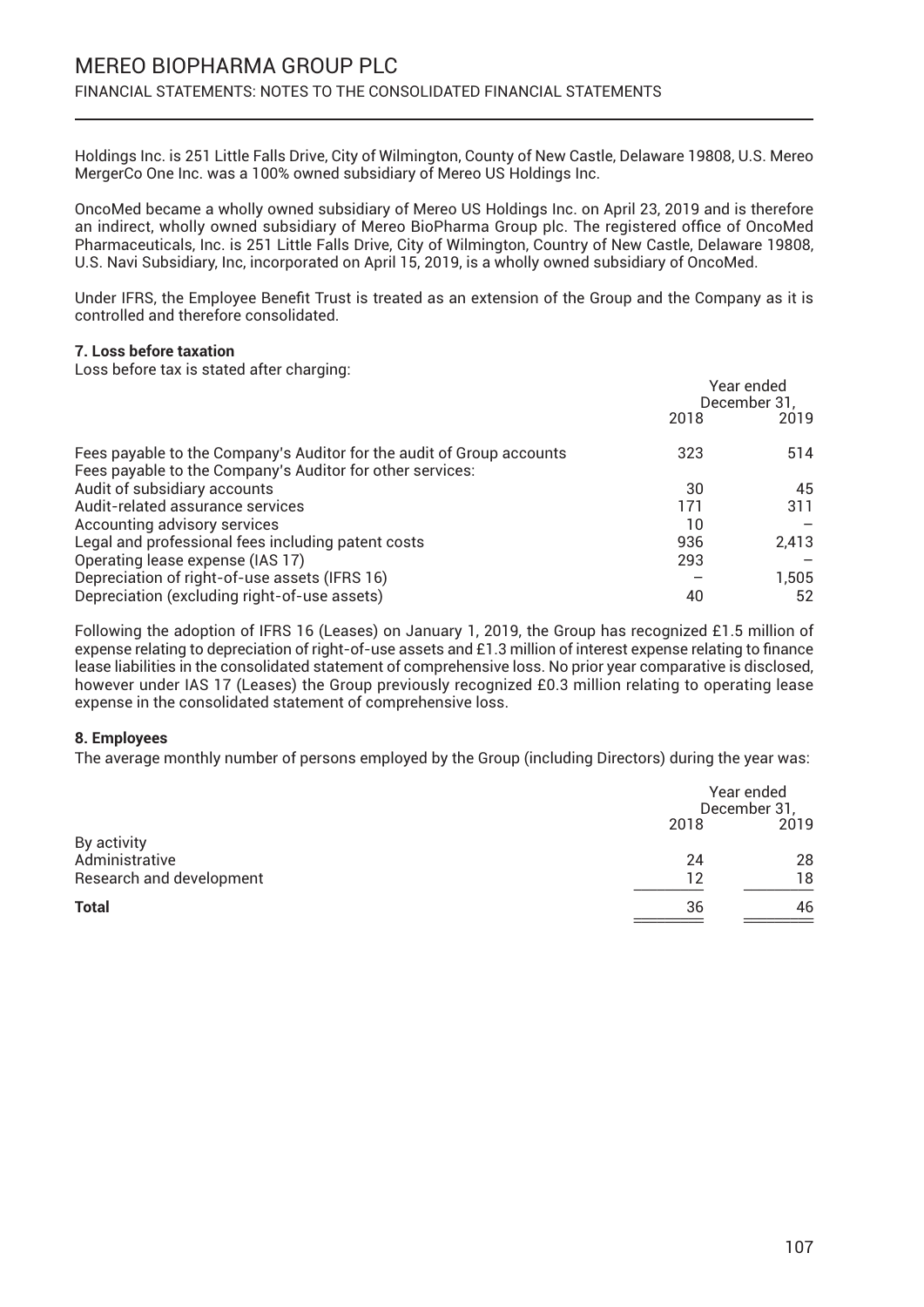Total compensation costs for persons employed by the Group (including Directors) during the year was:

|                                                | Year ended<br>December 31, |       |
|------------------------------------------------|----------------------------|-------|
|                                                | 2018                       | 2019  |
| Included in research and development expenses: |                            |       |
| <b>Salaries</b>                                | 1,792                      | 2,824 |
| Social security costs                          | (30)                       | 110   |
| <b>Pension contributions</b>                   | 73                         | 62    |
| Share-based payment expenses                   | 526                        | 152   |
| Included in administrative expenses:           |                            |       |
| <b>Salaries</b>                                | 2.903                      | 3,384 |
| Social security costs                          | (828)                      | (124) |
| <b>Pension contributions</b>                   | 99                         | 114   |
| Share-based payment expenses                   | 1,663                      | 1,485 |
| Total employee benefit expenses                | 6,198                      | 8,007 |

Total compensation costs for Directors during the year was:

|                                                                                |                          | Year ended<br>December 31, |
|--------------------------------------------------------------------------------|--------------------------|----------------------------|
|                                                                                | 2018                     | 2019                       |
| Salaries and fees<br>Benefits in kind<br>Pension contributions<br><b>Bonus</b> | 1,047<br>15<br>11<br>512 | 1,106<br>17<br>25<br>294   |
| Total                                                                          | 1,585                    | 1,442                      |

During 2019, two Directors were members of a defined contribution pension scheme (period ended December 31, 2018: two).

Further details concerning the remuneration of Key Management Personnel can be found in Note 28.

# **9. Other income/expenses and adjustments**

# *9.1 Finance income*

|                                           | Year ended December 31, |      |      |
|-------------------------------------------|-------------------------|------|------|
|                                           | 2017                    | 2018 | 2019 |
| Bank interest earned                      | 827                     | 307  | 42   |
| Interest earned on short-term investments |                         |      | 141  |
| Gain on short-term investments            |                         |      | 194  |
| Total finance income                      | 827                     | 307  | 377  |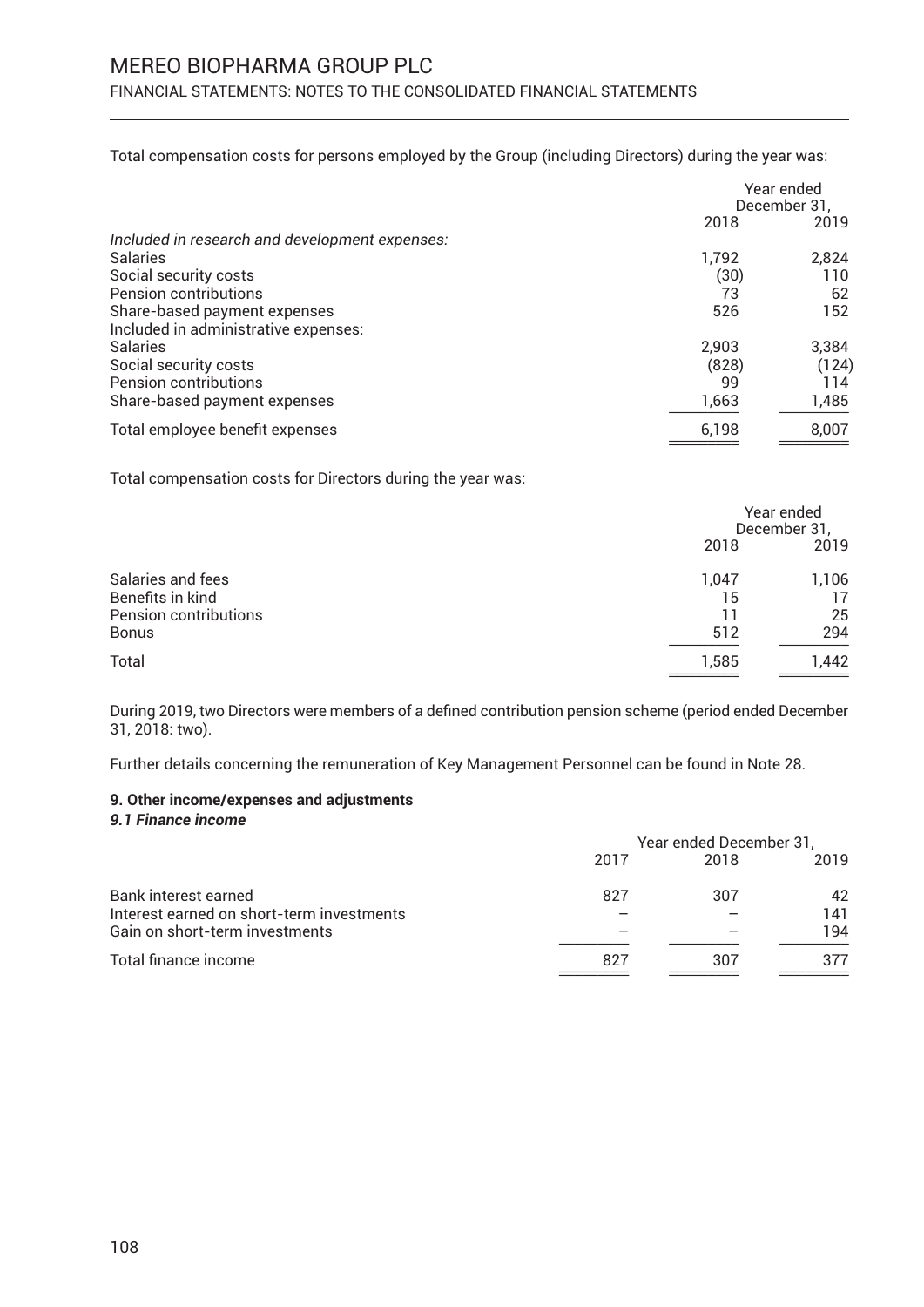# *9.2 Finance charge*

|                                                          | Year ended December 31, |          |          |
|----------------------------------------------------------|-------------------------|----------|----------|
|                                                          | 2017                    | 2018     | 2019     |
| Interest payable on convertible loan                     | (103)                   | (185)    | (20)     |
| Interest on TAP funding                                  |                         |          | (10)     |
| Interest payable on bank loan                            | (327)                   | (1,645)  | (1,739)  |
| Interest on lease liabilities                            |                         |          | (1, 314) |
| Accreted interest on bank loan                           | (67)                    | (782)    | (1, 523) |
| Transaction costs on bank loan                           | (200)                   |          |          |
| Modification (loss)/gain on bank loan                    |                         | $(730)*$ | 456      |
| Loss on short-term deposits                              | (339)                   | (22)     |          |
| Discounting of provision for deferred cash consideration |                         | (443)    | (221)    |
| Change in warrant fair value                             | (54)                    | 716      | 875      |
| Total finance charge                                     | (1,090)                 | (3,091)  | (3, 496) |

\* We have reclassified the loan modification loss occurring in 2018 resulting in the reduction of administrative expenses by £0.7 million, and the increase in finance charges of an equivalent amount. Please refer to Note 2 for further details.

### **10. Income tax**

|                                                                 | Year ended December 31, |       |                |
|-----------------------------------------------------------------|-------------------------|-------|----------------|
|                                                                 | 2017                    | 2018  | 2019           |
| U.K. corporation tax R&D credit<br>Other tax income / (expense) | 8.152                   | 5.277 | 5,149<br>1,125 |
| Income tax credit                                               | 8.152                   | 5.277 | 6.274          |

# **U.K. income tax**

The Group is entitled to claim tax credits in the U.K. under the U.K. R&D small or medium-sized enterprise (SME) scheme, which provides additional taxation relief for qualifying expenditure on R&D activities and includes an option to surrender a portion of tax losses arising from qualifying activities in return for a cash payment from HM Revenue & Customs (HMRC). The amount included in the financial statements represents the credit for the year ended December 31, 2018 which was received in early 2020 together with the estimated recoverable credit for the year ended December 31, 2019.

#### **U.S. income tax**

On December 22, 2017, the Tax Cuts and Jobs Act were entered into law. Following the acquisition of OncoMed during the year, the Group has analyzed the effects of the tax reform for the financial year ended December 31, 2019. The new tax law permanently repeals the corporate Alternative Minimum Tax ("AMT") and provides a transition period where existing AMT credits are refundable. Other tax income of £1.1 million reflects amounts received or receivable by the Group as AMT credits. As at December 31, 2019, £1.0 million is receivable, recognized as other taxes recoverable within the consolidated balance sheet. At December 31, 2019, the Group had an Uncertain Tax Position of £2.5 million being held off the Balance Sheet, in respect of the R&D tax credits in the US. The Uncertain Tax Position is calculated based upon historic US R&D claims and equates to around 20% of the outstanding US R&D claims.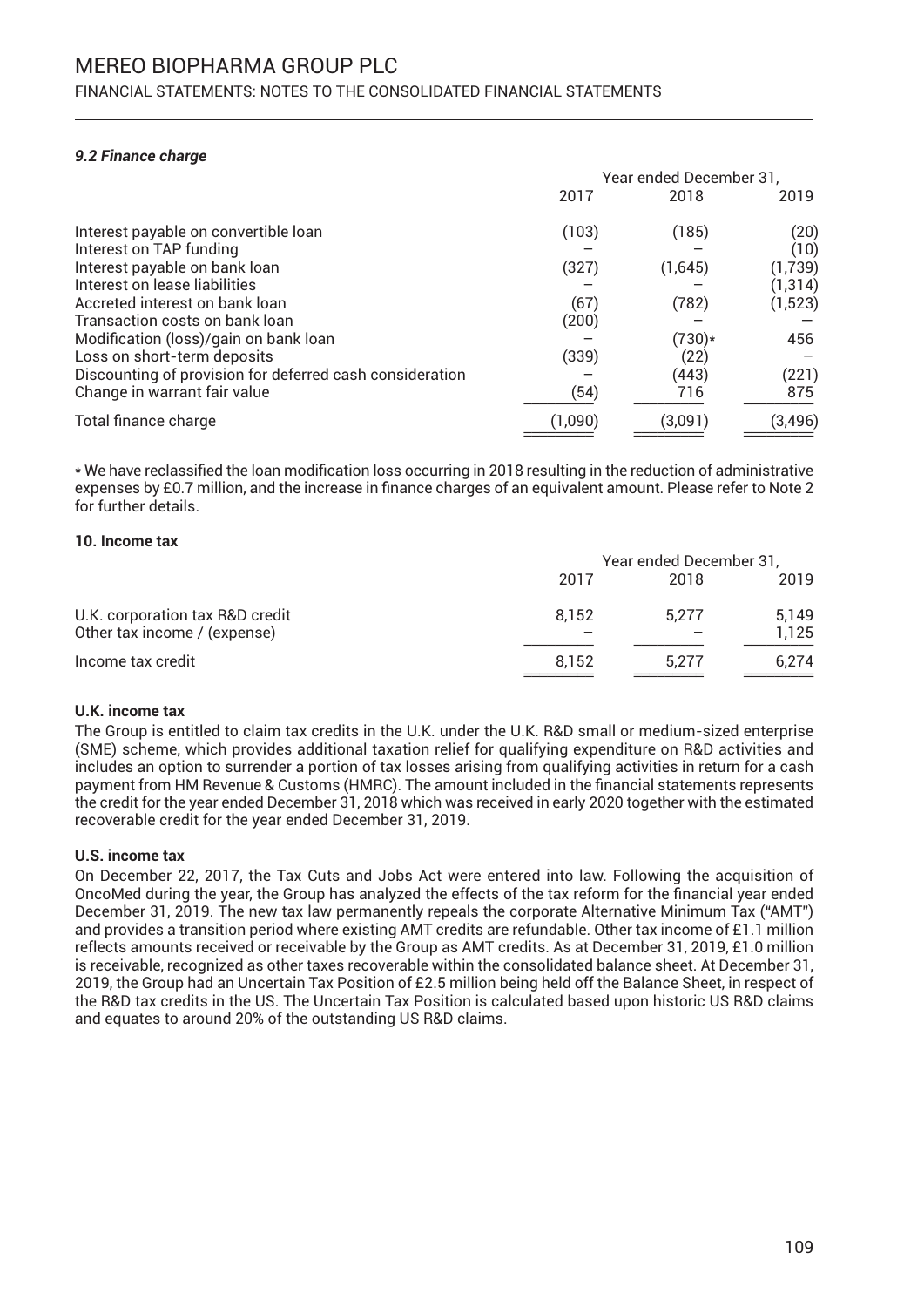### *Reconciliation of effective tax rate*

|                                                                                                       | Year-ended December 31, |           |           |
|-------------------------------------------------------------------------------------------------------|-------------------------|-----------|-----------|
|                                                                                                       | 2017                    | 2018      | 2019      |
| Loss on ordinary activities before income tax<br>Loss on ordinary activities before tax at the U.K.'s | (46, 951)               | (37, 306) | (41, 118) |
| statutory income tax rate of 19% (2018: 19%)                                                          | 9,038                   | 7.088     | 7,812     |
| Expenses not deductible for income tax purposes                                                       |                         |           |           |
| (permanent differences)                                                                               | (13)                    | (1,070)   | (317)     |
| Temporary timing differences                                                                          | (712)                   | (277)     | (343)     |
| R&D relief uplift                                                                                     | 3,447                   | 2,271     | 2,540     |
| Losses (unrecognized)                                                                                 | (3,785)                 | (2,804)   | (4,380)   |
| Deferred income from MBG loan quarantee costs                                                         | 177                     | 69        | (54)      |
| Differences in overseas tax rates                                                                     |                         |           | 340       |
| Gain on bargain purchase                                                                              |                         |           | 699       |
| Other                                                                                                 |                         |           | (23)      |
| Tax credit for the year                                                                               | 8,152                   | 5,277     | 6,274     |
|                                                                                                       |                         |           |           |

### **Deferred tax**

The analysis of unrecognized deferred tax is set out below:

|                                       |       | December 31, |        |
|---------------------------------------|-------|--------------|--------|
|                                       | 2017  | 2018         | 2019   |
| Losses                                | 6,121 | 8,604        | 19,443 |
| US tax credits                        |       |              | 10,032 |
| Accruals                              |       |              | 947    |
| <b>Fixed assets</b>                   |       |              | 400    |
| Other                                 |       | 6            | 202    |
| Temporary differences trading         | 2,267 | 495          | 4      |
| Net deferred tax asset (unrecognized) | 8,388 | 9,105        | 31,028 |

The analysis of recognized deferred tax is set out below:

| At January 1,<br>2019 | Acquisition of<br>subsidiary<br>(Note 5) | Recognized<br>in income | At December<br>31, 2019 |
|-----------------------|------------------------------------------|-------------------------|-------------------------|
|                       |                                          |                         |                         |
|                       | (2,686)                                  |                         | (2,686)                 |
|                       |                                          |                         |                         |
|                       |                                          | 2.686                   | 2,686                   |
|                       | (2,686)                                  | 2,686                   |                         |
|                       |                                          |                         |                         |

The deferred tax liability has arisen from the recognition of separately identifiable intangible assets on the acquisition of OncoMed (see Note 5). A deferred tax asset on losses has been recognized up to the level of the deferred tax liability, resulting in a net deferred tax liability of £nil.

The remaining deferred tax assets, as set out in the table above, have not been recognized as there is uncertainty regarding when suitable future profits against which to offset the accumulated tax losses will arise.

# **U.K. deferred tax**

A reduction in the rate of UK corporation tax to 19% from April 1, 2017 and to 17% from April 1, 2020 was substantively enacted at the Balance Sheet date. However subsequently, the UK Government announced that the UK corporation tax rate would remain at 19% and not reduce to 17% on 1 April 2020. This was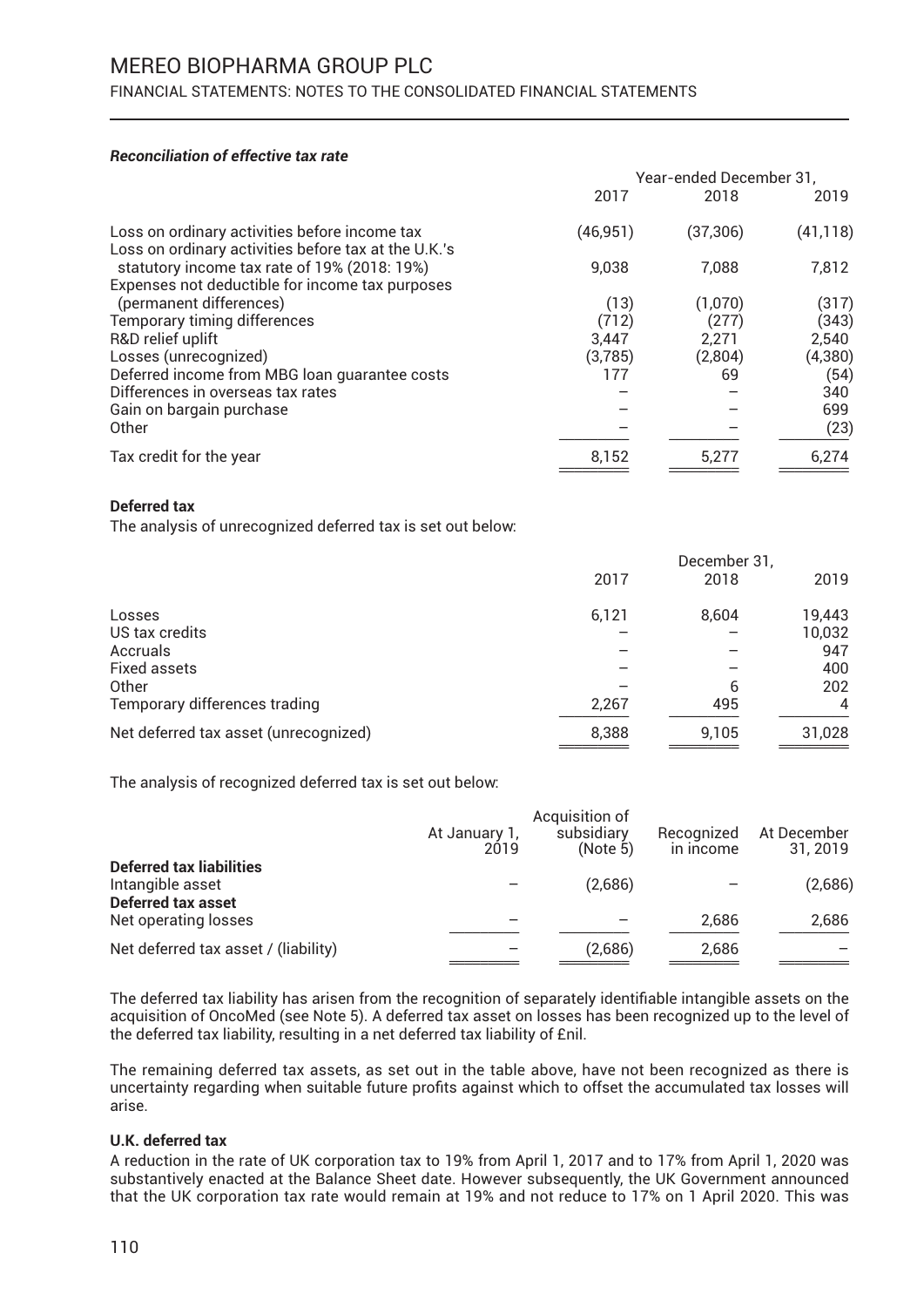substantively enacted on 17 March 2020. The standard rate of UK corporation tax applied to reported loss is 19% (2018: 19%). Unrecognized UK deferred tax assets and liabilities are calculated at a rate of 17%, being the rate that was substantively enacted at the Balance Sheet date.

There is no expiration date for accumulated tax losses in the U.K. entities.

At December 31, 2019, the Group had U.K. tax losses to be carried forward of approximately £70.2 million (2018: £50.0 million).

### **U.S. deferred tax**

In the U.S., the Tax Cuts and Jobs Act reduced the corporation tax rate to 21% from January 1, 2018. The effect of the new U.S. corporation tax rate has been considered in these financial statements. U.S. deferred tax assets and liabilities are calculated at a blended rate of approximately 21%.

For OncoMed, with respect to accumulated tax losses carried forward prior to the acquisition of the Company, there is a change of control restriction which will limit the amount available in any one year.

At December 31, 2019, the Group had U.S. federal tax losses to be carried forward of approximately £47.5 million, of which £40.9 million can be carried forward indefinitely and £6.6 million which will begin to expire in 2023. At December 31, 2019, the Group had U.S. state tax losses to be carried forward of approximately £3.2 million which begin to expire in 2028.

### **11. Loss per share**

Basic loss per share is calculated by dividing the loss attributable for the year to ordinary equity holders of the parent by the weighted average number of ordinary shares outstanding during the year.

As the net amount attributable for the year to ordinary equity holders of the parent was a loss in the year (2018: loss), the dilutive potential shares are anti-dilutive for the earnings per share calculation.

|                   | December 31, |                     |          |       |                     |          |       |                       |          |
|-------------------|--------------|---------------------|----------|-------|---------------------|----------|-------|-----------------------|----------|
|                   | 2017         |                     | 2018     |       |                     |          | 2019  |                       |          |
|                   |              | Weighted            | Loss per |       | Weighted            | LOSS per |       | Weighted              | Loss per |
|                   | Loss         | shares              | share    | Loss  | shares              | share    | LOSS  | shares                | share    |
|                   | £'000        | number              |          | £'000 | number              |          | £'000 | number                |          |
| Basic and diluted |              | (38,799) 69,012,348 | (0.56)   |       | (32,029) 71,144,786 | (0.45)   |       | $(34,844)$ 89,424,476 | (0.39)   |

The Company operates share option schemes (see Note 26) which could potentially dilute basic earnings per share in the future. In addition, there exist within equity nil (2018: 864,988) shares to be issued which also have the potential to dilute basic earnings per share in the future (see Note 18).

As part of a license and option agreement with AstraZeneca (see Note 26) additional future payments of a maximum of 1,349,692 new ordinary shares would be payable on reaching certain clinical milestones.

Warrants totaling 321,444 were issued in 2019 (2018: 41,286) that could potentially dilute basic earnings per share if converted.

The equity-settled transactions were considered to be anti-dilutive as they would have decreased the loss per share and were therefore excluded from the calculation of diluted loss per share.

For transactions involving ordinary shares or potential ordinary shares between the reporting date and the date of authorization of these financial statements, see Note 30.

# **12. Property, plant and equipment**

The Group has decided to present right-of-use assets within property, plant and equipment.

On initial application of IFRS 16 (Leases), the Group recognized a right-of-use asset of £2.6 million. Subsequently, following the acquisition of OncoMed, the Group recognized a right-of-use asset of £10.8 million relating to an acquired property lease.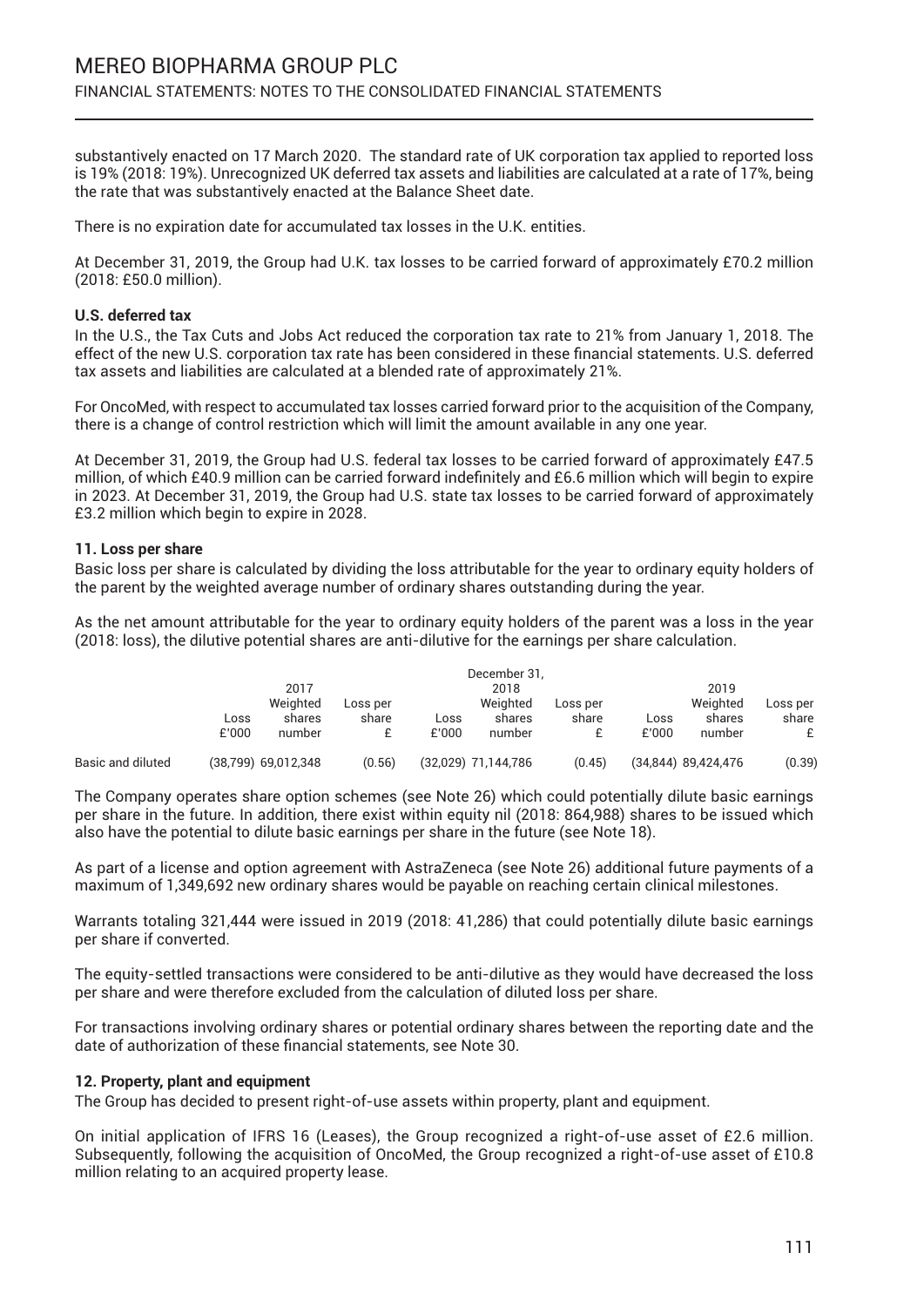|                                                                              | Right-of-use Right-of-use<br>asset<br>(building) | asset<br>(equipment) | Leasehold<br>improve-<br>ments | Office<br>equipment | IT<br>equipment | Total          |
|------------------------------------------------------------------------------|--------------------------------------------------|----------------------|--------------------------------|---------------------|-----------------|----------------|
| <b>Cost or valuation</b><br>At January 1, 2019<br><b>Additions</b>           |                                                  |                      | 164                            | 31                  | 71<br>21        | 266<br>21      |
| <b>Transition to IFRS 16</b><br>(Leases)<br>Acquisition of                   | 1,237                                            | 1,314                |                                |                     |                 | 2,551          |
| subsidiary (Note 5)<br>Disposals<br>Adjustment to                            | 10,755                                           |                      |                                | 58<br>(18)          | 24              | 10,837<br>(18) |
| carrying value                                                               |                                                  | (290)                |                                |                     |                 | (290)          |
| <b>Currency translation</b><br>effects                                       | (115)                                            |                      |                                |                     |                 | (115)          |
| At December 31, 2019                                                         | 11,877                                           | 1,024                | 164                            | 71                  | 116             | 13,252         |
| <b>Depreciation and impairment</b><br>At January 1, 2019<br><b>Disposals</b> |                                                  |                      | (53)                           | (16)                | (48)            | (117)          |
| Depreciation for<br>the year                                                 | (996)                                            | (509)                | (16)                           | (14)                | (42)            | (1, 577)       |
| At December 31, 2019                                                         | (996)                                            | (509)                | (69)                           | (30)                | (90)            | (1, 694)       |
| <b>Net book value</b><br>At January 1, 2019                                  |                                                  |                      | 111                            | 15                  | 23              | 149            |
| At December 31, 2019                                                         | 10,881                                           | 515                  | 95                             | 41                  | 26              | 11,558         |

Further details on the initial application of IFRS 16 (Leases) are presented in Note 4.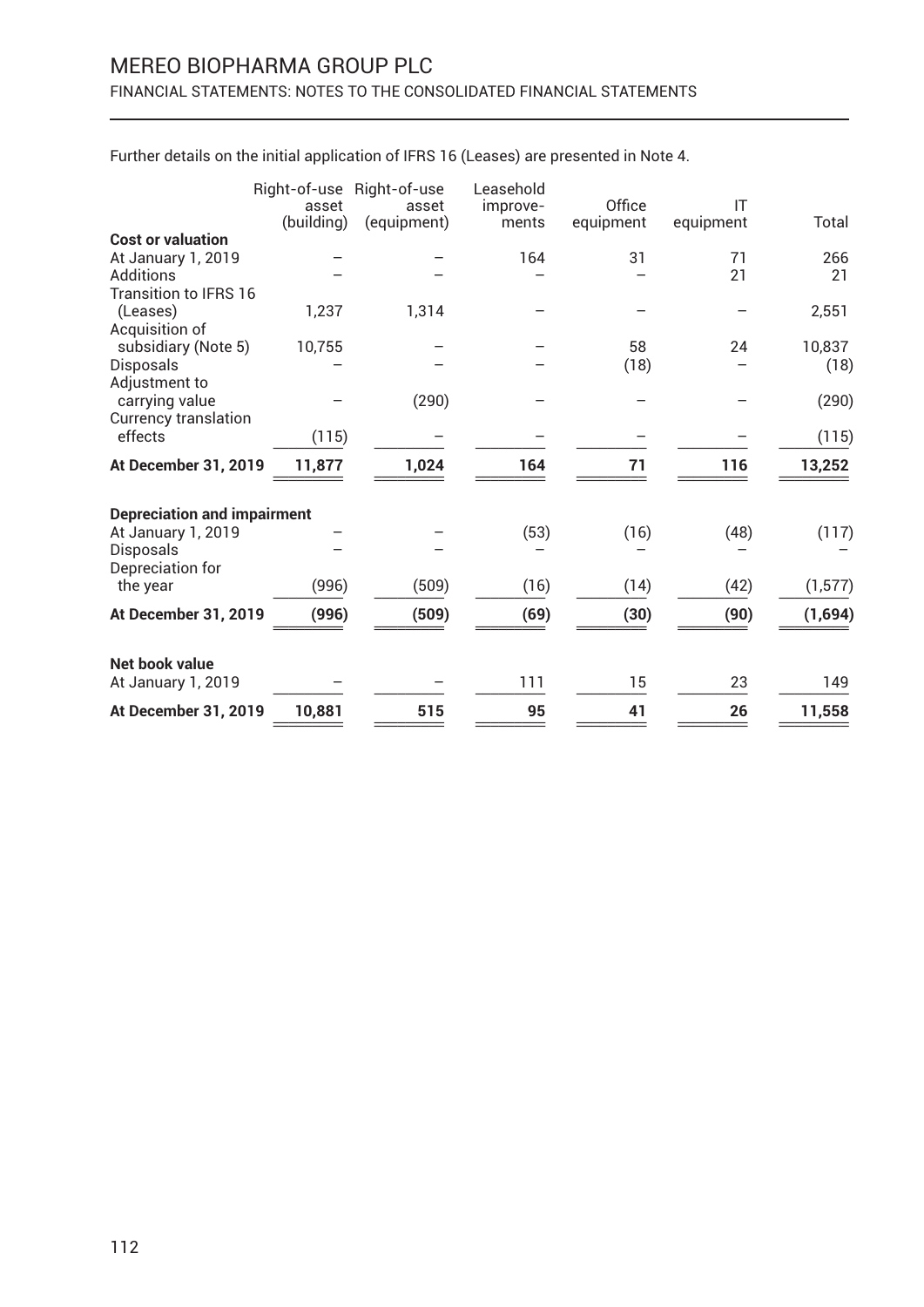|                                                                                                           | Leasehold<br>improvements        | Office<br>equipment                                  | $\mathsf{I}\mathsf{T}$<br>equipment                    | Total                          |
|-----------------------------------------------------------------------------------------------------------|----------------------------------|------------------------------------------------------|--------------------------------------------------------|--------------------------------|
| <b>Cost or valuation</b><br>At January 1, 2018<br><b>Additions</b><br>Disposals                           | 155<br>9                         | 30<br>1<br>$\overline{\phantom{0}}$                  | 48<br>25<br>(2)                                        | 233<br>35<br>(2)               |
| At December 31, 2018                                                                                      | 164                              | 31                                                   | 71                                                     | 266                            |
| <b>Depreciation and impairment</b><br>At January 1, 2018<br><b>Disposals</b><br>Depreciation for the year | (37)<br>(16)                     | (10)<br>(6)                                          | (33)<br>2<br>(17)                                      | (80)<br>$\overline{2}$<br>(39) |
| At December 31, 2018                                                                                      | (53)                             | (16)                                                 | (48)                                                   | (117)                          |
| <b>Net book value</b><br>At January 1, 2018<br>At December 31, 2018                                       | 118<br>111                       | 20<br>15                                             | 15<br>23                                               | 153<br>149                     |
|                                                                                                           |                                  |                                                      |                                                        |                                |
| <b>Cost or valuation</b><br>At January 1, 2017<br><b>Additions</b><br><b>Disposals</b>                    | Leasehold<br>improvements<br>155 | Office<br>equipment<br>20<br>10<br>$\qquad \qquad -$ | IT<br>equipment<br>43<br>5<br>$\overline{\phantom{0}}$ | Total<br>218<br>15             |
| At December 31, 2017                                                                                      | 155                              | 30                                                   | 48                                                     | 233                            |
| <b>Depreciation and impairment</b><br>At January 1, 2017<br>Disposals                                     | (21)                             | (5)                                                  | (18)                                                   | (44)                           |
| Depreciation for the year<br>At December 31, 2017                                                         | (16)<br>(37)                     | (5)<br>(10)                                          | (15)<br>(33)                                           | (36)<br>(80)                   |
| <b>Net book value</b><br>At January 1, 2017                                                               | 134                              | 15                                                   | 25                                                     | 174                            |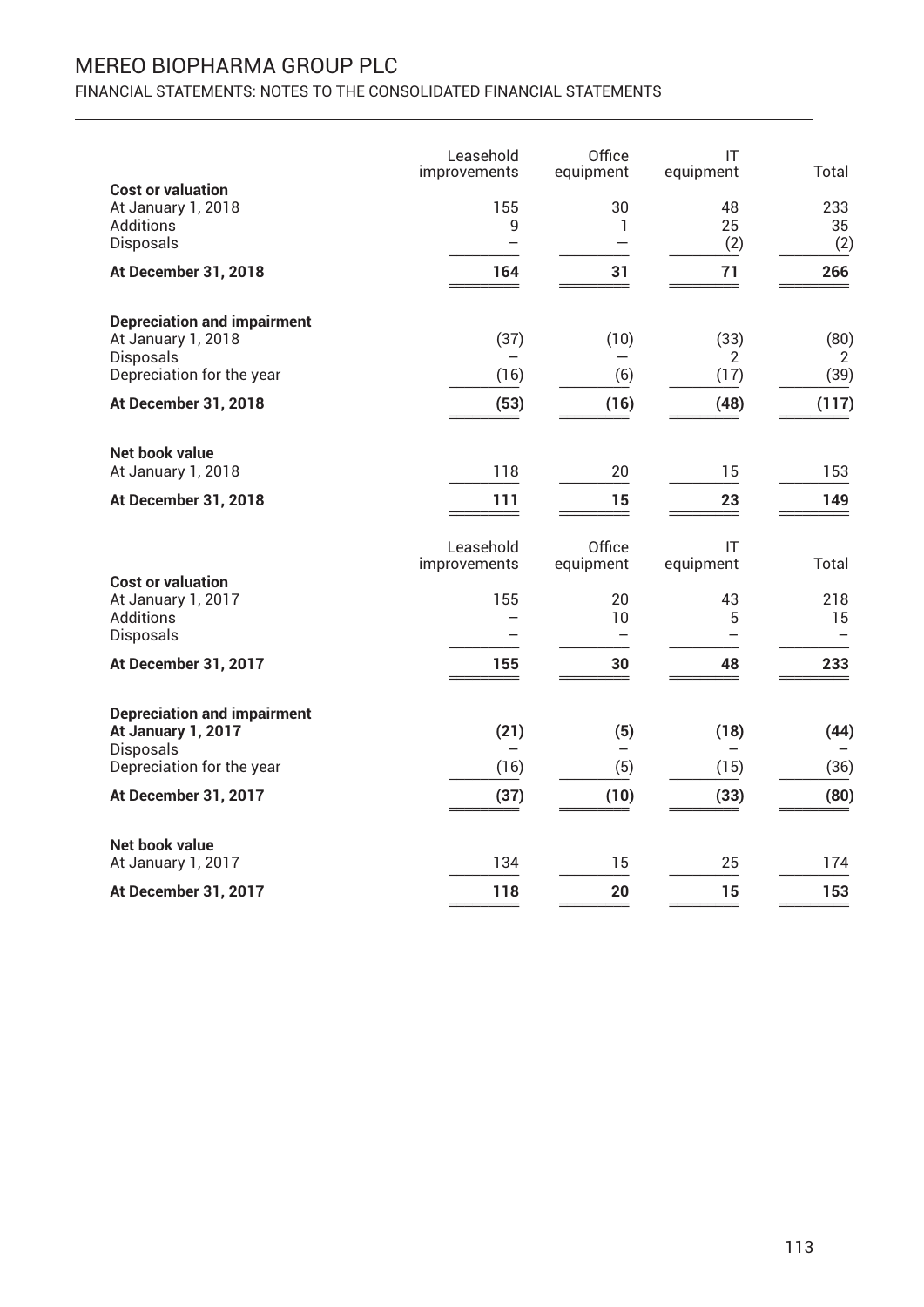# **13. Intangible assets**

|                                                                                | Acquired<br>development<br>programs |
|--------------------------------------------------------------------------------|-------------------------------------|
| Cost at January 1, 2018<br>Cost at December 31, 2018                           | 33,005<br>33,005                    |
| Acquisition of subsidiary (Note 5)<br><b>Currency translation effects</b>      | 12,693<br>(171)                     |
| Cost at December 31, 2019                                                      | 45,527                              |
| Revision to estimated value at January 1, 2018<br>Revisions to estimated value | (373)                               |
| Revision to estimated value at December 31, 2018                               | (373)                               |
| Revision to estimated value                                                    | (698)                               |
| <b>Revision to estimated value at December 31, 2019</b>                        | (1,071)                             |
| Net book value at January 1, 2018<br>Net book value at December 31, 2018       | 33,005<br>32,632                    |
| Net book value at December 31, 2019                                            | 44,456                              |

The Group's strategy is to acquire and develop clinical-stage development programs for the treatment of non-rare and rare diseases from large pharmaceutical companies.

On April 23, 2019, the Group acquired an intangible asset of £12.7 million following the acquisition of OncoMed (Note 5).

On October 28, 2017, the Group acquired the exclusive license for MPH-966 and included the option to acquire certain assets from AstraZeneca AB ("AstraZeneca"). On that date the fair value of MPH-966 was measured at £7.2 million which consisted of upfront cash and equity payments as well as deferred cash and equity consideration. The provision for deferred cash consideration, in line with the Group's accounting policy, is re-measured to fair value at each balance sheet date and recognized in the intangible asset. During the year, the provision for deferred cash consideration has decreased by £0.7 million (2018: £0.4 million) due to changes in timelines and the probability of contractual milestones being achieved.

|                                                                                | Acquired<br>development<br>programs |
|--------------------------------------------------------------------------------|-------------------------------------|
| Cost at January 1, 2017<br>Cost at December 31, 2017                           | 25,813<br>33,005                    |
| Cost at December 31, 2018                                                      | 33,005                              |
| Revision to estimated value at January 1, 2017<br>Revisions to estimated value |                                     |
| Revision to estimated value at December 31, 2017                               |                                     |
| Revision to estimated value                                                    | (373)                               |
| <b>Revision to estimated value at December 31, 2018</b>                        | (373)                               |
| Net book value at January 1, 2017<br>Net book value at December 31, 2017       | 25.813<br>33,005                    |
| Net book value at December 31, 2018                                            | 32,632                              |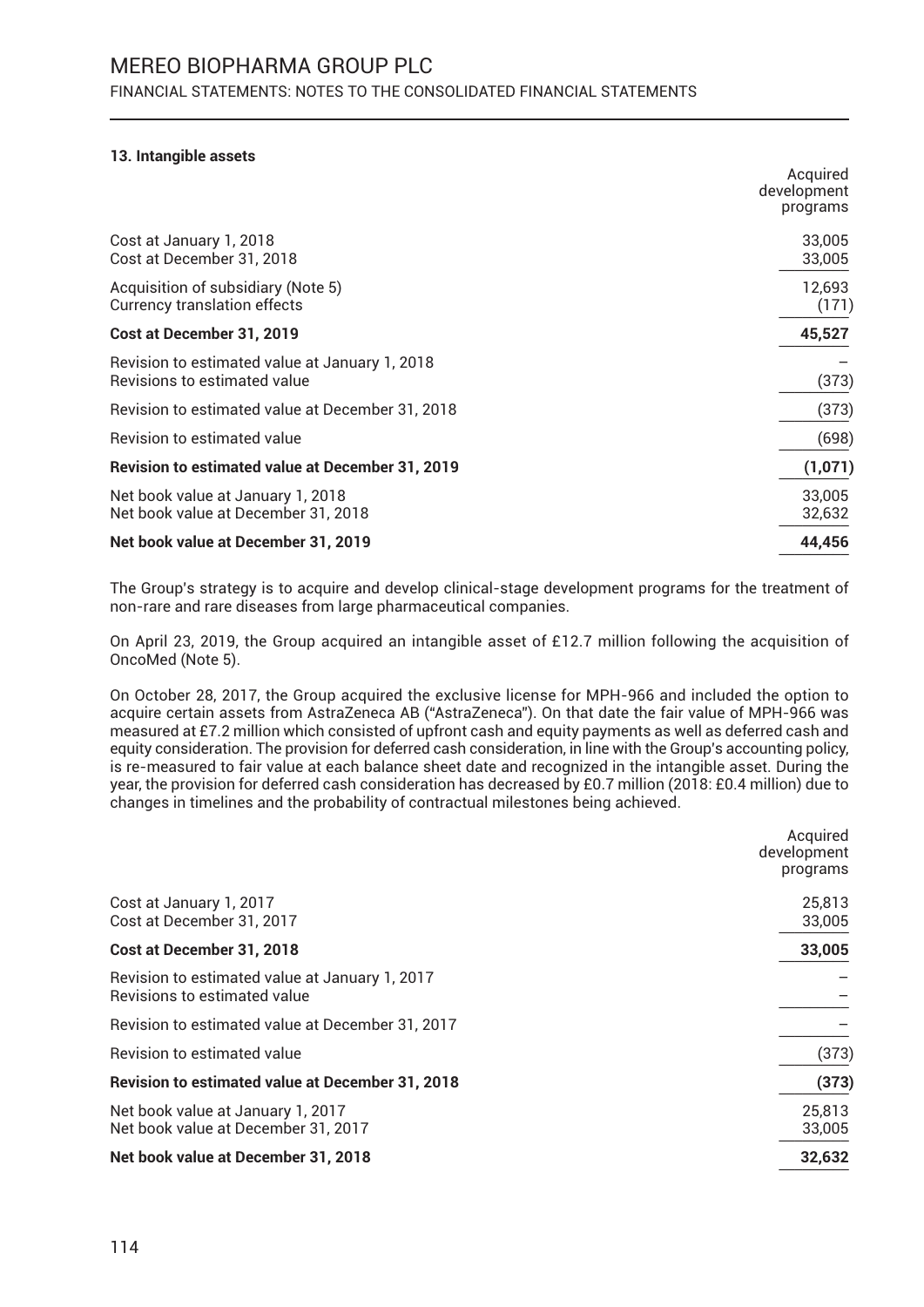# **14. Impairment testing of acquired development programs not yet available for use**

Acquired development programs not yet available for use are assessed annually for impairment.

The carrying amount of acquired development programs is as follows:

| Acquired                | Navicixizumab | <b>BPS-804</b><br>(navi) (setrusumab) | As at December 31, 2019<br><b>MPH-966</b><br>(alvelestat) | <b>BGS-649</b><br>(leflutrozole)(acumapimod) | <b>BCT-197</b> | Total  |
|-------------------------|---------------|---------------------------------------|-----------------------------------------------------------|----------------------------------------------|----------------|--------|
| development<br>programs | 12,522        | 11,616                                | 6,121                                                     | 9,886                                        | 4,311          | 44,456 |
| Acquired                |               | <b>BPS-804</b><br>(setrusumab)        | As at December 31, 2018<br><b>MPH-966</b><br>(alvelestat) | <b>BGS-649</b><br>(leflutrozole)(acumapimod) | <b>BCT-197</b> | Total  |
| development<br>programs |               | 11,616                                | 6,819                                                     | 9,886                                        | 4,311          | 32,632 |

The Group considers the future development costs, the probability of successfully progressing each program to product approval and the likely commercial returns after product approval, among other factors, when reviewing for indicators of impairment. The results of this testing did not indicate any impairment of the acquired products' rights in the year to December 31, 2019. Management believe that the likelihood of a materially different outcome using different assumptions is remote.

The acquired development programs are assets which are not used in launched products. These assets have not yet begun to be amortized but have been tested for impairment by assessing their value in use. Value in use calculations for each program are utilized to calculate the recoverable amount. The calculations use pre-tax cash flow projections covering the period through product development to commercial sales up to the later of loss of patent protection or market exclusivity, which extend beyond five years from the balance sheet date. Approved products are assumed to be out-licensed such that the Group receives signature fees, milestone receipts and royalties on sales; therefore, the Group does not incur any costs of commercialization after out-licensing.

Key assumptions for the value in use calculations are described as follows:

- Development costs to obtain regulatory approval  $-$  costs are estimated net of any contributions expected from collaborative arrangements with future partners. Management have developed cost estimates based on their previous experience and in conjunction with the expertise of their clinical development partners;
- Launch dates of products these reflect management's expected date of launch for products based on the timeline of development programs required to obtain regulatory approval. The assumptions are based on management's and clinical development partners' prior experience;
- Probability of successful development management estimates probabilities of success for each phase of development based on industry averages and knowledge of specific programs;
- Out-licensing signature fees, milestones and royalty rates on sales management estimates these amounts based on prior experience and access to values from similar transactions in the industry, which are collated and accessible from specialist third-party sources;
- Sales projections these are based on management's internal projections using external market data and market research commissioned by the Company;
- Profit margins and other operational expenses these are based on the Company's internal projections of current product manufacturing costings, with input from manufacturing partners where applicable, and estimates of operating costs based on management's prior industry experience;
- Cash flow projections for all assets, cash flows are assessed over an industry-standard asset life of 20 years; and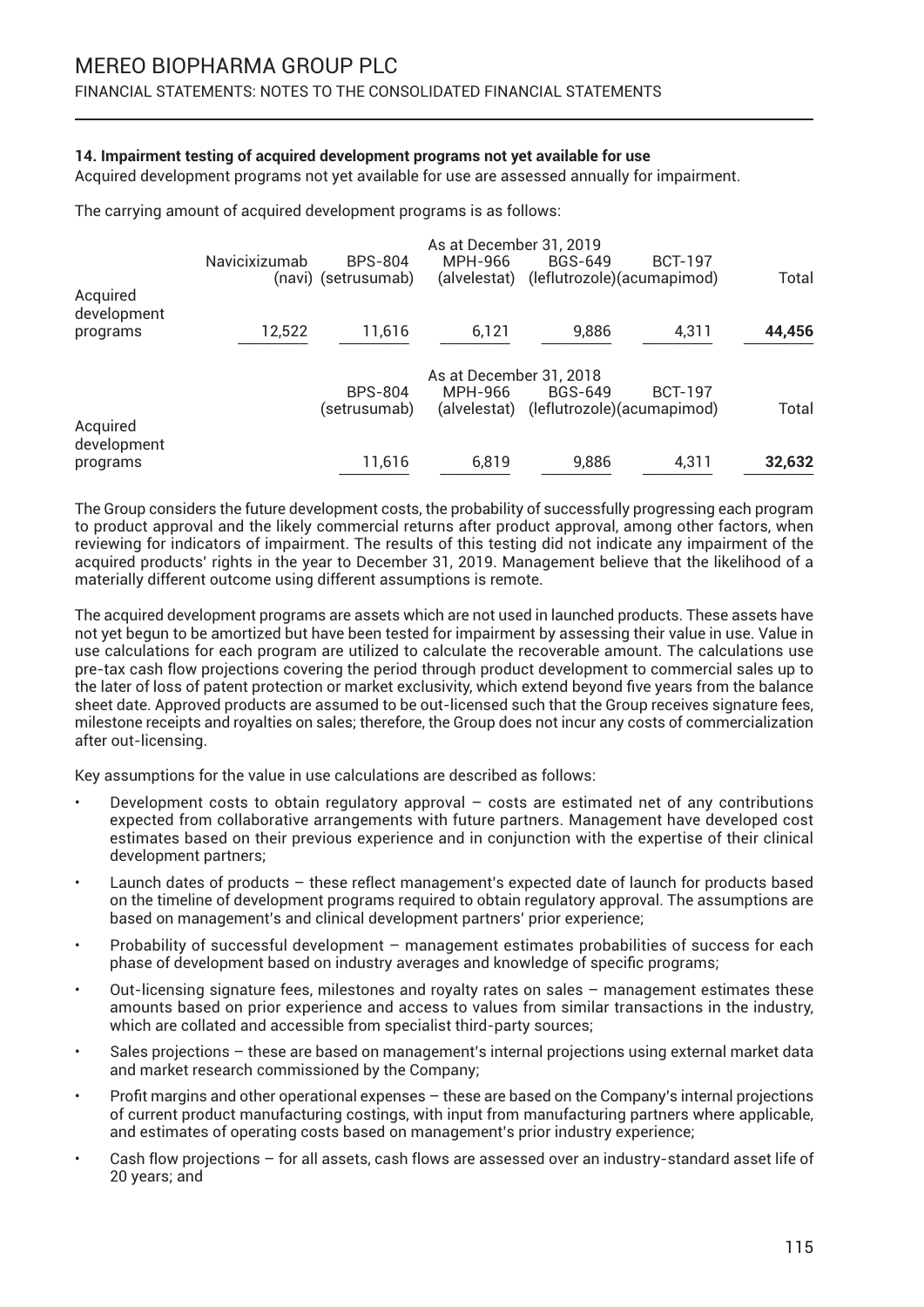• Discount rates – the discount rate is estimated on a pre-tax basis reflecting the estimated cost of capital of the Group and is applied consistently across each of the operating segments. The cost of capital was calculated at 15.3% (2018: 15.3%).

Where an out-licensing agreement has been reached with a third party, known and observable inputs replace management assumptions if available.

At this stage of product development, the key sensitivity for all development programs is the probability of successful completion of clinical trials in order to obtain regulatory approval for sale. Therefore, full impairment of a development program is expected should such related trials be unsuccessful.

### **15. Other receivables**

|                   |      | December 31, |
|-------------------|------|--------------|
|                   | 2018 | 2019         |
| Rent deposit      | 293  | 293          |
| VAT recoverable   | 316  | 269          |
| Other receivables |      | 10           |
|                   | 609  | 572          |
|                   |      |              |

### **16. Cash and short-term deposits**

|                           | December 31, |        |
|---------------------------|--------------|--------|
|                           | 2018         | 2019   |
| Cash at banks and on hand | 5.344        | 15,803 |
| Short-term deposits       | 19,698       | 544    |
|                           | 25,042       | 16,347 |

Cash at banks earns interest at floating rates based on daily bank deposit rates, with maturity of three months or less. Short-term deposits are available immediately and earn fixed interest at the respective short-term deposit rates and are held in a diversified portfolio of counterparties.

#### **17. Short-term investments**

| 2018  | 2019                     |
|-------|--------------------------|
| 2,500 | $\overline{\phantom{a}}$ |
|       |                          |

Short-term investments consist of cash deposits held with greater than three months term to maturity. None of these investments are held with terms greater than a year.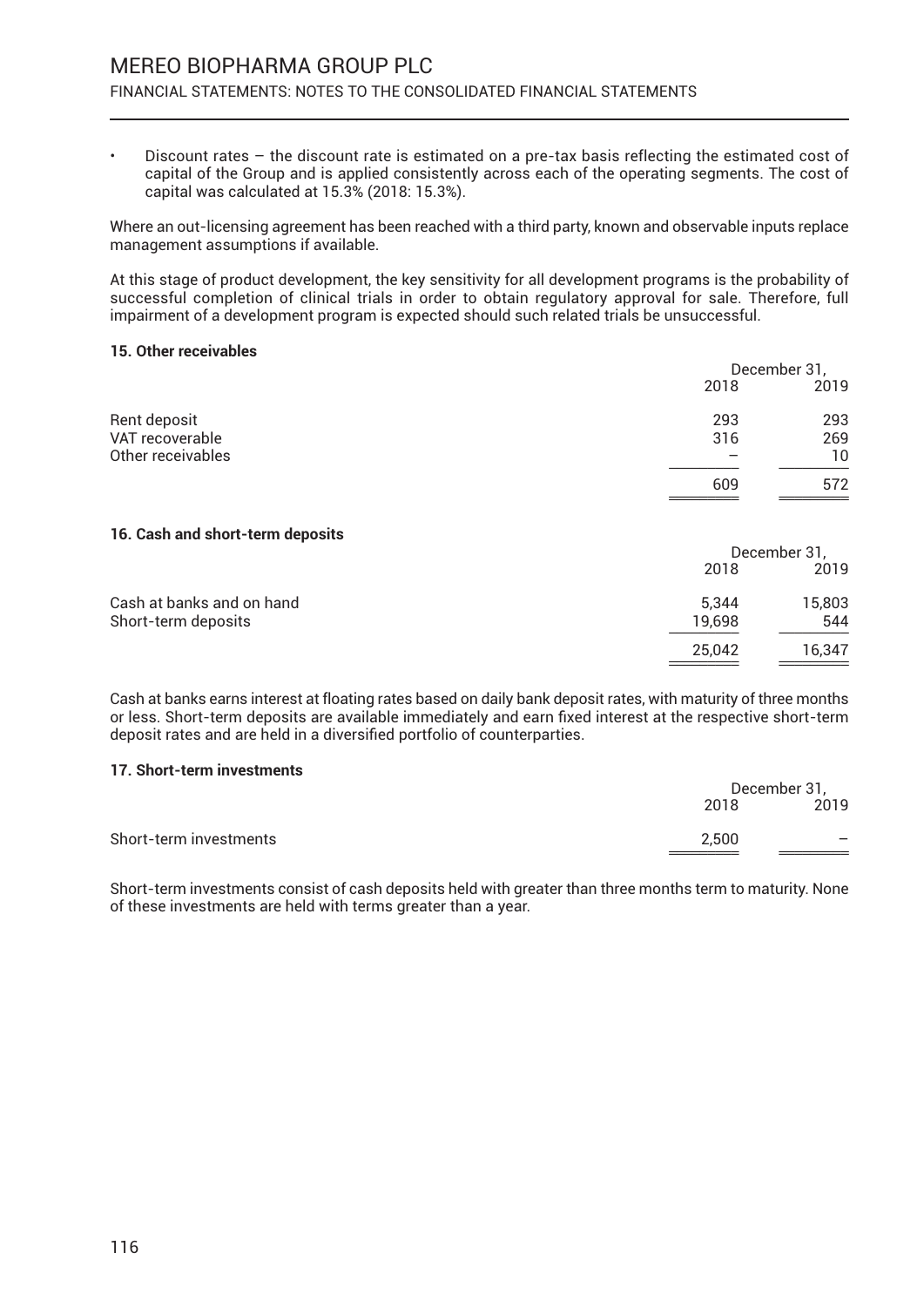# MEREO BIOPHARMA GROUP PLC

FINANCIAL STATEMENTS: NOTES TO THE CONSOLIDATED FINANCIAL STATEMENTS

| 18. Issued capital and reserves                                                                                                                                                                                                 |                                          |
|---------------------------------------------------------------------------------------------------------------------------------------------------------------------------------------------------------------------------------|------------------------------------------|
| Ordinary share capital                                                                                                                                                                                                          | 2017                                     |
| Balance at beginning of year<br>Issuances in the year                                                                                                                                                                           | 193<br>20                                |
| Nominal share capital as at December 31                                                                                                                                                                                         | 213                                      |
| Ordinary shares issued and fully paid                                                                                                                                                                                           |                                          |
| Issued on April 3, 2017 for private placement financing round<br>Issued on April 26, 2017 for conversion of loan note<br>Issued on October 28, 2017 for acquisition of license                                                  | 5,042,017<br>1,221,361<br>490,798        |
| At December 31, 2017                                                                                                                                                                                                            | 71,094,974                               |
| Nominal value at December 31, 2017 (£)<br>Issued capital at December 31, 2017 (£)                                                                                                                                               | 0.003<br>213,285                         |
| Ordinary share capital                                                                                                                                                                                                          | 2018                                     |
| Balance at beginning of year<br>Issuances in the year                                                                                                                                                                           | 213                                      |
| Nominal share capital as at December 31                                                                                                                                                                                         | 214                                      |
| Ordinary shares issued and fully paid<br>At January 1, 2018<br>Issued on June 1, 2018 for public offering<br>Issued on August 3, 2018 for exercise of share options<br>Issued on October 22, 2018 for exercise of share options | 71,094,974<br>50,076<br>10,000<br>85,222 |
| At December 31, 2018                                                                                                                                                                                                            | 71,240,272                               |
| Nominal value at December 31, 2018 (£)<br>Issued capital at December 31, 2018 (£)                                                                                                                                               | 0.003<br>213,721                         |
| Ordinary share capital                                                                                                                                                                                                          | 2019                                     |
| Balance at beginning of year<br>Issuances in the year                                                                                                                                                                           | 214<br>80                                |
| Nominal share capital as at December 31                                                                                                                                                                                         | 294                                      |
| Ordinary shares issued and fully paid<br>At January 1, 2019<br>Issued on April 23, 2019 for OncoMed acquisition<br>Issued on June 21, 2019 for conversion of loan note                                                          | 71,240,272<br>24,783,320<br>1,936,030    |
| At December 31, 2019                                                                                                                                                                                                            | 97,959,622                               |
| Nominal value at December 31, 2019 (£)<br>Issued capital at December 31, 2019 (£)                                                                                                                                               | 0.003<br>293,879                         |
|                                                                                                                                                                                                                                 |                                          |

Since January 1, 2017, the following alterations to the Company's share capital have been made:

• Under the private placement dated April 3, 2017, the Company issued and allotted 5,042,017 ordinary shares of £0.003 in nominal value in the capital of the Company on April 3, 2017 at a price of £2.975 per share to institutional investors. Gross cash received was £15,000,000;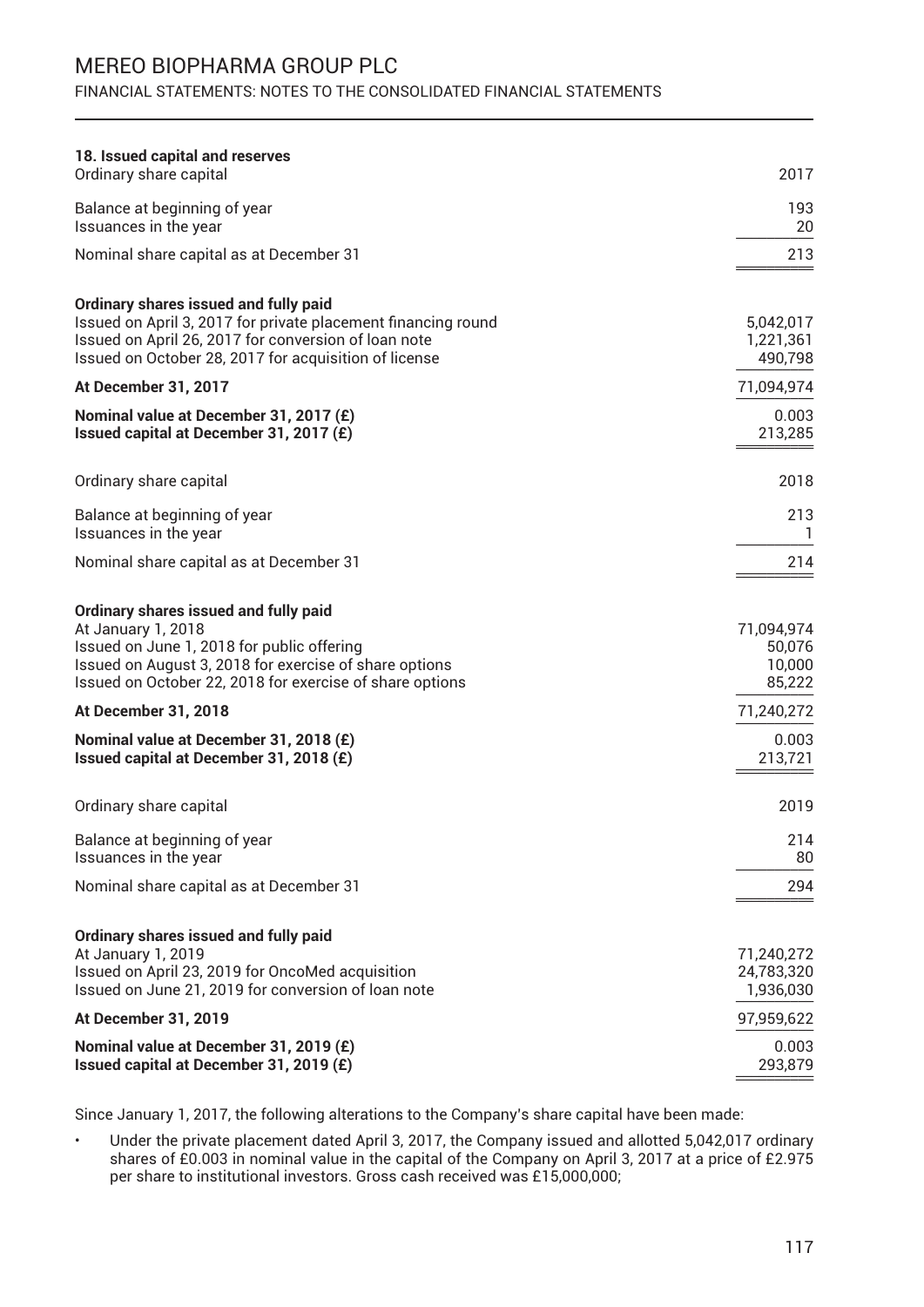- On April 26, 2017 Novartis converted £1,398,552 of loan notes dated June 3, 2016 into 632,829 ordinary shares of £0.003 in nominal value in the capital of the Company at the fixed conversion price of £2.21 per share. Under the terms of the notes, Novartis also received 588,532 bonus shares;
- On October 31, 2017, Mereo BioPharma Group plc issued 490,798 ordinary shares of £0.003 in nominal value in the capital of the Company to AstraZeneca AB as part payment for the acquisition by Mereo BioPharma 4 Limited of an exclusive license and option to acquire certain assets;
- Under the public offering dated June 1, 2018, the Company issued and allotted 50,076 ordinary shares of £0.003 in nominal value in the capital of the Company on June 1, 2018 at a price of £3.00 per share to investors. Gross cash received was £150,228;
- On August 3, 2018 the Company issued and allotted 10,000 ordinary shares of £0.003 in nominal value in the capital of the Company pursuant to an exercise of employee share options;
- On October 22, 2018 the Company issued and allotted 85,222 ordinary shares of £0.003 in nominal value in the capital of the Company pursuant to an exercise of employee share options;
- On April 23, 2019, the Company issued and allotted 24,783,320 ordinary shares of £0.003 in nominal value in the capital of the Company as consideration for the acquisition of OncoMed. The fair value of the ordinary shares, measured on the date of acquisition, was £1.65; and
- On June 21, 2019, Novartis converted £2.4 million of loan notes dated June 3, 2016 into 1,071,042 ordinary shares of £0.003 in nominal value in the capital of the Company at a fixed conversion price of £2.21 per share. Under the terms of the notes, Novartis also received 864,988 bonus shares.

| Share premium                                                                                                                                                                                                                                      | December 31,<br>2017                        |
|----------------------------------------------------------------------------------------------------------------------------------------------------------------------------------------------------------------------------------------------------|---------------------------------------------|
| At January 1, 2017<br>Issued on April 3, 2017 for private placement financing round<br>Issued on April 26, 2017 for conversion of loan note<br>Issued on October 28, 2017 for acquisition of license<br>Transaction costs for issued share capital | 99,975<br>14,985<br>2,478<br>1,519<br>(730) |
| At December 31, 2017                                                                                                                                                                                                                               | 118,227                                     |
| Share premium                                                                                                                                                                                                                                      | December 31,<br>2018                        |
| <b>At January 1, 2018</b><br>Issued on June 1, 2018 for public offering<br>Issued on August 3, 2018 for exercise of share options<br>Issued on October 22, 2018 for exercise of share options<br>Transaction costs for issued share capital        | 118,227<br>150<br>13<br>110<br>(8)          |
| At December 31, 2018                                                                                                                                                                                                                               | 118,492                                     |
| Share premium                                                                                                                                                                                                                                      | December 31,<br>2019                        |
| <b>At January 1, 2019</b><br>Issued on June 21, 2019 for conversion of loan note<br>Transaction costs for issued share capital                                                                                                                     | 118,492<br>3,953<br>(761)                   |
| At December 31, 2019                                                                                                                                                                                                                               | 121,684                                     |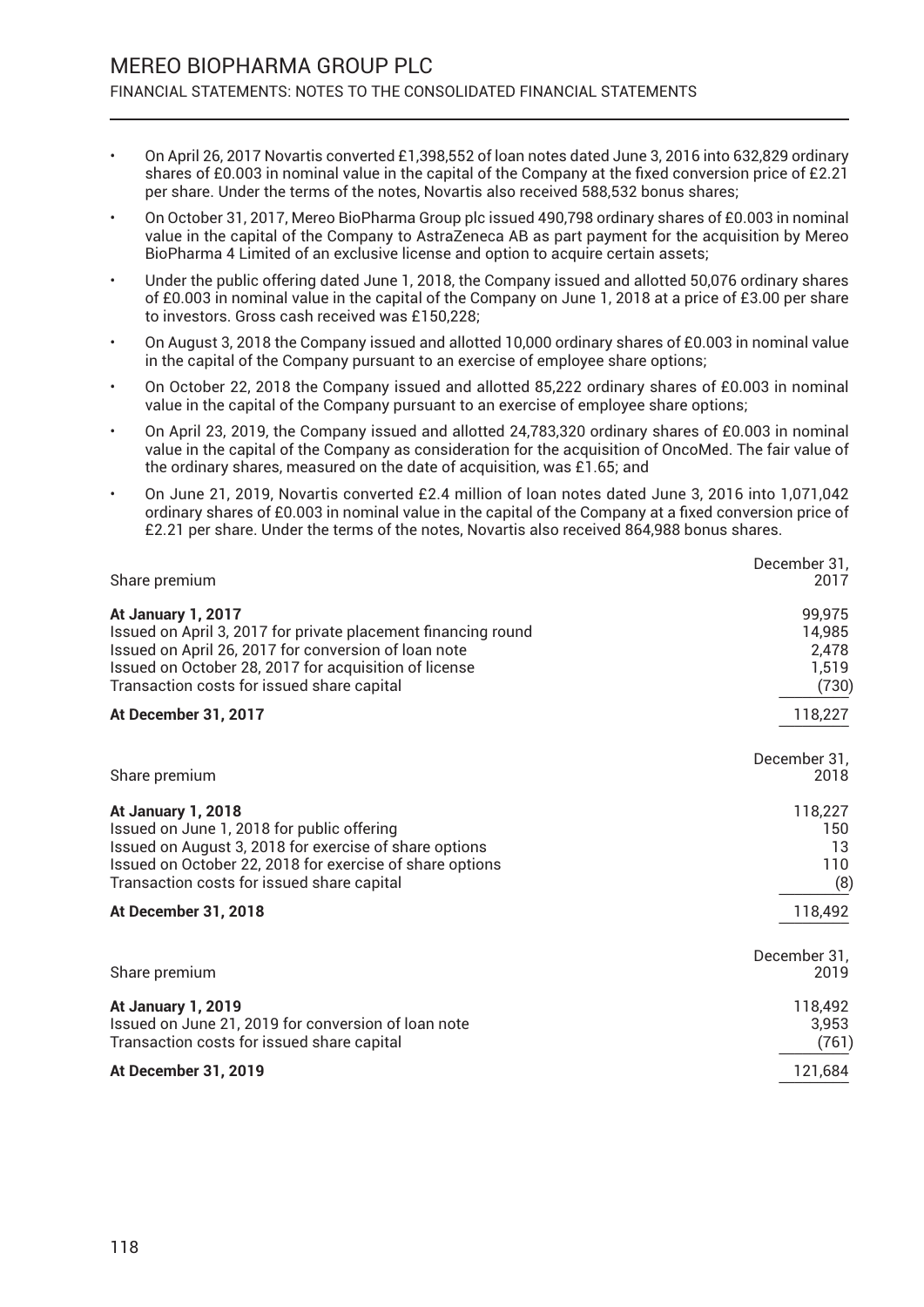# MEREO BIOPHARMA GROUP PLC

FINANCIAL STATEMENTS: NOTES TO THE CONSOLIDATED FINANCIAL STATEMENTS

# *Other capital reserves*

| Shares to<br>be issued                          | Share-based<br>payments | component of<br>convertible<br>loan | Total   |
|-------------------------------------------------|-------------------------|-------------------------------------|---------|
| 2,673                                           | 9,476                   | 517                                 | 12,666  |
|                                                 | 4,983                   |                                     | 4,983   |
| (1,083)                                         |                         |                                     | (1,083) |
| Equity component of convertible loan instrument |                         | (207)                               | (207)   |
| 1,590                                           | 14,459                  | 310                                 | 16,359  |
|                                                 |                         |                                     | Equity  |

|                                                         | Shares to<br>be issued | Share-based<br>payments | Equity<br>component of<br>convertible<br>loan | Warrants<br>issued for<br>TAP funding | Total  |
|---------------------------------------------------------|------------------------|-------------------------|-----------------------------------------------|---------------------------------------|--------|
| <b>At January 1, 2018</b><br>Share-based payments       | 1,590                  | 14,459                  | 310                                           |                                       | 16,359 |
| expense during the year<br>Share-based payments release |                        | 2,302                   |                                               |                                       | 2,302  |
| for exercise of options                                 |                        | (112)                   |                                               |                                       | (112)  |
| Warrants issued for TAP funding                         |                        |                         |                                               | 44                                    | 44     |
| At December 31, 2018                                    | 1,590                  | 16,649                  | 310                                           | 44                                    | 18,593 |

|                                                                         | be issued | Shares to Share-based<br>payments | Equity<br>component of<br>convertible<br>loan | Warrants<br>issued for<br>TAP funding | Merger<br>reserve | Total    |
|-------------------------------------------------------------------------|-----------|-----------------------------------|-----------------------------------------------|---------------------------------------|-------------------|----------|
| <b>At January 1, 2019</b><br>Acquisition of OncoMed                     | 1,590     | 16,649                            | 310                                           | 44                                    |                   | 18,593   |
| (Note 5)                                                                |           |                                   |                                               |                                       | 40,818            | 40,818   |
| Shares issued during<br>the year                                        | (1,590)   |                                   |                                               |                                       |                   | (1, 590) |
| Convertible loan<br>conversion                                          |           |                                   | (310)                                         |                                       |                   | (310)    |
| Share-based payments<br>expense during the year<br>Share-based payments |           | 1,636                             |                                               |                                       |                   | 1,636    |
| release for exercise<br>of options                                      |           |                                   |                                               |                                       |                   |          |
| At December 31, 2019                                                    |           | 18,285                            |                                               | 44                                    | 40,818            | 59,147   |

# *Share-based payments*

The Group has various share option schemes under which options to subscribe for the Group's shares have been granted to certain executives, NEDs and employees.

The share-based payment reserve is used to recognize a) the value of equity settled share-based payments provided to employees, including key management personnel, as part of their remuneration and b) deferred equity consideration. Refer to Note 26 for further details.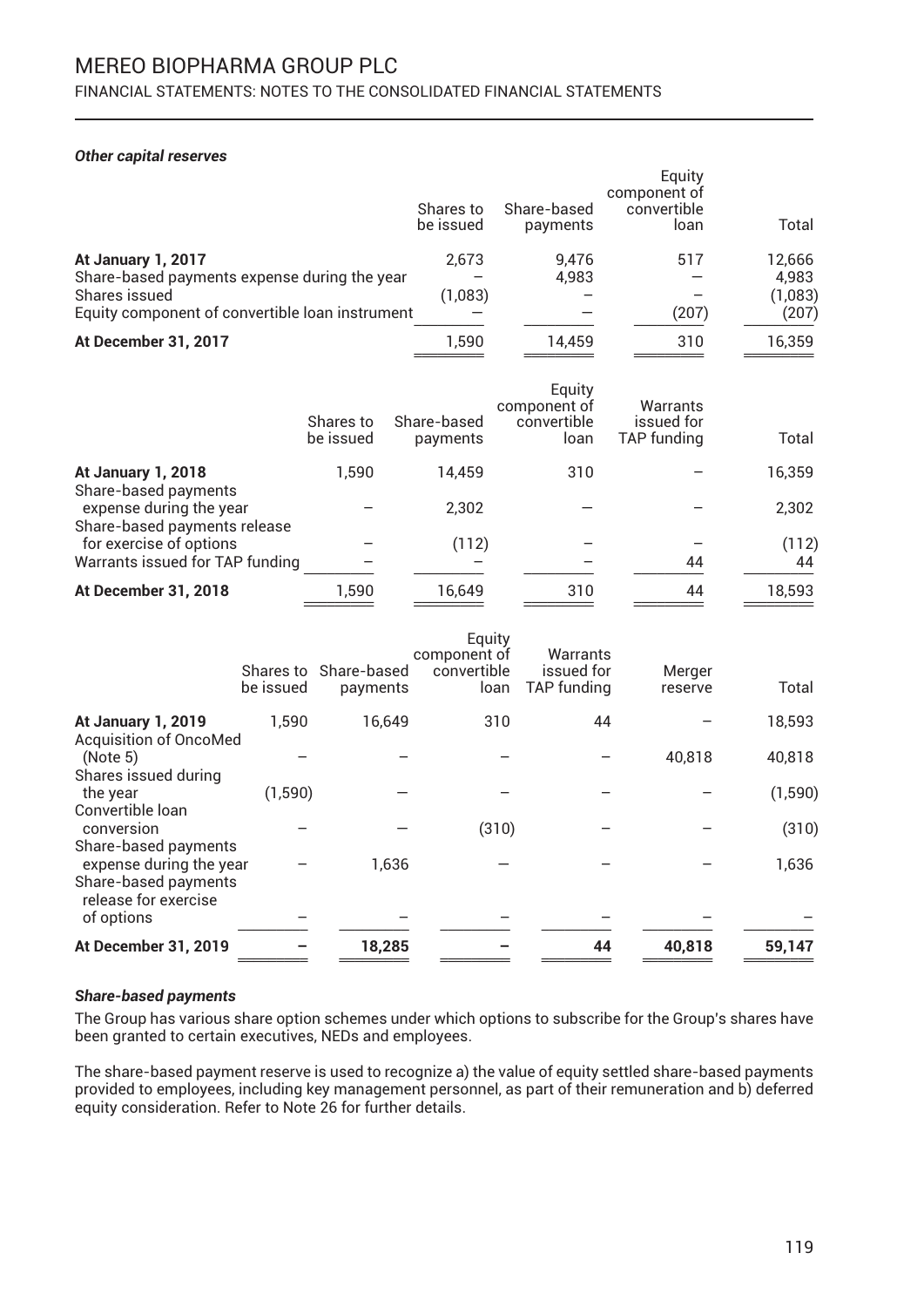# *Shares issued or to be issued*

At January 1, 2019, a maximum of 864,988 shares were remaining to be issued to Novartis pro rata to their percentage shareholding as and when the Company issued further ordinary shares. The fair value of these shares was £1.84 per share.

On June 21, 2019, the remaining 864,988 shares were issued to Novartis as fully paid up bonus shares for £nil consideration.

### *Equity component of convertible loan instrument*

The convertible loan notes issued to Novartis were a compound instrument consisting of a liability and an equity component.

On June 21, 2019, Novartis exercised the right to convert the instrument therefore the value of the equity component as at December 31, 2019 is £nil.

#### *Merger reserve*

The consideration paid to acquire OncoMed was 24,783,320 ordinary shares with an acquisition date fair value of £40.9 million, based on the Group's quoted share price. The nominal value of the issued capital was £0.1 million with the excess, £40.8 million, classified within other capital reserves as a 'Merger reserve'.

### *Warrants issued for TAP funding*

The funding arrangements with The Alpha-1 Project are a compound instrument consisting of a liability and an equity component (see Note 21). The value of the equity component (consideration received for the warrants) as at December 31, 2019 is £44,156 (2018: £44,156).

### *Accumulated loss*

|                                             | Year ended December 31, |                     |                    |
|---------------------------------------------|-------------------------|---------------------|--------------------|
|                                             | 2017                    | 2018                | 2019               |
| Other reserves<br><b>Accumulated losses</b> | 7.000<br>(79,316)       | 7.000<br>(111, 221) | 7,000<br>(146,065) |
| Accumulated deficit                         | (72, 316)               | (104, 221)          | (139,065)          |

On March 21, 2016, the Directors of the Company signed a solvency statement with the agreement of all shareholders and undertook a capital reduction, reducing the share premium account by £7.0 million and crediting a new other reserve by the same amount.

#### **19. Interest-bearing loans and borrowings**

|                                                        | Year ended<br>December 31, |                 |
|--------------------------------------------------------|----------------------------|-----------------|
|                                                        | 2018                       | 2019            |
| Convertible Ioan notes ("Novartis Notes")<br>Bank loan | 2,039<br>19,446            | 20,512          |
| At December 31                                         | 21,485                     | 20,512          |
| Current<br>Non-current                                 | 6,838<br>14,647            | 15,139<br>5,373 |

# *19.1 Convertible loan notes ("Novartis Notes")*

On June 21, 2019, Novartis converted the remaining balance of principal and interest of £2.4 million of convertible loan notes into 1,071,042 ordinary shares at a fixed conversion price of £2.21 per share.

This has been recorded as a reduction in interest bearing loans and borrowings of £2.0 million and a reduction in other capital reserves of £0.3 million. Under the terms of the arrangement, Novartis also received 864,988 bonus shares (for £nil consideration).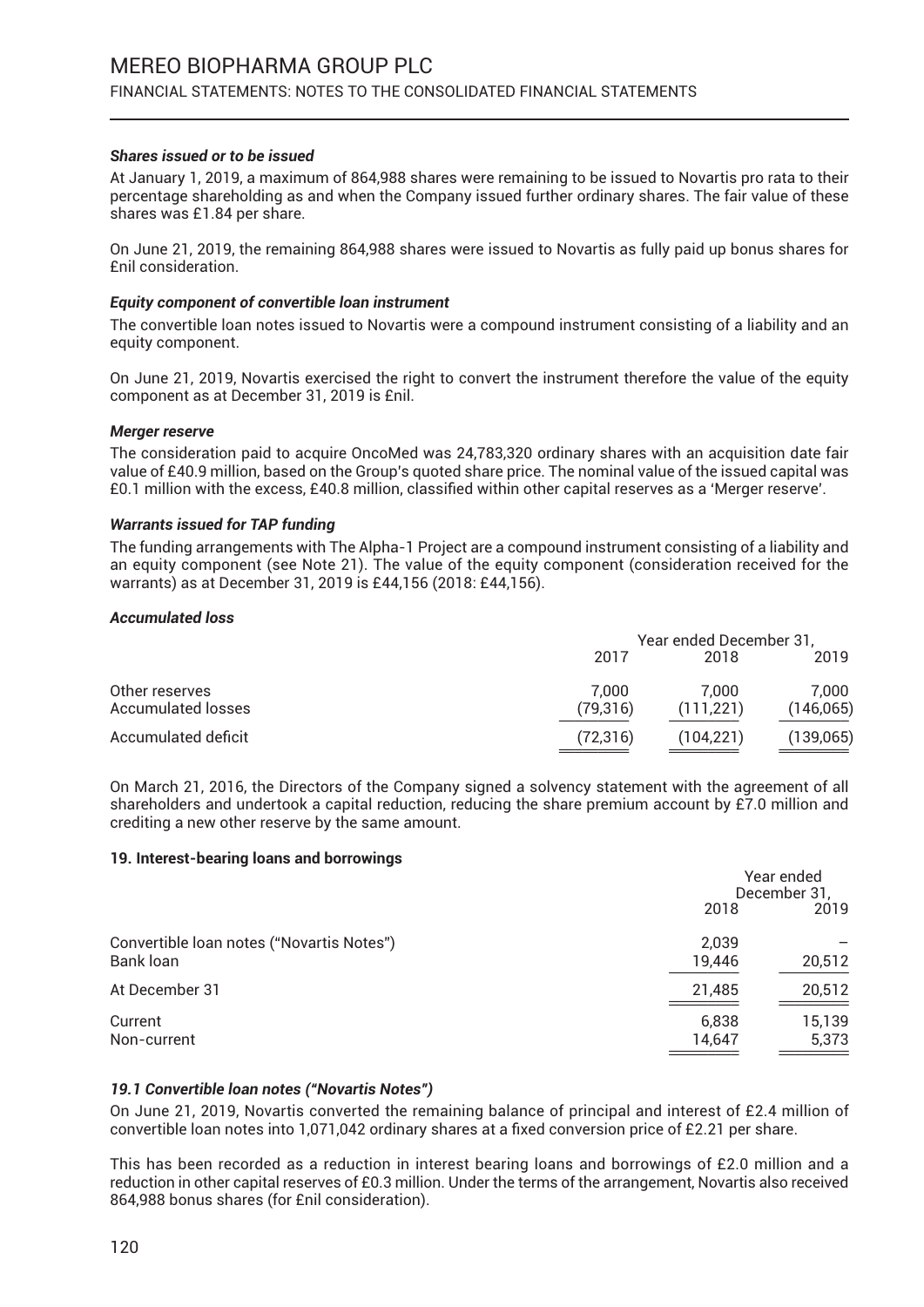There are no convertible loan notes outstanding as at December 31, 2019.

As at December 31, 2018, the carrying value of the convertible loan notes was £2.0 million. The value of the debt component of the convertible loan notes on the date of issuance of the instrument was £2.9 million. Cash flows attached to the convertible loan note up to the date of maturity were calculated and discounted at an appropriate venture debt rate of 10%. The value of the equity component of the instrument as at December 31, 2018 was £0.3 million.

# *19.2 Bank loan*

The bank loan has a principal amount of £20.5 million and will mature on March 1, 2021, unless extended on reaching certain milestones. The terms of the bank loan required interest-only payments up until April 30, 2019, and thereafter payments of interest and principle in 23 equal monthly instalments through maturity. The bank loan bears interest at an annual fixed rate of 8.5% and is secured by substantially all of the Group's assets, including intellectual property rights owned or controlled by the Group.

On April 23, 2019, the Group agreed an amendment to the terms of its bank loan with its lenders. The new terms extended the interest-only period through to December 31, 2019 followed by a 15-month capital and interest repayment period. The Group has undertaken an assessment believes that the change in terms should not be accounted for as a modification, but instead as a change in expected cash flows. The cash flows under the bank loan were revised from May 1, 2019.

Management estimated the revised carrying value of the loan on May 1, 2019 to be £19.9 million by discounting the revised cash flows at the original discount rate of 18%. The difference between the previous and revised carrying value of the loan on May 1, 2019 was £0.5 million. The gain as a result of the changes in estimated cash flows is recognized as a true-up in total finance cost (i.e. together with interest expense). Following the re-estimation, the financial liability continues to be accounted for at amortized cost using the original effective interest rate.

On May 3, 2019, under the terms of the loan agreement, the Company issued 321,444 additional warrants (Note 21) to its lenders giving them the right to subscribe for ordinary shares at an exercise price of £2.95. The fair value of the additional warrants on their grant date was £0.1 million.

A total of £1.5 million (2018: £0.8 million) of non-cash interest has been charged to the consolidated statement of comprehensive loss in the year.

The fair value of the bank loan is not materially different from the carrying amount, since the interest payable on the borrowings is reflective of market rates following the most recent amendment to the bank loan on May 1, 2019. In the prior year, the bank loan was modified and a modification loss of £0.7 million was recognized on the consolidated statement of comprehensive loss on the date of modification. This balance has been reclassified from administrative expenses to finance charges within the statement of comprehensive loss.

# **20. Provisions**

|                                                                                             | Year ended<br>December 31, |              |
|---------------------------------------------------------------------------------------------|----------------------------|--------------|
|                                                                                             | 2018                       | 2019         |
| Social security contributions on share options<br>Provision for deferred cash consideration | 842<br>2,131               | 104<br>1,654 |
| At December 31                                                                              | 2,973                      | 1,758        |
| Current<br>Non-current                                                                      | 332<br>2,641               | 309<br>1,449 |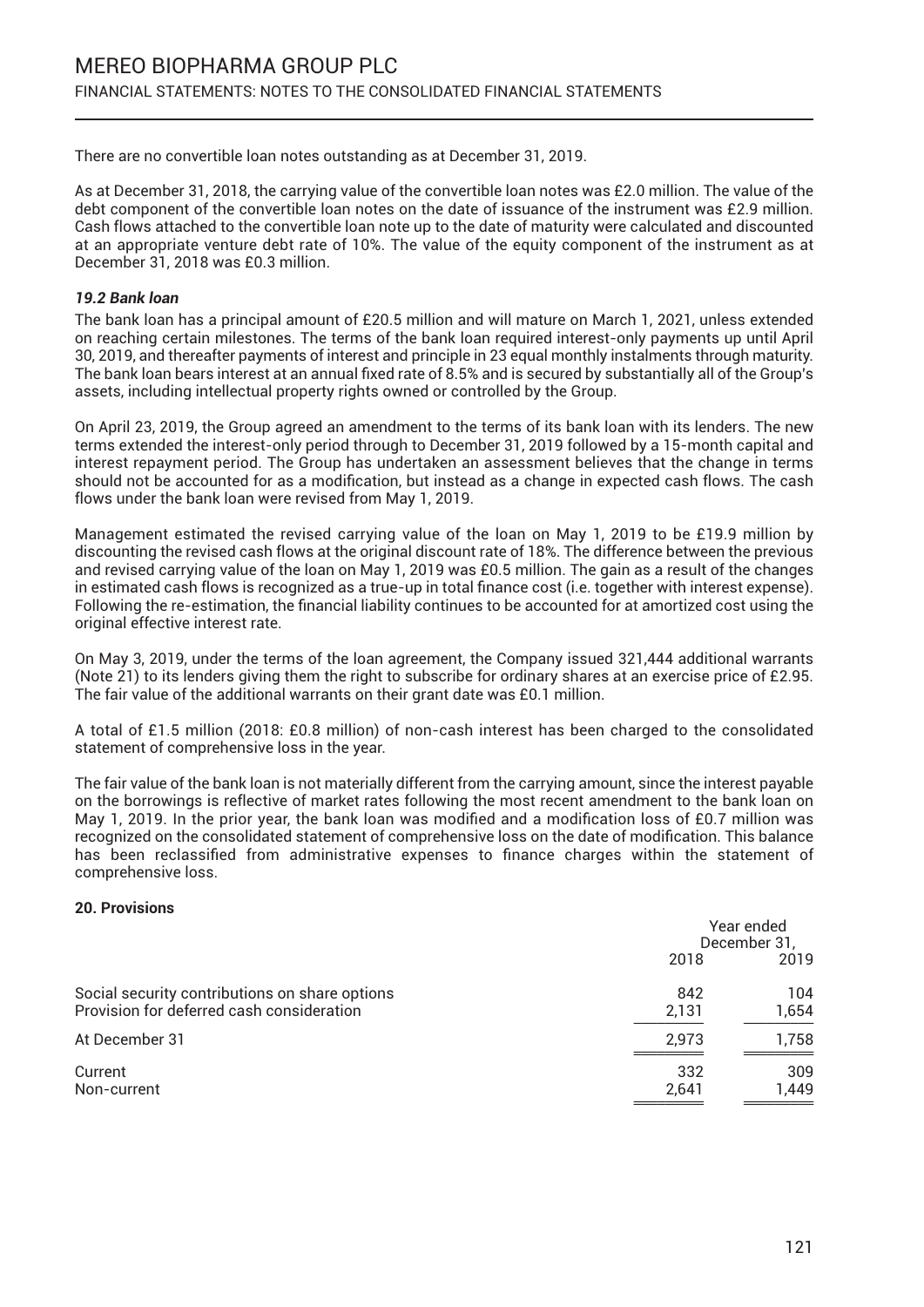| Social security contributions on share options              | 2017           | Year ended December 31,<br>2018 | 2019         |
|-------------------------------------------------------------|----------------|---------------------------------|--------------|
| At beginning of year<br>Arising during the year<br>Released | 1,172<br>1,116 | 2,288<br>(1, 446)               | 842<br>(738) |
| At December 31                                              | 2,288          | 842                             | 104          |
| Current<br>Non-current                                      | 2.288          | 842                             | 104          |

The provision for social security contributions on share options is calculated based on the number of options outstanding at the reporting date that are expected to be exercised. The provision is based on the estimated taxable gain arising on exercise of the share options, using the best estimate of the market price at the balance sheet date.

Management assume the options will be held for their full contractual life of ten years (see Note 26) therefore the provision has been classified as non-current. The provision has been discounted.

The negative charge in 2019 is due to the fall in the Company's share price between December 31, 2018 and December 31, 2019.

|                                                                                                                               |       | Year ended December 31, |       |
|-------------------------------------------------------------------------------------------------------------------------------|-------|-------------------------|-------|
| <b>Provisions for deferred cash consideration</b>                                                                             | 2017  | 2018                    | 2019  |
| At beginning of year                                                                                                          |       | 2.061                   | 2,131 |
| Arising during the year                                                                                                       | 2,061 |                         |       |
| Increase in provision due to the unwinding of the time<br>value of money                                                      |       | 443                     | 221   |
| Decrease in provision due to a change in estimates relating to<br>timelines and probabilities of contractual milestones being |       |                         |       |
| achieved (see Note 12)                                                                                                        |       | (373)                   | (698) |
| At December 31                                                                                                                | 2,061 | 2,131                   | 1,654 |
| Current                                                                                                                       | 274   | 332                     | 309   |
| Non-current                                                                                                                   | 1,787 | 1,799                   | 1,345 |
|                                                                                                                               |       |                         |       |

The deferred cash consideration is the estimate of the quantifiable but not certain future cash payment obligations due to AstraZeneca for the acquisition of certain assets (see Note 13).

This liability is calculated as the risk-adjusted net present value of future cash payments to be made by the Group. The payments are dependent on reaching certain milestones based on the commencement and outcome of clinical trials.

The likelihood of achieving such milestones is reviewed at the balance sheet date and increased or decreased as appropriate.

#### **21. Warrant liability**

|                          |       | Year ended December 31, |         |
|--------------------------|-------|-------------------------|---------|
|                          | 2017  | 2018                    | 2019    |
| At beginning of year     |       | 1.346                   | 1,006   |
| Issued during the year   | 1,292 | 376                     | 131     |
| Movement during the year | 54    | (716)                   | (1,006) |
| At December 31           | 1,346 | 1.006                   | 131     |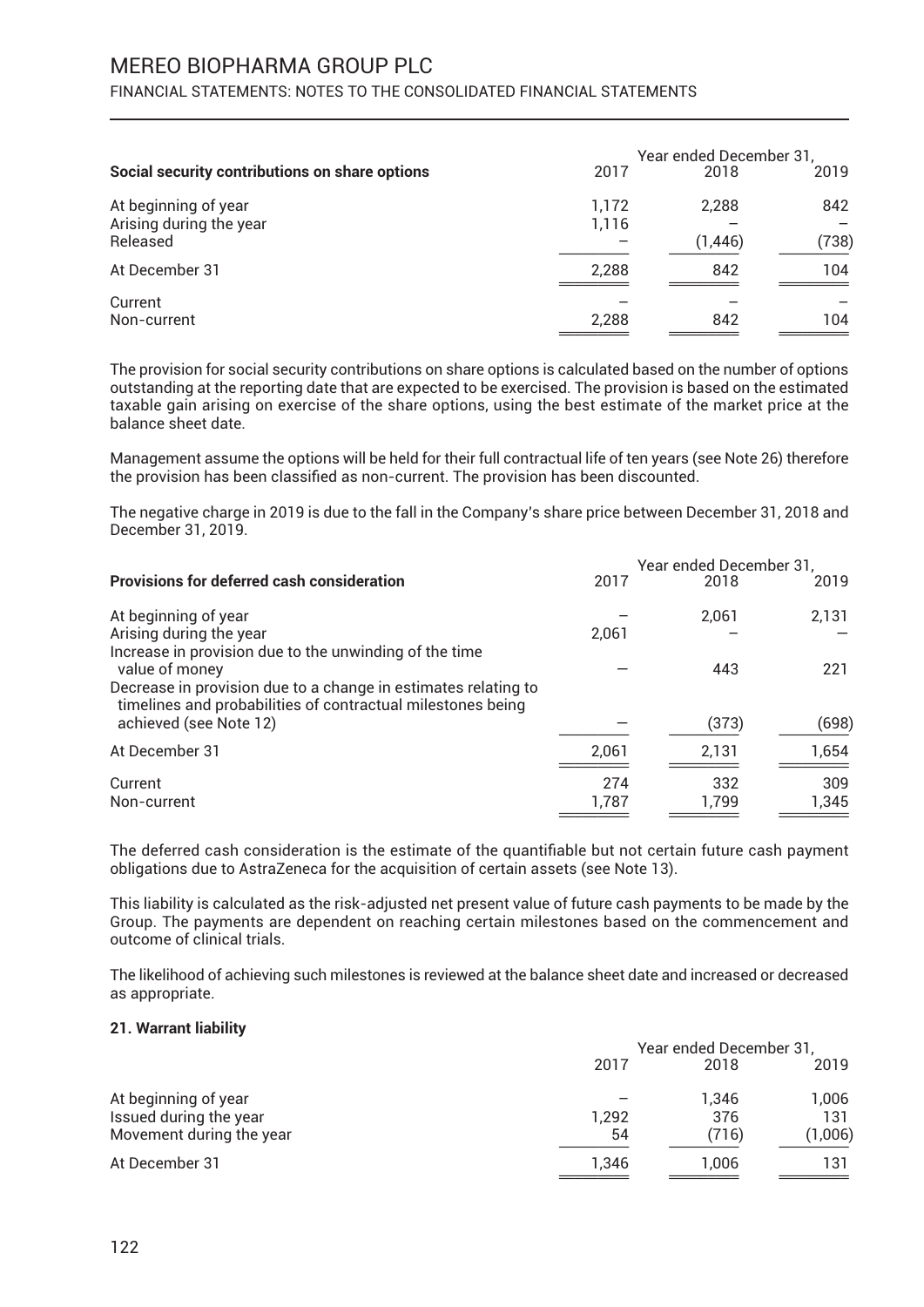At December 31, 2018, as part of the bank loan facility, the Company had issued 922,464 warrants (Note 19) to its lenders giving them the right to subscribe for ordinary shares at a range of exercise price between £2.31 and £3.30.

On May 3, 2019, the Company issued a further 321,444 warrants to its lenders giving them the right to subscribe for ordinary shares at an exercise price of £2.95. The fair value of the additional warrants on their grant date was £0.1 million.

At December 31, 2019, a total of 1,243,908 warrants are outstanding which are held by lenders of the bank loan facility. The warrants outstanding are equivalent to 1.27% of the ordinary share capital of the Company. The movement during the year ended December 31, 2019 of £1.0 million was mostly due to the decrease in the market price of ordinary shares (refer to table below).

The warrant instrument is classified as a financial liability as the terms of the instrument allow for a cashless exercise. At each balance sheet date, the fair value of the warrants will be assessed using the Black Scholes model considering appropriate amendments to inputs in respect of volatility and remaining expected life of the warrants.

The following table lists the weighted average inputs to the models used for the fair value of warrants granted during the year ended December 31:

|                                        | Year ended<br>December 31,         |      |  |
|----------------------------------------|------------------------------------|------|--|
|                                        | 2018                               | 2019 |  |
| Expected volatility (%)                | 65                                 | 67   |  |
| Risk-free interest rate (%)            | 1.56                               | 1.26 |  |
| Expected life of share options (years) | 10                                 | 10.0 |  |
| Market price of ordinary shares $(E)$  | 2.31                               | 0.83 |  |
| Model used                             | <b>Black Scholes</b> Black Scholes |      |  |

Since there is no historical data in relation to the expected life of the warrants, the contractual life of the options was used in calculating the expense for the year.

Volatility was estimated by reference to the share price volatility of a group of comparable companies over a retrospective year equal to the expected life of the warrants.

# **22. Other liability**

|                                            | Year ended<br>December 31, |          |
|--------------------------------------------|----------------------------|----------|
|                                            | 2018                       | 2019     |
| At beginning of year<br>Interest accretion |                            | 34<br>10 |
| Arising during the year                    | 34                         |          |
| At December 31                             | 34                         | 44       |

On October 8, 2018, the Group entered into a funding agreement with The Alpha-1 Project ("TAP"), which provides for total potential payments to Mereo of \$400,000 as contributions towards the development of MPH-966 upon completion of certain milestones by the Group. In exchange, on receipt of such funding, the Group will issue warrants allowing TAP to subscribe for shares in the company (see Note 18). Under the agreement, TAP is potentially entitled to receive a payment equivalent to amounts received by Mereo (up to a maximum of \$400,000) conditional on and within thirty days of the first regulatory approval received by the Group for MPH-966.

The first payment ("Payment 1") of \$100,000 (£78,445) was made to Mereo on November 16, 2018. The fair value of the liability of Payment 1 on November 16, 2018 was £34,289. Application of the effective interest method is required to accrete the initial liability value up to the face value of the liability over a period of five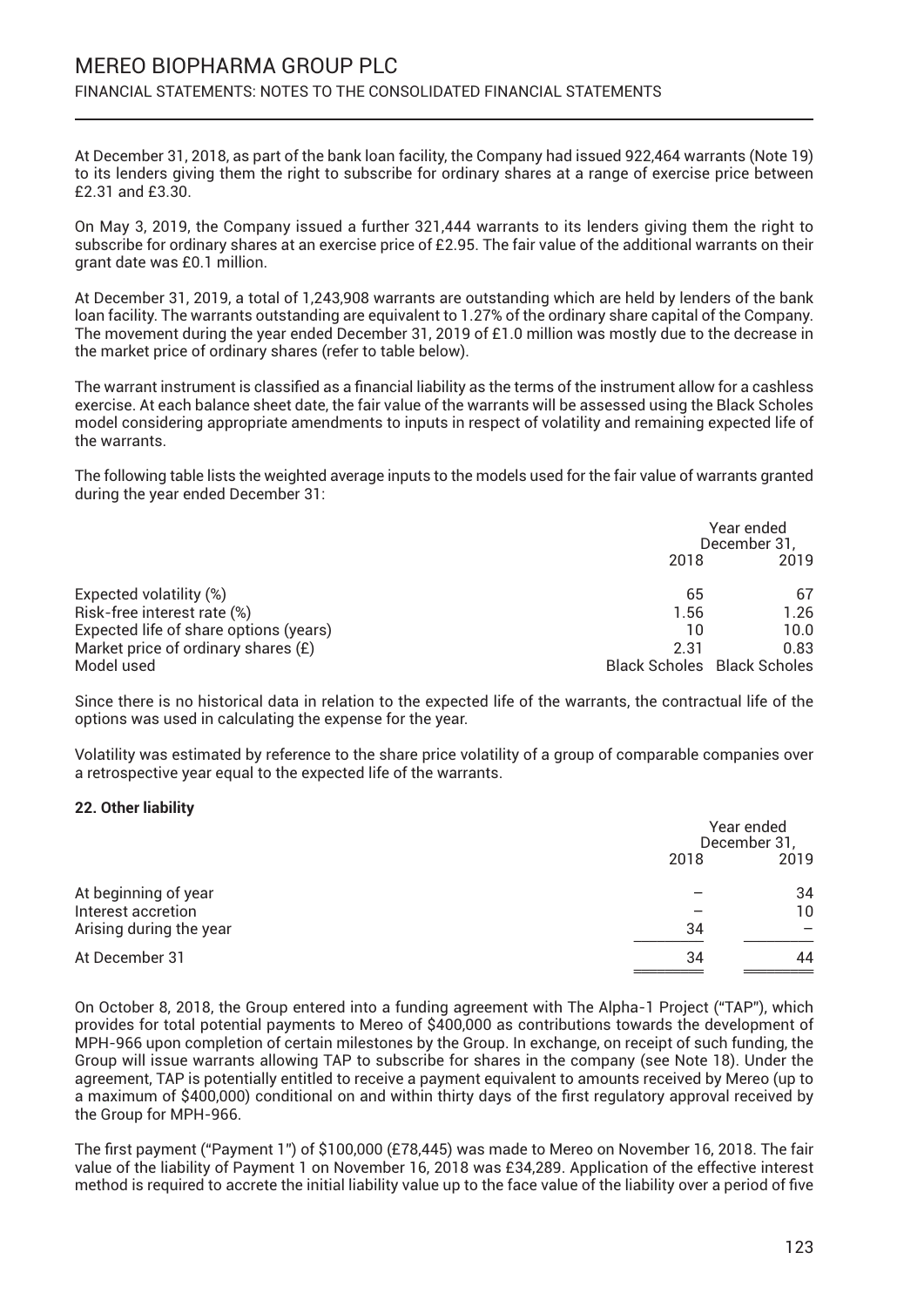years, being the estimate of the earliest date that the liability could be repaid and assuming that the agreement is not terminated earlier. This non-cash interest charge will be made in each statutory reporting period. The annual value of this interest charge is 25.8%.

The fair value of warrants issued as part of Payment 1 on November 16, 2018 was £44,156.

#### **23. Trade and other payables**

|                                 | Year ended<br>December 31, |       |  |
|---------------------------------|----------------------------|-------|--|
|                                 | 2018                       | 2019  |  |
| Trade payables                  | 4,393                      | 6,148 |  |
| Social security and other taxes | 161                        | 183   |  |
| Other payables                  | 16                         | 21    |  |
| At December 31                  | 4,570                      | 6,352 |  |

Terms and conditions of the above financial liabilities:

- Trade payables are non-interest bearing and are normally settled on 30-day terms; and
- Other payables are non-interest bearing and have an average term of one month.

# **24. Changes in liabilities arising from financing activities**

| December 31, 2019                                            | 354           | 11,904    | 20,512             |                 | 131       | 1,654            | 44         | 34,599            |
|--------------------------------------------------------------|---------------|-----------|--------------------|-----------------|-----------|------------------|------------|-------------------|
| <b>Carrying value at</b>                                     |               |           |                    |                 |           |                  |            |                   |
| Lease term<br>reassessment                                   |               | (290)     |                    |                 |           |                  |            | (290)             |
| Acquisition of<br>subsidiary (Note 5)                        |               | 10,689    |                    |                 |           |                  |            | 10,689            |
| Issuance of equity                                           |               |           |                    | (2,058)         |           |                  |            | (2,058)           |
| Gain on modification                                         |               |           | (457)              |                 |           |                  |            | (457)             |
| Interest expense                                             |               | 1,314     | 3,262              | 20              |           |                  |            | 4,596             |
| Changes in fair values                                       | 354           |           |                    |                 | (874)     | (477)            | 10         | (987)             |
| Changes in foreign<br>exchange                               |               | (131)     |                    |                 |           |                  |            | (131)             |
| Financing cash flows                                         |               | (2, 212)  | (1, 739)           |                 |           |                  |            | (3, 951)          |
| Adoption of IFRS 16<br>(Leases)                              |               | 2,534     |                    |                 |           |                  |            | 2,534             |
| Carrying value<br>December 31, 2018                          |               |           | 19,446             | 2,038           | 1,005     | 2,131            | 34         | 24,654            |
| Other                                                        |               |           |                    | (124)           | 375       |                  |            | 251               |
| Loss on modification                                         |               |           | 730                |                 |           |                  |            | 730               |
| Interest expense                                             |               |           | 2,427              | 185             |           |                  |            | 2,612             |
| Changes in fair values                                       |               |           | (375)              |                 | (716)     | 70               |            | (1,021)           |
| Carrying value<br>at January 1, 2018<br>Financing cash flows |               |           | 18,775<br>(2, 111) | 1,977           | 1,346     | 2,061            | 34         | 24,159<br>(2,077) |
|                                                              | consideration | liability | loan               | <b>Notes</b>    | liability | consideration    | agreement  | Total             |
|                                                              | Contingent    | Lease     | <b>Bank</b>        | <b>Novartis</b> | Warrant   | Deferred<br>cash | <b>TAP</b> |                   |

# **25. Financial and capital risk management and fair value measurement**

# *25.1 Capital risk management*

For the purpose of the Group's capital management, capital includes issued capital, share premium, the equity component of a convertible loan note and all other equity reserves attributable to the equity holders of the parent.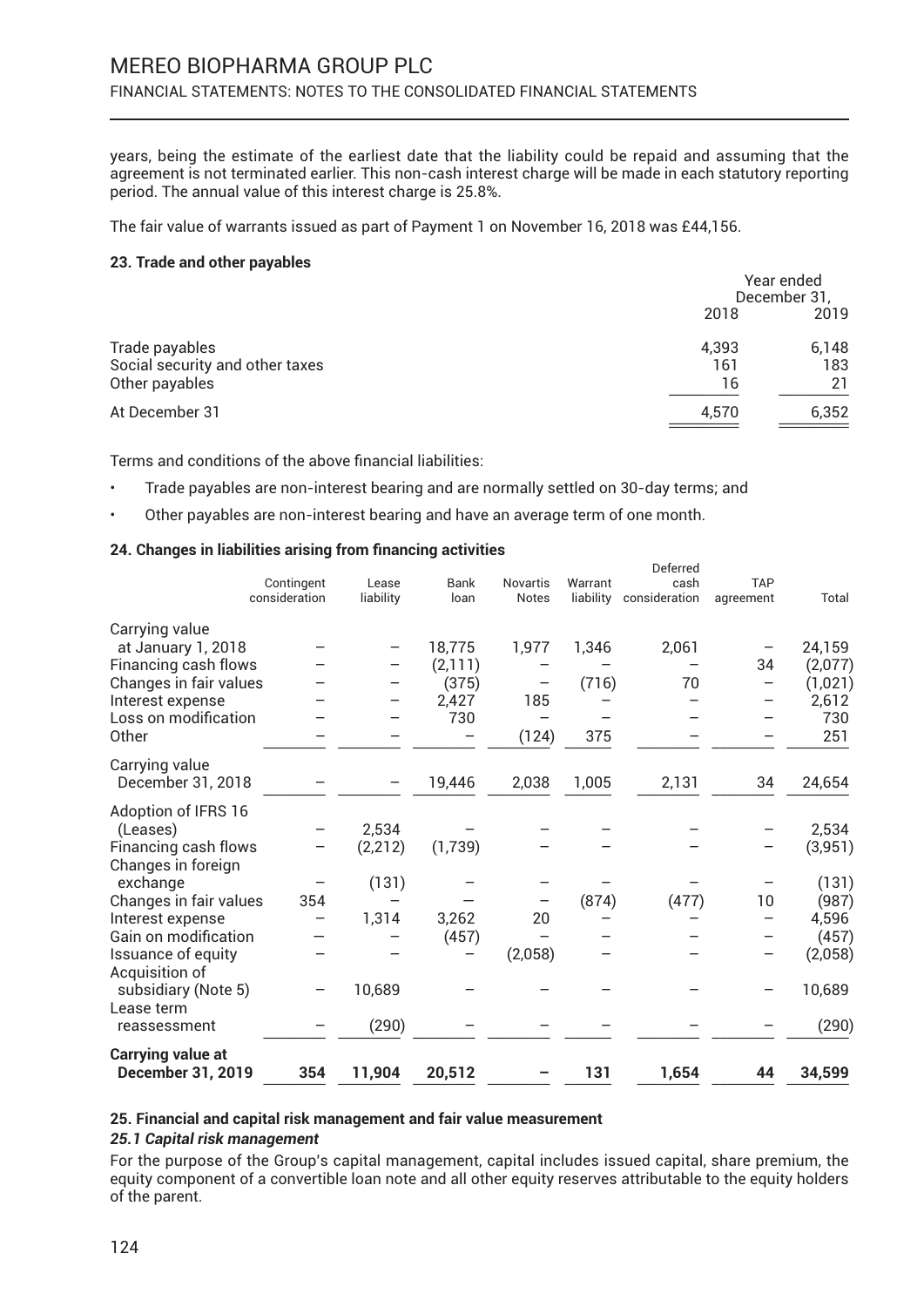The Group's objectives when managing capital are to safeguard the ability to continue as a going concern and ensure that sufficient capital is in place to fund the Group's R&D activities. The Group's principal method of adjusting the capital available is through issuing new shares or arranging suitable debt financing, including any related warrants. The Group's share capital and share premium are disclosed in Note 18. The Group's loans are disclosed in Note 19. The Group monitors the availability of capital with regard to its committed and planned forecast future expenditure on an ongoing basis.

The Group has set up an Employee Benefit Trust which makes market purchases of the Company's shares to provide some cover against future exercise of options under the Company's share option schemes (see Note 28).

# *25.2 Financial risk management objectives and policies*

Monitoring of financial risk is part of the Board's ongoing risk management, the effectiveness of which is reviewed annually. Our agreed policies are implemented by the Chief Financial Officer, who submits periodic reports to the Board. The Group seeks to maintain a balance between equity capital and convertible and secured debt to provide sufficient cash resources to execute the business plan. In addition, the Group maintains a balance between cash held on deposit and short-term investments in Sterling and other currencies to reduce its exposure to foreign exchange fluctuations in respect of its planned expenditure.

Except for the bank loan, the Group's principal financial instruments comprise trade payables which arise directly from its operations and are not designed as a means of raising finance for the Group's operations. The Group has various financial assets, such as receivables and cash and short-term deposits. The Group does not consider that its financial instruments gave rise to any material financial risks during the year to December 31, 2019.

#### *Interest rate risk*

The Group's policy in relation to interest rate risk is to monitor short and medium-term interest rates and to place cash on deposit for periods that optimize the amount of interest earned while maintaining access to sufficient funds to meet day-to-day cash requirements.

The interest payable on the bank loan is fixed. Consequently, there is no material exposure to interest rate risk in respect of interest payable.

# *Foreign currency risk*

The Group currently has no revenue. The majority of operating costs are denominated in pound sterling, Euros and U.S. Dollars. Funding to date has been secured in a mixture of pound sterling and U.S. Dollars and therefore a level of natural hedging exists in respect of operating costs. Foreign exchange risk arises from commercial transactions and recognized assets and liabilities in foreign currencies.

#### *Credit risks*

The Group's policy is to place funds with financial institutions which have a minimum long-term credit rating with Standard & Poor's of A. The Group also allocates a quota to individual institutions in respect of cash deposits and also seeks to diversify its investments where this is consistent with achieving competitive rates of return. It is the Group's policy to place not more than £10 million with any one investment counterparty and no more than £5 million with any one cash deposit counterparty.

# *Cash flow and liquidity risk*

Credit risk from balances with banks and financial institutions is managed by the Group's finance department in accordance with the Group's policy. Investments of surplus funds are made only with approved counterparties and within credit limits assigned to each counterparty. Counterparty credit limits are reviewed by the Group's Board of Directors on an annual basis and may be updated throughout the year subject to approval of the Group's Audit and Risk Committee. The limits are set to minimize the concentration of risks and therefore mitigate financial loss through a counterparty's potential failure to make payments.

The Group's maximum exposure to credit risk for the components of the balance sheet at December 31, 2019 is the carrying amounts. The Group does not face a significant liquidity risk with regards to its lease liabilities.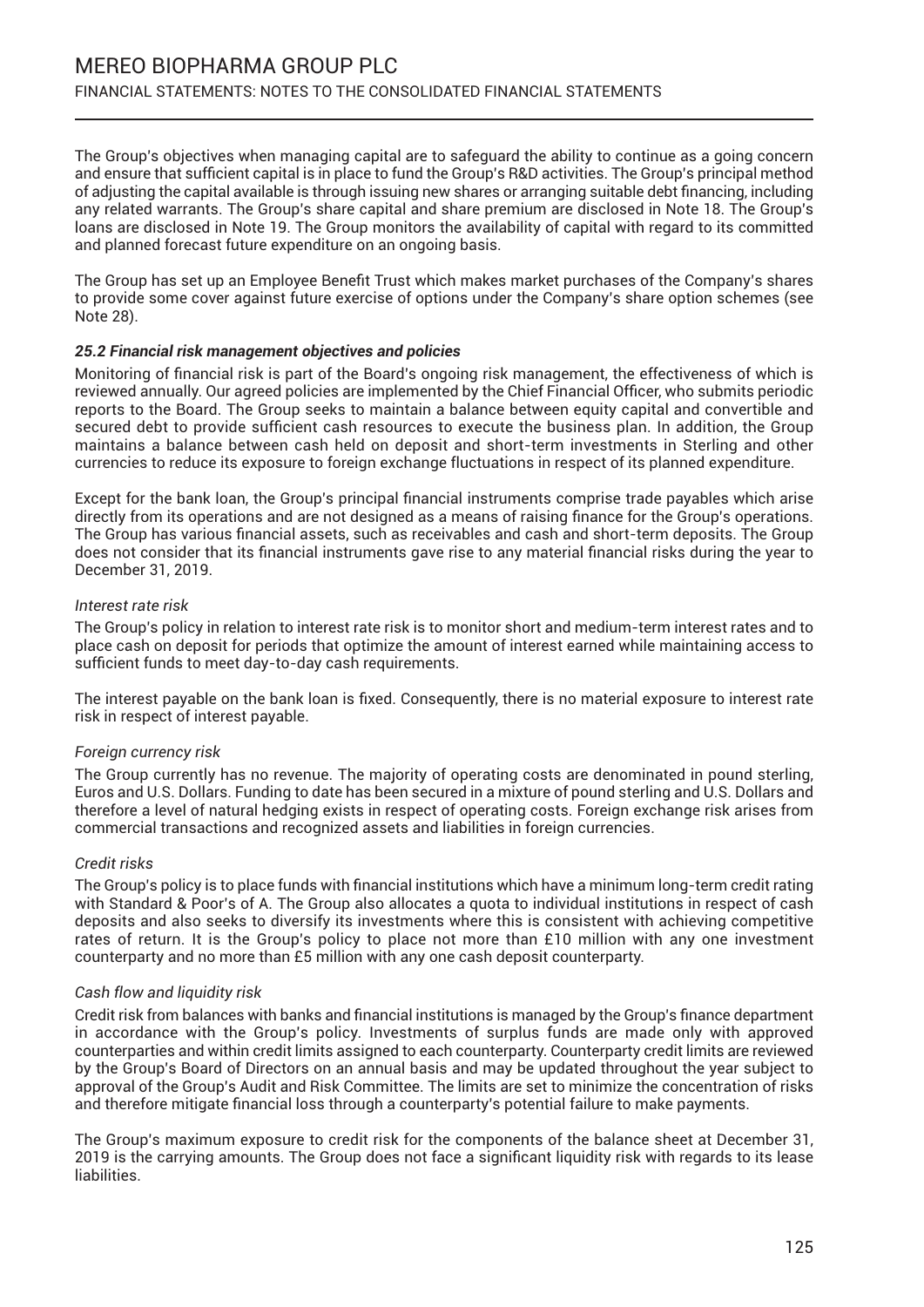The Group monitors its funding requirements through preparation of short-term, mid-term and long-term forecasts. All short-term deposits are immediately convertible to liquid funds without penalty and are recorded in the balance sheet at their open market value. Please refer to Note 2 "Going concern" regarding the Directors' assessment of liquidity for further information.

#### *25.3 Fair value hierarchy*

|                                                           | Date of valuation                               | Total  | Fair value measurement using<br>Quoted prices<br>in active<br>markets<br>(Level 1) | Significant<br>observable<br>inputs<br>(Level 2) | Significant<br>unobservable<br>inputs<br>(Level 3) |
|-----------------------------------------------------------|-------------------------------------------------|--------|------------------------------------------------------------------------------------|--------------------------------------------------|----------------------------------------------------|
|                                                           |                                                 |        |                                                                                    |                                                  |                                                    |
| Liabilities measured at fair value                        |                                                 |        |                                                                                    |                                                  |                                                    |
| Provision for deferred<br>cash consideration<br>(Note 20) | December 31, 2019                               | 1.654  |                                                                                    |                                                  | 1,654                                              |
| Provision for<br>contingent<br>consideration              |                                                 |        |                                                                                    |                                                  |                                                    |
| (Note 5)<br><b>Warrant liability</b>                      | December 31, 2019                               | 354    |                                                                                    |                                                  | 354                                                |
| (Note 21)                                                 | December 31, 2019                               | 131    |                                                                                    | 131                                              |                                                    |
|                                                           | Liabilities for which fair values are disclosed |        |                                                                                    |                                                  |                                                    |
| Bank loan (Note 19)                                       | December 31, 2019                               | 20,512 |                                                                                    | 20,512                                           |                                                    |

There were no transfers between Level 1 and Level 2 during 2019.

Fair value measurement hierarchy for liabilities as at December 31, 2018:

|                                                                     |                   |        | Fair value measurement using          |                                     |                                       |
|---------------------------------------------------------------------|-------------------|--------|---------------------------------------|-------------------------------------|---------------------------------------|
|                                                                     |                   |        | Quoted prices<br>in active<br>markets | Significant<br>observable<br>inputs | Significant<br>unobservable<br>inputs |
|                                                                     | Date of valuation | Total  | (Level 1)                             | (Level 2)                           | (Level 3)                             |
| Liabilities measured at fair value                                  |                   |        |                                       |                                     |                                       |
| Provision for deferred<br>cash consideration                        |                   |        |                                       |                                     |                                       |
| (Note 20)<br>Warrant liability                                      | December 31, 2018 | 2,061  |                                       |                                     | 2,061                                 |
| (Note 21)                                                           | December 31, 2018 | 1,346  |                                       | 1,346                               |                                       |
| Liabilities for which fair values are disclosed<br>Convertible loan |                   |        |                                       |                                     |                                       |
| (Note 19)                                                           | December 31, 2018 | 1.977  |                                       | 1.977                               |                                       |
| Bank loan (Note 19)                                                 | December 31, 2018 | 18.775 |                                       | 18.775                              |                                       |

There were no transfers between Level 1 and Level 2 during 2018.

The management of the Group assessed that the fair values of cash and short-term deposits, other receivables, trade payables, and other current liabilities approximate their carrying amounts largely due to the short-term maturities of these instruments.

The following table presents the changes in level 3 items for the periods ended December 31, 2019 and December 31, 2018: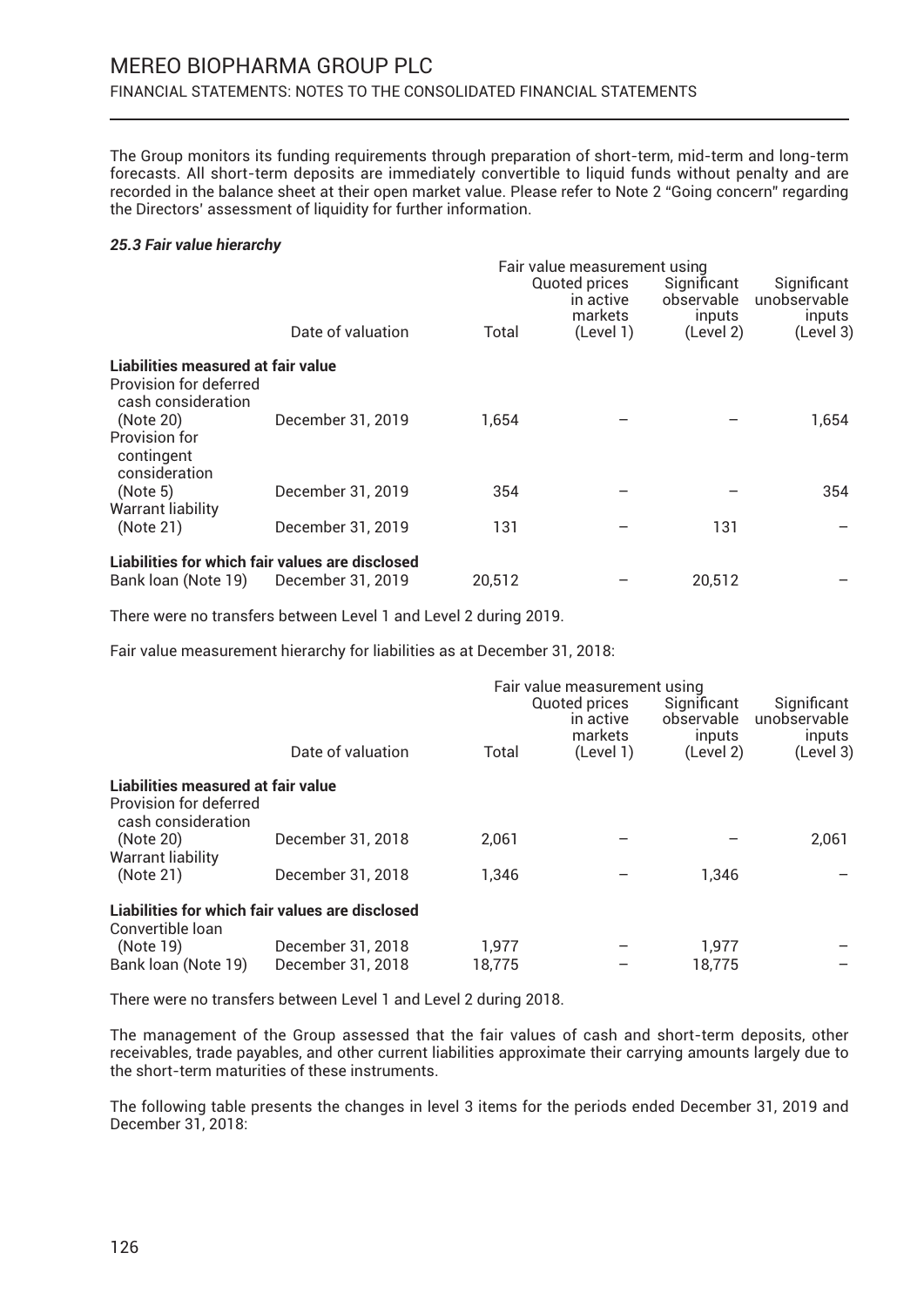|                                                                                                                       | Provision for<br>deferred cash<br>consideration consideration | Provision for<br>contingent |
|-----------------------------------------------------------------------------------------------------------------------|---------------------------------------------------------------|-----------------------------|
| January 1, 2018                                                                                                       | 2,061                                                         |                             |
| Unwinding of the time value of money recognised as a finance charge<br>Change in estimate relating to probabilities   | 443                                                           |                             |
| (revision to intangible asset, see Note 13)                                                                           | (373)                                                         |                             |
| <b>December 31, 2018</b>                                                                                              | 2,131                                                         |                             |
| January 1, 2019                                                                                                       | 2,131                                                         |                             |
| Unwinding of the time value of money (recognized as a finance charge)<br>Change in estimate relating to probabilities | 221                                                           |                             |
| (revision to intangible asset, see Note 13)<br>Change in estimate relating to probabilities                           | (698)                                                         |                             |
| (recognized as an administrative expense)                                                                             |                                                               | 354                         |
| <b>December 31, 2019</b>                                                                                              | 1,654                                                         | 354                         |

The following methods and assumptions were used to estimate the fair values:

- The warrant liability is estimated using a Black Scholes model, taking into account appropriate amendments to inputs in respect of volatility, remaining expected life of the warrants, cost of capital, probability of success and rates of interest at each reporting date.
- The fair value of the provision for deferred cash consideration is estimated by discounting future cash flows using rates currently available for debt on similar terms and credit risk. In addition to being sensitive to a reasonably possible change in the forecast cash flows or the discount rate, the fair value of the deferred cash consideration is also sensitive to a reasonably possible change in the probability of reaching certain milestones. The valuation requires management to use unobservable inputs in the model, of which the significant unobservable inputs are disclosed in the tables below. Management regularly assesses a range of reasonably possible alternatives for those significant unobservable inputs and determines their impact on the total fair value.
- At December 31, 2019, the Group estimates the fair value of the contingent consideration liability to be £0.4 million, which is an increase from £nil on the date of acquisition. Total potential payments under the CVR arrangement on a gross, undiscounted basis are approximately \$80.0 million (see Note 13). The increase in the fair value of the contingent consideration liability reflects the terms subsequently agreed with Oncologie, Inc. ("Oncologie) with respect to the global licensing agreement of navicixizumab ("Navi") (see Note 30). The estimated contingent consideration payable is based on a risk-adjusted, probability-based scenario. Under this approach the likelihood of future payments being made to the former shareholder of OncoMed under the CVR arrangement is considered. The estimate could materially change over time as the development plan and subsequent commercialization of the Navi product progresses.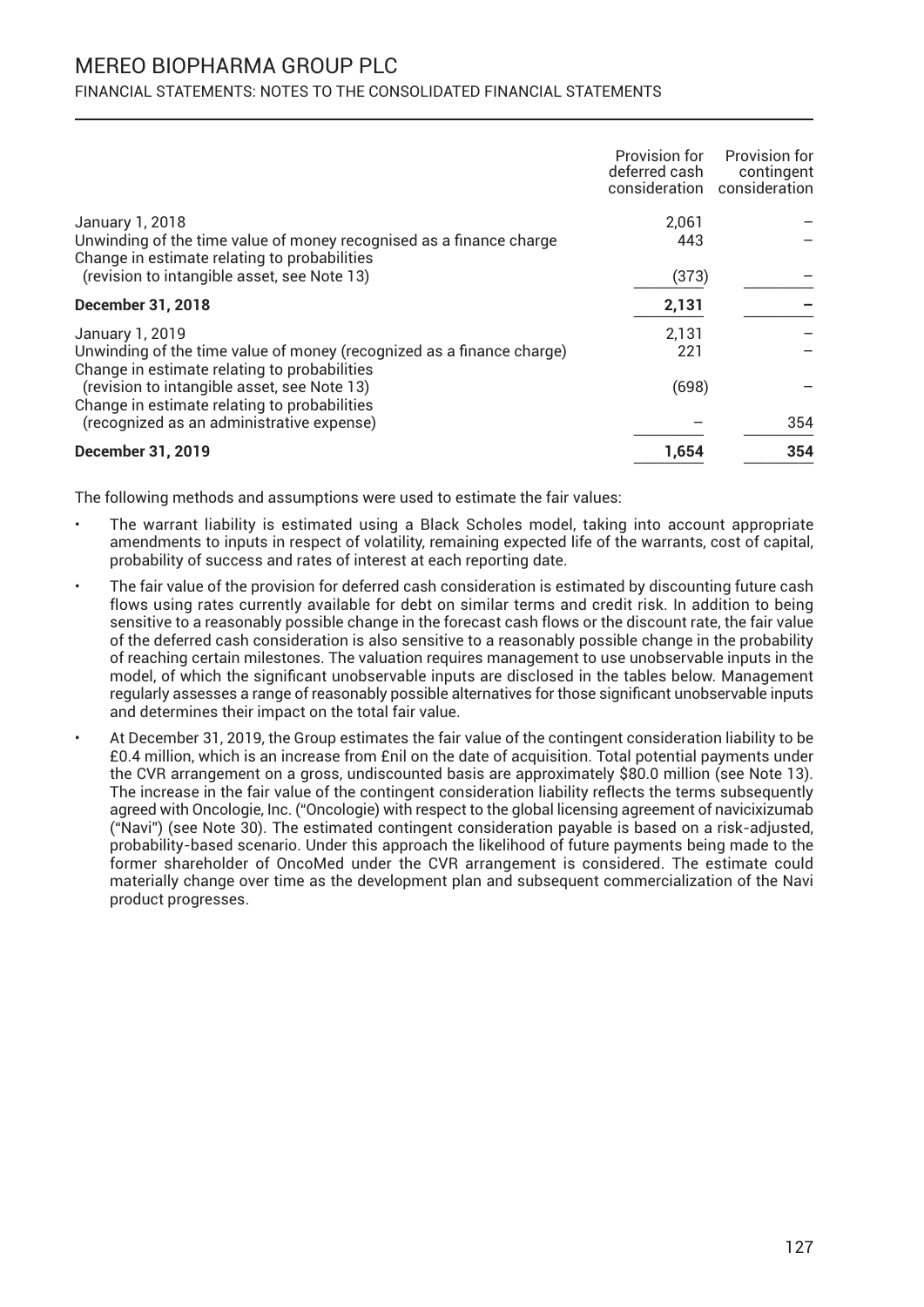The significant unobservable inputs used in the fair value measurements categorized within Level 3 of the fair value hierarchy, together with a quantitative sensitivity analysis as at December 31, 2019 and 2018 are as shown below:

|                                                 | Valuation<br>technique inputs | Significant<br>unobservable                                             | Input range<br>(weighted<br>average) | Sensitivity of the input to fair value                                                                                                                                                         |
|-------------------------------------------------|-------------------------------|-------------------------------------------------------------------------|--------------------------------------|------------------------------------------------------------------------------------------------------------------------------------------------------------------------------------------------|
| Provision for<br>deferred cash<br>consideration | <b>DCF</b>                    | <b>WACC</b>                                                             | 2019: 15.3%                          | 1% increase would result in a decrease<br>in fair value by £38,000.                                                                                                                            |
|                                                 |                               | <b>WACC</b>                                                             | 2018: 15.3%                          | 1% decrease would result in an increase<br>in fair value by £18,000.                                                                                                                           |
|                                                 |                               | Probability of<br>success                                               | 2019: 15.8-95%                       | 10% increase would result in an increase<br>in fair value by £0.4 million.                                                                                                                     |
|                                                 |                               | Probability of<br>success                                               | 2018: 28%-95%                        | 10% decrease would result in a decrease<br>fair value by £0.9 million.                                                                                                                         |
| Contingent<br>consideration<br>liability        | <b>DCF</b>                    | Ongoing<br>uncertainty<br>in the clinical<br>development<br>of the Navi | Not applicable                       | Total potential payments future payments<br>relating to the contingent consideration<br>liability on a gross, undiscounted basis are<br>approximately \$80.0 million (see Note 30).            |
|                                                 |                               | Product.                                                                |                                      | Sensitivity of the input to fair value is<br>primarily driven by uncertainty in the                                                                                                            |
|                                                 |                               | Regulatory                                                              |                                      | clinical development of the Navi product.                                                                                                                                                      |
|                                                 |                               | approval and<br>commercialisation<br>risks.                             |                                      | As at December 31, 2019, we are<br>completing a Phase 1b clinical trial.                                                                                                                       |
|                                                 |                               |                                                                         |                                      | Future potential payments under the CVR<br>arrangement are contingent on i) future<br>development milestones and ii) future<br>sales of the Navi product, following<br>regulatory approval and |
| commercialisation.                              |                               |                                                                         |                                      |                                                                                                                                                                                                |

# *25.4 Financial assets at fair value through other comprehensive income*

During the year, the Group acquired £29.0 million of short-term debt investments following the acquisition of OncoMed (Note 5). The short-term debt investments acquired were in U.S. Treasury Bills ("T-Bill") securities.

All the short-term debt investments have reached maturity and been sold during the year, therefore the carrying value as at December 31, 2019 is £nil. On maturity, the related balance held within other comprehensive income has been reclassified to finance income within the consolidated statement of comprehensive loss.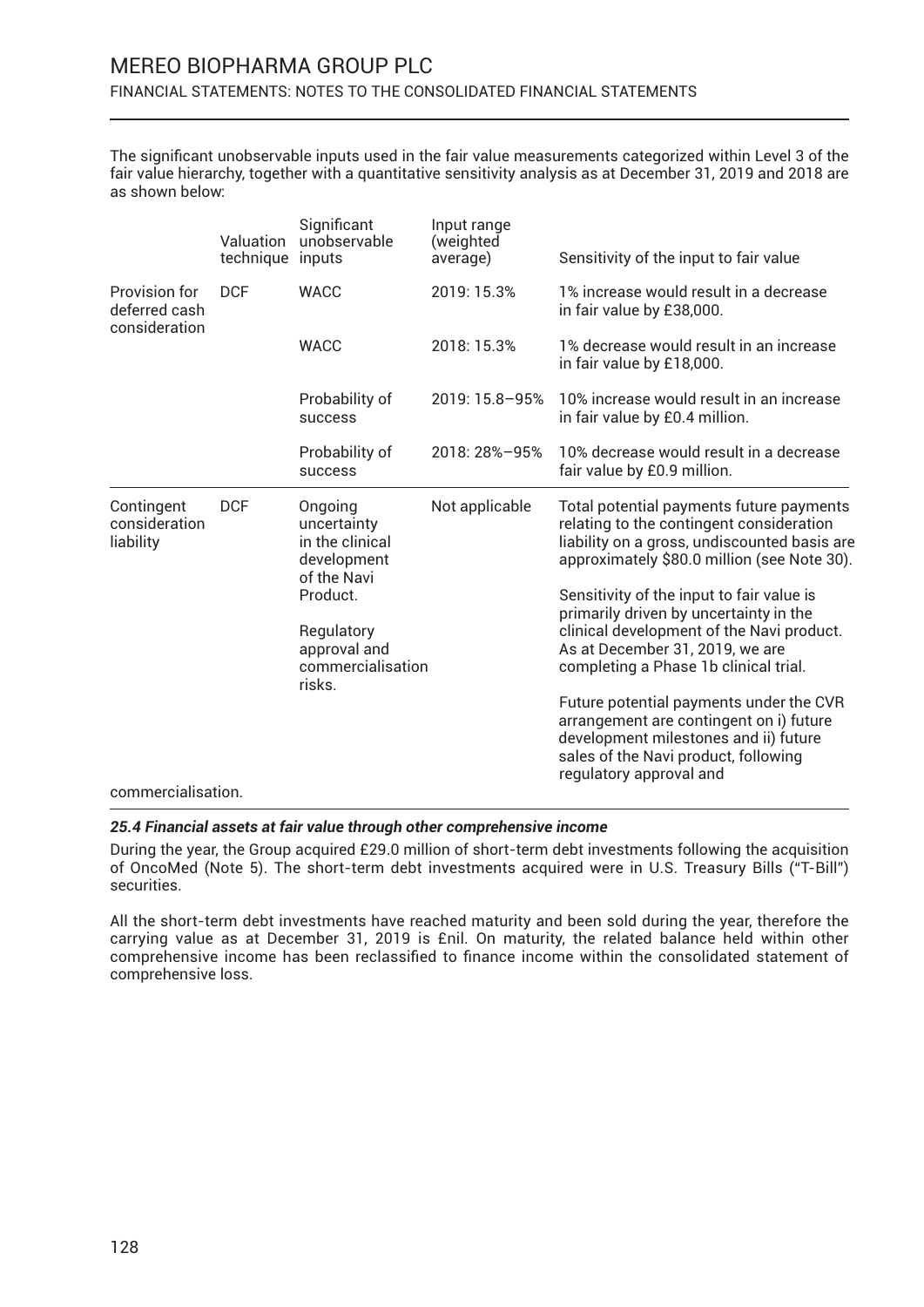# *25.5 Liquidity risk*

The table below summarizes the maturity profile of the Group's financial liabilities based on contractual undiscounted payments at December 31, 2019:

|                          | Payments due by period |           |             |              |        |
|--------------------------|------------------------|-----------|-------------|--------------|--------|
|                          | Up to 1 year           | 1−3 years | $3-5$ years | Over 5 years | Total  |
| Bank loan (Note 19)      | 17,185                 | 5,484     |             |              | 22,669 |
| Leases (Note 4)          | 2,634                  | 4,643     | 4.913       | 8.105        | 20,295 |
| Trade and other payables |                        |           |             |              |        |
| (Note 23)                | 6,352                  |           |             |              | 6,352  |
| Contingent consideration |                        |           |             |              |        |
| liability (Note 5)       | 354                    |           |             |              | 354    |
|                          | 26,525                 | 10,127    | 4,913       | 8,105        | 49,670 |

Further details regarding the contingent consideration liability following the acquisition of OncoMed are provided in Note 5.

The table below summarizes the maturity profile of the Group's financial liabilities based on contractual undiscounted payments at December 31, 2018:

|                                              | Payments due by period |           |               |              |        |
|----------------------------------------------|------------------------|-----------|---------------|--------------|--------|
|                                              | Up to 1 year           | 1−3 years | $3 - 5$ years | Over 5 years | Total  |
| Convertible Ioan (Note 19)                   | 83                     | 2.162     |               |              | 2,245  |
| Bank loan (Note 19)                          | 8,260                  | 15,589    |               |              | 23,849 |
| Leases (Note 27)<br>Trade and other payables | 332                    | 204       |               |              | 536    |
| (Note 23)                                    | 4,570                  |           |               |              | 4,570  |
|                                              | 13,245                 | 17.955    |               |              | 31,200 |

The Group may incur potential payments upon achievement of clinical, regulatory and commercial milestones, as applicable, or royalty payments that may be required to be made under license agreements the Group entered into with various entities pursuant to which the Group has in-licensed certain intellectual property, including license agreements with Novartis and AstraZeneca. Due to the uncertainty of the achievement and timing of the events requiring payment under these agreements, the amounts to be paid are not fixed or determinable at this time.

# *25.6 Market risk*

The functional currency of the Company and all subsidiaries is pound sterling except for OncoMed whose functional currency is US dollars. The Group incurs expenditures in foreign currencies and is exposed to the risks of foreign exchange rate movements, with the impact recognized in the consolidated statement of comprehensive loss. The Group seeks to minimize this exposure by passively maintain foreign currency cash balances at levels appropriate to meet foreseeable foreign currency expenditures.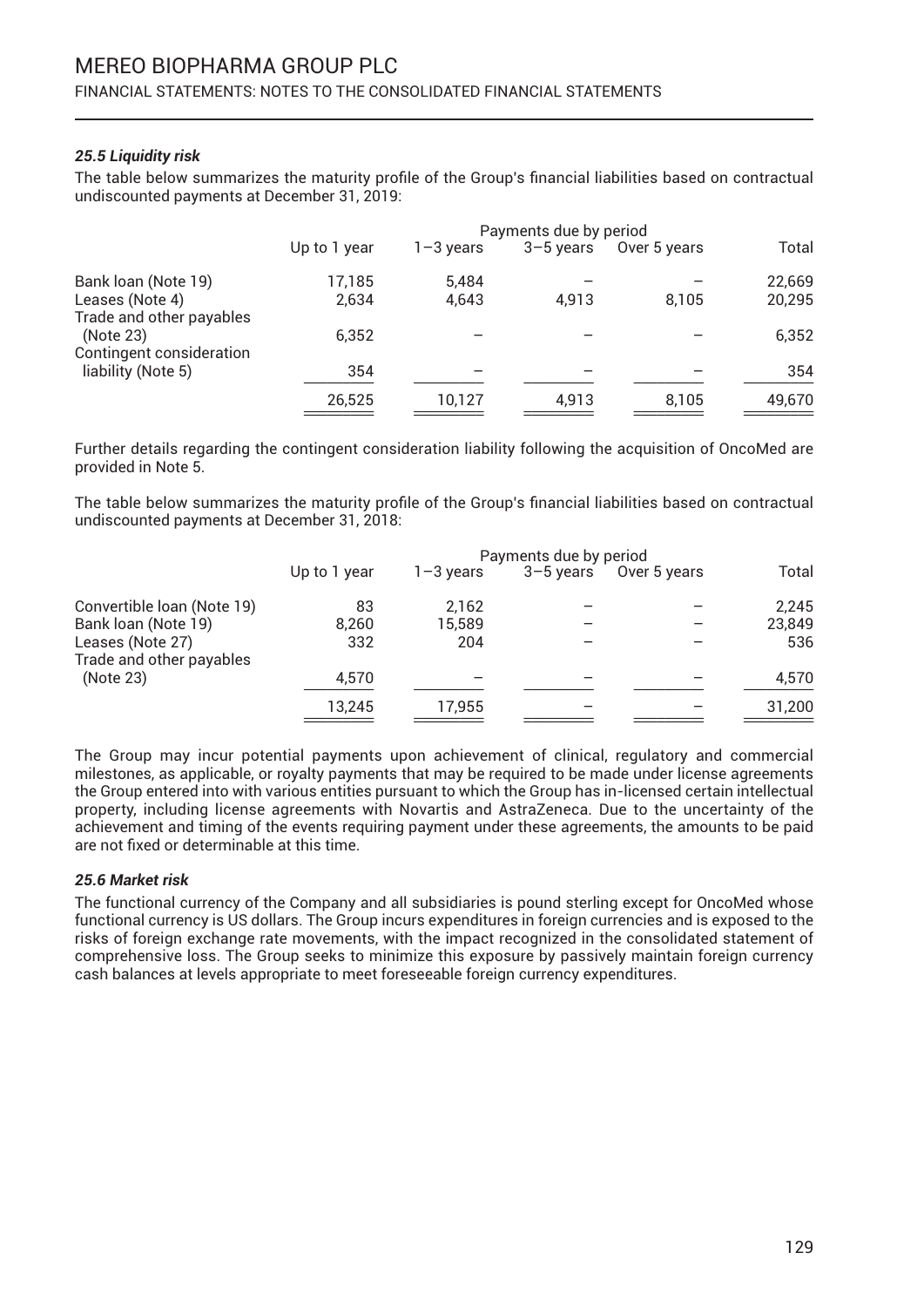The table below shows analysis of the pound sterling equivalent of period-end cash and cash equivalent balances by currency:

|                           |        | Year ended   |  |
|---------------------------|--------|--------------|--|
|                           |        | December 31, |  |
|                           | 2019   | 2018         |  |
| Cash at bank and in hand: |        |              |  |
| Pound sterling            | 2,525  | 23,189       |  |
| US dollars                | 13,807 | 1,809        |  |
| Swiss francs              | 11     |              |  |
| Euro                      | 4      | 44           |  |
|                           | 16,347 | 25,042       |  |
|                           |        |              |  |

The table below shows those transactional exposures that give rise to net currency gains and losses recognized in the consolidated income statement. Such exposures comprise the net monetary assets and monetary liabilities of the Group that are not denominated in the functional currency of the relevant Group entity. As at year end, these exposures were as follows:

|                                            |         | Year ended<br>December 31, |
|--------------------------------------------|---------|----------------------------|
|                                            | 2019    | 2018                       |
| Net foreign currency assets/(liabilities): |         |                            |
| US dollars                                 | (219)   | (542)                      |
| Swiss francs                               | (6)     |                            |
| Euro                                       | (812)   | (1,430)                    |
|                                            | (1,037) | (1, 972)                   |

The most significant currencies in which the Group transacts, other than pound sterling, are the US dollar and the Euro. The Group also trades in other currencies in small amounts as necessary.

The following table details the Group's sensitivity to a 10% change in the period-end rate, which the Group feels is the maximum likely change in rate based upon recent currency movements, in the US dollar and the Euro against pound sterling:

| Year ended December 31, 2019<br>Net foreign currency assets/(liabilities): | US dollar | Euro |
|----------------------------------------------------------------------------|-----------|------|
| Loss before tax                                                            | 20        | 74   |
| Equity                                                                     | 20        | 74   |
| Year ended December 31, 2018<br>Net foreign currency assets/(liabilities): | US dollar | Euro |
| Loss before tax                                                            | 49        | 130  |
| Equity                                                                     | 49        | 130  |

In management's opinion, the sensitivity analysis is unrepresentative of the inherent foreign exchange risk as the period end exposure does not reflect the exposure during the period.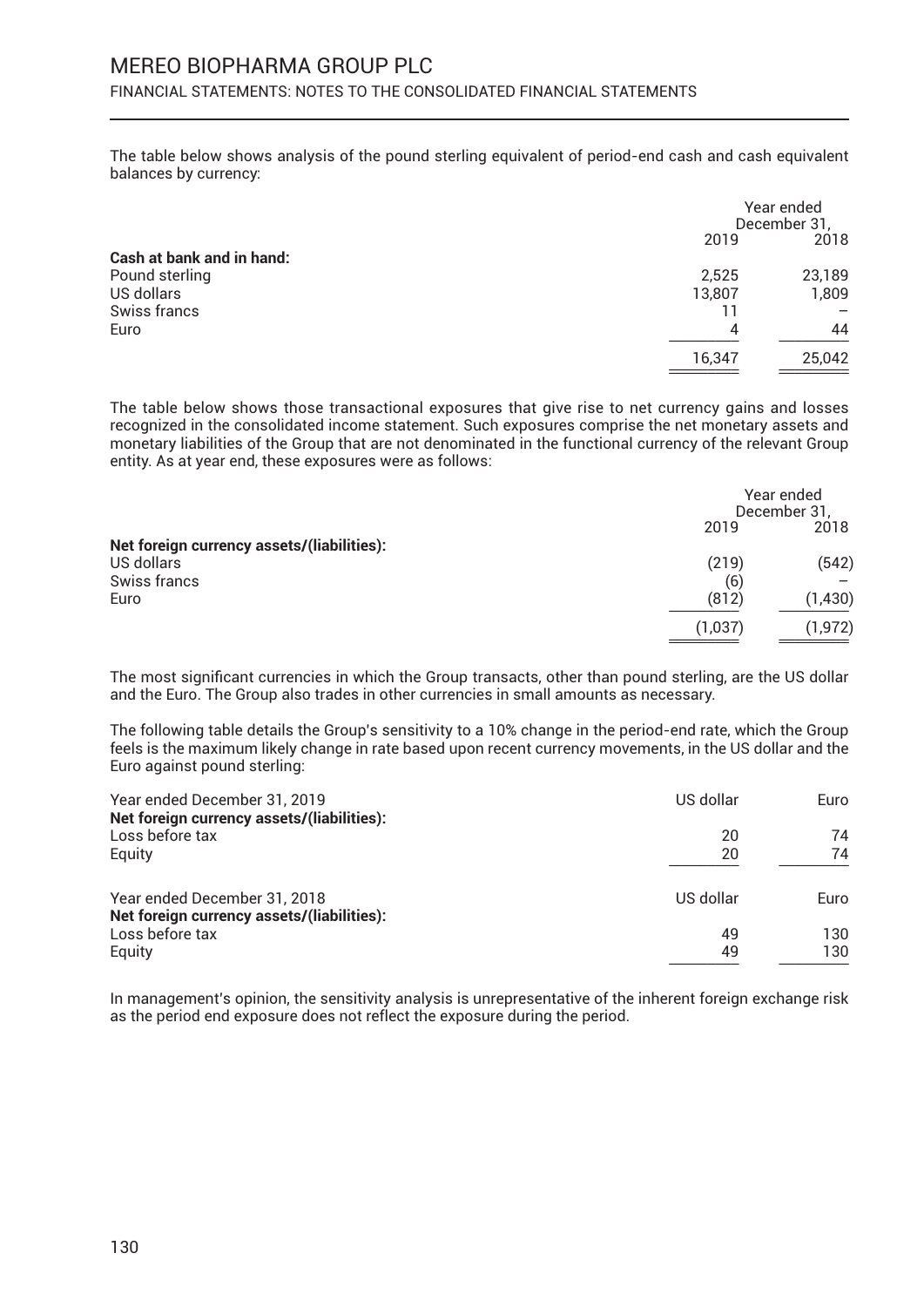# **26. Share-based payments**

The charge for share-based payments under IFRS 2 arises across the following schemes:

|                                             |       | Year ended December 31, |       |
|---------------------------------------------|-------|-------------------------|-------|
|                                             | 2017  | 2018                    | 2019  |
| 2019 Equity Incentive Plan                  |       |                         | 635   |
| 2019 NED Equity Incentive Plan              |       |                         | 160   |
| 2015 Plan                                   | 2.442 | 806                     | 63    |
| Mereo BioPharma Group plc Share Option Plan | 586   | 1.064                   | 685   |
| Long Term Incentive Plan                    | 299   | 320                     | 93    |
| Deferred Bonus Share Plan                   | 325   |                         |       |
|                                             | 3,652 | 2.190                   | 1,636 |

# *26.1 2019 Equity Incentive Plan ("EIP")*

Our Board adopted the 2019 EIP on April 4, 2019. The 2019 EIP provides for the grant of market value options over ADR's (each ADR represented by 5 ordinary shares) to executive directors and employees.

During the year, market value options were granted to executive directors and employees. Subject to the executive director or employees continued employment, one fourth of each such market value option grant shall vest on the first anniversary of the grant date and the remainder shall vest in equal monthly instalments over the three-year period following the first anniversary. No performance conditions apply to such market value options.

The fair value of share options granted was estimated at the date of grant using a Black Scholes pricing model, taking into account the terms and conditions upon which the share options were granted. The fair value calculation does not include any allowance for dividends as the Company has no available profits for distribution.

The exercise price of the share options will be equal to the market price of the underlying shares on the date of grant. The contractual term of the share options is 10 years.

# Movements during the year

The following table illustrates the number and weighted average exercise prices (WAEP) of, and movements in, options for the 2019 EIP during the year:

|                                      | Options over<br><b>ADR Number</b> | 2019<br><b>WAEP</b><br>S. |
|--------------------------------------|-----------------------------------|---------------------------|
| Outstanding at beginning of the year |                                   |                           |
| Granted during the year              | 801,200                           | 4.29                      |
| Cancelled during the year            | 3,150                             | 5.40                      |
| Forfeited during the year            |                                   |                           |
| Exercised during the year            |                                   |                           |
| Outstanding at December 31           | 798,050                           | 4.29                      |
| Exercisable at December 31           |                                   |                           |
|                                      |                                   |                           |

The weighted average remaining contractual life for the share options outstanding as at December 31, 2019 was 9.5 years.

The weighted average fair value of options granted during the year was £0.49 (2018: £nil).

Options outstanding at the end of the year had an exercise price of between \$2.60 and \$5.40.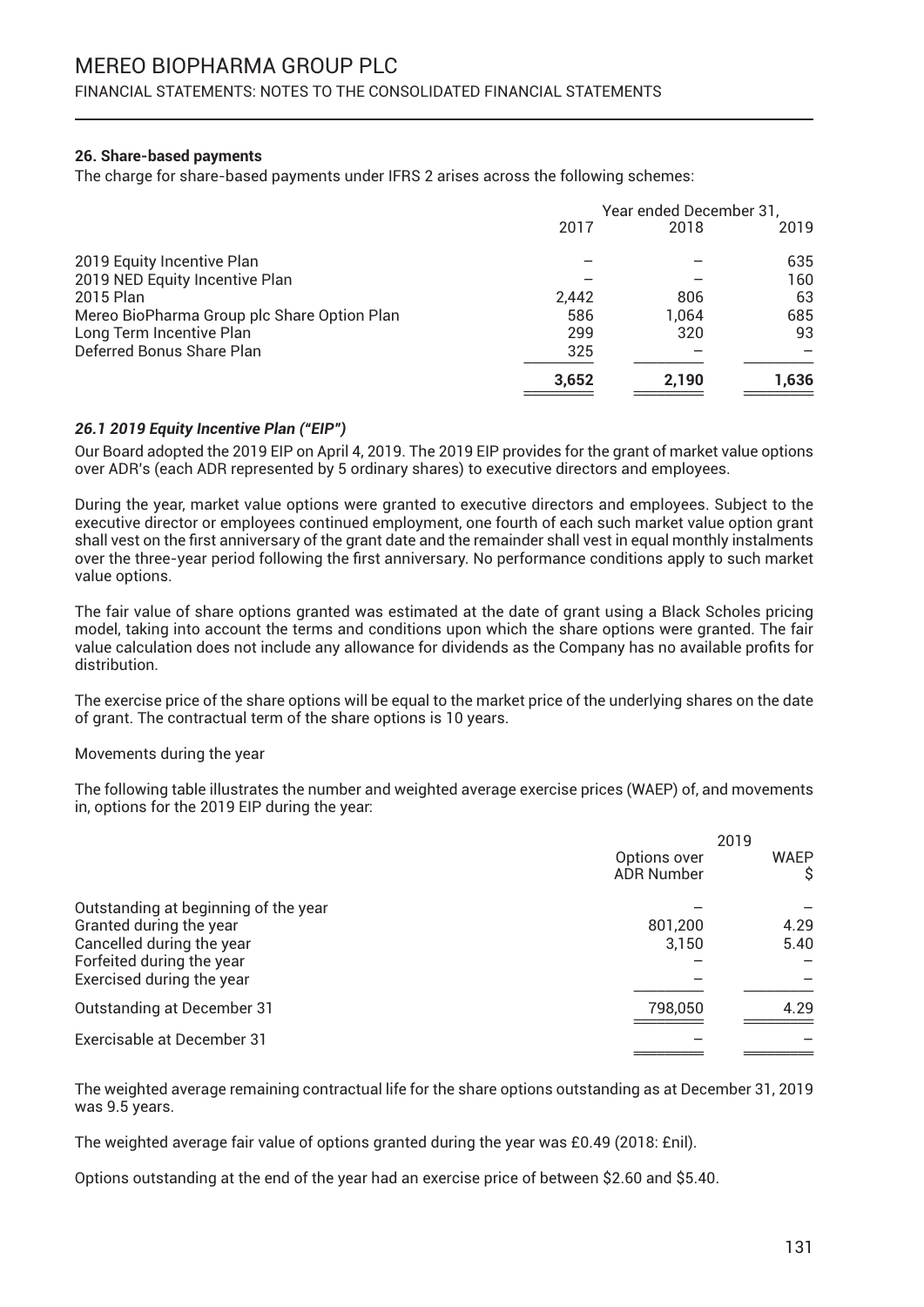# *26.2 2019 Non-Executive Director Equity Incentive Plan ("NED EIP")*

Our Board adopted the 2019 NED EIP on April 4, 2019. The 2019 NED EIP provides for the grant of market value options over ADR's to non-executive directors.

Subject to the participant holding the participant's current office (or being otherwise employed) through each applicable vesting date, such awards shall vest in equal monthly instalments over a one-year period following the grant date. No performance conditions apply to such market value options.

The fair value of share options granted was estimated at the date of grant using a Black Scholes pricing model, taking into account the terms and conditions upon which the share options were granted. The fair value calculation does not include any allowance for dividends as the Company has no available profits for distribution.

The exercise price of the share options will be equal to the market price of the underlying shares on the date of grant. The contractual term of the share options is 10 years.

Movements during the year

The following table illustrates the number and weighted average exercise prices (WAEP) of, and movements in, options for the 2019 NED EIP during the year:

|                                      | Options over<br>ADR's Number | 2019<br><b>WAEP</b><br>S |
|--------------------------------------|------------------------------|--------------------------|
| Outstanding at beginning of the year |                              |                          |
| Granted during the year              | 77,000                       | 4.20                     |
| Cancelled during the year            |                              |                          |
| Forfeited during the year            |                              |                          |
| Exercised during the year            |                              |                          |
| Outstanding at December 31           | 77,000                       | 4.20                     |
| Exercisable at December 31           | 38,472                       | 4.40                     |

The weighted average remaining contractual life for the share options outstanding as at December 31, 2019 was 9.5 years.

The weighted average fair value of options granted during the year was £0.49 (2018: £nil).

Options outstanding at the end of the year had an exercise price of between \$3.00 and \$5.40.

# *26.3 The 2015 Plan*

Under the Mereo BioPharma Group Limited Share Option Plan (the "2015 Plan"), the Group, at its discretion, granted share options to employees, including executive management and NEDs. Share options vest over four years for executive management and employees and over three years for NEDs. No further share option grants are envisaged under the 2015 Plan.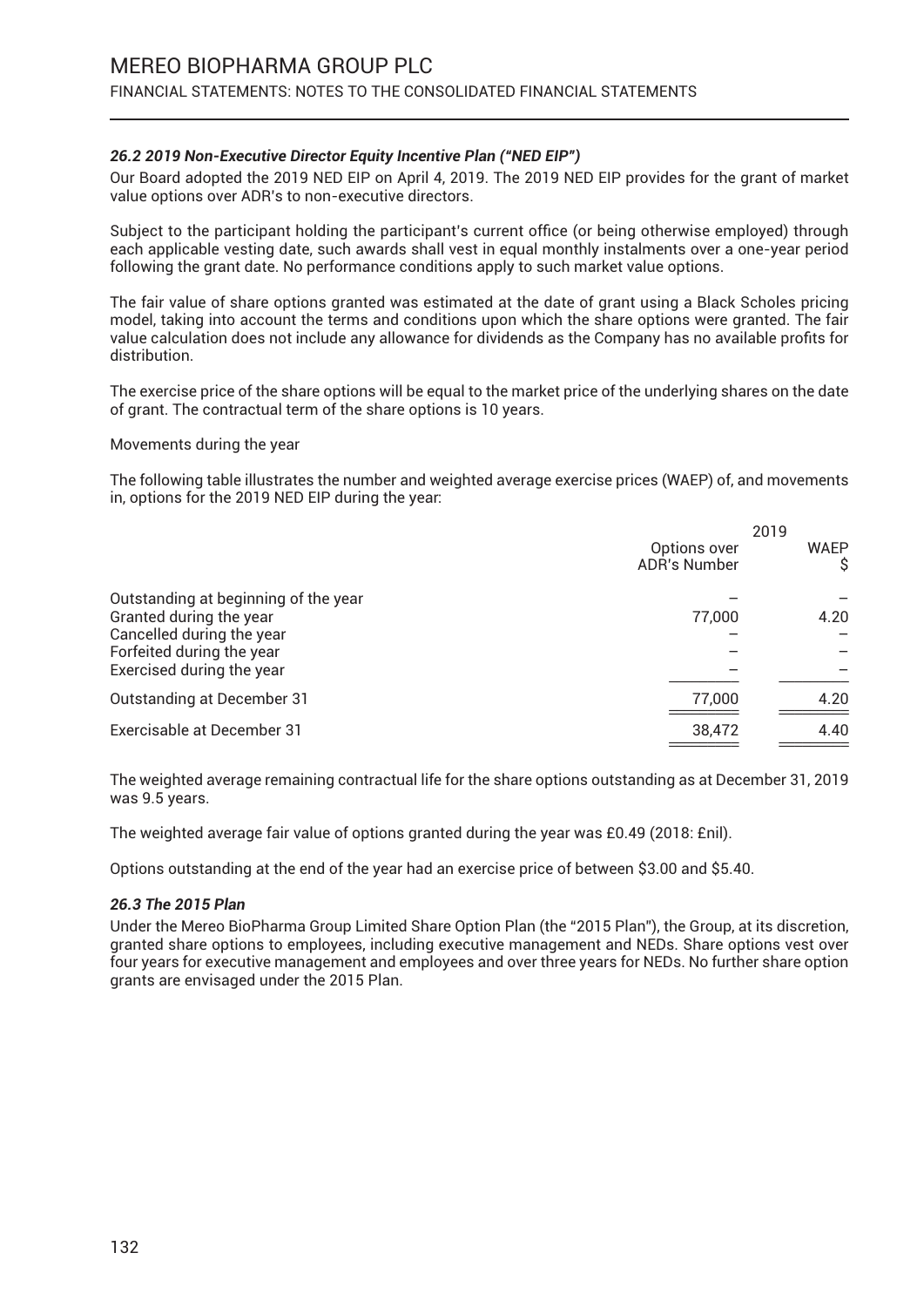# *Movements during the year*

The following table illustrates the number and weighted average exercise prices (WAEP) of, and movements in, options for the 2015 Plan during the year:

|                                     |           | 2017             |               | 2018             |               | 2019             |
|-------------------------------------|-----------|------------------|---------------|------------------|---------------|------------------|
|                                     | Number    | <b>WAEP</b><br>£ | <b>Number</b> | <b>WAEP</b><br>£ | <b>Number</b> | <b>WAEP</b><br>£ |
| Outstanding at<br>beginning of      |           |                  |               |                  |               |                  |
| the year<br>Granted during          | 9,198,655 | 1.32             | 9,124,610     | 1.32             | 8,983,133     | 1.32             |
| the year<br>Cancelled during        |           |                  |               |                  |               |                  |
| the year<br>Forfeited during        |           |                  |               |                  |               |                  |
| the year<br><b>Exercised during</b> | (74, 045) | 1.29             | (46, 255)     | 1.29             | (59, 533)     | 1.29             |
| the year                            |           |                  | (95, 222)     | 1.29             |               |                  |
| Outstanding at<br>December 31       | 9,124,610 | 1.32             | 8,983,133     | 1.32             | 8,923,600     | 1.32             |
| Exercisable at<br>December 31       | 5,655,676 | 1.31             | 8,007,029     | 1.31             | 8,901,478     | 1.32             |

The weighted average remaining contractual life for the share options outstanding as at December 31, 2019 was 5.6 years (2018: 6.6 years).

Options outstanding at the end of the year had an exercise price of between £1.29 and £2.21.

# *26.4 The Mereo BioPharma Group plc Share Option Plan*

The Mereo BioPharma Group plc Share Option Plan ("Share Option Plan") provides for the grant of options to acquire our ordinary shares to employees, executive directors and executive officers. Options may be granted to all eligible employees on commencement of employment and may be granted on a periodic basis after that. Under the Share Option Plan, our Board of Directors may determine if the vesting of an option will be subject to the satisfaction of a performance condition. Following the introduction of the EIP and NED EIP, no further share option grants under the Share Option Plan are envisaged.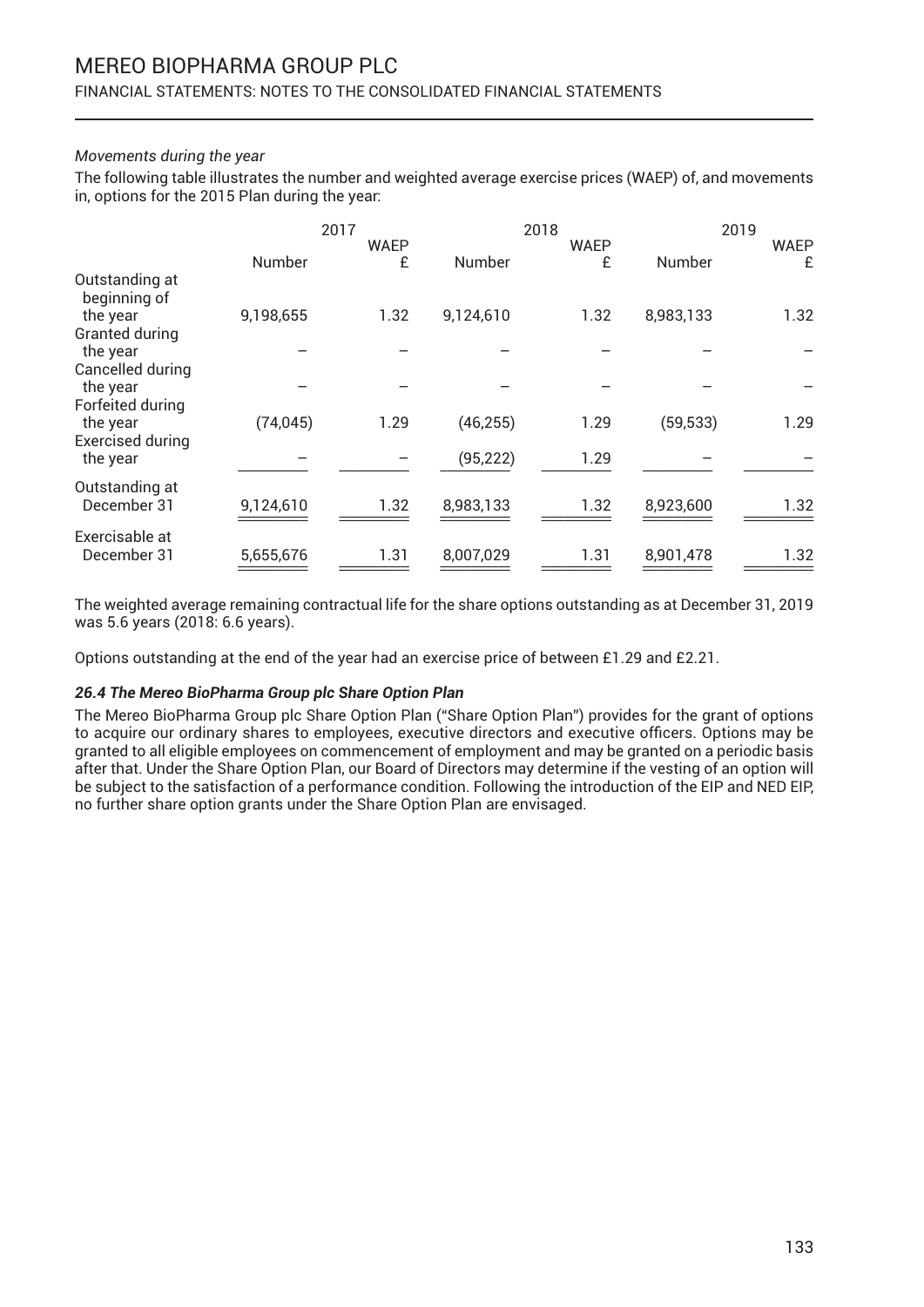# *Movements during the year*

The following table illustrates the number and weighted average exercise prices (WAEP) of, and movements in, options for the Option Plan during the year:

|                                |           | 2017<br><b>WAEP</b> |           | 2018<br><b>WAEP</b> |               | 2019<br><b>WAEP</b> |
|--------------------------------|-----------|---------------------|-----------|---------------------|---------------|---------------------|
|                                | Number    | £                   | Number    | £                   | <b>Number</b> | £                   |
| Outstanding at<br>beginning of |           |                     |           |                     |               |                     |
| the year<br>Granted during     |           |                     | 1,578,188 | 3.05                | 1,881,555     | 3.10                |
| the year                       | 1,593,188 | 3.05                | 388,000   | 3.14                |               |                     |
| Cancelled during<br>the year   |           |                     |           |                     |               |                     |
| Forfeited during<br>the year   | (15,000)  | 3.03                | (84, 633) | 3.03                | (357, 490)    | 3.21                |
| Outstanding at<br>December 31  | 1,578,188 | 3.05                | 1,881,555 | 3.10                | 1,524,065     | 3.07                |
| Exercisable at                 |           |                     |           |                     |               |                     |
| December 31                    |           |                     |           |                     | 40,141        | 3.03                |

The weighted average remaining contractual life for the share options outstanding as at December 31, 2019 was 7.6 years (2018: 8.6 years).

The weighted average fair value of options granted during the year was £nil (2018: £2.29).

Options outstanding at the end of the year had an exercise price of between £2.76 and £3.25.

# *26.5 Long Term Incentive Plan*

Under the Company's Long Term Incentive Plan (LTIP), initiated in 2016, the Group, at its discretion, may grant nil-cost options to acquire shares to employees. Under the LTIP rules, vesting of 75% of the options issued to employees is subject to a share price performance condition (the "Share Price Element") and vesting of 25% of the options is subject to achievement of strategic operational targets (the "Strategic Element"). Share options vest over a maximum of five years, dependent upon achievement of these targets.

The fair value of the LTIP Share Price Element is estimated at the date of grant using a Monte Carlo pricing model, taking into account the terms and conditions upon which the share options were granted. The fair value of the LTIP Strategic Element is estimated at the date of grant using a Black Scholes pricing model, taking into account the terms and conditions upon which the share options were granted, and the expense recorded is based upon the expected level of achievement of non-marked based performance measures (strategic targets).

With respect to the LTIP Strategic Element, during the year the non-market based performance measures were reassessed. Based on that reassessment, an adjustment with respect to the cumulative compensation expense recognized in equity has been recorded which resulted in a credit of £0.1 million recorded in the consolidated statement of comprehensive loss.

The fair value calculations do not include any allowance for dividends as the Company has no available profits for distribution.

The contractual term of the LTIP options is five years.

The expense recognized for employee services received during the year to December 31, 2019 was £0.1 million (2018: £0.3 million).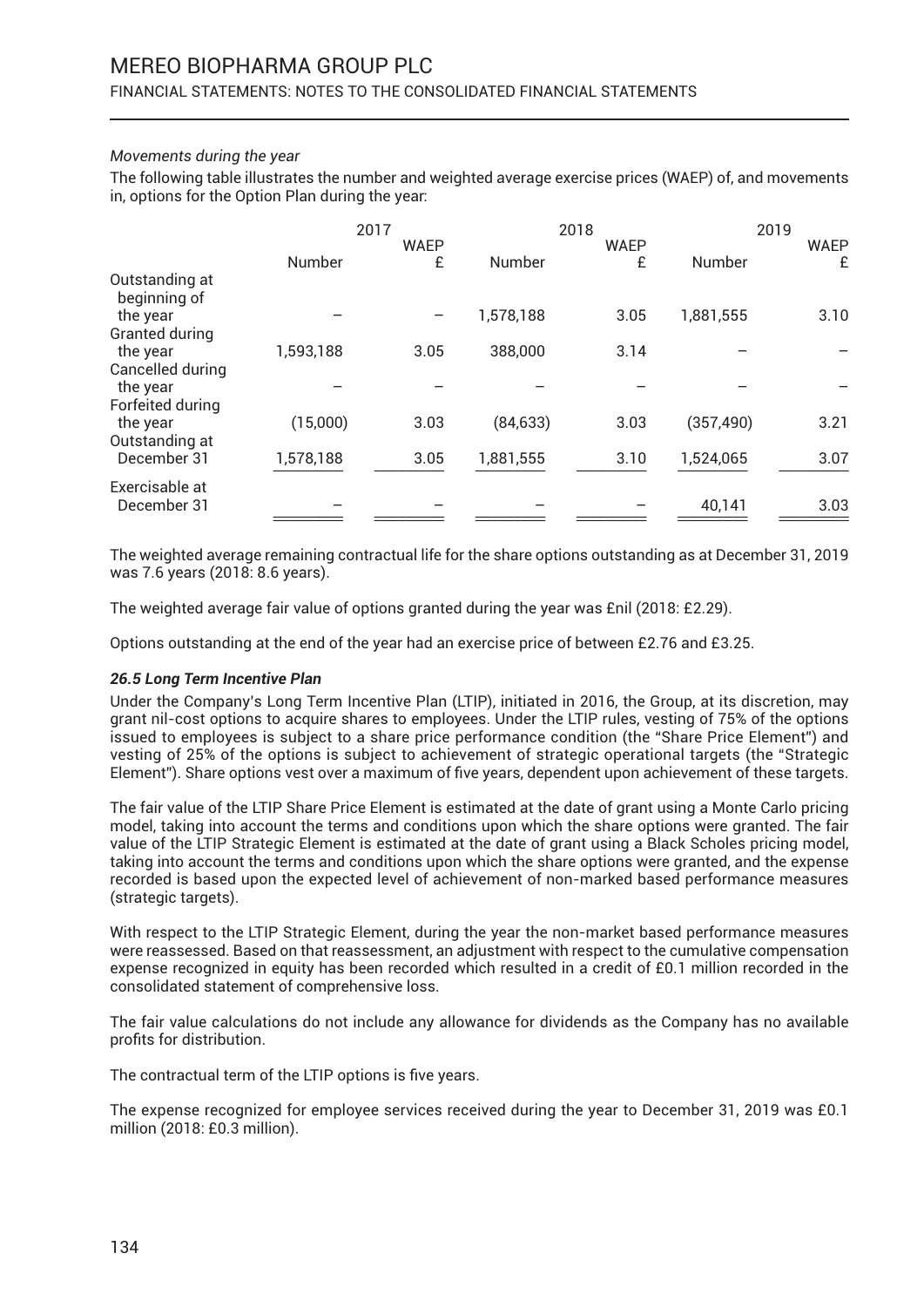|                                   | 2017<br><b>Number</b> | 2018<br>Number | 2019<br><b>Number</b> |
|-----------------------------------|-----------------------|----------------|-----------------------|
| Granted during the year           | 185,950               |                |                       |
| Cancelled during the year         |                       |                |                       |
| Lapsed during the year            |                       |                | (241, 374)            |
| Outstanding at December 31        | 1,151,446             | 1,151,446      | 910,072               |
| <b>Exercisable at December 31</b> |                       |                |                       |
|                                   |                       |                |                       |

During the year 241,373 options under the LTIP Share Price Element lapsed as the performance conditions for a tranche were not met.

The weighted average remaining contractual life for the LTIP options outstanding as at December 31, 2019 was 0.9 years (2018: 1.8 years).

The weighted average fair value of LTIP options granted during the year to December 31, 2019 was £nil (2018: £nil).

The following tables list the weighted average inputs to the models used for the fair value of LTIP options granted during the years ended December 31, 2017, 2018 and 2019.

### *LTIP Share Price Element*

|                                        | Year ended December 31, |      |      |  |
|----------------------------------------|-------------------------|------|------|--|
|                                        | 2017                    | 2018 | 2019 |  |
| Expected volatility (%)                | 51.7                    |      |      |  |
| Risk-free interest rate (%)            | $0.17 - 0.39$           |      |      |  |
| Expected life of share options (years) | $3 - 5$                 |      |      |  |
| Market price of ordinary shares $(E)$  | 3.03                    |      |      |  |
| Model used                             | Monte Carlo             |      |      |  |

#### *LTIP Strategic Element*

|                                        | Year ended December 31, |      |      |
|----------------------------------------|-------------------------|------|------|
|                                        | 2017                    | 2018 | 2019 |
| Expected volatility (%)                | 51.7                    |      |      |
| Risk-free interest rate (%)            | 0.39                    |      |      |
| Expected life of share options (years) |                         |      |      |
| Market price of ordinary shares $(E)$  | 3.03                    |      |      |
| Model used                             | <b>Black Scholes</b>    |      |      |

Since there is no historical data in relation to the expected life of the LTIP options, the contractual life of the options has been used in calculating the expense for the year.

Volatility is estimated by reference to the share price volatility of a group of comparable companies over a retrospective period equal to the expected life of the LTIP options.

### *26.6 Deferred Bonus Share Plan*

Under the previous terms of the Company's Deferred Bonus Share Plan (DBSP), 30% of the annual bonus for 2017 for the senior management team was payable in deferred shares, which are governed by the DBSP plan rules. At the date of grant of the awards, the monetary bonus amount will be divided by the closing share price to give the number of shares issued to the employee under the DBSP. The number of shares is fixed and not subject to adjustment between the issue date and vesting date. Under the DBSP, awards vest after three years from the date of the award.

There are no further performance conditions attached to the award, nor any service conditions (including no requirement for continued employment once the awards have been made).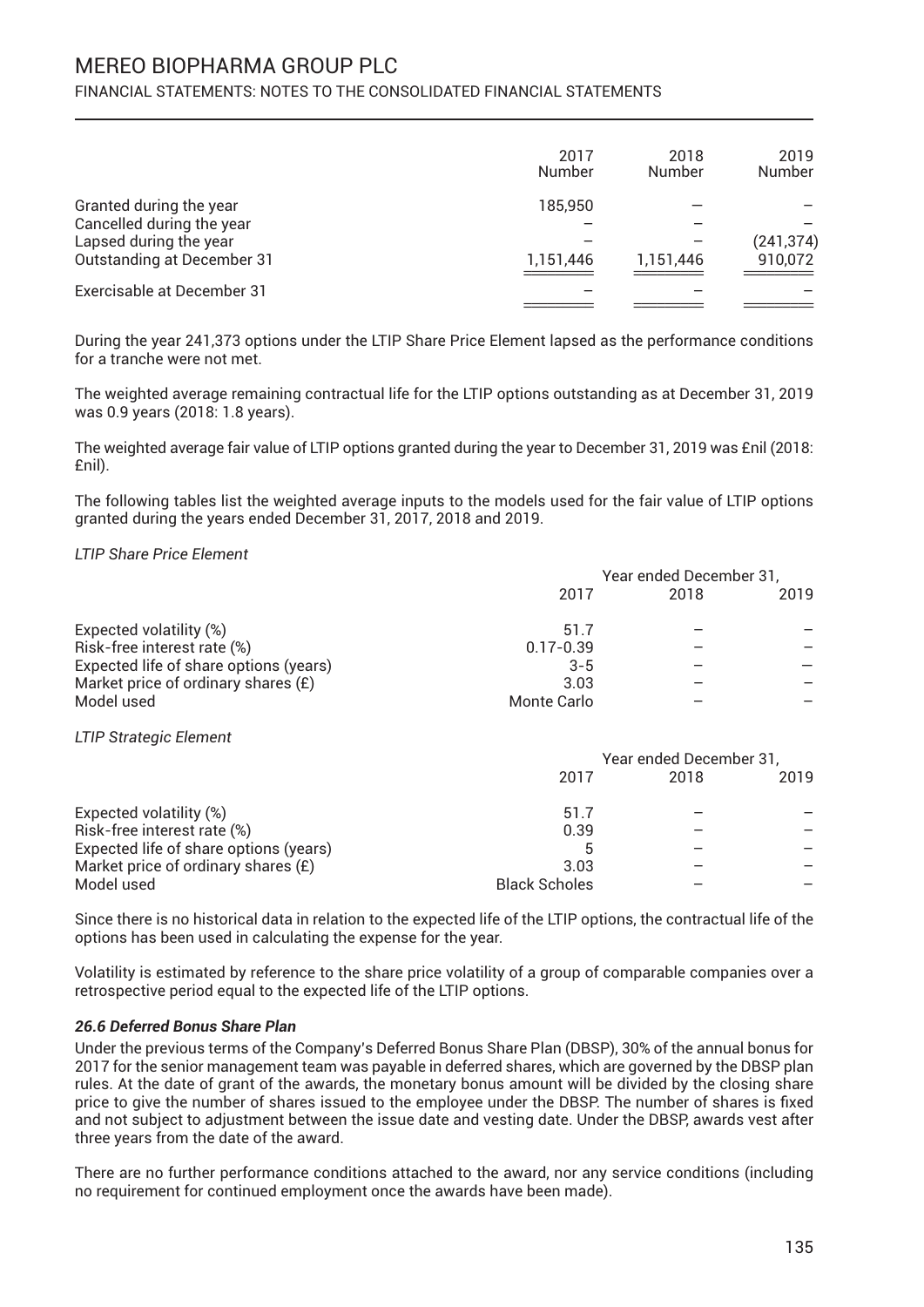Since the awards are issued at nil cost, they will be satisfied by the issue of shares from the Employee Benefit Trust.

The following table illustrates the number of, and movements in, DBSP options during the year:

|                                                     | 2017<br><b>Number</b> | 2018<br><b>Number</b> | 2019<br>Number |
|-----------------------------------------------------|-----------------------|-----------------------|----------------|
| Outstanding at January 1<br>Awarded during the year | 62.180<br>100,820     | 163,000               | 163,000        |
| Granted during the year                             |                       |                       |                |
| Outstanding at December 31                          | 163,000               | 163,000               | 163,000        |
| <b>Exercisable at December 31</b>                   |                       |                       |                |

The weighted average remaining contractual life for the DBSP options outstanding as at December 31, 2019 was 1.6 years (2018: 2.6 years).

The weighted average fair value of DBSP options granted during the year was £nil (2018: £nil).

From January 1, 2018, under the new Deferred Bonus Plan ("2019 DBP"), 100% of the annual bonus is paid in cash, of which 30% of amounts granted to Executive Directors (after deduction of income tax and the relevant employee's national insurance contributions) is required to be utilized to acquire shares in the Company in the open market within 12 months of the grant of the award. No further grants under the DBSP are envisaged.

### *26.7 Deferred equity consideration*

In October 2017, our wholly owned subsidiary Mereo BioPharma 4 Limited entered into an exclusive license and option agreement (the "License Agreement"), to obtain from AstraZeneca an exclusive worldwide, sublicensable license under AstraZeneca's intellectual property rights relating to MPH-966, with an option to acquire such intellectual property rights following commencement of a pivotal trial and payment of related milestone payments (the "Option"), together with the acquisition of certain related assets.

Under the agreement with AstraZeneca, the Company may issue up to 1,349,693 ordinary shares which are dependent on achieving certain milestones.

In respect of milestones that are probable, the Group has accounted for, but not yet issued, 429,448 ordinary shares which have been measured at fair value on grant date, being £3.10, giving a total of £1.3 million.

#### *26.8 Weighted average inputs*

The following tables list the weighted average inputs to the models used for the fair value of share options granted during the year ended December 31, 2019:

|                                        | grants                             | EIP 2019 NED EIP 2019<br>grants |
|----------------------------------------|------------------------------------|---------------------------------|
| Expected volatility (%)                | 66                                 | 66                              |
| Risk-free interest rate (%)            | 0.95                               | 0.97                            |
| Expected life of share options (years) | 10                                 | 10                              |
| Market price of ordinary shares $(E)$  | 0.66                               | 0.63                            |
| Model used                             | <b>Black Scholes Black Scholes</b> |                                 |

During the year ended December 31, 2019, grants were issued under the EIP 2019 and NED EIP 2019 plans.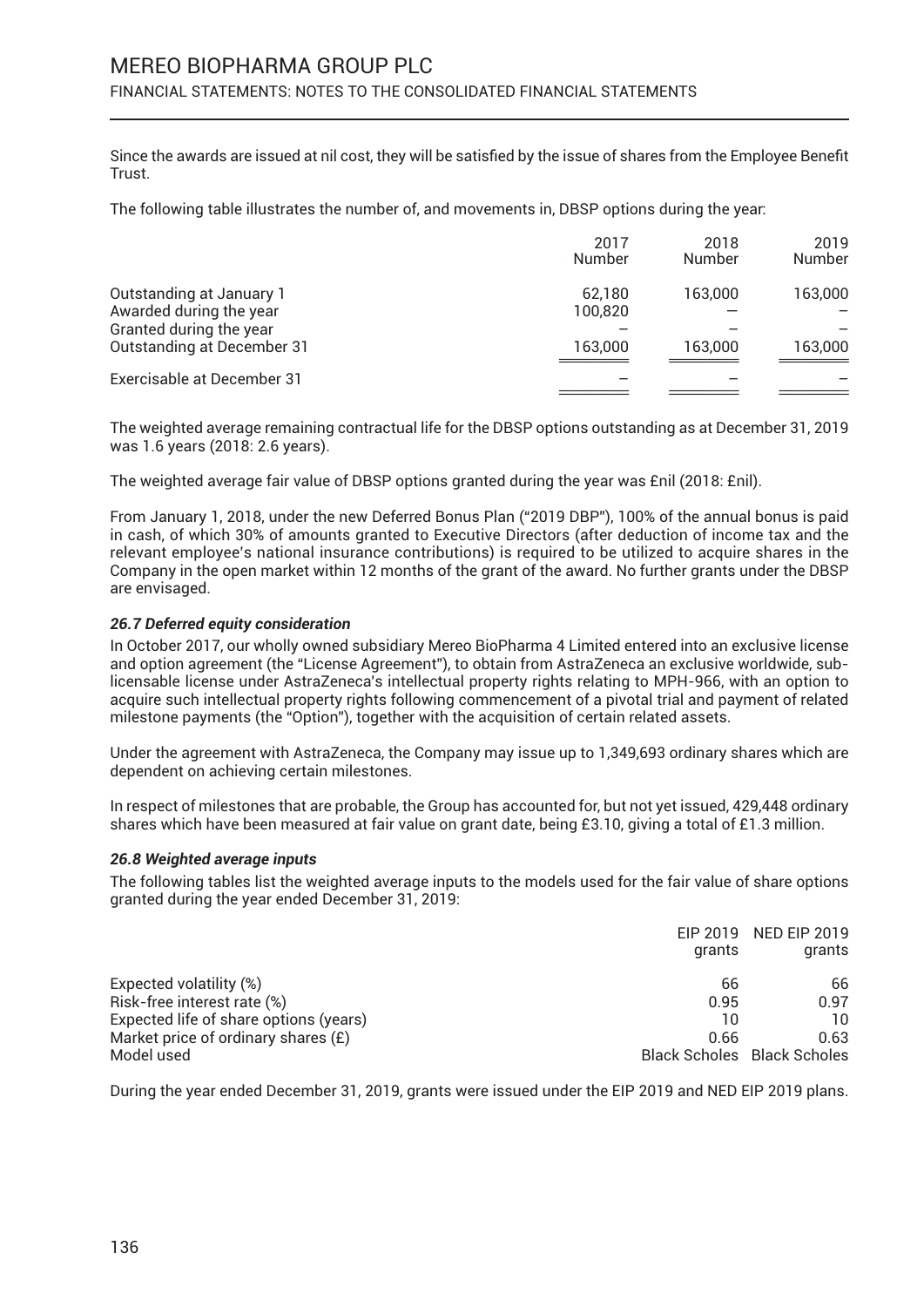The following tables list the weighted average inputs to the models used for the fair value of share options granted during the year ended December 31, 2018:

| Share option<br>plan grants |
|-----------------------------|
| 65-67                       |
| $1.39 - 1.53$               |
| 10                          |
| 2.76-3.25                   |
| <b>Black Scholes</b>        |
|                             |

During the year ended December 31, 2018, grants were issued under the share option plan. Grants issued in previous years under the LTIP Strategic element are subject to fair value movements at each reporting date.

# **27. Commitments and contingencies**

### *27.1 Group as a lessee*

Following the adoption of IFRS 16 (Leases), information relating to the Group as a lessee can be found in Note 4 (Changes in accounting policies), Note 12 (Property, Plant and Equipment) and Note 25 (Financial and capital risk management).

### *27.2 Operating lease arrangements*

Operating leases, in which the Group is the sublessor, relate to a portion of an office leased by the Group, with lease terms of between one to two years. One of the subleases has an automatic extension on a monthto-month basis following the initial lease term, with rental increasing at a set percentage on each annual anniversary of the agreement. The lessee does not have an option to purchase the property at the expiry of the lease period.

The unguaranteed residual values do not represent a significant risk for the Group, as the lease terms are for a remaining period of 12 months or less, and the Group expects to be able to enter into new leases at market value at the end of the sublease term.

The maturity analysis of payments receivable by the Group in its capacity as sublessor is disclosed below:

|                                                                                        |      | December 31, |  |
|----------------------------------------------------------------------------------------|------|--------------|--|
|                                                                                        | 2019 | 2018         |  |
| Within one year<br>After one year but not more than five years<br>More than five years | 552  |              |  |
|                                                                                        | 552  |              |  |

The Group does not have any leasing arrangements classified as finance leases at December 31, 2019 (2018: £nil).

# *27.3 Financial commitments*

Each of Mereo BioPharma 1 Limited, Mereo BioPharma 2 Limited and Mereo BioPharma 3 Limited issued to Novartis loan notes (the "Novartis Notes") (which were assigned by Novartis to the Company in exchange for ordinary shares pursuant to the Subscription Agreement) and each of Mereo BioPharma 1 Limited, Mereo BioPharma 2 Limited and Mereo BioPharma 3 Limited agreed to make future payments to Novartis comprising amounts equal to ascending specified percentages of tiered annual worldwide net sales (beginning at high single digits and reaching into double digits at higher sales) by such subsidiary of products that include the assets acquired. The levels of ascending percentages of tiered annual worldwide net sales are the same for each of Mereo BioPharma 1 Limited, Mereo BioPharma 2 Limited and Mereo BioPharma 3 Limited under the respective Purchase Agreements.

Each of Mereo BioPharma 1 Limited, Mereo BioPharma 2 Limited and Mereo BioPharma 3 Limited further agreed that in the event it transfers, licenses, assigns or leases all or substantially all of its assets, it will pay

Share option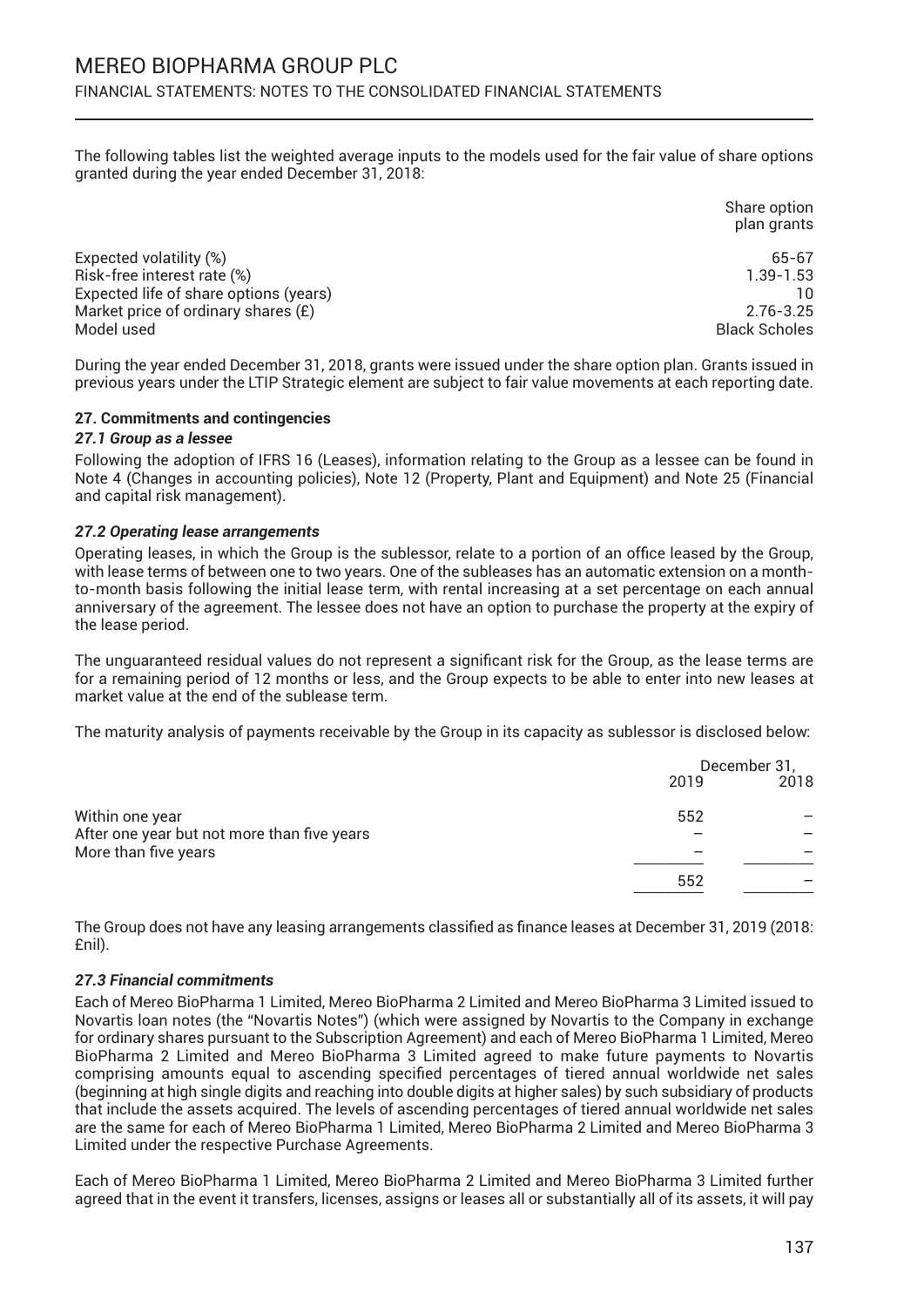Novartis a percentage of the proceeds of such transaction. The Company will retain the majority of the proceeds from such a transaction. Such percentage is the same for each of Mereo BioPharma 1 Limited, Mereo BioPharma 2 Limited and Mereo BioPharma 3 Limited under the respective Purchase Agreements. The payment of a percentage of proceeds is not payable with respect to any transaction involving equity interests of Mereo BioPharma Group plc, a merger or consolidation of Mereo BioPharma Group plc, or a sale of any assets of Mereo BioPharma Group plc.

In October 2017, the Group's wholly owned subsidiary Mereo BioPharma 4 Limited entered into an exclusive license and option agreement ("the License Agreement"), to obtain from AstraZeneca an exclusive worldwide, sub-licensable license under AstraZeneca's intellectual property rights relating to MPH-966, with an option to acquire such intellectual property rights following commencement of a pivotal trial and payment of related milestone payments ("the Option"), together with the acquisition of certain related assets. Upon entering into the License Agreement, the Group made a payment of \$3.0 million and issued 490,798 ordinary shares to AstraZeneca, for an aggregate upfront payment equal to \$5.0 million. In connection with certain development and regulatory milestones, the Group has agreed to make payments of up to \$115.5 million in the aggregate and issue additional ordinary shares to AstraZeneca for licensed products containing MPH-966. In addition, the Group has agreed to make payments to AstraZeneca based on specified commercial milestones of the product. The Group has also agreed to pay a specified percentage of sub-licensing revenue to AstraZeneca and to make royalty payments to AstraZeneca equal to ascending specified percentages of tiered annual worldwide net sales by the Group of licensed products (subject to certain reductions), ranging from the high single digits to low double digits. Royalties will be payable on a licensed-product-by-licensedproduct and country-by-country basis until the later of ten years after the first commercial sale of such licensed product in such country and expiration of the last patent covering such licensed product in such country that would be sufficient to prevent generic entry. Under the License Agreement, the Group may freely grant sub-licenses to affiliates upon notice to AstraZeneca and must obtain AstraZeneca's consent, which is not be unreasonably withheld, to grant sub-licenses to a third party. The Group has agreed to use commercially reasonable efforts to develop and commercialize at least one licensed product.

The License Agreement will expire on the expiry of the last-to-expire royalty term with respect to all licensed products. Upon the expiration of the royalty term for a licensed product in a particular country, the licenses to the Group for such product in such country will become fully paid and irrevocable. Prior to exercise of the Option, if at all, the Group may terminate the License Agreement upon prior written notice. Either party may terminate the agreement upon prior written notice for the other party's material breach that remains uncured for a specified period of time or insolvency. AstraZeneca has agreed to a three-year non competition restriction in relation to the direct or indirect commercialization or development of NE inhibitors for the treatment of AATD. In addition, AstraZeneca agreed not to assert any AstraZeneca intellectual property rights that were included in the scope of the License Agreement against the Group.

# **28. Related party disclosures**

# *28.1 Compensation of key management personnel of the Group*

The remuneration of key management personnel of the Group is set out below in aggregate:

|                                                     | Year ended December 31, |       |       |
|-----------------------------------------------------|-------------------------|-------|-------|
|                                                     | 2017                    | 2018  | 2019  |
| Short-term benefits                                 | 2.757                   | 3.176 | 3,488 |
| Post-employment benefits                            | 87                      | 60    | 64    |
| IFRS 2 share-based payment charge                   | 2.726                   | 1.470 | 1,152 |
| Total compensation paid to key management personnel | 5.570                   | 4.706 | 4.704 |

The amounts disclosed in the table above are the amounts recognized as an expense during the reporting period related to key management personnel. Key management personnel of the Group consist of executive directors (the Chief Executive Officer and Chief Financial Officer), non-executive directors and other members of management (the General Counsel, the Chief Medical Officer, the Head of Corporate Development, the Head of Patient Access and Commercial Planning and the US Site Head (SVP Regulatory Affairs)).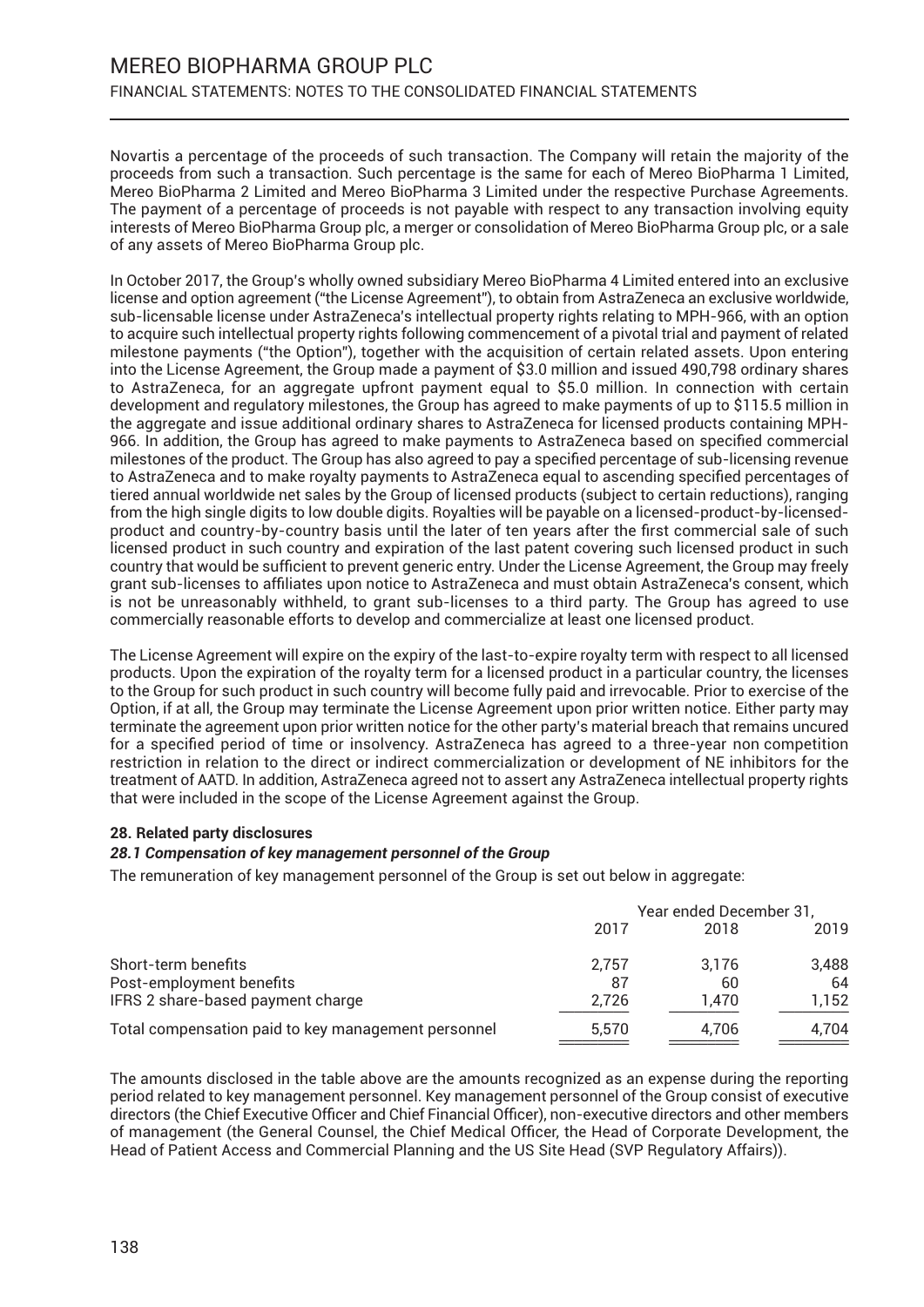# *28.2 Employee Benefit Trust*

In 2016 the Company set up an Employee Benefit Trust ("EBT") for the purposes of buying and selling shares on the employees' behalf.

A total of £1.0 million of funding was paid into the EBT by the Company during the year ended December 31, 2019 (2018: £0.3 million). A total of 1,074,274 shares were purchased by the EBT during the year ended December 31, 2019 (2018: 163,000).

As at December 31, 2019 a cash balance of £21,762 (2018: £21,762) was held by the EBT.

# *28.3 Novartis Notes*

On June 6, 2019, Novartis delivered to the Company a notice of conversion with respect to the aggregate principal amount and interest of the Novartis Notes. Pursuant to such notice, on June 21, 2019, £2.4 million aggregate principal amount of Novartis Notes was converted into 1,071,042 fully paid ordinary shares at a fixed conversion price of £2.21 per ordinary share (see Note 18). Additionally, in connection with such conversion, the Company issued 864,966 bonus shares to Novartis.

On February 10, 2020, the Company entered into a £3.8 million convertible equity financing with Novartis Pharma (AG) ("Novartis"). Under the terms of the convertible equity financing, Novartis will purchase \$5 million in a convertible loan note (see Note 30).

# **29. Standards issued but not yet effective**

Certain new accounting standards and interpretations have been published that are not mandatory for December 31, 2019 reporting periods and have not been early adopted by the Group. These standards are not expected to have a material impact on the entity in the current or future reporting periods and on foreseeable future transactions.

# **30. Events after the reporting period**

# *30.1 Global licensing agreement*

On January 13, 2020, the Company and Oncologie, Inc. ("Oncologie") announced a global licensing agreement for the development and commercialization of navicixizumab ("Navi").

Under the terms of the global licensing agreement, Oncologie will receive an exclusive worldwide license to develop and commercialize Navi. The Company received an upfront payment of \$4 million on January 17, 2020. The Company is also eligible for an additional payment of \$2 million conditional on a Chemistry, Manufacturing and Controls ("CMC") milestone. Oncologie will be responsible for all future research, development and commercialization of Navi. Additionally, the Company will be eligible to receive up to \$300 million in future clinical, regulatory and commercial milestones, tiered royalties ranging from the mid-single digit to sub-teen percentages on global annual net sales of Navi, as well as a negotiated percentage of sublicensing revenues from certain sublicenses.

As a consequence of the global licensing agreement with Oncologie, and in accordance with the terms and conditions of the Contingent Value Rights Agreement for former stockholders of OncoMed, dated April 23, 2019, by and among the Company and Computershare Inc., as rights agent, (the "Mereo CVR Agreement"), holders of contingent value rights ("CVRs") pursuant to the Mereo CVR Agreement will be entitled to receive certain eligible cash milestone payments made to the Company under the global licensing agreement relating to Navi.

Those eligible cash milestone payments are equal to 70% of the aggregate principal amount received by the Company after deduction of costs, charged and expenditures within a period of five years following completion of the OncoMed acquisition on April 23, 2019. Such eligible milestone payments are subject to a cash consideration cap of approximately \$79.7 million.

As at December 31, 2019, the Company was reasonably certain payment of approximately \$0.5 million (£0.4 million) would be made under the Mereo CVR Agreement. The full amount is recorded as a contingent consideration payable on the consolidated balance sheet as at December 31, 2019 and was subsequently paid out in the Q1 2020.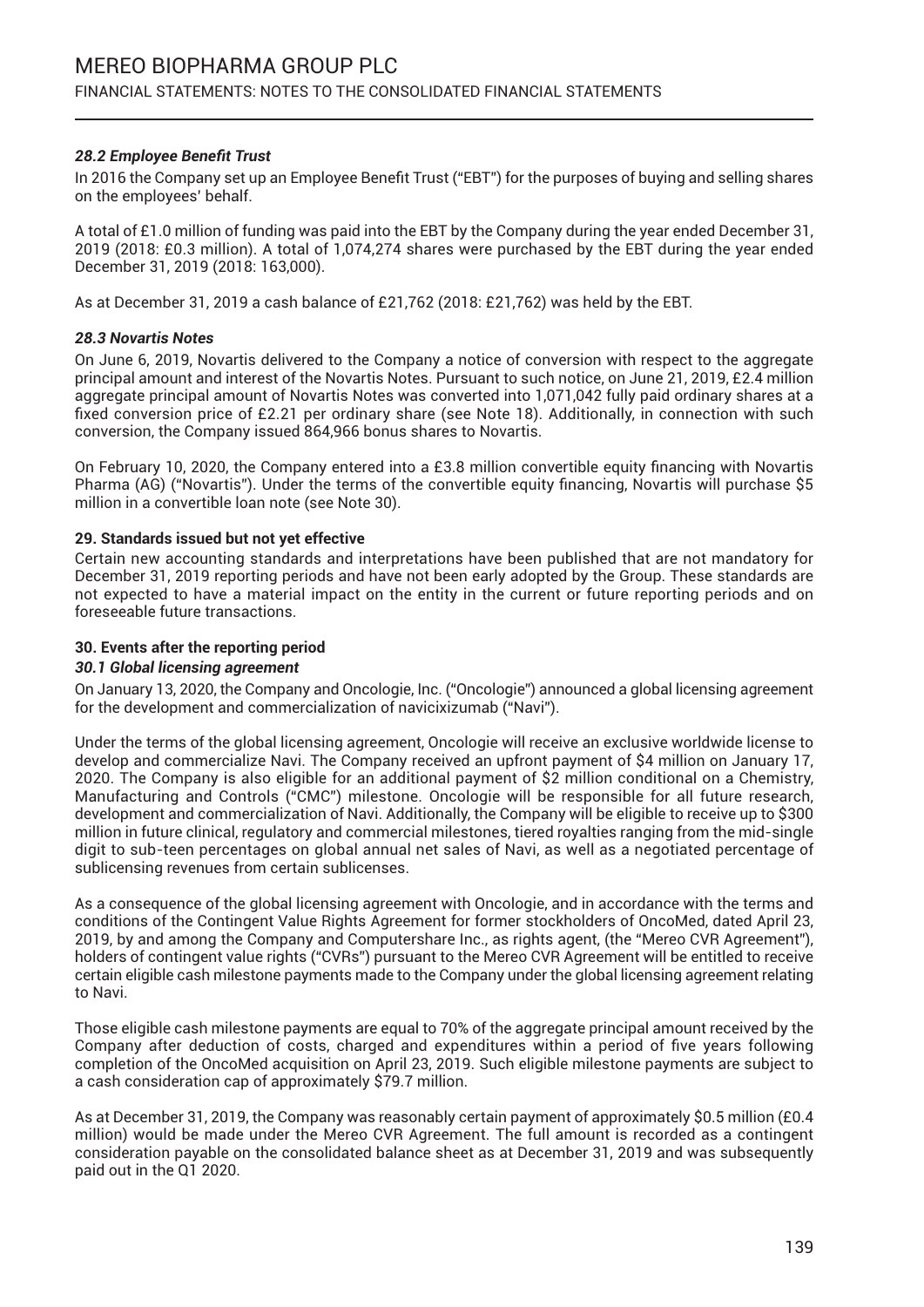# *30.2 Novartis convertible equity financing*

On February 10, 2020, the Company entered into a £3.8 million convertible equity financing with Novartis Pharma (AG) ("Novartis"). Under the terms of the convertible equity financing, Novartis will purchase £3.8 million in a convertible loan note ("Loan Note").

The Loan Note is convertible at any time at the option of the holder, at a fixed price of £0.265 per ordinary share. The maturity of the Loan Note is three years from issuance, and it bears an interest rate of 6% per annum.

In connection with the Loan Note issuance, the Company also issued a warrant instrument to Novartis to purchase up to 1,449,614 of the Company's ordinary shares, which are exercisable at an exercise price of £0.265 per ordinary share at any time before the close of business on February 10, 2025.

# *30.3 Aspire Capital Securities Purchase Agreement*

On February 10, 2020, the Company entered into a Securities Purchase Agreement (the "Agreement") to issue up to \$28 million of the Company's ordinary shares exchangeable for American Depositary Shares ("ADSs"), including a \$3 million initial purchase, with Aspire Capital Fund, LLC ("Aspire Capital"), a Chicago-based institutional investor.

Under the terms of the Agreement, Aspire Capital has made an initial investment of \$3 million to purchase 11,423,925 of the Company's ordinary shares (equivalent to 2,286,585 ADSs) at a price equivalent to \$1.31 per ADS, which represents a 16% discount over Mereo's ADS closing stock price of \$1.56 on February 8, 2020.

Under the terms of the Agreement, Aspire Capital has also committed to subscribe at Mereo's request from time to time during a 30-month period for up to an additional \$25 million of Mereo's ordinary shares exchangeable for ADSs at prices based on the ADS market price at the time of each sale.

In consideration for Aspire Capital's initial investment and its commitment to purchase up to an additional \$25 million ADSs, Mereo has agreed to pay Aspire Capital a commission to be satisfied wholly by the issue to Aspire Capital of a further 2,862,595 of the Company's ordinary shares (equivalent to 572,519 ADSs).

# *30.4 Equity investment from Boxer Capital, LLC*

On February 19, 2020, the Company entered into a Securities Purchase Agreement with Boxer Capital, LLC to make an investment of \$3 million to purchase 12,252,715 of the Company's ordinary shares (equivalent to 2,450,543 ADSs) at a price equivalent to 18.8 pence per share, which represents a 20% discount over the Company's closing share price of 23.5 pence on AIM on February 18, 2020.

# *30.5 Share-based payments*

On February 20, 2020, the Company granted 962,836 market value options over ADSs under the Mereo 2019 EIP (Note 26.1) to certain Executive Directors and other employees at an exercise price of \$1.84 per ADS.

On the same date, the Company granted 77,000 market value options over ADSs under the Mereo 2019 NED EIP (Note 26.2) to certain Non-Executive Directors at an exercise price of \$1.84 per ADS.

# *30.6 Issuance of additional warrants to lenders*

Following the transactions noted above, it is anticipated that a further 362,534 additional warrants will be issued to the lenders of the bank loan facility giving them the right to subscribe for ordinary shares at an exercise price of £2.95 (see Note 21).

# *30.7 Resignation of Chief Financial Officer ("CFO")*

On March 27, 2020, we announced the resignation of Richard Jones. Michael Wyzga, a Non-Executive Director, will assume the role of Interim Chief Financial Officer following the departure of Richard Jones. Richard Jones will remain in his position as CFO for a transitionary period of up to five months.

For further details, refer to the Directors' Remuneration Report within this report.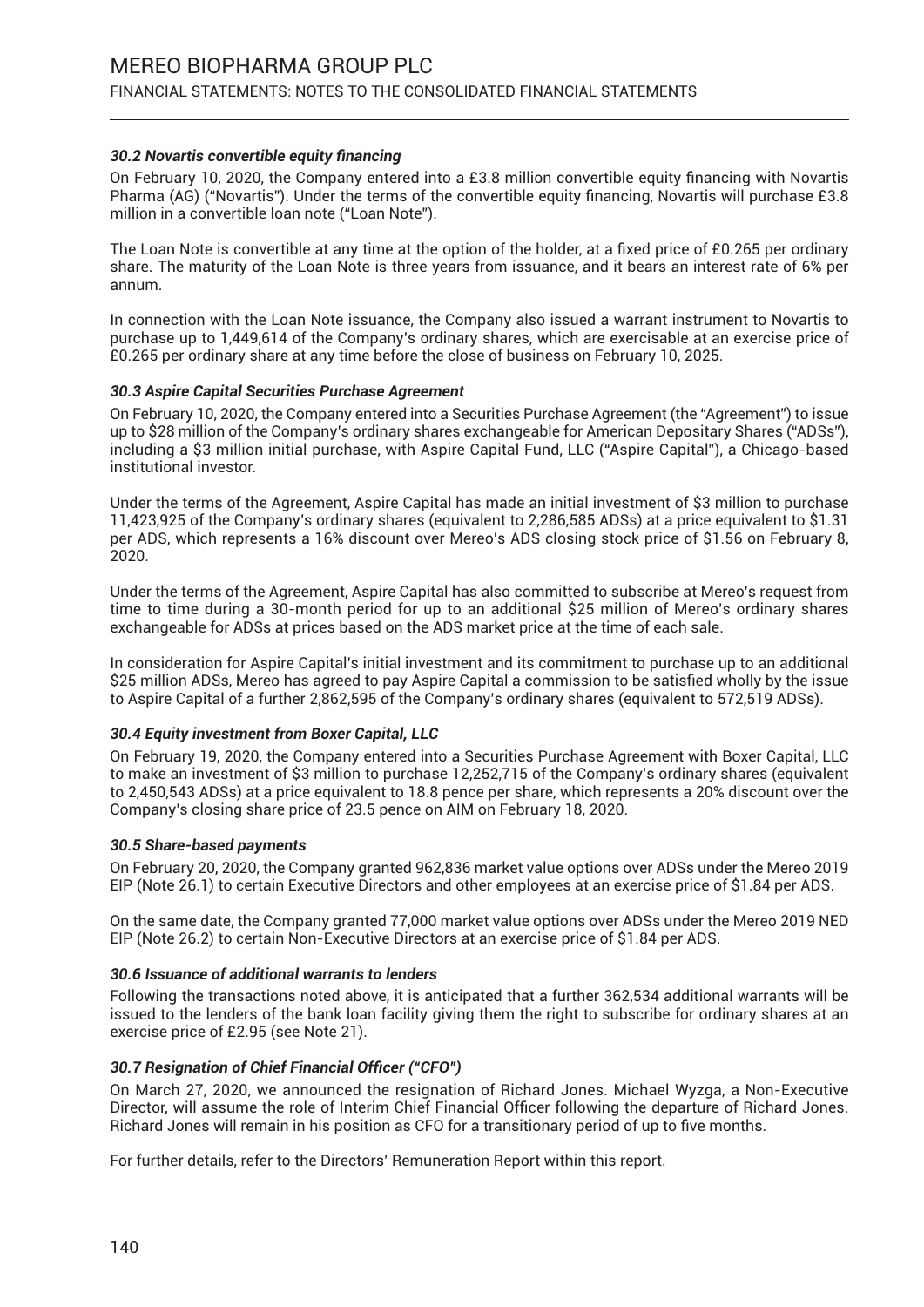# *30.8 Coronavirus ("COVID-19")*

The outbreak of COVID-19 has developed into a global pandemic, spreading to most regions of the world including the United States and the United Kingdom and to locations where we have facilities or ongoing clinical trials. The pandemic has resulted in impacts both direct and indirect to businesses including disruptions to resources, inability of workers to carry out their jobs effectively, disruptions to supply chains, inability to travel and increased pressure on health systems required to treat COVID-19.

As a result of government and local regulation we have been required to introduce a work from home policy for the large majority of our work force and our facilities remain open only for business critical activities. The requirement by governments to stay at home or to "social distance" limits normal communications and may also increase cyber security risk or create data accessibility concerns. It also significantly curtails the numbers of individuals who can work in our offices.

COVID-19 has created an unprecedented burden on health systems in impacted countries around the world. As a result, clinical centers have diverted resources away from the performance of clinical trials and because of that and the vulnerability of patients in the Company's setrusumab clinical development program for osteogenesis imperfecta (OI) and its Phase 2 alvelestat program for patients with alpha-1 antitrypsin deficiency (AATD), the Company's clinical activities will face some delays. AATD patients, in particular, are at greater risk from COVID-19 given that the condition is a respiratory and lung condition, for this reason, our Phase 2 alvelestat trial will be delayed with topline data now expected in 2021. We are also currently planning to initiate a Phase 3 study in children with OI in late 2020, however, the initiation of the study may also be delayed.

# *30.9 Equity fund raise*

On June 4, 2020, Mereo BioPharma Group plc announced completion of a private placement offering (the "Fundraising") of \$70 million (£56 million) before commission and expenses with a number of new and existing principally U.S based institutional and accredited investors (the "Purchasers"). The net proceeds from the Fundraising will be used primarily to fund clinical development activities of the Company's lead product candidates and for general corporate purposes. The Company will utilize \$13 million (£10.4 million) to reduce current indebtedness (including interest) of \$17.6 million (£14.1 million). In the absence of the receipt of any other income, the Board expects that the resulting net proceeds of the Fundraising will fund the Company into early 2022.

The Fundraising comprised proceeds of a total of \$19.4 million (£15.5 million) through the issue of 89.1 million new Ordinary Shares of £0.003 each in the Company at a price of 17.4 pence per share and proceeds of a total of \$50.6 million (£40.5 million) through the issue by the Company of convertible notes (the "Tranche 1 Notes"). The Purchasers also received conditional warrants to subscribe for further Ordinary Shares (the "Warrants").

The ability for the Tranche 1 Notes to be converted into Ordinary Shares and for the Warrants to be exercised is conditional on the passing of certain resolutions (the "Resolutions") at a general meeting of shareholders scheduled for June 30, 2020 (the "General Meeting").

If the Resolutions are passed, the Tranche 1 Notes will automatically convert into Ordinary Shares at 17.4p, subject to limitations that apply to the percentage of voting shares that may be held by Purchasers. Any Tranche 1 Notes not so converted will remain outstanding. The Tranche 1 Notes will not be separately admitted to trading on AIM, but the Ordinary Shares which will arise following any valid conversion of the Tranche 1 Notes will be admitted to trading as part of the Company's single class of shares admitted to trading on AIM or the relevant exchange on which the Company's shares are traded at the time the Tranche 1 Notes are converted. The Board estimates that 21,674,143 Tranche 1 Notes will convert automatically if the Resolutions are passed on June 30, 2020, resulting in 124,564,033 Ordinary Shares (excluding Ordinary Shares resulting in respect of interest on the converted Tranche 1 Notes) being issued, leaving 18,859,528 Tranche 1 Notes in issue.

The Tranche 1 Notes are constituted by the Note Instrument, details of which are set out below. The Warrants are constituted by the Warrant Instrument, details of which are also set out below.

If the Resolutions are not passed on or before August 7, 2020 the convertible notes will not convert into ordinary shares, the warrants will not become capable of exercise and the holders of the convertible notes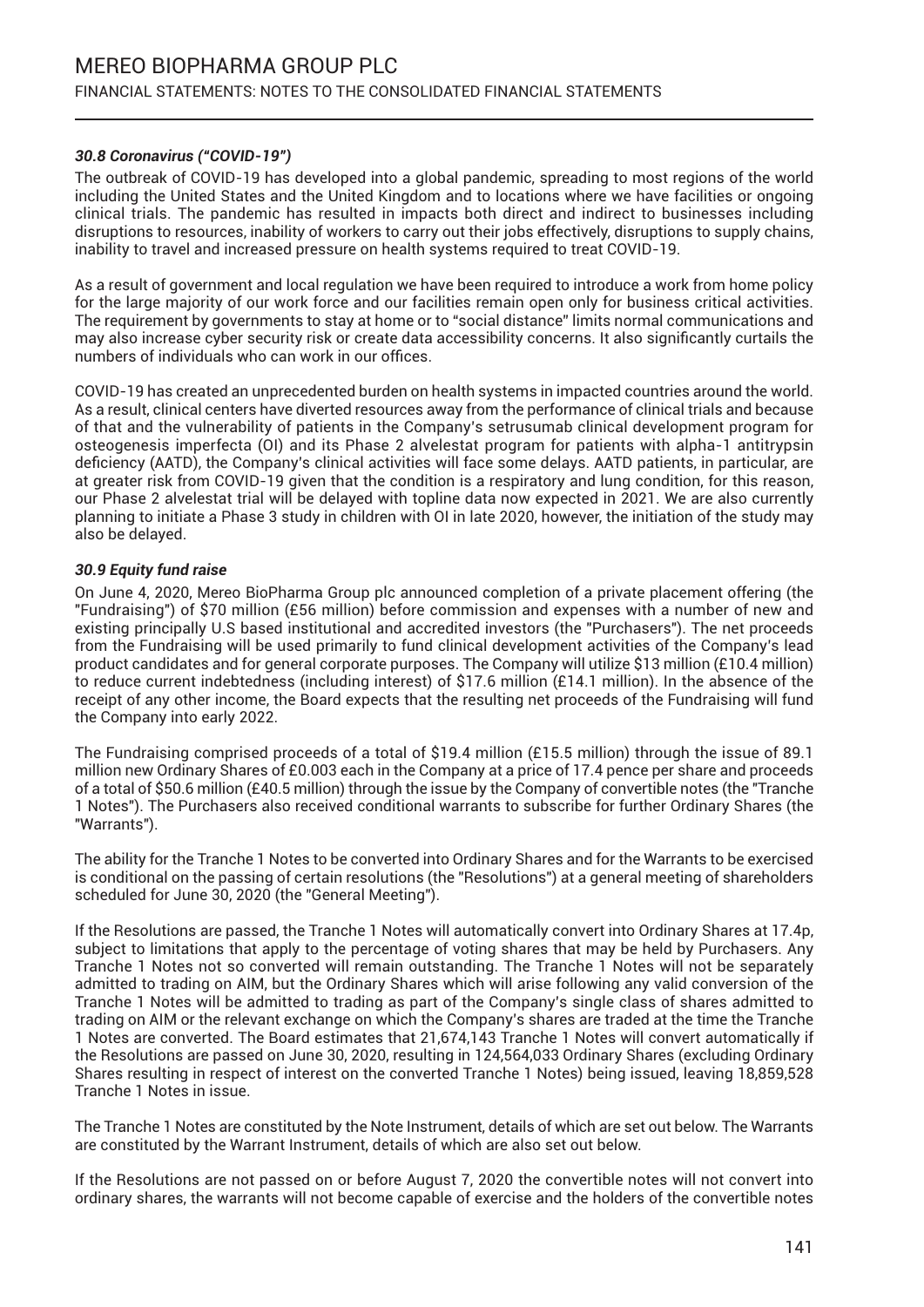and warrants will become entitled to certain amounts (up to £137 million) that will represent material liabilities for the Company. The Purchasers, representing in aggregate approximately 40 per cent. of the Company's total number of shares and votes have undertaken to vote in favour of the Resolutions relating to the warrants and the convertible notes.

### Note Instrument

The Note Instrument constitutes three potential tranches of Loan Note:

• an initial tranche of 40,533,671 Tranche 1 Notes representing \$50.6 million (£40.5 million) issued to all

### Purchasers;

- a second tranche of up to £40.0 million Tranche 2 Notes representing approximately 115,034,554 ordinary shares which may be issued following the third anniversary of the date on which the Resolutions are passed to certain holders of Tranche 1 Notes in lieu of the holder exercising its subscription rights under the Warrants and in return for payment by that holder of the aggregate exercise price of the relevant Warrants; and
- a third tranche of up to £56.0 million Tranche 3 Notes, which may be issued, if the Resolutions are not passed at the General Meeting (or at any subsequent general meeting) held on or before August 7, 2020.

The Tranche 1 Notes have a maturity date of June 2023 unless otherwise extended, converted or accelerated. The Tranche 2 Notes have a maturity date of three years from their date of issue (i.e. such that they would be anticipated as becoming due in 2026) unless otherwise extended, converted or accelerated. The Tranche 3 Notes have a maturity date of August 2025 unless otherwise extended, converted or accelerated. The Tranche 1 Notes and Tranche 2 Notes may be extended by certain holders beyond the initial maturity date to have a longstop maturity date of 10 years from the date of the Note Instrument. Tranche 3 Notes may also be extended by certain holders beyond the initial maturity date up to the same longstop maturity date of 10 years from the date of the Loan Note Instrument, however, such extension is subject to the consent of the Company.

Tranche 1 Notes will initially bear interest at a fixed rate of 10 per cent. per annum, which will be retroactively reduced to a rate of 6 per cent. per annum to the date of issue if the Resolutions are passed on or before August 7, 2020. If the Tranche 1 Notes are extended, they cease to bear interest from that extension. Tranche 2 Notes and Tranche 3 Notes do not accrue interest (unless default interest applies). Following an event of default by the Company, default interest will accrue on all Loan Notes at 2 per cent. above the applicable interest rate in force at that time for the relevant Loan Notes.

All the Loan Notes are unsecured and have been contractually subordinated to the Company's existing senior debt facility with Silicon Valley Bank and Kreos Capital pursuant to the terms of a Subordination Agreement to which all Purchasers have acceded as part of the Fundraising.

If the Resolutions are not passed on or before August 7, 2020, the holders of Tranche 1 Notes are entitled to an additional fee (the "Uplift Payment"). The Uplift Payment is designed to compensate the Tranche 1 Noteholders for being unable to participate in the equity of the Company through the conversion of the Tranche 1 Notes and the exercise of Warrants. The value of the Uplift Payment for each Purchaser shall be equal to the aggregate principal amount of the Loan Notes held by such Purchaser on August 7, 2020. Any Purchaser who fails to attend the General Meeting (in person or by proxy) and vote in favour of the Resolutions relating to the Warrants and the Tranche 1 Notes shall not be entitled to the Uplift Payment. Any Uplift Payment if due, is payable on the redemption date of the relevant Loan Notes.

If the Resolutions are not passed on or before August 7, 2020, an original holder of the Warrants may elect without payment to convert its Warrants into fully paid Tranche 3 Notes with a principal amount equal to the aggregate exercise price (being 34.8 pence per Warrant Share) of those Warrants, in compensation for the right to exercise those Warrants not having arisen.

If the Resolutions have not been passed at a time when the Company undergoes a change of control, each Noteholder on the date of such change of control, shall (to the exclusion of the Uplift Payment) be entitled to a payment equal to the amount of consideration they would have received on such change of control had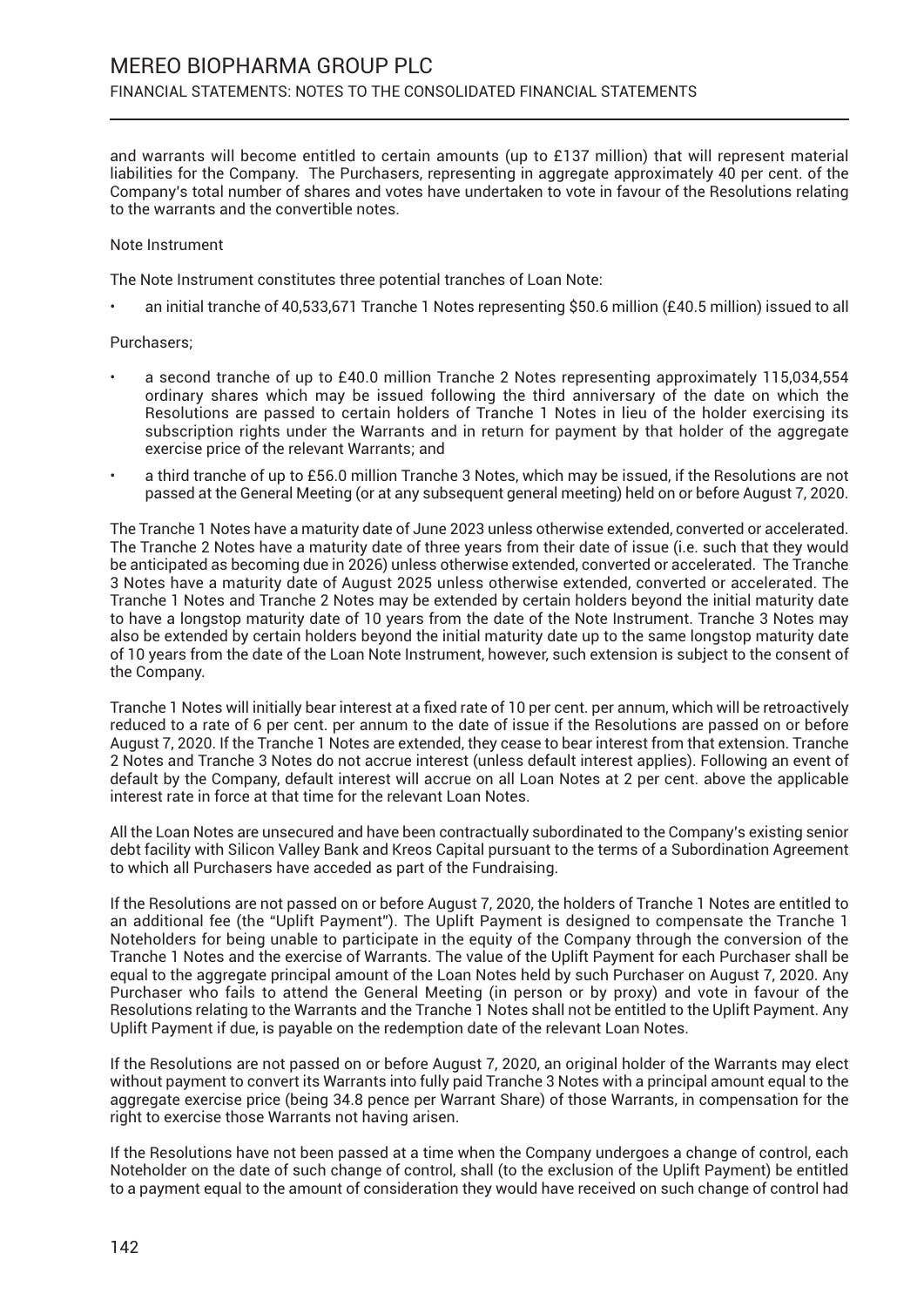the Resolutions been passed and they had received their full entitlement of Ordinary Shares and all Warrants they held had become exercisable, less the aggregate principal and interest outstanding on the Tranche 1 Notes and certain residual interests in the Warrants (if any) they held on the date of the change of control (the "Change of Control Payment").

Until the Resolutions have been passed, no Tranche 1 Notes are capable of conversion. If the Resolutions are passed on or before August 7, 2020, the Tranche 1 Notes will automatically convert into Ordinary Shares, except that no new Ordinary Shares will be issued which would result in any person holding in excess of 9.99 per cent. of the aggregate voting rights in the Company as a result of the relevant conversion. Any Tranche 1 Notes not converted will remain outstanding.

After the Resolutions have been passed, those Tranche 1 Notes not automatically converted and any Tranche 2 Notes that may be issued, will be convertible into Ordinary Shares at the election of the Noteholders at any time prior to their maturity date, and subject to the 9.99 per cent. beneficial ownership limit. The Tranche 3 Notes are not capable of conversion.

The Loan Notes are required to be repaid on the earlier of (i) the applicable maturity date; and (ii) a change of control taking place in respect of the Company, and are otherwise not able to be prepaid other than with the consent of a noteholder majority, or if accelerated following an event of default.

The Loan Notes are subject to customary events of default (for example, insolvency events in respect of the Company and default under the Company's material contracts, amongst others) and any principal amount and interest outstanding is capable of being accelerated following the occurrence of such an event of default and the expiry of any cure periods applicable thereto.

# **Warrants**

All the participants in the Fundraising have received conditional warrants to subscribe for further Ordinary Shares in an aggregate number equal to 50 per cent. of both the Ordinary Shares purchased in the Fundraising and the Ordinary Shares initially issuable upon conversion of the Tranche 1 Notes. A total of 161,048,366 Warrants have been issued.

The Warrants have an exercise price of 34.8 pence per Ordinary Share, which is equal to 200 per cent. of the Fundraising issue price, and will be capable of being exercised at any time from and after the date the Resolutions are passed at the General Meeting (or at any subsequent general meeting) until the third anniversary of the date the Resolutions are passed. The Warrants can be exercised for cash or on a cashless basis.

If the Resolutions are not passed at the General Meeting (or at any subsequent general meeting), the Warrants remain non-exercisable but will, until August 8, 2025, continue to benefit from rights to participate in certain transactions. These include if the Company is acquired, following which the Company is required to use its best efforts to ensure that Warrant holders receive alternate warrants in the acquirer. In certain circumstances, Warrant holders may require the Company (or the acquirer) pay them (to the extent lawful) the value of the Warrants, determined in accordance with a BlackScholes valuation provision.

The Warrant exercise price and the number of shares issuable upon exercise of the Warrants will be adjusted in certain circumstances, including if the Company effects a subdivision or consolidation of its Ordinary Shares, declares a dividend or distribution, or there is a reorganisation of its Ordinary Shares.

# **Arrangements with OrbiMed**

In recognition of OrbiMed's participation in, and assistance with, the Fundraising, the Company has agreed to grant OrbiMed certain rights. OrbiMed will have the right to nominate two persons to be appointed to the Board of Directors (out of a maximum number of 9 directors), within a period of 180 days of the Fundraising subject to the appropriateness of the nominees. OrbiMed has also been granted the right to participate in future financings of the Company, subject, amongst other things, to the existing pre-emption rights of the Shareholders under the Companies Act 2006 and certain existing agreements to which the Company is a party. OrbiMed has been paid a subscription fee of \$325,000 by the Company by way of a commission in consideration of its participation in the Fundraising.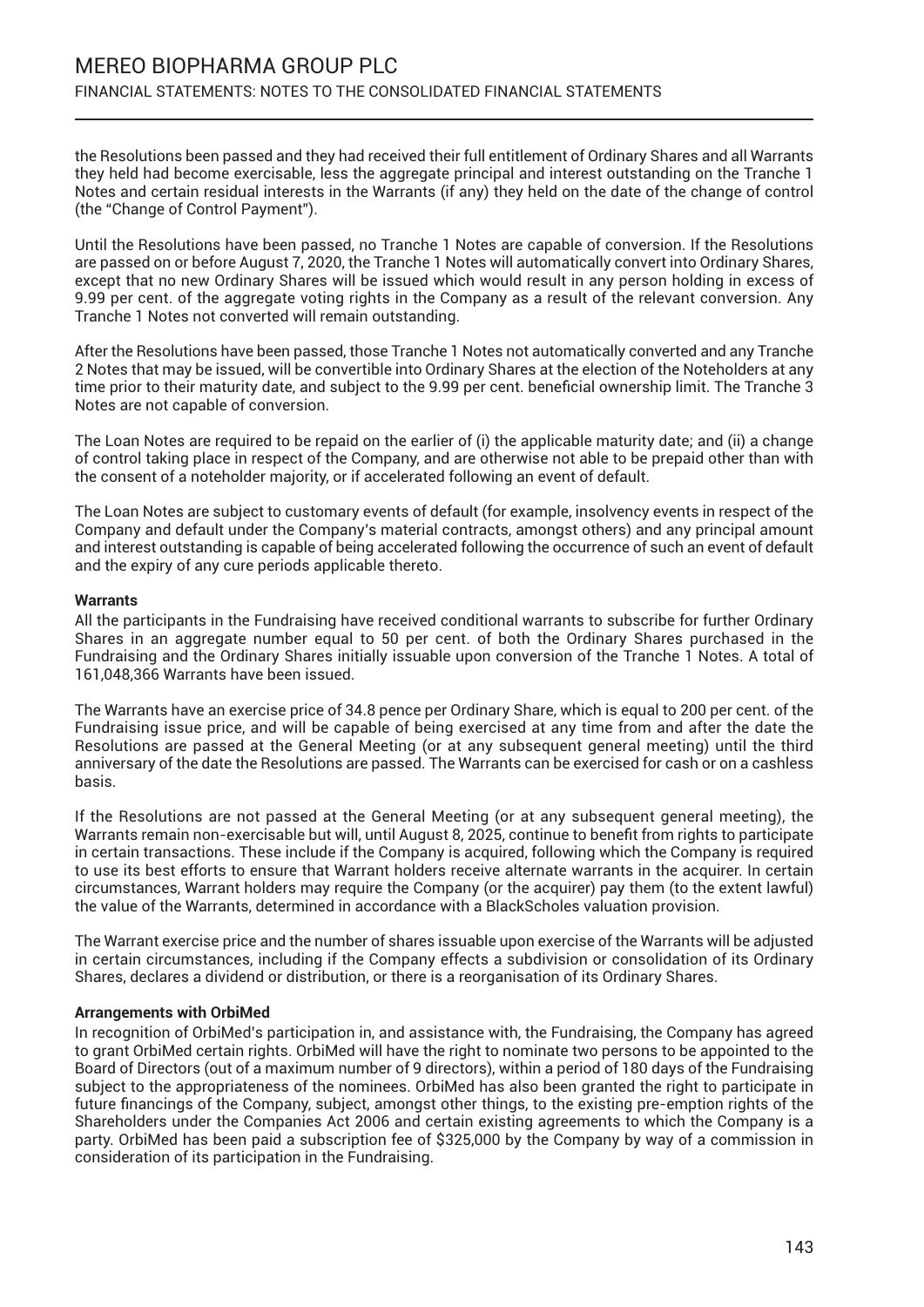# MEREO BIOPHARMA GROUP PLC

FINANCIAL STATEMENTS: COMPANY BALANCE SHEET

#### as at December 31, 2018 and 2019

| <b>Assets</b><br><b>Non-current assets</b>                                                                                                                                                             | Year Ended December 31,<br><b>Notes</b><br>2018<br>2019<br>(in £'000) |                                                                                 |                                                                                     |
|--------------------------------------------------------------------------------------------------------------------------------------------------------------------------------------------------------|-----------------------------------------------------------------------|---------------------------------------------------------------------------------|-------------------------------------------------------------------------------------|
| Property, plant and equipment<br>Investments                                                                                                                                                           | 6<br>$\overline{4}$                                                   | 149<br>123,374                                                                  | 1,696<br>156,280                                                                    |
|                                                                                                                                                                                                        |                                                                       | 123,523                                                                         | 157,976                                                                             |
| <b>Current assets</b><br>Prepayments<br>Other receivables<br>Short-term investments<br>Cash and short-term deposits                                                                                    |                                                                       | 1,067<br>631<br>2,500<br>25,020<br>29,218                                       | 1,557<br>565<br>4,307<br>6,429                                                      |
| <b>Current liabilities</b><br>Trade and other payables<br>Accruals<br>Interest-bearing loans and borrowings<br>Lease liability                                                                         | $\overline{7}$                                                        | 4,570<br>4,437<br>6,838                                                         | 5,254<br>3,414<br>15,139<br>697                                                     |
|                                                                                                                                                                                                        |                                                                       | 15,845                                                                          | 24,504                                                                              |
| <b>Net current assets/(liabilities)</b>                                                                                                                                                                |                                                                       | 13,373                                                                          | (18,075)                                                                            |
| <b>Total assets less current liabilities</b>                                                                                                                                                           |                                                                       | 136,896                                                                         | 139,901                                                                             |
| <b>Non-current liabilities</b><br>Provisions<br>Interest-bearing loans and borrowings<br><b>Warrant liability</b><br>Other liabilities<br>Lease liability                                              | 8<br>$\overline{7}$<br>9                                              | 842<br>14,647<br>1,006<br>34                                                    | 104<br>5,373<br>131<br>44<br>911                                                    |
|                                                                                                                                                                                                        |                                                                       | 16,529                                                                          | 6,563                                                                               |
| <b>Net assets</b>                                                                                                                                                                                      |                                                                       | 120,367                                                                         | 133,338                                                                             |
| <b>Equity shareholders' funds</b><br>Share capital<br>Share premium<br>Other capital reserves<br>Other reserves<br><b>Employee Benefit Trust shares</b><br>Losses brought forward<br>Loss for the year | 10<br>10<br>10<br>10<br>12                                            | 214<br>118,492<br>18,593<br>7,000<br>(307)<br>(13,650)<br>(9, 975)<br>(23, 625) | 294<br>121,684<br>59,147<br>7,000<br>(1, 305)<br>(23, 625)<br>(29,857)<br>(53, 482) |
| <b>Total equity shareholders' funds</b>                                                                                                                                                                |                                                                       | 120,367                                                                         | 133,338                                                                             |
|                                                                                                                                                                                                        |                                                                       |                                                                                 |                                                                                     |

*The accompanying notes form an integral part of these consolidated financial statements.* 

The Company has taken advantage of the exemption permitted by Section 408 of the Companies Act 2006 not to present an income statement for the year.

Approved by the Board on June 14, 2020 and signed on its behalf by:

| Dr. Denise Scots-Knight | <b>Richard Jones</b> |
|-------------------------|----------------------|
| <b>Director</b>         | <b>Director</b>      |

Company number: 09481161 (England and Wales)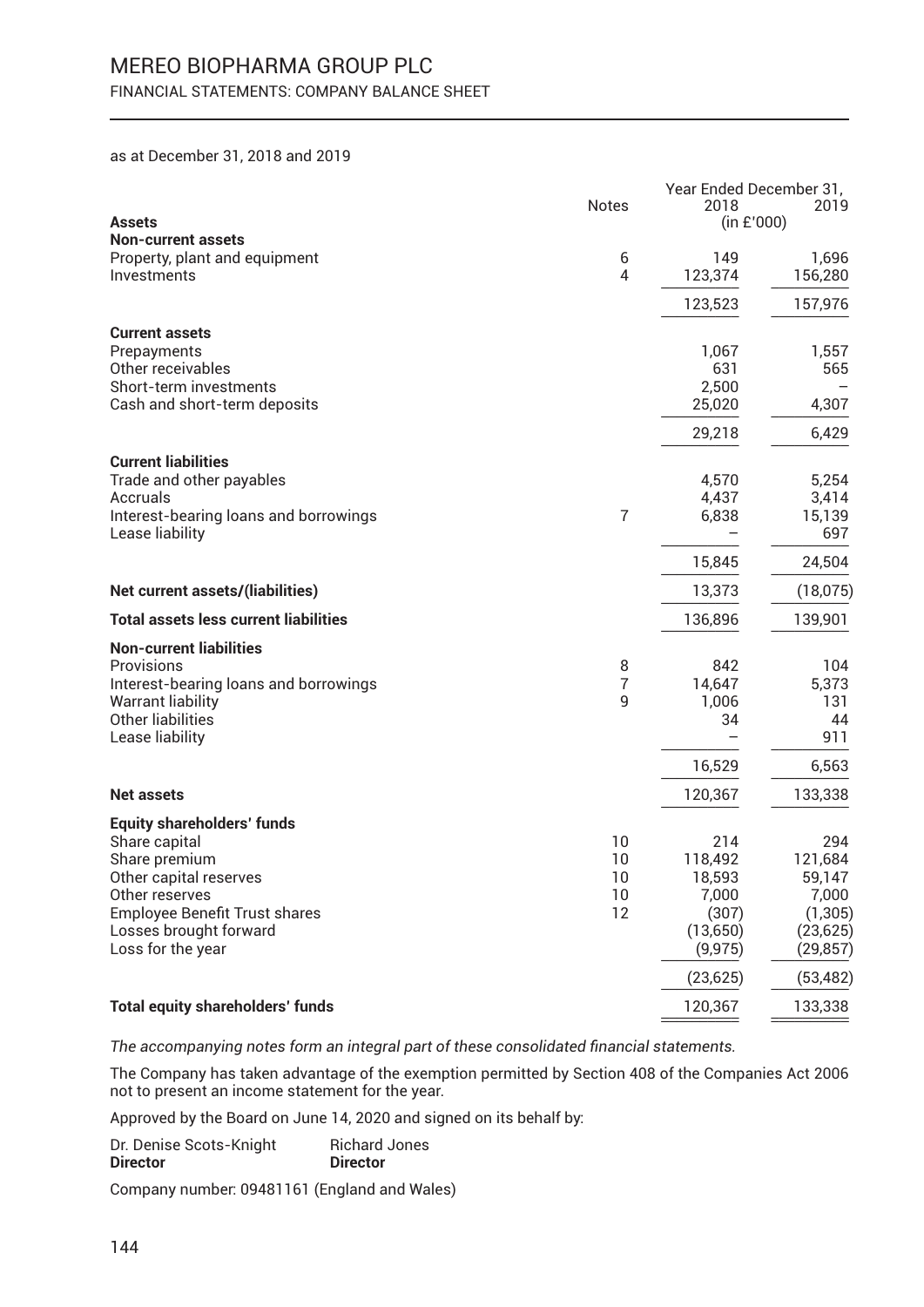# MEREO BIOPHARMA GROUP PLC FINANCIAL STATEMENTS: COMPANY STATEMENT OF CHANGES IN EQUITY

## for the years ended December 31, 2018 and 2019

|                                                                                           | Issued<br>capital | Share<br>premium | Other<br>capital<br>reserves | Employee<br>Benefit<br>Trust<br>(in £'000) | Other<br>reserves | Accum-<br>ulated<br>losses | Total<br>equity |
|-------------------------------------------------------------------------------------------|-------------------|------------------|------------------------------|--------------------------------------------|-------------------|----------------------------|-----------------|
| At December 31, 2017                                                                      | 213               | 118,227          | 16,359                       |                                            | 7,000             | (13, 774)                  | 128,025         |
| Loss for the year to<br>December 31, 2018<br>Adoption of IFRS 9<br>Share-based payments - |                   |                  |                              |                                            |                   | (9, 975)<br>124            | (9, 975)<br>124 |
| share options<br>Share-based payments -                                                   |                   |                  | 1,871                        |                                            |                   |                            | 1,871           |
| <b>LTIPs</b><br>Issue of share capital on                                                 |                   |                  | 319                          |                                            |                   |                            | 319             |
| June 1, 2018<br>Issue of share capital on<br>August 3, 2018 on exercise                   |                   | 150              |                              |                                            |                   |                            | 150             |
| of options<br>Issue of share capital on<br>October 22, 2018 on                            |                   | 13               |                              |                                            |                   |                            | 13              |
| exercise of options<br>Issue of warrants for                                              | 1                 | 110              |                              |                                            |                   |                            | 111             |
| TAP agreement<br>Transaction costs on                                                     |                   |                  | 44                           |                                            |                   |                            | 44              |
| issuance of share capital<br>Purchase of treasury shares                                  |                   | (8)<br>—         |                              | (307)                                      |                   |                            | (8)<br>(307)    |
| At December 31, 2018                                                                      | 214               | 118,492          | 18,593                       | (307)                                      | 7,000             | (23, 625)                  | 120,367         |
| Loss for the year to<br>December 31, 2019<br>Share-based payments -                       |                   |                  |                              |                                            |                   | (29, 857)                  | (29, 857)       |
| share options<br>Share-based payments -                                                   |                   |                  | 1,543                        |                                            |                   |                            | 1,543           |
| <b>LTIPs</b><br>Issue of share capital on                                                 |                   |                  | 93                           |                                            |                   |                            | 93              |
| April 23, 2019<br>Transaction costs related<br>to issuance of share capital               | 74                |                  | 40,818                       |                                            |                   |                            | 40,892          |
| on April 23, 2019<br>Issue of share capital on                                            |                   | (761)            |                              |                                            |                   |                            | (761)           |
| conversion of loan note<br>Issue of share capital on                                      | 3                 | 2,366            |                              |                                            |                   |                            | 2,369           |
| Novartis bonus shares<br>Equity element of                                                | 3                 | 1,587            | (1, 590)                     |                                            |                   |                            |                 |
| convertible loan note<br>Purchase of treasury shares                                      |                   |                  | (310)                        | (998)                                      |                   |                            | (310)<br>(998)  |
| At December 31, 2019                                                                      | 294               | 121,684          | 59,147                       | (1, 305)                                   | 7,000             | (53, 482)                  | 133,338         |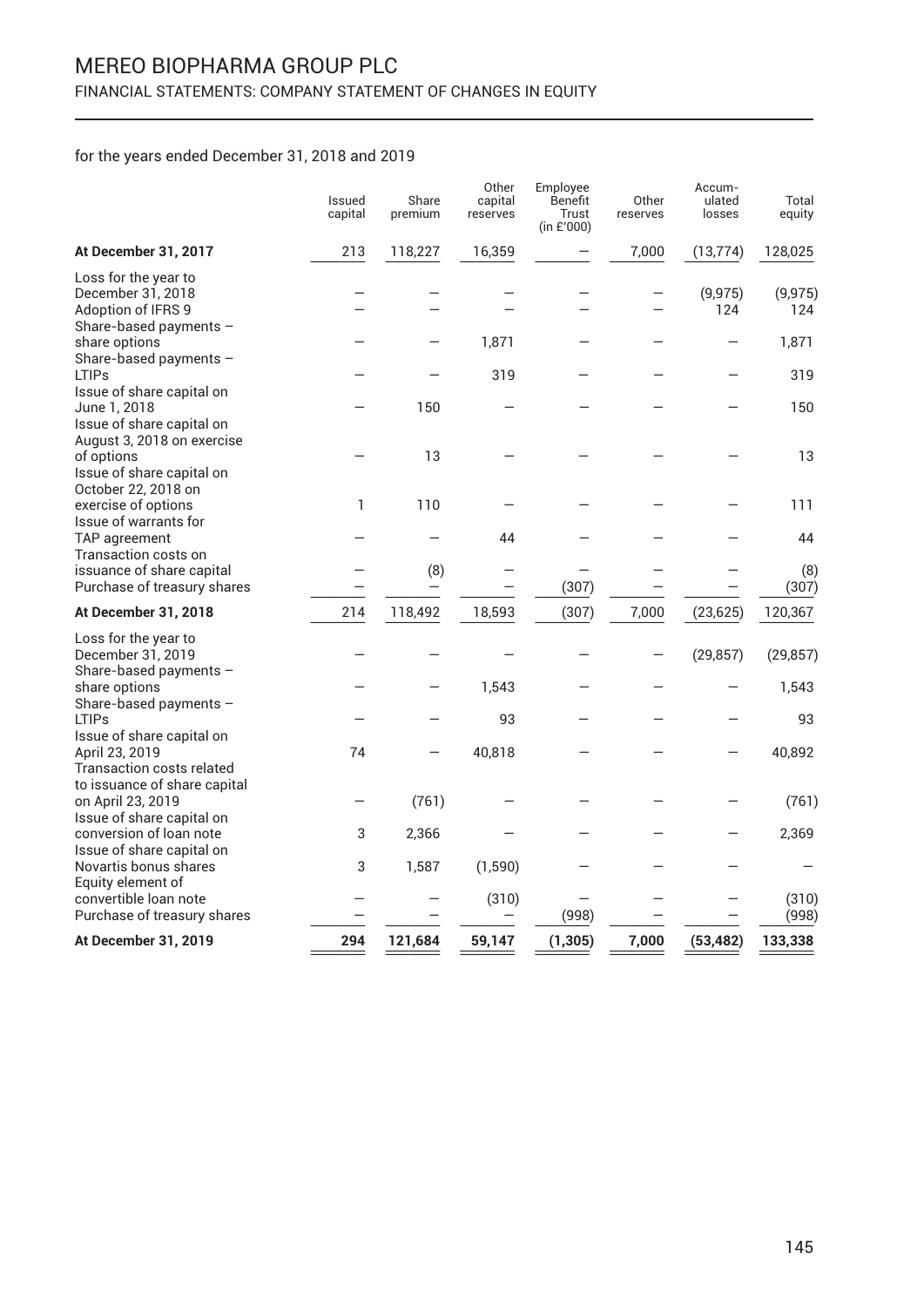## **1. Significant accounting policies**

## *1.1 Basis of preparation*

These financial statements were prepared in accordance with Financial Reporting Standard 101 *Reduced Disclosure Framework* (FRS 101).

In preparing these financial statements, the Company applies the recognition, measurement and disclosure requirements of International Financial Reporting Standards as adopted by the EU (Adopted IFRSs) but makes amendments where necessary in order to comply with the Companies Act 2006 and has set out below where advantages for the FRS 101 disclosure exemptions has been taken.

Under Section 408(4) of the Companies Act 2006, the Company is exempt from the requirement to present its own profit and loss account.

In these financial statements, the Company has applied the exemptions available under FRS 101 in respect of the following disclosures:

- Presentation of a cash flow statement and related notes:
- Comparative period reconciliations for share capital, tangible fixed assets and intangible assets;
- Transactions with wholly owned subsidiaries;
- The effects of new but not yet effective IFRSs;
- The compensation of key management personnel; and
- Required disclosures relating to capital management.

As the consolidated financial statements of Mereo BioPharma Group plc include the equivalent disclosures, the Company has also taken the exemptions under FRS 101 available in respect of the following disclosures:

- IFRS 2 (Share-Based Payments) in respect of Group-settled share-based payments;
- Certain disclosures required by IAS 36 (*Impairment of Assets*);
- Certain disclosures required by IFRS 13 (*Fair Value Measurement*);
- Certain disclosures required by IFRS 7 (*Financial Instruments Disclosures*).

The Company proposes to continue to adopt the reduced disclosure framework of FRS 101 in its next financial statements.

The financial information is presented in pound sterling and all amounts disclosed in the financial statements and notes have been rounded off to the nearest thousand currency units, unless otherwise stated.

## *1.2 Changes of accounting policies*

The accounting policies for the Company that relate to the adoption of IFRS 16 (Leases) can be found in Note 4 of the consolidated financial statements.

The adoption of IFRS 16 (Leases) had a material impact on the Company.

## *1.3 Summary of significant accounting policies*

The Company's accounting policies are consistent with those described in the consolidated accounts of Mereo BioPharma Group plc, within Note 2 of the consolidated financial statements. Below are accounting policies which are specific to the Company.

## a) Intercompany guarantee

The Company accounts for financial guarantees in accordance with IFRS 9 (Financial Instruments).

Financial guarantees given by subsidiaries to the Company are initially measured at fair value. The total cost of such guarantees is charged to the profit and loss account at the time the guarantee is given.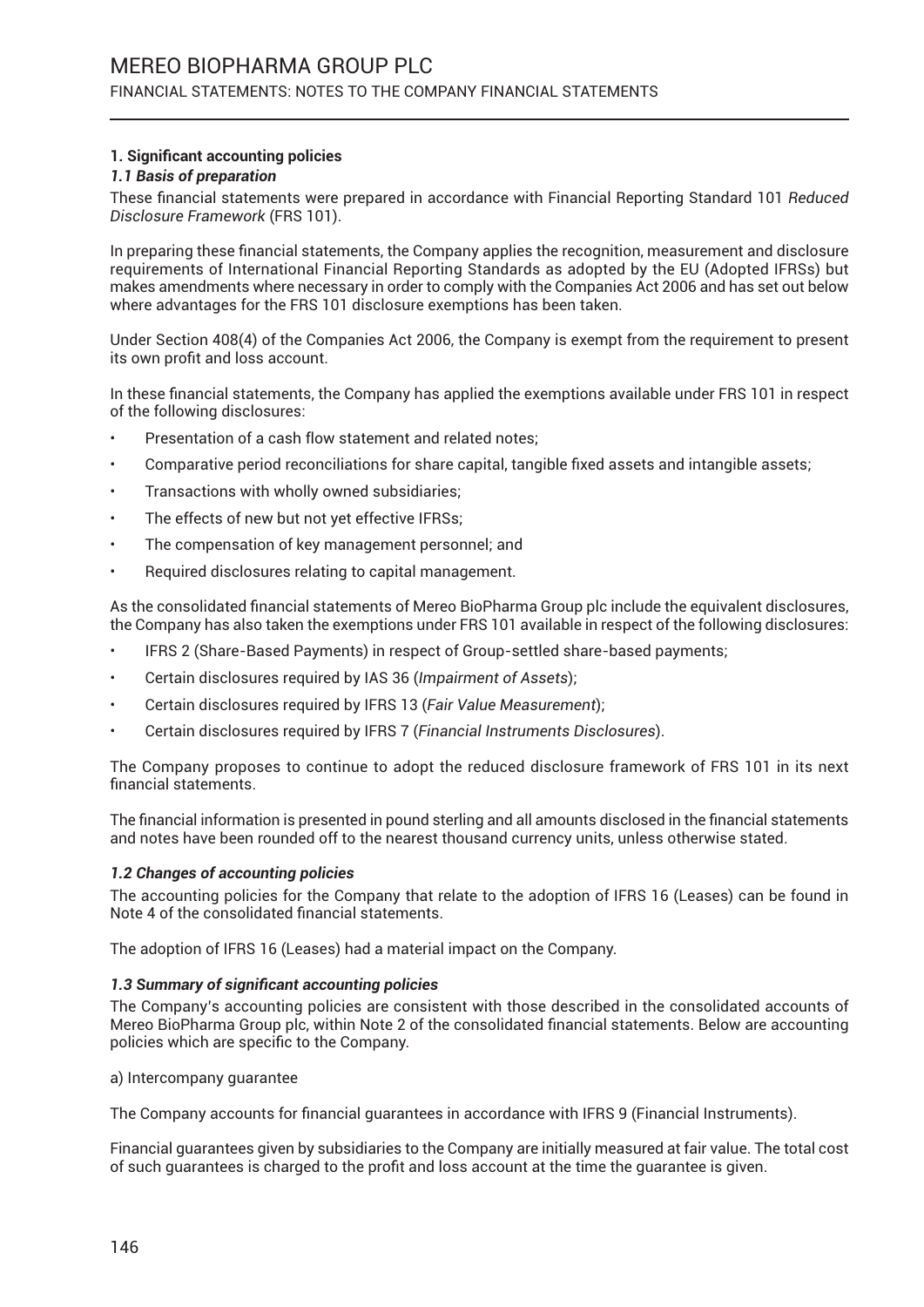## b) Investment in subsidiaries

Investments in subsidiary undertakings are stated at cost less amounts written off. Amounts capitalized as investments in subsidiary undertaking are reviewed for impairment at each period end in accordance with IAS 36 (Impairment of Assets).

## **2. Significant accounting judgments, estimates and assumptions**

The preparation of the Company accounts requires the management of the Company to make estimates and judgments that affect the reported amounts of assets, liabilities, revenues and expenses. The Company bases its estimates and judgments on historical experience and on various other assumptions that it considers to be reasonable. Actual results may differ from these estimates under different assumptions or conditions.

## Share-based compensation

Incentives in the form of shares are provided to employees under a share option plan, long-term incentive plan and deferred bonus share plan. The fair value of the employee services received in exchange for the grant of the options is recognized as an expense. The selection of different assumptions could affect the results of the Company.

## Impairment of investments in subsidiaries

An assessment was made in respect of indicators of impairment in the carrying value of the Group's investment in subsidiaries as at December 31, 2019. If such an indication exists, the recoverable amount of the asset, being the higher of the asset's fair value less costs to sell and value in use, is compared to the asset's carrying value. Any excess of the asset's carrying value over its recoverable amount is expensed to the income statement. The assessment of intangible assets involves a number of significant judgments regarding the likelihood of successful product approval, the costs of reaching approval, the estimated useful life of intangible assets following commercialization and the subsequent commercial profitability of the product once approved.

## **3. Loss for the year**

The Company has taken advantage of the exemption permitted by Section 408 of the Companies Act 2006 not to present an income statement for the year. The Company's loss for the year was £29.9 million (2018: £10.0 million), which has been included in the Company's profit and loss account.

The Auditor's remuneration for audit and other services is disclosed in Note 7 of the consolidated financial statements.

The average number of employees employed by the Company (including Directors) in the year was 37 (2018: 36).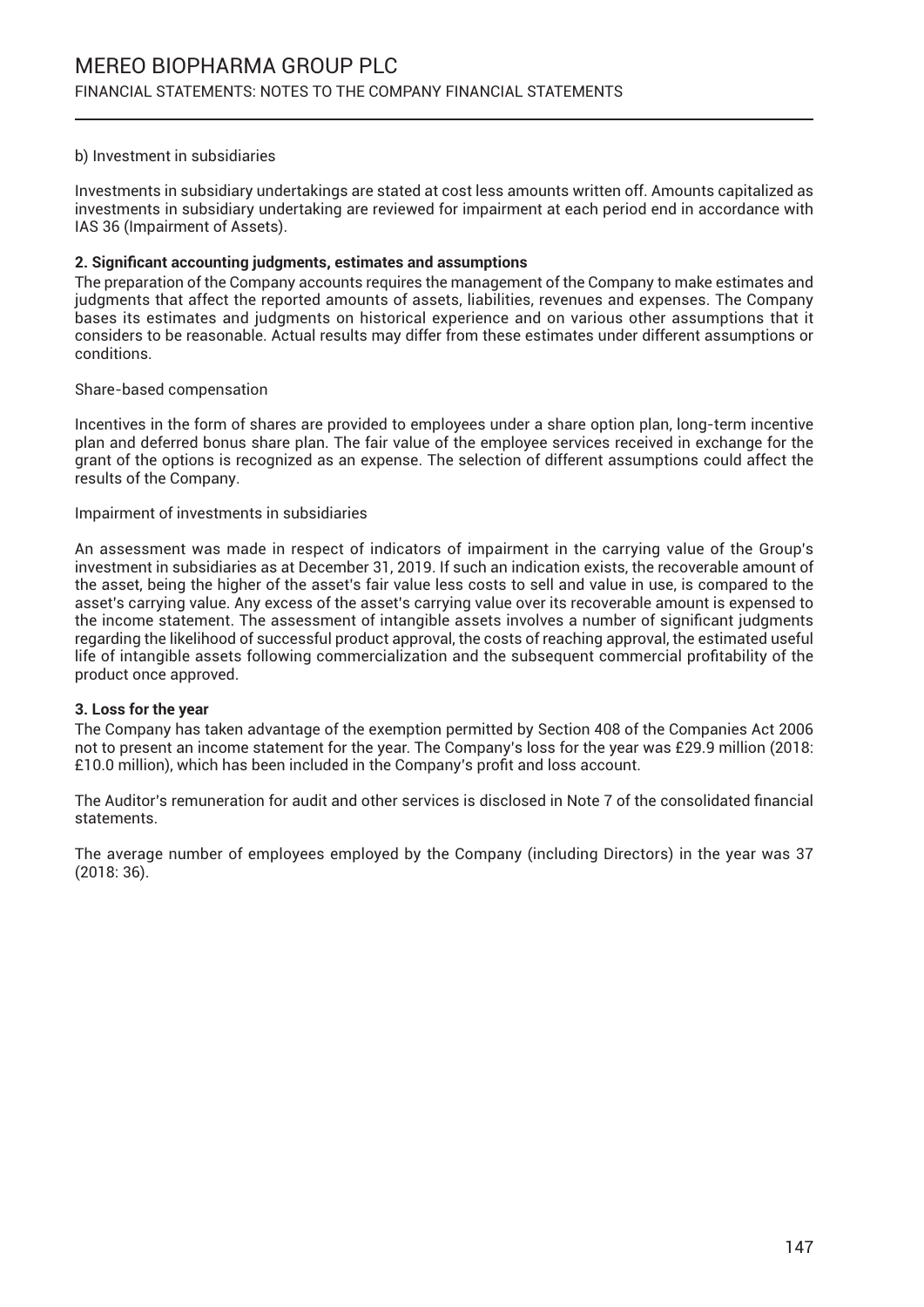## **4. Company information**

## *4.1 Investments in subsidiaries*

**Cost** 

| At January 1, 2018<br>Additions in the year                                                                                          | 97,105<br>26,269                   |
|--------------------------------------------------------------------------------------------------------------------------------------|------------------------------------|
| At December 31, 2018<br>Additions in the year<br>Share-based payments to Group employees<br>Acquisition of OncoMed on April 23, 2019 | 123,374<br>10,820<br>440<br>40,892 |
| At December 31, 2019                                                                                                                 | 175,526                            |
| <b>Provision for impairment</b>                                                                                                      |                                    |
| Charge during the year                                                                                                               | 19,246                             |
| At December 31, 2019                                                                                                                 | 19,246                             |
| Net book value                                                                                                                       |                                    |
| At December 31, 2019                                                                                                                 | 156,280                            |
| At December 31, 2018                                                                                                                 | 123,374                            |

On April 23, 2019, the Company issued 24.8 million ordinary shares to acquire OncoMed. The fair value of the 24.8 million ordinary shares issued as the consideration paid for OncoMed was measured based on the Group's quoted share price on April 23, 2019 and is recorded as an investment in subsidiary within the Company's financial statements. The fair value is deemed to be £40.9 million.

The Company grants rights to its own equity instruments to Group employees who are not employees of the Company. For these grants, the Company recognizes in equity the equity-settled share-based payment with a corresponding increase in the investment in the subsidiary in the separate financial statements.

The total amount of impairment loss recorded during the year ended December 31, 2019 was £19.2 million. The impairment loss was due to the recoverable value of an investment in a subsidiary falling below the carrying amount (held at cost, in accordance with the Company's accounting policies). The recoverable value of the investment was measured based on either the value in use or the realizable value and the discount rate used in the calculation of value in use was 15.3%. Any change in assumptions could result in further impairment loss in the future.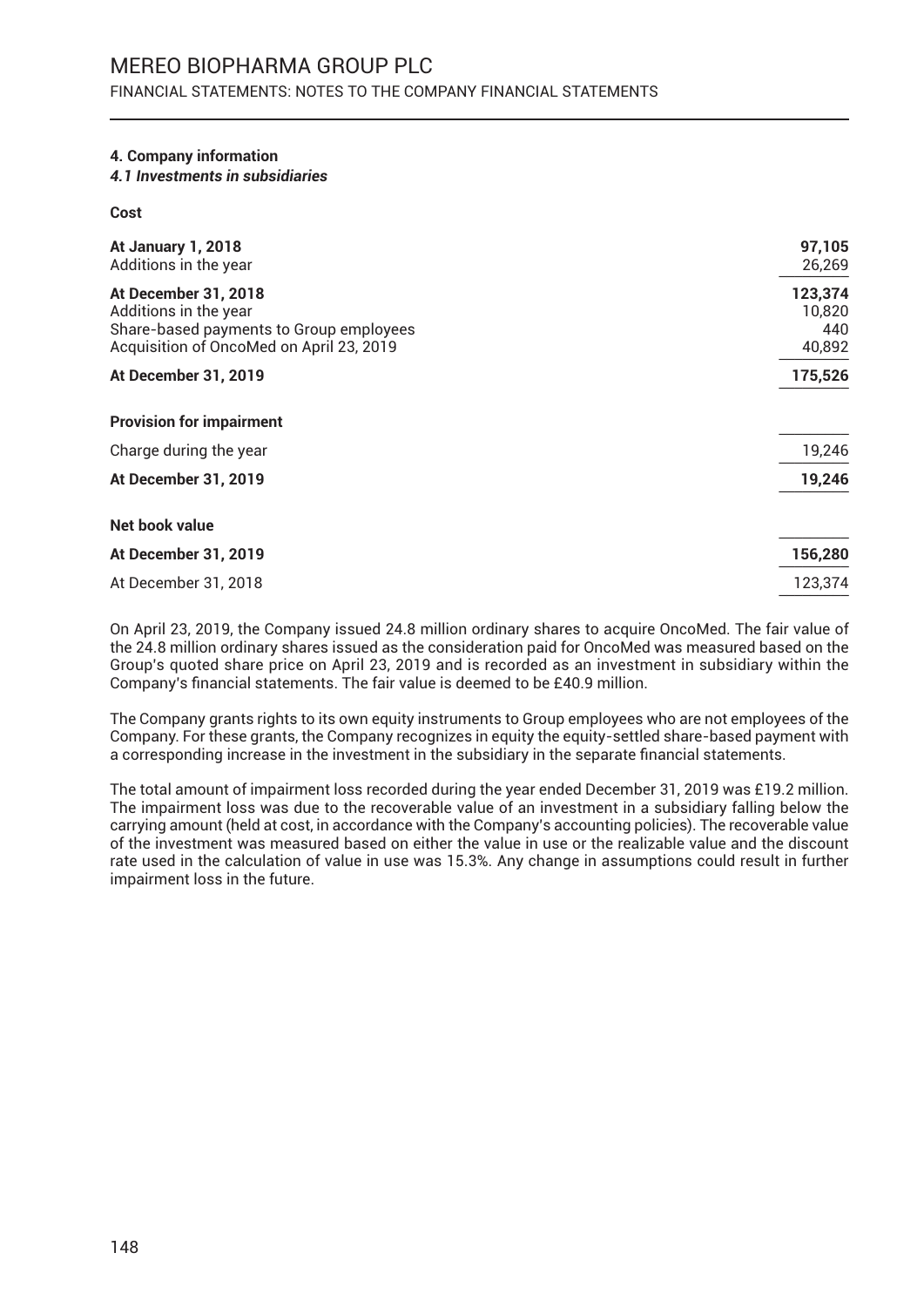# MEREO BIOPHARMA GROUP PLC FINANCIAL STATEMENTS: NOTES TO THE COMPANY FINANCIAL STATEMENTS

## *4.2 Information about subsidiaries*

The following were subsidiary undertakings at the end of the year and have been included in the consolidated financial statements of the Group:

|                                 |                               |               | % equity<br>interest | % equity<br>interest |
|---------------------------------|-------------------------------|---------------|----------------------|----------------------|
|                                 |                               | Country of    | December 31,         | December 31,         |
| Name                            | <b>Principal activities</b>   | incorporation | 2019                 | 2018                 |
| Mereo BioPharma 1 Limited       | <b>Pharmaceutical R&amp;D</b> | U.K.          | 100                  | 100                  |
| Mereo BioPharma 2 Limited       | <b>Pharmaceutical R&amp;D</b> | U.K.          | 100                  | 100                  |
| Mereo BioPharma 3 Limited       | <b>Pharmaceutical R&amp;D</b> | U.K.          | 100                  | 100                  |
| Mereo BioPharma 4 Limited       | <b>Pharmaceutical R&amp;D</b> | U.K.          | 100                  | 100                  |
| Mereo BioPharma Ireland Limited | <b>Pharmaceutical R&amp;D</b> | Ireland       | 100                  | 100                  |
| OncoMed Pharmaceuticals, Inc.   | <b>Pharmaceutical R&amp;D</b> | U.S.          | $100*$               |                      |
| Navi Subsidiary, Inc.           | <b>Pharmaceutical R&amp;D</b> | U.S.          | $100*$               |                      |
| Mereo US Holdings Inc.          | Holding company               | U.S.          | 100                  | 100                  |
| Mereo MergerCo One Inc.         | Holding company               | U.S.          |                      | 100                  |
| Mereo BioPharma Group plc       |                               |               |                      |                      |
| <b>Employee Benefit Trust</b>   | Employee share scheme         | Jersey        |                      |                      |

*\* denotes a subsidiary which is indirectly held by the Company* 

The registered office of Mereo BioPharma 1 Limited, Mereo BioPharma 2 Limited, Mereo BioPharma 3 Limited and Mereo BioPharma 4 Limited is located at Fourth Floor, 1 Cavendish Place, London W1G 0QF. The registered office of Mereo BioPharma Ireland Limited is 25/28 North Wall Quay, Dublin 1 D01H104, Ireland.

Mereo US Holdings Inc. and Mereo MergerCo One Inc. were incorporated on December 3, 2018 for the sole purpose of effecting the business combination with OncoMed (see Note 5 of the consolidated financial statements). Following the business combination with OncoMed, Mereo MergerCo One Inc. ceased to exist. The registered office of Mereo US Holdings Inc. is 251 Little Falls Drive, City of Wilmington, County of New Castle, Delaware 19808, U.S. Mereo MergerCo One Inc. was a 100% owned subsidiary of Mereo US Holdings Inc.

OncoMed became a wholly owned subsidiary of Mereo US Holdings Inc. on April 23, 2019 and is therefore an indirect, wholly owned subsidiary of Mereo BioPharma Group plc. The registered office of OncoMed Pharmaceuticals, Inc. is 251 Little Falls Drive, City of Wilmington, Country of New Castle, Delaware 19808, U.S. Navi Subsidiary, Inc, incorporated on April 15, 2019, is a wholly owned subsidiary of OncoMed.

A capital contribution of £11.3 million (2018: £26.3 million) by Mereo BioPharma Group plc to its subsidiaries was recorded in the year to December 31, 2019. £0.4 million (2018: £0.7 million) has been recorded for the granting of employees' share options for services rendered by the employees to the subsidiaries. £10.8 million (2018: £25.6 million) has been recorded for the conversion of intercompany balances at original cost.

As at December 31, 2019, a total capital contribution of £4.0 million (2018: £3.6 million) by Mereo BioPharma Group plc to its subsidiaries has been recorded for the granting of employees' share options for services rendered by the employees to the subsidiaries.

As at December 31, 2019, a total capital contribution of £131.3 million (2018: £119.8 million) by Mereo BioPharma Group plc to its subsidiaries has been recorded for the conversion of intercompany balances at original cost.

## **5. Amounts owed by Group undertakings**

On January 1, 2018 Mereo BioPharma Group plc resolved to capitalize the intercompany loans and all outstanding intercompany receivables at that date.

As at December 31, 2019, amounts owed by Group undertakings is nil (2018: £nil).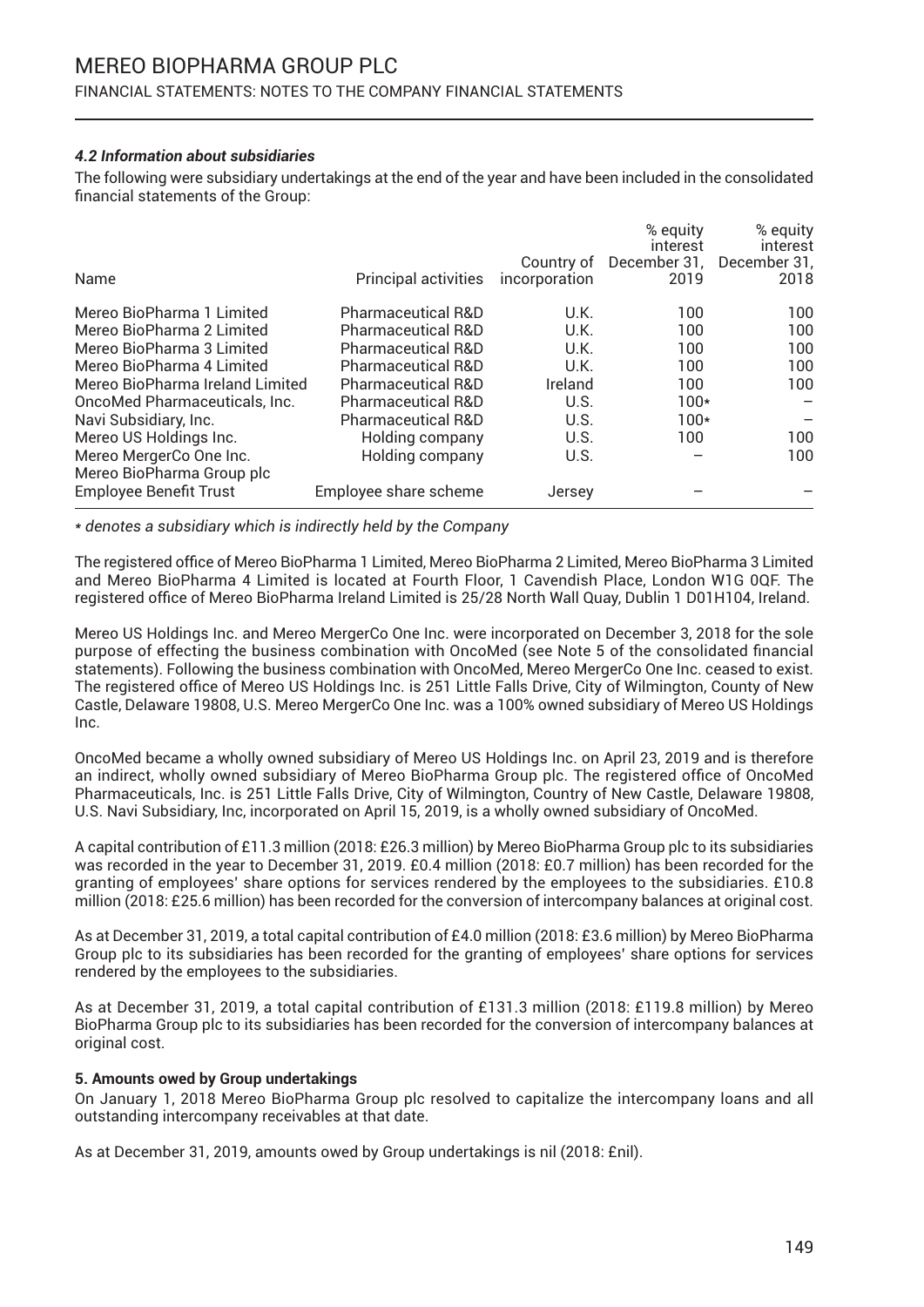## **6. Property, plant and equipment**

Further details on the initial application of IFRS 16 (Leases) are presented in Note 4 (Adoption of new and revised standards) of the consolidated financial statements. The Company has decided to present right-ofuse assets within property, plant and equipment.

On initial application of IFRS 16 (Leases), the Company recognized a right-of-use asset of £2.5 million relating to a building (£1.2 million) and scanning equipment (£1.3 million). During the year, the lease term on the scanning equipment was re-assessed.

As at December 31, 2019, the net book value of right-of-use assets is £1.5 million (of which £1.0 million relates to a building and £0.5 million relates to scanning equipment).

## **7. Interest-bearing loans and borrowings**

The Group's interest-bearing loans and borrowings all reside in the Company. Details on the interest-bearing loans and borrowings of the Company are provided in Note 19 of the consolidated financial statements.

## **8. Provisions**

|                                                 |          | Year ended<br>December 31, |  |
|-------------------------------------------------|----------|----------------------------|--|
| Social security contributions on share options  | 2018     | 2019                       |  |
| At beginning of year<br>Arising during the year | 2,288    | 842                        |  |
| Released                                        | (1, 446) | (738)                      |  |
| At December 31                                  | 842      | 104                        |  |
| Current<br>Non-current                          | 842      | 104                        |  |

The provision for social security contributions on share options is calculated based on the number of options outstanding at the reporting date that are expected to be exercised. The provision is based on the estimated gain arising on exercise of the share options, using the best estimate of the market price at the balance sheet date. Since the Directors assume the options will be held for their full contractual life of ten years (see Note 26 of the consolidated financial statements) the liability has been classified as non current. The provision has been discounted

## **9. Warrant liability**

The Group's warrant liability resides in the Company. Details on the warrant liability of the Company are provided in Note 21 of the consolidated financial statements.

## **10. Share capital, share premium and other reserves**

The Group's share capital all resides in the Company. Details on the share capital of the Company are provided in Note 18 of the consolidated financial statements.